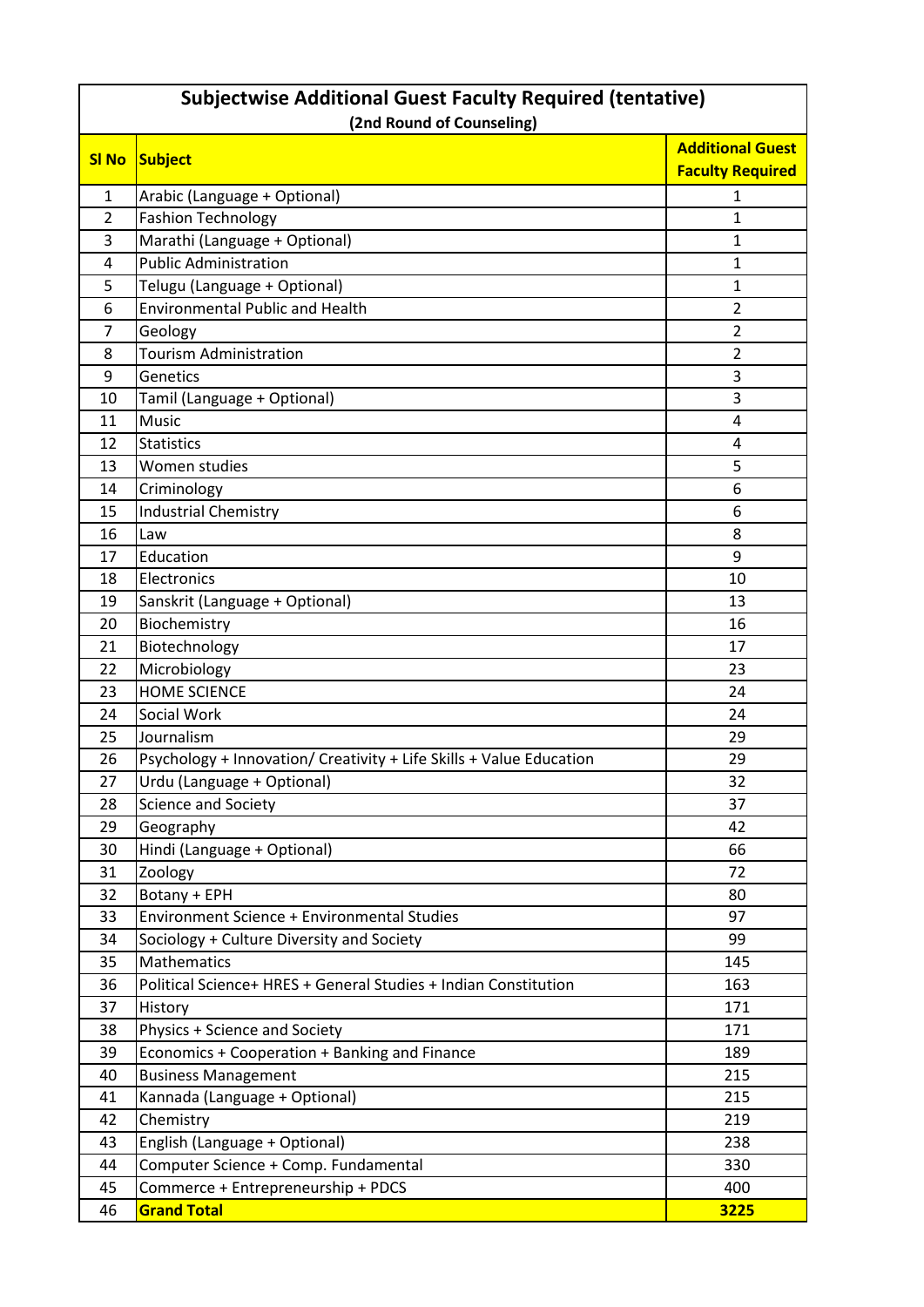## **Subject-wise Workload Details, Guest Faculty Filled and Required (tentative) for 2nd Round Counseling**

| SI No.         | <b>College</b><br>Id | <b>College Name</b>                                                    | <b>Subject Name</b>             | <b>Total</b><br><b>WL</b> | <b>WL Allotted</b><br>to Permanent<br><b>Faculty</b> | <b>Remaining</b><br><b>WL</b> | GF @ 15/19<br>Hours per week Hours per week<br><b>Required</b> | <b>GF with &lt;15/19</b><br><b>Required</b> | <b>Partial WL</b><br><b>Remaining</b> | <b>Required</b> | <b>Total GF   Guest Faculty</b><br><b>Filled</b> | <b>Additional</b><br><b>Guest Faculty</b><br><b>Required</b> |
|----------------|----------------------|------------------------------------------------------------------------|---------------------------------|---------------------------|------------------------------------------------------|-------------------------------|----------------------------------------------------------------|---------------------------------------------|---------------------------------------|-----------------|--------------------------------------------------|--------------------------------------------------------------|
| 1              | 299                  | Govt College, Sedam Road, Gulbarga                                     | Arabic (Language +<br>Optional) | 16                        | $\mathbf 0$                                          | 16                            | 1                                                              | 0                                           | $\mathbf{1}$                          | $\mathbf{1}$    | $\mathbf{0}$                                     | $\mathbf{1}$                                                 |
| $\overline{2}$ | 72                   | Maharanis Science College for Women, Mysore                            | Biochemistry                    | 257                       | 100                                                  | 157                           | 8                                                              | 1                                           | 5                                     | 9               | 3                                                | 6                                                            |
| 3              | 112                  | Govt Science College, Hassan                                           | Biochemistry                    | 121                       | 20                                                   | 101                           | 5                                                              | $\mathbf{1}$                                | 6                                     | 6               | $\mathbf 0$                                      | $6\phantom{1}$                                               |
| 4              | 5                    | Govt Science College, N T Road, Bangalore                              | Biochemistry                    | 90                        | 60                                                   | 30                            | 1                                                              | $\mathbf{1}$                                | 11                                    | $\overline{2}$  | $\mathbf{0}$                                     | 2 <sup>1</sup>                                               |
| 5              | 6                    | Maharanis Science College for Women, Bangalore Biochemistry            |                                 | 195                       | 154                                                  | 41                            | $\overline{2}$                                                 | 0                                           | 3                                     | $\overline{2}$  | $\mathbf{1}$                                     | $\mathbf{1}$                                                 |
| 6              | 98                   | Govt Womens College, M C Road, Mandya                                  | Biochemistry                    | 44                        | 40                                                   | $\overline{4}$                | $\mathbf 0$                                                    | 1                                           | $\overline{4}$                        | $\mathbf{1}$    | $\mathbf{0}$                                     | $\mathbf{1}$                                                 |
| $\overline{7}$ | 5                    | Govt Science College, N T Road, Bangalore                              | Biotechnology                   | 177                       | 100                                                  | 77                            | 4                                                              | 0                                           | $\mathbf{1}$                          | 4               | $\mathbf{1}$                                     | $\overline{\mathbf{3}}$                                      |
| 8              | 112                  | Govt Science College, Hassan                                           | Biotechnology                   | 150                       | 40                                                   | 110                           | 5                                                              | $\mathbf{1}$                                | 15                                    | 6               | 3                                                | 3 <sup>1</sup>                                               |
| 9              | 6                    | Maharanis Science College for Women, Bangalore Biotechnology           |                                 | 129                       | 60                                                   | 69                            | 3                                                              | $\mathbf{1}$                                | 12                                    | 4               | $\overline{2}$                                   | 2 <sup>1</sup>                                               |
| 10             | 72                   | Maharanis Science College for Women, Mysore                            | Biotechnology                   | 156                       | 40                                                   | 116                           | 6                                                              | $\mathbf 0$                                 | $\overline{2}$                        | 6               | $\overline{4}$                                   | $\overline{2}$                                               |
| 11             | 153                  | Govt Science College, Chitradurga                                      | Biotechnology                   | 69                        | 20                                                   | 49                            | $\overline{2}$                                                 | $\mathbf{1}$                                | 11                                    | 3               | $\mathbf{1}$                                     | $2^{\circ}$                                                  |
| 12             | 173                  | D S G Govt College, Chikkamagalur                                      | Biotechnology                   | 97                        | 20                                                   | 77                            | 4                                                              | 0                                           | $\mathbf{1}$                          | 4               | $\overline{2}$                                   | 2 <sup>2</sup>                                               |
| 13             | 28                   | Govt First Grade College, Ramanagara                                   | Biotechnology                   | 44                        | 20                                                   | 24                            | 1                                                              | $\mathbf{1}$                                | 5                                     | $\overline{2}$  | $\mathbf{1}$                                     | $\mathbf{1}$                                                 |
| 14             | 65                   | Govt Womens College, Kolar                                             | Biotechnology                   | 27                        | $\mathbf 0$                                          | 27                            | 1                                                              | $\mathbf{1}$                                | 8                                     | $\overline{2}$  | $\mathbf{1}$                                     | $\mathbf{1}$                                                 |
| 15             | 324                  | Govt First Grade College, Raichur                                      | Biotechnology                   | 35                        | $\mathbf 0$                                          | 35                            | $\mathbf{1}$                                                   | $\mathbf{1}$                                | 16                                    | $\overline{2}$  | $\mathbf{1}$                                     | $\mathbf{1}$                                                 |
| 16             | 5                    | Govt Science College, N T Road, Bangalore                              | Botany + EPH                    | 274                       | 146                                                  | 128                           | 6                                                              | $\mathbf{1}$                                | 14                                    | $\overline{7}$  | $\overline{2}$                                   | 5                                                            |
| 17             | 153                  | Govt Science College, Chitradurga                                      | Botany + EPH                    | 476                       | 82                                                   | 394                           | 20                                                             | $\mathbf{1}$                                | 14                                    | 21              | 16                                               | 5                                                            |
| 18             | 173                  | D S G Govt College, Chikkamagalur                                      | Botany + EPH                    | 235                       | 60                                                   | 175                           | 9                                                              | $\mathbf{1}$                                | 4                                     | 10              | 5                                                | 5                                                            |
| 19             | 292                  | Govt First Grade College, Navabag, Khaza Colony,<br>Bijapur            | Botany + EPH                    | 100                       | $\mathbf 0$                                          | 100                           | 5                                                              | $\mathbf{1}$                                | 5                                     | 6               | $\mathbf{1}$                                     | 5                                                            |
| 20             | 38                   | Govt First Grade College, Sira                                         | Botany + EPH                    | 68                        | 20                                                   | 48                            | $\overline{2}$                                                 | $\mathbf{1}$                                | 10                                    | 3               | $\mathbf{0}$                                     | $\overline{\mathbf{3}}$                                      |
| 21             | 53                   | Govt First Grade College, B H Road, Tumkur                             | Botany + EPH                    | 136                       | 20                                                   | 116                           | 6                                                              | $\mathbf 0$                                 | $\overline{2}$                        | 6               | $\mathbf{3}$                                     | $\overline{\mathbf{3}}$                                      |
| 22             | 72                   | Maharanis Science College for Women, Mysore                            | Botany + EPH                    | 404                       | 224                                                  | 180                           | 9                                                              | $\mathbf{1}$                                | 9                                     | 10              | $\overline{7}$                                   | $\overline{\mathbf{3}}$                                      |
| 23             | 162                  | Sri Sri Shivalingeshwara Swamy Govt First Grade<br>College, Channagiri | Botany + EPH                    | 50                        | $\mathbf 0$                                          | 50                            | $\overline{2}$                                                 | $\mathbf{1}$                                | 12                                    | 3               | $\mathbf 0$                                      | 3 <sup>1</sup>                                               |
| 24             | 320                  | Govt College, Sindhanoor                                               | Botany + EPH                    | 63                        | $\Omega$                                             | 63                            | $\overline{3}$                                                 | $\mathbf{1}$                                | 6                                     | 4               | $\mathbf{1}$                                     | $\overline{\mathbf{3}}$                                      |
| 25             | 9                    | Govt First Grade College, K R Puram, Bangalore                         | Botany + EPH                    | 60                        | 20                                                   | 40                            | $\overline{2}$                                                 | $\mathbf 0$                                 | $\overline{2}$                        | $\overline{2}$  | $\mathbf 0$                                      | 2 <sup>2</sup>                                               |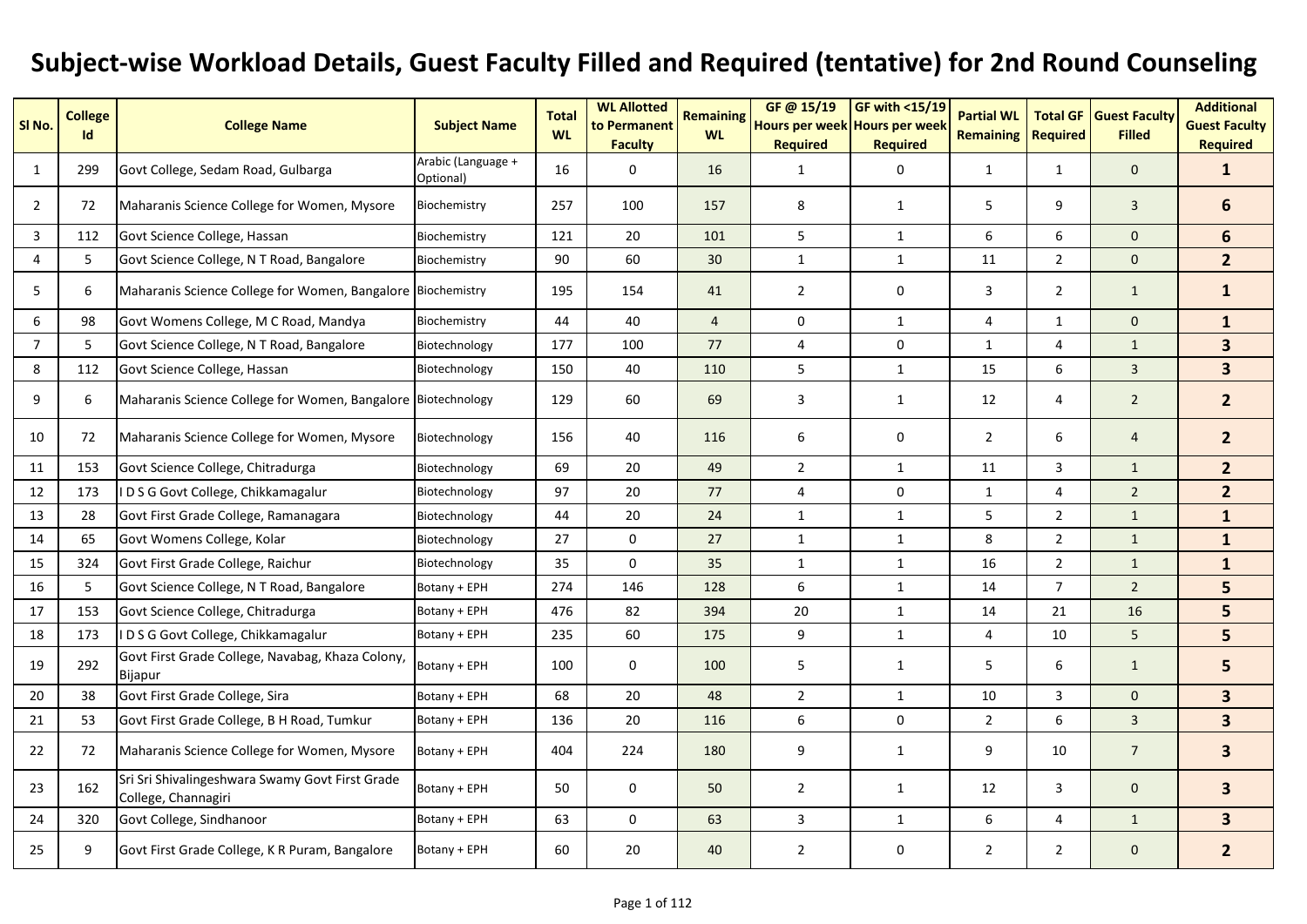| SI No. | <b>College</b><br>Id | <b>College Name</b>                                                      | <b>Subject Name</b> | <b>Total</b><br><b>WL</b> | <b>WL Allotted</b><br>to Permanent<br><b>Faculty</b> | <b>Remaining</b><br><b>WL</b> | GF@ 15/19<br>Hours per week Hours per week<br><b>Required</b> | <b>GF with &lt;15/19</b><br><b>Required</b> | <b>Partial WL</b><br>Remaining | <b>Total GF</b><br><b>Required</b> | <b>Guest Faculty</b><br><b>Filled</b> | <b>Additional</b><br><b>Guest Faculty</b><br><b>Required</b> |
|--------|----------------------|--------------------------------------------------------------------------|---------------------|---------------------------|------------------------------------------------------|-------------------------------|---------------------------------------------------------------|---------------------------------------------|--------------------------------|------------------------------------|---------------------------------------|--------------------------------------------------------------|
| 26     | 54                   | Govt College, M G Road, Chikkaballapur                                   | Botany + EPH        | 91                        | 20                                                   | 71                            | 3                                                             | 1                                           | 14                             | 4                                  | $\overline{2}$                        | $\mathbf{2}$                                                 |
| 27     | 55                   | Govt Boys College, Chintamani                                            | Botany + EPH        | 28                        | 0                                                    | 28                            | $\mathbf{1}$                                                  | $\mathbf{1}$                                | 9                              | $\overline{2}$                     | $\mathbf 0$                           | 2 <sup>2</sup>                                               |
| 28     | 56                   | Govt Womens College, Chintamani                                          | Botany + EPH        | 61                        | $\mathbf 0$                                          | 61                            | 3                                                             | $\mathbf{1}$                                | $\overline{4}$                 | $\overline{4}$                     | $\overline{2}$                        | 2 <sup>2</sup>                                               |
| 29     | 73                   | Govt First Grade College, K R Nagar                                      | Botany + EPH        | 73                        | $\mathbf 0$                                          | 73                            | 3                                                             | $\mathbf{1}$                                | 16                             | 4                                  | $\overline{2}$                        | 2 <sup>1</sup>                                               |
| 30     | 112                  | Govt Science College, Hassan                                             | Botany + EPH        | 194                       | 40                                                   | 154                           | 8                                                             | 0                                           | $\overline{2}$                 | 8                                  | 6                                     | 2 <sup>2</sup>                                               |
| 31     | 154                  | Govt First Grade College, Hosadurga                                      | Botany + EPH        | 48                        | 0                                                    | 48                            | $\overline{2}$                                                | $\mathbf{1}$                                | 10                             | 3                                  | $\mathbf{1}$                          | 2 <sup>2</sup>                                               |
| 32     | 226                  | Sree Siddeshwara Govt College, Nargund                                   | Botany + EPH        | 25                        | $\mathbf 0$                                          | 25                            | $\mathbf{1}$                                                  | $\mathbf{1}$                                | 6                              | $\overline{2}$                     | $\mathbf 0$                           | 2 <sup>1</sup>                                               |
| 33     | 316                  | Govt First Grade College, Gurumitkal, Yadgir Tq                          | Botany + EPH        | 26                        | 0                                                    | 26                            | 1                                                             | $\mathbf{1}$                                | $\overline{7}$                 | $\overline{2}$                     | 0                                     | $\overline{2}$                                               |
| 34     | 324                  | Govt First Grade College, Raichur                                        | Botany + EPH        | 57                        | $\mathbf 0$                                          | 57                            | 3                                                             | 0                                           | 0                              | 3                                  | $\mathbf{1}$                          | 2 <sup>2</sup>                                               |
| 35     | 347                  | Govt First Grade College, Hospet                                         | Botany + EPH        | 45                        | $\mathbf 0$                                          | 45                            | $\overline{2}$                                                | $\mathbf{1}$                                | $\overline{7}$                 | 3                                  | $\mathbf{1}$                          | 2 <sup>2</sup>                                               |
| 36     | 24                   | Govt First Grade College, Hoskote                                        | Botany + EPH        | 19                        | 0                                                    | 19                            | $\mathbf{1}$                                                  | 0                                           | 0                              | $\mathbf{1}$                       | $\mathbf 0$                           | $\mathbf{1}$                                                 |
| 37     | 31                   | Govt First Grade College, Channapatna                                    | Botany + EPH        | 91                        | $\mathbf 0$                                          | 91                            | 4                                                             | $\mathbf{1}$                                | 15                             | 5                                  | $\overline{4}$                        | $\mathbf{1}$                                                 |
| 38     | 41                   | Smt & Sri Y E Rangaiah Shetty, Govt First Grade<br>College, Pavagada     | Botany + EPH        | 35                        | 0                                                    | 35                            | $\mathbf{1}$                                                  | 1                                           | 16                             | $\overline{2}$                     | $\mathbf{1}$                          | $\mathbf{1}$                                                 |
| 39     | 63                   | Govt Boys College, Kolar                                                 | Botany + EPH        | 80                        | 20                                                   | 60                            | 3                                                             | 0                                           | 3                              | 3                                  | $\overline{2}$                        | $\mathbf{1}$                                                 |
| 40     | 90                   | Sri Mahadeveshwara College, Kollegal                                     | Botany + EPH        | 26                        | 20                                                   | 6                             | $\mathbf 0$                                                   | $\mathbf{1}$                                | 6                              | $\mathbf{1}$                       | $\mathbf{0}$                          | $\mathbf{1}$                                                 |
| 41     | 97                   | Govt College, Mandya                                                     | Botany + EPH        | 65                        | 26                                                   | 39                            | $\overline{2}$                                                | $\mathbf 0$                                 | $\mathbf{1}$                   | $\overline{2}$                     | $\mathbf{1}$                          | $\mathbf{1}$                                                 |
| 42     | 98                   | Govt Womens College, M C Road, Mandya                                    | Botany + EPH        | 93                        | 20                                                   | 73                            | 3                                                             | $\mathbf{1}$                                | 16                             | 4                                  | 3                                     | $\mathbf{1}$                                                 |
| 43     | 138                  | Sir M Vishweshwaraiah Govt Science College,<br>Bommanakatte, Bhadravathi | Botany + EPH        | 49                        | 20                                                   | 29                            | 1                                                             | 1                                           | 10                             | $\overline{2}$                     | $\mathbf{1}$                          | $\mathbf{1}$                                                 |
| 44     | 145                  | Smt Indiragandhi Govt First Grade College for<br>Women, Sagar            | Botany + EPH        | 63                        | 0                                                    | 63                            | 3                                                             | 1                                           | 6                              | 4                                  | 3                                     | $\mathbf{1}$                                                 |
| 45     | 147                  | Govt First Grade College, Shimoga                                        | Botany + EPH        | 66                        | $\mathbf 0$                                          | 66                            | 3                                                             | $\mathbf{1}$                                | 9                              | $\overline{4}$                     | $\overline{3}$                        | $\mathbf{1}$                                                 |
| 46     | 152                  | H P C C Govt College, Challakere                                         | Botany + EPH        | 91                        | 20                                                   | 71                            | 3                                                             | $\mathbf{1}$                                | 14                             | 4                                  | 3                                     | $\mathbf{1}$                                                 |
| 47     | 156                  | Vedavathi Govt First Grade College, Hiriyur                              | Botany + EPH        | 45                        | 0                                                    | 45                            | $\overline{2}$                                                | $\mathbf{1}$                                | $\overline{7}$                 | 3                                  | $\overline{2}$                        | $\mathbf{1}$                                                 |
| 48     | 165                  | Govt First Grade College, MCC B Block,<br>Davanagere                     | Botany + EPH        | 165                       | 0                                                    | 165                           | 8                                                             | 1                                           | 13                             | 9                                  | 8                                     | $\mathbf{1}$                                                 |
| 49     | 166                  | Govt First Grade Womens College, Davanagere                              | Botany + EPH        | 12                        | 0                                                    | 12                            | 0                                                             |                                             | 12                             | $\mathbf{1}$                       | 0                                     |                                                              |
| 50     | 186                  | Govt First Grade College, Uppinangadi, (Puttur Tq                        | Botany + EPH        | 20                        | 0                                                    | 20                            | $\mathbf{1}$                                                  | 0                                           | $\mathbf{1}$                   | $\mathbf{1}$                       | $\mathbf 0$                           | $\mathbf{1}$                                                 |
| 51     | 197                  | Govt First Grade College, Mangalore Carstreet,<br>Mangalore              | Botany + EPH        | 43                        | 20                                                   | 23                            | $\mathbf{1}$                                                  | $\mathbf{1}$                                | 4                              | $\overline{2}$                     | $\mathbf{1}$                          | $\mathbf{1}$                                                 |
| 52     | 247                  | Govt Arts & Science College, Karwar                                      | Botany + EPH        | 82                        | 20                                                   | 62                            | $\mathbf{3}$                                                  | $\mathbf{1}$                                | 5                              | $\overline{4}$                     | $\overline{\mathbf{3}}$               | $\mathbf{1}$                                                 |
| 53     | 295                  | Govt First Grade College, Muddebihal                                     | Botany + EPH        | 27                        | 0                                                    | 27                            | $\mathbf{1}$                                                  | $\mathbf{1}$                                | 8                              | $\overline{2}$                     | $\mathbf{1}$                          | $\mathbf{1}$                                                 |
| 54     | 315                  | Govt First Grade College, Yadgiri                                        | Botany + EPH        | 11                        | $\mathbf 0$                                          | 11                            | $\mathsf{O}\xspace$                                           | $\mathbf{1}$                                | 11                             | $\mathbf{1}$                       | $\mathsf{O}\xspace$                   | $\mathbf{1}$                                                 |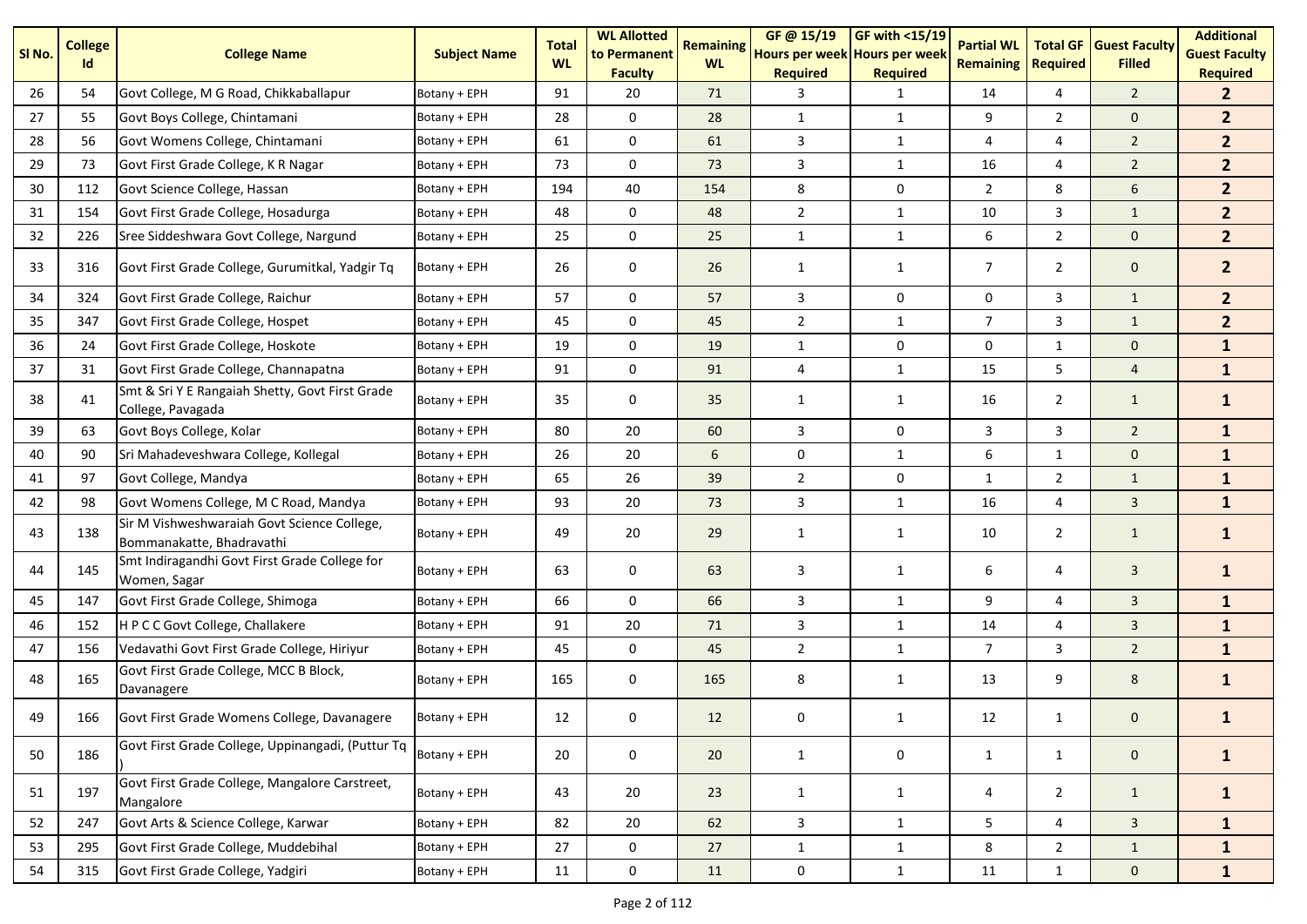| SI <sub>No.</sub> | <b>College</b><br>Id | <b>College Name</b>                                                                 | <b>Subject Name</b>           | <b>Total</b><br><b>WL</b> | <b>WL Allotted</b><br>to Permanent<br><b>Faculty</b> | <b>Remaining</b><br><b>WL</b> | GF@ 15/19<br>Hours per week Hours per week<br><b>Required</b> | GF with <15/19<br><b>Required</b> | <b>Partial WL</b><br><b>Remaining</b> | <b>Total GF</b><br><b>Required</b> | <b>Guest Faculty</b><br><b>Filled</b> | <b>Additional</b><br><b>Guest Faculty</b><br><b>Required</b> |
|-------------------|----------------------|-------------------------------------------------------------------------------------|-------------------------------|---------------------------|------------------------------------------------------|-------------------------------|---------------------------------------------------------------|-----------------------------------|---------------------------------------|------------------------------------|---------------------------------------|--------------------------------------------------------------|
| 55                | 340                  | Smt Saraladevi Satheshchandra Agarwal Govt First<br>Grade College, S N Pet, Bellary | Botany + EPH                  | 45                        | $\mathbf 0$                                          | 45                            | $\overline{2}$                                                | $\mathbf{1}$                      | $\overline{7}$                        | 3                                  | $\overline{2}$                        | $\mathbf{1}$                                                 |
| 56                | 350                  | Government Commerce and Management<br>College, Anantpur Road, Bellary City          | Botany + EPH                  | 20                        | 0                                                    | 20                            | $\mathbf{1}$                                                  | 0                                 | $\mathbf{1}$                          | $\mathbf{1}$                       | $\mathbf 0$                           | $\mathbf{1}$                                                 |
| 57                | 352                  | Govt First Grade College, Bidar                                                     | Botany + EPH                  | 57                        | $\mathbf 0$                                          | 57                            | 3                                                             | 0                                 | 0                                     | 3                                  | $\overline{2}$                        | $\mathbf{1}$                                                 |
| 58                | 909                  | Residential Govt first grade College Ramanagar                                      | Botany + EPH                  | 26                        | 0                                                    | 26                            | 1                                                             | 1                                 | 7                                     | $\overline{2}$                     | $\mathbf{1}$                          | $\mathbf{1}$                                                 |
| 59                | 3                    | Govt R C College of Commerce & Management,<br>Bangalore                             | <b>Business</b><br>Management | 208                       | 32                                                   | 176                           | 11                                                            | $\mathbf{1}$                      | 11                                    | 12                                 | 6                                     | 6                                                            |
| 60                | 154                  | Govt First Grade College, Hosadurga                                                 | <b>Business</b><br>Management | 69                        | $\mathbf 0$                                          | 69                            | 4                                                             | 1                                 | 9                                     | 5                                  | $\mathbf{0}$                          | 5                                                            |
| 61                | 161                  | Vani Vilas Sugar Factory Education Trust College,<br>Hiriyur ()                     | <b>Business</b><br>Management | 65                        | 0                                                    | 65                            | 4                                                             | $\mathbf{1}$                      | 5                                     | 5                                  | $\mathbf 0$                           | 5                                                            |
| 62                | 191                  | Govt First Grade College, Vamadapadavu,<br>(Bantwala Tq)                            | <b>Business</b><br>Management | 67                        | $\mathbf 0$                                          | 67                            | 4                                                             | $\mathbf{1}$                      | $\overline{7}$                        | 5                                  | $\mathbf 0$                           | 5                                                            |
| 63                | 196                  | Govt First Grade College, Sullya                                                    | <b>Business</b><br>Management | 67                        | 0                                                    | 67                            | 4                                                             | $\mathbf{1}$                      | $\overline{7}$                        | 5                                  | $\mathbf 0$                           | 5                                                            |
| 64                | 19                   | Govt First Grade College, Varthur, Bangalore East                                   | <b>Business</b><br>Management | 63                        | 0                                                    | 63                            | 4                                                             | 0                                 | 3                                     | 4                                  | $\mathbf 0$                           | 4                                                            |
| 65                | 76                   | Govt First Grade College, Heggadadevanakote                                         | <b>Business</b><br>Management | 69                        | 16                                                   | 53                            | 3                                                             | $\mathbf{1}$                      | 8                                     | 4                                  | $\mathbf 0$                           | 4                                                            |
| 66                | 91                   | Govt First Grade College, Hanur, (Kollegal Tq)                                      | <b>Business</b><br>Management | 69                        | 0                                                    | 69                            | 4                                                             | 1                                 | 9                                     | 5                                  | $\mathbf{1}$                          | 4                                                            |
| 67                | 119                  | Govt First Grade College, Sakaleshpura                                              | <b>Business</b><br>Management | 66                        | 0                                                    | 66                            | 4                                                             | $\mathbf{1}$                      | 6                                     | 5                                  | $\mathbf{1}$                          | 4                                                            |
| 68                | 204                  | Govt First Grade College, Karkala                                                   | <b>Business</b><br>Management | 142                       | 64                                                   | 78                            | 5                                                             | 0                                 | 3                                     | 5                                  | $\mathbf{1}$                          | 4                                                            |
| 69                | 16                   | Govt First Grade College, Yelahanka, Bangalore                                      | <b>Business</b><br>Management | 88                        | 20                                                   | 68                            | 4                                                             | 1                                 | 8                                     | 5                                  | $\overline{2}$                        | $\overline{\mathbf{3}}$                                      |
| 70                | 20                   | Govt First Grade College, Kadugodi, Bangalore<br>East                               | <b>Business</b><br>Management | 64                        | 0                                                    | 64                            | 4                                                             | 1                                 | 4                                     | 5                                  | $\overline{2}$                        | $\overline{\mathbf{3}}$                                      |
| 71                | 64                   | Govt College, Mulbagal                                                              | <b>Business</b><br>Management | 61                        | $\mathbf 0$                                          | 61                            | 4                                                             | 0                                 | $\mathbf{1}$                          | 4                                  | $\mathbf{1}$                          | $\mathbf{3}$                                                 |
| 72                | 73                   | Govt First Grade College, K R Nagar                                                 | <b>Business</b><br>Management | 72                        | 16                                                   | 56                            | 3                                                             | $\mathbf{1}$                      | 11                                    | 4                                  | $\mathbf{1}$                          | $\mathbf{3}$                                                 |
| 73                | 81                   | Govt First Grade College, Saligrama, K R Nagar Tq                                   | <b>Business</b><br>Management | 69                        | 32                                                   | 37                            | $\overline{2}$                                                | $\mathbf{1}$                      | $\overline{7}$                        | 3                                  | $\mathbf 0$                           | $\mathbf{3}$                                                 |
| 74                | 90                   | Sri Mahadeveshwara College, Kollegal                                                | <b>Business</b><br>Management | 72                        | 16                                                   | 56                            | 3                                                             | $\mathbf{1}$                      | 11                                    | 4                                  | $\mathbf{1}$                          | 3 <sup>1</sup>                                               |
| 75                | 118                  | H D Devegowda Govt First Grade College,<br>Padavalahippe, Holenarasipura Tq         | <b>Business</b><br>Management | 69                        | 32                                                   | 37                            | $\overline{2}$                                                | $\mathbf{1}$                      | $\overline{7}$                        | 3                                  | $\mathbf 0$                           | $\mathbf{3}$                                                 |
| 76                | 130                  | Govt First Grade College, Udaypura,<br>Chennarayapatna Tq                           | <b>Business</b><br>Management | 71                        | 16                                                   | 55                            | 3                                                             | $\mathbf{1}$                      | 10                                    | 4                                  | $\mathbf{1}$                          | $\mathbf{3}$                                                 |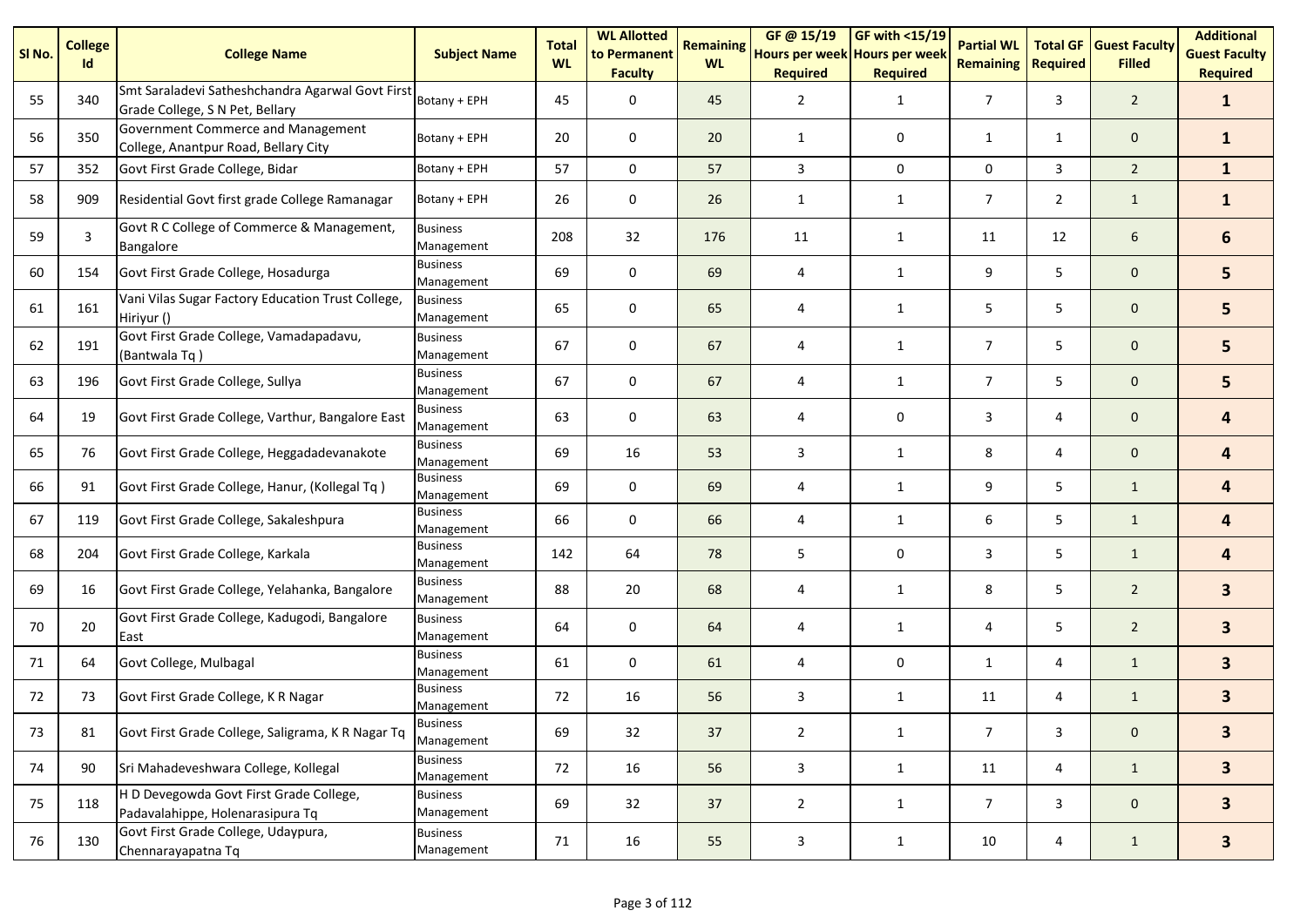| SI No. | <b>College</b><br>Id | <b>College Name</b>                                                               | <b>Subject Name</b>           | <b>Total</b><br><b>WL</b> | <b>WL Allotted</b><br>to Permanent<br><b>Faculty</b> | <b>Remaining</b><br><b>WL</b> | GF @ 15/19<br>Hours per week Hours per week<br><b>Required</b> | $GF$ with <15/19<br><b>Required</b> | <b>Partial WL</b><br><b>Remaining</b> | <b>Total GF</b><br><b>Required</b> | <b>Guest Faculty</b><br><b>Filled</b> | <b>Additional</b><br><b>Guest Faculty</b><br><b>Required</b> |
|--------|----------------------|-----------------------------------------------------------------------------------|-------------------------------|---------------------------|------------------------------------------------------|-------------------------------|----------------------------------------------------------------|-------------------------------------|---------------------------------------|------------------------------------|---------------------------------------|--------------------------------------------------------------|
| 77     | 142                  | Sir M Vishweshwaraiah Govt Arts & Commerce<br>College, New Town, Bhadravathi      | <b>Business</b><br>Management | 57                        | 12                                                   | 45                            | 3                                                              | 0                                   | 0                                     | 3                                  | $\mathbf{0}$                          | $\overline{\mathbf{3}}$                                      |
| 78     | 144                  | Govt First Grade College, Holehonnur, (Badravathi Business<br>Tq)                 | Management                    | 59                        | 16                                                   | 43                            | $\overline{2}$                                                 | $\mathbf{1}$                        | 13                                    | 3                                  | $\mathbf 0$                           | $\overline{\mathbf{3}}$                                      |
| 79     | 148                  | Govt First Grade College, Thirthahalli                                            | <b>Business</b><br>Management | 59                        | 16                                                   | 43                            | $\overline{2}$                                                 | $\mathbf{1}$                        | 13                                    | 3                                  | $\mathbf{0}$                          | 3 <sup>1</sup>                                               |
| 80     | 186                  | Govt First Grade College, Uppinangadi, (Puttur Tq                                 | <b>Business</b><br>Management | 71                        | 0                                                    | 71                            | 4                                                              | $\mathbf{1}$                        | 11                                    | 5                                  | $\overline{2}$                        | 3 <sup>1</sup>                                               |
| 81     | 203                  | Govt First Grade College, Byndoor, (Kundapur Tq                                   | <b>Business</b><br>Management | 67                        | 18                                                   | 49                            | 3                                                              | $\mathbf{1}$                        | 4                                     | 4                                  | $\mathbf{1}$                          | 3 <sup>1</sup>                                               |
| 82     | 410                  | Maharanis Commerce and Management College<br>for Women, JLB Road, Mysore          | <b>Business</b><br>Management | 221                       | 102                                                  | 119                           | $\overline{7}$                                                 | $\mathbf{1}$                        | 14                                    | 8                                  | 5                                     | $\overline{\mathbf{3}}$                                      |
| 83     | $\overline{2}$       | Govt Arts College, Dr B R Ambedkar Veedhi,<br>Bangalore                           | <b>Business</b><br>Management | 66                        | 0                                                    | 66                            | 4                                                              | $\mathbf{1}$                        | 6                                     | 5                                  | $\overline{3}$                        | 2 <sup>1</sup>                                               |
| 84     | 8                    | Govt First Grade College, Vijayanagar, Bangalore                                  | <b>Business</b><br>Management | 123                       | 48                                                   | 75                            | 5                                                              | 0                                   | 0                                     | 5                                  | $\overline{3}$                        | 2 <sup>1</sup>                                               |
| 85     | 9                    | Govt First Grade College, K R Puram, Bangalore                                    | <b>Business</b><br>Management | 75                        | 16                                                   | 59                            | 3                                                              | $\mathbf{1}$                        | 14                                    | 4                                  | $\overline{2}$                        | 2 <sup>1</sup>                                               |
| 86     | 23                   | Govt First Grade College, Vijaypura Road,<br>Devanahalli                          | <b>Business</b><br>Management | 63                        | 16                                                   | 47                            | 3                                                              | 0                                   | $\overline{2}$                        | 3                                  | $\mathbf{1}$                          | 2 <sup>1</sup>                                               |
| 87     | 24                   | Govt First Grade College, Hoskote                                                 | <b>Business</b><br>Management | 37                        | 0                                                    | 37                            | $\overline{2}$                                                 | $\mathbf{1}$                        | $\overline{7}$                        | 3                                  | $\mathbf{1}$                          | 2 <sup>1</sup>                                               |
| 88     | 34                   | Govt First Grade College, Kanakapura                                              | <b>Business</b><br>Management | 64                        | 0                                                    | 64                            | 4                                                              | $\mathbf{1}$                        | 4                                     | 5                                  | $\mathbf{3}$                          | 2 <sup>1</sup>                                               |
| 89     | 39                   | Govt First Grade College, Kunigal                                                 | <b>Business</b><br>Management | 61                        | 0                                                    | 61                            | 4                                                              | 0                                   | $\mathbf{1}$                          | 4                                  | $\overline{2}$                        | 2 <sup>1</sup>                                               |
| 90     | 48                   | Govt First Grade College, Tiptur                                                  | <b>Business</b><br>Management | 66                        | 8                                                    | 58                            | 3                                                              | $\mathbf{1}$                        | 13                                    | 4                                  | $\overline{2}$                        | 2 <sup>1</sup>                                               |
| 91     | 53                   | Govt First Grade College, B H Road, Tumkur                                        | <b>Business</b><br>Management | 90                        | 41                                                   | 49                            | 3                                                              | $\mathbf{1}$                        | 4                                     | 4                                  | $\overline{2}$                        | 2 <sup>1</sup>                                               |
| 92     | 59                   | Govt First Grade College, Gowribidanur                                            | <b>Business</b><br>Management | 60                        | 16                                                   | 44                            | $\overline{2}$                                                 | $\mathbf{1}$                        | 14                                    | 3                                  | $\mathbf{1}$                          | 2 <sup>1</sup>                                               |
| 93     | 69                   | Govt First Grade College, rd cross BEO campus<br>Robersonpet, K G F, Bangarpet Tq | <b>Business</b><br>Management | 60                        | 0                                                    | 60                            | 4                                                              | 0                                   | 0                                     | 4                                  | $\overline{2}$                        | 2 <sup>1</sup>                                               |
| 94     | 77                   | Govt First Grade College, Periyapatna                                             | <b>Business</b><br>Management | 36                        | 0                                                    | 36                            | $\overline{2}$                                                 | 1                                   | 6                                     | 3                                  | $\mathbf{1}$                          | $\overline{2}$                                               |
| 95     | 78                   | Govt First Grade College, Kuvempu Nagar, Mysore                                   | <b>Business</b><br>Management | 115                       | 0                                                    | 115                           | $\overline{7}$                                                 | $\mathbf{1}$                        | 10                                    | 8                                  | 6                                     | 2 <sup>2</sup>                                               |
| 96     | 87                   | Govt First Grade College, Siddartha Layout,<br><b>Mysore</b>                      | <b>Business</b><br>Management | 81                        | 16                                                   | 65                            | 4                                                              | $\mathbf{1}$                        | 5                                     | 5                                  | $\overline{3}$                        | 2 <sup>2</sup>                                               |
| 97     | 88                   | Govt First Grade College, Hullahalli, Nanjangud Tq                                | <b>Business</b><br>Management | 52                        | 16                                                   | 36                            | $\overline{2}$                                                 | $\mathbf{1}$                        | 6                                     | 3                                  | $\mathbf{1}$                          | 2 <sup>2</sup>                                               |
| 98     | 97                   | Govt College, Mandya                                                              | <b>Business</b><br>Management | 68                        | $\pmb{0}$                                            | 68                            | 4                                                              | $\mathbf{1}$                        | 8                                     | 5                                  | $\mathbf{3}$                          | $\overline{2}$                                               |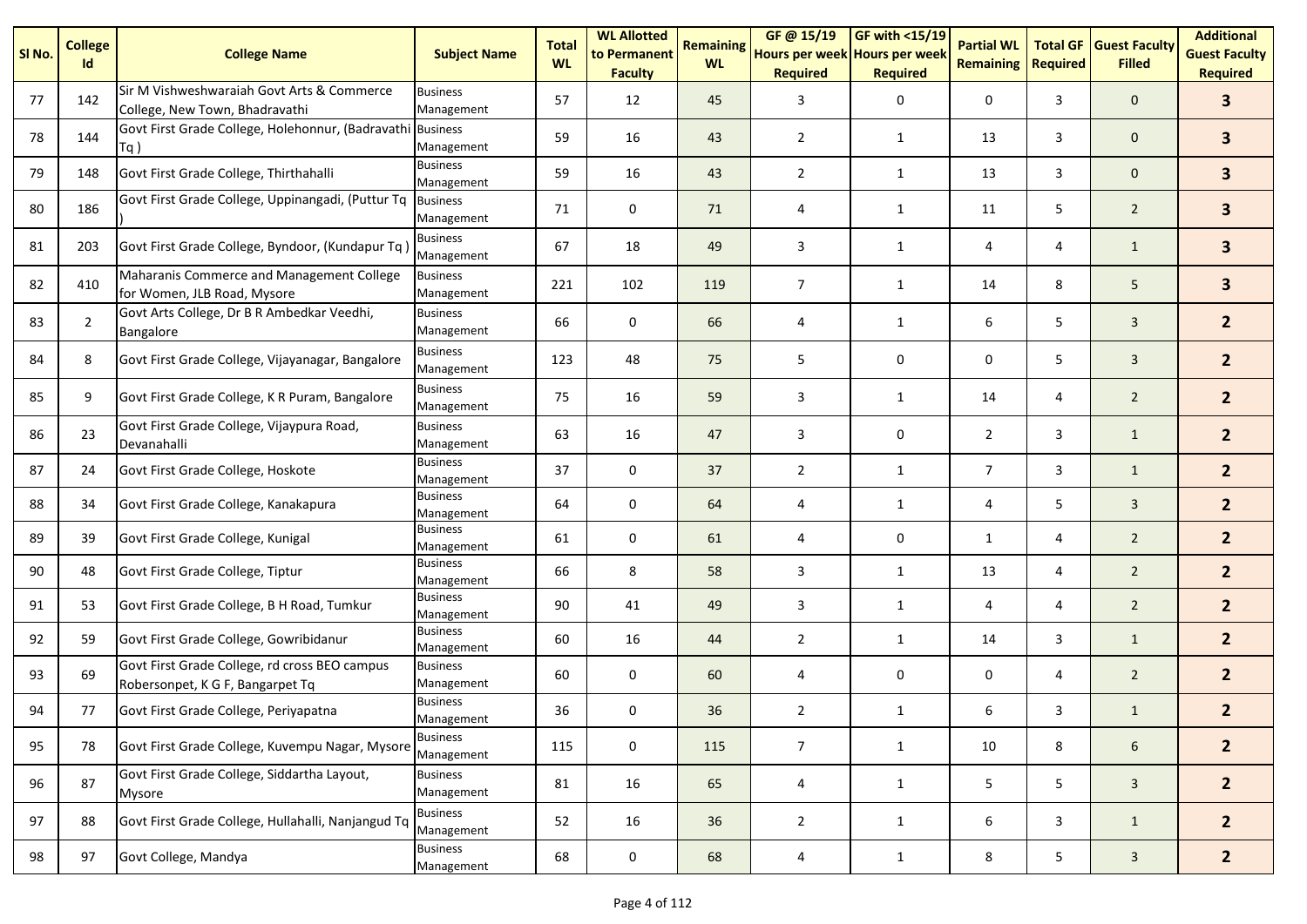| SI <sub>No.</sub> | <b>College</b><br>Id | <b>College Name</b>                                                    | <b>Subject Name</b>           | <b>Total</b><br><b>WL</b> | <b>WL Allotted</b><br>to Permanent<br><b>Faculty</b> | <b>Remaining</b><br><b>WL</b> | GF @ 15/19<br>Hours per week Hours per week<br><b>Required</b> | GF with <15/19<br><b>Required</b> | <b>Partial WL</b><br><b>Remaining</b> | <b>Total GF</b><br><b>Required</b> | <b>Guest Faculty</b><br><b>Filled</b> | <b>Additional</b><br><b>Guest Faculty</b><br><b>Required</b> |
|-------------------|----------------------|------------------------------------------------------------------------|-------------------------------|---------------------------|------------------------------------------------------|-------------------------------|----------------------------------------------------------------|-----------------------------------|---------------------------------------|------------------------------------|---------------------------------------|--------------------------------------------------------------|
| 99                | 106                  | Govt First Grade College, Pandavapura                                  | <b>Business</b><br>Management | 69                        | 16                                                   | 53                            | 3                                                              | 1                                 | 8                                     | 4                                  | $\overline{2}$                        | 2 <sup>2</sup>                                               |
| 100               | 131                  | Govt First Grade College, Baanavara, Arasikere Tq                      | <b>Business</b><br>Management | 72                        | 16                                                   | 56                            | 3                                                              | 1                                 | 11                                    | 4                                  | $\overline{2}$                        | 2 <sup>1</sup>                                               |
| 101               | 151                  | Govt Arts College, Chitradurga                                         | <b>Business</b><br>Management | 69                        | 0                                                    | 69                            | 4                                                              | 1                                 | 9                                     | 5                                  | $\overline{3}$                        | 2 <sup>1</sup>                                               |
| 102               | 156                  | Vedavathi Govt First Grade College, Hiriyur                            | <b>Business</b><br>Management | 65                        | $\mathbf 0$                                          | 65                            | 4                                                              | $\mathbf{1}$                      | 5                                     | 5                                  | $\overline{3}$                        | 2 <sup>1</sup>                                               |
| 103               | 162                  | Sri Sri Shivalingeshwara Swamy Govt First Grade<br>College, Channagiri | <b>Business</b><br>Management | 71                        | 32                                                   | 39                            | $\overline{2}$                                                 | 1                                 | 9                                     | 3                                  | $\mathbf{1}$                          | 2 <sup>1</sup>                                               |
| 104               | 172                  | Govt First Grade College, Basavapatna, Channagiri<br>Τq                | <b>Business</b><br>Management | 35                        | $\mathbf 0$                                          | 35                            | $\overline{2}$                                                 | $\mathbf{1}$                      | 5                                     | 3                                  | $\mathbf{1}$                          | 2 <sup>1</sup>                                               |
| 105               | 173                  | D S G Govt College, Chikkamagalur                                      | <b>Business</b><br>Management | 62                        | 0                                                    | 62                            | 4                                                              | 0                                 | 2                                     | 4                                  | $\overline{2}$                        | 2 <sup>1</sup>                                               |
| 106               | 176                  | Govt First Grade College, Narasimarajapura                             | <b>Business</b><br>Management | 59                        | 16                                                   | 43                            | $\overline{2}$                                                 | $\mathbf{1}$                      | 13                                    | 3                                  | $\mathbf{1}$                          | 2 <sup>1</sup>                                               |
| 107               | 177                  | Govt First Grade College, Ajjampura, (Tarikere Tq)                     | <b>Business</b><br>Management | 59                        | 16                                                   | 43                            | $\overline{2}$                                                 | 1                                 | 13                                    | 3                                  | $\mathbf{1}$                          | $\overline{2}$                                               |
| 108               | 187                  | Govt First Grade College, Belthangadi                                  | <b>Business</b><br>Management | 71                        | 32                                                   | 39                            | $\overline{2}$                                                 | 1                                 | 9                                     | 3                                  | $\mathbf{1}$                          | 2 <sup>1</sup>                                               |
| 109               | 189                  | Govt First Grade College, Haleangadi (Mangalore<br>$Tq$ )              | <b>Business</b><br>Management | 64                        | 32                                                   | 32                            | $\overline{2}$                                                 | 0                                 | $\overline{2}$                        | $\overline{2}$                     | $\mathbf 0$                           | 2 <sup>1</sup>                                               |
| 110               | 198                  | Govt First Grade College for Women, Mangalore                          | <b>Business</b><br>Management | 68                        | 32                                                   | 36                            | $\overline{2}$                                                 | 1                                 | 6                                     | 3                                  | $\mathbf{1}$                          | 2 <sup>1</sup>                                               |
| 111               | 199                  | Govt First Grade College, Punjalakatte,<br>Belthangadi Tq              | <b>Business</b><br>Management | 71                        | 48                                                   | 23                            | 1                                                              | $\mathbf{1}$                      | 8                                     | $\overline{2}$                     | $\mathbf 0$                           | 2 <sup>2</sup>                                               |
| 112               | 215                  | Govt First Grade College, Madikere                                     | <b>Business</b><br>Management | 67                        | 16                                                   | 51                            | 3                                                              | 1                                 | 6                                     | 4                                  | $\overline{2}$                        | 2 <sup>2</sup>                                               |
| 113               | 253                  | Govt First Grade College, Satyagraha Smarak<br>Bhavan Building, Ankola | <b>Business</b><br>Management | 60                        | 0                                                    | 60                            | 4                                                              | 0                                 | 0                                     | 4                                  | $\overline{2}$                        | $\overline{2}$                                               |
| 114               | 257                  | Govt First Grade College, Siddapura                                    | <b>Business</b><br>Management | 24                        | $\mathbf 0$                                          | 24                            | 1                                                              | 1                                 | 9                                     | $\overline{2}$                     | $\mathbf 0$                           | 2 <sup>2</sup>                                               |
| 115               | 265                  | Govt First Grade College, Khanapura                                    | <b>Business</b><br>Management | 56                        | 16                                                   | 40                            | $\overline{2}$                                                 | $\mathbf{1}$                      | 10                                    | 3                                  | $\mathbf{1}$                          | 2 <sup>1</sup>                                               |
| 116               | 280                  | Govt First Grade College(Women), Jamakhandi                            | <b>Business</b><br>Management | 67                        | 16                                                   | 51                            | 3                                                              | 1                                 | 6                                     | 4                                  | $\overline{2}$                        | 2 <sup>1</sup>                                               |
| 117               | 360                  | Govt First Grade College, Byrapura                                     | <b>Business</b><br>Management | 54                        | 0                                                    | 54                            | 3                                                              | $\mathbf{1}$                      | 9                                     | 4                                  | $\overline{2}$                        | 2 <sup>2</sup>                                               |
| 118               | 362                  | Govt First Grade College, Sagar                                        | <b>Business</b><br>Management | 65                        | $\mathbf 0$                                          | 65                            | 4                                                              | $\mathbf{1}$                      | 5                                     | 5                                  | $\mathbf{3}$                          | $\overline{2}$                                               |
| 119               | 11                   | Govt First Grade College, Rajajinagar, Bangalore                       | <b>Business</b><br>Management | 36                        | 32                                                   | $\overline{4}$                | 0                                                              | $\mathbf{1}$                      | 4                                     | $\mathbf{1}$                       | $\mathbf{0}$                          | $\mathbf{1}$                                                 |
| 120               | 13                   | Govt First Grade College, Malleshwaram,<br>Bangalore                   | <b>Business</b><br>Management | 66                        | $\mathsf{O}\xspace$                                  | 66                            | 4                                                              | $\mathbf{1}$                      | 6                                     | 5                                  | $\overline{4}$                        | $\mathbf{1}$                                                 |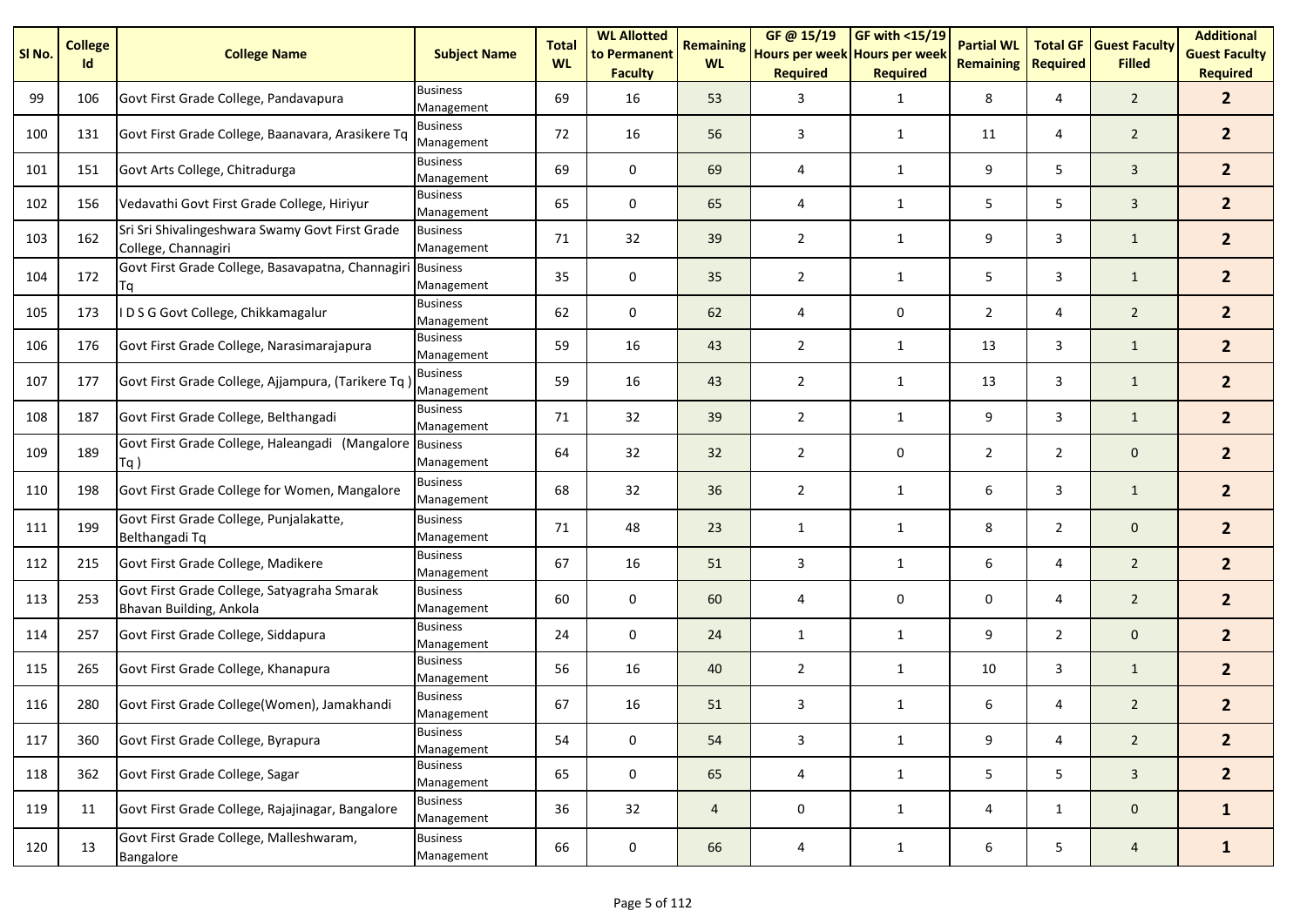| SI No. | <b>College</b><br>Id | <b>College Name</b>                                                  | <b>Subject Name</b>           | <b>Total</b><br><b>WL</b> | <b>WL Allotted</b><br>to Permanent<br><b>Faculty</b> | <b>Remaining</b><br><b>WL</b> | GF @ 15/19<br>Hours per week Hours per week<br><b>Required</b> | <b>GF with &lt;15/19</b><br><b>Required</b> | <b>Partial WL</b><br><b>Remaining</b> | <b>Total GF</b><br><b>Required</b> | <b>Guest Faculty</b><br><b>Filled</b> | <b>Additional</b><br><b>Guest Faculty</b><br><b>Required</b> |
|--------|----------------------|----------------------------------------------------------------------|-------------------------------|---------------------------|------------------------------------------------------|-------------------------------|----------------------------------------------------------------|---------------------------------------------|---------------------------------------|------------------------------------|---------------------------------------|--------------------------------------------------------------|
| 121    | 14                   | Govt First Grade College, Peenya, I stage,<br><b>Bangalore</b>       | <b>Business</b><br>Management | 15                        | $\mathbf 0$                                          | 15                            | 1                                                              | 0                                           | 0                                     | $\mathbf{1}$                       | $\mathbf 0$                           | $\mathbf{1}$                                                 |
| 122    | 17                   | Govt First Grade College, Hosur Road, Sarjapur                       | <b>Business</b><br>Management | 36                        | 0                                                    | 36                            | $\overline{2}$                                                 | $\mathbf{1}$                                | 6                                     | 3                                  | $\overline{2}$                        | $\mathbf{1}$                                                 |
| 123    | 26                   | Govt First Grade College, Nelamangala                                | <b>Business</b><br>Management | 9                         | $\mathbf 0$                                          | 9                             | 0                                                              | 1                                           | 9                                     | $\mathbf{1}$                       | $\mathbf 0$                           | $\mathbf{1}$                                                 |
| 124    | 56                   | Govt Womens College, Chintamani                                      | <b>Business</b><br>Management | 63                        | $\mathbf 0$                                          | 63                            | 4                                                              | 0                                           | 3                                     | 4                                  | $\mathbf{3}$                          | $\mathbf{1}$                                                 |
| 125    | 65                   | Govt Womens College, Kolar                                           | <b>Business</b><br>Management | 61                        | 16                                                   | 45                            | 3                                                              | 0                                           | 0                                     | 3                                  | $\overline{2}$                        | $\mathbf{1}$                                                 |
| 126    | 66                   | Govt First Grade College, SULIKUNTE ROAD,<br>Bangarpet               | <b>Business</b><br>Management | 12                        | $\mathbf 0$                                          | 12                            | 0                                                              | 1                                           | 12                                    | $\mathbf{1}$                       | $\mathbf 0$                           | $\mathbf{1}$                                                 |
| 127    | 74                   | Sri D Devaraj urs Govt First Grade College, Hunsur                   | <b>Business</b><br>Management | 69                        | 13                                                   | 56                            | 3                                                              | 1                                           | 11                                    | 4                                  | $\overline{3}$                        | $\mathbf{1}$                                                 |
| 128    | 79                   | Govt First Grade College, Bannur (T N Pura Tq)                       | <b>Business</b><br>Management | 60                        | 16                                                   | 44                            | $\overline{2}$                                                 | 1                                           | 14                                    | 3                                  | $\overline{2}$                        | $\mathbf{1}$                                                 |
| 129    | 83                   | Govt First Grade College, Ooty Road, Nanjangudu                      | <b>Business</b><br>Management | 74                        | 59                                                   | 15                            | 1                                                              | 0                                           | 0                                     | 1                                  | $\mathbf 0$                           | $\mathbf{1}$                                                 |
| 130    | 84                   | Govt First Grade College, T Narasipura                               | <b>Business</b><br>Management | 72                        | 32                                                   | 40                            | $\overline{2}$                                                 | 1                                           | 10                                    | 3                                  | $\overline{2}$                        | $\mathbf{1}$                                                 |
| 131    | 89                   | Govt First Grade College for Women, K R Nagar                        | <b>Business</b><br>Management | 69                        | 16                                                   | 53                            | 3                                                              | $\mathbf{1}$                                | 8                                     | 4                                  | $\mathbf{3}$                          | $\mathbf{1}$                                                 |
| 132    | 92                   | Govt First Grade College, Chamarajnagar                              | <b>Business</b><br>Management | 69                        | $\mathbf 0$                                          | 69                            | 4                                                              | 1                                           | 9                                     | 5                                  | $\overline{4}$                        | $\mathbf{1}$                                                 |
| 133    | 94                   | Govt First Grade College, N A P COLONY<br>MYSOREOOTY ROAD, Gundlupet | <b>Business</b><br>Management | 72                        | 16                                                   | 56                            | 3                                                              | 1                                           | 11                                    | 4                                  | $\overline{3}$                        | $\mathbf{1}$                                                 |
| 134    | 100                  | Govt First Grade College, K R Pet                                    | <b>Business</b><br>Management | 69                        | 32                                                   | 37                            | $\overline{2}$                                                 | $\mathbf{1}$                                | $\overline{7}$                        | 3                                  | $\overline{2}$                        | $\mathbf{1}$                                                 |
| 135    | 102                  | Govt First Grade College for Women, Maddur                           | <b>Business</b><br>Management | 69                        | 19                                                   | 50                            | 3                                                              | 1                                           | 5                                     | 4                                  | 3                                     | $\mathbf{1}$                                                 |
| 136    | 105                  | Govt First Grade College, Nagamangala                                | <b>Business</b><br>Management | 69                        | 0                                                    | 69                            | 4                                                              | 1                                           | 9                                     | 5                                  | $\overline{4}$                        | $\mathbf{1}$                                                 |
| 137    | 107                  | Govt First Grade College, Bharathinagara, Maddur<br>Tq               | <b>Business</b><br>Management | 37                        | 16                                                   | 21                            | $\mathbf{1}$                                                   | 1                                           | 6                                     | $\overline{2}$                     | $\mathbf{1}$                          | $\mathbf{1}$                                                 |
| 138    | 111                  | Govt First Grade College for Women, K R Pet                          | <b>Business</b><br>Management | 46                        | 16                                                   | 30                            | $\overline{2}$                                                 | 0                                           | 0                                     | $\overline{2}$                     | $\mathbf{1}$                          | $\mathbf{1}$                                                 |
| 139    | 113                  | Govt Arts College, Hassan                                            | <b>Business</b><br>Management | 78                        | 16                                                   | 62                            | 4                                                              | 0                                           | $\overline{2}$                        | 4                                  | $\mathbf{3}$                          | $\mathbf{1}$                                                 |
| 140    | 116                  | Govt First Grade College, Holenarasepura                             | <b>Business</b><br>Management | 45                        | 16                                                   | 29                            | $\mathbf{1}$                                                   | $\mathbf{1}$                                | 14                                    | $\overline{2}$                     | $\mathbf{1}$                          | $\mathbf{1}$                                                 |
| 141    | 117                  | Govt First Grade Womens College, Holenarasipura                      | <b>Business</b><br>Management | 69                        | 16                                                   | 53                            | 3                                                              | $\mathbf{1}$                                | 8                                     | 4                                  | $\mathbf{3}$                          | $\mathbf{1}$                                                 |
| 142    | 124                  | Govt First Grade College, Channarayapatna                            | <b>Business</b><br>Management | 69                        | 32                                                   | 37                            | $\overline{2}$                                                 | $\mathbf{1}$                                | $\overline{7}$                        | 3                                  | $\overline{2}$                        | $\mathbf{1}$                                                 |
| 143    | 140                  | Govt First Grade College, Hosanagara                                 | <b>Business</b><br>Management | 59                        | 16                                                   | 43                            | $\overline{2}$                                                 | $\mathbf{1}$                                | 13                                    | 3                                  | $\overline{2}$                        | $\mathbf{1}$                                                 |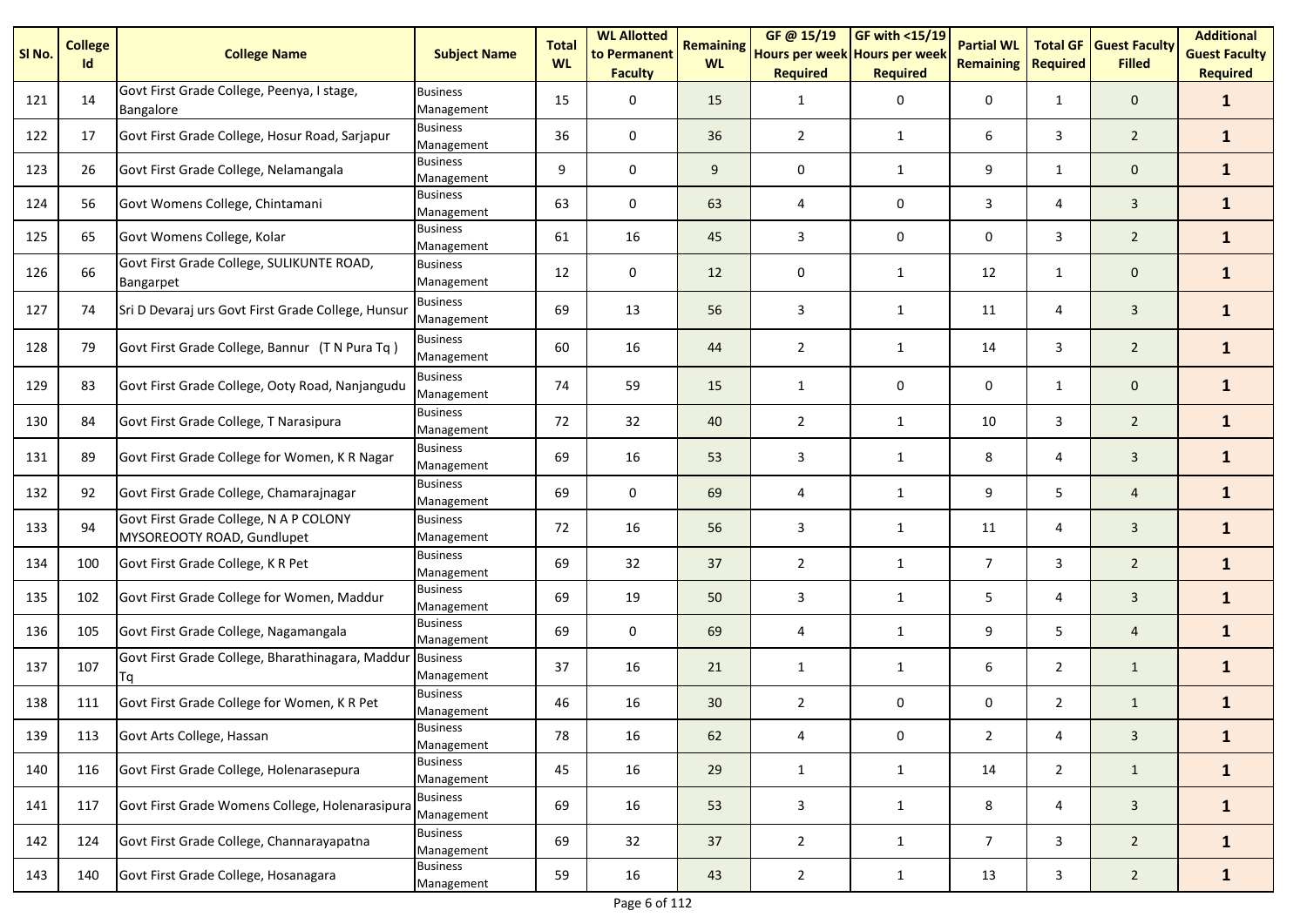| SI No. | <b>College</b><br>Id | <b>College Name</b>                                                                        | <b>Subject Name</b>           | <b>Total</b><br><b>WL</b> | <b>WL Allotted</b><br>to Permanent<br><b>Faculty</b> | <b>Remaining</b><br><b>WL</b> | GF@ 15/19<br>Hours per week Hours per week<br><b>Required</b> | <b>GF with &lt;15/19</b><br><b>Required</b> | <b>Partial WL</b><br><b>Remaining</b> | <b>Total GF</b><br><b>Required</b> | <b>Guest Faculty</b><br><b>Filled</b> | <b>Additional</b><br><b>Guest Faculty</b><br><b>Required</b> |
|--------|----------------------|--------------------------------------------------------------------------------------------|-------------------------------|---------------------------|------------------------------------------------------|-------------------------------|---------------------------------------------------------------|---------------------------------------------|---------------------------------------|------------------------------------|---------------------------------------|--------------------------------------------------------------|
| 144    | 147                  | Govt First Grade College, Shimoga                                                          | <b>Business</b><br>Management | 56                        | 0                                                    | 56                            | 3                                                             | $\mathbf{1}$                                | 11                                    | 4                                  | $\overline{3}$                        | $\mathbf{1}$                                                 |
| 145    | 150                  | Govt First Grade College, Shiralakoppa,<br>Shikaripura Tq:                                 | <b>Business</b><br>Management | 44                        | 0                                                    | 44                            | $\overline{2}$                                                | 1                                           | 14                                    | 3                                  | $\overline{2}$                        | $\mathbf{1}$                                                 |
| 146    | 152                  | H P C C Govt College, Challakere                                                           | <b>Business</b><br>Management | 24                        | 0                                                    | 24                            | $\mathbf{1}$                                                  | 1                                           | 9                                     | $\overline{2}$                     | $\mathbf{1}$                          | $\mathbf{1}$                                                 |
| 147    | 168                  | Govt First Grade College, Harihara                                                         | <b>Business</b><br>Management | 45                        | 0                                                    | 45                            | 3                                                             | 0                                           | 0                                     | 3                                  | $\overline{2}$                        | $\mathbf{1}$                                                 |
| 148    | 174                  | Govt First Grade College, Koppa                                                            | <b>Business</b><br>Management | 62                        | 16                                                   | 46                            | 3                                                             | 0                                           | $\mathbf{1}$                          | 3                                  | $\overline{2}$                        | $\mathbf{1}$                                                 |
| 149    | 179                  | Govt First Grade College, Kadur                                                            | <b>Business</b><br>Management | 55                        | 24                                                   | 31                            | $\overline{2}$                                                | 0                                           | $\mathbf{1}$                          | $\overline{2}$                     | $\mathbf{1}$                          | $\mathbf{1}$                                                 |
| 150    | 188                  | Govt First Grade College, Bettampadi, (Puttur Tq)                                          | Business<br>Management        | 67                        | 48                                                   | 19                            | $\mathbf{1}$                                                  | $\mathbf{1}$                                | 4                                     | $\overline{2}$                     | $\mathbf{1}$                          | $\mathbf{1}$                                                 |
| 151    | 197                  | Govt First Grade College, Mangalore Carstreet,<br>Mangalore                                | Business<br>Management        | 76                        | 27                                                   | 49                            | 3                                                             | $\mathbf{1}$                                | 4                                     | 4                                  | $\mathbf{3}$                          | $\mathbf{1}$                                                 |
| 152    | 205                  | Govt First Grade College, Shankarnarayan,<br>(Kundapur Tq)                                 | <b>Business</b><br>Management | 64                        | 32                                                   | 32                            | $\overline{2}$                                                | 0                                           | $\overline{2}$                        | $\overline{2}$                     | $\mathbf{1}$                          | $\mathbf{1}$                                                 |
| 153    | 206                  | Govt First Grade College, Kaapu, (Udupi Tq)                                                | Business<br>Management        | 37                        | 21                                                   | 16                            | $\mathbf{1}$                                                  | 0                                           | $\mathbf{1}$                          | $\mathbf{1}$                       | $\mathbf 0$                           | $\mathbf{1}$                                                 |
| 154    | 207                  | Govt First Grade College, Thenkanidiyur, Udupi                                             | <b>Business</b><br>Management | 18                        | 4                                                    | 14                            | 0                                                             | $\mathbf{1}$                                | 14                                    | $\mathbf{1}$                       | $\mathbf 0$                           | $\mathbf{1}$                                                 |
| 155    | 209                  | Dr G Shankar Govt Women First Grade College &<br>PG Centre, Ajjarakadu, Udupi (Udupi Dist) | <b>Business</b><br>Management | 65                        | 39                                                   | 26                            | $\mathbf{1}$                                                  | $\mathbf{1}$                                | 11                                    | $\overline{2}$                     | $\mathbf{1}$                          | $\mathbf{1}$                                                 |
| 156    | 211                  | Govt First Grade College, Kundapura                                                        | <b>Business</b><br>Management | 65                        | 0                                                    | 65                            | 4                                                             | $\mathbf{1}$                                | 5                                     | 5                                  | $\overline{4}$                        | $\mathbf{1}$                                                 |
| 157    | 213                  | Govt First Grade College, Kushalanagar,<br>Somwarpet Tq                                    | <b>Business</b><br>Management | 22                        | 0                                                    | 22                            | $\mathbf{1}$                                                  | 1                                           | $\overline{7}$                        | $\overline{2}$                     | $\mathbf{1}$                          | $\mathbf{1}$                                                 |
| 158    | 216                  | Govt First Grade College, Virajpet                                                         | <b>Business</b><br>Management | 71                        | 16                                                   | 55                            | 3                                                             | $\mathbf{1}$                                | 10                                    | 4                                  | $\mathbf{3}$                          | $\mathbf{1}$                                                 |
| 159    | 221                  | Govt First Grade College, Vidyabhavan Campus,<br>Near LIC Main Branch, Dharwad             | <b>Business</b><br>Management | 57                        | 0                                                    | 57                            | 3                                                             | $\mathbf{1}$                                | 12                                    | 4                                  | $\mathbf{3}$                          | $\mathbf{1}$                                                 |
| 160    | 247                  | Govt Arts & Science College, Karwar                                                        | <b>Business</b><br>Management | 57                        | 16                                                   | 41                            | $\overline{2}$                                                | $\mathbf{1}$                                | 11                                    | 3                                  | $\overline{2}$                        | $\mathbf{1}$                                                 |
| 161    | 256                  | Govt First Grade College, Sirsi                                                            | <b>Business</b><br>Management | 60                        | 16                                                   | 44                            | 2                                                             | $\mathbf{1}$                                | 14                                    | 3                                  | $\overline{2}$                        | $\mathbf{1}$                                                 |
| 162    | 263                  | Govt First Grade College, Sadalaga (Chikkodi Tq)                                           | <b>Business</b><br>Management | 39                        | $\pmb{0}$                                            | 39                            | $\overline{2}$                                                | $\mathbf 1$                                 | 9                                     | 3                                  | $\overline{2}$                        | $\mathbf{1}$                                                 |
| 163    | 264                  | Govt First Grade College, Hukkeri                                                          | <b>Business</b><br>Management | 53                        | 32                                                   | 21                            | $\mathbf{1}$                                                  | $\mathbf{1}$                                | 6                                     | $\overline{2}$                     | $\mathbf{1}$                          | $\mathbf{1}$                                                 |
| 164    | 270                  | Govt First Grade College, Raibag                                                           | <b>Business</b><br>Management | 40                        | 16                                                   | 24                            | $\mathbf{1}$                                                  | $\mathbf{1}$                                | 9                                     | $\overline{2}$                     | $\mathbf{1}$                          | $\mathbf{1}$                                                 |
| 165    | 277                  | Sri Shripadbhod Swamiji Govt First Grade College,<br>Moodalagi, Gokak Tq                   | <b>Business</b><br>Management | 54                        | 16                                                   | 38                            | $\overline{2}$                                                | $\mathbf{1}$                                | 8                                     | 3                                  | $\overline{2}$                        | $\mathbf{1}$                                                 |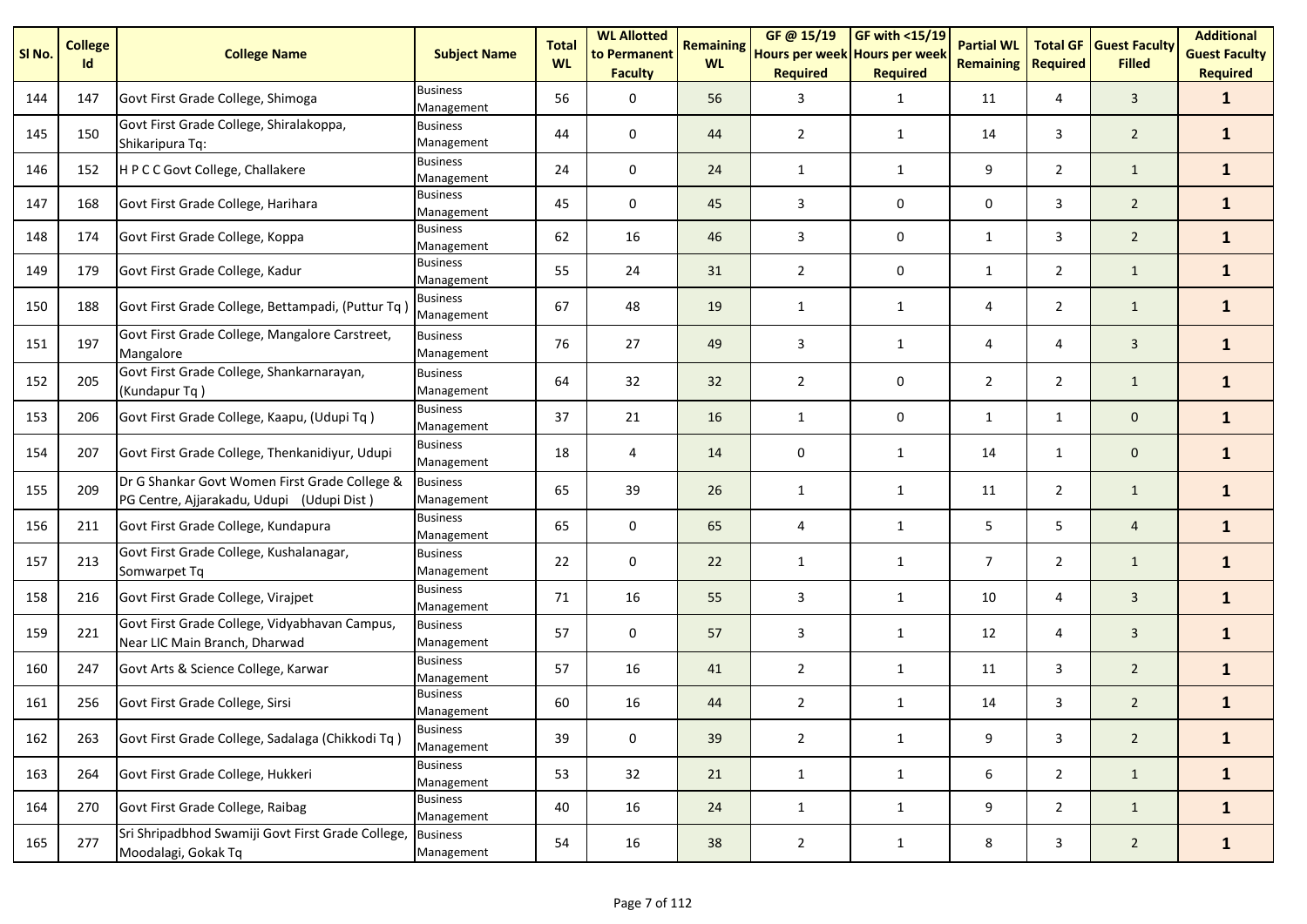| SI <sub>No.</sub> | <b>College</b><br>Id | <b>College Name</b>                                                                          | <b>Subject Name</b>           | <b>Total</b><br><b>WL</b> | <b>WL Allotted</b><br>to Permanent<br><b>Faculty</b> | <b>Remaining</b><br><b>WL</b> | GF @ 15/19<br>Hours per week Hours per week<br><b>Required</b> | GF with $<$ 15/19<br><b>Required</b> | <b>Partial WL</b><br><b>Remaining</b> | <b>Total GF</b><br><b>Required</b> | <b>Guest Faculty</b><br><b>Filled</b> | <b>Additional</b><br><b>Guest Faculty</b><br><b>Required</b> |
|-------------------|----------------------|----------------------------------------------------------------------------------------------|-------------------------------|---------------------------|------------------------------------------------------|-------------------------------|----------------------------------------------------------------|--------------------------------------|---------------------------------------|------------------------------------|---------------------------------------|--------------------------------------------------------------|
| 166               | 292                  | Govt First Grade College, Navabag, Khaza Colony,<br><b>Bijapur</b>                           | <b>Business</b><br>Management | 60                        | 16                                                   | 44                            | $\overline{2}$                                                 | $\mathbf{1}$                         | 14                                    | 3                                  | $\overline{2}$                        | $\mathbf{1}$                                                 |
| 167               | 295                  | Govt First Grade College, Muddebihal                                                         | <b>Business</b><br>Management | 46                        | 16                                                   | 30                            | $\overline{2}$                                                 | 0                                    | 0                                     | $\overline{2}$                     | $\mathbf{1}$                          | $\mathbf{1}$                                                 |
| 168               | 300                  | Govt First Grade College, Jewargi                                                            | <b>Business</b><br>Management | 59                        | 16                                                   | 43                            | $\overline{2}$                                                 | 1                                    | 13                                    | 3                                  | $\overline{2}$                        | $\mathbf{1}$                                                 |
| 169               | 317                  | Govt First Grade College, Shahapur                                                           | <b>Business</b><br>Management | 45                        | 16                                                   | 29                            | 1                                                              | $\mathbf{1}$                         | 14                                    | $\overline{2}$                     | $\mathbf{1}$                          | $\mathbf{1}$                                                 |
| 170               | 331                  | Govt First Grade College, Koppal                                                             | <b>Business</b><br>Management | 12                        | 0                                                    | 12                            | 0                                                              | $\mathbf{1}$                         | 12                                    | $\mathbf{1}$                       | $\mathbf{0}$                          | $\mathbf{1}$                                                 |
| 171               | 340                  | Smt Saraladevi Satheshchandra Agarwal Govt First Business<br>Grade College, S N Pet, Bellary | Management                    | 59                        | 32                                                   | 27                            | $\mathbf{1}$                                                   | 1                                    | 12                                    | $\overline{2}$                     | $\mathbf{1}$                          | $\mathbf{1}$                                                 |
| 172               | 346                  | Govt First Grade College, Sandur                                                             | <b>Business</b><br>Management | 56                        | 32                                                   | 24                            | 1                                                              | $\mathbf{1}$                         | 9                                     | $\overline{2}$                     | $\mathbf{1}$                          | $\mathbf{1}$                                                 |
| 173               | 908                  | Govt First Grade College for Women, Gandada<br>Koti, Hassan                                  | <b>Business</b><br>Management | 72                        | 0                                                    | 72                            | 4                                                              | $\mathbf{1}$                         | 12                                    | 5                                  | $\overline{4}$                        | $\mathbf{1}$                                                 |
| 174               | 54                   | Govt College, M G Road, Chikkaballapur                                                       | Chemistry                     | 292                       | 40                                                   | 252                           | 13                                                             | $\mathbf{1}$                         | 5                                     | 14                                 | $\overline{2}$                        | 12                                                           |
| 175               | 292                  | Govt First Grade College, Navabag, Khaza Colony,<br><b>Bijapur</b>                           | Chemistry                     | 234                       | 44                                                   | 190                           | 10                                                             | 0                                    | 0                                     | 10                                 | $\overline{3}$                        | $\overline{7}$                                               |
| 176               | 331                  | Govt First Grade College, Koppal                                                             | Chemistry                     | 171                       | $\mathbf 0$                                          | 171                           | 9                                                              | 0                                    | 0                                     | 9                                  | $\overline{3}$                        | 6                                                            |
| 177               | 65                   | Govt Womens College, Kolar                                                                   | Chemistry                     | 276                       | 60                                                   | 216                           | 11                                                             | $\mathbf{1}$                         | $\overline{7}$                        | 12                                 | $\overline{7}$                        | 5                                                            |
| 178               | 72                   | Maharanis Science College for Women, Mysore                                                  | Chemistry                     | 654                       | 306                                                  | 348                           | 18                                                             | $\mathbf{1}$                         | 6                                     | 19                                 | 14                                    | 5                                                            |
| 179               | 324                  | Govt First Grade College, Raichur                                                            | Chemistry                     | 133                       | 20                                                   | 113                           | 5                                                              | 1                                    | 18                                    | 6                                  | $\mathbf{1}$                          | 5                                                            |
| 180               | 53                   | Govt First Grade College, B H Road, Tumkur                                                   | Chemistry                     | 280                       | 44                                                   | 236                           | 12                                                             | 1                                    | 8                                     | 13                                 | 9                                     | 4                                                            |
| 181               | 138                  | Sir M Vishweshwaraiah Govt Science College,<br>Bommanakatte, Bhadravathi                     | Chemistry                     | 179                       | 46                                                   | 133                           | $\overline{7}$                                                 | 0                                    | 0                                     | $\overline{7}$                     | $\overline{3}$                        | 4                                                            |
| 182               | 209                  | Dr G Shankar Govt Women First Grade College &<br>PG Centre, Ajjarakadu, Udupi (Udupi Dist)   | Chemistry                     | 193                       | 40                                                   | 153                           | 8                                                              | 0                                    | $\mathbf{1}$                          | 8                                  | $\overline{4}$                        | 4                                                            |
| 183               | 270                  | Govt First Grade College, Raibag                                                             | Chemistry                     | 80                        | 0                                                    | 80                            | 4                                                              | $\mathbf{1}$                         | 4                                     | 5                                  | $\mathbf{1}$                          | 4                                                            |
| 184               | 295                  | Govt First Grade College, Muddebihal                                                         | Chemistry                     | 111                       | 20                                                   | 91                            | 4                                                              | $\mathbf{1}$                         | 15                                    | 5                                  | $\mathbf{1}$                          | $\overline{\mathbf{4}}$                                      |
| 185               | 320                  | Govt College, Sindhanoor                                                                     | Chemistry                     | 125                       | 20                                                   | 105                           | 5                                                              | $\mathbf{1}$                         | 10                                    | 6                                  | $\overline{2}$                        | $\overline{\mathbf{a}}$                                      |
| 186               | 347                  | Govt First Grade College, Hospet                                                             | Chemistry                     | 128                       | 0                                                    | 128                           | 6                                                              | $\mathbf{1}$                         | 14                                    | $\overline{7}$                     | $\mathbf{3}$                          | 4                                                            |
| 187               | 89                   | Govt First Grade College for Women, K R Nagar                                                | Chemistry                     | 115                       | 0                                                    | 115                           | 6                                                              | 0                                    | 1                                     | 6                                  | 3                                     | 3 <sup>1</sup>                                               |
| 188               | 153                  | Govt Science College, Chitradurga                                                            | Chemistry                     | 728                       | 135                                                  | 593                           | 31                                                             | $\mathbf{1}$                         | 4                                     | 32                                 | 29                                    | 3 <sup>1</sup>                                               |
| 189               | 165                  | Govt First Grade College, MCC B Block,<br>Davanagere                                         | Chemistry                     | 324                       | 26                                                   | 298                           | 15                                                             | $\mathbf{1}$                         | 13                                    | 16                                 | 13                                    | 3 <sup>1</sup>                                               |
| 190               | 256                  | Govt First Grade College, Sirsi                                                              | Chemistry                     | 120                       | 20                                                   | 100                           | 5                                                              | $\mathbf{1}$                         | 5                                     | 6                                  | $\mathbf{3}$                          | 3 <sup>1</sup>                                               |
| 191               | 283                  | Govt First Grade College, Navangar, Bagalkot<br>Sector No, Old Zp, Bagalkot                  | Chemistry                     | 145                       | 0                                                    | 145                           | $\overline{7}$                                                 | $\mathbf{1}$                         | 12                                    | 8                                  | $5\phantom{.}$                        | $\overline{\mathbf{3}}$                                      |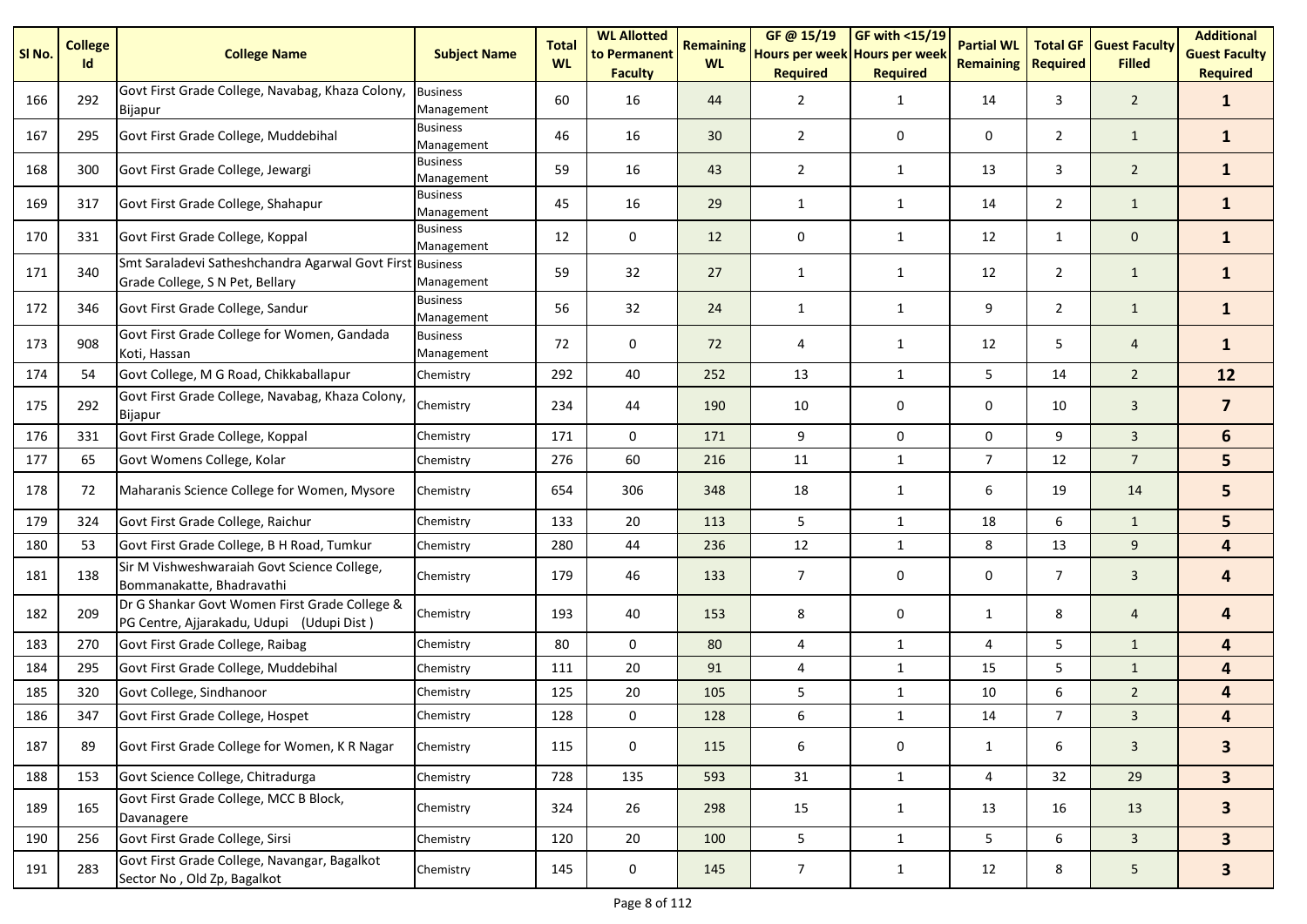| SI <sub>No.</sub> | <b>College</b><br>Id | <b>College Name</b>                                                                 | <b>Subject Name</b> | <b>Total</b><br><b>WL</b> | <b>WL Allotted</b><br>to Permanent<br><b>Faculty</b> | <b>Remaining</b><br><b>WL</b> | GF@ 15/19<br>Hours per week Hours per week<br><b>Required</b> | <b>GF with &lt;15/19</b><br><b>Required</b> | <b>Partial WL</b><br><b>Remaining</b> | <b>Total GF</b><br><b>Required</b> | <b>Guest Faculty</b><br><b>Filled</b> | <b>Additional</b><br><b>Guest Faculty</b><br><b>Required</b> |
|-------------------|----------------------|-------------------------------------------------------------------------------------|---------------------|---------------------------|------------------------------------------------------|-------------------------------|---------------------------------------------------------------|---------------------------------------------|---------------------------------------|------------------------------------|---------------------------------------|--------------------------------------------------------------|
| 192               | 300                  | Govt First Grade College, Jewargi                                                   | Chemistry           | 48                        | 0                                                    | 48                            | 2                                                             | 1                                           | 10                                    | 3                                  | $\mathbf{0}$                          | 3.                                                           |
| 193               | 340                  | Smt Saraladevi Satheshchandra Agarwal Govt First<br>Grade College, S N Pet, Bellary | Chemistry           | 166                       | 0                                                    | 166                           | 8                                                             | 1                                           | 14                                    | 9                                  | 6                                     | $\overline{\mathbf{3}}$                                      |
| 194               | 343                  | Govt First Grade College, Siraguppa                                                 | Chemistry           | 42                        | $\mathbf 0$                                          | 42                            | $\overline{2}$                                                | 1                                           | 4                                     | 3                                  | $\mathbf 0$                           | 3 <sup>1</sup>                                               |
| 195               | 346                  | Govt First Grade College, Sandur                                                    | Chemistry           | 52                        | 0                                                    | 52                            | $\overline{2}$                                                | 1                                           | 14                                    | 3                                  | $\mathbf 0$                           | 3 <sup>1</sup>                                               |
| 196               | 5                    | Govt Science College, N T Road, Bangalore                                           | Chemistry           | 370                       | 186                                                  | 184                           | 9                                                             | $\mathbf{1}$                                | 13                                    | 10                                 | 8                                     | 2 <sup>2</sup>                                               |
| 197               | 6                    | Maharanis Science College for Women, Bangalore Chemistry                            |                     | 397                       | 207                                                  | 190                           | 10                                                            | 0                                           | 0                                     | 10                                 | 8                                     | 2 <sup>2</sup>                                               |
| 198               | 13                   | Govt First Grade College, Malleshwaram,<br>Bangalore                                | Chemistry           | 28                        | 0                                                    | 28                            | 1                                                             | 1                                           | 9                                     | $\overline{2}$                     | $\mathbf 0$                           | 2 <sup>2</sup>                                               |
| 199               | 23                   | Govt First Grade College, Vijaypura Road,<br>Devanahalli                            | Chemistry           | 30                        | 0                                                    | 30                            | 1                                                             | 1                                           | 11                                    | $\overline{2}$                     | $\mathbf 0$                           | 2 <sup>1</sup>                                               |
| 200               | 24                   | Govt First Grade College, Hoskote                                                   | Chemistry           | 45                        | 0                                                    | 45                            | $\overline{2}$                                                | $\mathbf{1}$                                | $\overline{7}$                        | 3                                  | $\mathbf{1}$                          | 2 <sup>2</sup>                                               |
| 201               | 31                   | Govt First Grade College, Channapatna                                               | Chemistry           | 223                       | 40                                                   | 183                           | 9                                                             | $\mathbf{1}$                                | 12                                    | 10                                 | 8                                     | 2 <sup>2</sup>                                               |
| 202               | 42                   | Govt First Grade College, Koratagere                                                | Chemistry           | 28                        | $\mathbf 0$                                          | 28                            | $\mathbf{1}$                                                  | $\mathbf{1}$                                | 9                                     | $\overline{2}$                     | $\mathbf{0}$                          | 2 <sup>2</sup>                                               |
| 203               | 48                   | Govt First Grade College, Tiptur                                                    | Chemistry           | 148                       | 0                                                    | 148                           | $\overline{7}$                                                | $\mathbf{1}$                                | 15                                    | 8                                  | 6                                     | $\overline{2}$                                               |
| 204               | 56                   | Govt Womens College, Chintamani                                                     | Chemistry           | 272                       | 60                                                   | 212                           | 11                                                            | $\mathbf 0$                                 | 3                                     | 11                                 | 9                                     | 2 <sup>2</sup>                                               |
| 205               | 63                   | Govt Boys College, Kolar                                                            | Chemistry           | 139                       | 23                                                   | 116                           | $\boldsymbol{6}$                                              | $\mathbf 0$                                 | $\overline{2}$                        | 6                                  | $\overline{4}$                        | 2 <sup>2</sup>                                               |
| 206               | 64                   | Govt College, Mulbagal                                                              | Chemistry           | 67                        | 17                                                   | 50                            | $\overline{2}$                                                | $\mathbf{1}$                                | 12                                    | 3                                  | $\mathbf{1}$                          | 2 <sup>2</sup>                                               |
| 207               | 68                   | Govt First Grade College, Malur                                                     | Chemistry           | 44                        | 0                                                    | 44                            | $\overline{2}$                                                | $\mathbf{1}$                                | 6                                     | 3                                  | $\mathbf{1}$                          | 2 <sup>1</sup>                                               |
| 208               | 79                   | Govt First Grade College, Bannur (T N Pura Tq)                                      | Chemistry           | 32                        | $\pmb{0}$                                            | 32                            | $\mathbf{1}$                                                  | $\mathbf{1}$                                | 13                                    | $\overline{2}$                     | $\mathbf 0$                           | 2 <sup>2</sup>                                               |
| 209               | 83                   | Govt First Grade College, Ooty Road, Nanjangudu Chemistry                           |                     | 66                        | $\pmb{0}$                                            | 66                            | 3                                                             | 1                                           | 9                                     | 4                                  | $\overline{2}$                        | 2 <sup>2</sup>                                               |
| 210               | 100                  | Govt First Grade College, K R Pet                                                   | Chemistry           | 82                        | $\mathbf 0$                                          | 82                            | 4                                                             | $\mathbf{1}$                                | 6                                     | 5                                  | $\mathbf{3}$                          | 2 <sup>2</sup>                                               |
| 211               | 112                  | Govt Science College, Hassan                                                        | Chemistry           | 496                       | 140                                                  | 356                           | 18                                                            | $\mathbf{1}$                                | 14                                    | 19                                 | 17                                    | 2 <sup>2</sup>                                               |
| 212               | 116                  | Govt First Grade College, Holenarasepura                                            | Chemistry           | 26                        | 0                                                    | 26                            | $\mathbf{1}$                                                  | $\mathbf{1}$                                | $\overline{7}$                        | $\overline{2}$                     | $\mathbf 0$                           | $\overline{2}$                                               |
| 213               | 147                  | Govt First Grade College, Shimoga                                                   | Chemistry           | 124                       | 20                                                   | 104                           | 5                                                             | $\mathbf{1}$                                | 9                                     | 6                                  | $\overline{4}$                        | 2 <sup>2</sup>                                               |
| 214               | 148                  | Govt First Grade College, Thirthahalli                                              | Chemistry           | 43                        | 0                                                    | 43                            | $\overline{2}$                                                | $\mathbf{1}$                                | 5                                     | 3                                  | $1\,$                                 | 2 <sup>2</sup>                                               |
| 215               | 150                  | Govt First Grade College, Shiralakoppa,<br>Shikaripura Tq:                          | Chemistry           | 36                        | $\pmb{0}$                                            | 36                            | $\mathbf{1}$                                                  | $\mathbf{1}$                                | 17                                    | $\overline{2}$                     | $\mathbf 0$                           | 2 <sup>2</sup>                                               |
| 216               | 152                  | H P C C Govt College, Challakere                                                    | Chemistry           | 163                       | 40                                                   | 123                           | 6                                                             | $\mathbf{1}$                                | 9                                     | 7 <sup>7</sup>                     | 5 <sub>1</sub>                        | 2 <sup>7</sup>                                               |
| 217               | 159                  | Govt First Grade College, Holalkere                                                 | Chemistry           | 46                        | 0                                                    | 46                            | $\overline{2}$                                                | $\mathbf{1}$                                | 8                                     | $\mathbf{3}$                       | $\mathbf{1}$                          | 2 <sup>1</sup>                                               |
| 218               | 197                  | Govt First Grade College, Mangalore Carstreet,<br>Mangalore                         | Chemistry           | 90                        | 20                                                   | 70                            | 3                                                             | $\mathbf{1}$                                | 13                                    | $\overline{4}$                     | $\overline{2}$                        | $2^{\circ}$                                                  |
| 219               | 207                  | Govt First Grade College, Thenkanidiyur, Udupi                                      | Chemistry           | 28                        | $\pmb{0}$                                            | 28                            | $\mathbf{1}$                                                  | $\mathbf{1}$                                | 9                                     | $2^{\circ}$                        | $\mathbf{0}$                          | $\overline{2}$                                               |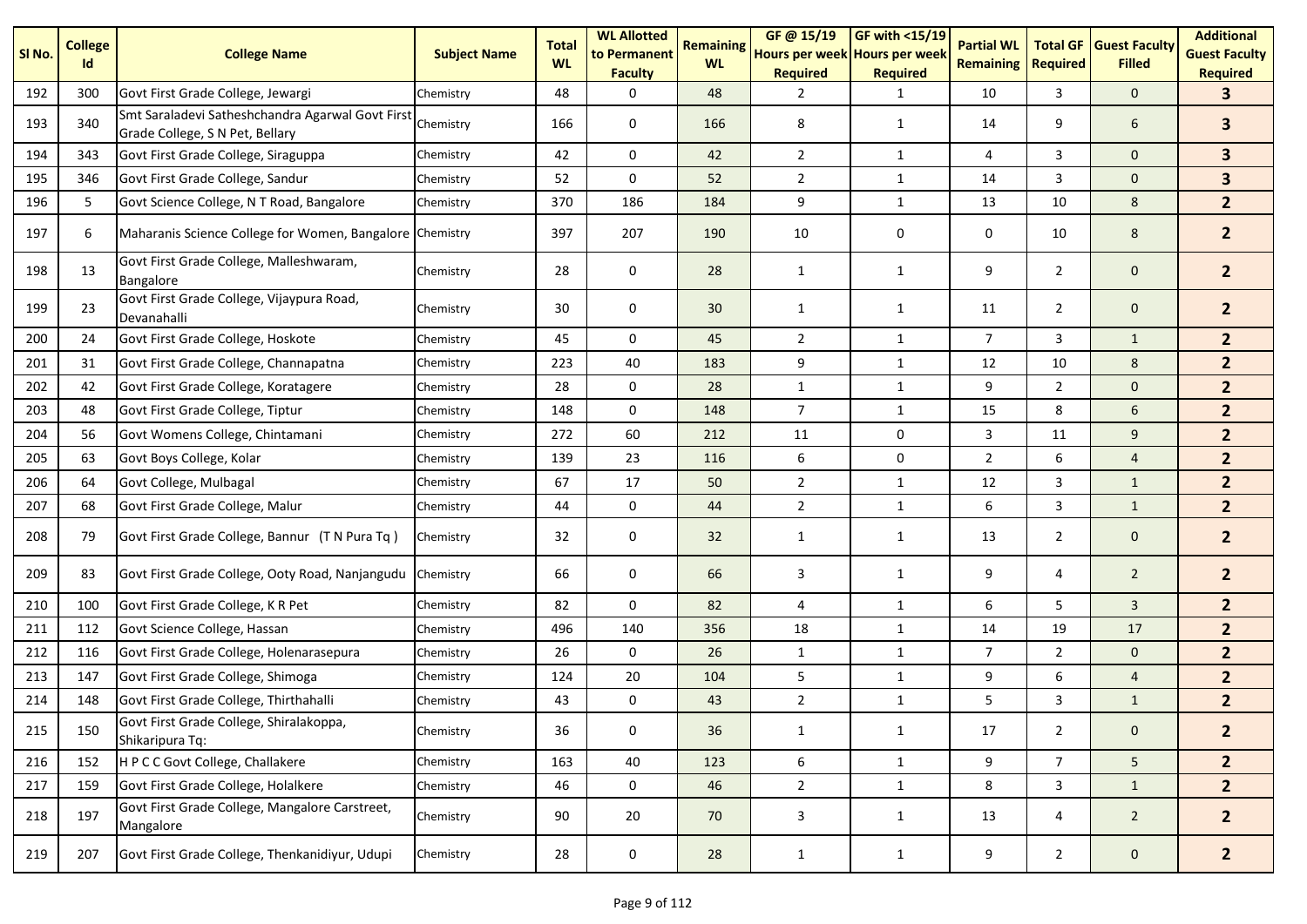| SI No. | <b>College</b><br>Id | <b>College Name</b>                                                            | <b>Subject Name</b> | <b>Total</b><br><b>WL</b> | <b>WL Allotted</b><br>to Permanent<br><b>Faculty</b> | <b>Remaining</b><br><b>WL</b> | GF@ 15/19<br>Hours per week Hours per week<br><b>Required</b> | $GF$ with <15/19<br><b>Required</b> | <b>Partial WL</b><br><b>Remaining</b> | <b>Total GF</b><br><b>Required</b> | <b>Guest Faculty</b><br><b>Filled</b> | <b>Additional</b><br><b>Guest Faculty</b><br><b>Required</b> |
|--------|----------------------|--------------------------------------------------------------------------------|---------------------|---------------------------|------------------------------------------------------|-------------------------------|---------------------------------------------------------------|-------------------------------------|---------------------------------------|------------------------------------|---------------------------------------|--------------------------------------------------------------|
| 220    | 221                  | Govt First Grade College, Vidyabhavan Campus,<br>Near LIC Main Branch, Dharwad | Chemistry           | 110                       | 20                                                   | 90                            | 4                                                             | $\mathbf{1}$                        | 14                                    | 5                                  | $\mathbf{3}$                          | 2 <sup>1</sup>                                               |
| 221    | 248                  | Govt First Grade College, Haliyal                                              | Chemistry           | 41                        | 0                                                    | 41                            | $\overline{2}$                                                | 0                                   | 3                                     | $\overline{2}$                     | $\mathbf{0}$                          | 2 <sup>2</sup>                                               |
| 222    | 267                  | Govt First Grade College, Gokak                                                | Chemistry           | 96                        | 20                                                   | 76                            | 4                                                             | 0                                   | 0                                     | 4                                  | $\overline{2}$                        | 2 <sup>1</sup>                                               |
| 223    | 268                  | Smt I S Yadawad Govt First Grade College,<br>Ramadurga                         | Chemistry           | 66                        | 0                                                    | 66                            | 3                                                             | 1                                   | 9                                     | 4                                  | $\overline{2}$                        | 2 <sup>2</sup>                                               |
| 224    | 269                  | Govt First Grade College, Chikkodi                                             | Chemistry           | 51                        | $\mathbf 0$                                          | 51                            | $\overline{2}$                                                | $\mathbf{1}$                        | 13                                    | 3                                  | $\mathbf{1}$                          | 2 <sup>1</sup>                                               |
| 225    | 344                  | Govt First Grade College, Kurugod                                              | Chemistry           | 34                        | 0                                                    | 34                            | $\mathbf{1}$                                                  | $\mathbf{1}$                        | 15                                    | $\overline{2}$                     | $\mathbf{0}$                          | 2 <sup>2</sup>                                               |
| 226    | 350                  | Government Commerce and Management<br>College, Anantpur Road, Bellary City     | Chemistry           | 24                        | 0                                                    | 24                            | 1                                                             | $\mathbf{1}$                        | 5                                     | $\overline{2}$                     | $\mathbf 0$                           | 2 <sup>2</sup>                                               |
| 227    | 392                  | Govt First Grade College for Women, Koppal                                     | Chemistry           | 40                        | 0                                                    | 40                            | $\overline{2}$                                                | 0                                   | $\overline{2}$                        | $\overline{2}$                     | $\mathbf 0$                           | 2 <sup>1</sup>                                               |
| 228    | 393                  | Govt First Grade College for Women, Raichur                                    | Chemistry           | 38                        | 0                                                    | 38                            | $\overline{2}$                                                | $\mathsf 0$                         | 0                                     | $\overline{2}$                     | $\mathbf 0$                           | 2 <sup>2</sup>                                               |
| 229    | 8                    | Govt First Grade College, Vijayanagar, Bangalore                               | Chemistry           | 124                       | 40                                                   | 84                            | 4                                                             | $\mathbf{1}$                        | 8                                     | 5                                  | $\overline{4}$                        | $\mathbf{1}$                                                 |
| 230    | 9                    | Govt First Grade College, K R Puram, Bangalore                                 | Chemistry           | 87                        | 60                                                   | 27                            | $\mathbf{1}$                                                  | $\mathbf{1}$                        | 8                                     | $\overline{2}$                     | $\mathbf{1}$                          | $\mathbf{1}$                                                 |
| 231    | 32                   | Govt First Grade College, Magadi                                               | Chemistry           | 43                        | 0                                                    | 43                            | $\overline{2}$                                                | $\mathbf{1}$                        | 5                                     | 3                                  | $\overline{2}$                        | $\mathbf{1}$                                                 |
| 232    | 41                   | Smt & Sri Y E Rangaiah Shetty, Govt First Grade<br>College, Pavagada           | Chemistry           | 56                        | 20                                                   | 36                            | 1                                                             | 1                                   | 17                                    | $\overline{2}$                     | $\mathbf{1}$                          | $\mathbf{1}$                                                 |
| 233    | 44                   | Govt First Grade College, Chikkanaikanahalli                                   | Chemistry           | 12                        | 0                                                    | 12                            | 0                                                             | $\mathbf{1}$                        | 12                                    | $\mathbf{1}$                       | $\mathbf 0$                           | $\mathbf{1}$                                                 |
| 234    | 57                   | Govt First Grade College, Shidlaghatta                                         | Chemistry           | 22                        | $\mathbf 0$                                          | 22                            | $\mathbf{1}$                                                  | 0                                   | 3                                     | 1                                  | $\mathbf{0}$                          | $\mathbf{1}$                                                 |
| 235    | 59                   | Govt First Grade College, Gowribidanur                                         | Chemistry           | 12                        | 0                                                    | 12                            | 0                                                             | $\mathbf{1}$                        | 12                                    | $\mathbf{1}$                       | $\mathbf 0$                           | $\mathbf{1}$                                                 |
| 236    | 73                   | Govt First Grade College, K R Nagar                                            | Chemistry           | 137                       | 40                                                   | 97                            | 5                                                             | $\mathsf 0$                         | $\overline{2}$                        | 5                                  | $\overline{4}$                        | $\mathbf{1}$                                                 |
| 237    | 74                   | Sri D Devaraj urs Govt First Grade College, Hunsur                             | Chemistry           | 78                        | 20                                                   | 58                            | 3                                                             | 0                                   | 1                                     | 3                                  | $\overline{2}$                        | $\mathbf{1}$                                                 |
| 238    | 78                   | Govt First Grade College, Kuvempu Nagar, Mysore Chemistry                      |                     | 74                        | 20                                                   | 54                            | $\overline{2}$                                                | $\mathbf{1}$                        | 16                                    | 3                                  | $\overline{2}$                        | $\mathbf{1}$                                                 |
| 239    | 80                   | Govt First Grade Womens College, Vijayanagara,<br>Mysore                       | Chemistry           | 54                        | 20                                                   | 34                            | $\mathbf{1}$                                                  | $\mathbf{1}$                        | 15                                    | $\overline{2}$                     | $\mathbf{1}$                          | $\mathbf{1}$                                                 |
| 240    | 84                   | Govt First Grade College, T Narasipura                                         | Chemistry           | 30                        | 0                                                    | 30                            | $\mathbf{1}$                                                  | $\mathbf{1}$                        | 11                                    | $\overline{2}$                     | $\mathbf{1}$                          | $\mathbf{1}$                                                 |
| 241    | 98                   | Govt Womens College, M C Road, Mandya                                          | Chemistry           | 173                       | 100                                                  | 73                            | 3                                                             | $\mathbf{1}$                        | 16                                    | 4                                  | 3                                     | $\mathbf{1}$                                                 |
| 242    | 102                  | Govt First Grade College for Women, Maddur                                     | Chemistry           | 21                        | $\mathbf 0$                                          | 21                            | $\mathbf{1}$                                                  | $\mathbf 0$                         | $2^{\circ}$                           | $\mathbf{1}$                       | $\mathbf 0$                           | $\mathbf{1}$                                                 |
| 243    | 117                  | Govt First Grade Womens College, Holenarasipura Chemistry                      |                     | 38                        | $\pmb{0}$                                            | 38                            | $\overline{2}$                                                | 0                                   | 0                                     | $\overline{2}$                     | $\mathbf{1}$                          | $\mathbf{1}$                                                 |
| 244    | 128                  | Govt Home Science College for Women,<br>Holenarasipura                         | Chemistry           | 8                         | 0                                                    | 8                             | 0                                                             | $\mathbf{1}$                        | 8                                     | $\mathbf{1}$                       | $\mathbf 0$                           | $\mathbf{1}$                                                 |
| 245    | 139                  | Govt First Grade College, Shikaripura                                          | Chemistry           | 52                        | 40                                                   | 12                            | 0                                                             | $\mathbf{1}$                        | 12                                    | $\mathbf{1}$                       | $\mathbf 0$                           | $\mathbf{1}$                                                 |
| 246    | 140                  | Govt First Grade College, Hosanagara                                           | Chemistry           | 33                        | $\mathsf{O}\xspace$                                  | 33                            | $\mathbf{1}$                                                  | $\mathbf{1}$                        | 14                                    | $\overline{2}$                     | $\mathbf{1}$                          | $\mathbf{1}$                                                 |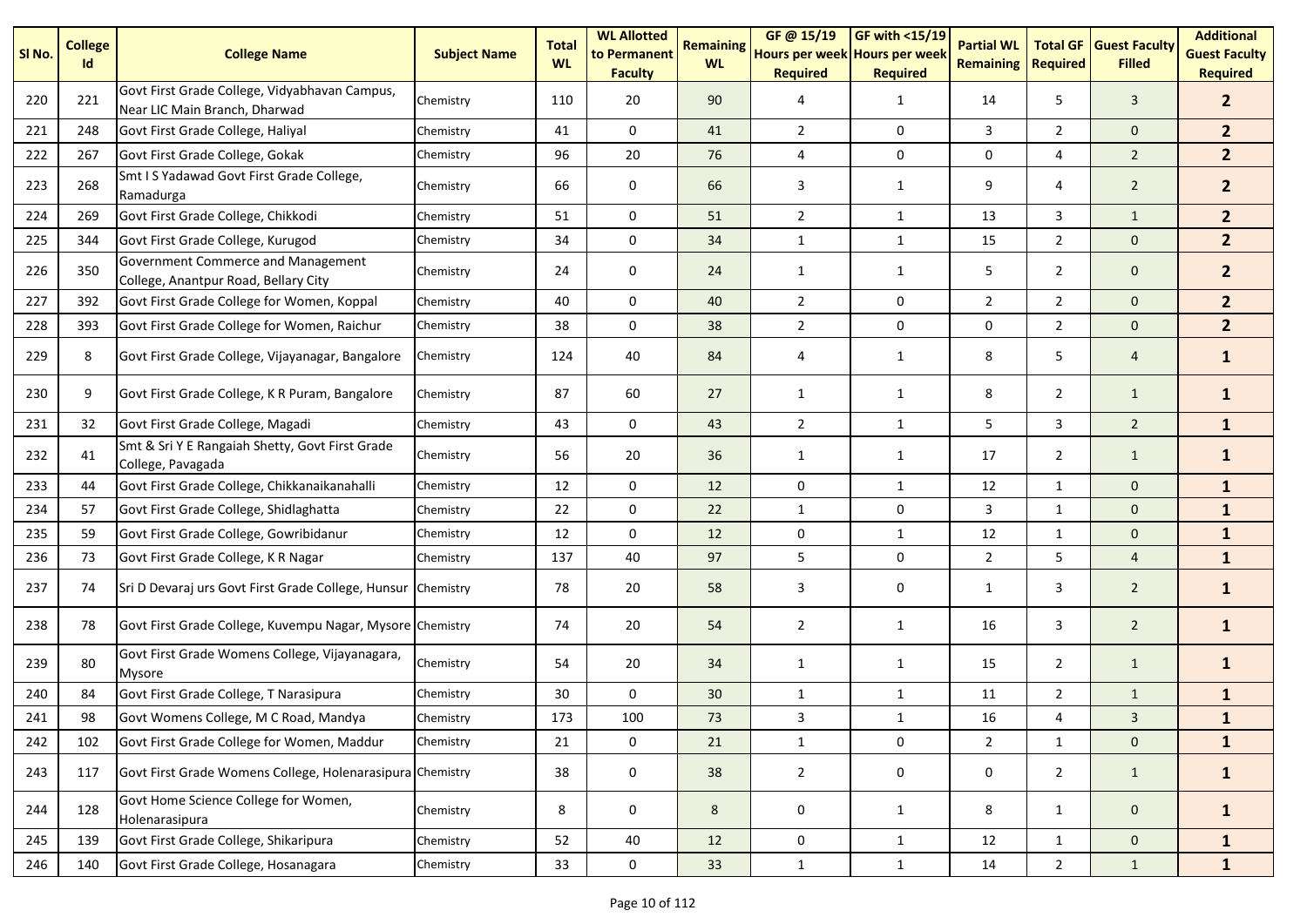| SI No. | <b>College</b><br><b>Id</b> | <b>College Name</b>                                                                    | <b>Subject Name</b> | <b>Total</b><br><b>WL</b> | <b>WL Allotted</b><br>to Permanent<br><b>Faculty</b> | <b>Remaining</b><br><b>WL</b> | GF @ 15/19<br>Hours per week Hours per week<br><b>Required</b> | <b>GF with &lt;15/19</b><br><b>Required</b> | <b>Partial WL</b><br><b>Remaining</b> | <b>Total GF</b><br><b>Required</b> | <b>Guest Faculty</b><br><b>Filled</b> | <b>Additional</b><br><b>Guest Faculty</b><br><b>Required</b> |
|--------|-----------------------------|----------------------------------------------------------------------------------------|---------------------|---------------------------|------------------------------------------------------|-------------------------------|----------------------------------------------------------------|---------------------------------------------|---------------------------------------|------------------------------------|---------------------------------------|--------------------------------------------------------------|
| 247    | 141                         | Govt First Grade College, Soraba                                                       | Chemistry           | 30                        | $\Omega$                                             | 30                            | -1                                                             | $\mathbf{1}$                                | 11                                    | $\overline{2}$                     | $\mathbf{1}$                          | $\mathbf{1}$                                                 |
| 248    | 145                         | Smt Indiragandhi Govt First Grade College for<br>Women, Sagar                          | Chemistry           | 153                       | 20                                                   | 133                           | 7                                                              | 0                                           | 0                                     | $\overline{7}$                     | 6                                     | $\mathbf{1}$                                                 |
| 249    | 149                         | Govt First Grade College, Rippanpet, Hosanagara<br>Гa                                  | Chemistry           | 27                        | 0                                                    | 27                            | 1                                                              | 1                                           | 8                                     | $\overline{2}$                     | $\mathbf{1}$                          | $\mathbf{1}$                                                 |
| 250    | 156                         | Vedavathi Govt First Grade College, Hiriyur                                            | Chemistry           | 86                        | $\mathbf 0$                                          | 86                            | 4                                                              | $\mathbf{1}$                                | 10                                    | 5                                  | $\overline{4}$                        | $\mathbf{1}$                                                 |
| 251    | 166                         | Govt First Grade Womens College, Davanagere                                            | Chemistry           | 57                        | 0                                                    | 57                            | 3                                                              | 0                                           | 0                                     | 3                                  | $\overline{2}$                        | $\mathbf{1}$                                                 |
| 252    | 167                         | Govt First Grade College, Honnali                                                      | Chemistry           | 48                        | 0                                                    | 48                            | $\overline{2}$                                                 | $\mathbf{1}$                                | 10                                    | 3                                  | $\overline{2}$                        | $\mathbf{1}$                                                 |
| 253    | 168                         | Govt First Grade College, Harihara                                                     | Chemistry           | 49                        | $\mathbf 0$                                          | 49                            | $\overline{2}$                                                 | $\mathbf{1}$                                | 11                                    | 3                                  | $\overline{2}$                        | $\mathbf{1}$                                                 |
| 254    | 169                         | Govt First Grade College, Harapanahalli                                                | Chemistry           | 49                        | 0                                                    | 49                            | $\overline{2}$                                                 | $\mathbf{1}$                                | 11                                    | 3                                  | $\overline{2}$                        | $\mathbf{1}$                                                 |
| 255    | 170                         | Govt First Grade College, Jagalur                                                      | Chemistry           | 36                        | 0                                                    | 36                            | $\mathbf{1}$                                                   | $\mathbf{1}$                                | 17                                    | $\overline{2}$                     | $\mathbf{1}$                          | $\mathbf{1}$                                                 |
| 256    | 173                         | IDSG Govt College, Chikkamagalur                                                       | Chemistry           | 349                       | 120                                                  | 229                           | 12                                                             | 0                                           | $\mathbf{1}$                          | 12                                 | 11                                    | $\mathbf{1}$                                                 |
| 257    | 174                         | Govt First Grade College, Koppa                                                        | Chemistry           | 40                        | 0                                                    | 40                            | $\overline{2}$                                                 | 0                                           | $\overline{2}$                        | $\overline{2}$                     | $\mathbf{1}$                          | $\mathbf{1}$                                                 |
| 258    | 179                         | Govt First Grade College, Kadur                                                        | Chemistry           | 72                        | 40                                                   | 32                            | $\mathbf{1}$                                                   | $\mathbf{1}$                                | 13                                    | $\overline{2}$                     | $\mathbf{1}$                          | $\mathbf{1}$                                                 |
| 259    | 183                         | Govt First Grade College, Birur, Kadur Tq                                              | Chemistry           | 28                        | 0                                                    | 28                            | $\mathbf{1}$                                                   | $\mathbf{1}$                                | 9                                     | $\overline{2}$                     | $\mathbf{1}$                          | $\mathbf{1}$                                                 |
| 260    | 208                         | Smt Rukmini Shedthi Memorial National Govt<br>First Grade College, Barkur (Udupi Tq)   | Chemistry           | 22                        | 0                                                    | 22                            | 1                                                              | 0                                           | 3                                     | $\mathbf{1}$                       | $\mathbf 0$                           | $\mathbf{1}$                                                 |
| 261    | 211                         | Govt First Grade College, Kundapura                                                    | Chemistry           | 35                        | 0                                                    | 35                            | $\mathbf{1}$                                                   | $\mathbf{1}$                                | 16                                    | $\overline{2}$                     | $\mathbf{1}$                          | $\mathbf{1}$                                                 |
| 262    | 220                         | Govt First Grade College, Rajanagar, Hubli                                             | Chemistry           | 76                        | 0                                                    | 76                            | $\overline{4}$                                                 | 0                                           | 0                                     | 4                                  | $\mathbf{3}$                          | $\mathbf{1}$                                                 |
| 263    | 226                         | Sree Siddeshwara Govt College, Nargund                                                 | Chemistry           | 96                        | 20                                                   | 76                            | $\overline{4}$                                                 | 0                                           | 0                                     | 4                                  | $\mathbf{3}$                          | $\mathbf{1}$                                                 |
| 264    | 227                         | Sri Benkappa Shankrappa Simhasanad Govt First<br>Grade College, Gajendragada, (Ron Tq) | Chemistry           | 49                        | 0                                                    | 49                            | $\overline{2}$                                                 | $\mathbf{1}$                                | 11                                    | 3                                  | $\overline{2}$                        | $\mathbf{1}$                                                 |
| 265    | 240                         | Govt First Grade College, Ranebennur                                                   | Chemistry           | 74                        | $\mathbf 0$                                          | 74                            | 3                                                              | $\mathbf{1}$                                | 17                                    | 4                                  | $\overline{3}$                        | $\mathbf{1}$                                                 |
| 266    | 243                         | Govt First Grade College, Hanagal                                                      | Chemistry           | 20                        | $\mathbf 0$                                          | 20                            | $\mathbf{1}$                                                   | 0                                           | 1                                     | $\mathbf{1}$                       | $\mathbf 0$                           | $\mathbf{1}$                                                 |
| 267    | 247                         | Govt Arts & Science College, Karwar                                                    | Chemistry           | 192                       | 60                                                   | 132                           | 6                                                              | $\mathbf{1}$                                | 18                                    | $\overline{7}$                     | 6                                     | $\mathbf{1}$                                                 |
| 268    | 251                         | Govt First Grade College, Kumta                                                        | Chemistry           | 61                        | 0                                                    | 61                            | 3                                                              | $\mathbf{1}$                                | 4                                     | 4                                  | $\overline{3}$                        | $\mathbf{1}$                                                 |
| 269    | 254                         | Govt First Grade College, Honnavara                                                    | Chemistry           | 57                        | 0                                                    | 57                            | 3                                                              | 0                                           | 0                                     | 3                                  | $\overline{2}$                        | $\mathbf{1}$                                                 |
| 270    | 275                         | Govt First Grade College, Pashchapura, Hukkeri Tq Chemistry                            |                     | 45                        | 20                                                   | 25                            | 1                                                              | $\mathbf{1}$                                | 6                                     | $\overline{2}$                     | $\mathbf{1}$                          | $\mathbf{1}$                                                 |
| 271    | 294                         | Govt First Grade College, Basavanabagewadi                                             | Chemistry           | 8                         | $\mathbf 0$                                          | 8                             | 0                                                              | $\mathbf{1}$                                | 8                                     | $\mathbf{1}$                       | $\mathbf 0$                           | $\mathbf{1}$                                                 |
| 272    | 299                         | Govt College, Sedam Road, Gulbarga                                                     | Chemistry           | 171                       | 80                                                   | 91                            | $\sqrt{4}$                                                     | $\mathbf{1}$                                | 15                                    | 5                                  | $\overline{4}$                        | $\mathbf{1}$                                                 |
| 273    | 302                         | Govt First Grade College, Sedam                                                        | Chemistry           | 69                        | 0                                                    | 69                            | $\mathbf{3}$                                                   | $\mathbf{1}$                                | 12                                    | $\overline{4}$                     | $\mathbf{3}$                          | $\mathbf{1}$                                                 |
| 274    | 303                         | Govt First Grade College, Afzalpur                                                     | Chemistry           | 61                        | 0                                                    | 61                            | $\mathbf{3}$                                                   | $\mathbf{1}$                                | 4                                     | 4                                  | $\mathbf{3}$                          | $\mathbf{1}$                                                 |
| 275    | 315                         | Govt First Grade College, Yadgiri                                                      | Chemistry           | 69                        | $\pmb{0}$                                            | 69                            | $\mathbf{3}$                                                   | $\mathbf{1}$                                | 12                                    | $\overline{4}$                     | $\mathbf{3}$                          | $\mathbf{1}$                                                 |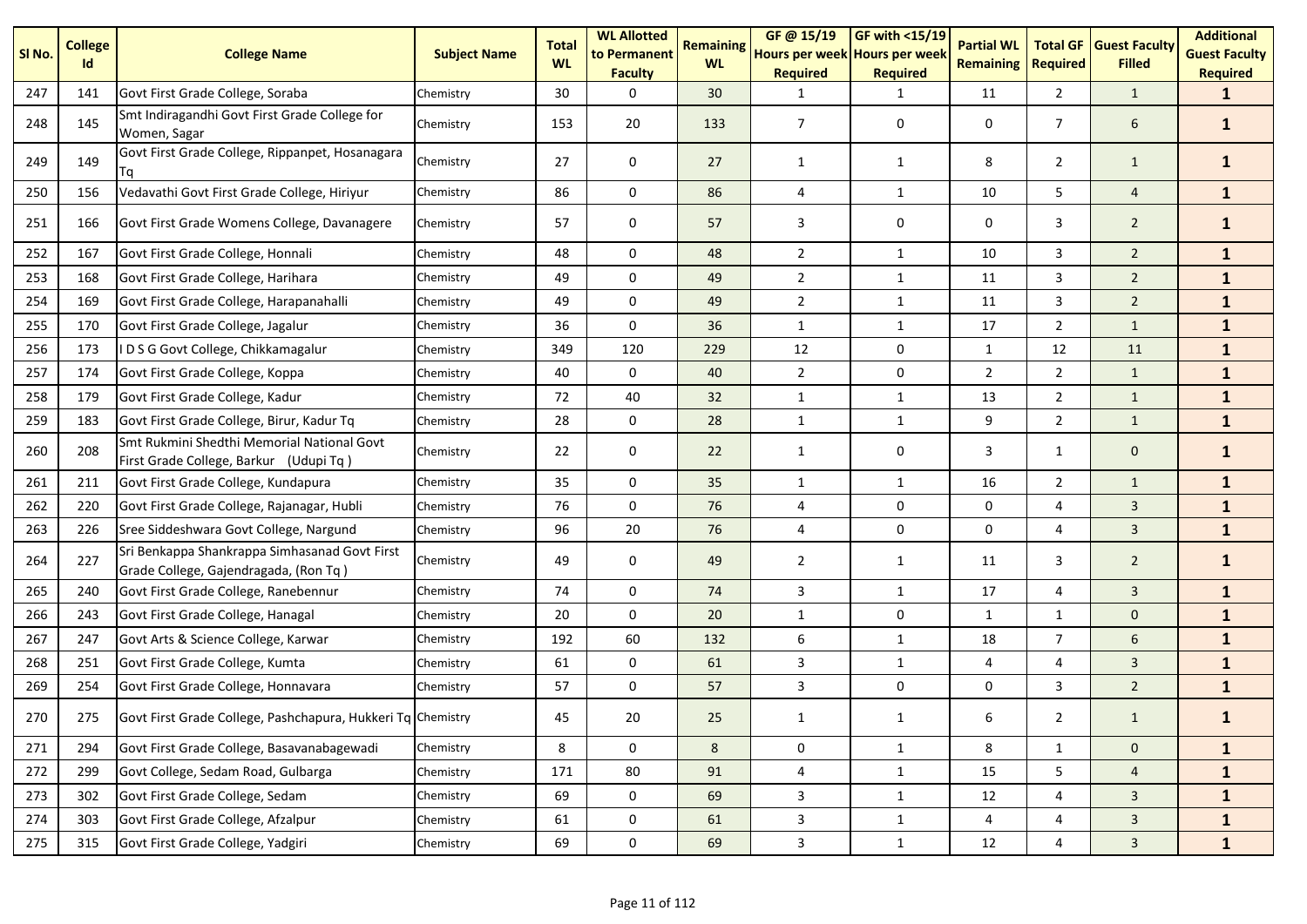| SI No. | <b>College</b><br>Id | <b>College Name</b>                                                                             | <b>Subject Name</b>                             | <b>Total</b><br><b>WL</b> | <b>WL Allotted</b><br>to Permanent<br><b>Faculty</b> | <b>Remaining</b><br><b>WL</b> | GF @ 15/19<br>Hours per week Hours per week<br><b>Required</b> | <b>GF with &lt;15/19</b><br><b>Required</b> | <b>Partial WL</b><br><b>Remaining</b> | <b>Total GF</b><br><b>Required</b> | <b>Guest Faculty</b><br><b>Filled</b> | <b>Additional</b><br><b>Guest Faculty</b><br><b>Required</b> |
|--------|----------------------|-------------------------------------------------------------------------------------------------|-------------------------------------------------|---------------------------|------------------------------------------------------|-------------------------------|----------------------------------------------------------------|---------------------------------------------|---------------------------------------|------------------------------------|---------------------------------------|--------------------------------------------------------------|
| 276    | 316                  | Govt First Grade College, Gurumitkal, Yadgir Tq                                                 | Chemistry                                       | 35                        | 0                                                    | 35                            | 1                                                              | $\mathbf{1}$                                | 16                                    | $\overline{2}$                     | $\mathbf{1}$                          | $\mathbf{1}$                                                 |
| 277    | 317                  | Govt First Grade College, Shahapur                                                              | Chemistry                                       | 172                       | 44                                                   | 128                           | 6                                                              | $\mathbf{1}$                                | 14                                    | $\overline{7}$                     | 6                                     | $\mathbf{1}$                                                 |
| 278    | 321                  | Govt First Grade College, Manvi                                                                 | Chemistry                                       | 20                        | $\Omega$                                             | 20                            | $\mathbf{1}$                                                   | 0                                           | 1                                     | 1                                  | $\mathbf{0}$                          | $\mathbf{1}$                                                 |
| 279    | 328                  | Govt First Grade College, Yelburga                                                              | Chemistry                                       | 82                        | 20                                                   | 62                            | 3                                                              | $\mathbf{1}$                                | 5                                     | 4                                  | $\overline{3}$                        | $\mathbf{1}$                                                 |
| 280    | 330                  | Sri Kolli Nageshwar Rao Govt First Grade College,<br>Gangavathi                                 | Chemistry                                       | 161                       | 11                                                   | 150                           | $\overline{7}$                                                 | $\mathbf{1}$                                | 17                                    | 8                                  | $\overline{7}$                        | $\mathbf{1}$                                                 |
| 281    | 341                  | Gangavathi Venkataramanashetty<br>Padmavathamma Govt First Grade College,<br>Hagaribommanahalli | Chemistry                                       | 113                       | $\mathbf 0$                                          | 113                           | 5                                                              | 1                                           | 18                                    | 6                                  | 5 <sub>5</sub>                        | $\mathbf{1}$                                                 |
| 282    | 348                  | Smt Rudramba M P Prakash Govt First Grade<br>College, Huvinahadagali                            | Chemistry                                       | 70                        | 20                                                   | 50                            | $\overline{2}$                                                 | $\mathbf{1}$                                | 12                                    | 3                                  | $\overline{2}$                        | $\mathbf{1}$                                                 |
| 283    | 357                  | Govt First Grade College, Kodambal Road,<br>Chitaguppa, Humnabaad Tq:                           | Chemistry                                       | 32                        | 0                                                    | 32                            | $\mathbf{1}$                                                   | $\mathbf{1}$                                | 13                                    | $\overline{2}$                     | $\mathbf{1}$                          | $\mathbf{1}$                                                 |
| 284    | 362                  | Govt First Grade College, Sagar                                                                 | Chemistry                                       | 37                        | $\mathbf 0$                                          | 37                            | $\mathbf{1}$                                                   | $\mathbf{1}$                                | 18                                    | $\overline{2}$                     | $\mathbf{1}$                          | $\mathbf{1}$                                                 |
| 285    | 399                  | Govt First Grade College for Women, Bijapur                                                     | Chemistry                                       | 76                        | 0                                                    | 76                            | $\overline{4}$                                                 | 0                                           | 0                                     | 4                                  | $\mathbf{3}$                          | $\mathbf{1}$                                                 |
| 286    | 400                  | Govt First Grade College for Women, Dharwad                                                     | Chemistry                                       | 24                        | $\mathbf 0$                                          | 24                            | $\mathbf{1}$                                                   | $\mathbf{1}$                                | 5                                     | $\overline{2}$                     | $\mathbf{1}$                          | $\mathbf{1}$                                                 |
| 287    | 3                    | Govt R C College of Commerce & Management,<br>Bangalore                                         | Commerce +<br>Entrepreneurship +<br><b>PDCS</b> | 746                       | 358                                                  | 388                           | 25                                                             | $\mathbf{1}$                                | 13                                    | 26                                 | 17                                    | 9                                                            |
| 288    | 69                   | Govt First Grade College, rd cross BEO campus<br>Robersonpet, K G F, Bangarpet Tq               | Commerce +<br>Entrepreneurship +<br><b>PDCS</b> | 315                       | 144                                                  | 171                           | 11                                                             | $\mathbf{1}$                                | 6                                     | 12                                 | 5                                     | $\overline{7}$                                               |
| 289    | 173                  | IDSG Govt College, Chikkamagalur                                                                | Commerce +<br>Entrepreneurship +<br><b>PDCS</b> | 281                       | 64                                                   | 217                           | 14                                                             | $\mathbf{1}$                                | $\overline{7}$                        | 15                                 | 8                                     | $\overline{7}$                                               |
| 290    | 8                    | Govt First Grade College, Vijayanagar, Bangalore                                                | Commerce +<br>Entrepreneurship +<br><b>PDCS</b> | 386                       | 208                                                  | 178                           | 11                                                             | $\mathbf{1}$                                | 13                                    | 12                                 | 6                                     | 6                                                            |
| 291    | 410                  | Maharanis Commerce and Management College<br>for Women, JLB Road, Mysore                        | Commerce +<br>Entrepreneurship +<br><b>PDCS</b> | 742                       | 400                                                  | 342                           | 22                                                             | $\mathbf{1}$                                | 12                                    | 23                                 | 17                                    | 6                                                            |
| 292    | 16                   | Govt First Grade College, Yelahanka, Bangalore                                                  | Commerce +<br>Entrepreneurship +<br><b>PDCS</b> | 409                       | 92                                                   | 317                           | 21                                                             | 0                                           | $\overline{2}$                        | 21                                 | 16                                    | 5                                                            |
| 293    | 151                  | Govt Arts College, Chitradurga                                                                  | Commerce +<br>Entrepreneurship +<br><b>PDCS</b> | 367                       | 64                                                   | 303                           | 20                                                             | 0                                           | 3                                     | 20                                 | 15                                    | 5                                                            |
| 294    | 268                  | Smt I S Yadawad Govt First Grade College,<br>Ramadurga                                          | Commerce +<br>Entrepreneurship +<br><b>PDCS</b> | 161                       | 64                                                   | 97                            | 6                                                              | $\mathbf{1}$                                | $\overline{7}$                        | $\overline{7}$                     | $\overline{2}$                        | 5                                                            |
| 295    | 56                   | Govt Womens College, Chintamani                                                                 | Commerce +<br>Entrepreneurship +<br><b>PDCS</b> | 251                       | 48                                                   | 203                           | 13                                                             | $\mathbf{1}$                                | 8                                     | 14                                 | 10                                    | 4                                                            |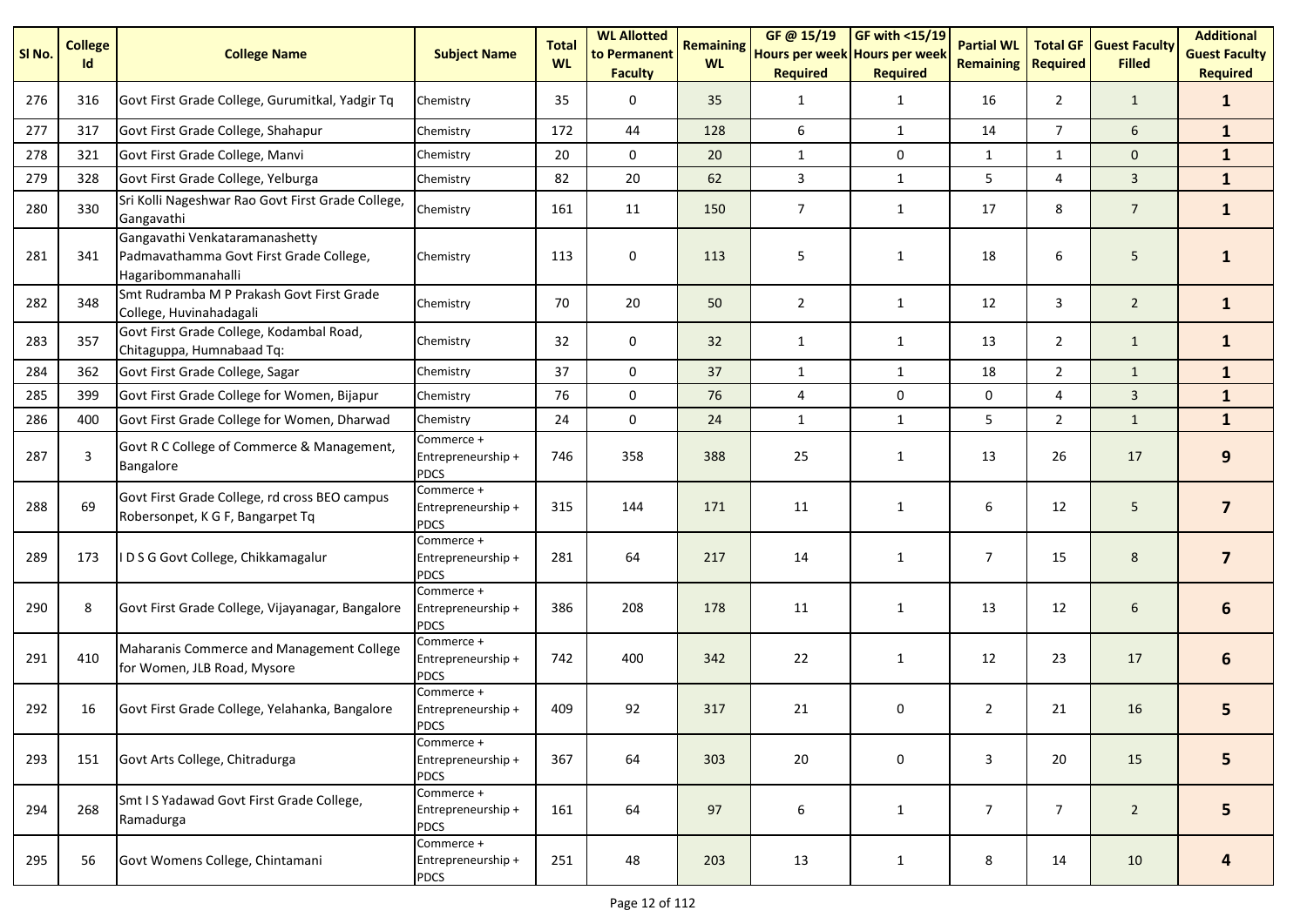| SI No. | <b>College</b><br>Id | <b>College Name</b>                                                                    | <b>Subject Name</b>                             | <b>Total</b><br><b>WL</b> | <b>WL Allotted</b><br>to Permanent<br><b>Faculty</b> | <b>Remaining</b><br><b>WL</b> | GF @ 15/19<br>Hours per week Hours per week<br><b>Required</b> | <b>GF with &lt;15/19</b><br><b>Required</b> | <b>Partial WL</b><br><b>Remaining</b> | <b>Total GF</b><br>Required | <b>Guest Faculty</b><br><b>Filled</b> | <b>Additional</b><br><b>Guest Faculty</b><br><b>Required</b> |
|--------|----------------------|----------------------------------------------------------------------------------------|-------------------------------------------------|---------------------------|------------------------------------------------------|-------------------------------|----------------------------------------------------------------|---------------------------------------------|---------------------------------------|-----------------------------|---------------------------------------|--------------------------------------------------------------|
| 296    | 65                   | Govt Womens College, Kolar                                                             | Commerce +<br>Entrepreneurship +<br><b>PDCS</b> | 338                       | 224                                                  | 114                           | 7                                                              | $\mathbf{1}$                                | 9                                     | 8                           | $\overline{4}$                        | 4                                                            |
| 297    | 78                   | Govt First Grade College, Kuvempu Nagar, Mysore Entrepreneurship +                     | Commerce +<br><b>PDCS</b>                       | 210                       | 80                                                   | 130                           | 8                                                              | $\mathbf{1}$                                | 10                                    | 9                           | 5                                     | 4                                                            |
| 298    | 390                  | Govt First Grade College for Women, Bellary                                            | Commerce +<br>Entrepreneurship +<br><b>PDCS</b> | 66                        | $\pmb{0}$                                            | 66                            | 4                                                              | 1                                           | 6                                     | 5                           | $\mathbf{1}$                          | 4                                                            |
| 299    | 22                   | Govt First Grade College, Doddaballapura                                               | Commerce +<br>Entrepreneurship +<br><b>PDCS</b> | 200                       | 86                                                   | 114                           | $\overline{7}$                                                 | $\mathbf{1}$                                | 9                                     | 8                           | 5                                     | 3 <sup>1</sup>                                               |
| 300    | 34                   | Govt First Grade College, Kanakapura                                                   | Commerce +<br>Entrepreneurship +<br><b>PDCS</b> | 131                       | 32                                                   | 99                            | 6                                                              | $\mathbf{1}$                                | 9                                     | $\overline{7}$              | $\overline{4}$                        | 3                                                            |
| 301    | 54                   | Govt College, M G Road, Chikkaballapur                                                 | Commerce +<br>Entrepreneurship +<br><b>PDCS</b> | 196                       | 128                                                  | 68                            | 4                                                              | $\mathbf{1}$                                | 8                                     | 5                           | $\overline{2}$                        | 3 <sup>1</sup>                                               |
| 302    | 59                   | Govt First Grade College, Gowribidanur                                                 | Commerce +<br>Entrepreneurship +<br><b>PDCS</b> | 189                       | 80                                                   | 109                           | 7                                                              | $\mathbf{1}$                                | 4                                     | 8                           | 5                                     | 3 <sup>1</sup>                                               |
| 303    | 66                   | Govt First Grade College, SULIKUNTE ROAD,<br>Bangarpet                                 | Commerce +<br>Entrepreneurship +<br><b>PDCS</b> | 212                       | 96                                                   | 116                           | 7                                                              | 1                                           | 11                                    | 8                           | 5                                     | 3                                                            |
| 304    | 123                  | Govt First Grade College, Gandasi, (Arasikere Tq)                                      | Commerce +<br>Entrepreneurship +<br><b>PDCS</b> | 67                        | 16                                                   | 51                            | 3                                                              | $\mathbf{1}$                                | 6                                     | 4                           | $\mathbf{1}$                          | $\overline{\mathbf{3}}$                                      |
| 305    | 127                  | Govt Home Science College for Women, N E Basic<br>School, Rangoli Halla, Hassan (CoED) | Commerce +<br>Entrepreneurship +<br><b>PDCS</b> | 64                        | $\pmb{0}$                                            | 64                            | 4                                                              | 1                                           | 4                                     | 5                           | $\overline{2}$                        | 3                                                            |
| 306    | 145                  | Smt Indiragandhi Govt First Grade College for<br>Women, Sagar                          | Commerce +<br>Entrepreneurship +<br><b>PDCS</b> | 289                       | 64                                                   | 225                           | 15                                                             | 0                                           | 0                                     | 15                          | 12                                    | $\overline{\mathbf{3}}$                                      |
| 307    | 165                  | Govt First Grade College, MCC B Block,<br>Davanagere                                   | Commerce +<br>Entrepreneurship +<br><b>PDCS</b> | 376                       | 192                                                  | 184                           | 12                                                             | $\mathbf{1}$                                | 4                                     | 13                          | 10                                    | 3 <sup>1</sup>                                               |
| 308    | 214                  | Govt First Grade College, Napoklu, Madikeri Tq                                         | Commerce +<br>Entrepreneurship +<br><b>PDCS</b> | 67                        | 32                                                   | 35                            | $\overline{2}$                                                 | $\mathbf{1}$                                | 5                                     | 3                           | $\mathbf 0$                           | 3                                                            |
| 309    | 221                  | Govt First Grade College, Vidyabhavan Campus,<br>Near LIC Main Branch, Dharwad         | Commerce +<br>Entrepreneurship +<br><b>PDCS</b> | 237                       | 96                                                   | 141                           | 9                                                              | $\mathbf{1}$                                | 6                                     | 10                          | $\overline{7}$                        | 3 <sup>1</sup>                                               |
| 310    | 226                  | Sree Siddeshwara Govt College, Nargund                                                 | Commerce +<br>Entrepreneurship +<br><b>PDCS</b> | 134                       | 64                                                   | 70                            | 4                                                              | $\mathbf{1}$                                | 10                                    | 5                           | $\overline{2}$                        | $\mathbf{3}$                                                 |
| 311    | 247                  | Govt Arts & Science College, Karwar                                                    | Commerce +<br>Entrepreneurship +<br><b>PDCS</b> | 130                       | 48                                                   | 82                            | 5                                                              | $\mathbf{1}$                                | $\overline{7}$                        | 6                           | $\mathbf{3}$                          | $\mathbf{3}$                                                 |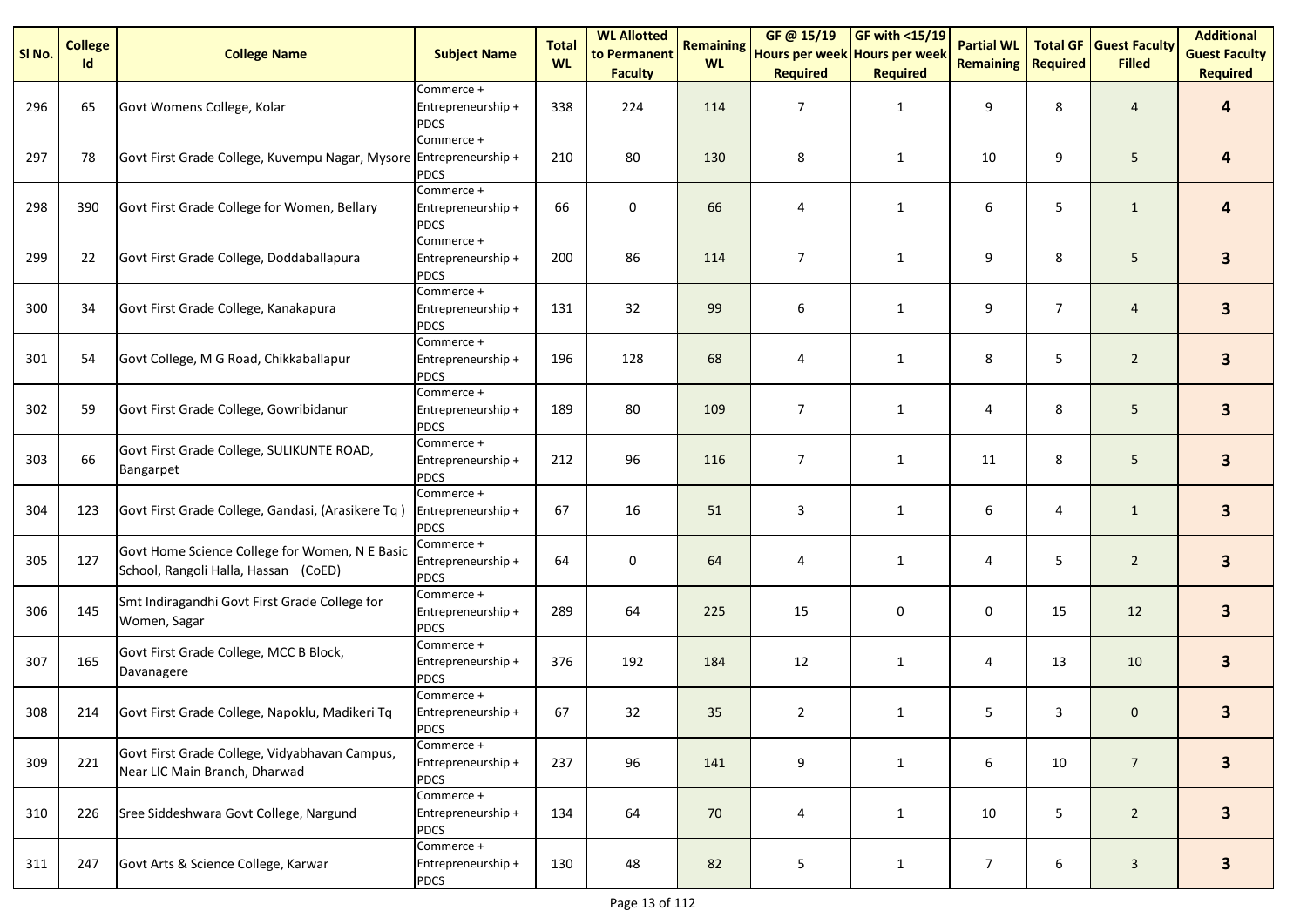| SI <sub>No.</sub> | <b>College</b><br>Id | <b>College Name</b>                                                                | <b>Subject Name</b>                             | <b>Total</b><br><b>WL</b> | <b>WL Allotted</b><br>to Permanent<br><b>Faculty</b> | <b>Remaining</b><br><b>WL</b> | GF@ 15/19<br>Hours per week Hours per week<br><b>Required</b> | <b>GF with &lt;15/19</b><br><b>Required</b> | <b>Partial WL</b><br><b>Remaining</b> | <b>Total GF</b><br><b>Required</b> | <b>Guest Faculty</b><br><b>Filled</b> | <b>Additional</b><br><b>Guest Faculty</b><br><b>Required</b> |
|-------------------|----------------------|------------------------------------------------------------------------------------|-------------------------------------------------|---------------------------|------------------------------------------------------|-------------------------------|---------------------------------------------------------------|---------------------------------------------|---------------------------------------|------------------------------------|---------------------------------------|--------------------------------------------------------------|
| 312               | 248                  | Govt First Grade College, Haliyal                                                  | Commerce +<br>Entrepreneurship +<br><b>PDCS</b> | 159                       | 48                                                   | 111                           | $\overline{7}$                                                | $\mathbf{1}$                                | 6                                     | 8                                  | 5                                     | $\overline{\mathbf{3}}$                                      |
| 313               | 249                  | Govt First Grade College, Mundgod                                                  | Commerce +<br>Entrepreneurship +<br><b>PDCS</b> | 142                       | 38                                                   | 104                           | 6                                                             | $\mathbf{1}$                                | 14                                    | $\overline{7}$                     | $\overline{a}$                        | $\overline{\mathbf{3}}$                                      |
| 314               | 252                  | Govt First Grade College, Joida                                                    | Commerce +<br>Entrepreneurship +<br><b>PDCS</b> | 50                        | 0                                                    | 50                            | 3                                                             | 1                                           | 5                                     | 4                                  | $\mathbf{1}$                          | $\overline{\mathbf{3}}$                                      |
| 315               | 279                  | Sri Rudragowda Patil Govt First Grade College,<br><b>Bilgi</b>                     | Commerce +<br>Entrepreneurship +<br><b>PDCS</b> | 112                       | 16                                                   | 96                            | 6                                                             | $\mathbf{1}$                                | 6                                     | $\overline{7}$                     | $\overline{4}$                        | $\overline{\mathbf{3}}$                                      |
| 316               | 283                  | Govt First Grade College, Navangar, Bagalkot<br>Sector No, Old Zp, Bagalkot        | Commerce +<br>Entrepreneurship +<br><b>PDCS</b> | 116                       | 0                                                    | 116                           | $\overline{7}$                                                | $\mathbf{1}$                                | 11                                    | 8                                  | $5\phantom{.0}$                       | $\overline{\mathbf{3}}$                                      |
| 317               | 318                  | Govt First Grade College, Surapura                                                 | Commerce +<br>Entrepreneurship +<br><b>PDCS</b> | 100                       | 32                                                   | 68                            | 4                                                             | $\mathbf{1}$                                | 8                                     | 5                                  | $\overline{2}$                        | 3 <sup>1</sup>                                               |
| 318               | 319                  | Govt First Grade College, Kembhavi, Shorapur Tq                                    | Commerce +<br>Entrepreneurship +<br><b>PDCS</b> | 52                        | 16                                                   | 36                            | $\overline{2}$                                                | $\mathbf{1}$                                | 6                                     | 3                                  | $\mathbf 0$                           | 3 <sup>1</sup>                                               |
| 319               | 323                  | Devanampriya Ashoka Govt Frist Grade College,<br>Maski                             | Commerce +<br>Entrepreneurship +<br><b>PDCS</b> | 99                        | 38                                                   | 61                            | 4                                                             | 0                                           | $\mathbf{1}$                          | 4                                  | $\mathbf{1}$                          | $\mathbf{3}$                                                 |
| 320               | 331                  | Govt First Grade College, Koppal                                                   | Commerce +<br>Entrepreneurship +<br><b>PDCS</b> | 120                       | 22                                                   | 98                            | 6                                                             | $\mathbf{1}$                                | 8                                     | $\overline{7}$                     | $\overline{a}$                        | $\overline{\mathbf{3}}$                                      |
| 321               | 344                  | Govt First Grade College, Kurugod                                                  | Commerce +<br>Entrepreneurship +<br><b>PDCS</b> | 80                        | 6                                                    | 74                            | 4                                                             | $\mathbf{1}$                                | 14                                    | 5                                  | $\overline{2}$                        | $\overline{\mathbf{3}}$                                      |
| 322               | 351                  | Govt First Grade College, Moka, Bellary                                            | Commerce +<br>Entrepreneurship +<br><b>PDCS</b> | 50                        | 16                                                   | 34                            | $\overline{2}$                                                | $\mathbf{1}$                                | 4                                     | 3                                  | $\mathbf 0$                           | 3 <sup>1</sup>                                               |
| 323               | 388                  | Govt First Grade College for Women, Chitradurga                                    | Commerce +<br>Entrepreneurship +<br><b>PDCS</b> | 140                       | 38                                                   | 102                           | 6                                                             | $\mathbf{1}$                                | 12                                    | $\overline{7}$                     | $\overline{4}$                        | $\mathbf{3}$                                                 |
| 324               | 411                  | Govt First Grade College, Kanyana, Bantwala Tq                                     | Commerce +<br>Entrepreneurship +<br><b>PDCS</b> | 71                        | 0                                                    | 71                            | 4                                                             | $\mathbf{1}$                                | 11                                    | 5                                  | $\overline{2}$                        | 3                                                            |
| 325               | $\mathbf{1}$         | Maharanis Arts, Commerce and Management<br>College for Women, Bangalore            | Commerce +<br>Entrepreneurship +<br><b>PDCS</b> | 724                       | 230                                                  | 494                           | 32                                                            | $\mathbf{1}$                                | 14                                    | 33                                 | 31                                    | 2 <sup>1</sup>                                               |
| 326               | $\overline{2}$       | Govt Arts College, Dr B R Ambedkar Veedhi,<br>Bangalore                            | Commerce +<br>Entrepreneurship +<br><b>PDCS</b> | 161                       | 64                                                   | 97                            | 6                                                             | $\mathbf{1}$                                | $\overline{7}$                        | $\overline{7}$                     | 5                                     | $2^{\circ}$                                                  |
| 327               | 10                   | Lalbahadur Sastry Govt Arts, Science and<br>Commerce College, R T Nagar, Bangalore | Commerce +<br>Entrepreneurship +<br>PDCS        | 174                       | 96                                                   | 78                            | 5                                                             | $\mathbf 0$                                 | 3                                     | 5                                  | $\mathbf{3}$                          | 2 <sup>2</sup>                                               |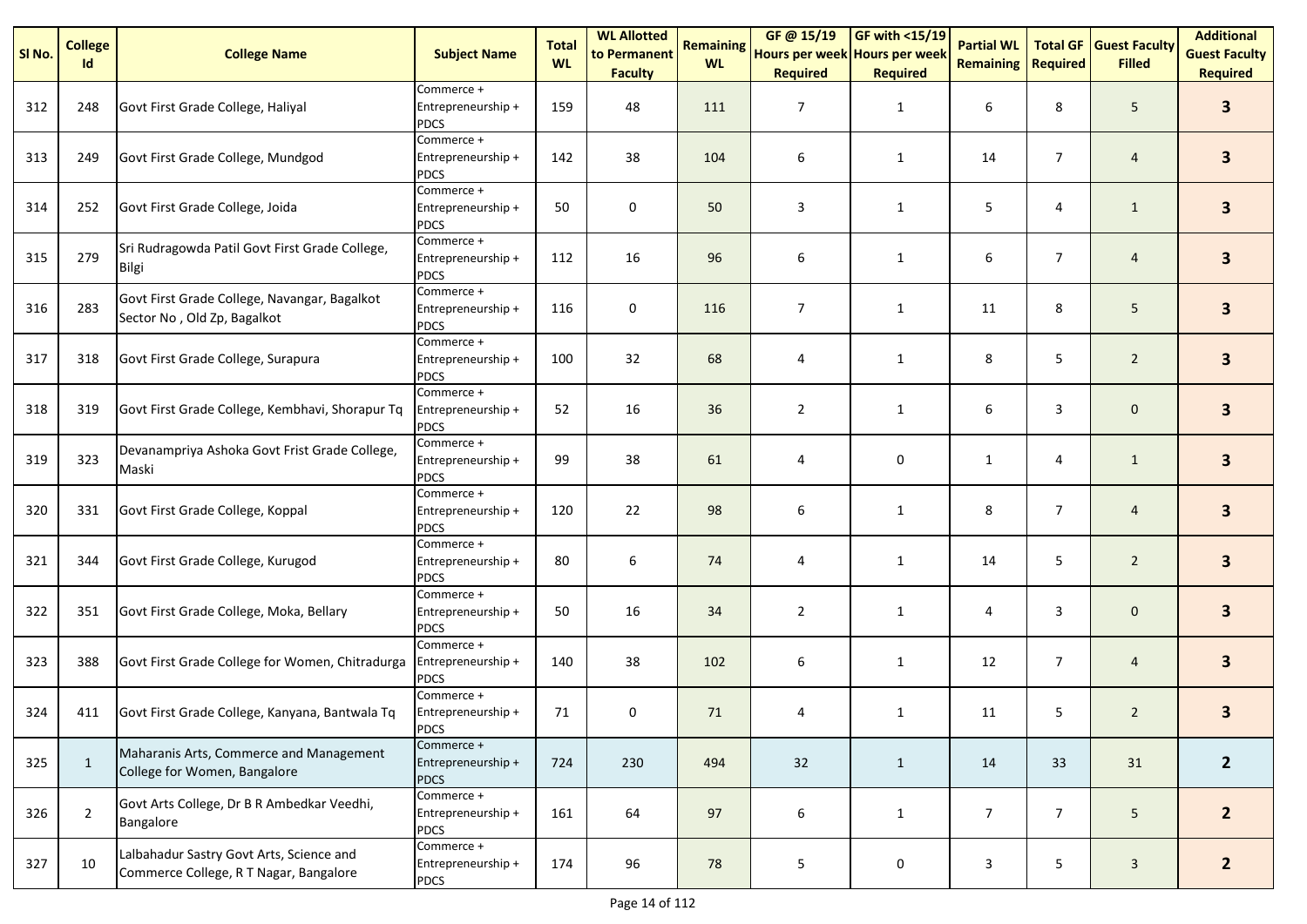| SI No. | <b>College</b><br>Id | <b>College Name</b>                                                      | <b>Subject Name</b>                             | <b>Total</b><br><b>WL</b> | <b>WL Allotted</b><br>to Permanent<br><b>Faculty</b> | <b>Remaining</b><br><b>WL</b> | GF@ 15/19<br>Hours per week Hours per week<br><b>Required</b> | GF with <15/19<br><b>Required</b> | <b>Partial WL</b><br><b>Remaining</b> | <b>Total GF</b><br><b>Required</b> | <b>Guest Faculty</b><br><b>Filled</b> | <b>Additional</b><br><b>Guest Faculty</b><br><b>Required</b> |
|--------|----------------------|--------------------------------------------------------------------------|-------------------------------------------------|---------------------------|------------------------------------------------------|-------------------------------|---------------------------------------------------------------|-----------------------------------|---------------------------------------|------------------------------------|---------------------------------------|--------------------------------------------------------------|
| 328    | 11                   | Govt First Grade College, Rajajinagar, Bangalore                         | Commerce +<br>Entrepreneurship +<br><b>PDCS</b> | 139                       | 112                                                  | 27                            | 1                                                             | 1                                 | 12                                    | $\overline{2}$                     | $\mathbf 0$                           | 2 <sup>2</sup>                                               |
| 329    | 19                   | Govt First Grade College, Varthur, Bangalore East                        | Commerce +<br>Entrepreneurship +<br><b>PDCS</b> | 116                       | 64                                                   | 52                            | 3                                                             | $\mathbf{1}$                      | $\overline{7}$                        | 4                                  | $\overline{2}$                        | 2 <sup>2</sup>                                               |
| 330    | 20                   | Govt First Grade College, Kadugodi, Bangalore<br>East                    | Commerce +<br>Entrepreneurship +<br><b>PDCS</b> | 69                        | 32                                                   | 37                            | $\overline{2}$                                                | 1                                 | $\overline{7}$                        | 3                                  | $\mathbf{1}$                          | 2 <sup>2</sup>                                               |
| 331    | 25                   | Govt First Grade College, Sulebele, Hoskote Tq                           | Commerce +<br>Entrepreneurship +<br><b>PDCS</b> | 62                        | 34                                                   | 28                            | $\mathbf{1}$                                                  | $\mathbf{1}$                      | 13                                    | $\overline{2}$                     | $\mathbf 0$                           | 2 <sup>1</sup>                                               |
| 332    | 36                   | Govt First Grade College, Kodihalli, Kanakapura Tq                       | Commerce +<br>Entrepreneurship +<br><b>PDCS</b> | 76                        | 17                                                   | 59                            | 3                                                             | $\mathbf{1}$                      | 14                                    | 4                                  | $\overline{2}$                        | 2 <sup>1</sup>                                               |
| 333    | 48                   | Govt First Grade College, Tiptur                                         | Commerce +<br>Entrepreneurship +<br><b>PDCS</b> | 282                       | 104                                                  | 178                           | 11                                                            | $\mathbf{1}$                      | 13                                    | 12                                 | 10                                    | 2 <sup>1</sup>                                               |
| 334    | 53                   | Govt First Grade College, B H Road, Tumkur                               | Commerce +<br>Entrepreneurship +<br><b>PDCS</b> | 383                       | 125                                                  | 258                           | 17                                                            | 0                                 | 3                                     | 17                                 | 15                                    | 2 <sup>2</sup>                                               |
| 335    | 64                   | Govt College, Mulbagal                                                   | Commerce +<br>Entrepreneurship +<br><b>PDCS</b> | 122                       | 16                                                   | 106                           | $\overline{7}$                                                | 0                                 | $\mathbf{1}$                          | $\overline{7}$                     | 5                                     | $\overline{2}$                                               |
| 336    | 67                   | Govt First Grade College, Srinivasapura                                  | Commerce +<br>Entrepreneurship +<br><b>PDCS</b> | 104                       | 48                                                   | 56                            | 3                                                             | 1                                 | 11                                    | 4                                  | $\overline{2}$                        | 2 <sup>2</sup>                                               |
| 337    | $70\,$               | Govt First Grade College, Bangaru Tirupati, Hulkur<br>Village, Bangarpet | Commerce +<br>Entrepreneurship +<br><b>PDCS</b> | 58                        | 38                                                   | 20                            | 1                                                             | 1                                 | 5                                     | $\overline{2}$                     | $\mathbf 0$                           | $\overline{2}$                                               |
| 338    | 73                   | Govt First Grade College, K R Nagar                                      | Commerce +<br>Entrepreneurship +<br><b>PDCS</b> | 235                       | 64                                                   | 171                           | 11                                                            | $\mathbf{1}$                      | 6                                     | 12                                 | 10                                    | 2 <sup>1</sup>                                               |
| 339    | 74                   | Sri D Devaraj urs Govt First Grade College, Hunsur                       | Commerce +<br>Entrepreneurship +<br><b>PDCS</b> | 184                       | 83                                                   | 101                           | 6                                                             | $\mathbf{1}$                      | 11                                    | $\overline{7}$                     | 5                                     | 2 <sup>1</sup>                                               |
| 340    | 80                   | Govt First Grade Womens College, Vijayanagara,<br>Mysore                 | Commerce +<br>Entrepreneurship +<br><b>PDCS</b> | 112                       | 48                                                   | 64                            | 4                                                             | $\mathbf{1}$                      | 4                                     | 5                                  | $\mathbf{3}$                          | $\overline{2}$                                               |
| 341    | 87                   | Govt First Grade College, Siddartha Layout,<br>Mysore                    | Commerce +<br>Entrepreneurship +<br><b>PDCS</b> | 146                       | 44                                                   | 102                           | 6                                                             | $\mathbf{1}$                      | 12                                    | $\overline{7}$                     | 5 <sub>5</sub>                        | 2 <sup>2</sup>                                               |
| 342    | 92                   | Govt First Grade College, Chamarajnagar                                  | Commerce +<br>Entrepreneurship +<br><b>PDCS</b> | 88                        | 0                                                    | 88                            | 5                                                             | 1                                 | 13                                    | 6                                  | $\overline{4}$                        | 2 <sup>2</sup>                                               |
| 343    | 98                   | Govt Womens College, M C Road, Mandya                                    | Commerce +<br>Entrepreneurship +<br><b>PDCS</b> | 315                       | 134                                                  | 181                           | 12                                                            | $\pmb{0}$                         | $\mathbf{1}$                          | 12                                 | 10                                    | $\overline{2}$                                               |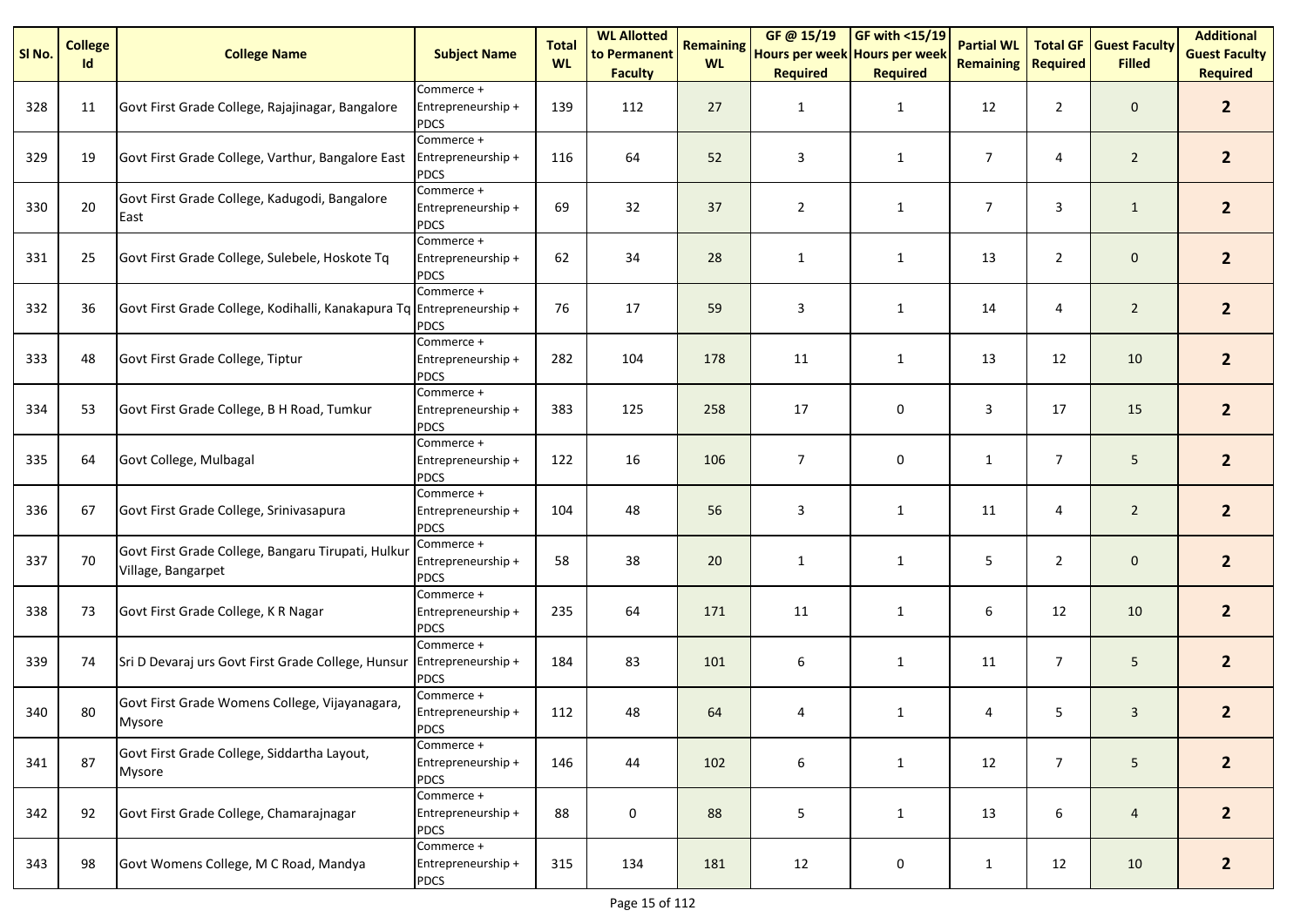| SI No. | <b>College</b><br>Id | <b>College Name</b>                                                                        | <b>Subject Name</b>                             | <b>Total</b><br><b>WL</b> | <b>WL Allotted</b><br>to Permanent<br><b>Faculty</b> | <b>Remaining</b><br><b>WL</b> | GF@ 15/19<br>Hours per week Hours per week<br><b>Required</b> | <b>GF with &lt;15/19</b><br><b>Required</b> | <b>Partial WL</b><br><b>Remaining</b> | <b>Total GF</b><br>Required | <b>Guest Faculty</b><br><b>Filled</b> | <b>Additional</b><br><b>Guest Faculty</b><br><b>Required</b> |
|--------|----------------------|--------------------------------------------------------------------------------------------|-------------------------------------------------|---------------------------|------------------------------------------------------|-------------------------------|---------------------------------------------------------------|---------------------------------------------|---------------------------------------|-----------------------------|---------------------------------------|--------------------------------------------------------------|
| 344    | 102                  | Govt First Grade College for Women, Maddur                                                 | Commerce +<br>Entrepreneurship +<br><b>PDCS</b> | 136                       | 51                                                   | 85                            | 5                                                             | $\mathbf{1}$                                | 10                                    | 6                           | $\overline{4}$                        | 2 <sup>2</sup>                                               |
| 345    | 124                  | Govt First Grade College, Channarayapatna                                                  | Commerce +<br>Entrepreneurship +<br><b>PDCS</b> | 131                       | 16                                                   | 115                           | $\overline{7}$                                                | $\mathbf{1}$                                | 10                                    | 8                           | 6                                     | 2 <sup>2</sup>                                               |
| 346    | 129                  | Govt First Grade College, Hirisaave,<br>Chennarayapatna Tq                                 | Commerce +<br>Entrepreneurship +<br><b>PDCS</b> | 67                        | 32                                                   | 35                            | $\overline{2}$                                                | 1                                           | 5                                     | 3                           | $\mathbf{1}$                          | 2 <sup>2</sup>                                               |
| 347    | 169                  | Govt First Grade College, Harapanahalli                                                    | Commerce +<br>Entrepreneurship +<br><b>PDCS</b> | 75                        | 48                                                   | 27                            | $\mathbf{1}$                                                  | $\mathbf{1}$                                | 12                                    | $\overline{2}$              | $\mathbf 0$                           | 2 <sup>1</sup>                                               |
| 348    | 171                  | Govt First Grade College, Sante Bennur,<br>Channagiri Tq                                   | Commerce +<br>Entrepreneurship +<br><b>PDCS</b> | 70                        | 32                                                   | 38                            | $\overline{2}$                                                | $\mathbf{1}$                                | 8                                     | 3                           | $\mathbf{1}$                          | 2 <sup>1</sup>                                               |
| 349    | 179                  | Govt First Grade College, Kadur                                                            | Commerce +<br>Entrepreneurship +<br><b>PDCS</b> | 175                       | 88                                                   | 87                            | 5                                                             | $\mathbf{1}$                                | 12                                    | 6                           | $\overline{4}$                        | 2 <sup>2</sup>                                               |
| 350    | 186                  | Govt First Grade College, Uppinangadi, (Puttur Tq                                          | Commerce +<br>Entrepreneurship +<br><b>PDCS</b> | 198                       | 54                                                   | 144                           | 9                                                             | $\mathbf{1}$                                | 9                                     | 10                          | 8                                     | 2 <sup>2</sup>                                               |
| 351    | 197                  | Govt First Grade College, Mangalore Carstreet,<br>Mangalore                                | Commerce +<br>Entrepreneurship +<br><b>PDCS</b> | 323                       | 106                                                  | 217                           | 14                                                            | $\mathbf{1}$                                | $\overline{7}$                        | 15                          | 13                                    | $\overline{2}$                                               |
| 352    | 205                  | Govt First Grade College, Shankarnarayan,<br>(Kundapur Tq)                                 | Commerce +<br>Entrepreneurship +<br><b>PDCS</b> | 175                       | 32                                                   | 143                           | 9                                                             | $\mathbf{1}$                                | 8                                     | 10                          | 8                                     | 2 <sup>1</sup>                                               |
| 353    | 209                  | Dr G Shankar Govt Women First Grade College &<br>PG Centre, Ajjarakadu, Udupi (Udupi Dist) | Commerce +<br>Entrepreneurship +<br><b>PDCS</b> | 378                       | 89                                                   | 289                           | 19                                                            | 1                                           | 4                                     | 20                          | 18                                    | 2 <sup>2</sup>                                               |
| 354    | 211                  | Govt First Grade College, Kundapura                                                        | Commerce +<br>Entrepreneurship +<br><b>PDCS</b> | 331                       | 96                                                   | 235                           | 15                                                            | $\mathbf{1}$                                | 10                                    | 16                          | 14                                    | 2 <sup>1</sup>                                               |
| 355    | 230                  | Govt First Grade College, Mundargi                                                         | Commerce +<br>Entrepreneurship +<br><b>PDCS</b> | 51                        | 0                                                    | 51                            | 3                                                             | $\mathbf{1}$                                | 6                                     | 4                           | $\overline{2}$                        | 2 <sup>1</sup>                                               |
| 356    | 231                  | Govt First Grade College, (Mun School Campus),<br>Gadag                                    | Commerce +<br>Entrepreneurship +<br><b>PDCS</b> | 96                        | 44                                                   | 52                            | 3                                                             | $\mathbf{1}$                                | $\overline{7}$                        | 4                           | $\overline{2}$                        | $\overline{2}$                                               |
| 357    | 237                  | Govt First Grade College, Akkialur, (Hanagal Tq)                                           | Commerce +<br>Entrepreneurship +<br><b>PDCS</b> | 97                        | 22                                                   | 75                            | 5                                                             | 0                                           | 0                                     | 5                           | $\mathbf{3}$                          | 2 <sup>2</sup>                                               |
| 358    | 240                  | Govt First Grade College, Ranebennur                                                       | Commerce +<br>Entrepreneurship +<br><b>PDCS</b> | 134                       | 96                                                   | 38                            | $\overline{2}$                                                | 1                                           | 8                                     | 3                           | $\mathbf{1}$                          | $\overline{2}$                                               |
| 359    | 256                  | Govt First Grade College, Sirsi                                                            | Commerce +<br>Entrepreneurship +<br><b>PDCS</b> | 246                       | 48                                                   | 198                           | 13                                                            | $\mathbf 0$                                 | $\overline{\mathbf{3}}$               | 13                          | 11                                    | $\overline{2}$                                               |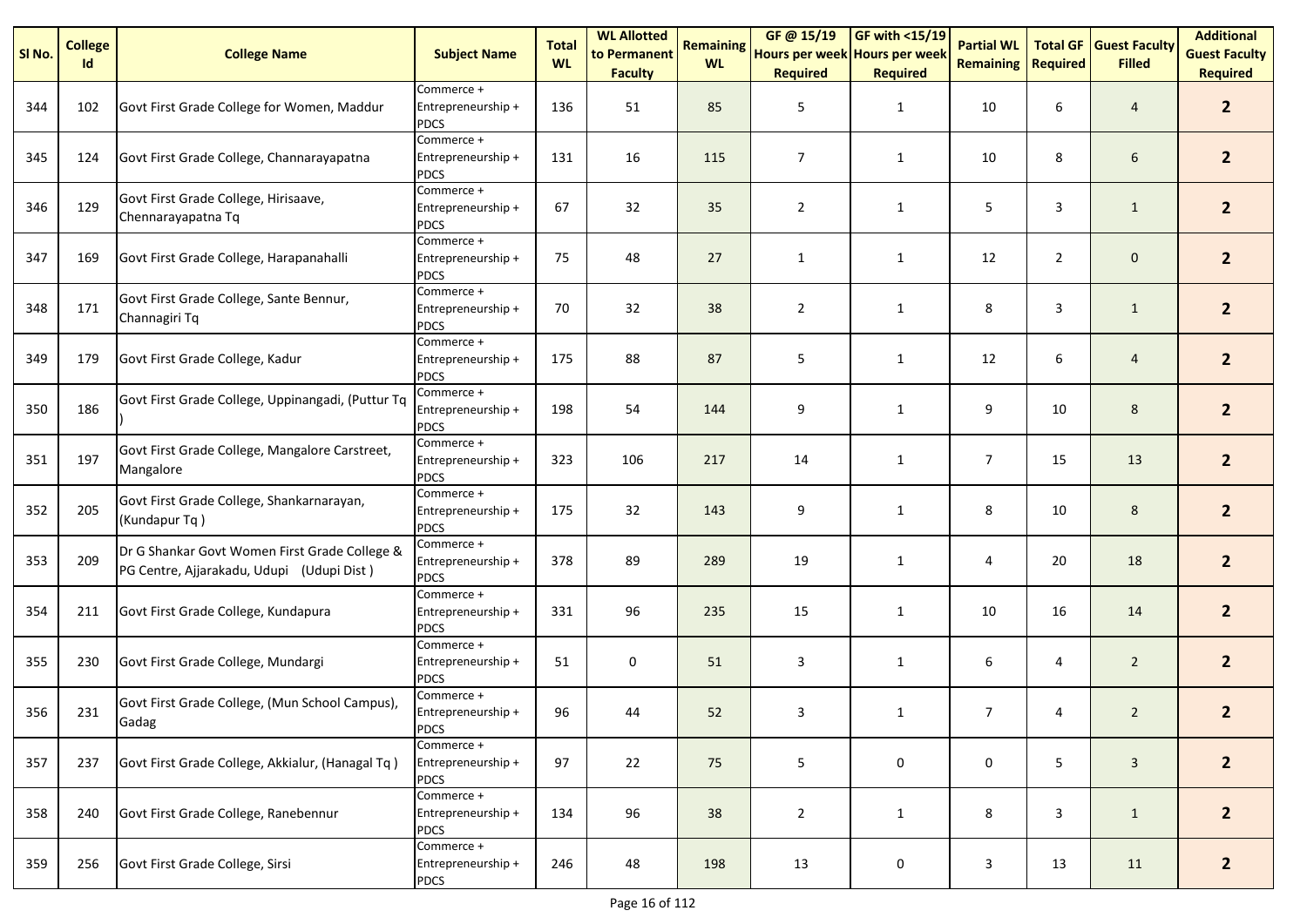| SI No. | <b>College</b><br>Id | <b>College Name</b>                                                                             | <b>Subject Name</b>                             | <b>Total</b><br><b>WL</b> | <b>WL Allotted</b><br>to Permanent<br><b>Faculty</b> | <b>Remaining</b><br><b>WL</b> | GF @ 15/19<br>Hours per week Hours per week<br><b>Required</b> | GF with <15/19<br><b>Required</b> | <b>Partial WL</b><br><b>Remaining</b> | <b>Total GF</b><br><b>Required</b> | <b>Guest Faculty</b><br><b>Filled</b> | <b>Additional</b><br><b>Guest Faculty</b><br><b>Required</b> |
|--------|----------------------|-------------------------------------------------------------------------------------------------|-------------------------------------------------|---------------------------|------------------------------------------------------|-------------------------------|----------------------------------------------------------------|-----------------------------------|---------------------------------------|------------------------------------|---------------------------------------|--------------------------------------------------------------|
| 360    | 267                  | Govt First Grade College, Gokak                                                                 | Commerce +<br>Entrepreneurship +<br><b>PDCS</b> | 119                       | 39                                                   | 80                            | 5                                                              | 1                                 | 5                                     | 6                                  | 4                                     | $\overline{2}$                                               |
| 361    | 280                  | Govt First Grade College(Women), Jamakhandi                                                     | Commerce +<br>Entrepreneurship +<br><b>PDCS</b> | 128                       | 32                                                   | 96                            | 6                                                              | 1                                 | 6                                     | $\overline{7}$                     | 5                                     | $\overline{2}$                                               |
| 362    | 284                  | Govt First Grade College, Mudhol                                                                | Commerce +<br>Entrepreneurship +<br><b>PDCS</b> | 55                        | 6                                                    | 49                            | 3                                                              | $\mathbf{1}$                      | 4                                     | 4                                  | $\overline{2}$                        | 2 <sup>1</sup>                                               |
| 363    | 288                  | Govt First Grade College, Lokapur, Mudhol Ta                                                    | Commerce +<br>Entrepreneurship +<br><b>PDCS</b> | 58                        | 32                                                   | 26                            | $\mathbf{1}$                                                   | $\mathbf{1}$                      | 11                                    | $\overline{2}$                     | $\mathbf 0$                           | 2 <sup>1</sup>                                               |
| 364    | 299                  | Govt College, Sedam Road, Gulbarga                                                              | Commerce +<br>Entrepreneurship +<br><b>PDCS</b> | 145                       | 96                                                   | 49                            | 3                                                              | $\mathbf{1}$                      | 4                                     | 4                                  | $\overline{2}$                        | 2 <sup>1</sup>                                               |
| 365    | 310                  | Govt First Grade College for Women, Jewargi<br>Colony, Gulbarga                                 | Commerce +<br>Entrepreneurship +<br><b>PDCS</b> | 151                       | 101                                                  | 50                            | 3                                                              | $\mathbf{1}$                      | 5                                     | 4                                  | $\overline{2}$                        | 2 <sup>1</sup>                                               |
| 366    | 316                  | Govt First Grade College, Gurumitkal, Yadgir Tq                                                 | Commerce +<br>Entrepreneurship +<br><b>PDCS</b> | 51                        | 32                                                   | 19                            | $\mathbf{1}$                                                   | $\mathbf{1}$                      | 4                                     | $\overline{2}$                     | $\mathbf 0$                           | 2 <sup>2</sup>                                               |
| 367    | 317                  | Govt First Grade College, Shahapur                                                              | Commerce +<br>Entrepreneurship +<br><b>PDCS</b> | 124                       | 16                                                   | 108                           | $\overline{7}$                                                 | 0                                 | 3                                     | $\overline{7}$                     | 5                                     | $\overline{2}$                                               |
| 368    | 322                  | Sri Shankarappa Murigappa Khenda Govt First<br>Grade College, Devdurga                          | Commerce +<br>Entrepreneurship +<br><b>PDCS</b> | 29                        | $\pmb{0}$                                            | 29                            | $\mathbf{1}$                                                   | $\mathbf{1}$                      | 14                                    | $\overline{2}$                     | $\mathsf{O}\xspace$                   | $\overline{2}$                                               |
| 369    | 327                  | Govt First Grade College, Mudgal, Lingasagur Tq                                                 | Commerce +<br>Entrepreneurship +<br><b>PDCS</b> | 51                        | 32                                                   | 19                            | $\mathbf{1}$                                                   | $\mathbf{1}$                      | 4                                     | $\overline{2}$                     | $\mathbf 0$                           | 2 <sup>1</sup>                                               |
| 370    | 335                  | Chilukuri Nageshwar rao Govt First Grade College<br>Sriramanagara, Gangavathi Tq                | Commerce +<br>Entrepreneurship +<br><b>PDCS</b> | 56                        | 6                                                    | 50                            | 3                                                              | $\mathbf{1}$                      | 5                                     | 4                                  | $\overline{2}$                        | 2 <sup>1</sup>                                               |
| 371    | 338                  | Govt First Grade College, Kanakagiri, Gangavathi<br>Τq                                          | Commerce +<br>Entrepreneurship +<br><b>PDCS</b> | 52                        | 32                                                   | 20                            | $\mathbf{1}$                                                   | $\mathbf{1}$                      | 5                                     | $\overline{2}$                     | $\mathbf 0$                           | $\overline{2}$                                               |
| 372    | 340                  | Smt Saraladevi Satheshchandra Agarwal Govt Firs<br>Grade College, S N Pet, Bellary              | Commerce +<br>Entrepreneurship +<br><b>PDCS</b> | 291                       | 80                                                   | 211                           | 14                                                             | 0                                 | 1                                     | 14                                 | 12                                    | $\overline{2}$                                               |
| 373    | 341                  | Gangavathi Venkataramanashetty<br>Padmavathamma Govt First Grade College,<br>Hagaribommanahalli | Commerce +<br>Entrepreneurship +<br><b>PDCS</b> | 110                       | 48                                                   | 62                            | 4                                                              | 0                                 | $\overline{2}$                        | 4                                  | $\overline{2}$                        | $2^{\circ}$                                                  |
| 374    | 347                  | Govt First Grade College, Hospet                                                                | Commerce +<br>Entrepreneurship +<br><b>PDCS</b> | 204                       | 64                                                   | 140                           | 9                                                              | $\mathbf{1}$                      | 5                                     | 10                                 | $\bf 8$                               | $\overline{2}$                                               |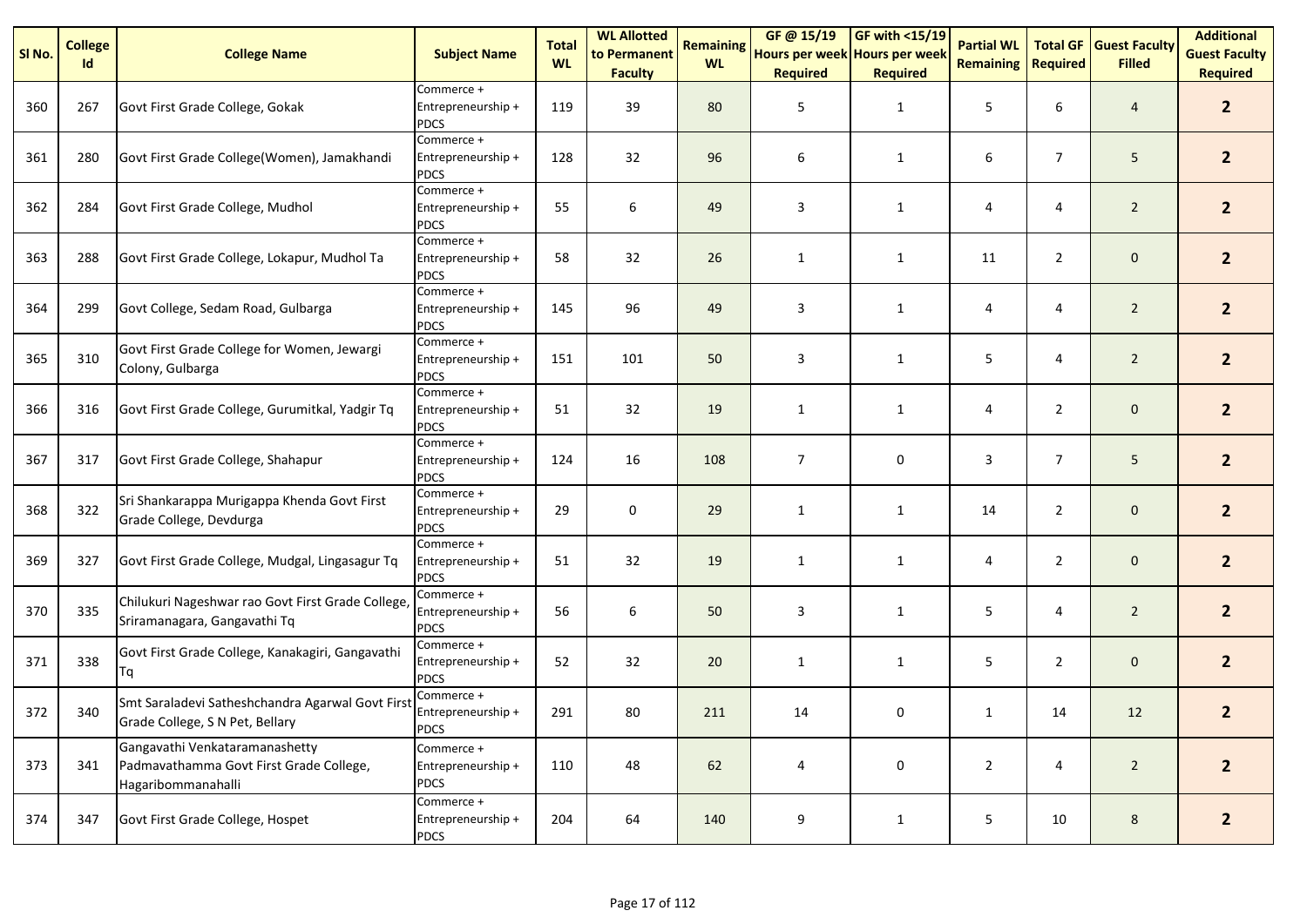| SI <sub>No.</sub> | <b>College</b><br>Id | <b>College Name</b>                                                       | <b>Subject Name</b>                             | <b>Total</b><br><b>WL</b> | <b>WL Allotted</b><br>to Permanent<br><b>Faculty</b> | <b>Remaining</b><br><b>WL</b> | GF@ 15/19<br>Hours per week Hours per week<br><b>Required</b> | <b>GF with &lt;15/19</b><br><b>Required</b> | <b>Partial WL</b><br><b>Remaining</b> | <b>Total GF</b><br><b>Required</b> | <b>Guest Faculty</b><br><b>Filled</b> | <b>Additional</b><br><b>Guest Faculty</b><br><b>Required</b> |
|-------------------|----------------------|---------------------------------------------------------------------------|-------------------------------------------------|---------------------------|------------------------------------------------------|-------------------------------|---------------------------------------------------------------|---------------------------------------------|---------------------------------------|------------------------------------|---------------------------------------|--------------------------------------------------------------|
| 375               | 355                  | Govt First Grade College, Bhalki                                          | Commerce +<br>Entrepreneurship +<br><b>PDCS</b> | 55                        | 6                                                    | 49                            | 3                                                             | $\mathbf{1}$                                | 4                                     | 4                                  | $\overline{2}$                        | 2 <sup>2</sup>                                               |
| 376               | 361                  | Govt First Grade College, Dhandeli                                        | Commerce +<br>Entrepreneurship +<br><b>PDCS</b> | 68                        | 32                                                   | 36                            | $\overline{2}$                                                | $\mathbf{1}$                                | 6                                     | 3                                  | $\mathbf{1}$                          | $\overline{2}$                                               |
| 377               | 367                  | Govt First Grade College Basavanagudi                                     | Commerce +<br>Entrepreneurship +<br><b>PDCS</b> | 38                        | 0                                                    | 38                            | $\overline{2}$                                                | $\mathbf{1}$                                | 8                                     | 3                                  | $\mathbf{1}$                          | 2 <sup>1</sup>                                               |
| 378               | 375                  | Govt First Grade College Nippani, Belagum Dist                            | Commerce +<br>Entrepreneurship +<br><b>PDCS</b> | 38                        | 16                                                   | 22                            | $\mathbf{1}$                                                  | $\mathbf{1}$                                | $\overline{7}$                        | $\overline{2}$                     | $\mathbf 0$                           | 2 <sup>2</sup>                                               |
| 379               | 404                  | Govt First Grade College for Women,<br>Chickmagalur                       | Commerce +<br>Entrepreneurship +<br><b>PDCS</b> | 92                        | 6                                                    | 86                            | 5                                                             | $\mathbf{1}$                                | 11                                    | 6                                  | $\overline{4}$                        | 2 <sup>1</sup>                                               |
| 380               | 408                  | Govt First Grade College for Women, Sindhanur,<br>Raichur                 | Commerce +<br>Entrepreneurship +<br><b>PDCS</b> | 61                        | 0                                                    | 61                            | 4                                                             | 0                                           | $\mathbf{1}$                          | 4                                  | $\overline{2}$                        | 2 <sup>1</sup>                                               |
| 381               | 412                  | Govt First Grade College, Turuvihal, Sindhanur Tq                         | Commerce +<br>Entrepreneurship +<br><b>PDCS</b> | 29                        | 6                                                    | 23                            | $\mathbf{1}$                                                  | $\mathbf{1}$                                | 8                                     | $\overline{2}$                     | $\mathbf 0$                           | 2 <sup>2</sup>                                               |
| 382               | 912                  | Residential Govt First Grade College, Mudnal,<br>Yadgir Dt                | Commerce +<br>Entrepreneurship +<br><b>PDCS</b> | 53                        | 6                                                    | 47                            | 3                                                             | 0                                           | $\overline{2}$                        | 3                                  | $\mathbf{1}$                          | 2 <sup>1</sup>                                               |
| 383               | 916                  | Residential Govt First Grade College, Kavithala,<br>Manvi Tq Raichur Dist | Commerce +<br>Entrepreneurship +<br><b>PDCS</b> | 29                        | $\pmb{0}$                                            | 29                            | $\mathbf{1}$                                                  | $\mathbf{1}$                                | 14                                    | $\overline{2}$                     | $\mathsf{O}\xspace$                   | $\overline{2}$                                               |
| 384               | 918                  | Residential Govt First Grade College, Devagiri,<br>Haveri                 | Commerce +<br>Entrepreneurship +<br><b>PDCS</b> | 52                        | 0                                                    | 52                            | 3                                                             | $\mathbf{1}$                                | $\overline{7}$                        | 4                                  | $\overline{2}$                        | 2 <sup>2</sup>                                               |
| 385               | 5                    | Govt Science College, N T Road, Bangalore                                 | Commerce +<br>Entrepreneurship +<br><b>PDCS</b> | 15                        | $\pmb{0}$                                            | 15                            | $\mathbf{1}$                                                  | 0                                           | 0                                     | $\mathbf{1}$                       | $\mathbf 0$                           | $\mathbf{1}$                                                 |
| 386               | 12                   | Govt First Grade College, Jayanagar, Bangalore                            | Commerce +<br>Entrepreneurship +<br><b>PDCS</b> | 65                        | 56                                                   | 9                             | 0                                                             | $\mathbf{1}$                                | 9                                     | $\mathbf{1}$                       | $\mathbf 0$                           | $\mathbf{1}$                                                 |
| 387               | 15                   | Govt First Grade College, Frazer Town, Bangalore                          | Commerce +<br>Entrepreneurship +<br><b>PDCS</b> | 61                        | 54                                                   | $\overline{7}$                | 0                                                             | $\mathbf{1}$                                | $\overline{7}$                        | $\mathbf{1}$                       | $\mathbf 0$                           | $\mathbf{1}$                                                 |
| 388               | 18                   | Govt First Grade College, Kengeri, Bangalore                              | Commerce +<br>Entrepreneurship +<br><b>PDCS</b> | 76                        | 64                                                   | 12                            | 0                                                             | $\mathbf{1}$                                | 12                                    | $\mathbf{1}$                       | $\mathsf{O}\xspace$                   | $\mathbf{1}$                                                 |
| 389               | 23                   | Govt First Grade College, Vijaypura Road,<br>Devanahalli                  | Commerce +<br>Entrepreneurship +<br><b>PDCS</b> | 183                       | 128                                                  | 55                            | 3                                                             | $\mathbf{1}$                                | 10                                    | 4                                  | $\mathbf{3}$                          | $\mathbf{1}$                                                 |
| 390               | 24                   | Govt First Grade College, Hoskote                                         | Commerce +<br>Entrepreneurship +<br>PDCS        | 191                       | 86                                                   | 105                           | $\overline{7}$                                                | $\mathbf 0$                                 | 0                                     | $\overline{7}$                     | 6                                     | $\mathbf{1}$                                                 |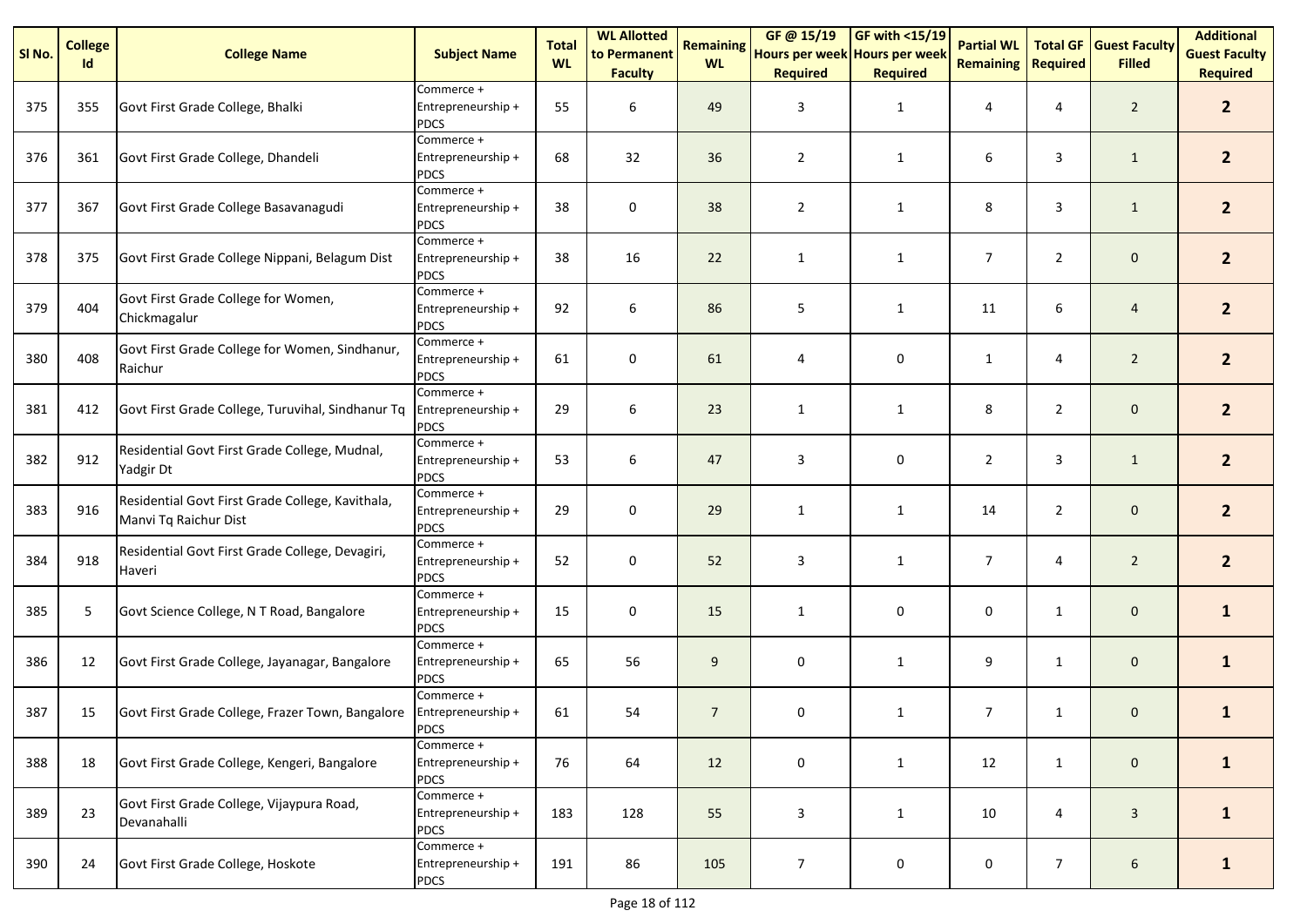| SI No. | <b>College</b><br>Id | <b>College Name</b>                                                | <b>Subject Name</b>                             | <b>Total</b><br><b>WL</b> | <b>WL Allotted</b><br>to Permanent<br><b>Faculty</b> | <b>Remaining</b><br><b>WL</b> | GF@ 15/19<br>Hours per week Hours per week<br><b>Required</b> | <b>GF with &lt;15/19</b><br><b>Required</b> | <b>Partial WL</b><br><b>Remaining</b> | <b>Total GF</b><br><b>Required</b> | <b>Guest Faculty</b><br><b>Filled</b> | <b>Additional</b><br><b>Guest Faculty</b><br><b>Required</b> |
|--------|----------------------|--------------------------------------------------------------------|-------------------------------------------------|---------------------------|------------------------------------------------------|-------------------------------|---------------------------------------------------------------|---------------------------------------------|---------------------------------------|------------------------------------|---------------------------------------|--------------------------------------------------------------|
| 391    | 26                   | Govt First Grade College, Nelamangala                              | Commerce +<br>Entrepreneurship +<br><b>PDCS</b> | 116                       | 86                                                   | 30 <sup>°</sup>               | $\overline{2}$                                                | 0                                           | 0                                     | $\overline{2}$                     | $\mathbf{1}$                          | $\mathbf{1}$                                                 |
| 392    | 27                   | Govt First Grade College, Thyamagondglu,<br>Nelamangala Tq         | Commerce +<br>Entrepreneurship +<br><b>PDCS</b> | 55                        | 48                                                   | $\overline{7}$                | 0                                                             | 1                                           | $\overline{7}$                        | $\mathbf{1}$                       | $\mathbf 0$                           | $\mathbf{1}$                                                 |
| 393    | 28                   | Govt First Grade College, Ramanagara                               | Commerce +<br>Entrepreneurship +<br><b>PDCS</b> | 178                       | 96                                                   | 82                            | 5                                                             | $\mathbf{1}$                                | $\overline{7}$                        | 6                                  | 5                                     | $\mathbf{1}$                                                 |
| 394    | 31                   | Govt First Grade College, Channapatna                              | Commerce +<br>Entrepreneurship +<br><b>PDCS</b> | 328                       | 112                                                  | 216                           | 14                                                            | $\mathbf{1}$                                | 6                                     | 15                                 | 14                                    | $\mathbf{1}$                                                 |
| 395    | 38                   | Govt First Grade College, Sira                                     | Commerce +<br>Entrepreneurship +<br><b>PDCS</b> | 265                       | 70                                                   | 195                           | 13                                                            | 0                                           | 0                                     | 13                                 | 12                                    | $\mathbf{1}$                                                 |
| 396    | 42                   | Govt First Grade College, Koratagere                               | Commerce +<br>Entrepreneurship +<br><b>PDCS</b> | 139                       | 80                                                   | 59                            | 3                                                             | 1                                           | 14                                    | 4                                  | $\mathbf{3}$                          | $\mathbf{1}$                                                 |
| 397    | 43                   | Govt First Grade College, Turuvekere                               | Commerce +<br>Entrepreneurship +<br><b>PDCS</b> | 98                        | 48                                                   | 50                            | 3                                                             | $\mathbf{1}$                                | 5                                     | 4                                  | $\mathbf{3}$                          | $\mathbf{1}$                                                 |
| 398    | 45                   | B M S Govt First Grade College, Huliyar<br>(Chikkanaikanahalli Tq) | Commerce +<br>Entrepreneurship +<br><b>PDCS</b> | 64                        | 48                                                   | 16                            | $\mathbf{1}$                                                  | 0                                           | $\mathbf{1}$                          | $\mathbf{1}$                       | $\mathbf 0$                           | $\mathbf{1}$                                                 |
| 399    | 50                   | Govt First Grade College, Bukkapatna, Sira Tq                      | Commerce +<br>Entrepreneurship +<br><b>PDCS</b> | 59                        | 32                                                   | 27                            | $\mathbf{1}$                                                  | 1                                           | 12                                    | $\overline{2}$                     | $\mathbf{1}$                          | $\mathbf{1}$                                                 |
| 400    | 55                   | Govt Boys College, Chintamani                                      | Commerce +<br>Entrepreneurship +<br><b>PDCS</b> | 178                       | 38                                                   | 140                           | 9                                                             | $\mathbf{1}$                                | 5                                     | 10                                 | 9                                     | $\mathbf{1}$                                                 |
| 401    | 57                   | Govt First Grade College, Shidlaghatta                             | Commerce +<br>Entrepreneurship +<br><b>PDCS</b> | 112                       | 16                                                   | 96                            | 6                                                             | 1                                           | 6                                     | $\overline{7}$                     | 6                                     | $\mathbf{1}$                                                 |
| 402    | 68                   | Govt First Grade College, Malur                                    | Commerce +<br>Entrepreneurship +<br><b>PDCS</b> | 168                       | 134                                                  | 34                            | $\overline{2}$                                                | $\mathbf{1}$                                | 4                                     | 3                                  | $\overline{2}$                        | $\mathbf{1}$                                                 |
| 403    | 79                   | Govt First Grade College, Bannur (T N Pura Tq)                     | Commerce +<br>Entrepreneurship +<br><b>PDCS</b> | 131                       | 48                                                   | 83                            | 5                                                             | $\mathbf{1}$                                | 8                                     | 6                                  | 5                                     | $\mathbf{1}$                                                 |
| 404    | 83                   | Govt First Grade College, Ooty Road, Nanjangudu                    | Commerce +<br>Entrepreneurship +<br><b>PDCS</b> | 221                       | 69                                                   | 152                           | 10                                                            | 0                                           | $\overline{2}$                        | 10                                 | 9                                     | $\mathbf{1}$                                                 |
| 405    | 85                   | Govt First Grade College, Hanagodu, Hunsur Tq                      | Commerce +<br>Entrepreneurship +<br><b>PDCS</b> | 67                        | 16                                                   | 51                            | 3                                                             | 1                                           | 6                                     | 4                                  | $\mathbf{3}$                          | $\mathbf{1}$                                                 |
| 406    | 89                   | Govt First Grade College for Women, K R Nagar                      | Commerce +<br>Entrepreneurship +<br><b>PDCS</b> | 117                       | 64                                                   | 53                            | $\mathbf{3}$                                                  | $\mathbf{1}$                                | 8                                     | 4                                  | $\mathbf{3}$                          | $\mathbf{1}$                                                 |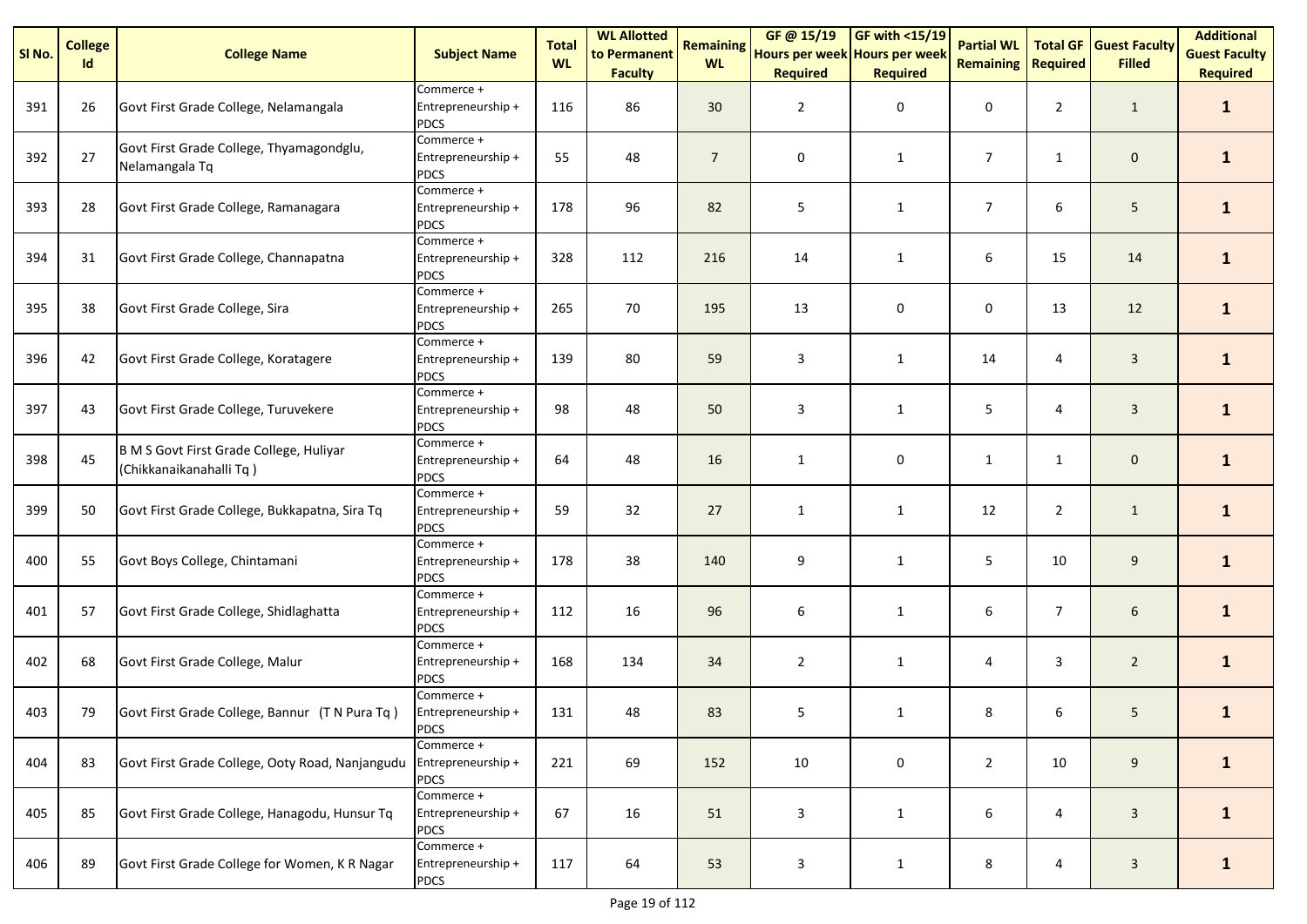| SI No. | <b>College</b><br>Id | <b>College Name</b>                                                         | <b>Subject Name</b>                             | <b>Total</b><br><b>WL</b> | <b>WL Allotted</b><br>to Permanent<br><b>Faculty</b> | <b>Remaining</b><br><b>WL</b> | GF@ 15/19<br>Hours per week Hours per week<br><b>Required</b> | GF with <15/19<br><b>Required</b> | <b>Partial WL</b><br><b>Remaining</b> | <b>Total GF</b><br><b>Required</b> | <b>Guest Faculty</b><br><b>Filled</b> | <b>Additional</b><br><b>Guest Faculty</b><br><b>Required</b> |
|--------|----------------------|-----------------------------------------------------------------------------|-------------------------------------------------|---------------------------|------------------------------------------------------|-------------------------------|---------------------------------------------------------------|-----------------------------------|---------------------------------------|------------------------------------|---------------------------------------|--------------------------------------------------------------|
| 407    | 99                   | Govt First Grade College, Sreerangapatna                                    | Commerce +<br>Entrepreneurship +<br><b>PDCS</b> | 75                        | 32                                                   | 43                            | $\overline{2}$                                                | 1                                 | 13                                    | 3                                  | $\overline{2}$                        | $\mathbf{1}$                                                 |
| 408    | 101                  | Govt First Grade College, Malavalli                                         | Commerce +<br>Entrepreneurship +<br><b>PDCS</b> | 70                        | $\pmb{0}$                                            | 70                            | 4                                                             | 1                                 | 10                                    | 5                                  | $\overline{4}$                        | $\mathbf{1}$                                                 |
| 409    | 111                  | Govt First Grade College for Women, K R Pet                                 | Commerce +<br>Entrepreneurship +<br><b>PDCS</b> | 137                       | 64                                                   | 73                            | 4                                                             | $\mathbf{1}$                      | 13                                    | 5                                  | $\overline{4}$                        | $\mathbf{1}$                                                 |
| 410    | 114                  | Govt First Grade College for Women, NEAR<br>STADIUM, M G ROAD, Hassan       | Commerce +<br>Entrepreneurship +<br><b>PDCS</b> | 300                       | 144                                                  | 156                           | 10                                                            | 1                                 | 6                                     | 11                                 | 10                                    | $\mathbf{1}$                                                 |
| 411    | 116                  | Govt First Grade College, Holenarasepura                                    | Commerce +<br>Entrepreneurship +<br><b>PDCS</b> | 137                       | 96                                                   | 41                            | $\overline{2}$                                                | $\mathbf{1}$                      | 11                                    | 3                                  | $\overline{2}$                        | $\mathbf{1}$                                                 |
| 412    | 117                  | Govt First Grade Womens College, Holenarasipura Entrepreneurship +          | Commerce +<br><b>PDCS</b>                       | 156                       | 32                                                   | 124                           | 8                                                             | $\mathbf{1}$                      | 4                                     | 9                                  | 8                                     | $\mathbf{1}$                                                 |
| 413    | 118                  | H D Devegowda Govt First Grade College,<br>Padavalahippe, Holenarasipura Tq | Commerce +<br>Entrepreneurship +<br><b>PDCS</b> | 117                       | 48                                                   | 69                            | 4                                                             | 1                                 | 9                                     | 5                                  | $\overline{4}$                        | $\mathbf{1}$                                                 |
| 414    | 119                  | Govt First Grade College, Sakaleshpura                                      | Commerce +<br>Entrepreneurship +<br><b>PDCS</b> | 67                        | 48                                                   | 19                            | 1                                                             | 1                                 | 4                                     | $\overline{2}$                     | $\mathbf{1}$                          | $\mathbf{1}$                                                 |
| 415    | 121                  | Y D D Govt First Grade College, Belur                                       | Commerce +<br>Entrepreneurship +<br><b>PDCS</b> | 184                       | 48                                                   | 136                           | 9                                                             | $\pmb{0}$                         | $\mathbf{1}$                          | 9                                  | $\bf 8$                               | $\mathbf{1}$                                                 |
| 416    | 122                  | Govt First Grade College, Jawagal, (Arasikere Tq)                           | Commerce +<br>Entrepreneurship +<br><b>PDCS</b> | 67                        | 32                                                   | 35                            | $\overline{2}$                                                | $\mathbf{1}$                      | 5                                     | 3                                  | $\overline{2}$                        | $\mathbf{1}$                                                 |
| 417    | 125                  | Govt First Grade College, Alur                                              | Commerce +<br>Entrepreneurship +<br><b>PDCS</b> | 71                        | 16                                                   | 55                            | 3                                                             | 1                                 | 10                                    | 4                                  | $\overline{3}$                        | $\mathbf{1}$                                                 |
| 418    | 128                  | Govt Home Science College for Women,<br>Holenarasipura                      | Commerce +<br>Entrepreneurship +<br><b>PDCS</b> | 120                       | 16                                                   | 104                           | 6                                                             | $\mathbf{1}$                      | 14                                    | $\overline{7}$                     | 6                                     | $\mathbf{1}$                                                 |
| 419    | 131                  | Govt First Grade College, Baanavara, Arasikere Tq Entrepreneurship +        | Commerce +<br><b>PDCS</b>                       | 128                       | 32                                                   | 96                            | 6                                                             | $\mathbf{1}$                      | 6                                     | $\overline{7}$                     | 6                                     | $\mathbf{1}$                                                 |
| 420    | 133                  | Govt First Grade College, Mosalehosalli, Hassan<br>Τq                       | Commerce +<br>Entrepreneurship +<br><b>PDCS</b> | 117                       | 16                                                   | 101                           | 6                                                             | 1                                 | 11                                    | $\overline{7}$                     | 6                                     | $\mathbf{1}$                                                 |
| 421    | 134                  | Govt First Grade College, Halebidu, Belur Tq                                | Commerce +<br>Entrepreneurship +<br><b>PDCS</b> | 117                       | 48                                                   | 69                            | 4                                                             | $\mathbf{1}$                      | 9                                     | 5                                  | $\overline{4}$                        | $\mathbf{1}$                                                 |
| 422    | 138                  | Sir M Vishweshwaraiah Govt Science College,<br>Bommanakatte, Bhadravathi    | Commerce +<br>Entrepreneurship +<br><b>PDCS</b> | 6                         | $\pmb{0}$                                            | 6                             | $\pmb{0}$                                                     | $\mathbf{1}$                      | 6                                     | $\mathbf{1}$                       | $\mathsf{O}\xspace$                   | $\mathbf{1}$                                                 |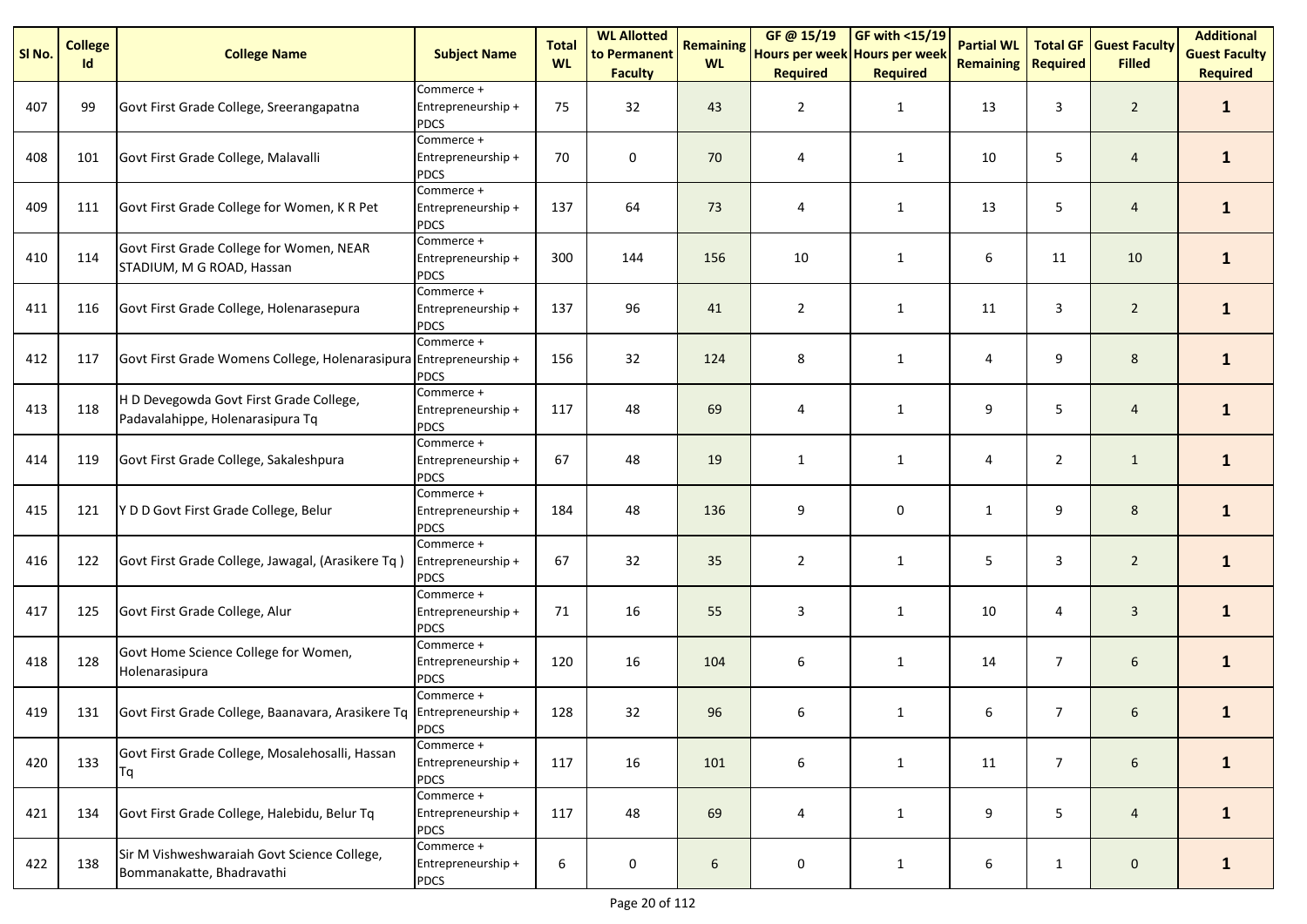| SI <sub>No.</sub> | <b>College</b><br>Id | <b>College Name</b>                                                    | <b>Subject Name</b>                             | <b>Total</b><br><b>WL</b> | <b>WL Allotted</b><br>to Permanent<br><b>Faculty</b> | <b>Remaining</b><br><b>WL</b> | GF @ 15/19<br>Hours per week Hours per week<br><b>Required</b> | <b>GF with &lt;15/19</b><br><b>Required</b> | <b>Partial WL</b><br><b>Remaining</b> | <b>Total GF</b><br><b>Required</b> | <b>Guest Faculty</b><br><b>Filled</b> | <b>Additional</b><br><b>Guest Faculty</b><br><b>Required</b> |
|-------------------|----------------------|------------------------------------------------------------------------|-------------------------------------------------|---------------------------|------------------------------------------------------|-------------------------------|----------------------------------------------------------------|---------------------------------------------|---------------------------------------|------------------------------------|---------------------------------------|--------------------------------------------------------------|
| 423               | 146                  | Govt First Grade College, Bhadravathi                                  | Commerce +<br>Entrepreneurship +<br><b>PDCS</b> | 61                        | 48                                                   | 13                            | 0                                                              | $\mathbf{1}$                                | 13                                    | $\mathbf{1}$                       | $\mathbf 0$                           | $\mathbf{1}$                                                 |
| 424               | 149                  | Govt First Grade College, Rippanpet, Hosanagara<br>Τq                  | Commerce +<br>Entrepreneurship +<br><b>PDCS</b> | 119                       | 96                                                   | 23                            | $\mathbf{1}$                                                   | 1                                           | 8                                     | $\overline{2}$                     | $\mathbf{1}$                          | $\mathbf{1}$                                                 |
| 425               | 152                  | H P C C Govt College, Challakere                                       | Commerce +<br>Entrepreneurship +<br><b>PDCS</b> | 268                       | 48                                                   | 220                           | 14                                                             | 1                                           | 10                                    | 15                                 | 14                                    | $\mathbf{1}$                                                 |
| 426               | 155                  | Govt First Grade College, Molkalmuru                                   | Commerce +<br>Entrepreneurship +<br><b>PDCS</b> | 70                        | 48                                                   | 22                            | $\mathbf{1}$                                                   | $\mathbf{1}$                                | $\overline{7}$                        | $\overline{2}$                     | $\mathbf{1}$                          | $\mathbf{1}$                                                 |
| 427               | 162                  | Sri Sri Shivalingeshwara Swamy Govt First Grade<br>College, Channagiri | Commerce +<br>Entrepreneurship +<br><b>PDCS</b> | 203                       | 32                                                   | 171                           | 11                                                             | 1                                           | 6                                     | 12                                 | 11                                    | $\mathbf{1}$                                                 |
| 428               | 163                  | Sri Basaveshwara Govt First Grade College,<br>Mayakonda                | Commerce +<br>Entrepreneurship +<br><b>PDCS</b> | 70                        | 16                                                   | 54                            | 3                                                              | 1                                           | 9                                     | 4                                  | $\mathbf{3}$                          | $\mathbf{1}$                                                 |
| 429               | 164                  | Govt First Grade College, Nyamathi, (Honnali Tq)                       | Commerce +<br>Entrepreneurship +<br><b>PDCS</b> | 67                        | 16                                                   | 51                            | 3                                                              | $\mathbf{1}$                                | 6                                     | 4                                  | $\mathbf{3}$                          | $\mathbf{1}$                                                 |
| 430               | 166                  | Govt First Grade Womens College, Davanagere                            | Commerce +<br>Entrepreneurship +<br><b>PDCS</b> | 175                       | 80                                                   | 95                            | 6                                                              | 1                                           | 5                                     | $\overline{7}$                     | 6                                     | $\mathbf{1}$                                                 |
| 431               | 167                  | Govt First Grade College, Honnali                                      | Commerce +<br>Entrepreneurship +<br><b>PDCS</b> | 140                       | 38                                                   | 102                           | 6                                                              | 1                                           | 12                                    | $\overline{7}$                     | $6\,$                                 | $\mathbf{1}$                                                 |
| 432               | 168                  | Govt First Grade College, Harihara                                     | Commerce +<br>Entrepreneurship +<br><b>PDCS</b> | 155                       | 80                                                   | 75                            | 5                                                              | 0                                           | 0                                     | 5                                  | $\overline{4}$                        | $\mathbf{1}$                                                 |
| 433               | 170                  | Govt First Grade College, Jagalur                                      | Commerce +<br>Entrepreneurship +<br><b>PDCS</b> | 72                        | 16                                                   | 56                            | 3                                                              | 1                                           | 11                                    | 4                                  | $\overline{3}$                        | $\mathbf{1}$                                                 |
| 434               | 172                  | Govt First Grade College, Basavapatna, Channagiri<br>Τq                | Commerce +<br>Entrepreneurship +<br><b>PDCS</b> | 70                        | 6                                                    | 64                            | 4                                                              | $\mathbf{1}$                                | 4                                     | 5                                  | $\overline{4}$                        | $\mathbf{1}$                                                 |
| 435               | 174                  | Govt First Grade College, Koppa                                        | Commerce +<br>Entrepreneurship +<br><b>PDCS</b> | 164                       | 96                                                   | 68                            | 4                                                              | $\mathbf{1}$                                | 8                                     | 5                                  | 4                                     | $\mathbf{1}$                                                 |
| 436               | 175                  | D S Bele Gowda Govt First Grade College,<br>Mudigere                   | Commerce +<br>Entrepreneurship +<br><b>PDCS</b> | 65                        | 22                                                   | 43                            | $\overline{2}$                                                 | 1                                           | 13                                    | 3                                  | $2^{\circ}$                           | $\mathbf{1}$                                                 |
| 437               | 176                  | Govt First Grade College, Narasimarajapura                             | Commerce +<br>Entrepreneurship +<br><b>PDCS</b> | 108                       | 64                                                   | 44                            | $\overline{2}$                                                 | 1                                           | 14                                    | 3                                  | $2^{\circ}$                           | $\mathbf{1}$                                                 |
| 438               | 184                  | Govt First Grade College, Yagati, Kadur Tq                             | Commerce +<br>Entrepreneurship +<br><b>PDCS</b> | 45                        | 6                                                    | 39                            | $\overline{2}$                                                 | 1                                           | 9                                     | 3                                  | $2^{\circ}$                           | $\mathbf{1}$                                                 |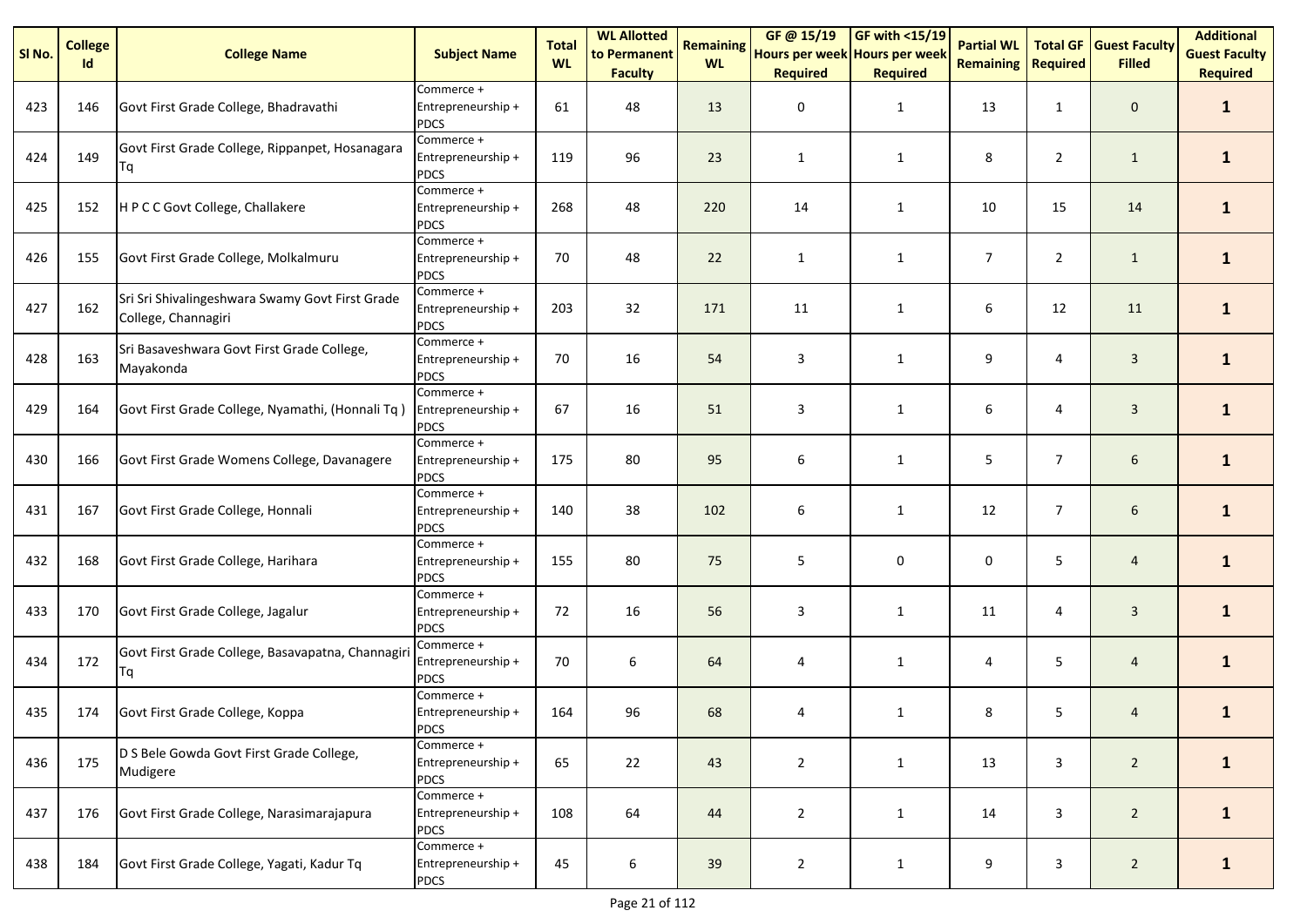| SI No. | <b>College</b><br>Id | <b>College Name</b>                                                   | <b>Subject Name</b>                             | <b>Total</b><br><b>WL</b> | <b>WL Allotted</b><br>to Permanent<br><b>Faculty</b> | <b>Remaining</b><br><b>WL</b> | GF @ 15/19<br>Hours per week Hours per week<br><b>Required</b> | GF with <15/19<br><b>Required</b> | <b>Partial WL</b><br><b>Remaining</b> | <b>Total GF</b><br><b>Required</b> | <b>Guest Faculty</b><br><b>Filled</b> | <b>Additional</b><br><b>Guest Faculty</b><br><b>Required</b> |
|--------|----------------------|-----------------------------------------------------------------------|-------------------------------------------------|---------------------------|------------------------------------------------------|-------------------------------|----------------------------------------------------------------|-----------------------------------|---------------------------------------|------------------------------------|---------------------------------------|--------------------------------------------------------------|
| 439    | 185                  | Govt First Grade College, Sakarayapatna, Kadur<br>Tq:                 | Commerce +<br>Entrepreneurship +<br><b>PDCS</b> | 65                        | 32                                                   | 33                            | $\overline{2}$                                                 | 0                                 | 3                                     | $\overline{2}$                     | $\mathbf{1}$                          | $\mathbf{1}$                                                 |
| 440    | 187                  | Govt First Grade College, Belthangadi                                 | Commerce +<br>Entrepreneurship +<br><b>PDCS</b> | 135                       | 80                                                   | 55                            | 3                                                              | $\mathbf{1}$                      | 10                                    | 4                                  | $\overline{3}$                        | $\mathbf{1}$                                                 |
| 441    | 188                  | Govt First Grade College, Bettampadi, (Puttur Tq)                     | Commerce +<br>Entrepreneurship +<br><b>PDCS</b> | 64                        | 32                                                   | 32                            | $\overline{2}$                                                 | 0                                 | $\overline{2}$                        | $\overline{2}$                     | $\mathbf{1}$                          | $\mathbf{1}$                                                 |
| 442    | 190                  | Dr K Shivram Karanth Govt First Grade College,<br>Bellare, (Sulya Tq) | Commerce +<br>Entrepreneurship +<br><b>PDCS</b> | 129                       | 32                                                   | 97                            | 6                                                              | $\mathbf{1}$                      | $\overline{7}$                        | $\overline{7}$                     | 6                                     | $\mathbf{1}$                                                 |
| 443    | 195                  | Govt First Grade College, Puttur                                      | Commerce +<br>Entrepreneurship +<br><b>PDCS</b> | 63                        | 54                                                   | 9                             | 0                                                              | $\mathbf{1}$                      | 9                                     | $\mathbf{1}$                       | $\mathbf 0$                           | $\mathbf{1}$                                                 |
| 444    | 196                  | Govt First Grade College, Sullya                                      | Commerce +<br>Entrepreneurship +<br><b>PDCS</b> | 125                       | 54                                                   | 71                            | 4                                                              | $\mathbf{1}$                      | 11                                    | 5                                  | $\overline{4}$                        | $\mathbf{1}$                                                 |
| 445    | 198                  | Govt First Grade College for Women, Mangalore                         | Commerce +<br>Entrepreneurship +<br><b>PDCS</b> | 130                       | 102                                                  | 28                            | $\mathbf{1}$                                                   | 1                                 | 13                                    | $\overline{2}$                     | $\mathbf{1}$                          | $\mathbf{1}$                                                 |
| 446    | 199                  | Govt First Grade College, Punjalakatte,<br>Belthangadi Tq             | Commerce +<br>Entrepreneurship +<br><b>PDCS</b> | 70                        | 64                                                   | 6                             | 0                                                              | 1                                 | 6                                     | $\mathbf{1}$                       | $\mathbf 0$                           | $\mathbf{1}$                                                 |
| 447    | 201                  | Govt First Grade College, Kaniyur, Puttur Tq                          | Commerce +<br>Entrepreneurship +<br><b>PDCS</b> | 65                        | 46                                                   | 19                            | $\mathbf{1}$                                                   | $\mathbf{1}$                      | 4                                     | $\overline{2}$                     | $\mathbf{1}$                          | $\mathbf{1}$                                                 |
| 448    | 218                  | Govt First Grade College, Vidyanagar, Alnavar<br>(Dharwad Tq)         | Commerce +<br>Entrepreneurship +<br><b>PDCS</b> | 47                        | 32                                                   | 15                            | 1                                                              | 0                                 | 0                                     | $\mathbf{1}$                       | $\mathbf 0$                           | $\mathbf{1}$                                                 |
| 449    | 219                  | Govt First Grade College, Gudageri, (Kundagol Tq) Entrepreneurship +  | Commerce +<br><b>PDCS</b>                       | 48                        | $\mathbf 0$                                          | 48                            | 3                                                              | 0                                 | 3                                     | 3                                  | $\overline{2}$                        | $\mathbf{1}$                                                 |
| 450    | 220                  | Govt First Grade College, Rajanagar, Hubli                            | Commerce +<br>Entrepreneurship +<br><b>PDCS</b> | 97                        | 70                                                   | 27                            | $\mathbf{1}$                                                   | $\mathbf{1}$                      | 12                                    | $\overline{2}$                     | $\mathbf{1}$                          | $\mathbf{1}$                                                 |
| 451    | 223                  | Govt First Grade College, Kalgatagi                                   | Commerce +<br>Entrepreneurship +<br><b>PDCS</b> | 66                        | 22                                                   | 44                            | $\overline{2}$                                                 | $\mathbf{1}$                      | 14                                    | 3                                  | $\overline{2}$                        | $\mathbf{1}$                                                 |
| 452    | 224                  | Govt First Grade College, Kundagol                                    | Commerce +<br>Entrepreneurship +<br><b>PDCS</b> | 54                        | 48                                                   | 6                             | 0                                                              | $\mathbf{1}$                      | 6                                     | $\mathbf{1}$                       | $\mathbf 0$                           | $\mathbf{1}$                                                 |
| 453    | 225                  | Govt First Grade College, Annigeri, Navalgund Tq                      | Commerce +<br>Entrepreneurship +<br><b>PDCS</b> | 55                        | 48                                                   | $\overline{7}$                | 0                                                              | $\mathbf{1}$                      | 7                                     | $\mathbf{1}$                       | $\mathbf 0$                           | $\mathbf{1}$                                                 |
| 454    | 229                  | Sree Jagadguru Fakireshwara Govt First Grade<br>College, Shirahatti   | Commerce +<br>Entrepreneurship +<br><b>PDCS</b> | 53                        | 32                                                   | 21                            | $\mathbf{1}$                                                   | 1                                 | 6                                     | $\overline{2}$                     | $\mathbf{1}$                          | $\mathbf{1}$                                                 |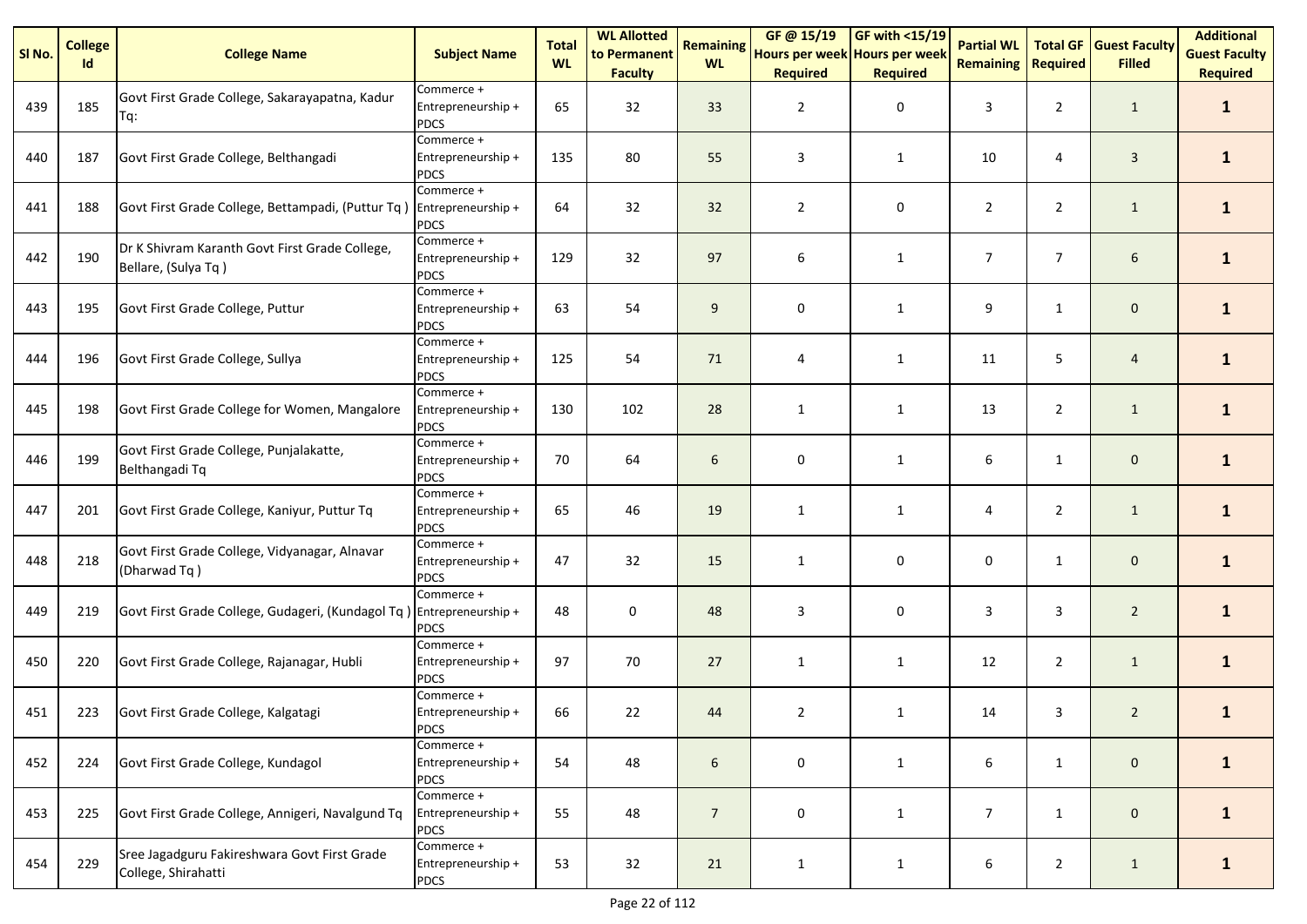| SI No. | <b>College</b><br>Id | <b>College Name</b>                                                     | <b>Subject Name</b>                             | <b>Total</b><br><b>WL</b> | <b>WL Allotted</b><br>to Permanent<br><b>Faculty</b> | <b>Remaining</b><br><b>WL</b> | GF@ 15/19<br>Hours per week Hours per week<br><b>Required</b> | <b>GF with &lt;15/19</b><br><b>Required</b> | <b>Partial WL</b><br><b>Remaining</b> | <b>Total GF</b><br><b>Required</b> | <b>Guest Faculty</b><br><b>Filled</b> | <b>Additional</b><br><b>Guest Faculty</b><br><b>Required</b> |
|--------|----------------------|-------------------------------------------------------------------------|-------------------------------------------------|---------------------------|------------------------------------------------------|-------------------------------|---------------------------------------------------------------|---------------------------------------------|---------------------------------------|------------------------------------|---------------------------------------|--------------------------------------------------------------|
| 455    | 236                  | Lalithadevi Gurusiddappa Singhura Govt First<br>Grade College, Savannur | Commerce +<br>Entrepreneurship +<br><b>PDCS</b> | 62                        | 38                                                   | 24                            | 1                                                             | $\mathbf{1}$                                | 9                                     | $\overline{2}$                     | $\mathbf{1}$                          | $\mathbf{1}$                                                 |
| 456    | 239                  | Govt First Grade College, Haveri                                        | Commerce +<br>Entrepreneurship +<br><b>PDCS</b> | 136                       | 48                                                   | 88                            | 5                                                             | $\mathbf{1}$                                | 13                                    | 6                                  | 5                                     | $\mathbf{1}$                                                 |
| 457    | 241                  | Govt First Grade College, Byadagi                                       | Commerce +<br>Entrepreneurship +<br><b>PDCS</b> | 62                        | 32                                                   | 30                            | $\overline{2}$                                                | 0                                           | 0                                     | $\overline{2}$                     | $\mathbf{1}$                          | $\mathbf{1}$                                                 |
| 458    | 242                  | Smt G B Ankalkoti, Govt First Grade College,<br>Shiggav                 | Commerce +<br>Entrepreneurship +<br><b>PDCS</b> | 102                       | 38                                                   | 64                            | $\overline{4}$                                                | $\mathbf{1}$                                | 4                                     | 5                                  | $\overline{4}$                        | $\mathbf{1}$                                                 |
| 459    | 243                  | Govt First Grade College, Hanagal                                       | Commerce +<br>Entrepreneurship +<br><b>PDCS</b> | 119                       | 32                                                   | 87                            | 5                                                             | $\mathbf{1}$                                | 12                                    | 6                                  | 5                                     | $\mathbf{1}$                                                 |
| 460    | 246                  | Govt First Grade College, Thiluvalli, Hangal Tq                         | Commerce +<br>Entrepreneurship +<br><b>PDCS</b> | 53                        | 16                                                   | 37                            | $\overline{2}$                                                | $\mathbf{1}$                                | $\overline{7}$                        | 3                                  | $\overline{2}$                        | $\mathbf{1}$                                                 |
| 461    | 251                  | Govt First Grade College, Kumta                                         | Commerce +<br>Entrepreneurship +<br><b>PDCS</b> | 197                       | 48                                                   | 149                           | 9                                                             | $\mathbf{1}$                                | 14                                    | 10                                 | 9                                     | $\mathbf{1}$                                                 |
| 462    | 254                  | Govt First Grade College, Honnavara                                     | Commerce +<br>Entrepreneurship +<br><b>PDCS</b> | 173                       | 54                                                   | 119                           | $\overline{7}$                                                | $\mathbf{1}$                                | 14                                    | 8                                  | $\overline{7}$                        | $\mathbf{1}$                                                 |
| 463    | 261                  | Govt First Grade College, Ainapura, (Athani Tq)                         | Commerce +<br>Entrepreneurship +<br><b>PDCS</b> | 55                        | 32                                                   | 23                            | $\mathbf{1}$                                                  | $\mathbf{1}$                                | 8                                     | $\overline{2}$                     | $\mathbf{1}$                          | $\mathbf{1}$                                                 |
| 464    | 264                  | Govt First Grade College, Hukkeri                                       | Commerce +<br>Entrepreneurship +<br><b>PDCS</b> | 71                        | 38                                                   | 33                            | $\overline{2}$                                                | 0                                           | 3                                     | $\overline{2}$                     | $\mathbf{1}$                          | $\mathbf{1}$                                                 |
| 465    | 265                  | Govt First Grade College, Khanapura                                     | Commerce +<br>Entrepreneurship +<br><b>PDCS</b> | 70                        | 32                                                   | 38                            | $\overline{2}$                                                | $\mathbf{1}$                                | 8                                     | 3                                  | $\overline{2}$                        | $\mathbf{1}$                                                 |
| 466    | 269                  | Govt First Grade College, Chikkodi                                      | Commerce +<br>Entrepreneurship +<br><b>PDCS</b> | 55                        | 32                                                   | 23                            | $\mathbf{1}$                                                  | $\mathbf{1}$                                | 8                                     | $\overline{2}$                     | $\mathbf{1}$                          | $\mathbf{1}$                                                 |
| 467    | 270                  | Govt First Grade College, Raibag                                        | Commerce +<br>Entrepreneurship +<br><b>PDCS</b> | 101                       | 48                                                   | 53                            | 3                                                             | $\mathbf{1}$                                | 8                                     | 4                                  | 3                                     | $\mathbf{1}$                                                 |
| 468    | 272                  | Somavva C Angadi Govt First Grade College, K K<br>Koppa, Belgaum        | Commerce +<br>Entrepreneurship +<br><b>PDCS</b> | 58                        | 48                                                   | 10                            | 0                                                             | $\mathbf{1}$                                | 10                                    | $\mathbf{1}$                       | $\mathbf 0$                           | $\mathbf{1}$                                                 |
| 469    | 273                  | Govt First Grade College, Kittur, Bylahongala Tq:                       | Commerce +<br>Entrepreneurship +<br><b>PDCS</b> | 61                        | 48                                                   | 13                            | 0                                                             | $\mathbf{1}$                                | 13                                    | $\mathbf{1}$                       | $\mathbf{0}$                          | $\mathbf{1}$                                                 |
| 470    | 275                  | Govt First Grade College, Pashchapura, Hukkeri Tq Entrepreneurship +    | Commerce +<br><b>PDCS</b>                       | 106                       | 48                                                   | 58                            | $\mathsf 3$                                                   | $\mathbf{1}$                                | 13                                    | 4                                  | $\overline{\mathbf{3}}$               | $\mathbf{1}$                                                 |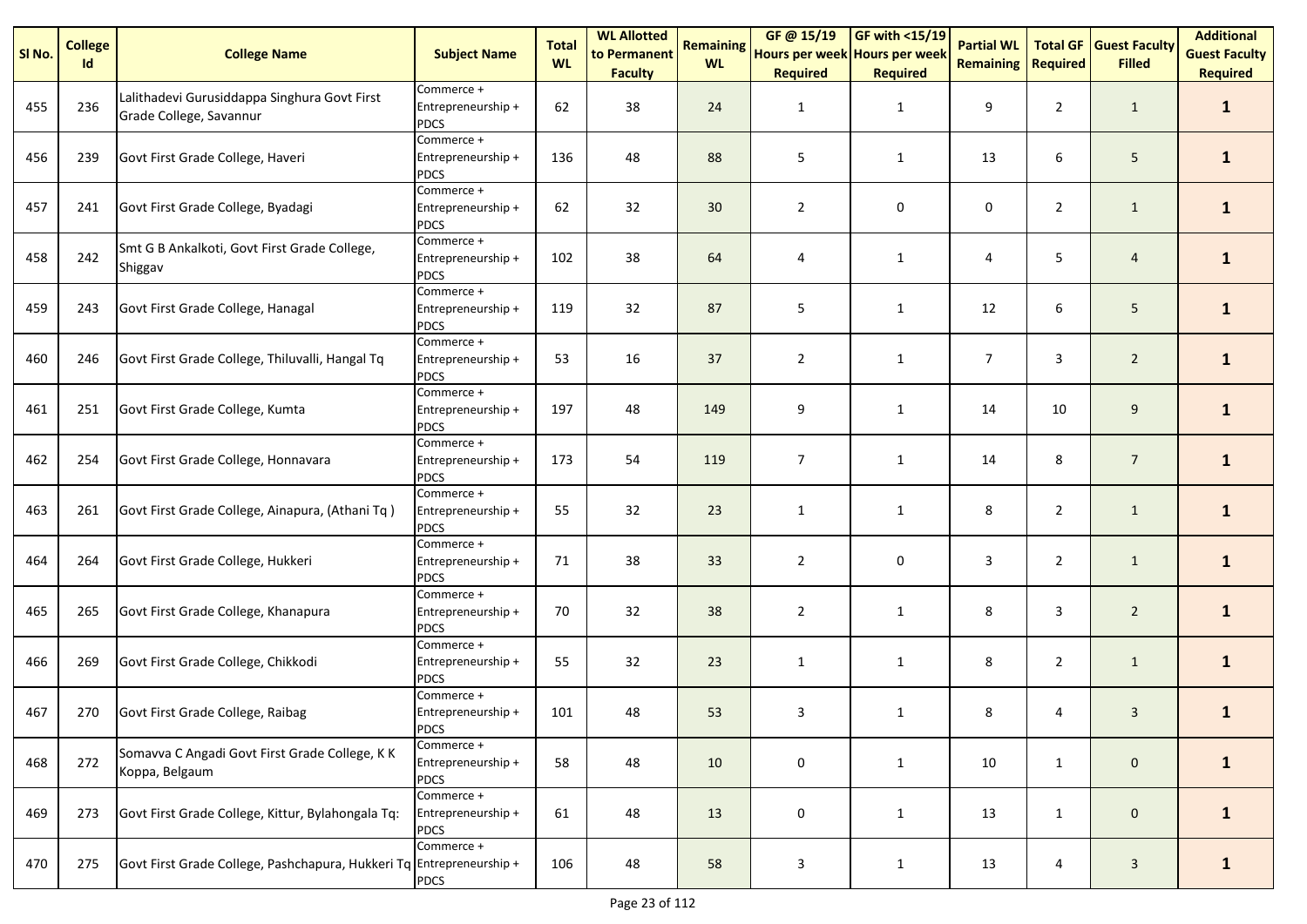| SI No. | <b>College</b><br>Id | <b>College Name</b>                                                      | <b>Subject Name</b>                             | <b>Total</b><br><b>WL</b> | <b>WL Allotted</b><br>to Permanent<br><b>Faculty</b> | <b>Remaining</b><br><b>WL</b> | GF @ 15/19<br>Hours per week Hours per week<br><b>Required</b> | GF with <15/19<br><b>Required</b> | <b>Partial WL</b><br><b>Remaining</b> | <b>Total GF</b><br><b>Required</b> | <b>Guest Faculty</b><br><b>Filled</b> | <b>Additional</b><br><b>Guest Faculty</b><br><b>Required</b> |
|--------|----------------------|--------------------------------------------------------------------------|-------------------------------------------------|---------------------------|------------------------------------------------------|-------------------------------|----------------------------------------------------------------|-----------------------------------|---------------------------------------|------------------------------------|---------------------------------------|--------------------------------------------------------------|
| 471    | 277                  | Sri Shripadbhod Swamiji Govt First Grade College,<br>Moodalagi, Gokak Tq | Commerce +<br>Entrepreneurship +<br><b>PDCS</b> | 56                        | 32                                                   | 24                            | 1                                                              | $\mathbf{1}$                      | 9                                     | $\overline{2}$                     | $\mathbf{1}$                          | $\mathbf{1}$                                                 |
| 472    | 278                  | Govt First Grade College, Yaragatti, Saundatti Tq                        | Commerce +<br>Entrepreneurship +<br><b>PDCS</b> | 55                        | 22                                                   | 33                            | $\overline{2}$                                                 | 0                                 | 3                                     | $\overline{2}$                     | $\mathbf{1}$                          | $\mathbf{1}$                                                 |
| 473    | 285                  | Govt First Grade College, Badami                                         | Commerce +<br>Entrepreneurship +<br><b>PDCS</b> | 58                        | 16                                                   | 42                            | $\overline{2}$                                                 | 1                                 | 12                                    | 3                                  | $\overline{2}$                        | $\mathbf{1}$                                                 |
| 474    | 287                  | Govt First Grade College, Ilkal, Hungund Tq:                             | Commerce +<br>Entrepreneurship +<br><b>PDCS</b> | 56                        | 6                                                    | 50                            | 3                                                              | $\mathbf{1}$                      | 5                                     | 4                                  | $\overline{3}$                        | $\mathbf{1}$                                                 |
| 475    | 298                  | Govt First Grade College, Mamadapura, Bijapura                           | Commerce +<br>Entrepreneurship +<br><b>PDCS</b> | 20                        | 6                                                    | 14                            | 0                                                              | $\mathbf{1}$                      | 14                                    | $\mathbf{1}$                       | $\mathbf 0$                           | $\mathbf{1}$                                                 |
| 476    | 301                  | Govt First Grade College, Chittapura                                     | Commerce +<br>Entrepreneurship +<br><b>PDCS</b> | 64                        | 32                                                   | 32                            | $\overline{2}$                                                 | 0                                 | $\overline{2}$                        | $\overline{2}$                     | $\mathbf{1}$                          | $\mathbf{1}$                                                 |
| 477    | 304                  | Govt First Grade College, Kamalapur                                      | Commerce +<br>Entrepreneurship +<br><b>PDCS</b> | 104                       | 32                                                   | 72                            | 4                                                              | 1                                 | 12                                    | 5                                  | $\overline{4}$                        | $\mathbf{1}$                                                 |
| 478    | 305                  | Govt First Grade College, Aland                                          | Commerce +<br>Entrepreneurship +<br><b>PDCS</b> | 51                        | 22                                                   | 29                            | $\mathbf{1}$                                                   | 1                                 | 14                                    | $\overline{2}$                     | $\mathbf{1}$                          | $\mathbf{1}$                                                 |
| 479    | 306                  | Govt First Grade College, Chincholi                                      | Commerce +<br>Entrepreneurship +<br><b>PDCS</b> | 65                        | 22                                                   | 43                            | $\overline{2}$                                                 | $\mathbf{1}$                      | 13                                    | 3                                  | $\overline{2}$                        | $\mathbf{1}$                                                 |
| 480    | 307                  | Govt First Grade College, Kalagi, Chittapura Tq:                         | Commerce +<br>Entrepreneurship +<br><b>PDCS</b> | 60                        | 22                                                   | 38                            | $\overline{2}$                                                 | 1                                 | 8                                     | 3                                  | $\overline{2}$                        | $\mathbf{1}$                                                 |
| 481    | 320                  | Govt College, Sindhanoor                                                 | Commerce +<br>Entrepreneurship +<br><b>PDCS</b> | 162                       | 96                                                   | 66                            | 4                                                              | $\mathbf{1}$                      | 6                                     | 5                                  | $\overline{4}$                        | $\mathbf{1}$                                                 |
| 482    | 324                  | Govt First Grade College, Raichur                                        | Commerce +<br>Entrepreneurship +<br><b>PDCS</b> | 152                       | 80                                                   | 72                            | 4                                                              | $\mathbf{1}$                      | 12                                    | 5                                  | $\overline{4}$                        | $\mathbf{1}$                                                 |
| 483    | 325                  | Govt First Grade College, Lingasagur                                     | Commerce +<br>Entrepreneurship +<br><b>PDCS</b> | 49                        | 32                                                   | 17                            | $\mathbf{1}$                                                   | 0                                 | $\overline{2}$                        | $\mathbf{1}$                       | $\mathbf 0$                           | $\mathbf{1}$                                                 |
| 484    | 326                  | Govt First Grade College, Jalahalli Devdurga Tq                          | Commerce +<br>Entrepreneurship +<br><b>PDCS</b> | 15                        | $\mathbf 0$                                          | 15                            | $\mathbf{1}$                                                   | 0                                 | 0                                     | $\mathbf{1}$                       | $\mathbf 0$                           | $\mathbf{1}$                                                 |
| 485    | 328                  | Govt First Grade College, Yelburga                                       | Commerce +<br>Entrepreneurship +<br><b>PDCS</b> | 52                        | 16                                                   | 36                            | $\overline{2}$                                                 | $\mathbf{1}$                      | 6                                     | 3                                  | $\overline{2}$                        | $\mathbf{1}$                                                 |
| 486    | 330                  | Sri Kolli Nageshwar Rao Govt First Grade College,<br>Gangavathi          | Commerce +<br>Entrepreneurship +<br><b>PDCS</b> | 140                       | 64                                                   | 76                            | $\sqrt{5}$                                                     | $\pmb{0}$                         | $\mathbf{1}$                          | 5                                  | $\overline{4}$                        | $\mathbf{1}$                                                 |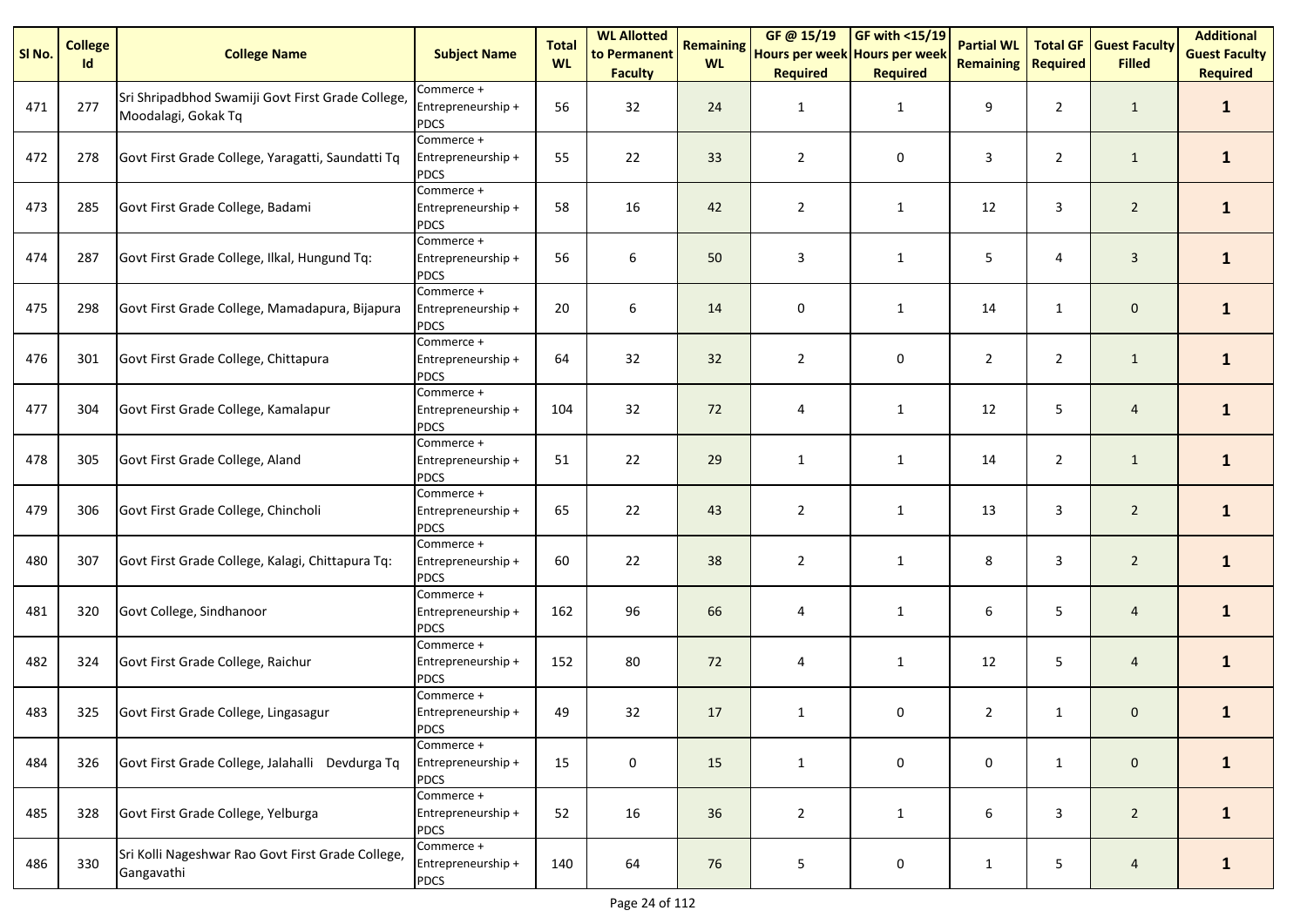| SI <sub>No.</sub> | <b>College</b><br>Id | <b>College Name</b>                                                  | <b>Subject Name</b>                             | <b>Total</b><br><b>WL</b> | <b>WL Allotted</b><br>to Permanent<br><b>Faculty</b> | <b>Remaining</b><br><b>WL</b> | GF@ 15/19<br>Hours per week Hours per week<br><b>Required</b> | <b>GF with &lt;15/19</b><br><b>Required</b> | <b>Partial WL</b><br><b>Remaining</b> | <b>Total GF</b><br><b>Required</b> | <b>Guest Faculty</b><br><b>Filled</b> | <b>Additional</b><br><b>Guest Faculty</b><br><b>Required</b> |
|-------------------|----------------------|----------------------------------------------------------------------|-------------------------------------------------|---------------------------|------------------------------------------------------|-------------------------------|---------------------------------------------------------------|---------------------------------------------|---------------------------------------|------------------------------------|---------------------------------------|--------------------------------------------------------------|
| 487               | 332                  | Govt First Grade College, Hosabandi Aralapura,<br>Koppal Tq:         | Commerce +<br>Entrepreneurship +<br><b>PDCS</b> | 28                        | 16                                                   | 12                            | 0                                                             | $\mathbf{1}$                                | 12                                    | $\mathbf{1}$                       | $\mathbf 0$                           | $\mathbf{1}$                                                 |
| 488               | 337                  | Govt First Grade College, Irkalgada, Koppal Tq                       | Commerce +<br>Entrepreneurship +<br><b>PDCS</b> | 48                        | 6                                                    | 42                            | $\overline{2}$                                                | $\mathbf{1}$                                | 12                                    | 3                                  | $\overline{2}$                        | $\mathbf{1}$                                                 |
| 489               | 342                  | Govt First Grade College, Kampli, (Hospet Tq)                        | Commerce +<br>Entrepreneurship +<br><b>PDCS</b> | 69                        | 16                                                   | 53                            | 3                                                             | $\mathbf{1}$                                | 8                                     | 4                                  | 3                                     | $\mathbf{1}$                                                 |
| 490               | 343                  | Govt First Grade College, Siraguppa                                  | Commerce +<br>Entrepreneurship +<br><b>PDCS</b> | 98                        | 22                                                   | 76                            | 5                                                             | 0                                           | $\mathbf{1}$                          | 5                                  | $\overline{4}$                        | $\mathbf{1}$                                                 |
| 491               | 345                  | Govt First Grade College, Takkalakote, Kurugod<br>Tq:                | Commerce +<br>Entrepreneurship +<br><b>PDCS</b> | 51                        | 22                                                   | 29                            | $\mathbf{1}$                                                  | $\mathbf{1}$                                | 14                                    | $\overline{2}$                     | $\mathbf{1}$                          | $\mathbf{1}$                                                 |
| 492               | 348                  | Smt Rudramba M P Prakash Govt First Grade<br>College, Huvinahadagali | Commerce +<br>Entrepreneurship +<br><b>PDCS</b> | 54                        | 38                                                   | 16                            | $\mathbf{1}$                                                  | 0                                           | $\mathbf{1}$                          | $\mathbf{1}$                       | $\mathbf 0$                           | $\mathbf{1}$                                                 |
| 493               | 349                  | Govt First Grade College, Mariyammanahalli,<br>Hospet Tq             | Commerce +<br>Entrepreneurship +<br><b>PDCS</b> | 52                        | 16                                                   | 36                            | $\overline{2}$                                                | $\mathbf{1}$                                | 6                                     | 3                                  | $\overline{2}$                        | $\mathbf{1}$                                                 |
| 494               | 352                  | Govt First Grade College, Bidar                                      | Commerce +<br>Entrepreneurship +<br><b>PDCS</b> | 103                       | 38                                                   | 65                            | 4                                                             | $\mathbf{1}$                                | 5                                     | 5                                  | $\overline{4}$                        | $\mathbf{1}$                                                 |
| 495               | 356                  | Govt First Grade College, Humnabaad                                  | Commerce +<br>Entrepreneurship +<br><b>PDCS</b> | 104                       | 80                                                   | 24                            | $\mathbf{1}$                                                  | $\mathbf{1}$                                | 9                                     | $\overline{2}$                     | $\mathbf{1}$                          | $\mathbf{1}$                                                 |
| 496               | 358                  | Govt First Grade College, Mannahalli, Bidar Tq                       | Commerce +<br>Entrepreneurship +<br><b>PDCS</b> | 57                        | $\pmb{0}$                                            | 57                            | $\mathsf 3$                                                   | $\mathbf{1}$                                | 12                                    | 4                                  | $\mathbf{3}$                          | $\mathbf{1}$                                                 |
| 497               | 359                  | Govt First Grade College, Hulsooru, Basavakalyana<br>Tq              | Commerce +<br>Entrepreneurship +<br><b>PDCS</b> | 104                       | 16                                                   | 88                            | 5                                                             | $\mathbf{1}$                                | 13                                    | 6                                  | 5 <sup>5</sup>                        | $\mathbf{1}$                                                 |
| 498               | 360                  | Govt First Grade College, Byrapura                                   | Commerce +<br>Entrepreneurship +<br><b>PDCS</b> | 101                       | 48                                                   | 53                            | 3                                                             | $\mathbf{1}$                                | 8                                     | 4                                  | $\mathbf{3}$                          | $\mathbf{1}$                                                 |
| 499               | 362                  | Govt First Grade College, Sagar                                      | Commerce +<br>Entrepreneurship +<br><b>PDCS</b> | 93                        | 32                                                   | 61                            | 4                                                             | 0                                           | $\mathbf{1}$                          | 4                                  | $\mathbf{3}$                          | $\mathbf{1}$                                                 |
| 500               | 364                  | Govt first grade college CS Pura, Gubbi Taluk                        | Commerce +<br>Entrepreneurship +<br><b>PDCS</b> | 62                        | 32                                                   | 30                            | $\overline{2}$                                                | 0                                           | 0                                     | $\overline{2}$                     | $\mathbf{1}$                          | $\mathbf{1}$                                                 |
| 501               | 370                  | Govt First Grade College, Bettadapura,<br>Periyapattana, Tq          | Commerce +<br>Entrepreneurship +<br><b>PDCS</b> | 70                        | 48                                                   | 22                            | $\mathbf{1}$                                                  | $\mathbf{1}$                                | $\overline{7}$                        | $\overline{2}$                     | $\mathbf{1}$                          | $\mathbf{1}$                                                 |
| 502               | 372                  | Govt First Grade College Harugeri, Belagum Dist                      | Commerce +<br>Entrepreneurship +<br><b>PDCS</b> | 34                        | $\pmb{0}$                                            | 34                            | $\overline{2}$                                                | $\mathbf{1}$                                | 4                                     | 3                                  | $2^{\circ}$                           | $\mathbf{1}$                                                 |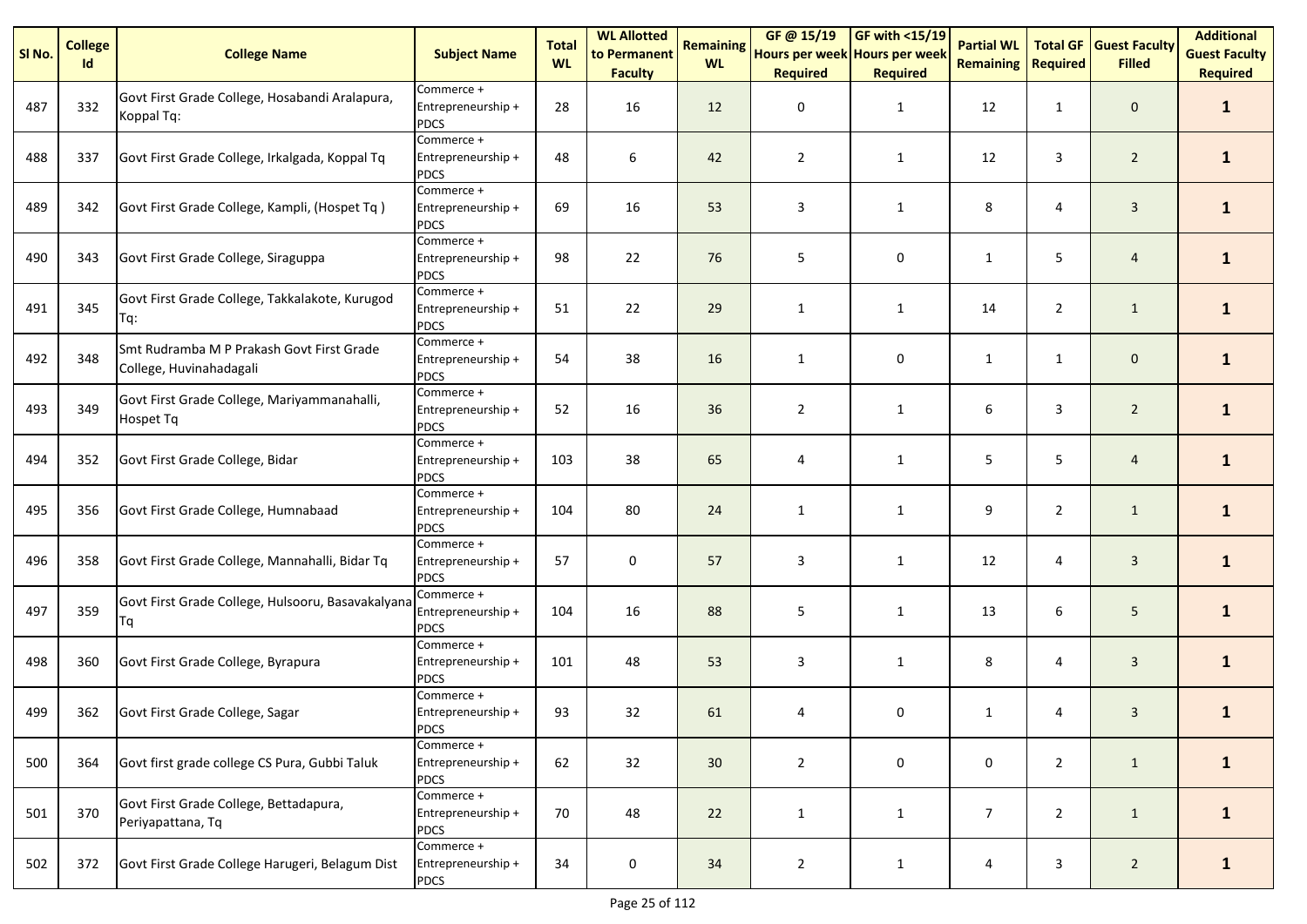| SI No. | <b>College</b><br>Id | <b>College Name</b>                                             | <b>Subject Name</b>                             | <b>Total</b><br><b>WL</b> | <b>WL Allotted</b><br>to Permanent<br><b>Faculty</b> | <b>Remaining</b><br><b>WL</b> | GF @ 15/19<br>Hours per week Hours per week<br><b>Required</b> | <b>GF with &lt;15/19</b><br><b>Required</b> | <b>Partial WL</b><br><b>Remaining</b> | <b>Total GF</b><br><b>Required</b> | <b>Guest Faculty</b><br><b>Filled</b> | <b>Additional</b><br><b>Guest Faculty</b><br><b>Required</b> |
|--------|----------------------|-----------------------------------------------------------------|-------------------------------------------------|---------------------------|------------------------------------------------------|-------------------------------|----------------------------------------------------------------|---------------------------------------------|---------------------------------------|------------------------------------|---------------------------------------|--------------------------------------------------------------|
| 503    | 374                  | Govt First Grade College, Mudipu, Bantwala Tq                   | Commerce +<br>Entrepreneurship +<br><b>PDCS</b> | 86                        | 80                                                   | 6                             | 0                                                              | 1                                           | 6                                     | $\mathbf{1}$                       | $\mathbf 0$                           | $\mathbf{1}$                                                 |
| 504    | 376                  | Govt First Grade College, Ayanur, Shimoga Tq                    | Commerce +<br>Entrepreneurship +<br><b>PDCS</b> | 61                        | 38                                                   | 23                            | $\mathbf{1}$                                                   | 1                                           | 8                                     | $\overline{2}$                     | $\mathbf{1}$                          | $\mathbf{1}$                                                 |
| 505    | 378                  | Govt First Grade College, Hunasagi, Surupura Tq                 | Commerce +<br>Entrepreneurship +<br><b>PDCS</b> | 56                        | 16                                                   | 40                            | 2                                                              | $\mathbf{1}$                                | 10                                    | 3                                  | $\overline{2}$                        | $\mathbf{1}$                                                 |
| 506    | 379                  | Govt First Grade College, Tavarageri, Kushtagi Tq               | Commerce +<br>Entrepreneurship +<br><b>PDCS</b> | 48                        | 16                                                   | 32                            | $\overline{2}$                                                 | 0                                           | $\overline{2}$                        | $\overline{2}$                     | $\mathbf{1}$                          | $\mathbf{1}$                                                 |
| 507    | 380                  | Govt First Grade College, Shiriwara, Manvi Tq                   | Commerce +<br>Entrepreneurship +<br><b>PDCS</b> | 59                        | 38                                                   | 21                            | $\mathbf{1}$                                                   | $\mathbf{1}$                                | 6                                     | $\overline{2}$                     | $\mathbf{1}$                          | $\mathbf{1}$                                                 |
| 508    | 382                  | Govt First Grade College, Kerur, Badami Tq                      | Commerce +<br>Entrepreneurship +<br><b>PDCS</b> | 55                        | 48                                                   | $\overline{7}$                | 0                                                              | $\mathbf{1}$                                | $\overline{7}$                        | $\mathbf{1}$                       | $\mathsf{O}\xspace$                   | $\mathbf{1}$                                                 |
| 509    | 383                  | Govt First Grade College, Managuli, Basavana<br>Bagewadi Tq     | Commerce +<br>Entrepreneurship +<br><b>PDCS</b> | 55                        | 16                                                   | 39                            | $\overline{2}$                                                 | $\mathbf{1}$                                | 9                                     | 3                                  | $\overline{2}$                        | $\mathbf{1}$                                                 |
| 510    | 384                  | Govt First Grade College, Julaki, Indi Tq                       | Commerce +<br>Entrepreneurship +<br><b>PDCS</b> | 56                        | 22                                                   | 34                            | $\overline{2}$                                                 | $\mathbf{1}$                                | 4                                     | 3                                  | $\overline{2}$                        | $\mathbf{1}$                                                 |
| 511    | 386                  | Govt First Grade College, Rampura, Bagalkote Tq                 | Commerce +<br>Entrepreneurship +<br><b>PDCS</b> | 57                        | 32                                                   | 25                            | $\mathbf{1}$                                                   | $\mathbf{1}$                                | 10                                    | $\overline{2}$                     | $\mathbf{1}$                          | $\mathbf{1}$                                                 |
| 512    | 392                  | Govt First Grade College for Women, Koppal                      | Commerce +<br>Entrepreneurship +<br><b>PDCS</b> | 63                        | 32                                                   | 31                            | $\overline{2}$                                                 | 0                                           | $\mathbf{1}$                          | $\overline{2}$                     | $\mathbf{1}$                          | $\mathbf{1}$                                                 |
| 513    | 394                  | Govt First Grade College for Women, Yadgir                      | Commerce +<br>Entrepreneurship +<br><b>PDCS</b> | 63                        | 32                                                   | 31                            | $\overline{2}$                                                 | 0                                           | $\mathbf{1}$                          | $\overline{2}$                     | $\mathbf{1}$                          | $\mathbf{1}$                                                 |
| 514    | 400                  | Govt First Grade College for Women, Dharwad                     | Commerce +<br>Entrepreneurship +<br><b>PDCS</b> | 62                        | 54                                                   | 8                             | 0                                                              | $\mathbf{1}$                                | 8                                     | $\mathbf{1}$                       | $\mathbf 0$                           | $\mathbf{1}$                                                 |
| 515    | 401                  | Govt First Grade College for Women, Gadag                       | Commerce +<br>Entrepreneurship +<br><b>PDCS</b> | 74                        | 48                                                   | 26                            | $\mathbf{1}$                                                   | $\mathbf{1}$                                | 11                                    | $\overline{2}$                     | $\mathbf{1}$                          | $\mathbf{1}$                                                 |
| 516    | 403                  | Govt First Grade College for Women, Karwar                      | Commerce +<br>Entrepreneurship +<br><b>PDCS</b> | 65                        | 0                                                    | 65                            | 4                                                              | $\mathbf{1}$                                | 5                                     | 5                                  | $\overline{4}$                        | $\mathbf{1}$                                                 |
| 517    | 406                  | Govt First Grade College for Women,<br>Chamarajapet, Bangalore  | Commerce +<br>Entrepreneurship +<br><b>PDCS</b> | 55                        | 22                                                   | 33                            | $\overline{2}$                                                 | 0                                           | 3                                     | $\overline{2}$                     | $\mathbf{1}$                          | $\mathbf{1}$                                                 |
| 518    | 409                  | Govt First Grade College for Women, Puttur,<br>Dakshina Kannada | Commerce +<br>Entrepreneurship +<br><b>PDCS</b> | 131                       | 48                                                   | 83                            | 5                                                              | $\mathbf{1}$                                | 8                                     | 6                                  | 5 <sub>1</sub>                        | $\mathbf{1}$                                                 |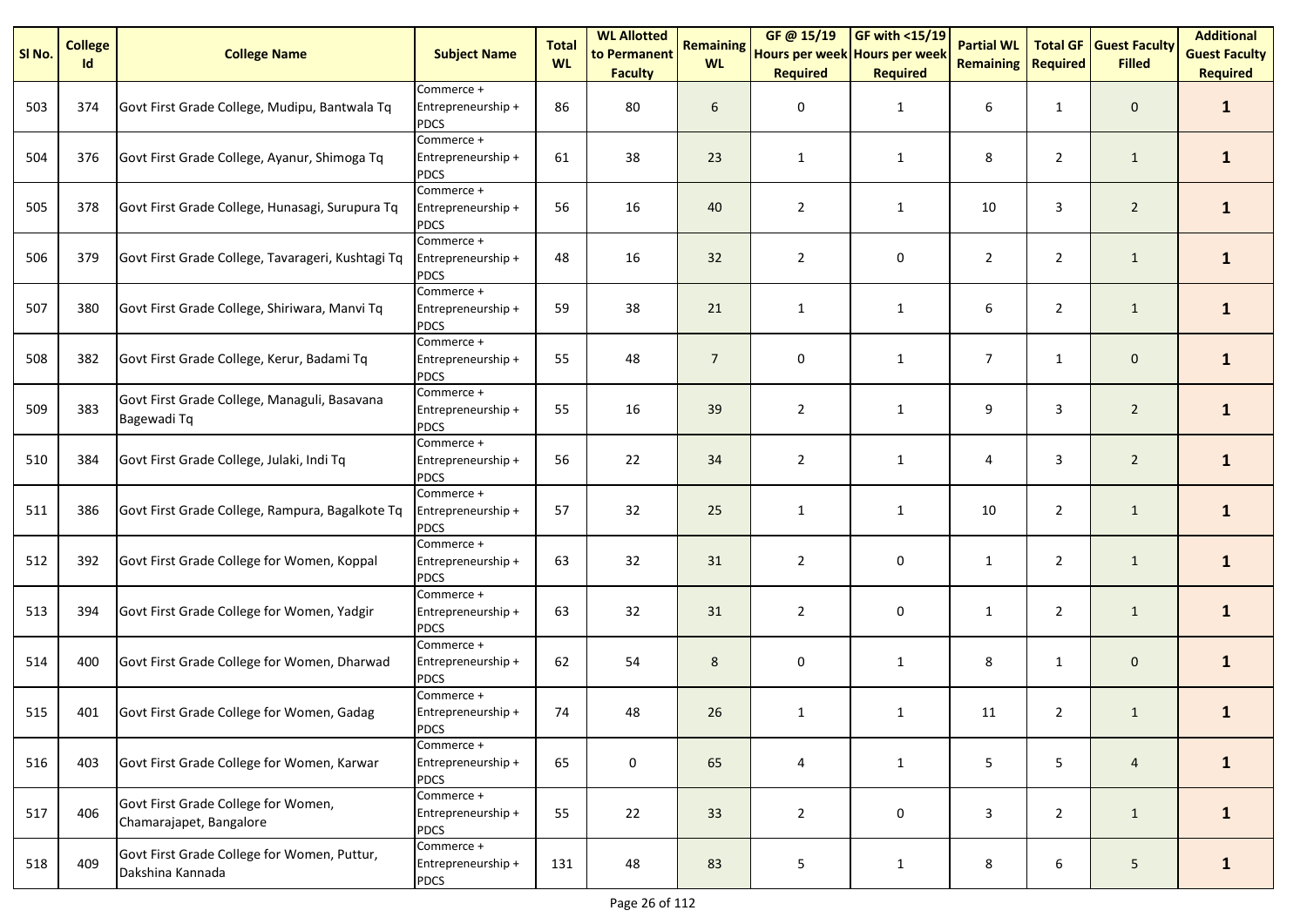| SI <sub>No.</sub> | <b>College</b><br>Id | <b>College Name</b>                                                                        | <b>Subject Name</b>                             | <b>Total</b><br><b>WL</b> | <b>WL Allotted</b><br>to Permanent<br><b>Faculty</b> | <b>Remaining</b><br><b>WL</b> | GF@ 15/19<br>Hours per week Hours per week<br><b>Required</b> | GF with <15/19<br><b>Required</b> | <b>Partial WL</b><br><b>Remaining</b> | <b>Required</b> | <b>Total GF Guest Faculty</b><br><b>Filled</b> | <b>Additional</b><br><b>Guest Faculty</b><br><b>Required</b> |
|-------------------|----------------------|--------------------------------------------------------------------------------------------|-------------------------------------------------|---------------------------|------------------------------------------------------|-------------------------------|---------------------------------------------------------------|-----------------------------------|---------------------------------------|-----------------|------------------------------------------------|--------------------------------------------------------------|
| 519               | 910                  | Govt First Grade Women college Yadahalli<br>Mudhol Tq Bagalkot District                    | Commerce +<br>Entrepreneurship +<br><b>PDCS</b> | 64                        | 16                                                   | 48                            | 3                                                             | 0                                 | 3                                     | 3               | $\overline{2}$                                 | $\mathbf{1}$                                                 |
| 520               | 913                  | Residential Govt First Grade College, Haalahalli,<br><b>Bidar Dt</b>                       | Commerce +<br>Entrepreneurship +<br><b>PDCS</b> | 29                        | 0                                                    | 29                            | $\mathbf{1}$                                                  | 1                                 | 14                                    | $\overline{2}$  | $\mathbf{1}$                                   | $\mathbf{1}$                                                 |
| 521               | 9                    | Govt First Grade College, K R Puram, Bangalore                                             | Computer Science +<br>Comp. Fundamental         | 320                       | 60                                                   | 260                           | 13                                                            | 1                                 | 13                                    | 14              | $\mathbf{3}$                                   | 11                                                           |
| 522               | 197                  | Govt First Grade College, Mangalore Carstreet,<br>Mangalore                                | Computer Science +<br>Comp. Fundamental         | 341                       | 47                                                   | 294                           | 15                                                            | 1                                 | 9                                     | 16              | $\overline{7}$                                 | 9                                                            |
| 523               | $\overline{4}$       | Smt V H D Central Institute of Home Science<br>College for Women, Bangalore                | Computer Science +<br>Comp. Fundamental         | 326                       | 60                                                   | 266                           | 14                                                            | 0                                 | 0                                     | 14              | 6                                              | 8                                                            |
| 524               | 53                   | Govt First Grade College, B H Road, Tumkur                                                 | Computer Science +<br>Comp. Fundamental         | 474                       | 60                                                   | 414                           | 21                                                            | $\mathbf{1}$                      | 15                                    | 22              | 15                                             | $\overline{7}$                                               |
| 525               | 97                   | Govt College, Mandya                                                                       | Computer Science +<br>Comp. Fundamental         | 450                       | 60                                                   | 390                           | 20                                                            | $\mathbf{1}$                      | 10                                    | 21              | 14                                             | $\overline{\mathbf{z}}$                                      |
| 526               | 6                    | Maharanis Science College for Women, Bangalore                                             | Computer Science +<br>Comp. Fundamental         | 317                       | 100                                                  | 217                           | 11                                                            | $\mathbf{1}$                      | 8                                     | 12              | $\overline{7}$                                 | 5                                                            |
| 527               | 8                    | Govt First Grade College, Vijayanagar, Bangalore                                           | Computer Science +<br>Comp. Fundamental         | 299                       | 60                                                   | 239                           | 12                                                            | $\mathbf{1}$                      | 11                                    | 13              | 8                                              | 5                                                            |
| 528               | 48                   | Govt First Grade College, Tiptur                                                           | Computer Science +<br>Comp. Fundamental         | 345                       | 40                                                   | 305                           | 16                                                            | 0                                 | 1                                     | 16              | 11                                             | 5                                                            |
| 529               | 65                   | Govt Womens College, Kolar                                                                 | Computer Science +<br>Comp. Fundamental         | 174                       | 40                                                   | 134                           | $\overline{7}$                                                | 0                                 | 1                                     | $\overline{7}$  | $\overline{2}$                                 | 5                                                            |
| 530               | 147                  | Govt First Grade College, Shimoga                                                          | Computer Science +<br>Comp. Fundamental         | 349                       | 60                                                   | 289                           | 15                                                            | $\mathbf{1}$                      | 4                                     | 16              | 11                                             | 5                                                            |
| 531               | 148                  | Govt First Grade College, Thirthahalli                                                     | Computer Science +<br>Comp. Fundamental         | 195                       | 20                                                   | 175                           | 9                                                             | $\mathbf{1}$                      | 4                                     | 10              | 5                                              | 5                                                            |
| 532               | 209                  | Dr G Shankar Govt Women First Grade College &<br>PG Centre, Ajjarakadu, Udupi (Udupi Dist) | Computer Science +<br>Comp. Fundamental         | 233                       | 60                                                   | 173                           | 9                                                             | 0                                 | $\overline{2}$                        | 9               | $\overline{4}$                                 | 5                                                            |
| 533               | 362                  | Govt First Grade College, Sagar                                                            | Computer Science +<br>Comp. Fundamental         | 87                        | 0                                                    | 87                            | 4                                                             | 1                                 | 11                                    | 5               | $\mathbf 0$                                    | 5                                                            |
| 534               | 5                    | Govt Science College, N T Road, Bangalore                                                  | Computer Science +<br>Comp. Fundamental         | 323                       | 133                                                  | 190                           | 10                                                            | 0                                 | 0                                     | 10              | 6                                              | $\overline{\mathbf{4}}$                                      |
| 535               | 10                   | Lalbahadur Sastry Govt Arts, Science and<br>Commerce College, R T Nagar, Bangalore         | Computer Science +<br>Comp. Fundamental         | 127                       | 40                                                   | 87                            | 4                                                             | $\mathbf{1}$                      | 11                                    | 5               | $\mathbf{1}$                                   | $\overline{\mathbf{4}}$                                      |
| 536               | 56                   | Govt Womens College, Chintamani                                                            | Computer Science +<br>Comp. Fundamental         | 80                        | 0                                                    | 80                            | 4                                                             | $\mathbf{1}$                      | 4                                     | 5               | $\mathbf{1}$                                   | 4                                                            |
| 537               | 63                   | Govt Boys College, Kolar                                                                   | Computer Science +<br>Comp. Fundamental         | 150                       | 20                                                   | 130                           | 6                                                             | $\mathbf{1}$                      | 16                                    | $7^{\circ}$     | $\mathbf{3}$                                   | $\overline{\mathbf{r}}$                                      |
| 538               | 54                   | Govt College, M G Road, Chikkaballapur                                                     | Computer Science +<br>Comp. Fundamental         | 166                       | 20                                                   | 146                           | $\overline{7}$                                                | $\mathbf{1}$                      | 13                                    | 8               | 5 <sub>1</sub>                                 | 3 <sup>1</sup>                                               |
| 539               | 59                   | Govt First Grade College, Gowribidanur                                                     | Computer Science +<br>Comp. Fundamental         | 76                        | 20                                                   | 56                            | $\overline{2}$                                                | $\mathbf{1}$                      | 18                                    | 3               | $\mathbf 0$                                    | 3 <sup>1</sup>                                               |
| 540               | 64                   | Govt College, Mulbagal                                                                     | Computer Science +<br>Comp. Fundamental         | 58                        | $\pmb{0}$                                            | 58                            | $\mathbf{3}$                                                  | 0                                 | $\mathbf{1}$                          | 3               | $\mathbf 0$                                    | 3 <sup>1</sup>                                               |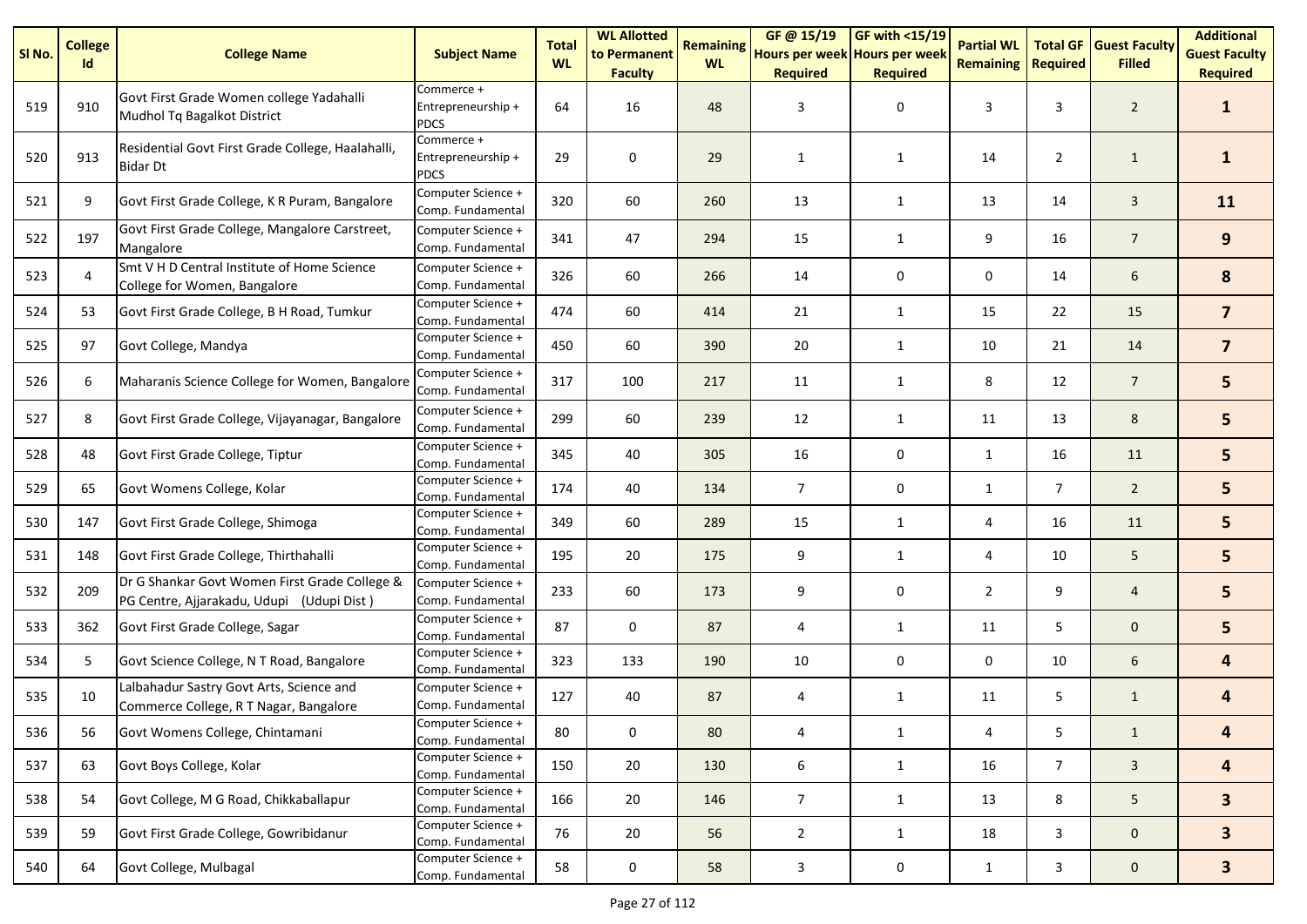| SI <sub>No.</sub> | <b>College</b><br>Id | <b>College Name</b>                                                               | <b>Subject Name</b>                     | <b>Total</b><br><b>WL</b> | <b>WL Allotted</b><br>to Permanent<br><b>Faculty</b> | <b>Remaining</b><br><b>WL</b> | GF @ 15/19<br>Hours per week Hours per week<br><b>Required</b> | <b>GF with &lt;15/19</b><br><b>Required</b> | <b>Partial WL</b><br><b>Remaining</b> | <b>Total GF</b><br><b>Required</b> | <b>Guest Faculty</b><br><b>Filled</b> | <b>Additional</b><br><b>Guest Faculty</b><br><b>Required</b> |
|-------------------|----------------------|-----------------------------------------------------------------------------------|-----------------------------------------|---------------------------|------------------------------------------------------|-------------------------------|----------------------------------------------------------------|---------------------------------------------|---------------------------------------|------------------------------------|---------------------------------------|--------------------------------------------------------------|
| 541               | 66                   | Govt First Grade College, SULIKUNTE ROAD,<br>Bangarpet                            | Computer Science +<br>Comp. Fundamental | 70                        | 20                                                   | 50                            | $\overline{2}$                                                 | $\mathbf{1}$                                | 12                                    | 3                                  | $\mathbf 0$                           | $\mathbf{3}$                                                 |
| 542               | 117                  | Govt First Grade Womens College, Holenarasipura                                   | Computer Science +<br>Comp. Fundamental | 139                       | 0                                                    | 139                           | $\overline{7}$                                                 | $\mathbf{1}$                                | 6                                     | 8                                  | 5                                     | $\overline{\mathbf{3}}$                                      |
| 543               | 141                  | Govt First Grade College, Soraba                                                  | Computer Science +<br>Comp. Fundamental | 110                       | 40                                                   | 70                            | 3                                                              | $\mathbf{1}$                                | 13                                    | 4                                  | $\mathbf{1}$                          | $\mathbf{3}$                                                 |
| 544               | 145                  | Smt Indiragandhi Govt First Grade College for<br>Women, Sagar                     | Computer Science +<br>Comp. Fundamental | 278                       | 0                                                    | 278                           | 14                                                             | $\mathbf{1}$                                | 12                                    | 15                                 | 12                                    | $\mathbf{3}$                                                 |
| 545               | 207                  | Govt First Grade College, Thenkanidiyur, Udupi                                    | Computer Science +<br>Comp. Fundamental | 176                       | 20                                                   | 156                           | 8                                                              | $\mathbf{1}$                                | 4                                     | 9                                  | 6                                     | $\mathbf{3}$                                                 |
| 546               | 367                  | Govt First Grade College Basavanagudi                                             | Computer Science +<br>Comp. Fundamental | 49                        | 0                                                    | 49                            | $\overline{2}$                                                 | $\mathbf{1}$                                | 11                                    | 3                                  | $\mathbf{0}$                          | $\overline{\mathbf{3}}$                                      |
| 547               | 3                    | Govt R C College of Commerce & Management,<br>Bangalore                           | Computer Science +<br>Comp. Fundamental | 51                        | 0                                                    | 51                            | $\overline{2}$                                                 | $\mathbf{1}$                                | 13                                    | 3                                  | $\mathbf{1}$                          | $\overline{2}$                                               |
| 548               | 17                   | Govt First Grade College, Hosur Road, Sarjapur                                    | Computer Science +<br>Comp. Fundamental | 55                        | $\mathbf 0$                                          | 55                            | $\overline{2}$                                                 | $\mathbf{1}$                                | 17                                    | 3                                  | $\mathbf{1}$                          | $\overline{2}$                                               |
| 549               | 19                   | Govt First Grade College, Varthur, Bangalore East                                 | Computer Science +<br>Comp. Fundamental | 46                        | 20                                                   | 26                            | $\mathbf{1}$                                                   | $\mathbf{1}$                                | $\overline{7}$                        | $\mathbf{2}$                       | $\mathbf{0}$                          | 2 <sup>2</sup>                                               |
| 550               | 22                   | Govt First Grade College, Doddaballapura                                          | Computer Science +<br>Comp. Fundamental | 33                        | 0                                                    | 33                            | $\mathbf{1}$                                                   | $\mathbf{1}$                                | 14                                    | $\overline{2}$                     | $\mathbf{0}$                          | 2 <sup>1</sup>                                               |
| 551               | 46                   | Govt First Grade College, Madhugiri                                               | Computer Science +<br>Comp. Fundamental | 93                        | 40                                                   | 53                            | $\overline{2}$                                                 | 1                                           | 15                                    | 3                                  | $\mathbf{1}$                          | 2 <sup>2</sup>                                               |
| 552               | 68                   | Govt First Grade College, Malur                                                   | Computer Science +<br>Comp. Fundamental | 62                        | 20                                                   | 42                            | $\overline{2}$                                                 | $\mathbf{1}$                                | 4                                     | 3                                  | $\mathbf{1}$                          | 2 <sup>2</sup>                                               |
| 553               | 69                   | Govt First Grade College, rd cross BEO campus<br>Robersonpet, K G F, Bangarpet Tq | Computer Science +<br>Comp. Fundamental | 74                        | 20                                                   | 54                            | $\overline{2}$                                                 | $\mathbf{1}$                                | 16                                    | 3                                  | $\mathbf{1}$                          | 2 <sup>2</sup>                                               |
| 554               | 72                   | Maharanis Science College for Women, Mysore                                       | Computer Science +<br>Comp. Fundamental | 349                       | 210                                                  | 139                           | $\overline{7}$                                                 | $\mathbf{1}$                                | 6                                     | 8                                  | 6                                     | 2 <sup>2</sup>                                               |
| 555               | 78                   | Govt First Grade College, Kuvempu Nagar, Mysore                                   | Computer Science +<br>Comp. Fundamental | 83                        | 40                                                   | 43                            | $\overline{2}$                                                 | $\mathbf{1}$                                | 5                                     | 3                                  | $\mathbf{1}$                          | 2 <sup>2</sup>                                               |
| 556               | 84                   | Govt First Grade College, T Narasipura                                            | Computer Science +<br>Comp. Fundamental | 69                        | 20                                                   | 49                            | $\overline{2}$                                                 | $\mathbf{1}$                                | 11                                    | 3                                  | $\mathbf{1}$                          | 2 <sup>2</sup>                                               |
| 557               | 87                   | Govt First Grade College, Siddartha Layout,<br>Mysore                             | Computer Science +<br>Comp. Fundamental | 52                        | 20                                                   | 32                            | $\mathbf{1}$                                                   | $\mathbf{1}$                                | 13                                    | $\overline{2}$                     | $\mathbf 0$                           | $\overline{2}$                                               |
| 558               | 114                  | Govt First Grade College for Women, NEAR<br>STADIUM, M G ROAD, Hassan             | Computer Science +<br>Comp. Fundamental | 241                       | 13                                                   | 228                           | 12                                                             | 0                                           | 0                                     | 12                                 | 10                                    | $\overline{2}$                                               |
| 559               | 132                  | Govt First Grade College Domlur, Bengaluru Dist                                   | Computer Science +<br>Comp. Fundamental | 25                        | 0                                                    | 25                            | $\mathbf{1}$                                                   | $\mathbf{1}$                                | 6                                     | $\overline{2}$                     | $\mathbf 0$                           | 2 <sup>2</sup>                                               |
| 560               | 139                  | Govt First Grade College, Shikaripura                                             | Computer Science +<br>Comp. Fundamental | 183                       | 40                                                   | 143                           | $\overline{7}$                                                 | $\mathbf{1}$                                | 10                                    | 8                                  | 6                                     | $\overline{2}$                                               |
| 561               | 154                  | Govt First Grade College, Hosadurga                                               | Computer Science +<br>Comp. Fundamental | 42                        | 0                                                    | 42                            | $\overline{2}$                                                 | $\mathbf{1}$                                | 4                                     | 3                                  | $\mathbf{1}$                          | $\overline{2}$                                               |
| 562               | 179                  | Govt First Grade College, Kadur                                                   | Computer Science +<br>Comp. Fundamental | 162                       | 40                                                   | 122                           | 6                                                              | $\mathbf{1}$                                | 8                                     | $\overline{7}$                     | $5\phantom{.0}$                       | $\overline{2}$                                               |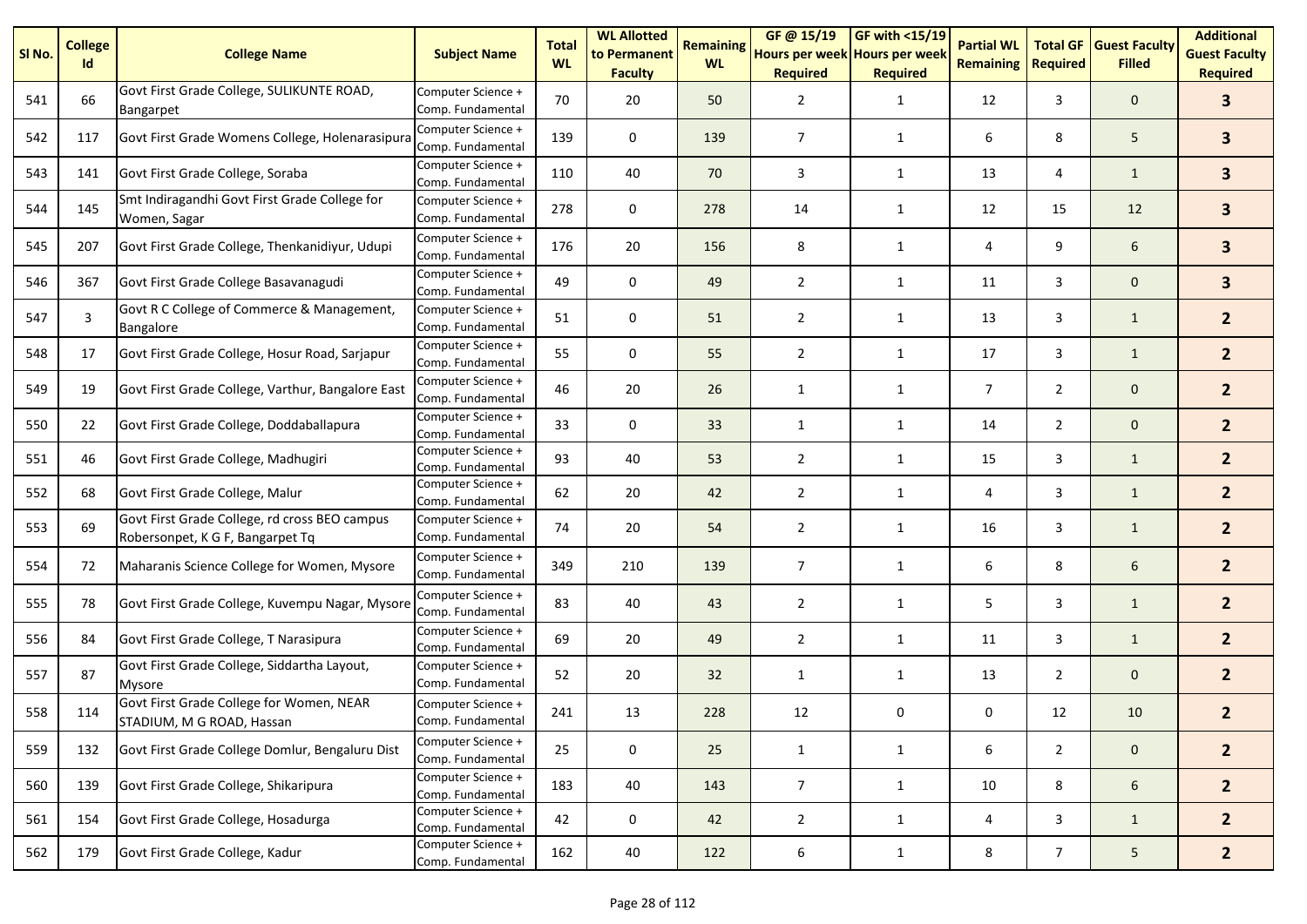| SI No. | <b>College</b><br>Id | <b>College Name</b>                                                | <b>Subject Name</b>                     | <b>Total</b><br><b>WL</b> | <b>WL Allotted</b><br>to Permanent<br><b>Faculty</b> | <b>Remaining</b><br><b>WL</b> | GF @ 15/19<br>Hours per week Hours per week<br><b>Required</b> | <b>GF with &lt;15/19</b><br><b>Required</b> | <b>Partial WL</b><br><b>Remaining</b> | <b>Total GF</b><br><b>Required</b> | <b>Guest Faculty</b><br><b>Filled</b> | <b>Additional</b><br><b>Guest Faculty</b><br><b>Required</b> |
|--------|----------------------|--------------------------------------------------------------------|-----------------------------------------|---------------------------|------------------------------------------------------|-------------------------------|----------------------------------------------------------------|---------------------------------------------|---------------------------------------|------------------------------------|---------------------------------------|--------------------------------------------------------------|
| 563    | 231                  | Govt First Grade College, (Mun School Campus),<br>Gadag            | Computer Science +<br>Comp. Fundamental | 35                        | 0                                                    | 35                            | 1                                                              | $\mathbf{1}$                                | 16                                    | $\overline{2}$                     | $\mathbf 0$                           | 2 <sup>1</sup>                                               |
| 564    | 237                  | Govt First Grade College, Akkialur, (Hanagal Tq)                   | Computer Science +<br>Comp. Fundamental | 40                        | 0                                                    | 40                            | $\overline{2}$                                                 | 0                                           | $\overline{2}$                        | $\overline{2}$                     | $\mathbf 0$                           | 2 <sup>1</sup>                                               |
| 565    | 264                  | Govt First Grade College, Hukkeri                                  | Computer Science +<br>Comp. Fundamental | 67                        | 0                                                    | 67                            | 3                                                              | $\mathbf{1}$                                | 10                                    | 4                                  | $\overline{2}$                        | 2 <sup>1</sup>                                               |
| 566    | 265                  | Govt First Grade College, Khanapura                                | Computer Science +<br>Comp. Fundamental | 81                        | 20                                                   | 61                            | 3                                                              | 1                                           | 4                                     | 4                                  | $\overline{2}$                        | 2 <sup>1</sup>                                               |
| 567    | 267                  | Govt First Grade College, Gokak                                    | Computer Science +<br>Comp. Fundamental | 128                       | 0                                                    | 128                           | 6                                                              | 1                                           | 14                                    | $\overline{7}$                     | 5                                     | 2 <sup>1</sup>                                               |
| 568    | 292                  | Govt First Grade College, Navabag, Khaza Colony,<br><b>Bijapur</b> | Computer Science +<br>Comp. Fundamental | 105                       | 60                                                   | 45                            | $\overline{2}$                                                 | $\mathbf{1}$                                | $\overline{7}$                        | 3                                  | $\mathbf{1}$                          | 2 <sup>1</sup>                                               |
| 569    | 295                  | Govt First Grade College, Muddebihal                               | Computer Science +<br>Comp. Fundamental | 84                        | $\mathbf 0$                                          | 84                            | 4                                                              | $\mathbf{1}$                                | 8                                     | 5                                  | $\overline{3}$                        | 2 <sup>1</sup>                                               |
| 570    | 299                  | Govt College, Sedam Road, Gulbarga                                 | Computer Science +<br>Comp. Fundamental | 180                       | 104                                                  | 76                            | 4                                                              | 0                                           | 0                                     | 4                                  | $\overline{2}$                        | 2 <sup>1</sup>                                               |
| 571    | 300                  | Govt First Grade College, Jewargi                                  | Computer Science +<br>Comp. Fundamental | 42                        | 0                                                    | 42                            | $\overline{2}$                                                 | $\mathbf{1}$                                | 4                                     | 3                                  | $\mathbf{1}$                          | 2 <sup>1</sup>                                               |
| 572    | 320                  | Govt College, Sindhanoor                                           | Computer Science +<br>Comp. Fundamental | 156                       | 20                                                   | 136                           | $\overline{7}$                                                 | 0                                           | 3                                     | $\overline{7}$                     | 5                                     | 2 <sup>1</sup>                                               |
| 573    | 356                  | Govt First Grade College, Humnabaad                                | Computer Science +<br>Comp. Fundamental | 155                       | 60                                                   | 95                            | 5                                                              | 0                                           | 0                                     | 5                                  | $\overline{3}$                        | 2 <sup>1</sup>                                               |
| 574    | 371                  | Govt First Grade College T Dasarahalli, Bengaluru                  | Computer Science +<br>Comp. Fundamental | 47                        | 0                                                    | 47                            | $\overline{2}$                                                 | 1                                           | 9                                     | 3                                  | $\mathbf{1}$                          | 2 <sup>1</sup>                                               |
| 575    | $\overline{2}$       | Govt Arts College, Dr B R Ambedkar Veedhi,<br>Bangalore            | Computer Science +<br>Comp. Fundamental | 21                        | $\mathbf 0$                                          | 21                            | 1                                                              | 0                                           | $\overline{2}$                        | $\mathbf{1}$                       | $\mathbf 0$                           | $\mathbf{1}$                                                 |
| 576    | $\overline{7}$       | Dr S Gopalraju Govt First Grade College, Anekal                    | Computer Science +<br>Comp. Fundamental | 8                         | 0                                                    | 8                             | 0                                                              | $\mathbf{1}$                                | 8                                     | $\mathbf{1}$                       | $\mathbf 0$                           | $\mathbf{1}$                                                 |
| 577    | 11                   | Govt First Grade College, Rajajinagar, Bangalore                   | Computer Science +<br>Comp. Fundamental | 18                        | 0                                                    | 18                            | 0                                                              | $\mathbf{1}$                                | 18                                    | $\mathbf{1}$                       | $\mathbf 0$                           | $\mathbf{1}$                                                 |
| 578    | 12                   | Govt First Grade College, Jayanagar, Bangalore                     | Computer Science +<br>Comp. Fundamental | 6                         | $\mathsf 0$                                          | 6                             | 0                                                              | 1                                           | 6                                     | $\mathbf{1}$                       | $\mathbf{0}$                          | $\mathbf{1}$                                                 |
| 579    | 13                   | Govt First Grade College, Malleshwaram,<br>Bangalore               | Computer Science +<br>Comp. Fundamental | 75                        | 20                                                   | 55                            | $\overline{2}$                                                 | 1                                           | 17                                    | 3                                  | $\overline{2}$                        | $\mathbf{1}$                                                 |
| 580    | 14                   | Govt First Grade College, Peenya, I stage,<br><b>Bangalore</b>     | Computer Science +<br>Comp. Fundamental | 18                        | 0                                                    | 18                            | 0                                                              | $\mathbf{1}$                                | 18                                    | 1                                  | $\mathbf 0$                           | $\mathbf{1}$                                                 |
| 581    | 15                   | Govt First Grade College, Frazer Town, Bangalore                   | Computer Science +<br>Comp. Fundamental | 9                         | 0                                                    | 9                             | 0                                                              | $\mathbf{1}$                                | 9                                     | $\mathbf{1}$                       | $\mathbf 0$                           | $\mathbf{1}$                                                 |
| 582    | 16                   | Govt First Grade College, Yelahanka, Bangalore                     | Computer Science +<br>Comp. Fundamental | 92                        | 60                                                   | 32                            | $\mathbf{1}$                                                   | $\mathbf{1}$                                | 13                                    | $2^{\circ}$                        | $\mathbf{1}$                          | $\mathbf{1}$                                                 |
| 583    | 23                   | Govt First Grade College, Vijaypura Road,<br>Devanahalli           | Computer Science +<br>Comp. Fundamental | 22                        | 0                                                    | 22                            | $\mathbf{1}$                                                   | $\pmb{0}$                                   | 3                                     | $\mathbf{1}$                       | $\mathbf{0}$                          | $\mathbf{1}$                                                 |
| 584    | 25                   | Govt First Grade College, Sulebele, Hoskote Tq                     | Computer Science +<br>Comp. Fundamental | 6                         | $\mathbf 0$                                          | $6\phantom{.}6$               | $\pmb{0}$                                                      | $\mathbf{1}$                                | 6                                     | $\mathbf{1}$                       | $\mathbf{0}$                          | $\mathbf{1}$                                                 |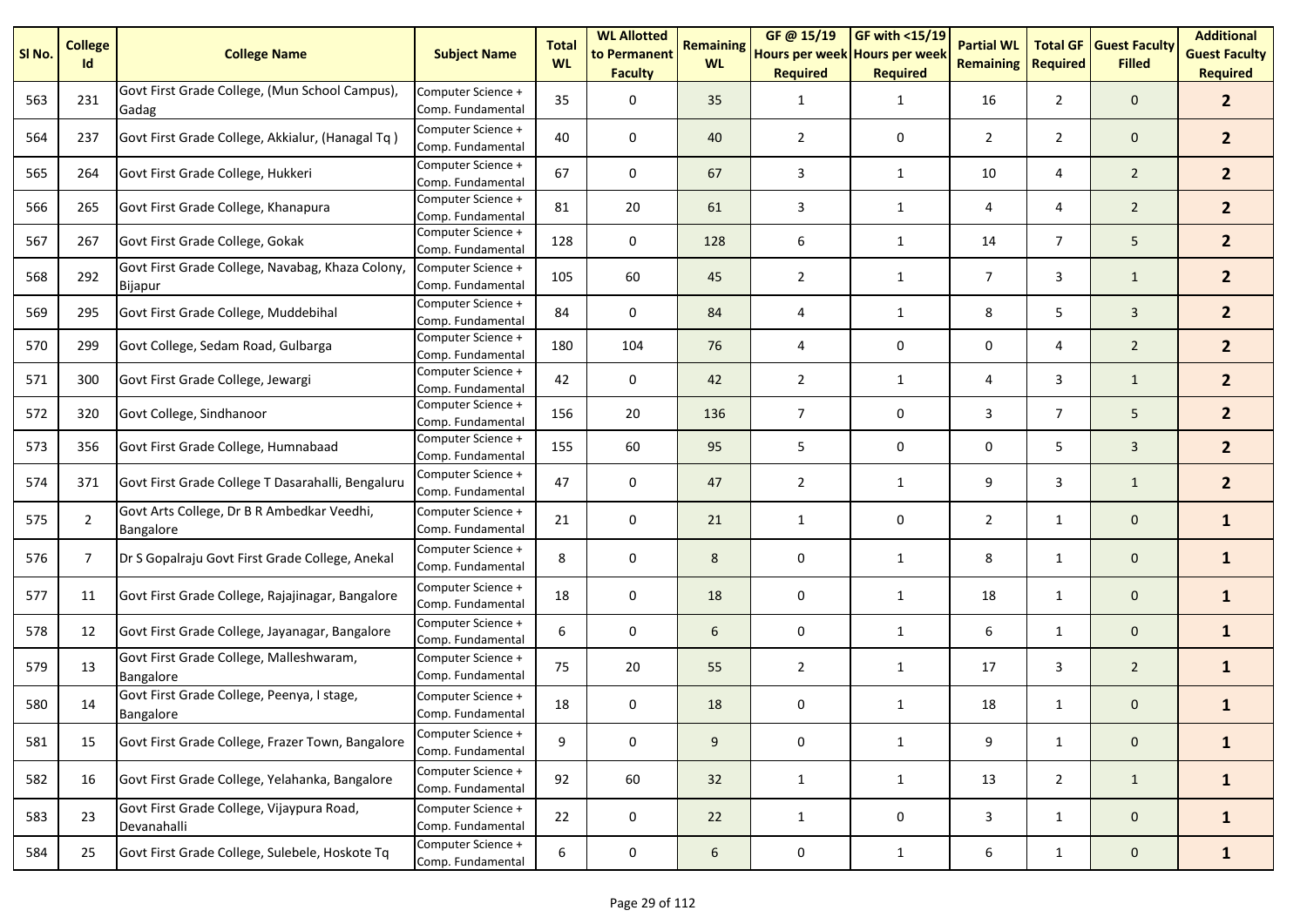| SI <sub>No.</sub> | <b>College</b><br>Id | <b>College Name</b>                                                                    | <b>Subject Name</b>                     | <b>Total</b><br><b>WL</b> | <b>WL Allotted</b><br>to Permanent<br><b>Faculty</b> | <b>Remaining</b><br><b>WL</b> | GF@ 15/19<br>Hours per week Hours per week<br><b>Required</b> | <b>GF with &lt;15/19</b><br><b>Required</b> | <b>Partial WL</b><br><b>Remaining</b> | <b>Total GF</b><br><b>Required</b> | <b>Guest Faculty</b><br><b>Filled</b> | <b>Additional</b><br><b>Guest Faculty</b><br><b>Required</b> |
|-------------------|----------------------|----------------------------------------------------------------------------------------|-----------------------------------------|---------------------------|------------------------------------------------------|-------------------------------|---------------------------------------------------------------|---------------------------------------------|---------------------------------------|------------------------------------|---------------------------------------|--------------------------------------------------------------|
| 585               | 26                   | Govt First Grade College, Nelamangala                                                  | Computer Science +<br>Comp. Fundamental | 41                        | 20                                                   | 21                            | 1                                                             | 0                                           | $\overline{2}$                        | $\mathbf{1}$                       | $\mathbf{0}$                          | $\mathbf{1}$                                                 |
| 586               | 27                   | Govt First Grade College, Thyamagondglu,<br>Nelamangala Tq                             | Computer Science +<br>Comp. Fundamental | 6                         | 0                                                    | 6                             | 0                                                             | 1                                           | 6                                     | $\mathbf{1}$                       | $\mathbf 0$                           | $\mathbf{1}$                                                 |
| 587               | 29                   | Govt First Grade Womens College, Ramangara                                             | Computer Science +<br>Comp. Fundamental | 9                         | 0                                                    | 9                             | 0                                                             | 1                                           | 9                                     | $\mathbf{1}$                       | $\mathbf 0$                           | $\mathbf{1}$                                                 |
| 588               | 32                   | Govt First Grade College, Magadi                                                       | Computer Science +<br>Comp. Fundamental | 45                        | 20                                                   | 25                            | 1                                                             | 1                                           | 6                                     | $\overline{2}$                     | $\mathbf{1}$                          | $\mathbf{1}$                                                 |
| 589               | 33                   | Neelamma Kudur K A Sathyanarayana Setty Govt<br>First Grade College, Kudur (Magadi Tq) | Computer Science +<br>Comp. Fundamental | 6                         | 0                                                    | 6                             | 0                                                             | $\mathbf{1}$                                | 6                                     | $\mathbf{1}$                       | $\mathbf 0$                           | $\mathbf{1}$                                                 |
| 590               | 35                   | Govt First Grade College, Harohalli, Kanakapura<br>Τq                                  | Computer Science +<br>Comp. Fundamental | 6                         | 0                                                    | 6                             | 0                                                             | $\mathbf{1}$                                | 6                                     | $\mathbf{1}$                       | $\mathbf 0$                           | $\mathbf{1}$                                                 |
| 591               | 38                   | Govt First Grade College, Sira                                                         | Computer Science +<br>Comp. Fundamental | 4                         | 0                                                    | $\overline{4}$                | 0                                                             | $\mathbf{1}$                                | 4                                     | $\mathbf{1}$                       | $\mathbf 0$                           | $\mathbf{1}$                                                 |
| 592               | 41                   | Smt & Sri Y E Rangaiah Shetty, Govt First Grade<br>College, Pavagada                   | Computer Science +<br>Comp. Fundamental | 65                        | 20                                                   | 45                            | $\overline{2}$                                                | 1                                           | $\overline{7}$                        | 3                                  | $\overline{2}$                        | $\mathbf{1}$                                                 |
| 593               | 45                   | B M S Govt First Grade College, Huliyar<br>(Chikkanaikanahalli Tq)                     | Computer Science +<br>Comp. Fundamental | 5                         | 0                                                    | 5                             | 0                                                             | 1                                           | 5                                     | $\mathbf{1}$                       | $\mathbf 0$                           | $\mathbf{1}$                                                 |
| 594               | 47                   | Govt First Grade College, Hebbur, Kunigal Tq,<br>Tumkur Dt                             | Computer Science +<br>Comp. Fundamental | 16                        | 0                                                    | 16                            | 0                                                             | $\mathbf{1}$                                | 16                                    | $\mathbf{1}$                       | $\mathbf 0$                           | $\mathbf{1}$                                                 |
| 595               | 49                   | Govt First Grade College, Dandinashivara,<br>Turuvekere Tq                             | Computer Science +<br>Comp. Fundamental | 54                        | 20                                                   | 34                            | 1                                                             | 1                                           | 15                                    | $\overline{2}$                     | $\mathbf{1}$                          | $\mathbf{1}$                                                 |
| 596               | 50                   | Govt First Grade College, Bukkapatna, Sira Tq                                          | Computer Science +<br>Comp. Fundamental | 8                         | 0                                                    | 8                             | 0                                                             | 1                                           | 8                                     | $\mathbf{1}$                       | $\mathbf{0}$                          | $\mathbf{1}$                                                 |
| 597               | 51                   | Government First Grade College Bellavi, Tumkur<br><b>Dist</b>                          | Computer Science +<br>Comp. Fundamental | 6                         | 0                                                    | 6                             | 0                                                             | $\mathbf{1}$                                | 6                                     | $\mathbf{1}$                       | $\mathbf 0$                           | $\mathbf{1}$                                                 |
| 598               | 52                   | Govt First Grade College, Badavanahalli,<br>Madhugiri Tq                               | Computer Science +<br>Comp. Fundamental | 8                         | 0                                                    | 8                             | 0                                                             | 1                                           | 8                                     | $\mathbf{1}$                       | $\mathbf 0$                           | $\mathbf{1}$                                                 |
| 599               | 55                   | Govt Boys College, Chintamani                                                          | Computer Science +<br>Comp. Fundamental | 24                        | 0                                                    | 24                            | 1                                                             | 1                                           | 5                                     | $\overline{2}$                     | $\mathbf{1}$                          | $\mathbf{1}$                                                 |
| 600               | 57                   | Govt First Grade College, Shidlaghatta                                                 | Computer Science +<br>Comp. Fundamental | 6                         | 0                                                    | 6                             | 0                                                             | $\mathbf{1}$                                | 6                                     | $\mathbf{1}$                       | $\mathbf 0$                           | $\mathbf{1}$                                                 |
| 601               | 61                   | Govt First Grade College, Vemagal, Chinthamani<br>Tq                                   | Computer Science +<br>Comp. Fundamental | 6                         | 0                                                    | 6                             | 0                                                             | 1                                           | 6                                     | $\mathbf{1}$                       | $\mathbf 0$                           | $\mathbf{1}$                                                 |
| 602               | 67                   | Govt First Grade College, Srinivasapura                                                | Computer Science +<br>Comp. Fundamental | 15                        | 0                                                    | 15                            | 0                                                             | 1                                           | 15                                    | $\mathbf{1}$                       | $\mathbf 0$                           | $\mathbf{1}$                                                 |
| 603               | 70                   | Govt First Grade College, Bangaru Tirupati, Hulkur<br>Village, Bangarpet               | Computer Science +<br>Comp. Fundamental | 6                         | 0                                                    | 6                             | 0                                                             | $\mathbf{1}$                                | 6                                     | $\mathbf{1}$                       | $\mathbf 0$                           | $\mathbf{1}$                                                 |
| 604               | 73                   | Govt First Grade College, K R Nagar                                                    | Computer Science +<br>Comp. Fundamental | 13                        | 0                                                    | 13                            | 0                                                             | $\mathbf{1}$                                | 13                                    | $\mathbf{1}$                       | $\mathbf 0$                           | $\mathbf{1}$                                                 |
| 605               | 74                   | Sri D Devaraj urs Govt First Grade College, Hunsur                                     | Computer Science +<br>Comp. Fundamental | 54                        | 40                                                   | 14                            | $\pmb{0}$                                                     | $\mathbf{1}$                                | 14                                    | $\mathbf{1}$                       | $\mathsf{O}\xspace$                   | $\mathbf{1}$                                                 |
| 606               | 75                   | Maharans Arts College for Women, JLB Road,<br><b>Mysore</b>                            | Computer Science +<br>Comp. Fundamental | 121                       | 0                                                    | 121                           | 6                                                             | $\mathbf{1}$                                | $\overline{7}$                        | $7\overline{ }$                    | $6\phantom{.}6$                       | $\mathbf{1}$                                                 |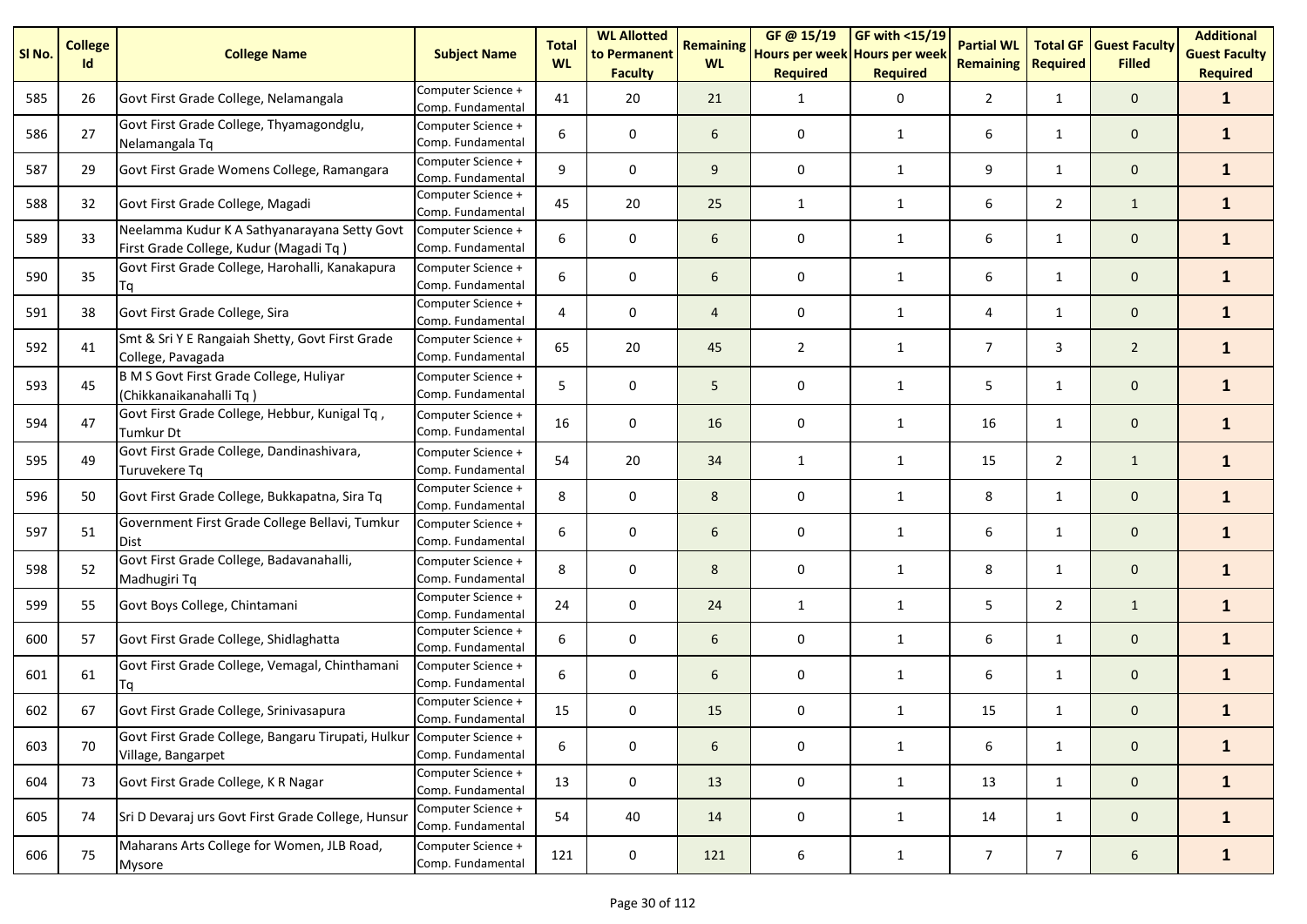| SI <sub>No.</sub> | <b>College</b><br>Id | <b>College Name</b>                                                                    | <b>Subject Name</b>                     | <b>Total</b><br><b>WL</b> | <b>WL Allotted</b><br>to Permanent<br><b>Faculty</b> | <b>Remaining</b><br><b>WL</b> | GF @ 15/19<br>Hours per week Hours per week<br><b>Required</b> | <b>GF with &lt;15/19</b><br><b>Required</b> | <b>Partial WL</b><br><b>Remaining</b> | <b>Total GF</b><br><b>Required</b> | <b>Guest Faculty</b><br><b>Filled</b> | <b>Additional</b><br><b>Guest Faculty</b><br><b>Required</b> |
|-------------------|----------------------|----------------------------------------------------------------------------------------|-----------------------------------------|---------------------------|------------------------------------------------------|-------------------------------|----------------------------------------------------------------|---------------------------------------------|---------------------------------------|------------------------------------|---------------------------------------|--------------------------------------------------------------|
| 607               | 76                   | Govt First Grade College, Heggadadevanakote                                            | Computer Science +<br>Comp. Fundamental | $\overline{7}$            | 0                                                    | $\overline{7}$                | 0                                                              | $\mathbf{1}$                                | $\overline{7}$                        | $\mathbf{1}$                       | $\mathbf 0$                           | $\mathbf{1}$                                                 |
| 608               | 89                   | Govt First Grade College for Women, K R Nagar                                          | Computer Science +<br>Comp. Fundamental | 8                         | 0                                                    | 8                             | 0                                                              | 1                                           | 8                                     | 1                                  | $\mathbf 0$                           | $\mathbf{1}$                                                 |
| 609               | 90                   | Sri Mahadeveshwara College, Kollegal                                                   | Computer Science +<br>Comp. Fundamental | 34                        | 0                                                    | 34                            | $\mathbf{1}$                                                   | $\mathbf{1}$                                | 15                                    | $\overline{2}$                     | $\mathbf{1}$                          | $\mathbf{1}$                                                 |
| 610               | 92                   | Govt First Grade College, Chamarajnagar                                                | Computer Science +<br>Comp. Fundamental | 32                        | 0                                                    | 32                            | $\mathbf{1}$                                                   | 1                                           | 13                                    | $\overline{2}$                     | $\mathbf{1}$                          | $\mathbf{1}$                                                 |
| 611               | 93                   | Govt First Grade College, Yelandur                                                     | Computer Science +<br>Comp. Fundamental | 6                         | 0                                                    | 6                             | 0                                                              | 1                                           | 6                                     | $\mathbf{1}$                       | $\mathbf 0$                           | $\mathbf{1}$                                                 |
| 612               | 94                   | Govt First Grade College, N A P COLONY<br>MYSOREOOTY ROAD, Gundlupet                   | Computer Science +<br>Comp. Fundamental | 65                        | 20                                                   | 45                            | $\overline{2}$                                                 | $\mathbf{1}$                                | $\overline{7}$                        | 3                                  | $\overline{2}$                        | $\mathbf{1}$                                                 |
| 613               | 100                  | Govt First Grade College, K R Pet                                                      | Computer Science +<br>Comp. Fundamental | 14                        | 0                                                    | 14                            | 0                                                              | 1                                           | 14                                    | $\mathbf{1}$                       | $\mathbf 0$                           | $\mathbf{1}$                                                 |
| 614               | 102                  | Govt First Grade College for Women, Maddur                                             | Computer Science +<br>Comp. Fundamental | 108                       | 40                                                   | 68                            | 3                                                              | $\mathbf{1}$                                | 11                                    | 4                                  | 3                                     | $\mathbf{1}$                                                 |
| 615               | 108                  | Govt First Grade College, K R Sagara,<br>Srirangapatna Tq                              | Computer Science +<br>Comp. Fundamental | 6                         | 0                                                    | 6                             | 0                                                              | $\mathbf{1}$                                | 6                                     | $\mathbf{1}$                       | $\mathbf 0$                           | $\mathbf{1}$                                                 |
| 616               | 113                  | Govt Arts College, Hassan                                                              | Computer Science +<br>Comp. Fundamental | 40                        | 0                                                    | 40                            | $\overline{2}$                                                 | 0                                           | $\overline{2}$                        | $\overline{2}$                     | $\mathbf{1}$                          | $\mathbf{1}$                                                 |
| 617               | 116                  | Govt First Grade College, Holenarasepura                                               | Computer Science +<br>Comp. Fundamental | 8                         | 0                                                    | 8                             | 0                                                              | $\mathbf{1}$                                | 8                                     | $\mathbf{1}$                       | $\mathbf 0$                           | $\mathbf{1}$                                                 |
| 618               | 118                  | H D Devegowda Govt First Grade College,<br>Padavalahippe, Holenarasipura Tq            | Computer Science +<br>Comp. Fundamental | 37                        | 0                                                    | 37                            | $\mathbf{1}$                                                   | 1                                           | 18                                    | $\overline{2}$                     | $\mathbf{1}$                          | $\mathbf{1}$                                                 |
| 619               | 119                  | Govt First Grade College, Sakaleshpura                                                 | Computer Science +<br>Comp. Fundamental | 10                        | 0                                                    | 10                            | 0                                                              | $\mathbf{1}$                                | 10                                    | $\mathbf{1}$                       | $\mathbf 0$                           | $\mathbf{1}$                                                 |
| 620               | 121                  | Y D D Govt First Grade College, Belur                                                  | Computer Science +<br>Comp. Fundamental | 9                         | 0                                                    | 9                             | 0                                                              | $\mathbf{1}$                                | 9                                     | $\mathbf{1}$                       | $\mathbf 0$                           | $\mathbf{1}$                                                 |
| 621               | 123                  | Govt First Grade College, Gandasi, (Arasikere Tq)                                      | Computer Science +<br>Comp. Fundamental | 5                         | 0                                                    | 5                             | 0                                                              | $\mathbf{1}$                                | 5                                     | $\mathbf{1}$                       | $\mathbf 0$                           | $\mathbf{1}$                                                 |
| 622               | 124                  | Govt First Grade College, Channarayapatna                                              | Computer Science +<br>Comp. Fundamental | 62                        | 20                                                   | 42                            | $\overline{2}$                                                 | 1                                           | 4                                     | 3                                  | $\overline{2}$                        | $\mathbf{1}$                                                 |
| 623               | 127                  | Govt Home Science College for Women, N E Basic<br>School, Rangoli Halla, Hassan (CoED) | Computer Science +<br>Comp. Fundamental | 148                       | 0                                                    | 148                           | $\overline{7}$                                                 | $\mathbf{1}$                                | 15                                    | 8                                  | $\overline{7}$                        | $\mathbf{1}$                                                 |
| 624               | 130                  | Govt First Grade College, Udaypura,<br>Chennarayapatna Tq                              | Computer Science +<br>Comp. Fundamental | 6                         | $\pmb{0}$                                            | 6                             | 0                                                              | 1                                           | 6                                     | $\mathbf{1}$                       | $\mathbf 0$                           | $\mathbf{1}$                                                 |
| 625               | 138                  | Sir M Vishweshwaraiah Govt Science College,<br>Bommanakatte, Bhadravathi               | Computer Science +<br>Comp. Fundamental | 171                       | 80                                                   | 91                            | 4                                                              | $\mathbf{1}$                                | 15                                    | 5                                  | $\overline{a}$                        | $\mathbf{1}$                                                 |
| 626               | 140                  | Govt First Grade College, Hosanagara                                                   | Computer Science +<br>Comp. Fundamental | 8                         | $\pmb{0}$                                            | 8                             | 0                                                              | $\mathbf{1}$                                | 8                                     | $\mathbf{1}$                       | $\mathbf 0$                           | $\mathbf{1}$                                                 |
| 627               | 142                  | Sir M Vishweshwaraiah Govt Arts & Commerce<br>College, New Town, Bhadravathi           | Computer Science +<br>Comp. Fundamental | 12                        | $\pmb{0}$                                            | 12                            | $\pmb{0}$                                                      | $\mathbf{1}$                                | 12                                    | $\mathbf{1}$                       | $\mathbf 0$                           | $\mathbf{1}$                                                 |
| 628               | 143                  | Govt First Grade College, Anavatti, (Soraba Tq)                                        | Computer Science +<br>Comp. Fundamental | 6                         | $\pmb{0}$                                            | 6                             | 0                                                              | $\mathbf{1}$                                | 6                                     | $\mathbf{1}$                       | $\mathbf 0$                           | $\mathbf{1}$                                                 |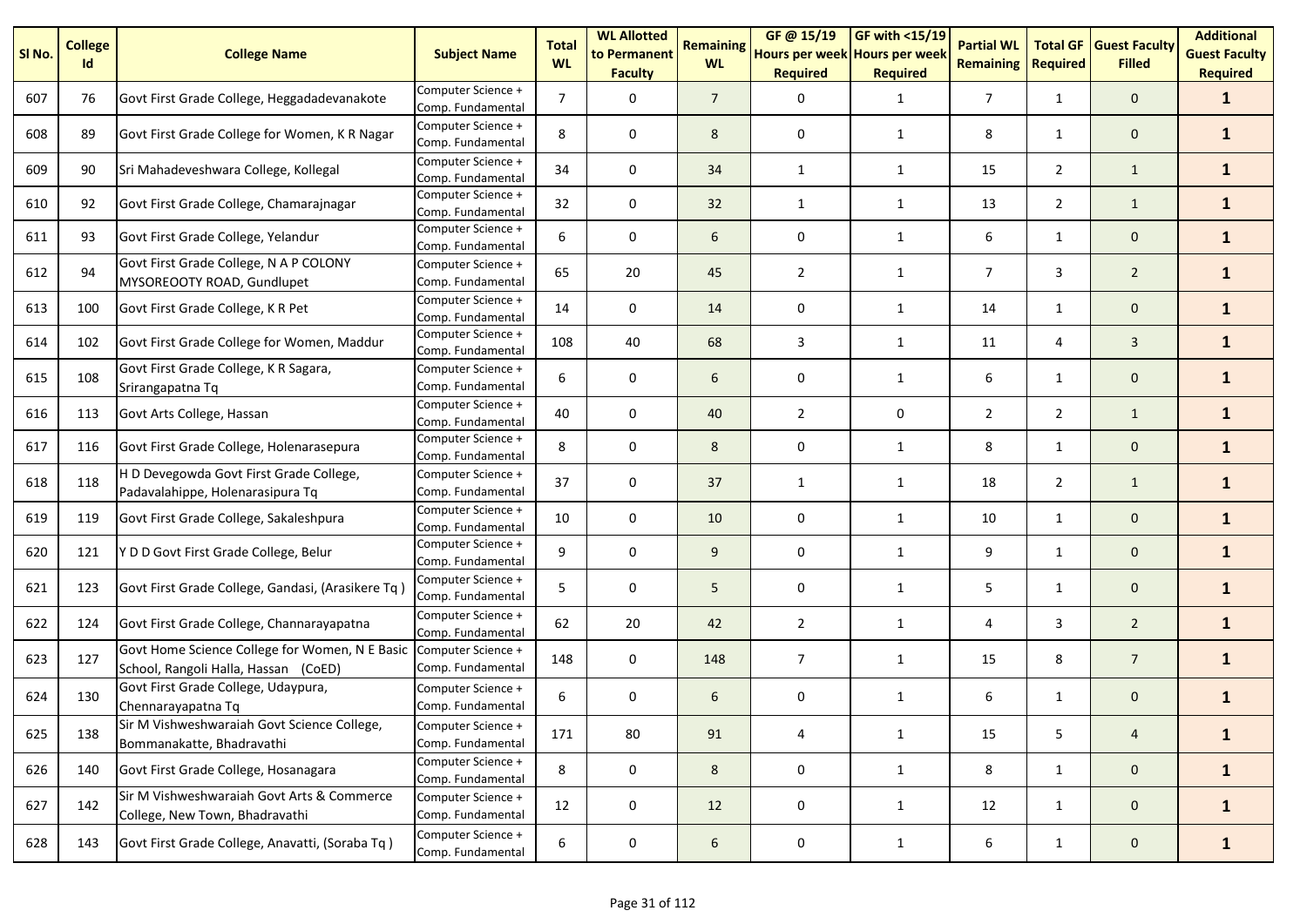| SI <sub>No.</sub> | <b>College</b><br>Id | <b>College Name</b>                                                         | <b>Subject Name</b>                     | <b>Total</b><br><b>WL</b> | <b>WL Allotted</b><br>to Permanent<br><b>Faculty</b> | <b>Remaining</b><br><b>WL</b> | GF @ 15/19<br>Hours per week Hours per week<br><b>Required</b> | GF with <15/19<br><b>Required</b> | <b>Partial WL</b><br><b>Remaining</b> | <b>Total GF</b><br><b>Required</b> | <b>Guest Faculty</b><br><b>Filled</b> | <b>Additional</b><br><b>Guest Faculty</b><br><b>Required</b> |
|-------------------|----------------------|-----------------------------------------------------------------------------|-----------------------------------------|---------------------------|------------------------------------------------------|-------------------------------|----------------------------------------------------------------|-----------------------------------|---------------------------------------|------------------------------------|---------------------------------------|--------------------------------------------------------------|
| 629               | 144                  | Govt First Grade College, Holehonnur, (Badravathi Computer Science +<br>Tq) | Comp. Fundamental                       | 6                         | 0                                                    | 6                             | 0                                                              | $\mathbf{1}$                      | 6                                     | $\mathbf{1}$                       | $\mathbf 0$                           | $\mathbf{1}$                                                 |
| 630               | 149                  | Govt First Grade College, Rippanpet, Hosanagara<br>Τq                       | Computer Science +<br>Comp. Fundamental | 42                        | 20                                                   | 22                            | $\mathbf{1}$                                                   | 0                                 | 3                                     | $\mathbf{1}$                       | $\mathbf 0$                           | $\mathbf{1}$                                                 |
| 631               | 150                  | Govt First Grade College, Shiralakoppa,<br>Shikaripura Tq:                  | Computer Science +<br>Comp. Fundamental | 21                        | 0                                                    | 21                            | $\mathbf{1}$                                                   | 0                                 | $\overline{2}$                        | $\mathbf{1}$                       | $\mathbf 0$                           | $\mathbf{1}$                                                 |
| 632               | 156                  | Vedavathi Govt First Grade College, Hiriyur                                 | Computer Science +<br>Comp. Fundamental | 68                        | 20                                                   | 48                            | $\overline{2}$                                                 | $\mathbf{1}$                      | 10                                    | 3                                  | $\overline{2}$                        | $\mathbf{1}$                                                 |
| 633               | 159                  | Govt First Grade College, Holalkere                                         | Computer Science +<br>Comp. Fundamental | 10                        | $\mathbf 0$                                          | 10                            | 0                                                              | 1                                 | 10                                    | $\mathbf{1}$                       | $\mathbf{0}$                          | $\mathbf{1}$                                                 |
| 634               | 161                  | Vani Vilas Sugar Factory Education Trust College,<br>Hiriyur ()             | Computer Science +<br>Comp. Fundamental | 14                        | 0                                                    | 14                            | 0                                                              | 1                                 | 14                                    | $\mathbf{1}$                       | $\mathbf 0$                           | $\mathbf{1}$                                                 |
| 635               | 162                  | Sri Sri Shivalingeshwara Swamy Govt First Grade<br>College, Channagiri      | Computer Science +<br>Comp. Fundamental | 48                        | 0                                                    | 48                            | 2                                                              | $\mathbf{1}$                      | 10                                    | 3                                  | $\overline{2}$                        | $\mathbf{1}$                                                 |
| 636               | 163                  | Sri Basaveshwara Govt First Grade College,<br>Mayakonda                     | Computer Science +<br>Comp. Fundamental | 4                         | 0                                                    | $\overline{4}$                | 0                                                              | $\mathbf{1}$                      | 4                                     | $\mathbf{1}$                       | $\mathbf 0$                           | $\mathbf{1}$                                                 |
| 637               | 164                  | Govt First Grade College, Nyamathi, (Honnali Tq)                            | Computer Science +<br>Comp. Fundamental | 16                        | 10                                                   | 6                             | 0                                                              | $\mathbf{1}$                      | 6                                     | $\mathbf{1}$                       | $\mathbf 0$                           | $\mathbf{1}$                                                 |
| 638               | 165                  | Govt First Grade College, MCC B Block,<br>Davanagere                        | Computer Science +<br>Comp. Fundamental | 123                       | $\mathbf 0$                                          | 123                           | 6                                                              | $\mathbf{1}$                      | 9                                     | $\overline{7}$                     | 6                                     | $\mathbf{1}$                                                 |
| 639               | 166                  | Govt First Grade Womens College, Davanagere                                 | Computer Science +<br>Comp. Fundamental | 54                        | 10                                                   | 44                            | $\overline{2}$                                                 | 1                                 | 6                                     | 3                                  | $\overline{2}$                        | $\mathbf{1}$                                                 |
| 640               | 169                  | Govt First Grade College, Harapanahalli                                     | Computer Science +<br>Comp. Fundamental | 71                        | 20                                                   | 51                            | $\overline{2}$                                                 | $\mathbf{1}$                      | 13                                    | 3                                  | $\overline{2}$                        | $\mathbf{1}$                                                 |
| 641               | 170                  | Govt First Grade College, Jagalur                                           | Computer Science +<br>Comp. Fundamental | 30                        | 20                                                   | 10                            | 0                                                              | 1                                 | 10                                    | $\mathbf{1}$                       | $\mathbf{0}$                          | $\mathbf{1}$                                                 |
| 642               | 171                  | Govt First Grade College, Sante Bennur,<br>Channagiri Tq                    | Computer Science +<br>Comp. Fundamental | 9                         | 0                                                    | 9                             | 0                                                              | 1                                 | 9                                     | 1                                  | $\mathbf{0}$                          | $\mathbf{1}$                                                 |
| 643               | 172                  | Govt First Grade College, Basavapatna, Channagiri Computer Science +<br>Τq  | Comp. Fundamental                       | 6                         | 0                                                    | 6                             | 0                                                              | $\mathbf{1}$                      | 6                                     | 1                                  | $\mathbf 0$                           | $\mathbf{1}$                                                 |
| 644               | 173                  | IDSG Govt College, Chikkamagalur                                            | Computer Science +<br>Comp. Fundamental | 81                        | $\mathbf 0$                                          | 81                            | 4                                                              | $\mathbf{1}$                      | 5                                     | 5                                  | $\overline{4}$                        | $\mathbf{1}$                                                 |
| 645               | 174                  | Govt First Grade College, Koppa                                             | Computer Science +<br>Comp. Fundamental | 8                         | 0                                                    | 8                             | 0                                                              | $\mathbf{1}$                      | 8                                     | $\mathbf{1}$                       | $\mathbf 0$                           | $\mathbf{1}$                                                 |
| 646               | 177                  | Govt First Grade College, Ajjampura, (Tarikere Tq)                          | Computer Science +<br>Comp. Fundamental | 6                         | 0                                                    | 6                             | 0                                                              | $\mathbf{1}$                      | 6                                     | $\mathbf{1}$                       | $\mathbf 0$                           | $\mathbf{1}$                                                 |
| 647               | 180                  | Govt First Grade College, Sringeri                                          | Computer Science +<br>Comp. Fundamental | $\overline{4}$            | 0                                                    | $\overline{4}$                | 0                                                              | $\mathbf{1}$                      | 4                                     | $\mathbf{1}$                       | $\mathbf 0$                           | $\mathbf{1}$                                                 |
| 648               | 182                  | Govt First Grade College, Kalasa, Sringeri Tq                               | Computer Science +<br>Comp. Fundamental | 4                         | 0                                                    | $\overline{4}$                | 0                                                              | $\mathbf{1}$                      | 4                                     | $\mathbf{1}$                       | $\mathbf{0}$                          | $\mathbf{1}$                                                 |
| 649               | 183                  | Govt First Grade College, Birur, Kadur Tq                                   | Computer Science +<br>Comp. Fundamental | 4                         | 0                                                    | $\overline{4}$                | 0                                                              | $\mathbf{1}$                      | 4                                     | $\mathbf{1}$                       | $\mathbf{0}$                          | $\mathbf{1}$                                                 |
| 650               | 184                  | Govt First Grade College, Yagati, Kadur Tq                                  | Computer Science +<br>Comp. Fundamental | 4                         | $\mathbf 0$                                          | $\overline{4}$                | $\mathbf 0$                                                    | $\mathbf{1}$                      | 4                                     | $\mathbf{1}$                       | $\mathbf{0}$                          | $\mathbf{1}$                                                 |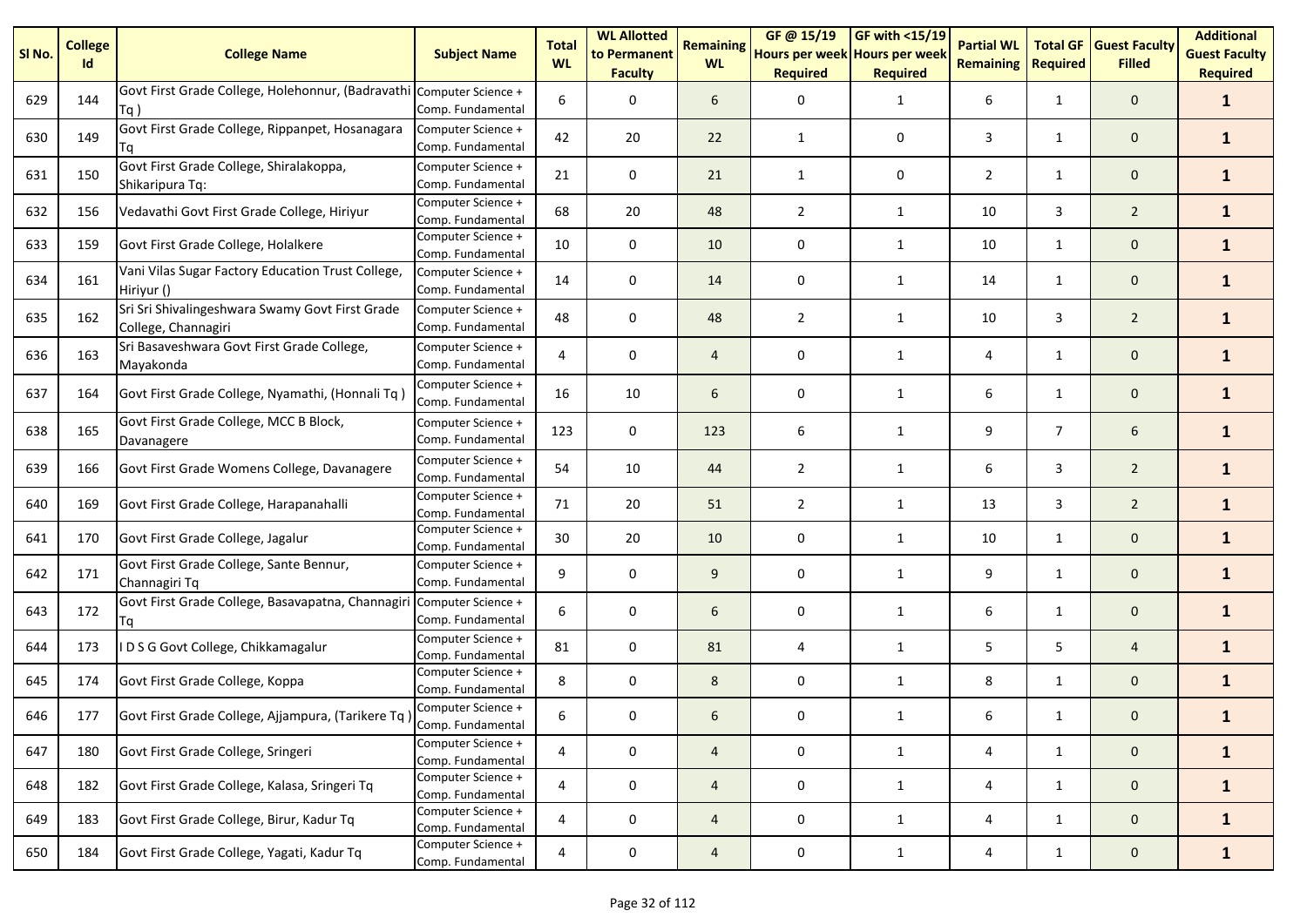| SI No. | <b>College</b><br>Id | <b>College Name</b>                                                                    | <b>Subject Name</b>                     | <b>Total</b><br><b>WL</b> | <b>WL Allotted</b><br>to Permanent<br><b>Faculty</b> | <b>Remaining</b><br><b>WL</b> | GF@ 15/19<br>Hours per week Hours per week<br><b>Required</b> | GF with <15/19<br><b>Required</b> | <b>Partial WL</b><br><b>Remaining</b> | <b>Total GF</b><br><b>Required</b> | <b>Guest Faculty</b><br><b>Filled</b> | <b>Additional</b><br><b>Guest Faculty</b><br><b>Required</b> |
|--------|----------------------|----------------------------------------------------------------------------------------|-----------------------------------------|---------------------------|------------------------------------------------------|-------------------------------|---------------------------------------------------------------|-----------------------------------|---------------------------------------|------------------------------------|---------------------------------------|--------------------------------------------------------------|
| 651    | 185                  | Govt First Grade College, Sakarayapatna, Kadur<br>Tq:                                  | Computer Science +<br>Comp. Fundamental | 4                         | 0                                                    | $\overline{4}$                | 0                                                             | $\mathbf{1}$                      | 4                                     | $\mathbf{1}$                       | $\mathbf 0$                           | $\mathbf{1}$                                                 |
| 652    | 195                  | Govt First Grade College, Puttur                                                       | Computer Science +<br>Comp. Fundamental | 4                         | 0                                                    | $\overline{4}$                | 0                                                             | $\mathbf{1}$                      | 4                                     | $\mathbf{1}$                       | $\mathbf{0}$                          | $\mathbf{1}$                                                 |
| 653    | 196                  | Govt First Grade College, Sullya                                                       | Computer Science +<br>Comp. Fundamental | 35                        | 20                                                   | 15                            | $\mathbf 0$                                                   | $\mathbf{1}$                      | 15                                    | $\mathbf{1}$                       | $\mathbf 0$                           | $\mathbf{1}$                                                 |
| 654    | 198                  | Govt First Grade College for Women, Mangalore                                          | Computer Science +<br>Comp. Fundamental | 94                        | $\mathbf 0$                                          | 94                            | $\overline{4}$                                                | $\mathbf{1}$                      | 18                                    | 5                                  | $\overline{4}$                        | $\mathbf{1}$                                                 |
| 655    | 205                  | Govt First Grade College, Shankarnarayan,<br>(Kundapur Tq)                             | Computer Science +<br>Comp. Fundamental | 8                         | $\mathbf 0$                                          | 8                             | $\mathbf 0$                                                   | $\mathbf{1}$                      | 8                                     | $\mathbf{1}$                       | $\mathbf 0$                           | $\mathbf{1}$                                                 |
| 656    | 208                  | Smt Rukmini Shedthi Memorial National Govt<br>First Grade College, Barkur (Udupi Tq)   | Computer Science +<br>Comp. Fundamental | 150                       | 100                                                  | 50                            | $\overline{2}$                                                | 1                                 | 12                                    | 3                                  | $\overline{2}$                        | $\mathbf{1}$                                                 |
| 657    | 211                  | Govt First Grade College, Kundapura                                                    | Computer Science +<br>Comp. Fundamental | 52                        | 0                                                    | 52                            | $\overline{2}$                                                | $\mathbf{1}$                      | 14                                    | 3                                  | $\overline{2}$                        | $\mathbf{1}$                                                 |
| 658    | 213                  | Govt First Grade College, Kushalanagar,<br>Somwarpet Tq                                | Computer Science +<br>Comp. Fundamental | 92                        | 0                                                    | 92                            | $\overline{4}$                                                | $\mathbf{1}$                      | 16                                    | 5                                  | $\overline{4}$                        | $\mathbf{1}$                                                 |
| 659    | 221                  | Govt First Grade College, Vidyabhavan Campus,<br>Near LIC Main Branch, Dharwad         | Computer Science +<br>Comp. Fundamental | 193                       | 80                                                   | 113                           | 5                                                             | $\mathbf{1}$                      | 18                                    | 6                                  | 5                                     | $\mathbf{1}$                                                 |
| 660    | 226                  | Sree Siddeshwara Govt College, Nargund                                                 | Computer Science +<br>Comp. Fundamental | 36                        | $\mathbf 0$                                          | 36                            | $\mathbf{1}$                                                  | $\mathbf{1}$                      | 17                                    | $\overline{2}$                     | $\mathbf{1}$                          | $\mathbf{1}$                                                 |
| 661    | 227                  | Sri Benkappa Shankrappa Simhasanad Govt First<br>Grade College, Gajendragada, (Ron Tq) | Computer Science +<br>Comp. Fundamental | 6                         | 0                                                    | 6                             | 0                                                             | $\mathbf{1}$                      | 6                                     | 1                                  | $\mathbf 0$                           | $\mathbf{1}$                                                 |
| 662    | 228                  | Govt First Grade College, Guledagudda Badami Tq                                        | Computer Science +<br>Comp. Fundamental | 5                         | $\mathbf 0$                                          | 5                             | 0                                                             | $\mathbf{1}$                      | 5                                     | 1                                  | $\mathbf{0}$                          | $\mathbf{1}$                                                 |
| 663    | 233                  | Sri R N Deshpande Govt First Grade College,<br>Mulagunda, Mundaragi Tq                 | Computer Science +<br>Comp. Fundamental | $\overline{7}$            | $\mathbf 0$                                          | $\overline{7}$                | $\mathbf 0$                                                   | $\mathbf{1}$                      | $\overline{7}$                        | $\mathbf{1}$                       | $\mathbf{0}$                          | $\mathbf{1}$                                                 |
| 664    | 234                  | Govt First Grade College, Naregal, Ron Tq                                              | Computer Science +<br>Comp. Fundamental | 48                        | 20                                                   | 28                            | $\mathbf{1}$                                                  | $\mathbf{1}$                      | 9                                     | $\overline{2}$                     | $\mathbf{1}$                          | $\mathbf{1}$                                                 |
| 665    | 235                  | Govt First Grade College, Hirekerur                                                    | Computer Science +<br>Comp. Fundamental | 51                        | 20                                                   | 31                            | $\mathbf{1}$                                                  | $\mathbf{1}$                      | 12                                    | $\overline{2}$                     | $\mathbf{1}$                          | $\mathbf{1}$                                                 |
| 666    | 239                  | Govt First Grade College, Haveri                                                       | Computer Science +<br>Comp. Fundamental | 34                        | 0                                                    | 34                            | $\mathbf{1}$                                                  | $\mathbf{1}$                      | 15                                    | $\overline{2}$                     | $\mathbf{1}$                          | $\mathbf{1}$                                                 |
| 667    | 243                  | Govt First Grade College, Hanagal                                                      | Computer Science +<br>Comp. Fundamental | 50                        | 20                                                   | 30                            | 1                                                             | 1                                 | 11                                    | $\overline{2}$                     | $\mathbf{1}$                          | $\mathbf{1}$                                                 |
| 668    | 246                  | Govt First Grade College, Thiluvalli, Hangal Tq                                        | Computer Science +<br>Comp. Fundamental | 10                        | 0                                                    | 10                            | 0                                                             | 1                                 | 10                                    | $\mathbf{1}$                       | $\mathbf 0$                           | $\mathbf{1}$                                                 |
| 669    | 252                  | Govt First Grade College, Joida                                                        | Computer Science +<br>Comp. Fundamental | 6                         | 0                                                    | 6                             | 0                                                             | $\mathbf{1}$                      | 6                                     | $\mathbf{1}$                       | $\mathbf 0$                           | $\mathbf{1}$                                                 |
| 670    | 263                  | Govt First Grade College, Sadalaga (Chikkodi Tq)                                       | Computer Science +<br>Comp. Fundamental | 25                        | 0                                                    | 25                            | $\mathbf{1}$                                                  | 1                                 | 6                                     | $\overline{2}$                     | $\mathbf{1}$                          | $\mathbf{1}$                                                 |
| 671    | 266                  | Sri K M Mamani Govt First Grade College, Soudatt                                       | Computer Science +<br>Comp. Fundamental | 16                        | 0                                                    | 16                            | 0                                                             | $\mathbf{1}$                      | 16                                    | $\mathbf{1}$                       | $\mathbf 0$                           | $\mathbf{1}$                                                 |
| 672    | 268                  | Smt I S Yadawad Govt First Grade College,<br>Ramadurga                                 | Computer Science +<br>Comp. Fundamental | 75                        | 40                                                   | 35                            | 1                                                             | $\mathbf{1}$                      | 16                                    | $\overline{2}$                     | $\mathbf{1}$                          | $\mathbf{1}$                                                 |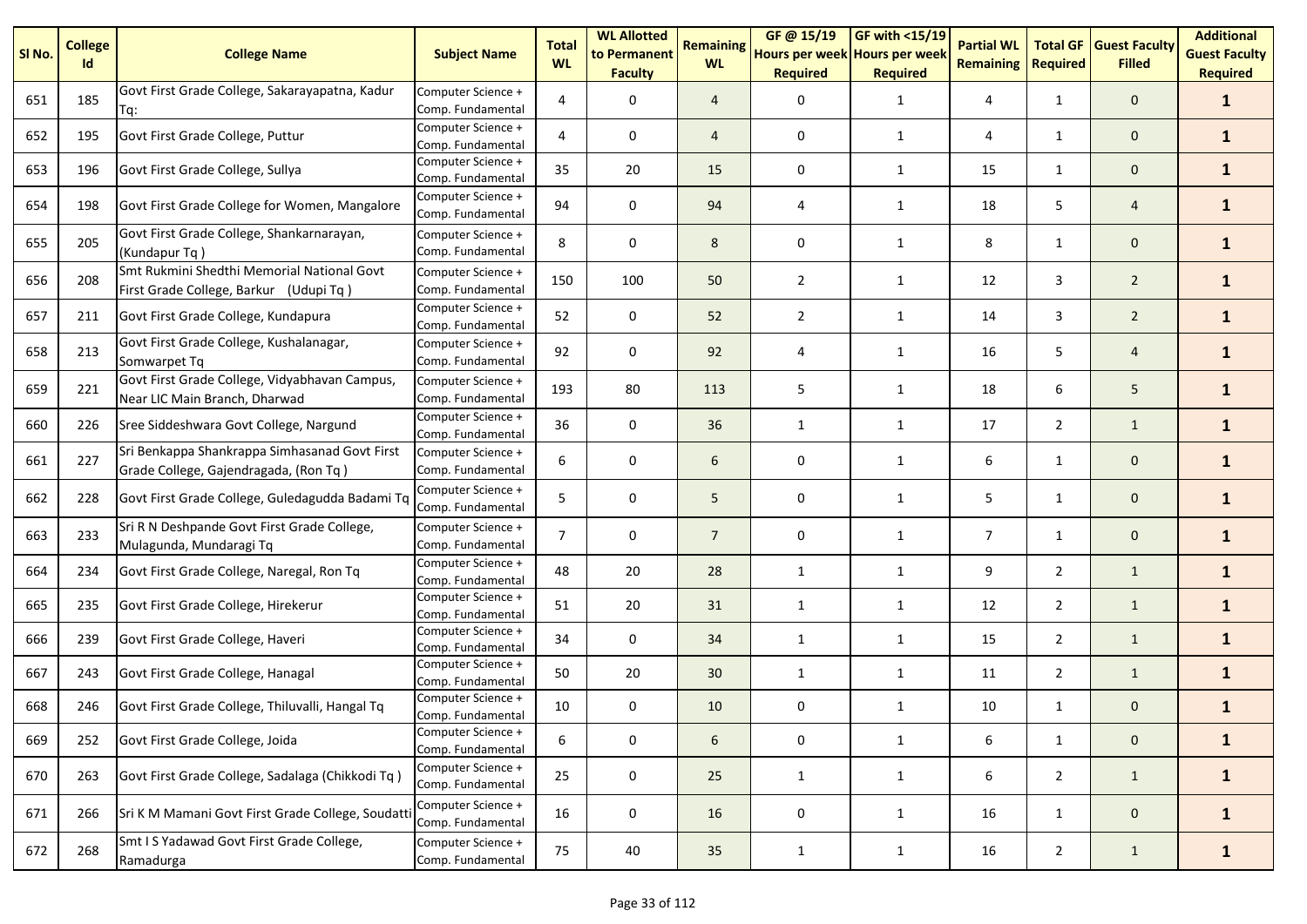| SI <sub>No.</sub> | <b>College</b><br>Id | <b>College Name</b>                                     | <b>Subject Name</b>                     | <b>Total</b><br><b>WL</b> | <b>WL Allotted</b><br>to Permanent<br><b>Faculty</b> | <b>Remaining</b><br><b>WL</b> | GF@ 15/19<br>Hours per week Hours per week<br><b>Required</b> | GF with <15/19<br><b>Required</b> | <b>Partial WL</b><br><b>Remaining</b> | <b>Total GF</b><br><b>Required</b> | <b>Guest Faculty</b><br><b>Filled</b> | <b>Additional</b><br><b>Guest Faculty</b><br><b>Required</b> |
|-------------------|----------------------|---------------------------------------------------------|-----------------------------------------|---------------------------|------------------------------------------------------|-------------------------------|---------------------------------------------------------------|-----------------------------------|---------------------------------------|------------------------------------|---------------------------------------|--------------------------------------------------------------|
| 673               | 269                  | Govt First Grade College, Chikkodi                      | Computer Science +<br>Comp. Fundamental | 46                        | 20                                                   | 26                            | 1                                                             | $\mathbf{1}$                      | $\overline{7}$                        | $\overline{2}$                     | $\mathbf{1}$                          | $\mathbf{1}$                                                 |
| 674               | 273                  | Govt First Grade College, Kittur, Bylahongala Tq:       | Computer Science +<br>Comp. Fundamental | 44                        | 0                                                    | 44                            | $\overline{2}$                                                | 1                                 | 6                                     | 3                                  | $\overline{2}$                        | $\mathbf{1}$                                                 |
| 675               | 275                  | Govt First Grade College, Pashchapura, Hukkeri Tq       | Computer Science +<br>Comp. Fundamental | 30                        | 0                                                    | 30                            | 1                                                             | 1                                 | 11                                    | $\overline{2}$                     | $\mathbf{1}$                          | $\mathbf{1}$                                                 |
| 676               | 279                  | Sri Rudragowda Patil Govt First Grade College,<br>Bilgi | Computer Science +<br>Comp. Fundamental | 8                         | 0                                                    | 8                             | 0                                                             | 1                                 | 8                                     | 1                                  | $\mathbf 0$                           | $\mathbf{1}$                                                 |
| 677               | 280                  | Govt First Grade College(Women), Jamakhandi             | Computer Science +<br>Comp. Fundamental | 165                       | 40                                                   | 125                           | 6                                                             | 1                                 | 11                                    | $\overline{7}$                     | 6                                     | $\mathbf{1}$                                                 |
| 678               | 282                  | Govt First Grade College, Savalagi, Jamakhandi Tq       | Computer Science +<br>Comp. Fundamental | 20                        | 0                                                    | 20                            | 1                                                             | 0                                 | $\mathbf{1}$                          | 1                                  | $\mathbf 0$                           | $\mathbf{1}$                                                 |
| 679               | 284                  | Govt First Grade College, Mudhol                        | Computer Science +<br>Comp. Fundamental | 12                        | 0                                                    | 12                            | 0                                                             | 1                                 | 12                                    | $\mathbf{1}$                       | $\mathbf{0}$                          | $\mathbf{1}$                                                 |
| 680               | 285                  | Govt First Grade College, Badami                        | Computer Science +<br>Comp. Fundamental | 9                         | 0                                                    | 9                             | 0                                                             | 1                                 | 9                                     | $\mathbf{1}$                       | $\mathbf 0$                           | $\mathbf{1}$                                                 |
| 681               | 287                  | Govt First Grade College, Ilkal, Hungund Tq:            | Computer Science +<br>Comp. Fundamental | 20                        | $\mathbf 0$                                          | 20                            | 1                                                             | 0                                 | $\mathbf{1}$                          | $\mathbf{1}$                       | $\mathbf{0}$                          | $\mathbf{1}$                                                 |
| 682               | 288                  | Govt First Grade College, Lokapur, Mudhol Ta            | Computer Science +<br>Comp. Fundamental | 10                        | $\mathbf 0$                                          | 10                            | 0                                                             | 1                                 | 10                                    | 1                                  | $\mathbf 0$                           | $\mathbf{1}$                                                 |
| 683               | 289                  | Govt First Grade College, Hunnur, Jamakhandi Tq         | Computer Science +<br>Comp. Fundamental | 26                        | $\mathbf 0$                                          | 26                            | 1                                                             | 1                                 | $\overline{7}$                        | $\overline{2}$                     | $\mathbf{1}$                          | $\mathbf{1}$                                                 |
| 684               | 298                  | Govt First Grade College, Mamadapura, Bijapura          | Computer Science +<br>Comp. Fundamental | 12                        | 6                                                    | 6                             | 0                                                             | 1                                 | 6                                     | $\mathbf{1}$                       | $\mathbf 0$                           | $\mathbf{1}$                                                 |
| 685               | 306                  | Govt First Grade College, Chincholi                     | Computer Science +<br>Comp. Fundamental | 6                         | $\mathbf 0$                                          | 6                             | 0                                                             | $\mathbf{1}$                      | 6                                     | $\mathbf{1}$                       | $\mathbf 0$                           | $\mathbf{1}$                                                 |
| 686               | 312                  | Govt First Grade College, Madana hipparaga,<br>Aland Tq | Computer Science +<br>Comp. Fundamental | 29                        | 0                                                    | 29                            | $\mathbf{1}$                                                  | 1                                 | 10                                    | $\overline{2}$                     | $\mathbf{1}$                          | $\mathbf{1}$                                                 |
| 687               | 315                  | Govt First Grade College, Yadgiri                       | Computer Science +<br>Comp. Fundamental | 205                       | 40                                                   | 165                           | 8                                                             | $\mathbf{1}$                      | 13                                    | 9                                  | 8                                     | $\mathbf{1}$                                                 |
| 688               | 316                  | Govt First Grade College, Gurumitkal, Yadgir Tq         | Computer Science +<br>Comp. Fundamental | 15                        | 0                                                    | 15                            | 0                                                             | $\mathbf{1}$                      | 15                                    | 1                                  | $\mathbf 0$                           | $\mathbf{1}$                                                 |
| 689               | 317                  | Govt First Grade College, Shahapur                      | Computer Science +<br>Comp. Fundamental | 42                        | 20                                                   | 22                            | $\mathbf{1}$                                                  | 0                                 | 3                                     | $\mathbf{1}$                       | $\mathbf 0$                           | $\mathbf{1}$                                                 |
| 690               | 318                  | Govt First Grade College, Surapura                      | Computer Science +<br>Comp. Fundamental | 50                        | 20                                                   | 30                            | 1                                                             | 1                                 | 11                                    | $\overline{2}$                     | $\mathbf{1}$                          | $\mathbf{1}$                                                 |
| 691               | 321                  | Govt First Grade College, Manvi                         | Computer Science +<br>Comp. Fundamental | 38                        | 20                                                   | 18                            | 0                                                             | $\mathbf{1}$                      | 18                                    | $\mathbf{1}$                       | $\mathbf 0$                           | $\mathbf{1}$                                                 |
| 692               | 323                  | Devanampriya Ashoka Govt Frist Grade College,<br>Maski  | Computer Science +<br>Comp. Fundamental | 13                        | 0                                                    | 13                            | 0                                                             | $\mathbf{1}$                      | 13                                    | $\mathbf{1}$                       | $\mathbf 0$                           | $\mathbf{1}$                                                 |
| 693               | 324                  | Govt First Grade College, Raichur                       | Computer Science +<br>Comp. Fundamental | 287                       | 120                                                  | 167                           | 8                                                             | $\mathbf{1}$                      | 15                                    | 9                                  | $8\phantom{1}$                        | $\mathbf{1}$                                                 |
| 694               | 334                  | Govt First Grade College, Alavandi, Koppal Tq           | Computer Science +<br>Comp. Fundamental | 12                        | $\mathsf 0$                                          | 12                            | 0                                                             | $\mathbf{1}$                      | 12                                    | $\mathbf{1}$                       | $\mathbf 0$                           | $\mathbf{1}$                                                 |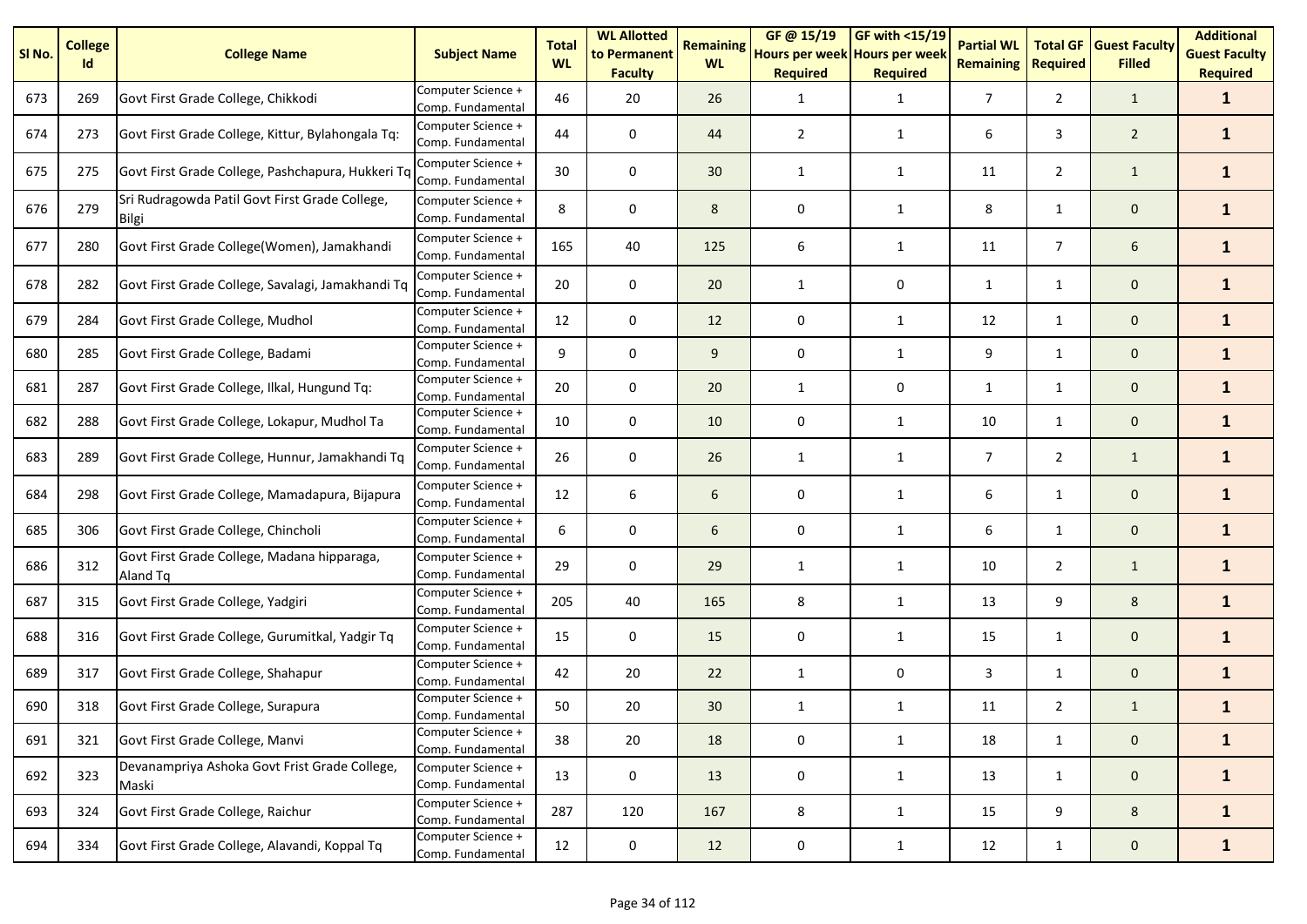| SI <sub>No.</sub> | <b>College</b><br>Id | <b>College Name</b>                                                                 | <b>Subject Name</b>                     | <b>Total</b><br><b>WL</b> | <b>WL Allotted</b><br>to Permanent<br><b>Faculty</b> | <b>Remaining</b><br><b>WL</b> | GF @ 15/19<br>Hours per week Hours per week<br><b>Required</b> | <b>GF with &lt;15/19</b><br><b>Required</b> | <b>Partial WL</b><br><b>Remaining</b> | <b>Total GF</b><br><b>Required</b> | <b>Guest Faculty</b><br><b>Filled</b> | <b>Additional</b><br><b>Guest Faculty</b><br><b>Required</b> |
|-------------------|----------------------|-------------------------------------------------------------------------------------|-----------------------------------------|---------------------------|------------------------------------------------------|-------------------------------|----------------------------------------------------------------|---------------------------------------------|---------------------------------------|------------------------------------|---------------------------------------|--------------------------------------------------------------|
| 695               | 339                  | Govt First Grade College, Kudligi                                                   | Computer Science +<br>Comp. Fundamental | 15                        | 0                                                    | 15                            | 0                                                              | $\mathbf{1}$                                | 15                                    | $\mathbf{1}$                       | $\mathbf 0$                           | $\mathbf{1}$                                                 |
| 696               | 340                  | Smt Saraladevi Satheshchandra Agarwal Govt First<br>Grade College, S N Pet, Bellary | Computer Science +<br>Comp. Fundamental | 254                       | 80                                                   | 174                           | 9                                                              | 0                                           | 3                                     | 9                                  | 8                                     | $\mathbf{1}$                                                 |
| 697               | 346                  | Govt First Grade College, Sandur                                                    | Computer Science +<br>Comp. Fundamental | 67                        | 0                                                    | 67                            | 3                                                              | $\mathbf{1}$                                | 10                                    | 4                                  | 3                                     | $\mathbf{1}$                                                 |
| 698               | 353                  | Govt First Grade College, Aurad                                                     | Computer Science +<br>Comp. Fundamental | 82                        | 20                                                   | 62                            | 3                                                              | 1                                           | 5                                     | 4                                  | $\overline{3}$                        | $\mathbf{1}$                                                 |
| 699               | 365                  | Govt First Grade College, Mangalore, Yalburga Tq                                    | Computer Science +<br>Comp. Fundamental | 8                         | 0                                                    | 8                             | 0                                                              | 1                                           | 8                                     | $\mathbf{1}$                       | $\mathbf 0$                           | $\mathbf{1}$                                                 |
| 700               | 368                  | Govt First Grade College, Saragur, HD Kote, Tq                                      | Computer Science +<br>Comp. Fundamental | 6                         | 0                                                    | 6                             | 0                                                              | 1                                           | 6                                     | $\mathbf{1}$                       | $\mathbf 0$                           | $\mathbf{1}$                                                 |
| 701               | 372                  | Govt First Grade College Harugeri, Belagum Dist                                     | Computer Science +<br>Comp. Fundamental |                           | 0                                                    | $\overline{4}$                | 0                                                              | 1                                           | 4                                     | $\mathbf{1}$                       | $\mathbf 0$                           | $\mathbf{1}$                                                 |
| 702               | 375                  | Govt First Grade College Nippani, Belagum Dist                                      | Computer Science +<br>Comp. Fundamental | 6                         | 0                                                    | 6                             | 0                                                              | 1                                           | 6                                     | 1                                  | $\mathbf 0$                           | $\mathbf{1}$                                                 |
| 703               | 376                  | Govt First Grade College, Ayanur, Shimoga Tq                                        | Computer Science +<br>Comp. Fundamental | 4                         | 0                                                    | 4                             | 0                                                              | $\mathbf{1}$                                | 4                                     | $\mathbf{1}$                       | $\mathbf 0$                           | $\mathbf{1}$                                                 |
| 704               | 380                  | Govt First Grade College, Shiriwara, Manvi Tq                                       | Computer Science +<br>Comp. Fundamental | 6                         | 0                                                    | 6                             | 0                                                              | 1                                           | 6                                     | $\mathbf{1}$                       | $\mathbf 0$                           | $\mathbf{1}$                                                 |
| 705               | 384                  | Govt First Grade College, Julaki, Indi Tq                                           | Computer Science +<br>Comp. Fundamental | 19                        | 0                                                    | 19                            | 1                                                              | 0                                           | 0                                     | $\mathbf{1}$                       | $\mathbf 0$                           | $\mathbf{1}$                                                 |
| 706               | 387                  | Govt First Grade College for Women, Tumkur                                          | Computer Science +<br>Comp. Fundamental | 139                       | 20                                                   | 119                           | 6                                                              | 1                                           | 5                                     | $\overline{7}$                     | 6                                     | $\mathbf{1}$                                                 |
| 707               | 388                  | Govt First Grade College for Women, Chitradurga                                     | Computer Science +<br>Comp. Fundamental | 6                         | 0                                                    | 6                             | 0                                                              | 1                                           | 6                                     | $\mathbf{1}$                       | $\mathbf 0$                           | $\mathbf{1}$                                                 |
| 708               | 389                  | Govt First Grade College for Women, Shimoga                                         | Computer Science +<br>Comp. Fundamental | 4                         | 0                                                    | $\overline{4}$                | 0                                                              | $\mathbf{1}$                                | 4                                     | $\mathbf{1}$                       | $\mathbf 0$                           | $\mathbf{1}$                                                 |
| 709               | 390                  | Govt First Grade College for Women, Bellary                                         | Computer Science +<br>Comp. Fundamental | 13                        | 0                                                    | 13                            | 0                                                              | 1                                           | 13                                    | $\mathbf{1}$                       | $\mathbf 0$                           | $\mathbf{1}$                                                 |
| 710               | 392                  | Govt First Grade College for Women, Koppal                                          | Computer Science +<br>Comp. Fundamental | 34                        | 0                                                    | 34                            | 1                                                              | 1                                           | 15                                    | $\overline{2}$                     | $\mathbf{1}$                          | $\mathbf{1}$                                                 |
| 711               | 393                  | Govt First Grade College for Women, Raichur                                         | Computer Science +<br>Comp. Fundamental | 39                        | 20                                                   | 19                            | 1                                                              | 0                                           | 0                                     | 1                                  | $\mathbf 0$                           | $\mathbf{1}$                                                 |
| 712               | 397                  | Govt First Grade College for Women, Bagalkote                                       | Computer Science +<br>Comp. Fundamental | 20                        | 0                                                    | 20                            | $\mathbf{1}$                                                   | 0                                           | $\mathbf{1}$                          | $\mathbf{1}$                       | $\mathbf 0$                           | $\mathbf{1}$                                                 |
| 713               | 398                  | Govt First Grade College for Women, Belgaum                                         | Computer Science +<br>Comp. Fundamental | 19                        | 0                                                    | 19                            | $\mathbf{1}$                                                   | 0                                           | 0                                     | $\mathbf{1}$                       | 0                                     | $\mathbf{1}$                                                 |
| 714               | 404                  | Govt First Grade College for Women,<br>Chickmagalur                                 | Computer Science +<br>Comp. Fundamental | 8                         | $\pmb{0}$                                            | 8                             | $\pmb{0}$                                                      | $\mathbf{1}$                                | 8                                     | $\mathbf{1}$                       | $\mathbf{0}$                          | $\mathbf{1}$                                                 |
| 715               | 405                  | Govt First Grade College for Women, Pavagada,<br><b>Tumkur Tq</b>                   | Computer Science +<br>Comp. Fundamental | 31                        | 20                                                   | 11                            | $\pmb{0}$                                                      | 1                                           | 11                                    | $\mathbf{1}$                       | $\mathbf{0}$                          | $\mathbf{1}$                                                 |
| 716               | 407                  | Govt First Grade College for Women,<br>Doddapallapur, Bangalore Rural               | Computer Science +<br>Comp. Fundamental | 6                         | $\pmb{0}$                                            | 6                             | $\pmb{0}$                                                      | $\mathbf{1}$                                | 6                                     | $\mathbf{1}$                       | $\mathbf{0}$                          | $\mathbf{1}$                                                 |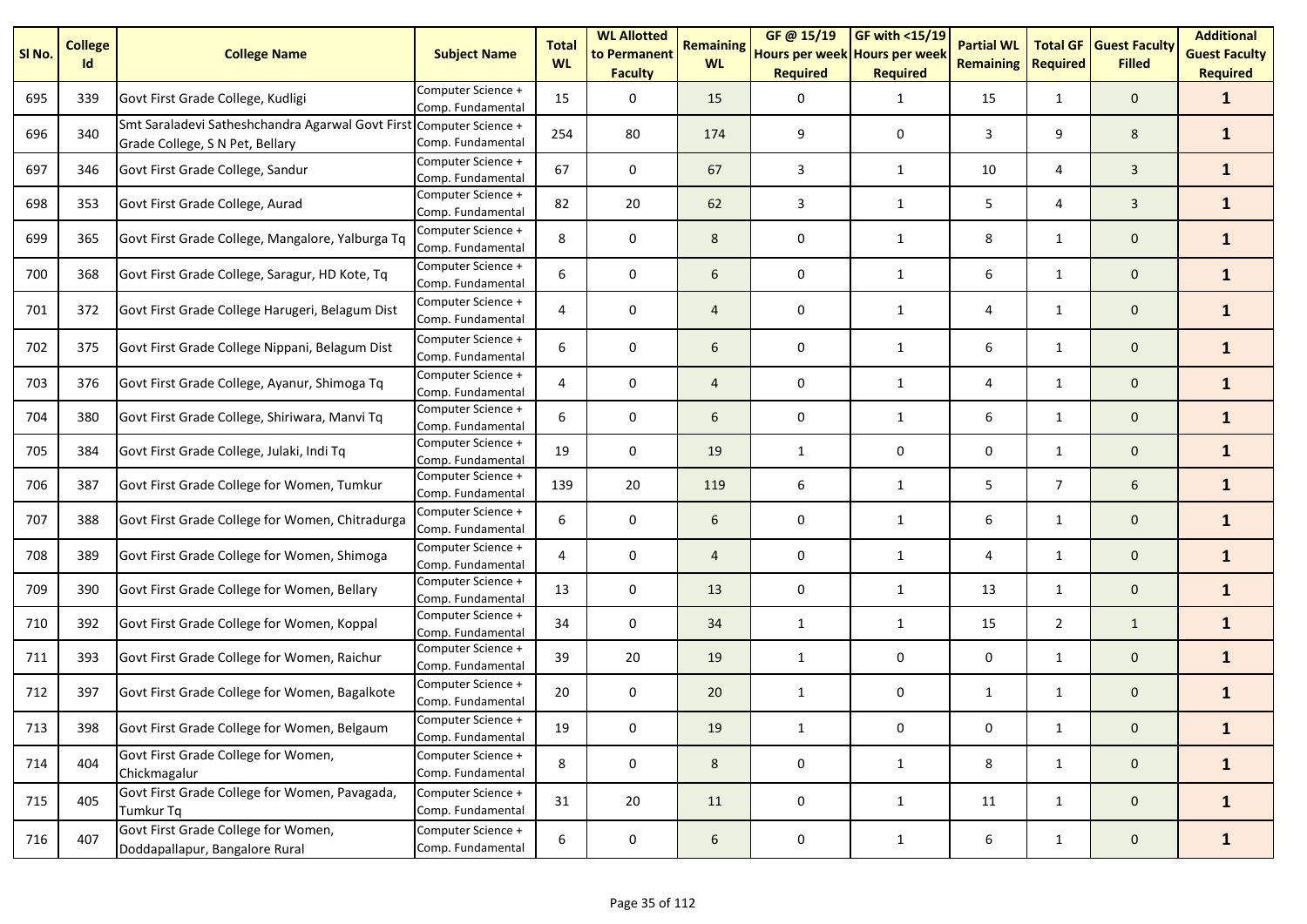| SI No. | <b>College</b><br>Id | <b>College Name</b>                                                                             | <b>Subject Name</b>                                        | <b>Total</b><br><b>WL</b> | <b>WL Allotted</b><br>to Permanent<br><b>Faculty</b> | <b>Remaining</b><br><b>WL</b> | GF @ 15/19<br>Hours per week Hours per week<br><b>Required</b> | <b>GF with &lt;15/19</b><br><b>Required</b> | <b>Partial WL</b><br><b>Remaining</b> | <b>Total GF</b><br><b>Required</b> | <b>Guest Faculty</b><br><b>Filled</b> | <b>Additional</b><br><b>Guest Faculty</b><br><b>Required</b> |
|--------|----------------------|-------------------------------------------------------------------------------------------------|------------------------------------------------------------|---------------------------|------------------------------------------------------|-------------------------------|----------------------------------------------------------------|---------------------------------------------|---------------------------------------|------------------------------------|---------------------------------------|--------------------------------------------------------------|
| 717    | 408                  | Govt First Grade College for Women, Sindhanur,<br>Raichur                                       | Computer Science +<br>Comp. Fundamental                    | 14                        | 0                                                    | 14                            | 0                                                              | $\mathbf{1}$                                | 14                                    | 1                                  | $\mathbf 0$                           | $\mathbf{1}$                                                 |
| 718    | 908                  | Govt First Grade College for Women, Gandada<br>Koti, Hassan                                     | Computer Science +<br>Comp. Fundamental                    | 28                        | 0                                                    | 28                            | $\mathbf{1}$                                                   | 1                                           | 9                                     | $\overline{2}$                     | $\mathbf{1}$                          | $\mathbf{1}$                                                 |
| 719    | 910                  | Govt First Grade Women college Yadahalli<br>Mudhol Tq Bagalkot District                         | Computer Science +<br>Comp. Fundamental                    | 13                        | 0                                                    | 13                            | 0                                                              | 1                                           | 13                                    | $\mathbf{1}$                       | $\mathbf 0$                           | $\mathbf{1}$                                                 |
| 720    | 912                  | Residential Govt First Grade College, Mudnal,<br>Yadgir Dt                                      | Computer Science +<br>Comp. Fundamental                    | 30                        | 0                                                    | 30 <sup>°</sup>               | $\mathbf{1}$                                                   | 1                                           | 11                                    | $\overline{2}$                     | $\mathbf{1}$                          | $\mathbf{1}$                                                 |
| 721    | 916                  | Residential Govt First Grade College, Kavithala,<br>Manvi Tq Raichur Dist                       | Computer Science +<br>Comp. Fundamental                    | 6                         | 0                                                    | 6                             | 0                                                              | 1                                           | 6                                     | $\mathbf{1}$                       | $\mathbf 0$                           | $\mathbf{1}$                                                 |
| 722    | 918                  | Residential Govt First Grade College, Devagiri,<br>Haveri                                       | Computer Science +<br>Comp. Fundamental                    | 8                         | 0                                                    | 8                             | 0                                                              | $\mathbf{1}$                                | 8                                     | $\mathbf{1}$                       | $\mathbf 0$                           | $\mathbf{1}$                                                 |
| 723    | 923                  | Residential Govt First Grade College, THALABALA,<br><b>Koppal Dist</b>                          | Computer Science +<br>Comp. Fundamental                    | 4                         | 0                                                    | 4                             | 0                                                              | 1                                           | 4                                     | $\mathbf{1}$                       | $\mathbf 0$                           | $\mathbf{1}$                                                 |
| 724    | 75                   | Maharans Arts College for Women, JLB Road,<br>Mysore                                            | Criminology                                                | 32                        | 0                                                    | 32                            | 1                                                              | $\mathbf{1}$                                | 13                                    | $\overline{2}$                     | $\mathbf{1}$                          | $\mathbf{1}$                                                 |
| 725    | 127                  | Govt Home Science College for Women, N E Basic<br>School, Rangoli Halla, Hassan (CoED)          | Criminology                                                | 41                        | 0                                                    | 41                            | $\overline{2}$                                                 | 0                                           | 3                                     | $\overline{2}$                     | $\mathbf{1}$                          | $\mathbf{1}$                                                 |
| 726    | 161                  | Vani Vilas Sugar Factory Education Trust College,<br>Hiriyur ()                                 | Criminology                                                | 46                        | 0                                                    | 46                            | $\overline{2}$                                                 | $\mathbf{1}$                                | 8                                     | 3                                  | $\overline{2}$                        | $\mathbf{1}$                                                 |
| 727    | 226                  | Sree Siddeshwara Govt College, Nargund                                                          | Criminology                                                | 45                        | 20                                                   | 25                            | $\mathbf{1}$                                                   | $\mathbf{1}$                                | 6                                     | $\overline{2}$                     | $\mathbf{1}$                          | $\mathbf{1}$                                                 |
| 728    | 237                  | Govt First Grade College, Akkialur, (Hanagal Tq)                                                | Criminology                                                | 37                        | 0                                                    | 37                            | 1                                                              | $\mathbf{1}$                                | 18                                    | $\overline{2}$                     | $\mathbf{1}$                          | $\mathbf{1}$                                                 |
| 729    | 292                  | Govt First Grade College, Navabag, Khaza Colony,<br>Bijapur                                     | Criminology                                                | 59                        | 40                                                   | 19                            | 1                                                              | 0                                           | 0                                     | $\mathbf{1}$                       | $\mathbf 0$                           | $\mathbf{1}$                                                 |
| 730    | 173                  | I D S G Govt College, Chikkamagalur                                                             | Economics +<br>Cooperation +<br>Banking and Finance        | 108                       | 38                                                   | 70                            | 4                                                              | $\mathbf{1}$                                | 10                                    | 5                                  | $\overline{2}$                        | $\mathbf{3}$                                                 |
| 731    | 221                  | Govt First Grade College, Vidyabhavan Campus,<br>Near LIC Main Branch, Dharwad                  | Economics +<br>Cooperation +<br>Banking and Finance        | 88                        | 32                                                   | 56                            | 3                                                              | 1                                           | 11                                    | 4                                  | $\mathbf{1}$                          | 3                                                            |
| 732    | 341                  | Gangavathi Venkataramanashetty<br>Padmavathamma Govt First Grade College,<br>Hagaribommanahalli | Economics +<br>Cooperation +<br><b>Banking and Finance</b> | 90                        | 16                                                   | 74                            | $\overline{4}$                                                 | $\mathbf{1}$                                | 14                                    | 5                                  | $\overline{2}$                        |                                                              |
| 733    | 344                  | Govt First Grade College, Kurugod                                                               | Economics +<br>Cooperation +<br><b>Banking and Finance</b> | 43                        | $\pmb{0}$                                            | 43                            | $\overline{2}$                                                 | $\mathbf{1}$                                | 13                                    | 3                                  | $\mathbf 0$                           | $\mathbf{3}$                                                 |
| 734    | 350                  | Government Commerce and Management<br>College, Anantpur Road, Bellary City                      | Economics +<br>Cooperation +<br><b>Banking and Finance</b> | 72                        | $\pmb{0}$                                            | 72                            | 4                                                              | $\mathbf{1}$                                | 12                                    | 5                                  | $\overline{2}$                        | $\overline{\mathbf{3}}$                                      |
| 735    | 910                  | Govt First Grade Women college Yadahalli<br>Mudhol Tq Bagalkot District                         | Economics +<br>Cooperation +<br><b>Banking and Finance</b> | 36                        | $\pmb{0}$                                            | 36                            | $\overline{2}$                                                 | $\mathbf{1}$                                | 6                                     | 3                                  | $\pmb{0}$                             | 3                                                            |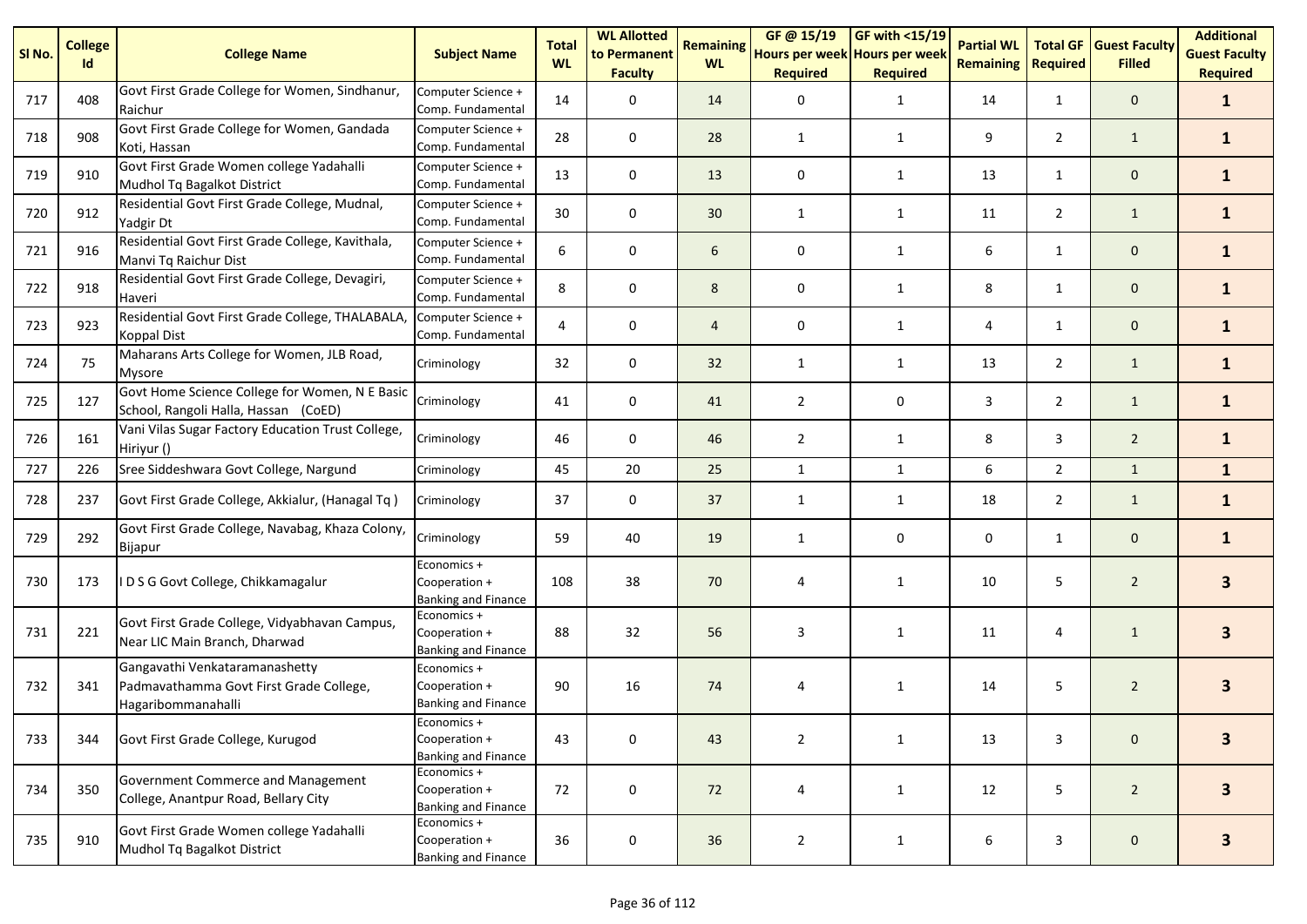| SI No. | <b>College</b><br>Id | <b>College Name</b>                                                 | <b>Subject Name</b>                                        | <b>Total</b><br><b>WL</b> | <b>WL Allotted</b><br>to Permanent | <b>Remaining</b><br><b>WL</b> | GF @ 15/19<br>Hours per week Hours per week | <b>GF with &lt;15/19</b> | <b>Partial WL</b><br><b>Remaining</b> | <b>Total GF</b><br><b>Required</b> | <b>Guest Faculty</b><br><b>Filled</b> | <b>Additional</b><br><b>Guest Faculty</b> |
|--------|----------------------|---------------------------------------------------------------------|------------------------------------------------------------|---------------------------|------------------------------------|-------------------------------|---------------------------------------------|--------------------------|---------------------------------------|------------------------------------|---------------------------------------|-------------------------------------------|
|        |                      |                                                                     |                                                            |                           | <b>Faculty</b>                     |                               | <b>Required</b>                             | <b>Required</b>          |                                       |                                    |                                       | <b>Required</b>                           |
| 736    | 8                    | Govt First Grade College, Vijayanagar, Bangalore                    | Economics +<br>Cooperation +<br><b>Banking and Finance</b> | 88                        | 64                                 | 24                            | 1                                           | $\mathbf{1}$             | 9                                     | $\overline{2}$                     | $\mathbf 0$                           | 2 <sup>2</sup>                            |
| 737    | 31                   | Govt First Grade College, Channapatna                               | Economics +<br>Cooperation +<br><b>Banking and Finance</b> | 182                       | 144                                | 38                            | $\overline{2}$                              | $\mathbf{1}$             | 8                                     | 3                                  | $\mathbf{1}$                          | $\overline{2}$                            |
| 738    | 65                   | Govt Womens College, Kolar                                          | Economics +<br>Cooperation +<br><b>Banking and Finance</b> | 104                       | 83                                 | 21                            | $\mathbf{1}$                                | 1                        | 6                                     | $\overline{2}$                     | $\mathbf 0$                           | 2 <sup>2</sup>                            |
| 739    | 92                   | Govt First Grade College, Chamarajnagar                             | Economics +<br>Cooperation +<br><b>Banking and Finance</b> | 37                        | 0                                  | 37                            | $\overline{2}$                              | $\mathbf{1}$             | $\overline{7}$                        | 3                                  | $\mathbf{1}$                          | 2 <sup>1</sup>                            |
| 740    | 97                   | Govt College, Mandya                                                | Economics +<br>Cooperation +<br><b>Banking and Finance</b> | 155                       | 80                                 | 75                            | 5                                           | 0                        | 0                                     | 5                                  | $\mathbf{3}$                          | 2 <sup>1</sup>                            |
| 741    | 218                  | Govt First Grade College, Vidyanagar, Alnavar<br>(Dharwad Tq)       | Economics +<br>Cooperation +<br><b>Banking and Finance</b> | 34                        | 0                                  | 34                            | $\overline{2}$                              | $\mathbf{1}$             | 4                                     | 3                                  | $\mathbf{1}$                          | 2 <sup>2</sup>                            |
| 742    | 224                  | Govt First Grade College, Kundagol                                  | Economics +<br>Cooperation +<br><b>Banking and Finance</b> | 38                        | 0                                  | 38                            | $\overline{2}$                              | $\mathbf{1}$             | 8                                     | 3                                  | $\mathbf{1}$                          | 2 <sup>2</sup>                            |
| 743    | 228                  | Govt First Grade College, Guledagudda Badami Tq                     | Economics +<br>Cooperation +<br><b>Banking and Finance</b> | 26                        | 0                                  | 26                            | $\mathbf{1}$                                | $\mathbf{1}$             | 11                                    | $\overline{2}$                     | $\mathbf 0$                           | $\overline{2}$                            |
| 744    | 229                  | Sree Jagadguru Fakireshwara Govt First Grade<br>College, Shirahatti | Economics +<br>Cooperation +<br>Banking and Finance        | 35                        | $\pmb{0}$                          | 35                            | $\overline{2}$                              | $\mathbf{1}$             | 5                                     | 3                                  | $\mathbf{1}$                          | 2 <sup>2</sup>                            |
| 745    | 230                  | Govt First Grade College, Mundargi                                  | Economics +<br>Cooperation +<br>Banking and Finance        | 54                        | $\pmb{0}$                          | 54                            | 3                                           | $\mathbf{1}$             | 9                                     | 4                                  | $\overline{2}$                        | 2 <sup>2</sup>                            |
| 746    | 231                  | Govt First Grade College, (Mun School Campus),<br>Gadag             | Economics +<br>Cooperation +<br>Banking and Finance        | 75                        | 0                                  | 75                            | 5                                           | 0                        | 0                                     | 5                                  | $\overline{3}$                        | 2 <sup>1</sup>                            |
| 747    | 271                  | Govt First Grade College, H B C Colony, Athani                      | Economics +<br>Cooperation +<br>Banking and Finance        | 91                        | 0                                  | 91                            | 6                                           | 0                        | $\mathbf{1}$                          | 6                                  | $\overline{4}$                        | 2 <sup>1</sup>                            |
| 748    | 287                  | Govt First Grade College, Ilkal, Hungund Tq:                        | Economics +<br>Cooperation +<br><b>Banking and Finance</b> | 25                        | $\pmb{0}$                          | 25                            | $\mathbf{1}$                                | $\mathbf{1}$             | 10                                    | $\overline{2}$                     | $\mathbf 0$                           | $\overline{2}$                            |
| 749    | 290                  | Govt First Grade College, Kaladagi, Bagalkot Tq                     | Economics +<br>Cooperation +<br><b>Banking and Finance</b> | 24                        | $\pmb{0}$                          | 24                            | $\mathbf{1}$                                | $\mathbf{1}$             | 9                                     | $\overline{2}$                     | $\mathbf 0$                           | 2 <sup>2</sup>                            |
| 750    | 304                  | Govt First Grade College, Kamalapur                                 | Economics +<br>Cooperation +<br><b>Banking and Finance</b> | 77                        | 32                                 | 45                            | 3                                           | 0                        | 0                                     | 3                                  | $\mathbf{1}$                          | $\overline{2}$                            |
| 751    | 333                  | Govt First Grade College, Hitnala, Koppal Tq                        | Economics +<br>Cooperation +<br><b>Banking and Finance</b> | 26                        | $\pmb{0}$                          | 26                            | $\mathbf{1}$                                | $\mathbf{1}$             | 11                                    | $\overline{2}$                     | $\mathsf{O}\xspace$                   | $\overline{2}$                            |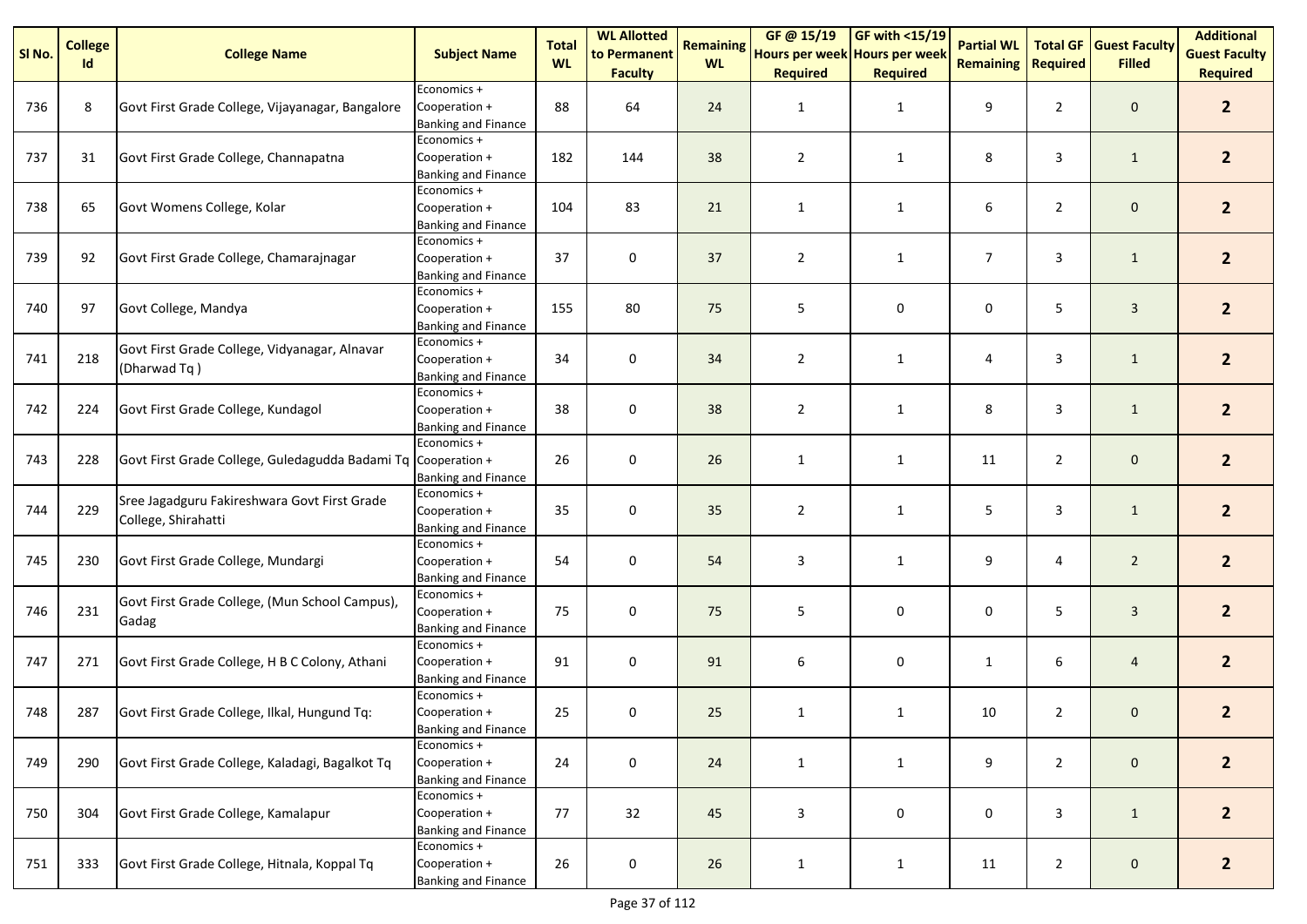| SI No. | <b>College</b><br>Id | <b>College Name</b>                                                               | <b>Subject Name</b>                                        | <b>Total</b><br><b>WL</b> | <b>WL Allotted</b><br>to Permanent<br><b>Faculty</b> | <b>Remaining</b><br><b>WL</b> | GF @ 15/19<br>Hours per week Hours per week<br><b>Required</b> | <b>GF with &lt;15/19</b><br><b>Required</b> | <b>Partial WL</b><br><b>Remaining</b> | <b>Total GF</b><br>Required | <b>Guest Faculty</b><br><b>Filled</b> | <b>Additional</b><br><b>Guest Faculty</b><br><b>Required</b> |
|--------|----------------------|-----------------------------------------------------------------------------------|------------------------------------------------------------|---------------------------|------------------------------------------------------|-------------------------------|----------------------------------------------------------------|---------------------------------------------|---------------------------------------|-----------------------------|---------------------------------------|--------------------------------------------------------------|
| 752    | 335                  | Chilukuri Nageshwar rao Govt First Grade College,<br>Sriramanagara, Gangavathi Tq | Economics +<br>Cooperation +<br><b>Banking and Finance</b> | 19                        | 0                                                    | 19                            | 1                                                              | $\mathbf{1}$                                | 4                                     | $\overline{2}$              | $\mathbf 0$                           | 2 <sup>2</sup>                                               |
| 753    | 347                  | Govt First Grade College, Hospet                                                  | Economics +<br>Cooperation +<br><b>Banking and Finance</b> | 62                        | 0                                                    | 62                            | 4                                                              | 0                                           | $\overline{2}$                        | 4                           | $\overline{2}$                        | $\overline{2}$                                               |
| 754    | 356                  | Govt First Grade College, Humnabaad                                               | Economics +<br>Cooperation +<br><b>Banking and Finance</b> | 71                        | 16                                                   | 55                            | 3                                                              | 1                                           | 10                                    | 4                           | $\overline{2}$                        | 2 <sup>2</sup>                                               |
| 755    | 358                  | Govt First Grade College, Mannahalli, Bidar Tq                                    | Economics +<br>Cooperation +<br><b>Banking and Finance</b> | 21                        | 0                                                    | 21                            | $\mathbf{1}$                                                   | $\mathbf{1}$                                | 6                                     | $\overline{2}$              | $\mathbf 0$                           | 2 <sup>1</sup>                                               |
| 756    | 391                  | Govt First Grade College for Women, Bidar                                         | Economics +<br>Cooperation +<br>Banking and Finance        | 34                        | 6                                                    | 28                            | $\mathbf{1}$                                                   | $\mathbf{1}$                                | 13                                    | $\overline{2}$              | $\mathbf 0$                           | 2 <sup>1</sup>                                               |
| 757    | 394                  | Govt First Grade College for Women, Yadgir                                        | Economics +<br>Cooperation +<br>Banking and Finance        | 37                        | 6                                                    | 31                            | $\overline{2}$                                                 | 0                                           | $\mathbf{1}$                          | $\overline{2}$              | $\mathbf 0$                           | 2 <sup>2</sup>                                               |
| 758    | 401                  | Govt First Grade College for Women, Gadag                                         | Economics +<br>Cooperation +<br><b>Banking and Finance</b> | 37                        | 0                                                    | 37                            | $\overline{2}$                                                 | $\mathbf{1}$                                | 7                                     | 3                           | $\mathbf{1}$                          | 2 <sup>2</sup>                                               |
| 759    | 923                  | Residential Govt First Grade College, THALABALA,<br><b>Koppal Dist</b>            | Economics +<br>Cooperation +<br>Banking and Finance        | 25                        | 0                                                    | 25                            | $\mathbf{1}$                                                   | $\mathbf{1}$                                | 10                                    | $\overline{2}$              | $\mathbf 0$                           | 2 <sup>2</sup>                                               |
| 760    | $\overline{2}$       | Govt Arts College, Dr B R Ambedkar Veedhi,<br>Bangalore                           | Economics +<br>Cooperation +<br>Banking and Finance        | 99                        | 93                                                   | 6                             | 0                                                              | $\mathbf{1}$                                | 6                                     | $\mathbf{1}$                | $\mathbf 0$                           | $\mathbf{1}$                                                 |
| 761    | $5\phantom{.0}$      | Govt Science College, N T Road, Bangalore                                         | Economics +<br>Cooperation +<br>Banking and Finance        | 16                        | $\pmb{0}$                                            | 16                            | 1                                                              | 0                                           | $\mathbf{1}$                          | $\mathbf{1}$                | $\mathbf 0$                           | $\mathbf{1}$                                                 |
| 762    | 6                    | Maharanis Science College for Women, Bangalore Cooperation +                      | Economics +<br>Banking and Finance                         | 31                        | 15                                                   | 16                            | $\mathbf{1}$                                                   | 0                                           | $\mathbf{1}$                          | $\mathbf{1}$                | $\mathbf 0$                           | $\mathbf{1}$                                                 |
| 763    | 9                    | Govt First Grade College, K R Puram, Bangalore                                    | Economics +<br>Cooperation +<br>Banking and Finance        | 94                        | 70                                                   | 24                            | $\mathbf{1}$                                                   | $\mathbf{1}$                                | 9                                     | $\overline{2}$              | $\mathbf{1}$                          | $\mathbf{1}$                                                 |
| 764    | 16                   | Govt First Grade College, Yelahanka, Bangalore                                    | Economics +<br>Cooperation +<br><b>Banking and Finance</b> | 143                       | 128                                                  | 15                            | $\mathbf{1}$                                                   | 0                                           | 0                                     | $\mathbf{1}$                | $\mathbf 0$                           | $\mathbf{1}$                                                 |
| 765    | 18                   | Govt First Grade College, Kengeri, Bangalore                                      | Economics +<br>Cooperation +<br><b>Banking and Finance</b> | 28                        | 16                                                   | 12                            | $\pmb{0}$                                                      | $\mathbf{1}$                                | 12                                    | $\mathbf{1}$                | $\mathsf{O}\xspace$                   | $\mathbf{1}$                                                 |
| 766    | 20                   | Govt First Grade College, Kadugodi, Bangalore<br>East                             | Economics +<br>Cooperation +<br><b>Banking and Finance</b> | 22                        | 16                                                   | 6                             | 0                                                              | $\mathbf{1}$                                | 6                                     | $\mathbf{1}$                | $\mathbf 0$                           | $\mathbf{1}$                                                 |
| 767    | 21                   | Govt First Grade College, Hesserghatta, Bangalore Cooperation +                   | Economics +<br><b>Banking and Finance</b>                  | 24                        | 16                                                   | 8                             | $\pmb{0}$                                                      | $\mathbf{1}$                                | 8                                     | $\mathbf{1}$                | $\mathsf{O}\xspace$                   | $\mathbf{1}$                                                 |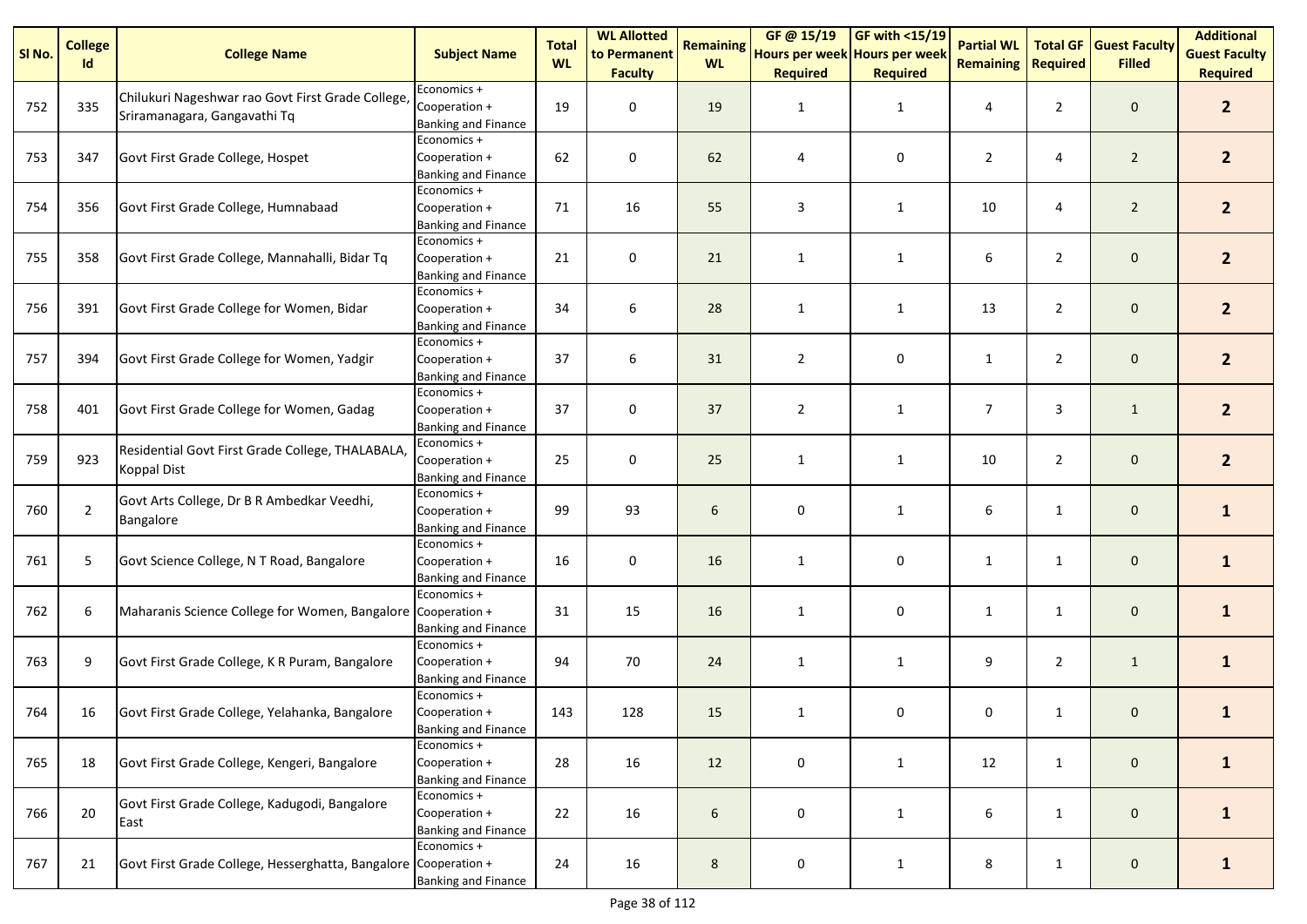| SI No. | <b>College</b> | <b>College Name</b>                                                                    | <b>Subject Name</b>                                        | <b>Total</b> | <b>WL Allotted</b><br>to Permanent | <b>Remaining</b> | GF@ 15/19<br>Hours per week Hours per week | <b>GF with &lt;15/19</b> | <b>Partial WL</b> | <b>Total GF</b> | <b>Guest Faculty</b> | <b>Additional</b><br><b>Guest Faculty</b> |
|--------|----------------|----------------------------------------------------------------------------------------|------------------------------------------------------------|--------------|------------------------------------|------------------|--------------------------------------------|--------------------------|-------------------|-----------------|----------------------|-------------------------------------------|
|        | Id             |                                                                                        |                                                            | <b>WL</b>    | <b>Faculty</b>                     | <b>WL</b>        | <b>Required</b>                            | <b>Required</b>          | <b>Remaining</b>  | <b>Required</b> | <b>Filled</b>        | <b>Required</b>                           |
| 768    | 22             | Govt First Grade College, Doddaballapura                                               | Economics +<br>Cooperation +<br><b>Banking and Finance</b> | 40           | 31                                 | 9                | 0                                          | $\mathbf{1}$             | 9                 | $\mathbf{1}$    | $\mathbf 0$          | $\mathbf{1}$                              |
| 769    | 23             | Govt First Grade College, Vijaypura Road,<br>Devanahalli                               | Economics +<br>Cooperation +<br><b>Banking and Finance</b> | 28           | 16                                 | 12               | 0                                          | 1                        | 12                | $\mathbf{1}$    | $\mathbf 0$          | $\mathbf{1}$                              |
| 770    | 24             | Govt First Grade College, Hoskote                                                      | Economics +<br>Cooperation +<br><b>Banking and Finance</b> | 40           | 32                                 | 8                | 0                                          | 1                        | 8                 | $\mathbf{1}$    | $\mathbf 0$          | $\mathbf{1}$                              |
| 771    | 25             | Govt First Grade College, Sulebele, Hoskote Tq                                         | Economics +<br>Cooperation +<br><b>Banking and Finance</b> | 30           | 16                                 | 14               | 0                                          | $\mathbf{1}$             | 14                | $\mathbf{1}$    | $\mathbf 0$          | $\mathbf{1}$                              |
| 772    | 33             | Neelamma Kudur K A Sathyanarayana Setty Govt<br>First Grade College, Kudur (Magadi Tq) | Economics +<br>Cooperation +<br><b>Banking and Finance</b> | 22           | 16                                 | 6                | 0                                          | 1                        | 6                 | $\mathbf{1}$    | $\mathbf 0$          | $\mathbf{1}$                              |
| 773    | 38             | Govt First Grade College, Sira                                                         | Economics +<br>Cooperation +<br><b>Banking and Finance</b> | 35           | 16                                 | 19               | $\mathbf{1}$                               | 1                        | 4                 | $\overline{2}$  | $\mathbf{1}$         | $\mathbf{1}$                              |
| 774    | 47             | Govt First Grade College, Hebbur, Kunigal Tq,<br><b>Tumkur Dt</b>                      | Economics +<br>Cooperation +<br><b>Banking and Finance</b> | 24           | 16                                 | 8                | 0                                          | $\mathbf{1}$             | 8                 | $\mathbf{1}$    | $\mathbf 0$          | $\mathbf{1}$                              |
| 775    | 49             | Govt First Grade College, Dandinashivara,<br>Turuvekere Tq                             | Economics +<br>Cooperation +<br><b>Banking and Finance</b> | 21           | 16                                 | 5                | 0                                          | $\mathbf{1}$             | 5                 | 1               | $\mathbf 0$          | $\mathbf{1}$                              |
| 776    | 52             | Govt First Grade College, Badavanahalli,<br>Madhugiri Tq                               | Economics +<br>Cooperation +<br><b>Banking and Finance</b> | 21           | 16                                 | 5                | 0                                          | 1                        | 5                 | $\mathbf{1}$    | $\mathsf{O}\xspace$  | $\mathbf{1}$                              |
| 777    | 54             | Govt College, M G Road, Chikkaballapur                                                 | Economics +<br>Cooperation +<br><b>Banking and Finance</b> | 51           | 32                                 | 19               | $\mathbf{1}$                               | 1                        | 4                 | $\overline{2}$  | $\mathbf{1}$         | $\mathbf{1}$                              |
| 778    | 57             | Govt First Grade College, Shidlaghatta                                                 | Economics +<br>Cooperation +<br><b>Banking and Finance</b> | 25           | 16                                 | 9                | 0                                          | $\mathbf{1}$             | 9                 | $\mathbf{1}$    | $\mathbf 0$          | $\mathbf{1}$                              |
| 779    | 58             | Govt First Grade College, Gudibande                                                    | Economics +<br>Cooperation +<br><b>Banking and Finance</b> | 22           | 16                                 | 6                | 0                                          | $\mathbf{1}$             | 6                 | 1               | $\mathbf 0$          | $\mathbf{1}$                              |
| 780    | 59             | Govt First Grade College, Gowribidanur                                                 | Economics +<br>Cooperation +<br><b>Banking and Finance</b> | 63           | 54                                 | 9                | 0                                          | $\mathbf{1}$             | 9                 | $\mathbf{1}$    | $\mathbf 0$          | $\mathbf{1}$                              |
| 781    | 63             | Govt Boys College, Kolar                                                               | Economics +<br>Cooperation +<br><b>Banking and Finance</b> | 40           | 31                                 | 9                | 0                                          | $\mathbf{1}$             | 9                 | $\mathbf{1}$    | $\mathbf{0}$         | $\mathbf{1}$                              |
| 782    | 64             | Govt College, Mulbagal                                                                 | Economics +<br>Cooperation +<br><b>Banking and Finance</b> | 70           | 48                                 | 22               | $\mathbf{1}$                               | $\mathbf{1}$             | 7                 | $\overline{2}$  | $\mathbf{1}$         | $\mathbf{1}$                              |
| 783    | 66             | Govt First Grade College, SULIKUNTE ROAD,<br>Bangarpet                                 | Economics +<br>Cooperation +<br><b>Banking and Finance</b> | 56           | 48                                 | 8                | 0                                          | 1                        | 8                 | $\mathbf{1}$    | $\mathsf{O}\xspace$  | $\mathbf{1}$                              |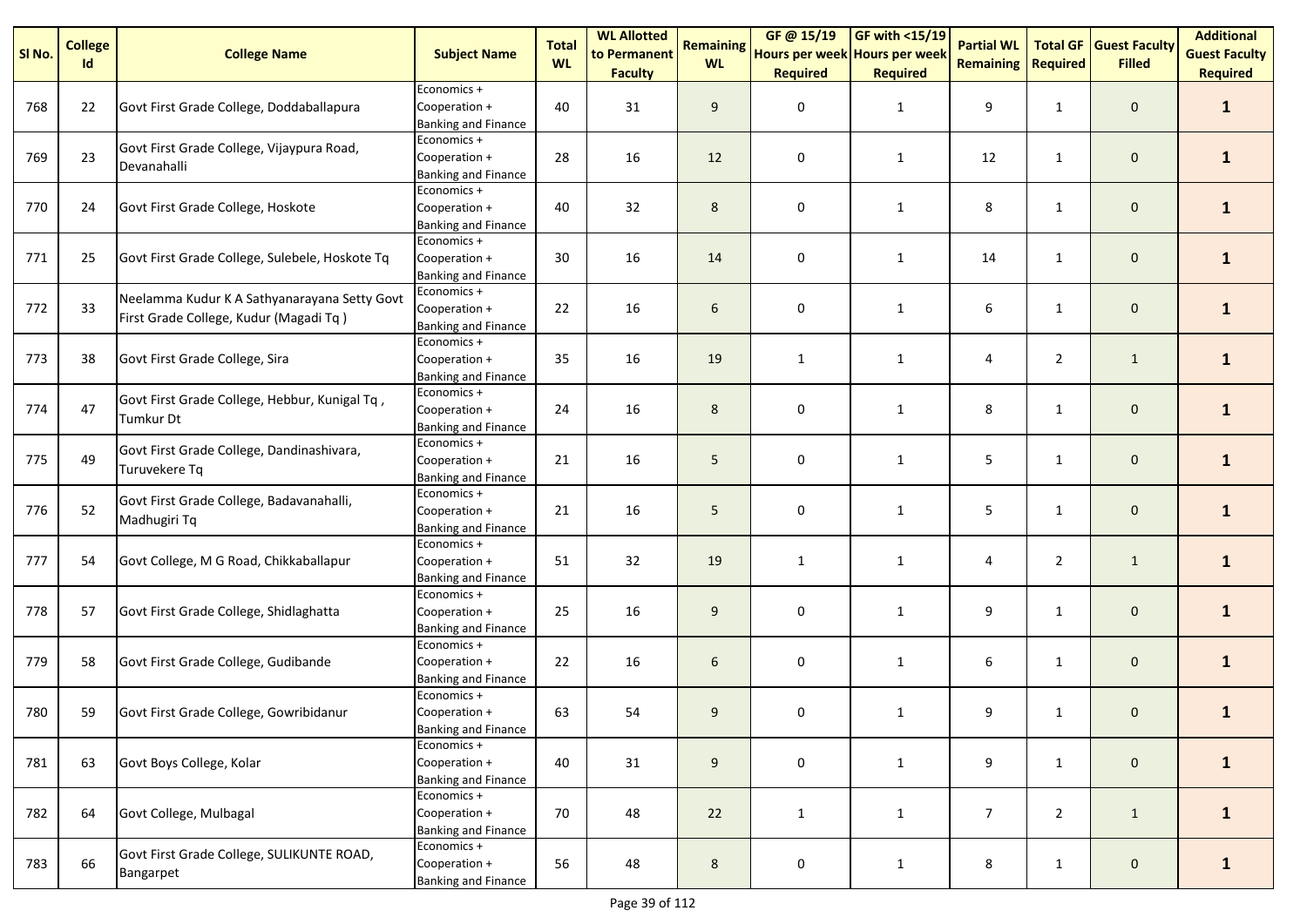| SI No. | <b>College</b><br>Id | <b>College Name</b>                                              | <b>Subject Name</b>                                        | <b>Total</b><br><b>WL</b> | <b>WL Allotted</b><br>to Permanent | <b>Remaining</b><br><b>WL</b> | GF @ 15/19<br>Hours per week Hours per week | <b>GF with &lt;15/19</b> | <b>Partial WL</b><br><b>Remaining</b> | <b>Total GF</b><br><b>Required</b> | <b>Guest Faculty</b><br><b>Filled</b> | <b>Additional</b><br><b>Guest Faculty</b> |
|--------|----------------------|------------------------------------------------------------------|------------------------------------------------------------|---------------------------|------------------------------------|-------------------------------|---------------------------------------------|--------------------------|---------------------------------------|------------------------------------|---------------------------------------|-------------------------------------------|
|        |                      |                                                                  |                                                            |                           | <b>Faculty</b>                     |                               | <b>Required</b>                             | <b>Required</b>          |                                       |                                    |                                       | <b>Required</b>                           |
| 784    | 68                   | Govt First Grade College, Malur                                  | Economics +<br>Cooperation +<br>Banking and Finance        | 85                        | 80                                 | 5                             | 0                                           | 1                        | 5                                     | $\mathbf{1}$                       | $\mathbf 0$                           | $\mathbf{1}$                              |
| 785    | 75                   | Maharans Arts College for Women, JLB Road,<br>Mysore             | Economics +<br>Cooperation +<br>Banking and Finance        | 194                       | 187                                | $\overline{7}$                | $\pmb{0}$                                   | $\mathbf{1}$             | $\overline{7}$                        | $\mathbf{1}$                       | $\mathsf{O}\xspace$                   | $\mathbf{1}$                              |
| 786    | 78                   | Govt First Grade College, Kuvempu Nagar, Mysore Cooperation +    | Economics +<br><b>Banking and Finance</b>                  | 43                        | 16                                 | 27                            | $\mathbf{1}$                                | $\mathbf{1}$             | 12                                    | $\overline{2}$                     | $\mathbf{1}$                          | $\mathbf{1}$                              |
| 787    | 88                   | Govt First Grade College, Hullahalli, Nanjangud Tq Cooperation + | Economics +<br><b>Banking and Finance</b>                  | 23                        | 0                                  | 23                            | $\mathbf{1}$                                | $\mathbf{1}$             | 8                                     | $\overline{2}$                     | $\mathbf{1}$                          | $\mathbf{1}$                              |
| 788    | 90                   | Sri Mahadeveshwara College, Kollegal                             | Economics +<br>Cooperation +<br>Banking and Finance        | 23                        | 16                                 | $\overline{7}$                | 0                                           | $\mathbf{1}$             | $\overline{7}$                        | $\mathbf{1}$                       | $\mathbf 0$                           | $\mathbf{1}$                              |
| 789    | 103                  | Govt First Grade College, Koppa, Maddur Tq,                      | Economics +<br>Cooperation +<br><b>Banking and Finance</b> | 23                        | 16                                 | $\overline{7}$                | 0                                           | $\mathbf{1}$             | $\overline{7}$                        | $\mathbf{1}$                       | $\mathsf{O}\xspace$                   | $\mathbf{1}$                              |
| 790    | 144                  | Govt First Grade College, Holehonnur, (Badravath<br>$Tq$ )       | Economics +<br>Cooperation +<br><b>Banking and Finance</b> | 22                        | 16                                 | 6                             | 0                                           | $\mathbf{1}$             | 6                                     | $\mathbf{1}$                       | $\mathbf 0$                           | $\mathbf{1}$                              |
| 791    | 149                  | Govt First Grade College, Rippanpet, Hosanagara<br>Tq            | Economics +<br>Cooperation +<br>Banking and Finance        | 28                        | 6                                  | 22                            | $\mathbf{1}$                                | $\mathbf{1}$             | $\overline{7}$                        | $\overline{2}$                     | $\mathbf{1}$                          | $\mathbf{1}$                              |
| 792    | 154                  | Govt First Grade College, Hosadurga                              | Economics +<br>Cooperation +<br>Banking and Finance        | 25                        | $\pmb{0}$                          | 25                            | $\mathbf{1}$                                | $\mathbf{1}$             | 10                                    | $\overline{2}$                     | $\mathbf{1}$                          | $\mathbf{1}$                              |
| 793    | 155                  | Govt First Grade College, Molkalmuru                             | Economics +<br>Cooperation +<br><b>Banking and Finance</b> | 22                        | 6                                  | 16                            | $\mathbf{1}$                                | 0                        | $\mathbf{1}$                          | $\mathbf{1}$                       | $\mathbf 0$                           | $\mathbf{1}$                              |
| 794    | 163                  | Sri Basaveshwara Govt First Grade College,<br>Mayakonda          | Economics +<br>Cooperation +<br><b>Banking and Finance</b> | 25                        | 6                                  | 19                            | $\mathbf{1}$                                | $\mathbf{1}$             | 4                                     | $\overline{2}$                     | $\mathbf{1}$                          | $\mathbf{1}$                              |
| 795    | 164                  | Govt First Grade College, Nyamathi, (Honnali Tq)                 | Economics +<br>Cooperation +<br>Banking and Finance        | 25                        | 16                                 | 9                             | 0                                           | $\mathbf{1}$             | 9                                     | $\mathbf{1}$                       | $\mathbf 0$                           | $\mathbf{1}$                              |
| 796    | 169                  | Govt First Grade College, Harapanahalli                          | Economics +<br>Cooperation +<br><b>Banking and Finance</b> | 93                        | 22                                 | 71                            | 4                                           | $\mathbf{1}$             | 11                                    | 5                                  | 4                                     | $\mathbf{1}$                              |
| 797    | 170                  | Govt First Grade College, Jagalur                                | Economics +<br>Cooperation +<br><b>Banking and Finance</b> | 22                        | $\pmb{0}$                          | 22                            | $\mathbf{1}$                                | $\mathbf{1}$             | $\overline{7}$                        | $\overline{2}$                     | $\mathbf{1}$                          | $\mathbf{1}$                              |
| 798    | 171                  | Govt First Grade College, Sante Bennur,<br>Channagiri Tq         | Economics +<br>Cooperation +<br>Banking and Finance        | 25                        | 16                                 | 9                             | 0                                           | 1                        | 9                                     | $\mathbf{1}$                       | $\mathbf 0$                           | $\mathbf{1}$                              |
| 799    | 178                  | Govt First Grade College, Panchanahalli (Kodur<br>$Tq$ )         | Economics +<br>Cooperation +<br><b>Banking and Finance</b> | 16                        | $\pmb{0}$                          | 16                            | $\mathbf{1}$                                | $\mathsf{O}\xspace$      | $\mathbf{1}$                          | $\mathbf{1}$                       | $\mathsf{O}\xspace$                   | $\mathbf{1}$                              |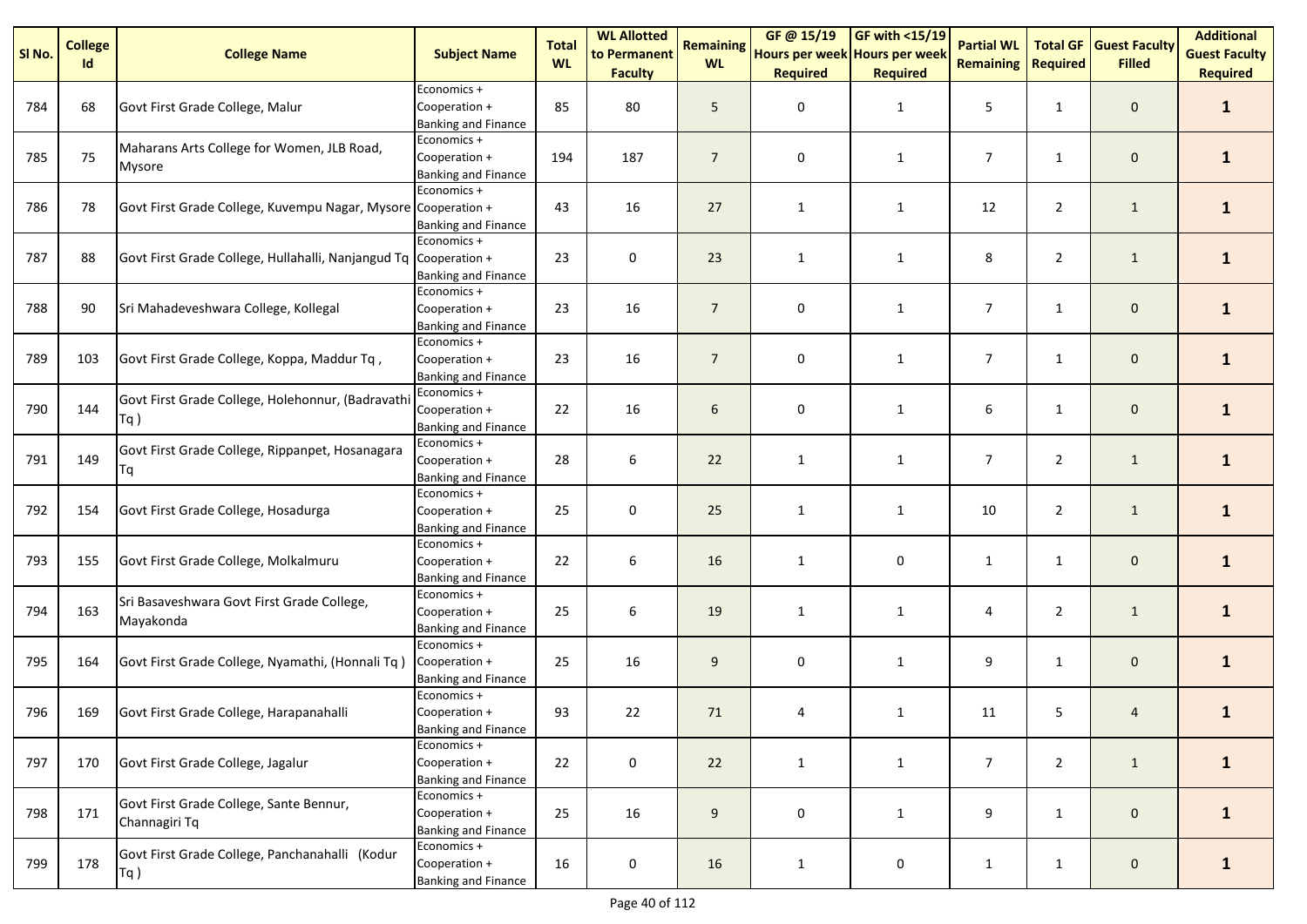| SI No. | <b>College</b><br>Id | <b>College Name</b>                                                     | <b>Subject Name</b>                                        | <b>Total</b><br><b>WL</b> | <b>WL Allotted</b><br>to Permanent | <b>Remaining</b><br><b>WL</b> | GF@ 15/19<br>Hours per week Hours per week | <b>GF with &lt;15/19</b> | <b>Partial WL</b><br><b>Remaining</b> | <b>Total GF</b><br><b>Required</b> | <b>Guest Faculty</b><br><b>Filled</b> | <b>Additional</b><br><b>Guest Faculty</b> |
|--------|----------------------|-------------------------------------------------------------------------|------------------------------------------------------------|---------------------------|------------------------------------|-------------------------------|--------------------------------------------|--------------------------|---------------------------------------|------------------------------------|---------------------------------------|-------------------------------------------|
|        |                      |                                                                         |                                                            |                           | <b>Faculty</b>                     |                               | <b>Required</b>                            | <b>Required</b>          |                                       |                                    |                                       | <b>Required</b>                           |
| 800    | 180                  | Govt First Grade College, Sringeri                                      | Economics +<br>Cooperation +<br>Banking and Finance        | 25                        | 16                                 | 9                             | 0                                          | $\mathbf{1}$             | 9                                     | $\mathbf{1}$                       | $\mathbf 0$                           | $\mathbf{1}$                              |
| 801    | 186                  | Govt First Grade College, Uppinangadi, (Puttur Tq                       | Economics +<br>Cooperation +<br>Banking and Finance        | 40                        | 32                                 | 8                             | 0                                          | $\mathbf{1}$             | 8                                     | $\mathbf{1}$                       | $\mathbf 0$                           | $\mathbf{1}$                              |
| 802    | 190                  | Dr K Shivram Karanth Govt First Grade College,<br>Bellare, (Sulya Tq)   | Economics +<br>Cooperation +<br><b>Banking and Finance</b> | 31                        | 22                                 | 9                             | 0                                          | $\mathbf{1}$             | 9                                     | $\mathbf{1}$                       | $\mathbf 0$                           | $\mathbf{1}$                              |
| 803    | 191                  | Govt First Grade College, Vamadapadavu,<br>(Bantwala Tq)                | Economics +<br>Cooperation +<br><b>Banking and Finance</b> | 29                        | 6                                  | 23                            | $\mathbf{1}$                               | $\mathbf{1}$             | 8                                     | $\overline{2}$                     | $\mathbf{1}$                          | $\mathbf{1}$                              |
| 804    | 192                  | Govt First Grade College, Vitla, (Bantwala Tq)                          | Economics +<br>Cooperation +<br>Banking and Finance        | 29                        | 32                                 | $-3$                          | 0                                          | $\mathbf{1}$             | 12                                    | $\mathbf{1}$                       | $\mathbf 0$                           | $\mathbf{1}$                              |
| 805    | 201                  | Govt First Grade College, Kaniyur, Puttur Tq                            | Economics +<br>Cooperation +<br>Banking and Finance        | 26                        | 16                                 | 10                            | 0                                          | $\mathbf{1}$             | 10                                    | $\mathbf{1}$                       | $\mathbf 0$                           | $\mathbf{1}$                              |
| 806    | 207                  | Govt First Grade College, Thenkanidiyur, Udupi                          | Economics +<br>Cooperation +<br><b>Banking and Finance</b> | 80                        | 16                                 | 64                            | 4                                          | $\mathbf{1}$             | 4                                     | 5                                  | $\overline{4}$                        | $\mathbf{1}$                              |
| 807    | 212                  | Govt First Grade College, Kota padukere, Udupi                          | Economics +<br>Cooperation +<br><b>Banking and Finance</b> | 33                        | 0                                  | 33                            | $\overline{2}$                             | 0                        | 3                                     | $\overline{2}$                     | $\mathbf{1}$                          | $\mathbf{1}$                              |
| 808    | 214                  | Govt First Grade College, Napoklu, Madikeri Tq                          | Economics +<br>Cooperation +<br>Banking and Finance        | 21                        | $\pmb{0}$                          | 21                            | $\mathbf{1}$                               | $\mathbf{1}$             | 6                                     | $\overline{2}$                     | $\mathbf{1}$                          | $\mathbf{1}$                              |
| 809    | 216                  | Govt First Grade College, Virajpet                                      | Economics +<br>Cooperation +<br><b>Banking and Finance</b> | 52                        | 22                                 | 30                            | $\overline{2}$                             | 0                        | 0                                     | $\overline{2}$                     | $\mathbf{1}$                          | $\mathbf{1}$                              |
| 810    | 217                  | B T Channaiah Gowramma College, Somawarpet                              | Economics +<br>Cooperation +<br>Banking and Finance        | 26                        | 6                                  | 20                            | 1                                          | $\mathbf{1}$             | 5                                     | $\overline{2}$                     | $\mathbf{1}$                          | $\mathbf{1}$                              |
| 811    | 219                  | Govt First Grade College, Gudageri, (Kundagol Tq                        | Economics +<br>Cooperation +<br>Banking and Finance        | 32                        | $\pmb{0}$                          | 32                            | $\overline{2}$                             | 0                        | $\overline{2}$                        | $\overline{2}$                     | $\mathbf{1}$                          | $\mathbf{1}$                              |
| 812    | 223                  | Govt First Grade College, Kalgatagi                                     | Economics +<br>Cooperation +<br><b>Banking and Finance</b> | 35                        | 16                                 | 19                            | $\mathbf{1}$                               | $\mathbf{1}$             | 4                                     | $\overline{2}$                     | $\mathbf{1}$                          | $\mathbf{1}$                              |
| 813    | 225                  | Govt First Grade College, Annigeri, Navalgund Tq                        | Economics +<br>Cooperation +<br><b>Banking and Finance</b> | 35                        | 16                                 | 19                            | $\mathbf{1}$                               | $\mathbf{1}$             | 4                                     | $\overline{2}$                     | $\mathbf{1}$                          | $\mathbf{1}$                              |
| 814    | 226                  | Sree Siddeshwara Govt College, Nargund                                  | Economics +<br>Cooperation +<br>Banking and Finance        | 69                        | 16                                 | 53                            | 3                                          | $\mathbf{1}$             | 8                                     | 4                                  | $\mathbf{3}$                          | $\mathbf{1}$                              |
| 815    | 236                  | Lalithadevi Gurusiddappa Singhura Govt First<br>Grade College, Savannur | Economics +<br>Cooperation +<br><b>Banking and Finance</b> | 35                        | 16                                 | 19                            | $\mathbf{1}$                               | $\mathbf{1}$             | 4                                     | $\overline{2}$                     | $\mathbf{1}$                          | $\mathbf{1}$                              |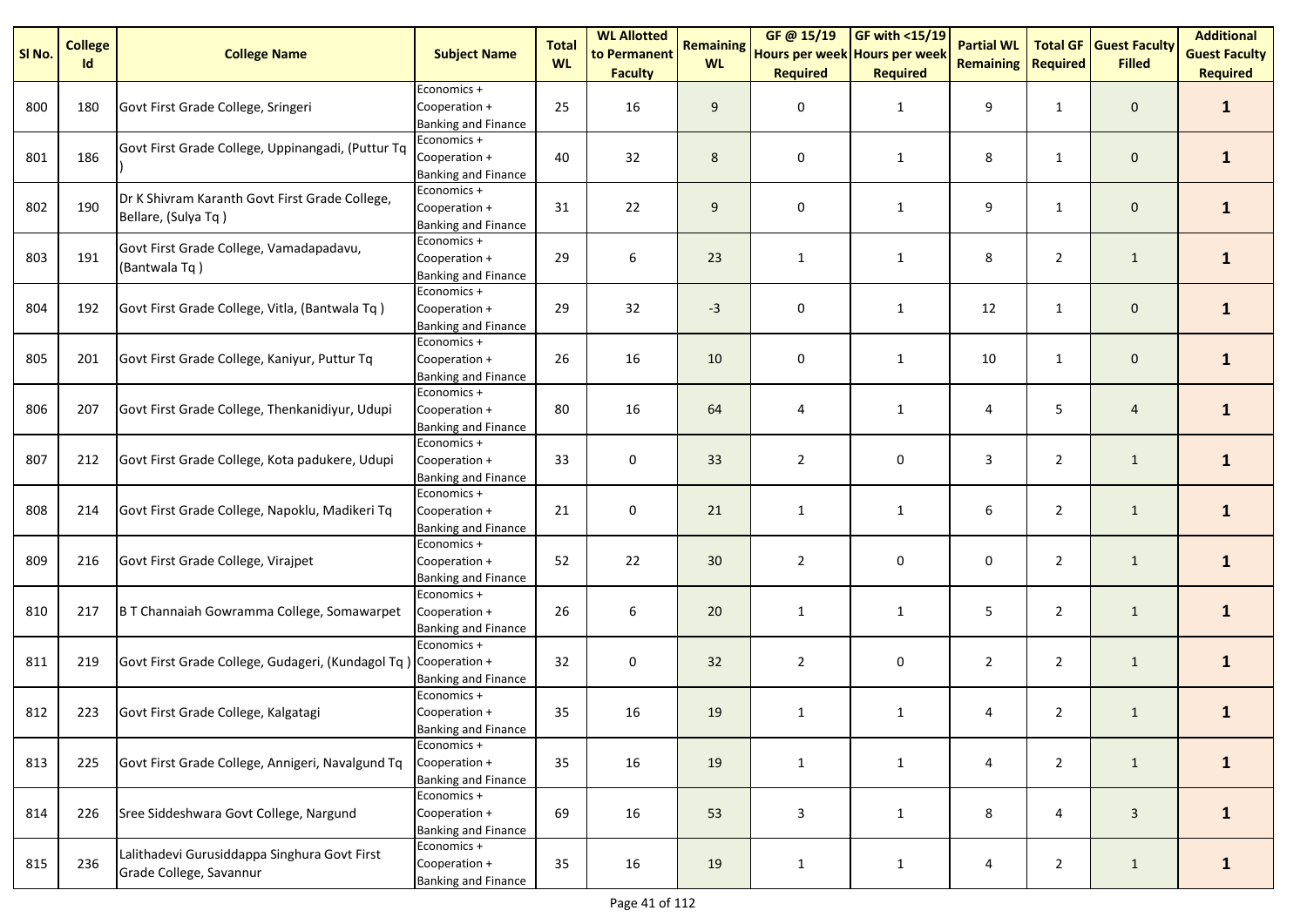| SI No. | <b>College</b><br>Id | <b>College Name</b>                                                    | <b>Subject Name</b>                                        | <b>Total</b><br><b>WL</b> | <b>WL Allotted</b><br>to Permanent | <b>Remaining</b><br><b>WL</b> | GF@ 15/19<br>Hours per week Hours per week | <b>GF with &lt;15/19</b> | <b>Partial WL</b><br><b>Remaining</b> | <b>Total GF</b><br><b>Required</b> | <b>Guest Faculty</b><br><b>Filled</b> | <b>Additional</b><br><b>Guest Faculty</b> |
|--------|----------------------|------------------------------------------------------------------------|------------------------------------------------------------|---------------------------|------------------------------------|-------------------------------|--------------------------------------------|--------------------------|---------------------------------------|------------------------------------|---------------------------------------|-------------------------------------------|
|        |                      |                                                                        |                                                            |                           | <b>Faculty</b>                     |                               | <b>Required</b>                            | <b>Required</b>          |                                       |                                    |                                       | <b>Required</b>                           |
| 816    | 239                  | Govt First Grade College, Haveri                                       | Economics +<br>Cooperation +<br>Banking and Finance        | 138                       | 54                                 | 84                            | 5                                          | $\mathbf{1}$             | 9                                     | 6                                  | 5                                     | $\mathbf{1}$                              |
| 817    | 244                  | Govt First Grade College, Sunkalbidari,<br>Ranebennur Tq               | Economics +<br>Cooperation +<br><b>Banking and Finance</b> | 32                        | 16                                 | 16                            | $\mathbf{1}$                               | 0                        | $\mathbf{1}$                          | $\mathbf{1}$                       | $\mathbf 0$                           | $\mathbf{1}$                              |
| 818    | 246                  | Govt First Grade College, Thiluvalli, Hangal Tq                        | Economics +<br>Cooperation +<br><b>Banking and Finance</b> | 35                        | 16                                 | 19                            | 1                                          | 1                        | 4                                     | $\overline{2}$                     | $\mathbf{1}$                          | $\mathbf{1}$                              |
| 819    | 249                  | Govt First Grade College, Mundgod                                      | Economics +<br>Cooperation +<br><b>Banking and Finance</b> | 46                        | 0                                  | 46                            | 3                                          | 0                        | $\mathbf{1}$                          | 3                                  | $\overline{2}$                        | $\mathbf{1}$                              |
| 820    | 250                  | Govt First Grade College, Yallapura                                    | Economics +<br>Cooperation +<br><b>Banking and Finance</b> | 34                        | 0                                  | 34                            | $\overline{2}$                             | $\mathbf{1}$             | 4                                     | 3                                  | $\overline{2}$                        | $\mathbf{1}$                              |
| 821    | 253                  | Govt First Grade College, Satyagraha Smarak<br>Bhavan Building, Ankola | Economics +<br>Cooperation +<br>Banking and Finance        | 66                        | 16                                 | 50                            | 3                                          | $\mathbf{1}$             | 5                                     | 4                                  | $\mathbf{3}$                          | $\mathbf{1}$                              |
| 822    | 257                  | Govt First Grade College, Siddapura                                    | Economics +<br>Cooperation +<br>Banking and Finance        | 48                        | 6                                  | 42                            | $\overline{2}$                             | $\mathbf{1}$             | 12                                    | 3                                  | $\overline{2}$                        | $\mathbf{1}$                              |
| 823    | 260                  | Govt First Grade College, Nesergi, (Bailhongal Tq)                     | Economics +<br>Cooperation +<br><b>Banking and Finance</b> | $\overline{7}$            | 0                                  | $\overline{7}$                | 0                                          | $\mathbf{1}$             | $\overline{7}$                        | $\mathbf{1}$                       | $\mathbf 0$                           | $\mathbf{1}$                              |
| 824    | 265                  | Govt First Grade College, Khanapura                                    | Economics +<br>Cooperation +<br>Banking and Finance        | 30                        | 0                                  | 30                            | $\overline{2}$                             | 0                        | 0                                     | $\overline{2}$                     | $\mathbf{1}$                          | $\mathbf{1}$                              |
| 825    | 266                  | Sri K M Mamani Govt First Grade College, Soudatti Cooperation +        | Economics +<br><b>Banking and Finance</b>                  | 30                        | 16                                 | 14                            | 0                                          | $\mathbf{1}$             | 14                                    | $\mathbf{1}$                       | $\mathbf 0$                           | $\mathbf{1}$                              |
| 826    | 279                  | Sri Rudragowda Patil Govt First Grade College,<br>Bilgi                | Economics +<br>Cooperation +<br><b>Banking and Finance</b> | 24                        | 0                                  | 24                            | $\mathbf{1}$                               | $\mathbf{1}$             | 9                                     | $\overline{2}$                     | $\mathbf{1}$                          | $\mathbf{1}$                              |
| 827    | 280                  | Govt First Grade College(Women), Jamakhandi                            | Economics +<br>Cooperation +<br>Banking and Finance        | 47                        | 16                                 | 31                            | $\overline{2}$                             | 0                        | $\mathbf{1}$                          | $\overline{2}$                     | $\mathbf{1}$                          | $\mathbf{1}$                              |
| 828    | 282                  | Govt First Grade College, Savalagi, Jamakhandi Tq Cooperation +        | Economics +<br><b>Banking and Finance</b>                  | 30                        | 0                                  | 30                            | $\overline{2}$                             | 0                        | 0                                     | $\overline{2}$                     | $\mathbf{1}$                          | $\mathbf{1}$                              |
| 829    | 285                  | Govt First Grade College, Badami                                       | Economics +<br>Cooperation +<br><b>Banking and Finance</b> | 30                        | $\pmb{0}$                          | 30                            | $\overline{2}$                             | 0                        | $\mathbf 0$                           | $\overline{2}$                     | $\mathbf{1}$                          | $\mathbf{1}$                              |
| 830    | 288                  | Govt First Grade College, Lokapur, Mudhol Ta                           | Economics +<br>Cooperation +<br><b>Banking and Finance</b> | 28                        | 0                                  | 28                            | $\mathbf{1}$                               | $\mathbf{1}$             | 13                                    | $\overline{2}$                     | $\mathbf{1}$                          | $\mathbf{1}$                              |
| 831    | 294                  | Govt First Grade College, Basavanabagewadi                             | Economics +<br>Cooperation +<br><b>Banking and Finance</b> | 28                        | 16                                 | 12                            | $\pmb{0}$                                  | $\mathbf{1}$             | 12                                    | $\mathbf{1}$                       | $\mathsf{O}\xspace$                   | $\mathbf{1}$                              |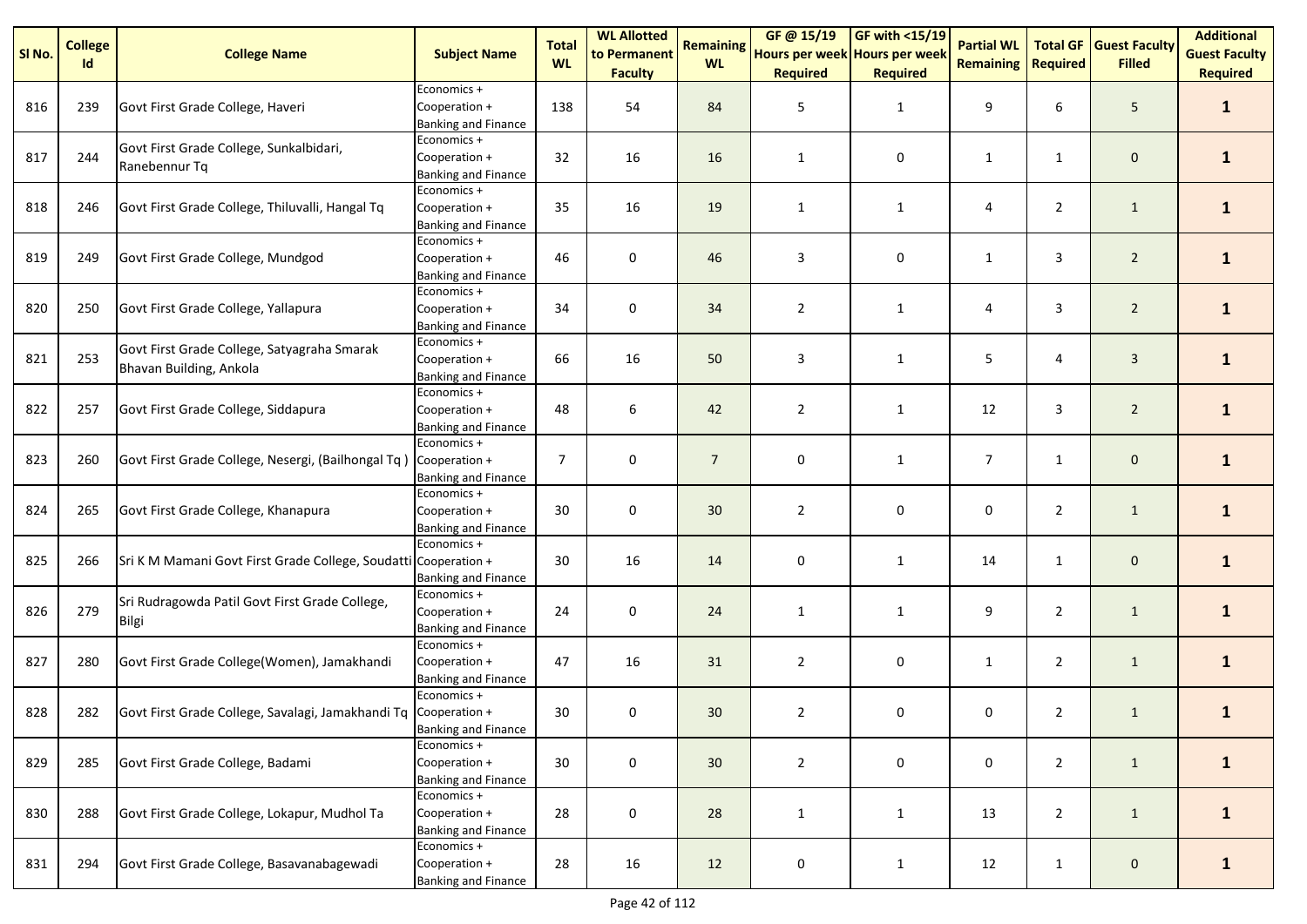| SI No. | <b>College</b> | <b>College Name</b>                                             | <b>Subject Name</b>                                        | <b>Total</b> | <b>WL Allotted</b><br>to Permanent | <b>Remaining</b> | GF @ 15/19<br>Hours per week Hours per week | <b>GF with &lt;15/19</b> | <b>Partial WL</b> | <b>Total GF</b> | <b>Guest Faculty</b> | <b>Additional</b><br><b>Guest Faculty</b> |
|--------|----------------|-----------------------------------------------------------------|------------------------------------------------------------|--------------|------------------------------------|------------------|---------------------------------------------|--------------------------|-------------------|-----------------|----------------------|-------------------------------------------|
|        | Id             |                                                                 |                                                            | <b>WL</b>    | <b>Faculty</b>                     | <b>WL</b>        | <b>Required</b>                             | <b>Required</b>          | <b>Remaining</b>  | <b>Required</b> | <b>Filled</b>        | <b>Required</b>                           |
| 832    | 295            | Govt First Grade College, Muddebihal                            | Economics +<br>Cooperation +<br>Banking and Finance        | 27           | 0                                  | 27               | 1                                           | $\mathbf{1}$             | 12                | $\overline{2}$  | $\mathbf{1}$         | $\mathbf{1}$                              |
| 833    | 296            | Govt First Grade College, Indi                                  | Economics +<br>Cooperation +<br><b>Banking and Finance</b> | 28           | 0                                  | 28               | $\mathbf{1}$                                | $\mathbf{1}$             | 13                | $\overline{2}$  | $\mathbf{1}$         | $\mathbf{1}$                              |
| 834    | 302            | Govt First Grade College, Sedam                                 | Economics +<br>Cooperation +<br><b>Banking and Finance</b> | 92           | 38                                 | 54               | 3                                           | $\mathbf{1}$             | 9                 | 4               | $\mathbf{3}$         | $\mathbf{1}$                              |
| 835    | 306            | Govt First Grade College, Chincholi                             | Economics +<br>Cooperation +<br><b>Banking and Finance</b> | 21           | 16                                 | 5                | 0                                           | $\mathbf{1}$             | 5                 | $\mathbf{1}$    | $\mathbf 0$          | $\mathbf{1}$                              |
| 836    | 308            | Govt First Grade College, Karjagi, Afzalpura Tq:                | Economics +<br>Cooperation +<br><b>Banking and Finance</b> | 23           | 0                                  | 23               | $\mathbf{1}$                                | $\mathbf{1}$             | 8                 | $\overline{2}$  | $\mathbf{1}$         | $\mathbf{1}$                              |
| 837    | 310            | Govt First Grade College for Women, Jewargi<br>Colony, Gulbarga | Economics +<br>Cooperation +<br><b>Banking and Finance</b> | 81           | 32                                 | 49               | 3                                           | $\mathbf{1}$             | 4                 | 4               | $\mathbf{3}$         | $\mathbf{1}$                              |
| 838    | 312            | Govt First Grade College, Madana hipparaga,<br>Aland Tq         | Economics +<br>Cooperation +<br>Banking and Finance        | 21           | 6                                  | 15               | $\mathbf{1}$                                | 0                        | 0                 | $\mathbf{1}$    | $\mathbf 0$          | $\mathbf{1}$                              |
| 839    | 313            | Govt First Grade College, Sulepet, Chincholi Tq                 | Economics +<br>Cooperation +<br><b>Banking and Finance</b> | 23           | 16                                 | $\overline{7}$   | 0                                           | $\mathbf{1}$             | $\overline{7}$    | $\mathbf{1}$    | $\mathbf 0$          | $\mathbf{1}$                              |
| 840    | 317            | Govt First Grade College, Shahapur                              | Economics +<br>Cooperation +<br>Banking and Finance        | 43           | 6                                  | 37               | $\overline{2}$                              | $\mathbf{1}$             | $\overline{7}$    | 3               | $\overline{2}$       | $\mathbf{1}$                              |
| 841    | 318            | Govt First Grade College, Surapura                              | Economics +<br>Cooperation +<br>Banking and Finance        | 48           | 22                                 | 26               | $\mathbf{1}$                                | $\mathbf{1}$             | 11                | $\overline{2}$  | $\mathbf{1}$         | $\mathbf{1}$                              |
| 842    | 319            | Govt First Grade College, Kembhavi, Shorapur Tq                 | Economics +<br>Cooperation +<br>Banking and Finance        | 35           | 16                                 | 19               | $\mathbf{1}$                                | $\mathbf{1}$             | 4                 | $\overline{2}$  | $\mathbf{1}$         | $\mathbf{1}$                              |
| 843    | 324            | Govt First Grade College, Raichur                               | Economics +<br>Cooperation +<br>Banking and Finance        | 45           | 16                                 | 29               | $\mathbf{1}$                                | $\mathbf{1}$             | 14                | $\overline{2}$  | $\mathbf{1}$         | $\mathbf{1}$                              |
| 844    | 325            | Govt First Grade College, Lingasagur                            | Economics +<br>Cooperation +<br><b>Banking and Finance</b> | 46           | 16                                 | 30               | $\overline{2}$                              | 0                        | 0                 | $\overline{2}$  | $\mathbf{1}$         | $\mathbf{1}$                              |
| 845    | 328            | Govt First Grade College, Yelburga                              | Economics +<br>Cooperation +<br><b>Banking and Finance</b> | 44           | 16                                 | 28               | $\mathbf{1}$                                | $\mathbf{1}$             | 13                | $\overline{2}$  | $\mathbf{1}$         | $\mathbf{1}$                              |
| 846    | 330            | Sri Kolli Nageshwar Rao Govt First Grade College,<br>Gangavathi | Economics +<br>Cooperation +<br><b>Banking and Finance</b> | 83           | 16                                 | 67               | 4                                           | $\mathbf{1}$             | $\overline{7}$    | 5               | $\overline{4}$       | $\mathbf{1}$                              |
| 847    | 331            | Govt First Grade College, Koppal                                | Economics +<br>Cooperation +<br><b>Banking and Finance</b> | 61           | 16                                 | 45               | 3                                           | $\mathsf{O}\xspace$      | 0                 | 3               | $\overline{2}$       | $\mathbf{1}$                              |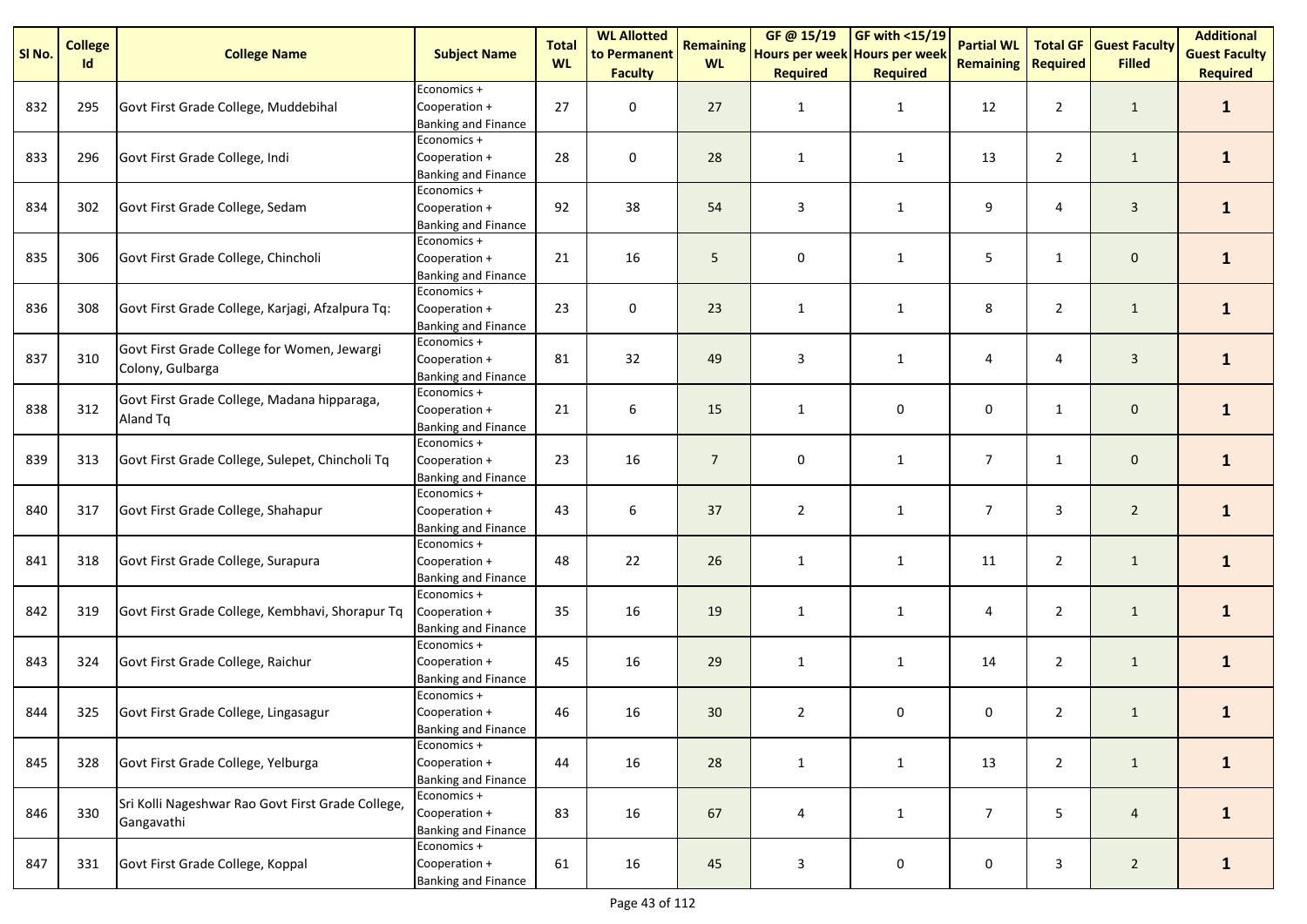| SI No. | <b>College</b><br>Id | <b>College Name</b>                                                   | <b>Subject Name</b>                                        | <b>Total</b><br><b>WL</b> | <b>WL Allotted</b><br>to Permanent | <b>Remaining</b><br><b>WL</b> | GF @ 15/19<br>Hours per week Hours per week | <b>GF with &lt;15/19</b> | <b>Partial WL</b><br><b>Remaining</b> | <b>Total GF</b><br><b>Required</b> | <b>Guest Faculty</b><br><b>Filled</b> | <b>Additional</b><br><b>Guest Faculty</b> |
|--------|----------------------|-----------------------------------------------------------------------|------------------------------------------------------------|---------------------------|------------------------------------|-------------------------------|---------------------------------------------|--------------------------|---------------------------------------|------------------------------------|---------------------------------------|-------------------------------------------|
|        |                      |                                                                       |                                                            |                           | <b>Faculty</b>                     |                               | <b>Required</b>                             | <b>Required</b>          |                                       |                                    |                                       | <b>Required</b>                           |
| 848    | 336                  | Govt First Grade College, Hirevankalkunta,<br>Yelburga Tq             | Economics +<br>Cooperation +<br><b>Banking and Finance</b> | 21                        | 16                                 | 5                             | 0                                           | $\mathbf{1}$             | 5                                     | $\mathbf{1}$                       | $\mathbf 0$                           | $\mathbf{1}$                              |
| 849    | 339                  | Govt First Grade College, Kudligi                                     | Economics +<br>Cooperation +<br><b>Banking and Finance</b> | 39                        | 8                                  | 31                            | $\overline{2}$                              | 0                        | $\mathbf{1}$                          | $\overline{2}$                     | $\mathbf{1}$                          | $\mathbf{1}$                              |
| 850    | 343                  | Govt First Grade College, Siraguppa                                   | Economics +<br>Cooperation +<br><b>Banking and Finance</b> | 50                        | 16                                 | 34                            | $\overline{2}$                              | 1                        | 4                                     | 3                                  | $\overline{2}$                        | $\mathbf{1}$                              |
| 851    | 345                  | Govt First Grade College, Takkalakote, Kurugod<br>Tq:                 | Economics +<br>Cooperation +<br><b>Banking and Finance</b> | 26                        | 16                                 | 10                            | 0                                           | 1                        | 10                                    | $\mathbf{1}$                       | $\mathbf 0$                           | $\mathbf{1}$                              |
| 852    | 346                  | Govt First Grade College, Sandur                                      | Economics +<br>Cooperation +<br><b>Banking and Finance</b> | 39                        | 16                                 | 23                            | $\mathbf{1}$                                | $\mathbf{1}$             | 8                                     | $\overline{2}$                     | $\mathbf{1}$                          | $\mathbf{1}$                              |
| 853    | 348                  | Smt Rudramba M P Prakash Govt First Grade<br>College, Huvinahadagali  | Economics +<br>Cooperation +<br><b>Banking and Finance</b> | 37                        | 16                                 | 21                            | $\mathbf{1}$                                | $\mathbf{1}$             | 6                                     | $\overline{2}$                     | $\mathbf{1}$                          | $\mathbf{1}$                              |
| 854    | 351                  | Govt First Grade College, Moka, Bellary                               | Economics +<br>Cooperation +<br><b>Banking and Finance</b> | 25                        | 16                                 | 9                             | 0                                           | 1                        | 9                                     | $\mathbf{1}$                       | $\mathbf 0$                           | $\mathbf{1}$                              |
| 855    | 352                  | Govt First Grade College, Bidar                                       | Economics +<br>Cooperation +<br><b>Banking and Finance</b> | 78                        | 32                                 | 46                            | 3                                           | 0                        | $\mathbf{1}$                          | 3                                  | $\overline{2}$                        | $\mathbf{1}$                              |
| 856    | 353                  | Govt First Grade College, Aurad                                       | Economics +<br>Cooperation +<br><b>Banking and Finance</b> | 25                        | 0                                  | 25                            | $\mathbf{1}$                                | 1                        | 10                                    | $\overline{2}$                     | $\mathbf{1}$                          | $\mathbf{1}$                              |
| 857    | 355                  | Govt First Grade College, Bhalki                                      | Economics +<br>Cooperation +<br><b>Banking and Finance</b> | 25                        | 16                                 | 9                             | 0                                           | 1                        | 9                                     | $\mathbf{1}$                       | $\mathbf 0$                           | $\mathbf{1}$                              |
| 858    | 357                  | Govt First Grade College, Kodambal Road,<br>Chitaguppa, Humnabaad Tq: | Economics +<br>Cooperation +<br><b>Banking and Finance</b> | 21                        | 16                                 | 5                             | 0                                           | $\mathbf{1}$             | 5                                     | 1                                  | $\mathbf{0}$                          | $\mathbf{1}$                              |
| 859    | 359                  | Govt First Grade College, Hulsooru, Basavakalyana<br>Τq               | Economics +<br>Cooperation +<br><b>Banking and Finance</b> | 17                        | 0                                  | 17                            | $\mathbf{1}$                                | 0                        | $\overline{2}$                        | 1                                  | $\mathbf 0$                           | $\mathbf{1}$                              |
| 860    | 360                  | Govt First Grade College, Byrapura                                    | Economics +<br>Cooperation +<br><b>Banking and Finance</b> | 26                        | 22                                 | $\overline{4}$                | 0                                           | $\mathbf{1}$             | 4                                     | $\mathbf{1}$                       | $\mathbf 0$                           | $\mathbf{1}$                              |
| 861    | 366                  | Govt First Grade College, Midigeshi, Madhugiri Tq Cooperation +       | Economics +<br><b>Banking and Finance</b>                  | 21                        | 16                                 | 5                             | 0                                           | $\mathbf{1}$             | 5                                     | $\mathbf{1}$                       | $\mathbf 0$                           | $\mathbf{1}$                              |
| 862    | 368                  | Govt First Grade College, Saragur, HD Kote, Tq                        | Economics +<br>Cooperation +<br><b>Banking and Finance</b> | 23                        | 0                                  | 23                            | $\mathbf{1}$                                | $\mathbf{1}$             | 8                                     | $\overline{2}$                     | $\mathbf{1}$                          | $\mathbf{1}$                              |
| 863    | 369                  | Govt First Grade College, Talakadu, T narasipura<br>Tq                | Economics +<br>Cooperation +<br><b>Banking and Finance</b> | 23                        | 16                                 | $\overline{7}$                | 0                                           | $\mathbf{1}$             | $\overline{7}$                        | $\mathbf{1}$                       | $\mathbf 0$                           | $\mathbf{1}$                              |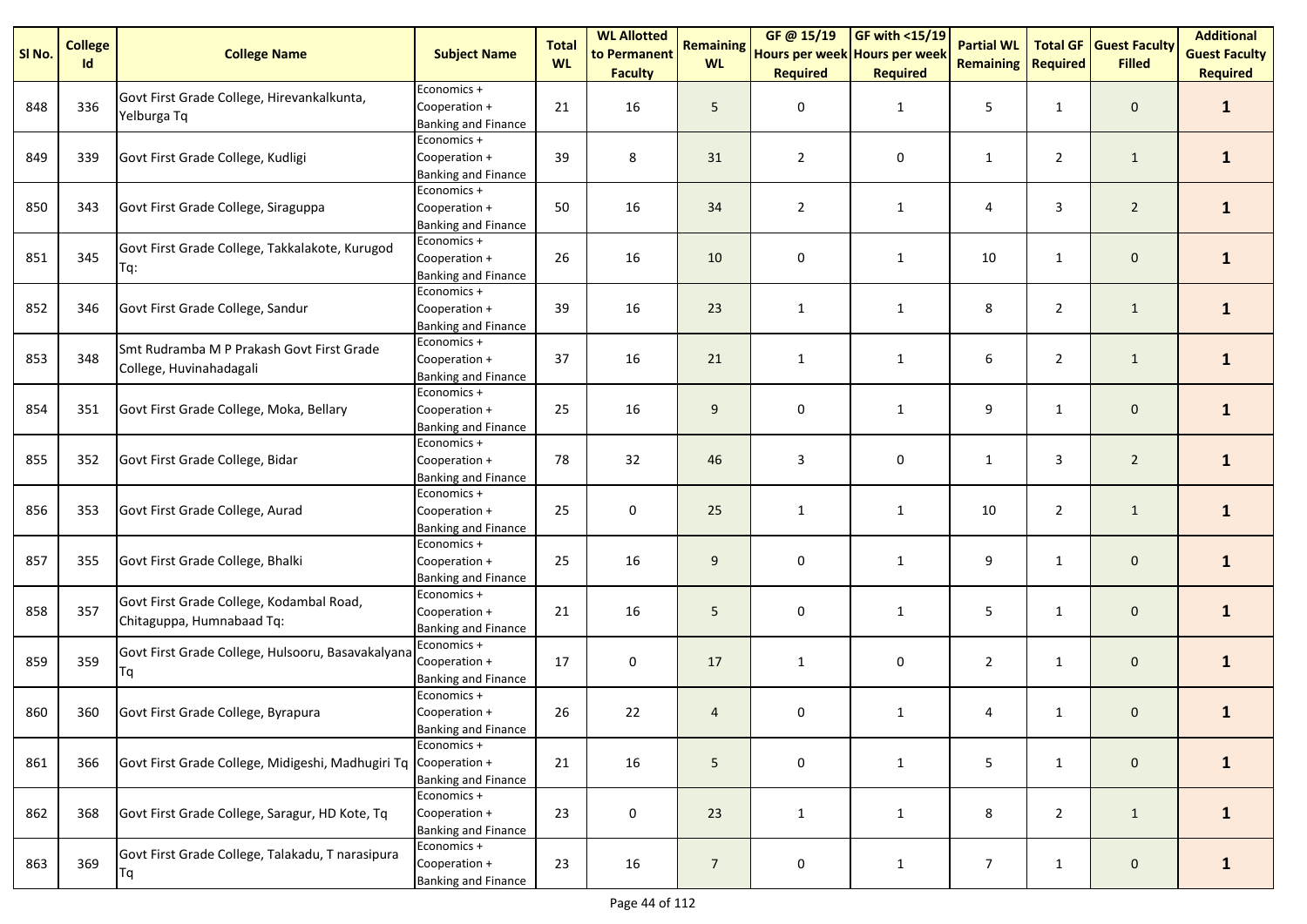| SI No. | <b>College</b> | <b>College Name</b>                                               | <b>Subject Name</b>                                        | <b>Total</b><br><b>WL</b> | <b>WL Allotted</b><br>to Permanent | <b>Remaining</b><br><b>WL</b> | GF @ 15/19<br>Hours per week Hours per week | GF with $<$ 15/19 | <b>Partial WL</b><br><b>Remaining</b> | <b>Total GF</b> | <b>Guest Faculty</b> | <b>Additional</b><br><b>Guest Faculty</b> |
|--------|----------------|-------------------------------------------------------------------|------------------------------------------------------------|---------------------------|------------------------------------|-------------------------------|---------------------------------------------|-------------------|---------------------------------------|-----------------|----------------------|-------------------------------------------|
|        | Id             |                                                                   |                                                            |                           | <b>Faculty</b>                     |                               | <b>Required</b>                             | <b>Required</b>   |                                       | <b>Required</b> | <b>Filled</b>        | <b>Required</b>                           |
| 864    | 375            | Govt First Grade College Nippani, Belagum Dist                    | Economics +<br>Cooperation +<br><b>Banking and Finance</b> | 4                         | 0                                  | $\overline{4}$                | 0                                           | 1                 | 4                                     | $\mathbf{1}$    | $\mathbf 0$          | $\mathbf{1}$                              |
| 865    | 379            | Govt First Grade College, Tavarageri, Kushtagi Tq                 | Economics +<br>Cooperation +<br><b>Banking and Finance</b> | 21                        | 16                                 | 5                             | 0                                           | $\mathbf{1}$      | 5                                     | $\mathbf{1}$    | $\mathbf 0$          | $\mathbf{1}$                              |
| 866    | 386            | Govt First Grade College, Rampura, Bagalkote Tq                   | Economics +<br>Cooperation +<br><b>Banking and Finance</b> | 28                        | 0                                  | 28                            | $\mathbf{1}$                                | 1                 | 13                                    | $\overline{2}$  | $\mathbf{1}$         | $\mathbf{1}$                              |
| 867    | 387            | Govt First Grade College for Women, Tumkur                        | Economics +<br>Cooperation +<br><b>Banking and Finance</b> | 27                        | 0                                  | 27                            | $\mathbf{1}$                                | $\mathbf{1}$      | 12                                    | $\overline{2}$  | $\mathbf{1}$         | $\mathbf{1}$                              |
| 868    | 392            | Govt First Grade College for Women, Koppal                        | Economics +<br>Cooperation +<br><b>Banking and Finance</b> | 37                        | 0                                  | 37                            | $\overline{2}$                              | 1                 | $\overline{7}$                        | 3               | $\overline{2}$       | $\mathbf{1}$                              |
| 869    | 393            | Govt First Grade College for Women, Raichur                       | Economics +<br>Cooperation +<br><b>Banking and Finance</b> | 36                        | 16                                 | 20                            | $\mathbf{1}$                                | 1                 | 5                                     | $\overline{2}$  | $\mathbf{1}$         | $\mathbf{1}$                              |
| 870    | 397            | Govt First Grade College for Women, Bagalkote                     | Economics +<br>Cooperation +<br><b>Banking and Finance</b> | 37                        | 0                                  | 37                            | $\overline{2}$                              | $\mathbf{1}$      | $\overline{7}$                        | 3               | $\overline{2}$       | $\mathbf{1}$                              |
| 871    | 398            | Govt First Grade College for Women, Belgaum                       | Economics +<br>Cooperation +<br><b>Banking and Finance</b> | 34                        | 16                                 | 18                            | 1                                           | 0                 | 3                                     | 1               | $\mathbf 0$          | $\mathbf{1}$                              |
| 872    | 402            | Govt First Grade College for Women, Haveri                        | Economics +<br>Cooperation +<br><b>Banking and Finance</b> | 41                        | 0                                  | 41                            | $\overline{2}$                              | $\mathbf{1}$      | 11                                    | 3               | $\overline{2}$       | $\mathbf{1}$                              |
| 873    | 404            | Govt First Grade College for Women,<br>Chickmagalur               | Economics +<br>Cooperation +<br><b>Banking and Finance</b> | 25                        | 16                                 | 9                             | 0                                           | 1                 | 9                                     | $\mathbf{1}$    | $\mathbf 0$          | $\mathbf{1}$                              |
| 874    | 405            | Govt First Grade College for Women, Pavagada,<br><b>Tumkur Tq</b> | Economics +<br>Cooperation +<br><b>Banking and Finance</b> | 24                        | 16                                 | 8                             | 0                                           | 1                 | 8                                     | $\mathbf{1}$    | $\mathbf{0}$         | $\mathbf{1}$                              |
| 875    | 409            | Govt First Grade College for Women, Puttur,<br>Dakshina Kannada   | Economics +<br>Cooperation +<br><b>Banking and Finance</b> | 36                        | 16                                 | 20                            | 1                                           | $\mathbf{1}$      | 5                                     | $\overline{2}$  | $\mathbf{1}$         | $\mathbf{1}$                              |
| 876    | 411            | Govt First Grade College, Kanyana, Bantwala Tq                    | Economics +<br>Cooperation +<br><b>Banking and Finance</b> | 22                        | 0                                  | 22                            | $\mathbf{1}$                                | $\mathbf{1}$      | 7                                     | $\overline{2}$  | $\mathbf{1}$         | $\mathbf{1}$                              |
| 877    | 412            | Govt First Grade College, Turuvihal, Sindhanur Tq                 | Economics +<br>Cooperation +<br>Banking and Finance        | 23                        | 0                                  | 23                            | $\mathbf{1}$                                | $\mathbf{1}$      | 8                                     | $\overline{2}$  | $\mathbf{1}$         | $\mathbf{1}$                              |
| 878    | 908            | Govt First Grade College for Women, Gandada<br>Koti, Hassan       | Economics +<br>Cooperation +<br><b>Banking and Finance</b> | 23                        | 16                                 | $\overline{7}$                | 0                                           | $\mathbf{1}$      | 7                                     | $\mathbf{1}$    | $\mathbf 0$          | $\mathbf{1}$                              |
| 879    | 912            | Residential Govt First Grade College, Mudnal,<br>Yadgir Dt        | Economics +<br>Cooperation +<br><b>Banking and Finance</b> | 31                        | 0                                  | 31                            | $\overline{2}$                              | 0                 | $\mathbf{1}$                          | $\overline{2}$  | $\mathbf{1}$         | $\mathbf{1}$                              |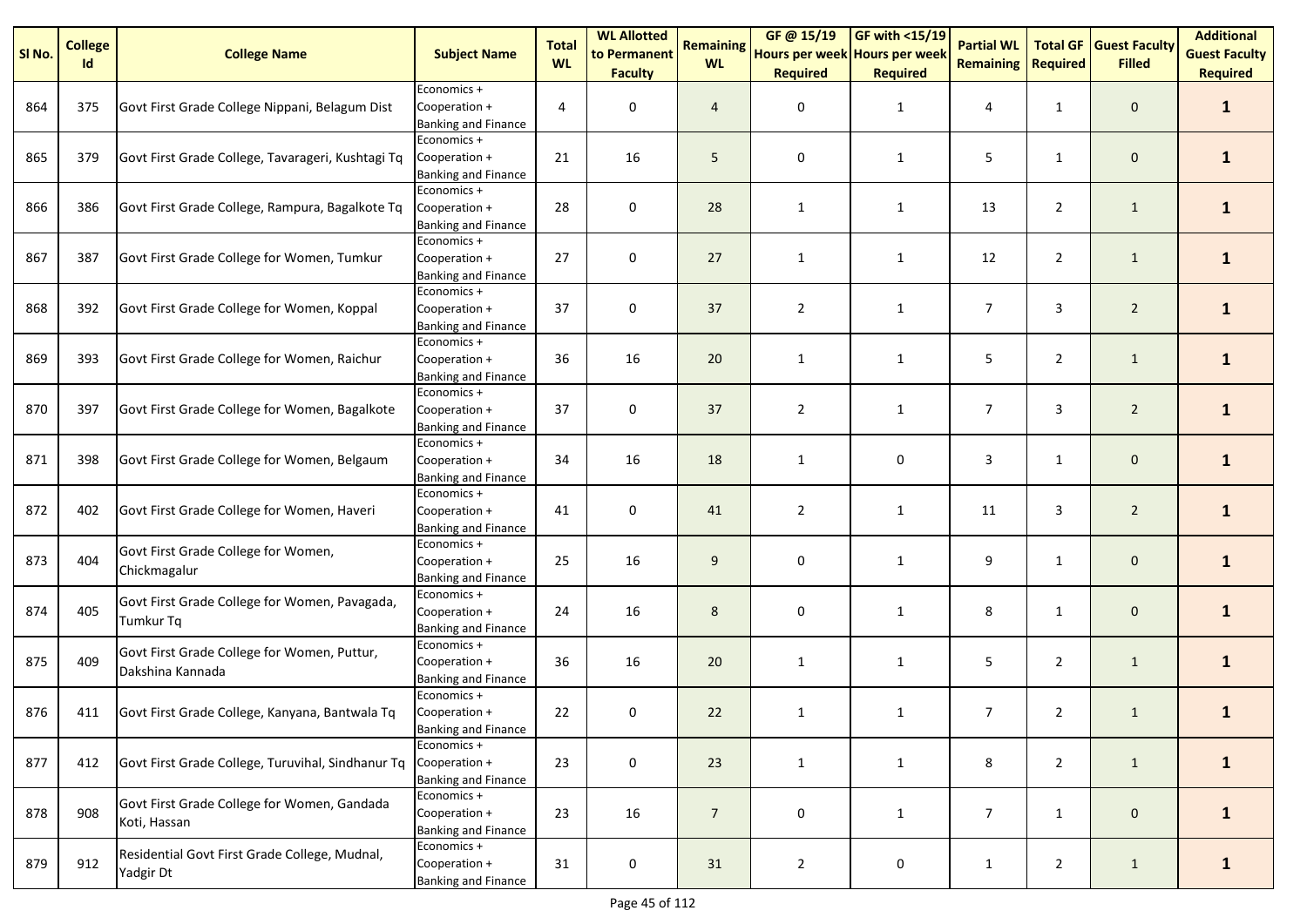| SI <sub>No.</sub> | <b>College</b> | <b>College Name</b>                                                                 | <b>Subject Name</b>                                        | <b>Total</b><br><b>WL</b> | <b>WL Allotted</b><br>to Permanent | <b>Remaining</b><br><b>WL</b> | GF @ 15/19<br>Hours per week Hours per week | <b>GF with &lt;15/19</b> | <b>Partial WL</b> | <b>Total GF</b> | <b>Guest Faculty</b><br><b>Filled</b> | <b>Additional</b><br><b>Guest Faculty</b> |
|-------------------|----------------|-------------------------------------------------------------------------------------|------------------------------------------------------------|---------------------------|------------------------------------|-------------------------------|---------------------------------------------|--------------------------|-------------------|-----------------|---------------------------------------|-------------------------------------------|
|                   | Id             |                                                                                     |                                                            |                           | <b>Faculty</b>                     |                               | <b>Required</b>                             | <b>Required</b>          | <b>Remaining</b>  | <b>Required</b> |                                       | <b>Required</b>                           |
| 880               | 915            | Residential Govt First Grade College, Adalageri,<br>Mudhebihal Tq, Vijayapura Dist  | Economics +<br>Cooperation +<br><b>Banking and Finance</b> | 9                         | 0                                  | 9                             | 0                                           | 1                        | 9                 | $\mathbf{1}$    | $\mathbf 0$                           | 1                                         |
| 881               | 916            | Residential Govt First Grade College, Kavithala,<br>Manvi Tq Raichur Dist           | Economics +<br>Cooperation +<br>Banking and Finance        | 18                        | 0                                  | 18                            | $\mathbf{1}$                                | 0                        | 3                 | $\mathbf{1}$    | $\mathbf 0$                           | 1                                         |
| 882               | 918            | Residential Govt First Grade College, Devagiri,<br>Haveri                           | Economics +<br>Cooperation +<br><b>Banking and Finance</b> | 38                        | 16                                 | 22                            | 1                                           | 1                        | $\overline{7}$    | $\overline{2}$  | $\mathbf{1}$                          | 1                                         |
| 883               | 274            | Shri Mallappa Yegappa Khyadi Govt First Grade<br>College, Telsanga, Athani Tq       | Education                                                  | 26                        | 0                                  | 26                            | 1                                           | $\mathbf{1}$             | 11                | $\overline{2}$  | $\mathbf 0$                           | 2 <sup>2</sup>                            |
| 884               | 286            | Govt First Grade College, Hungund                                                   | Education                                                  | 24                        | 0                                  | 24                            | $\mathbf{1}$                                | $\mathbf{1}$             | 9                 | $\overline{2}$  | $\mathbf{0}$                          | 2 <sup>2</sup>                            |
| 885               | 226            | Sree Siddeshwara Govt College, Nargund                                              | Education                                                  | 25                        | 16                                 | 9                             | 0                                           | $\mathbf{1}$             | 9                 | $\mathbf{1}$    | $\mathbf{0}$                          | $\mathbf{1}$                              |
| 886               | 244            | Govt First Grade College, Sunkalbidari,<br>Ranebennur Tq                            | Education                                                  | 6                         | 0                                  | 6                             | 0                                           | 1                        | 6                 | $\mathbf{1}$    | $\mathbf 0$                           | $\mathbf{1}$                              |
| 887               | 271            | Govt First Grade College, H B C Colony, Athani                                      | Education                                                  | 24                        | 0                                  | 24                            | $\mathbf{1}$                                | $\mathbf{1}$             | 9                 | $\overline{2}$  | $\mathbf{1}$                          | $\mathbf{1}$                              |
| 888               | 328            | Govt First Grade College, Yelburga                                                  | Education                                                  | 12                        | 0                                  | 12                            | 0                                           | $\mathbf{1}$             | 12                | $\mathbf{1}$    | $\mathbf 0$                           | $\mathbf{1}$                              |
| 889               | 347            | Govt First Grade College, Hospet                                                    | Education                                                  | 23                        | 0                                  | 23                            | 1                                           | $\mathbf{1}$             | 8                 | $\overline{2}$  | $\mathbf{1}$                          | $\mathbf{1}$                              |
| 890               | 5              | Govt Science College, N T Road, Bangalore                                           | Electronics                                                | 119                       | 83                                 | 36                            | $\mathbf{1}$                                | $\mathbf{1}$             | 17                | $\overline{2}$  | $\mathbf 0$                           | 2 <sup>2</sup>                            |
| 891               | 112            | Govt Science College, Hassan                                                        | Electronics                                                | 108                       | 48                                 | 60                            | 3                                           | 0                        | 3                 | 3               | $\mathbf{1}$                          | 2 <sup>2</sup>                            |
| 892               | 9              | Govt First Grade College, K R Puram, Bangalore                                      | Electronics                                                | 51                        | 40                                 | 11                            | 0                                           | $\mathbf{1}$             | 11                | $\mathbf{1}$    | $\mathbf 0$                           | $\mathbf{1}$                              |
| 893               | 116            | Govt First Grade College, Holenarasepura                                            | Electronics                                                | 27                        | 20                                 | $\overline{7}$                | 0                                           | $\mathbf{1}$             | $\overline{7}$    | $\mathbf{1}$    | $\mathbf 0$                           | $\mathbf{1}$                              |
| 894               | 124            | Govt First Grade College, Channarayapatna                                           | Electronics                                                | 35                        | 20                                 | 15                            | 0                                           | $\mathbf{1}$             | 15                | $\mathbf{1}$    | $\mathbf 0$                           | $\mathbf{1}$                              |
| 895               | 139            | Govt First Grade College, Shikaripura                                               | Electronics                                                | 27                        | 20                                 | $\overline{7}$                | 0                                           | $\mathbf{1}$             | $\overline{7}$    | $\mathbf{1}$    | $\mathbf 0$                           | $\mathbf{1}$                              |
| 896               | 226            | Sree Siddeshwara Govt College, Nargund                                              | Electronics                                                | 25                        | 20                                 | 5                             | 0                                           | $\mathbf{1}$             | 5                 | $\mathbf{1}$    | $\mathbf 0$                           | $\mathbf{1}$                              |
| 897               | 340            | Smt Saraladevi Satheshchandra Agarwal Govt First<br>Grade College, S N Pet, Bellary | Electronics                                                | 62                        | 40                                 | 22                            | 1                                           | 0                        | 3                 | $\mathbf{1}$    | $\mathbf 0$                           | $\mathbf{1}$                              |
| 898               | 271            | Govt First Grade College, H B C Colony, Athani                                      | English (Language +<br>Optional)                           | 102                       | 0                                  | 102                           | 6                                           | $\mathbf{1}$             | 12                | $\overline{7}$  | 3                                     | 4                                         |
| 899               | 314            | Govt Law College, Marthur, Gulbarga                                                 | English (Language +<br>Optional)                           | 60                        | 0                                  | 60                            | 4                                           | 0                        | 0                 | 4               | $\mathbf 0$                           | 4                                         |
| 900               | 3              | Govt R C College of Commerce & Management,<br>Bangalore                             | English (Language +<br>Optional)                           | 104                       | 64                                 | 40                            | $\overline{2}$                              | $\mathbf{1}$             | 10                | 3               | $\mathbf 0$                           | $\mathbf{3}$                              |
| 901               | 16             | Govt First Grade College, Yelahanka, Bangalore                                      | English (Language +<br>Optional)                           | 147                       | 96                                 | 51                            | 3                                           | $\mathbf{1}$             | 6                 | 4               | $\mathbf{1}$                          | 3 <sup>1</sup>                            |
| 902               | 54             | Govt College, M G Road, Chikkaballapur                                              | English (Language +<br>Optional)                           | 93                        | 16                                 | 77                            | 5                                           | 0                        | $\overline{2}$    | 5               | $\overline{2}$                        | 3 <sup>1</sup>                            |
| 903               | 56             | Govt Womens College, Chintamani                                                     | English (Language +<br>Optional)                           | 68                        | 16                                 | 52                            | 3                                           | 1                        | $7\overline{ }$   | 4               | $\mathbf{1}$                          | 3 <sup>1</sup>                            |
| 904               | 63             | Govt Boys College, Kolar                                                            | English (Language +<br>Optional)                           | 79                        | $\pmb{0}$                          | 79                            | 5                                           | $\mathbf{1}$             | $\overline{4}$    | 6               | $\mathbf{3}$                          | 3 <sup>1</sup>                            |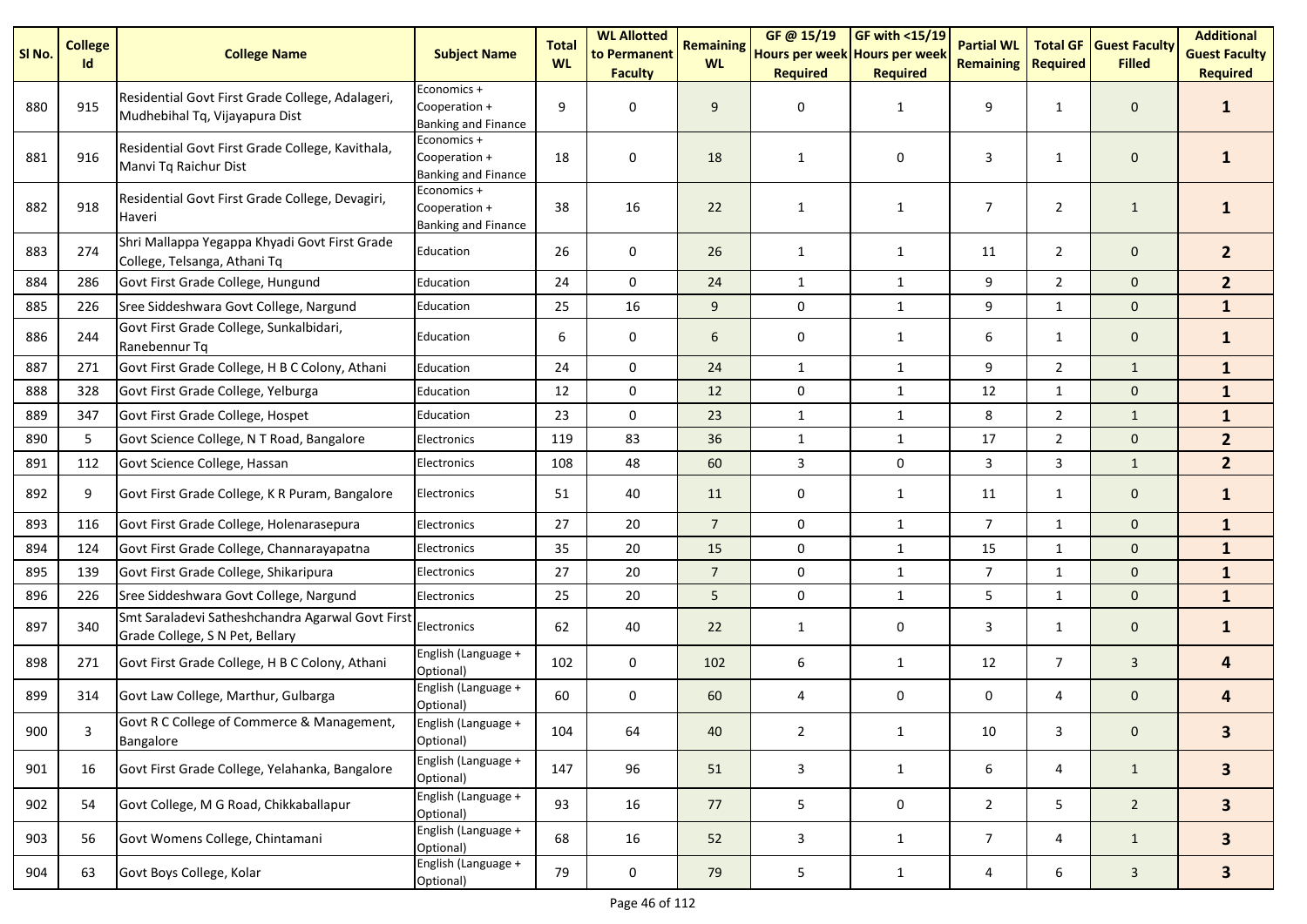| SI No. | <b>College</b><br>Id | <b>College Name</b>                                                                             | <b>Subject Name</b>              | <b>Total</b><br><b>WL</b> | <b>WL Allotted</b><br>to Permanent<br><b>Faculty</b> | <b>Remaining</b><br><b>WL</b> | GF@ 15/19<br>Hours per week Hours per week<br><b>Required</b> | GF with <15/19<br><b>Required</b> | <b>Partial WL</b><br><b>Remaining</b> | <b>Total GF</b><br><b>Required</b> | <b>Guest Faculty</b><br><b>Filled</b> | <b>Additional</b><br><b>Guest Faculty</b><br><b>Required</b> |
|--------|----------------------|-------------------------------------------------------------------------------------------------|----------------------------------|---------------------------|------------------------------------------------------|-------------------------------|---------------------------------------------------------------|-----------------------------------|---------------------------------------|------------------------------------|---------------------------------------|--------------------------------------------------------------|
| 905    | 64                   | Govt College, Mulbagal                                                                          | English (Language +<br>Optional) | 52                        | 0                                                    | 52                            | 3                                                             | $\mathbf{1}$                      | $\overline{7}$                        | 4                                  | $\mathbf{1}$                          | 3                                                            |
| 906    | 207                  | Govt First Grade College, Thenkanidiyur, Udupi                                                  | English (Language +<br>Optional) | 90                        | 32                                                   | 58                            | 3                                                             | 1                                 | 13                                    | 4                                  | $\mathbf{1}$                          | $\overline{\mathbf{3}}$                                      |
| 907    | 277                  | Sri Shripadbhod Swamiji Govt First Grade College,<br>Moodalagi, Gokak Tq                        | English (Language +<br>Optional) | 82                        | 32                                                   | 50                            | 3                                                             | 1                                 | 5                                     | 4                                  | $\mathbf{1}$                          | 3 <sup>1</sup>                                               |
| 908    | 279                  | Sri Rudragowda Patil Govt First Grade College,<br>Bilgi                                         | English (Language +<br>Optional) | 49                        | 0                                                    | 49                            | 3                                                             | 1                                 | 4                                     | 4                                  | $\mathbf{1}$                          | 3 <sup>1</sup>                                               |
| 909    | 310                  | Govt First Grade College for Women, Jewargi<br>Colony, Gulbarga                                 | English (Language +<br>Optional) | 70                        | 32                                                   | 38                            | 2                                                             | 1                                 | 8                                     | 3                                  | $\mathbf 0$                           | 3 <sup>1</sup>                                               |
| 910    | 328                  | Govt First Grade College, Yelburga                                                              | English (Language +<br>Optional) | 74                        | 0                                                    | 74                            | 4                                                             | $\mathbf{1}$                      | 14                                    | 5                                  | $\overline{2}$                        | $\overline{\mathbf{3}}$                                      |
| 911    | 331                  | Govt First Grade College, Koppal                                                                | English (Language +<br>Optional) | 112                       | 0                                                    | 112                           | 7                                                             | $\mathbf{1}$                      | $\overline{7}$                        | 8                                  | 5                                     | 3 <sup>1</sup>                                               |
| 912    | 337                  | Govt First Grade College, Irkalgada, Koppal Tq                                                  | English (Language +<br>Optional) | 38                        | 0                                                    | 38                            | $\overline{2}$                                                | $\mathbf{1}$                      | 8                                     | 3                                  | $\mathbf 0$                           | 3 <sup>1</sup>                                               |
| 913    | 341                  | Gangavathi Venkataramanashetty<br>Padmavathamma Govt First Grade College,<br>Hagaribommanahalli | English (Language +<br>Optional) | 96                        | 16                                                   | 80                            | 5                                                             | 1                                 | 5                                     | 6                                  | $\overline{3}$                        | 3                                                            |
| 914    | 344                  | Govt First Grade College, Kurugod                                                               | English (Language +<br>Optional) | 54                        | 16                                                   | 38                            | $\overline{2}$                                                | $\mathbf{1}$                      | 8                                     | 3                                  | $\mathbf 0$                           | 3 <sup>1</sup>                                               |
| 915    | 347                  | Govt First Grade College, Hospet                                                                | English (Language +<br>Optional) | 139                       | 22                                                   | 117                           | $\overline{7}$                                                | 1                                 | 12                                    | 8                                  | 5                                     | 3 <sup>1</sup>                                               |
| 916    | $\overline{2}$       | Govt Arts College, Dr B R Ambedkar Veedhi,<br>Bangalore                                         | English (Language +<br>Optional) | 118                       | 88                                                   | 30                            | $\overline{2}$                                                | 0                                 | 0                                     | $\overline{2}$                     | $\mathbf 0$                           | 2 <sup>1</sup>                                               |
| 917    | 8                    | Govt First Grade College, Vijayanagar, Bangalore                                                | English (Language +<br>Optional) | 167                       | 96                                                   | 71                            | 4                                                             | $\mathbf{1}$                      | 11                                    | 5                                  | $\mathbf{3}$                          | 2 <sup>1</sup>                                               |
| 918    | 14                   | Govt First Grade College, Peenya, I stage,<br><b>Bangalore</b>                                  | English (Language +<br>Optional) | 35                        | 16                                                   | 19                            | $\mathbf{1}$                                                  | $\mathbf{1}$                      | 4                                     | $\overline{2}$                     | $\mathbf 0$                           | 2 <sup>1</sup>                                               |
| 919    | 17                   | Govt First Grade College, Hosur Road, Sarjapur                                                  | English (Language +<br>Optional) | 47                        | 16                                                   | 31                            | $\overline{2}$                                                | 0                                 | $\mathbf{1}$                          | $\overline{2}$                     | $\mathbf 0$                           | 2 <sup>1</sup>                                               |
| 920    | 38                   | Govt First Grade College, Sira                                                                  | English (Language +<br>Optional) | 85                        | 48                                                   | 37                            | $\overline{2}$                                                | $\mathbf{1}$                      | $\overline{7}$                        | 3                                  | $\mathbf{1}$                          | 2 <sup>1</sup>                                               |
| 921    | 53                   | Govt First Grade College, B H Road, Tumkur                                                      | English (Language +<br>Optional) | 199                       | 112                                                  | 87                            | 5                                                             | 1                                 | 12                                    | 6                                  | $\overline{4}$                        | 2 <sup>2</sup>                                               |
| 922    | 59                   | Govt First Grade College, Gowribidanur                                                          | English (Language +<br>Optional) | 64                        | 32                                                   | 32                            | $\mathcal{P}$                                                 | $\Omega$                          | $\mathcal{P}$                         | $\mathcal{P}$                      | $\Omega$                              | $\mathbf{z}$                                                 |
| 923    | 65                   | Govt Womens College, Kolar                                                                      | English (Language +<br>Optional) | 111                       | 16                                                   | 95                            | $\boldsymbol{6}$                                              | $\mathbf{1}$                      | 5                                     | $7\overline{ }$                    | 5 <sub>5</sub>                        | 2 <sup>2</sup>                                               |
| 924    | 66                   | Govt First Grade College, SULIKUNTE ROAD,<br>Bangarpet                                          | English (Language +<br>Optional) | 68                        | 0                                                    | 68                            | 4                                                             | $\mathbf{1}$                      | 8                                     | 5                                  | $\mathbf{3}$                          | 2 <sup>2</sup>                                               |
| 925    | 112                  | Govt Science College, Hassan                                                                    | English (Language +<br>Optional) | 114                       | 16                                                   | 98                            | 6                                                             | $\mathbf{1}$                      | 8                                     | $7^{\circ}$                        | 5 <sub>5</sub>                        | $2^{\circ}$                                                  |
| 926    | 115                  | B M Shetty, Govt First Grade College, Konnanur,<br>(Arkalgudu Tq)                               | English (Language +<br>Optional) | 20                        | $\pmb{0}$                                            | 20                            | $\mathbf{1}$                                                  | $\mathbf{1}$                      | 5                                     | $\overline{2}$                     | $\mathbf{0}$                          | $2^{\circ}$                                                  |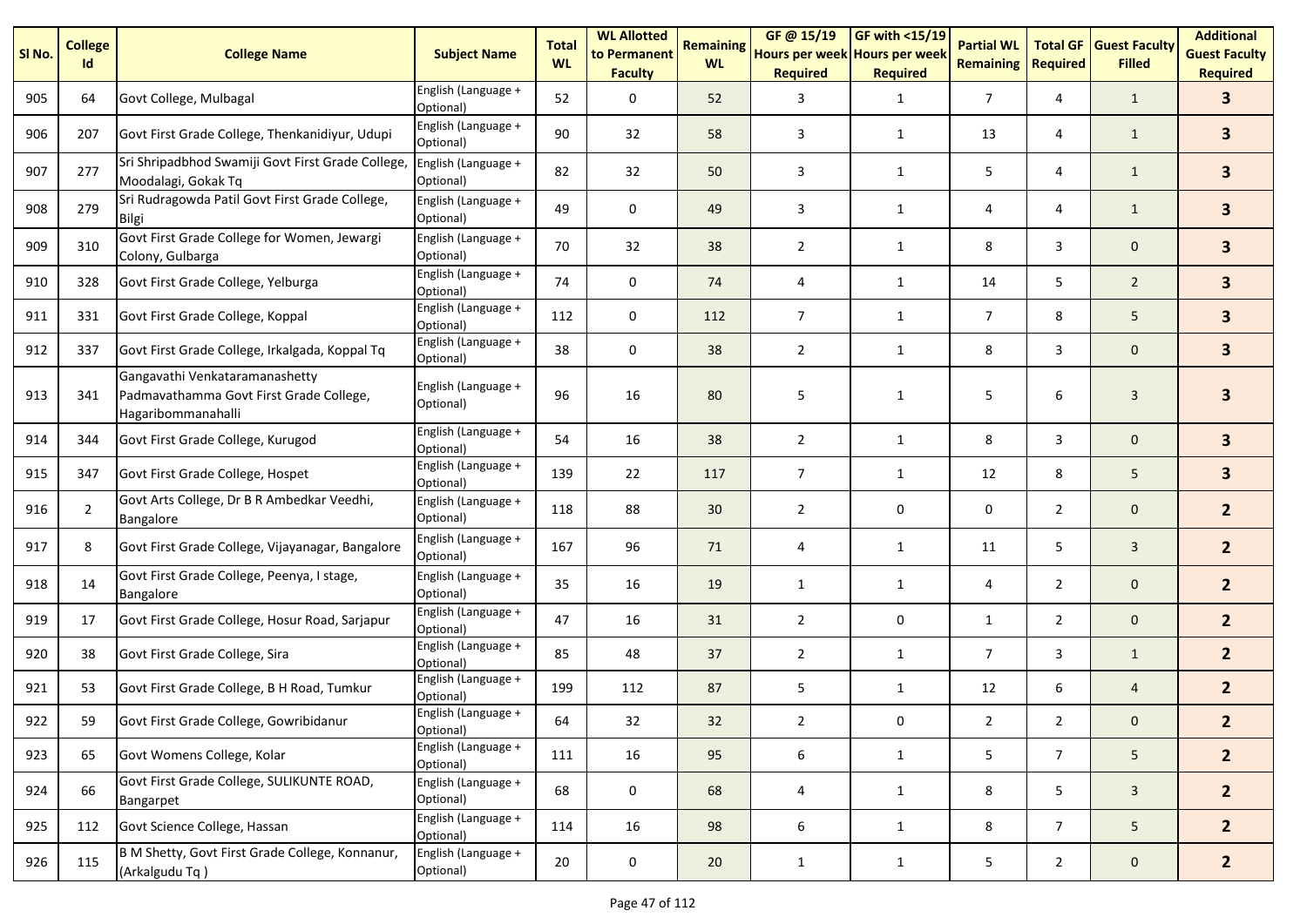| SI No. | <b>College</b><br>Id | <b>College Name</b>                                                         | <b>Subject Name</b>              | <b>Total</b><br><b>WL</b> | <b>WL Allotted</b><br>to Permanent<br><b>Faculty</b> | <b>Remaining</b><br><b>WL</b> | GF@ 15/19<br>Hours per week Hours per week<br><b>Required</b> | <b>GF with &lt;15/19</b><br><b>Required</b> | <b>Partial WL</b><br><b>Remaining</b> | <b>Total GF</b><br><b>Required</b> | <b>Guest Faculty</b><br><b>Filled</b> | <b>Additional</b><br><b>Guest Faculty</b><br><b>Required</b> |
|--------|----------------------|-----------------------------------------------------------------------------|----------------------------------|---------------------------|------------------------------------------------------|-------------------------------|---------------------------------------------------------------|---------------------------------------------|---------------------------------------|------------------------------------|---------------------------------------|--------------------------------------------------------------|
| 927    | 148                  | Govt First Grade College, Thirthahalli                                      | English (Language +<br>Optional) | 84                        | 32                                                   | 52                            | 3                                                             | $\mathbf{1}$                                | $\overline{7}$                        | 4                                  | $\overline{2}$                        | 2 <sup>2</sup>                                               |
| 928    | 151                  | Govt Arts College, Chitradurga                                              | English (Language +<br>Optional) | 158                       | 48                                                   | 110                           | $\overline{7}$                                                | $\mathbf{1}$                                | 5                                     | 8                                  | 6                                     | 2 <sup>1</sup>                                               |
| 929    | 169                  | Govt First Grade College, Harapanahalli                                     | English (Language +<br>Optional) | 95                        | 16                                                   | 79                            | 5                                                             | $\mathbf{1}$                                | 4                                     | 6                                  | $\overline{4}$                        | 2 <sup>1</sup>                                               |
| 930    | 173                  | IDSG Govt College, Chikkamagalur                                            | English (Language +<br>Optional) | 164                       | 96                                                   | 68                            | 4                                                             | 1                                           | 8                                     | 5                                  | $\overline{3}$                        | 2 <sup>1</sup>                                               |
| 931    | 197                  | Govt First Grade College, Mangalore Carstreet,<br>Mangalore                 | English (Language +<br>Optional) | 107                       | 48                                                   | 59                            | 3                                                             | $\mathbf{1}$                                | 14                                    | 4                                  | $\overline{2}$                        | 2 <sup>1</sup>                                               |
| 932    | 226                  | Sree Siddeshwara Govt College, Nargund                                      | English (Language +<br>Optional) | 68                        | 16                                                   | 52                            | 3                                                             | $\mathbf{1}$                                | $\overline{7}$                        | 4                                  | $\overline{2}$                        | 2 <sup>1</sup>                                               |
| 933    | 242                  | Smt G B Ankalkoti, Govt First Grade College,<br>Shiggav                     | English (Language +<br>Optional) | 35                        | 16                                                   | 19                            | $\mathbf{1}$                                                  | 1                                           | 4                                     | $\overline{2}$                     | $\mathbf 0$                           | 2 <sup>1</sup>                                               |
| 934    | 264                  | Govt First Grade College, Hukkeri                                           | English (Language +<br>Optional) | 61                        | 16                                                   | 45                            | 3                                                             | 0                                           | 0                                     | 3                                  | $\mathbf{1}$                          | 2 <sup>1</sup>                                               |
| 935    | 280                  | Govt First Grade College(Women), Jamakhandi                                 | English (Language +<br>Optional) | 90                        | 0                                                    | 90                            | 6                                                             | 0                                           | 0                                     | 6                                  | $\overline{4}$                        | 2 <sup>1</sup>                                               |
| 936    | 281                  | Govt First Grade College, Terdal                                            | English (Language +<br>Optional) | 39                        | 16                                                   | 23                            | 1                                                             | 1                                           | 8                                     | $\overline{2}$                     | $\mathbf 0$                           | 2 <sup>1</sup>                                               |
| 937    | 286                  | Govt First Grade College, Hungund                                           | English (Language +<br>Optional) | 57                        | 6                                                    | 51                            | 3                                                             | $\mathbf{1}$                                | 6                                     | 4                                  | $\overline{2}$                        | 2 <sup>2</sup>                                               |
| 938    | 287                  | Govt First Grade College, Ilkal, Hungund Tq:                                | English (Language +<br>Optional) | 41                        | 16                                                   | 25                            | 1                                                             | $\mathbf{1}$                                | 10                                    | $\overline{2}$                     | $\mathbf 0$                           | 2 <sup>1</sup>                                               |
| 939    | 315                  | Govt First Grade College, Yadgiri                                           | English (Language +<br>Optional) | 57                        | 16                                                   | 41                            | 2                                                             | $\mathbf{1}$                                | 11                                    | 3                                  | $\mathbf{1}$                          | 2 <sup>1</sup>                                               |
| 940    | 321                  | Govt First Grade College, Manvi                                             | English (Language +<br>Optional) | 39                        | 16                                                   | 23                            | $\mathbf{1}$                                                  | 1                                           | 8                                     | $\overline{2}$                     | $\mathbf 0$                           | 2 <sup>2</sup>                                               |
| 941    | 342                  | Govt First Grade College, Kampli, (Hospet Tq)                               | English (Language +<br>Optional) | 32                        | 0                                                    | 32                            | $\overline{2}$                                                | 0                                           | $\overline{2}$                        | $\overline{2}$                     | $\mathbf 0$                           | 2 <sup>1</sup>                                               |
| 942    | 374                  | Govt First Grade College, Mudipu, Bantwala Tq                               | English (Language +<br>Optional) | 20                        | 0                                                    | 20                            | 1                                                             | 1                                           | 5                                     | $\overline{2}$                     | $\mathbf 0$                           | 2 <sup>1</sup>                                               |
| 943    | 379                  | Govt First Grade College, Tavarageri, Kushtagi Tq                           | English (Language +<br>Optional) | 34                        | 0                                                    | 34                            | $\overline{2}$                                                | 1                                           | 4                                     | 3                                  | $\mathbf{1}$                          | 2 <sup>1</sup>                                               |
| 944    | 412                  | Govt First Grade College, Turuvihal, Sindhanur Tq                           | English (Language +<br>Optional) | 20                        | 0                                                    | 20                            | $\mathbf{1}$                                                  | 1                                           | 5                                     | $\overline{2}$                     | $\mathbf 0$                           | $\overline{2}$                                               |
| 945    | 1                    | Maharanis Arts, Commerce and Management<br>College for Women, Bangalore     | English (Language +<br>Optional) | 154                       | 112                                                  | 42                            | $\overline{2}$                                                | $\mathbf{1}$                                | 12                                    | 3                                  | $\overline{2}$                        | $\mathbf{1}$                                                 |
| 946    | $\overline{4}$       | Smt V H D Central Institute of Home Science<br>College for Women, Bangalore | English (Language +<br>Optional) | 28                        | 16                                                   | 12                            | 0                                                             | 1                                           | 12                                    | $\mathbf{1}$                       | $\mathbf{0}$                          | $\mathbf{1}$                                                 |
| 947    | 5                    | Govt Science College, N T Road, Bangalore                                   | English (Language +<br>Optional) | 76                        | 64                                                   | 12                            | 0                                                             | $\mathbf{1}$                                | 12                                    | $\mathbf{1}$                       | $\mathbf{0}$                          | $\mathbf{1}$                                                 |
| 948    | 6                    | Maharanis Science College for Women, Bangalore                              | English (Language +<br>Optional) | 48                        | 32                                                   | 16                            | $\mathbf{1}$                                                  | 0                                           | $\mathbf{1}$                          | $\mathbf{1}$                       | $\mathbf{0}$                          | $\mathbf{1}$                                                 |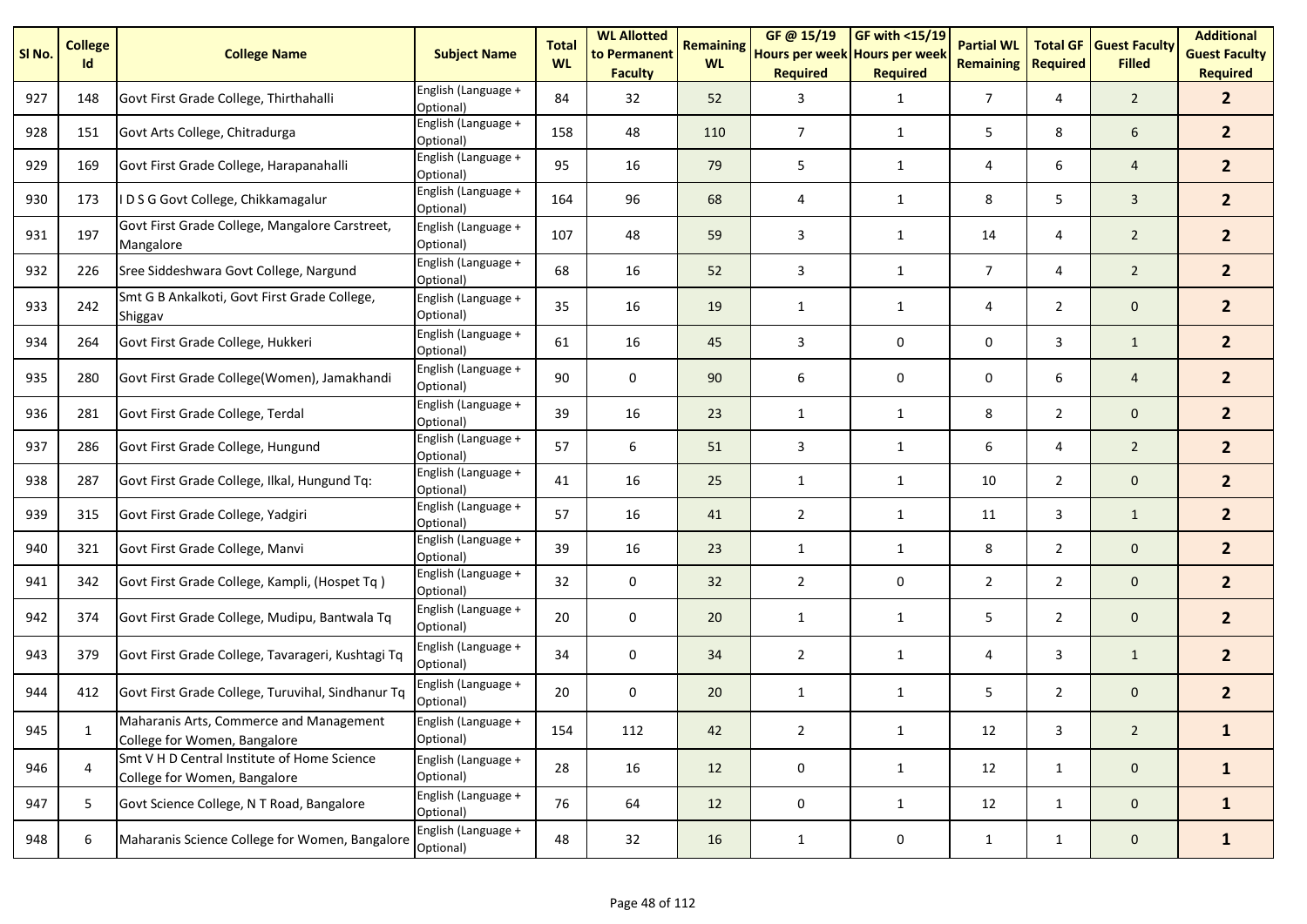| SI <sub>No.</sub> | <b>College</b><br>Id | <b>College Name</b>                                                               | <b>Subject Name</b>              | <b>Total</b><br><b>WL</b> | <b>WL Allotted</b><br>to Permanent<br><b>Faculty</b> | <b>Remaining</b><br><b>WL</b> | GF@ 15/19<br>Hours per week Hours per week<br><b>Required</b> | GF with <15/19<br><b>Required</b> | <b>Partial WL</b><br><b>Remaining</b> | <b>Total GF</b><br><b>Required</b> | <b>Guest Faculty</b><br><b>Filled</b> | <b>Additional</b><br><b>Guest Faculty</b><br><b>Required</b> |
|-------------------|----------------------|-----------------------------------------------------------------------------------|----------------------------------|---------------------------|------------------------------------------------------|-------------------------------|---------------------------------------------------------------|-----------------------------------|---------------------------------------|------------------------------------|---------------------------------------|--------------------------------------------------------------|
| 949               | $\overline{7}$       | Dr S Gopalraju Govt First Grade College, Anekal                                   | English (Language +<br>Optional) | 23                        | 16                                                   | $\overline{7}$                | 0                                                             | $\mathbf{1}$                      | $\overline{7}$                        | $\mathbf{1}$                       | $\mathbf 0$                           | $\mathbf{1}$                                                 |
| 950               | 9                    | Govt First Grade College, K R Puram, Bangalore                                    | English (Language +<br>Optional) | 92                        | 72                                                   | 20                            | $\mathbf{1}$                                                  | 1                                 | 5                                     | $\overline{2}$                     | $\mathbf{1}$                          | $\mathbf{1}$                                                 |
| 951               | 15                   | Govt First Grade College, Frazer Town, Bangalore                                  | English (Language +<br>Optional) | 15                        | 8                                                    | $\overline{7}$                | 0                                                             | $\mathbf{1}$                      | $\overline{7}$                        | 1                                  | $\mathbf 0$                           | $\mathbf{1}$                                                 |
| 952               | 26                   | Govt First Grade College, Nelamangala                                             | English (Language +<br>Optional) | 40                        | 32                                                   | 8                             | 0                                                             | $\mathbf{1}$                      | 8                                     | $\mathbf{1}$                       | $\mathbf 0$                           | $\mathbf{1}$                                                 |
| 953               | 31                   | Govt First Grade College, Channapatna                                             | English (Language +<br>Optional) | 147                       | 48                                                   | 99                            | 6                                                             | 1                                 | 9                                     | $\overline{7}$                     | 6                                     | $\mathbf{1}$                                                 |
| 954               | 34                   | Govt First Grade College, Kanakapura                                              | English (Language +<br>Optional) | 47                        | 16                                                   | 31                            | $\overline{2}$                                                | 0                                 | $\mathbf{1}$                          | $\overline{2}$                     | $\mathbf{1}$                          | $\mathbf{1}$                                                 |
| 955               | 39                   | Govt First Grade College, Kunigal                                                 | English (Language +<br>Optional) | 88                        | 64                                                   | 24                            | $\mathbf{1}$                                                  | $\mathbf{1}$                      | 9                                     | $\overline{2}$                     | $\mathbf{1}$                          | $\mathbf{1}$                                                 |
| 956               | 41                   | Smt & Sri Y E Rangaiah Shetty, Govt First Grade<br>College, Pavagada              | English (Language +<br>Optional) | 67                        | 16                                                   | 51                            | 3                                                             | 1                                 | 6                                     | 4                                  | 3                                     | $\mathbf{1}$                                                 |
| 957               | 42                   | Govt First Grade College, Koratagere                                              | English (Language +<br>Optional) | 40                        | 32                                                   | 8                             | $\mathbf 0$                                                   | $\mathbf{1}$                      | 8                                     | 1                                  | $\mathbf 0$                           | $\mathbf{1}$                                                 |
| 958               | 44                   | Govt First Grade College, Chikkanaikanahalli                                      | English (Language +<br>Optional) | 59                        | $\mathbf 0$                                          | 59                            | 3                                                             | $\mathbf{1}$                      | 14                                    | 4                                  | $\mathbf{3}$                          | $\mathbf{1}$                                                 |
| 959               | 48                   | Govt First Grade College, Tiptur                                                  | English (Language +<br>Optional) | 136                       | 73                                                   | 63                            | $\overline{4}$                                                | 0                                 | 3                                     | 4                                  | $\overline{3}$                        | $\mathbf{1}$                                                 |
| 960               | 55                   | Govt Boys College, Chintamani                                                     | English (Language +<br>Optional) | 42                        | 16                                                   | 26                            | $\mathbf{1}$                                                  | $\mathbf{1}$                      | 11                                    | $\overline{2}$                     | $\mathbf{1}$                          | $\mathbf{1}$                                                 |
| 961               | 57                   | Govt First Grade College, Shidlaghatta                                            | English (Language +<br>Optional) | 23                        | 0                                                    | 23                            | $\mathbf{1}$                                                  | $\mathbf{1}$                      | 8                                     | $\overline{2}$                     | $\mathbf{1}$                          | $\mathbf{1}$                                                 |
| 962               | 69                   | Govt First Grade College, rd cross BEO campus<br>Robersonpet, K G F, Bangarpet Tq | English (Language +<br>Optional) | 59                        | 32                                                   | 27                            | 1                                                             | 1                                 | 12                                    | $\overline{2}$                     | $\mathbf{1}$                          | $\mathbf{1}$                                                 |
| 963               | 71                   | Govt Law College, Kolar                                                           | English (Language +<br>Optional) | 6                         | $\mathbf 0$                                          | 6                             | 0                                                             | $\mathbf{1}$                      | 6                                     | $\mathbf{1}$                       | $\mathbf{0}$                          | $\mathbf{1}$                                                 |
| 964               | 72                   | Maharanis Science College for Women, Mysore                                       | English (Language +<br>Optional) | 129                       | 48                                                   | 81                            | 5                                                             | $\mathbf{1}$                      | 6                                     | 6                                  | 5                                     | $\mathbf{1}$                                                 |
| 965               | 81                   | Govt First Grade College, Saligrama, K R Nagar Tq                                 | English (Language +<br>Optional) | 28                        | 0                                                    | 28                            | 1                                                             | 1                                 | 13                                    | $\overline{2}$                     | $\mathbf{1}$                          | $\mathbf{1}$                                                 |
| 966               | 83                   | Govt First Grade College, Ooty Road, Nanjangudu                                   | English (Language +<br>Optional) | 78                        | 48                                                   | 30                            | $\overline{2}$                                                | 0                                 | 0                                     | $\overline{2}$                     | $\mathbf{1}$                          | 1                                                            |
| 967               | 90                   | Sri Mahadeveshwara College, Kollegal                                              | English (Language +<br>Optional) | 36                        | $\pmb{0}$                                            | 36                            | $\overline{2}$                                                | $\mathbf{1}$                      | 6                                     | 3                                  | $\overline{2}$                        | $\mathbf{1}$                                                 |
| 968               | 98                   | Govt Womens College, M C Road, Mandya                                             | English (Language +<br>Optional) | 97                        | 48                                                   | 49                            | $\mathbf{3}$                                                  | $\mathbf{1}$                      | 4                                     | 4                                  | $\mathbf{3}$                          | $\mathbf{1}$                                                 |
| 969               | 111                  | Govt First Grade College for Women, K R Pet                                       | English (Language +<br>Optional) | 40                        | 16                                                   | 24                            | $\mathbf{1}$                                                  | $\mathbf{1}$                      | 9                                     | $\overline{2}$                     | $\mathbf{1}$                          | $\mathbf{1}$                                                 |
| 970               | 117                  | Govt First Grade Womens College, Holenarasipura                                   | English (Language +<br>Optional) | 61                        | 32                                                   | 29                            | $\mathbf{1}$                                                  | $\mathbf{1}$                      | 14                                    | $\overline{2}$                     | $\mathbf{1}$                          | $\mathbf{1}$                                                 |
| 971               | 121                  | Y D D Govt First Grade College, Belur                                             | English (Language +<br>Optional) | 24                        | $\pmb{0}$                                            | 24                            | $\mathbf{1}$                                                  | $\mathbf{1}$                      | 9                                     | $\overline{2}$                     | $\mathbf{1}$                          | $\mathbf{1}$                                                 |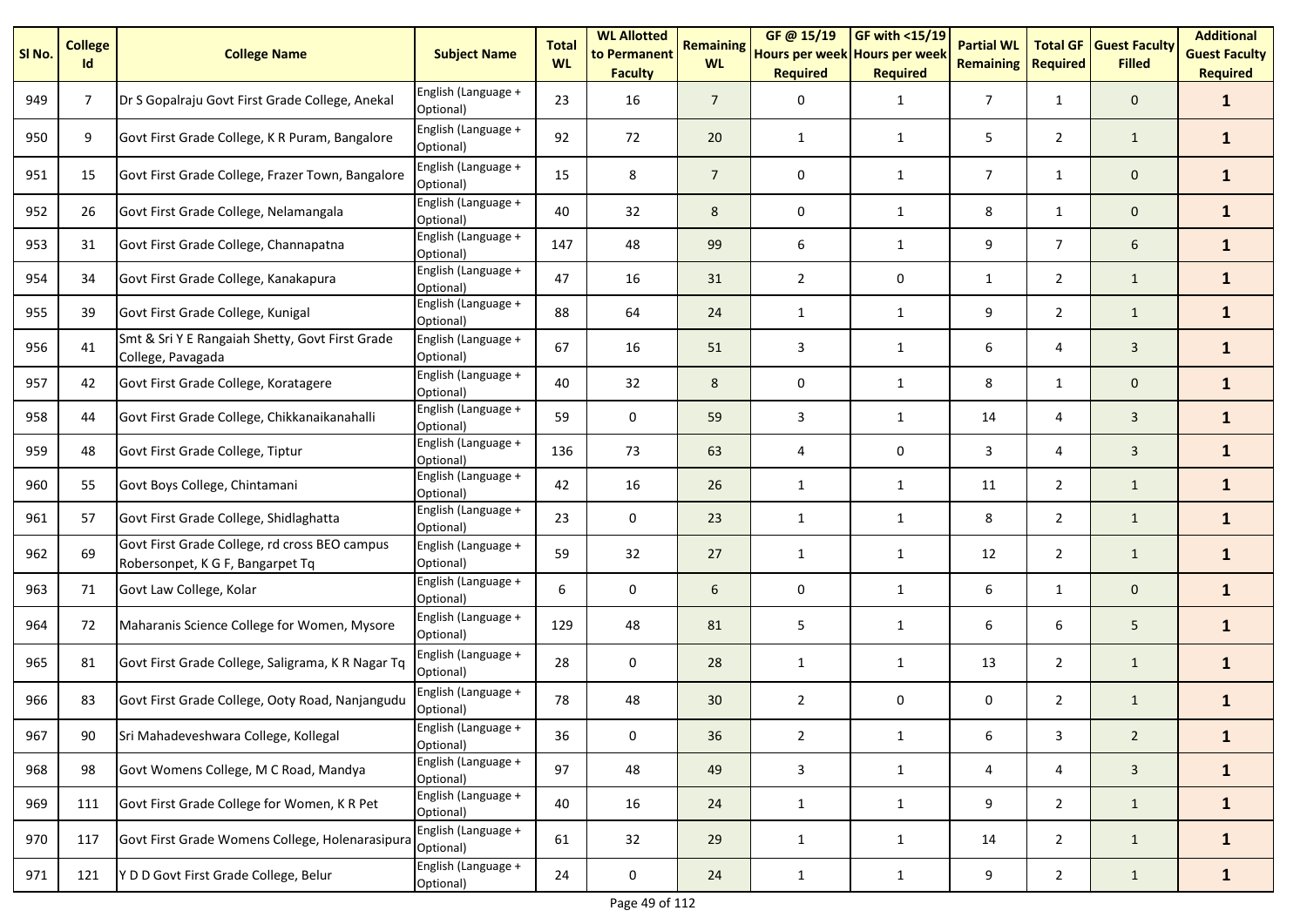| SI <sub>No.</sub> | <b>College</b><br>Id | <b>College Name</b>                                                                  | <b>Subject Name</b>              | <b>Total</b><br><b>WL</b> | <b>WL Allotted</b><br>to Permanent<br><b>Faculty</b> | <b>Remaining</b><br><b>WL</b> | GF @ 15/19<br>Hours per week Hours per week<br><b>Required</b> | GF with $<$ 15/19<br><b>Required</b> | <b>Partial WL</b><br><b>Remaining</b> | <b>Total GF</b><br><b>Required</b> | <b>Guest Faculty</b><br><b>Filled</b> | <b>Additional</b><br><b>Guest Faculty</b><br><b>Required</b> |
|-------------------|----------------------|--------------------------------------------------------------------------------------|----------------------------------|---------------------------|------------------------------------------------------|-------------------------------|----------------------------------------------------------------|--------------------------------------|---------------------------------------|------------------------------------|---------------------------------------|--------------------------------------------------------------|
| 972               | 130                  | Govt First Grade College, Udaypura,<br>Chennarayapatna Tq                            | English (Language +<br>Optional) | 24                        | 16                                                   | 8                             | 0                                                              | $\mathbf{1}$                         | 8                                     | 1                                  | $\mathbf 0$                           | $\mathbf{1}$                                                 |
| 973               | 132                  | Govt First Grade College Domlur, Bengaluru Dist                                      | English (Language +<br>Optional) | 20                        | 16                                                   | $\overline{4}$                | 0                                                              | $\mathbf{1}$                         | 4                                     | $\mathbf{1}$                       | $\mathbf 0$                           | $\mathbf{1}$                                                 |
| 974               | 136                  | Govt Law College, M G Road, Vidyanagar, Hassan                                       | English (Language +<br>Optional) | 6                         | 0                                                    | 6                             | 0                                                              | $\mathbf{1}$                         | 6                                     | $\mathbf{1}$                       | $\mathbf 0$                           | $\mathbf{1}$                                                 |
| 975               | 140                  | Govt First Grade College, Hosanagara                                                 | English (Language +<br>Optional) | 62                        | 22                                                   | 40                            | $\overline{2}$                                                 | $\mathbf{1}$                         | 10                                    | 3                                  | $\overline{2}$                        | $\mathbf{1}$                                                 |
| 976               | 142                  | Sir M Vishweshwaraiah Govt Arts & Commerce<br>College, New Town, Bhadravathi         | English (Language +<br>Optional) | 57                        | 48                                                   | 9                             | 0                                                              | $\mathbf{1}$                         | 9                                     | $\mathbf{1}$                       | $\mathbf{0}$                          | $\mathbf{1}$                                                 |
| 977               | 144                  | Govt First Grade College, Holehonnur, (Badravathi English (Language +<br>$Tq$ )      | Optional)                        | 20                        | 16                                                   | $\overline{4}$                | 0                                                              | $\mathbf{1}$                         | 4                                     | 1                                  | $\mathbf{0}$                          | $\mathbf{1}$                                                 |
| 978               | 145                  | Smt Indiragandhi Govt First Grade College for<br>Women, Sagar                        | English (Language +<br>Optional) | 110                       | 48                                                   | 62                            | 4                                                              | 0                                    | $\overline{2}$                        | 4                                  | $\overline{3}$                        | $\mathbf{1}$                                                 |
| 979               | 147                  | Govt First Grade College, Shimoga                                                    | English (Language +<br>Optional) | 118                       | 76                                                   | 42                            | $\overline{2}$                                                 | $\mathbf{1}$                         | 12                                    | 3                                  | $\overline{2}$                        | $\mathbf{1}$                                                 |
| 980               | 149                  | Govt First Grade College, Rippanpet, Hosanagara<br>Ta                                | English (Language +<br>Optional) | 36                        | 16                                                   | 20                            | $\mathbf{1}$                                                   | $\mathbf{1}$                         | 5                                     | $\overline{2}$                     | $\mathbf{1}$                          | $\mathbf{1}$                                                 |
| 981               | 156                  | Vedavathi Govt First Grade College, Hiriyur                                          | English (Language +<br>Optional) | 28                        | 16                                                   | 12                            | 0                                                              | $\mathbf{1}$                         | 12                                    | $\mathbf{1}$                       | $\mathbf 0$                           | $\mathbf{1}$                                                 |
| 982               | 162                  | Sri Sri Shivalingeshwara Swamy Govt First Grade<br>College, Channagiri               | English (Language +<br>Optional) | 82                        | 16                                                   | 66                            | $\overline{4}$                                                 | $\mathbf{1}$                         | 6                                     | 5                                  | $\overline{a}$                        | $\mathbf{1}$                                                 |
| 983               | 164                  | Govt First Grade College, Nyamathi, (Honnali Tq)                                     | English (Language +<br>Optional) | 20                        | 16                                                   | $\overline{4}$                | 0                                                              | $\mathbf{1}$                         | 4                                     | $\mathbf{1}$                       | $\mathbf{0}$                          | $\mathbf{1}$                                                 |
| 984               | 167                  | Govt First Grade College, Honnali                                                    | English (Language +<br>Optional) | 66                        | 16                                                   | 50                            | 3                                                              | $\mathbf{1}$                         | 5                                     | 4                                  | $\overline{3}$                        | $\mathbf{1}$                                                 |
| 985               | 174                  | Govt First Grade College, Koppa                                                      | English (Language +<br>Optional) | 40                        | 32                                                   | 8                             | 0                                                              | $\mathbf{1}$                         | 8                                     | $\mathbf{1}$                       | $\mathbf{0}$                          | $\mathbf{1}$                                                 |
| 986               | 179                  | Govt First Grade College, Kadur                                                      | English (Language +<br>Optional) | 90                        | 32                                                   | 58                            | 3                                                              | $\mathbf{1}$                         | 13                                    | 4                                  | $\overline{3}$                        | $\mathbf{1}$                                                 |
| 987               | 184                  | Govt First Grade College, Yagati, Kadur Tq                                           | English (Language +<br>Optional) | 12                        | 8                                                    | $\overline{4}$                | 0                                                              | $\mathbf{1}$                         | 4                                     | $\mathbf{1}$                       | $\pmb{0}$                             | $\mathbf{1}$                                                 |
| 988               | 186                  | Govt First Grade College, Uppinangadi, (Puttur Tq                                    | English (Language +<br>Optional) | 44                        | 16                                                   | 28                            | $\mathbf{1}$                                                   | $\mathbf{1}$                         | 13                                    | $\overline{2}$                     | $\mathbf{1}$                          | $\mathbf{1}$                                                 |
| 989               | 188                  | Govt First Grade College, Bettampadi, (Puttur Tq)                                    | English (Language +<br>Optional) | 32                        | 0                                                    | 32                            | $\overline{2}$                                                 | 0                                    | $\overline{2}$                        | $\overline{2}$                     | $\mathbf{1}$                          | $\mathbf{1}$                                                 |
| 990               | 189                  | Govt First Grade College, Haleangadi (Mangalore English (Language +<br>Tq)           | Optional)                        | 24                        | 16                                                   | 8                             | 0                                                              | $\mathbf{1}$                         | 8                                     | $\mathbf{1}$                       | $\mathbf 0$                           | $\mathbf{1}$                                                 |
| 991               | 201                  | Govt First Grade College, Kaniyur, Puttur Tq                                         | English (Language +<br>Optional) | 20                        | 0                                                    | 20                            | $\mathbf{1}$                                                   | $\mathbf{1}$                         | 5                                     | $\overline{2}$                     | $\mathbf{1}$                          | $\mathbf{1}$                                                 |
| 992               | 204                  | Govt First Grade College, Karkala                                                    | English (Language +<br>Optional) | 40                        | 16                                                   | 24                            | $\mathbf{1}$                                                   | $\mathbf{1}$                         | 9                                     | $\overline{2}$                     | $\mathbf{1}$                          | $\mathbf{1}$                                                 |
| 993               | 208                  | Smt Rukmini Shedthi Memorial National Govt<br>First Grade College, Barkur (Udupi Tq) | English (Language +<br>Optional) | 36                        | 16                                                   | 20                            | $\mathbf{1}$                                                   | $\mathbf{1}$                         | 5                                     | $\overline{2}$                     | $\mathbf{1}$                          | $\mathbf{1}$                                                 |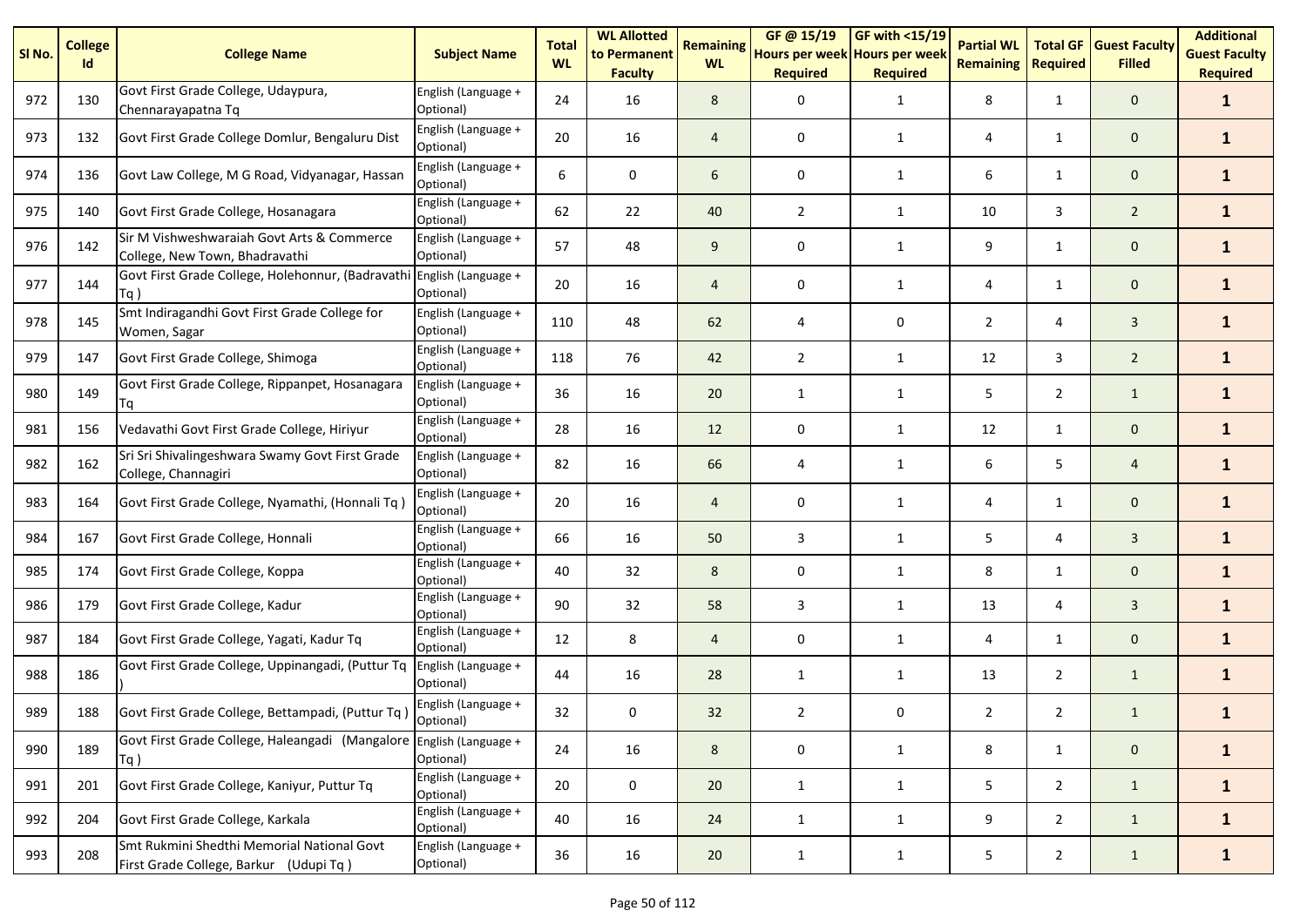| SI <sub>No.</sub> | <b>College</b><br>Id | <b>College Name</b>                                                            | <b>Subject Name</b>              | <b>Total</b><br><b>WL</b> | <b>WL Allotted</b><br>to Permanent<br><b>Faculty</b> | <b>Remaining</b><br><b>WL</b> | GF @ 15/19<br>Hours per week Hours per week<br><b>Required</b> | GF with <15/19<br><b>Required</b> | <b>Partial WL</b><br><b>Remaining</b> | <b>Total GF</b><br><b>Required</b> | <b>Guest Faculty</b><br><b>Filled</b> | <b>Additional</b><br><b>Guest Faculty</b><br><b>Required</b> |
|-------------------|----------------------|--------------------------------------------------------------------------------|----------------------------------|---------------------------|------------------------------------------------------|-------------------------------|----------------------------------------------------------------|-----------------------------------|---------------------------------------|------------------------------------|---------------------------------------|--------------------------------------------------------------|
| 994               | 213                  | Govt First Grade College, Kushalanagar,<br>Somwarpet Tg                        | English (Language +<br>Optional) | 47                        | 32                                                   | 15                            | 1                                                              | 0                                 | 0                                     | $\mathbf{1}$                       | $\mathbf{0}$                          | $\mathbf{1}$                                                 |
| 995               | 221                  | Govt First Grade College, Vidyabhavan Campus,<br>Near LIC Main Branch, Dharwad | English (Language +<br>Optional) | 202                       | 56                                                   | 146                           | 9                                                              | $\mathbf{1}$                      | 11                                    | 10                                 | 9                                     | $\mathbf{1}$                                                 |
| 996               | 222                  | Govt First Grade College, Navalgund                                            | English (Language +<br>Optional) | 26                        | 16                                                   | 10                            | 0                                                              | $\mathbf{1}$                      | 10                                    | $\mathbf{1}$                       | $\mathbf{0}$                          | $\mathbf{1}$                                                 |
| 997               | 223                  | Govt First Grade College, Kalgatagi                                            | English (Language +<br>Optional) | 29                        | 16                                                   | 13                            | 0                                                              | $\mathbf{1}$                      | 13                                    | $\mathbf{1}$                       | $\mathbf 0$                           | $\mathbf{1}$                                                 |
| 998               | 224                  | Govt First Grade College, Kundagol                                             | English (Language +<br>Optional) | 27                        | 6                                                    | 21                            | 1                                                              | 1                                 | 6                                     | $\overline{2}$                     | $\mathbf{1}$                          | $\mathbf{1}$                                                 |
| 999               | 229                  | Sree Jagadguru Fakireshwara Govt First Grade<br>College, Shirahatti            | English (Language +<br>Optional) | 18                        | 0                                                    | 18                            | $\mathbf{1}$                                                   | 0                                 | 3                                     | $\mathbf{1}$                       | $\mathbf{0}$                          | $\mathbf{1}$                                                 |
| 1000              | 235                  | Govt First Grade College, Hirekerur                                            | English (Language +<br>Optional) | 43                        | 16                                                   | 27                            | 1                                                              | $\mathbf{1}$                      | 12                                    | $\overline{2}$                     | $\mathbf{1}$                          | $\mathbf{1}$                                                 |
| 1001              | 247                  | Govt Arts & Science College, Karwar                                            | English (Language +<br>Optional) | 50                        | $\mathbf 0$                                          | 50                            | 3                                                              | $\mathbf{1}$                      | 5                                     | 4                                  | $\overline{3}$                        | $\mathbf{1}$                                                 |
| 1002              | 248                  | Govt First Grade College, Haliyal                                              | English (Language +<br>Optional) | 63                        | 32                                                   | 31                            | $\overline{2}$                                                 | 0                                 | $\mathbf{1}$                          | $\overline{2}$                     | $\mathbf{1}$                          | $\mathbf{1}$                                                 |
| 1003              | 249                  | Govt First Grade College, Mundgod                                              | English (Language +<br>Optional) | 29                        | 16                                                   | 13                            | 0                                                              | $\mathbf{1}$                      | 13                                    | $\mathbf{1}$                       | $\mathbf{0}$                          | $\mathbf{1}$                                                 |
| 1004              | 250                  | Govt First Grade College, Yallapura                                            | English (Language +<br>Optional) | 21                        | $\mathbf 0$                                          | 21                            | 1                                                              | $\mathbf{1}$                      | 6                                     | $\overline{2}$                     | $\mathbf{1}$                          | $\mathbf{1}$                                                 |
| 1005              | 251                  | Govt First Grade College, Kumta                                                | English (Language +<br>Optional) | 70                        | 48                                                   | 22                            | $\mathbf{1}$                                                   | 1                                 | $\overline{7}$                        | $\overline{2}$                     | $\mathbf{1}$                          | $\mathbf{1}$                                                 |
| 1006              | 260                  | Govt First Grade College, Nesergi, (Bailhongal Tq                              | English (Language +<br>Optional) | 20                        | 16                                                   | $\overline{4}$                | 0                                                              | $\mathbf{1}$                      | 4                                     | 1                                  | $\mathbf 0$                           | $\mathbf{1}$                                                 |
| 1007              | 261                  | Govt First Grade College, Ainapura, (Athani Tq)                                | English (Language +<br>Optional) | 16                        | 0                                                    | 16                            | 1                                                              | $\mathbf 0$                       | $\mathbf{1}$                          | $\mathbf{1}$                       | $\mathbf{0}$                          | $\mathbf{1}$                                                 |
| 1008              | 262                  | Govt First Grade College for Women, Hosur Road,<br>Bylahongala                 | English (Language +<br>Optional) | 24                        | 16                                                   | 8                             | 0                                                              | 1                                 | 8                                     | $\mathbf{1}$                       | $\mathbf{0}$                          | $\mathbf{1}$                                                 |
| 1009              | 265                  | Govt First Grade College, Khanapura                                            | English (Language +<br>Optional) | 45                        | 16                                                   | 29                            | 1                                                              | $\mathbf{1}$                      | 14                                    | $\overline{2}$                     | $\mathbf{1}$                          | $\mathbf{1}$                                                 |
| 1010              | 267                  | Govt First Grade College, Gokak                                                | English (Language +<br>Optional) | 73                        | $\mathbf 0$                                          | 73                            | 4                                                              | $\mathbf{1}$                      | 13                                    | 5                                  | $\overline{4}$                        | $\mathbf{1}$                                                 |
| 1011              | 268                  | Smt I S Yadawad Govt First Grade College,<br>Ramadurga                         | English (Language +<br>Optional) | 78                        | 32                                                   | 46                            | 3                                                              | 0                                 | $\mathbf{1}$                          | 3                                  | $\overline{2}$                        | $\mathbf{1}$                                                 |
| 1012              | 270                  | Govt First Grade College, Raibag                                               | English (Language +<br>Optional) | 77                        | 22                                                   | 55                            | 3                                                              | $\mathbf{1}$                      | 10                                    | 4                                  | $\overline{3}$                        | $\mathbf{1}$                                                 |
| 1013              | 272                  | Somavva C Angadi Govt First Grade College, K K<br>Koppa, Belgaum               | English (Language +<br>Optional) | 20                        | 6                                                    | 14                            | 0                                                              | $\mathbf{1}$                      | 14                                    | $\mathbf{1}$                       | $\mathbf{0}$                          | $\mathbf{1}$                                                 |
| 1014              | 274                  | Shri Mallappa Yegappa Khyadi Govt First Grade<br>College, Telsanga, Athani Tq  | English (Language +<br>Optional) | 30 <sup>°</sup>           | 16                                                   | 14                            | 0                                                              | $\mathbf{1}$                      | 14                                    | $\mathbf{1}$                       | $\mathbf 0$                           | $\mathbf{1}$                                                 |
| 1015              | 275                  | Govt First Grade College, Pashchapura, Hukkeri Tq Optional)                    | English (Language +              | 54                        | 16                                                   | 38                            | $\overline{2}$                                                 | $\mathbf{1}$                      | 8                                     | 3                                  | $\overline{2}$                        | $\mathbf{1}$                                                 |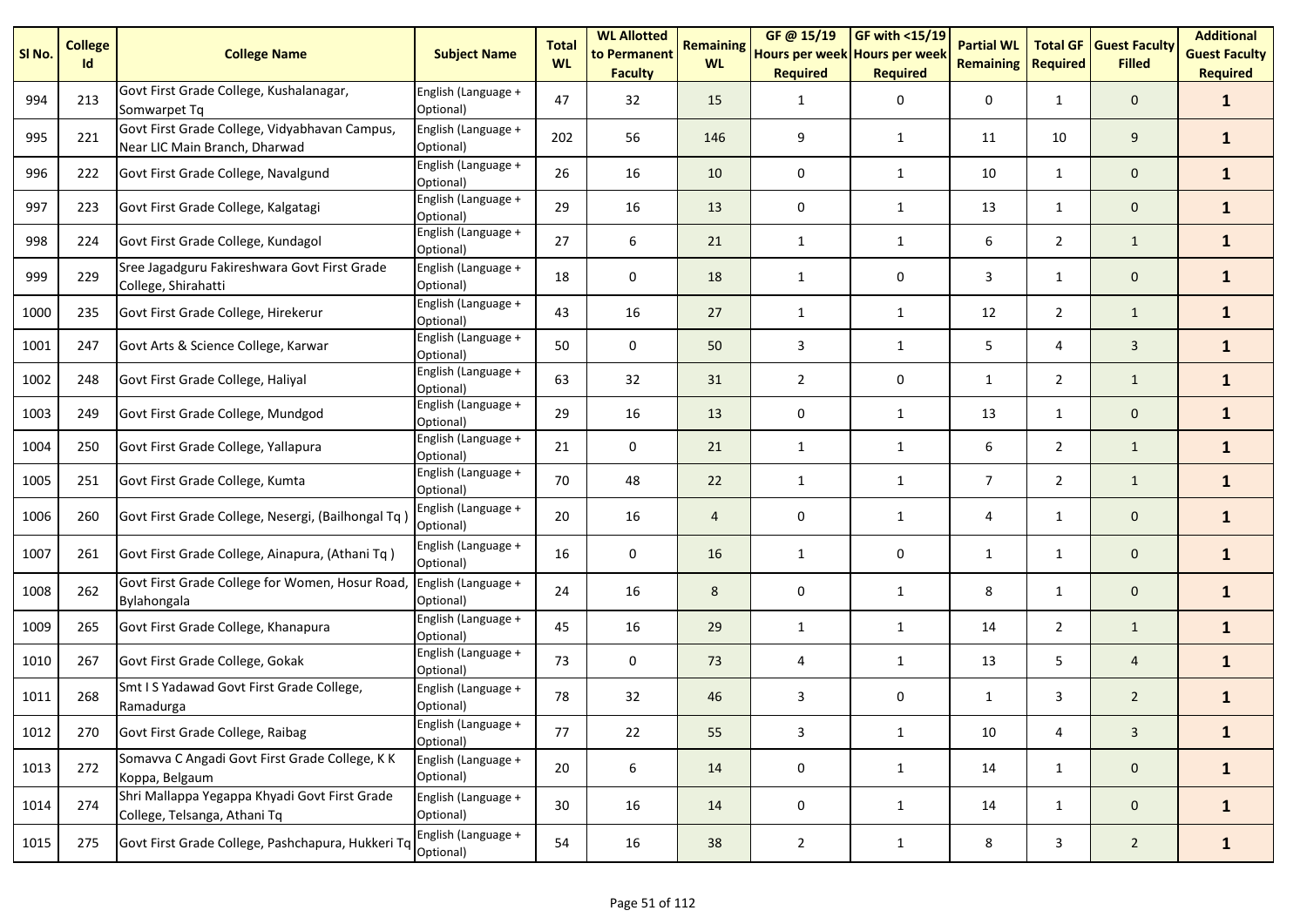| SI <sub>No.</sub> | <b>College</b><br>Id | <b>College Name</b>                                                    | <b>Subject Name</b>              | <b>Total</b><br><b>WL</b> | <b>WL Allotted</b><br>to Permanent<br><b>Faculty</b> | <b>Remaining</b><br><b>WL</b> | GF@ 15/19<br>Hours per week Hours per week<br><b>Required</b> | GF with <15/19<br><b>Required</b> | <b>Partial WL</b><br><b>Remaining</b> | <b>Total GF</b><br><b>Required</b> | <b>Guest Faculty</b><br><b>Filled</b> | <b>Additional</b><br><b>Guest Faculty</b><br><b>Required</b> |
|-------------------|----------------------|------------------------------------------------------------------------|----------------------------------|---------------------------|------------------------------------------------------|-------------------------------|---------------------------------------------------------------|-----------------------------------|---------------------------------------|------------------------------------|---------------------------------------|--------------------------------------------------------------|
| 1016              | 276                  | Govt First Grade College, Katgeri (Kokatanur),<br>Athani Tg            | English (Language +<br>Optional) | 34                        | 22                                                   | 12                            | 0                                                             | $\mathbf{1}$                      | 12                                    | 1                                  | $\mathbf{0}$                          | $\mathbf{1}$                                                 |
| 1017              | 282                  | Govt First Grade College, Savalagi, Jamakhandi Tq                      | English (Language +<br>Optional) | 20                        | 0                                                    | 20                            | $\mathbf{1}$                                                  | $\mathbf{1}$                      | 5                                     | $\overline{2}$                     | $\mathbf{1}$                          | $\mathbf{1}$                                                 |
| 1018              | 289                  | Govt First Grade College, Hunnur, Jamakhandi Tq                        | English (Language +<br>Optional) | 69                        | 32                                                   | 37                            | $\overline{2}$                                                | $\mathbf{1}$                      | $\overline{7}$                        | 3                                  | $\overline{2}$                        | $\mathbf{1}$                                                 |
| 1019              | 290                  | Govt First Grade College, Kaladagi, Bagalkot Tq                        | English (Language +<br>Optional) | 8                         | $\mathbf 0$                                          | 8                             | 0                                                             | $\mathbf{1}$                      | 8                                     | $\mathbf{1}$                       | $\mathbf{0}$                          | $\mathbf{1}$                                                 |
| 1020              | 292                  | Govt First Grade College, Navabag, Khaza Colony,<br>Bijapur            | English (Language +<br>Optional) | 86                        | 32                                                   | 54                            | 3                                                             | $\mathbf{1}$                      | 9                                     | 4                                  | 3                                     | $\mathbf{1}$                                                 |
| 1021              | 295                  | Govt First Grade College, Muddebihal                                   | English (Language +<br>Optional) | 57                        | 16                                                   | 41                            | $\overline{2}$                                                | $\mathbf{1}$                      | 11                                    | 3                                  | $\overline{2}$                        | $\mathbf{1}$                                                 |
| 1022              | 296                  | Govt First Grade College, Indi                                         | English (Language +<br>Optional) | 16                        | 0                                                    | 16                            | 1                                                             | 0                                 | $\mathbf{1}$                          | $\mathbf{1}$                       | $\mathbf{0}$                          | $\mathbf{1}$                                                 |
| 1023              | 300                  | Govt First Grade College, Jewargi                                      | English (Language +<br>Optional) | 79                        | 17                                                   | 62                            | 4                                                             | 0                                 | $\overline{2}$                        | 4                                  | $\overline{3}$                        | $\mathbf{1}$                                                 |
| 1024              | 301                  | Govt First Grade College, Chittapura                                   | English (Language +<br>Optional) | 49                        | 16                                                   | 33                            | $\overline{2}$                                                | 0                                 | 3                                     | $\mathbf{2}$                       | $\mathbf{1}$                          | $\mathbf{1}$                                                 |
| 1025              | 303                  | Govt First Grade College, Afzalpur                                     | English (Language +<br>Optional) | 51                        | 16                                                   | 35                            | $\overline{2}$                                                | $\mathbf{1}$                      | 5                                     | 3                                  | $\overline{2}$                        | $\mathbf{1}$                                                 |
| 1026              | 305                  | Govt First Grade College, Aland                                        | English (Language +<br>Optional) | 21                        | 16                                                   | 5                             | 0                                                             | $\mathbf{1}$                      | 5                                     | $\mathbf{1}$                       | $\mathbf{0}$                          | $\mathbf{1}$                                                 |
| 1027              | 307                  | Govt First Grade College, Kalagi, Chittapura Tq:                       | English (Language +<br>Optional) | 21                        | 16                                                   | 5                             | 0                                                             | 1                                 | 5                                     | $\mathbf{1}$                       | $\mathbf 0$                           | $\mathbf{1}$                                                 |
| 1028              | 308                  | Govt First Grade College, Karjagi, Afzalpura Tq:                       | English (Language +<br>Optional) | $\overline{7}$            | 0                                                    | $\overline{7}$                | 0                                                             | $\mathbf{1}$                      | $\overline{7}$                        | $\mathbf{1}$                       | $\mathbf{0}$                          | $\mathbf{1}$                                                 |
| 1029              | 311                  | Govt First Grade College, Farhathabad, Jewargi Tq                      | English (Language +<br>Optional) | $\overline{7}$            | $\mathbf 0$                                          | $\overline{7}$                | 0                                                             | $\mathbf{1}$                      | $\overline{7}$                        | $\mathbf{1}$                       | $\mathbf{0}$                          | $\mathbf{1}$                                                 |
| 1030              | 313                  | Govt First Grade College, Sulepet, Chincholi Tq                        | English (Language +<br>Optional) | 24                        | 16                                                   | 8                             | 0                                                             | $\mathbf{1}$                      | 8                                     | 1                                  | $\mathbf{0}$                          | $\mathbf{1}$                                                 |
| 1031              | 316                  | Govt First Grade College, Gurumitkal, Yadgir Tq                        | English (Language +<br>Optional) | 48                        | $\mathbf 0$                                          | 48                            | 3                                                             | 0                                 | 3                                     | 3                                  | $\overline{2}$                        | $\mathbf{1}$                                                 |
| 1032              | 317                  | Govt First Grade College, Shahapur                                     | English (Language +<br>Optional) | 55                        | 16                                                   | 39                            | $\overline{2}$                                                | $\mathbf{1}$                      | 9                                     | 3                                  | $\overline{2}$                        | $\mathbf{1}$                                                 |
| 1033              | 319                  | Govt First Grade College, Kembhavi, Shorapur Tq                        | English (Language +<br>Optional) | 21                        | 0                                                    | 21                            | $\mathbf{1}$                                                  | $\mathbf{1}$                      | 6                                     | $\overline{2}$                     | $\mathbf{1}$                          | $\mathbf{1}$                                                 |
| 1034              | 322                  | Sri Shankarappa Murigappa Khenda Govt First<br>Grade College, Devdurga | English (Language +<br>Optional) | 21                        | $\pmb{0}$                                            | 21                            | $\mathbf{1}$                                                  | $\mathbf{1}$                      | 6                                     | $\overline{2}$                     | $\mathbf{1}$                          | $\mathbf{1}$                                                 |
| 1035              | 324                  | Govt First Grade College, Raichur                                      | English (Language +<br>Optional) | 43                        | 16                                                   | 27                            | $\mathbf{1}$                                                  | $\mathbf{1}$                      | 12                                    | $2^{\circ}$                        | $\mathbf{1}$                          | $\mathbf{1}$                                                 |
| 1036              | 327                  | Govt First Grade College, Mudgal, Lingasagur Tq                        | English (Language +<br>Optional) | 21                        | 16                                                   | 5                             | 0                                                             | $\mathbf{1}$                      | 5                                     | $\mathbf{1}$                       | $\mathbf 0$                           | $\mathbf{1}$                                                 |
| 1037              | 329                  | Govt First Grade College, Kustagi                                      | English (Language +<br>Optional) | 52                        | 8                                                    | 44                            | $\overline{2}$                                                | $\mathbf{1}$                      | 14                                    | 3                                  | $\overline{2}$                        | $\mathbf{1}$                                                 |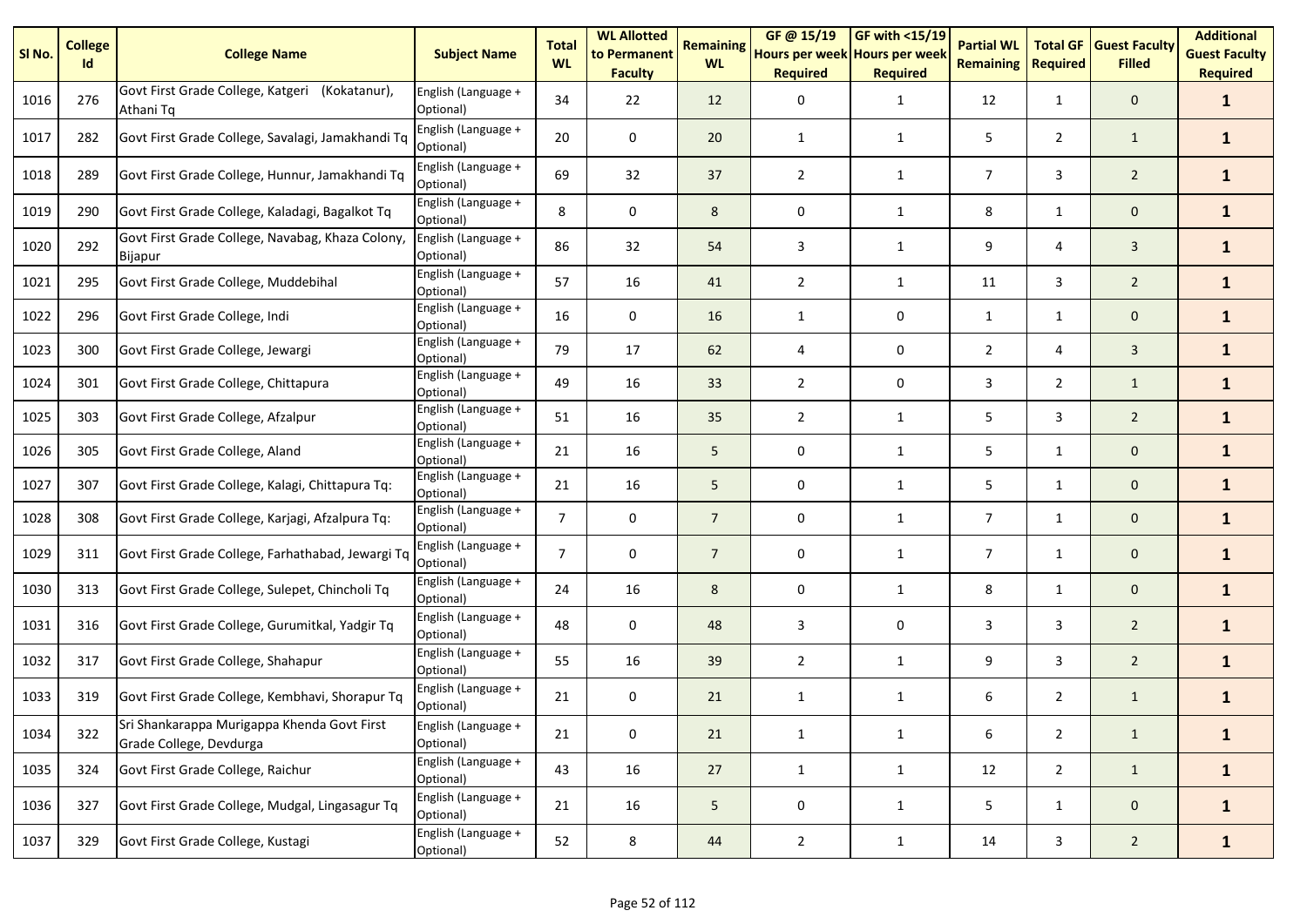| SI <sub>No.</sub> | <b>College</b><br>Id | <b>College Name</b>                                                   | <b>Subject Name</b>              | <b>Total</b><br><b>WL</b> | <b>WL Allotted</b><br>to Permanent<br><b>Faculty</b> | <b>Remaining</b><br><b>WL</b> | GF @ 15/19<br>Hours per week Hours per week<br><b>Required</b> | GF with <15/19<br><b>Required</b> | <b>Partial WL</b><br><b>Remaining</b> | <b>Total GF</b><br><b>Required</b> | <b>Guest Faculty</b><br><b>Filled</b> | <b>Additional</b><br><b>Guest Faculty</b><br><b>Required</b> |
|-------------------|----------------------|-----------------------------------------------------------------------|----------------------------------|---------------------------|------------------------------------------------------|-------------------------------|----------------------------------------------------------------|-----------------------------------|---------------------------------------|------------------------------------|---------------------------------------|--------------------------------------------------------------|
| 1038              | 332                  | Govt First Grade College, Hosabandi Aralapura,<br>Koppal Tq:          | English (Language +<br>Optional) | 16                        | 6                                                    | 10                            | 0                                                              | $\mathbf{1}$                      | 10                                    | $\mathbf{1}$                       | $\mathbf{0}$                          | $\mathbf{1}$                                                 |
| 1039              | 333                  | Govt First Grade College, Hitnala, Koppal Tq                          | English (Language +<br>Optional) | 16                        | 4                                                    | 12                            | 0                                                              | 1                                 | 12                                    | $\mathbf{1}$                       | $\mathbf 0$                           | $\mathbf{1}$                                                 |
| 1040              | 336                  | Govt First Grade College, Hirevankalkunta,<br>Yelburga Tq             | English (Language +<br>Optional) | 16                        | 0                                                    | 16                            | 1                                                              | 0                                 | $\mathbf{1}$                          | 1                                  | $\mathbf 0$                           | $\mathbf{1}$                                                 |
| 1041              | 338                  | Govt First Grade College, Kanakagiri, Gangavathi<br>Ta                | English (Language +<br>Optional) | 38                        | 16                                                   | 22                            | $\mathbf{1}$                                                   | $\mathbf{1}$                      | $\overline{7}$                        | $\overline{2}$                     | $\mathbf{1}$                          | $\mathbf{1}$                                                 |
| 1042              | 348                  | Smt Rudramba M P Prakash Govt First Grade<br>College, Huvinahadagali  | English (Language +<br>Optional) | 70                        | 16                                                   | 54                            | 3                                                              | $\mathbf{1}$                      | 9                                     | 4                                  | 3                                     | $\mathbf{1}$                                                 |
| 1043              | 354                  | Govt First Grade College, Basavakalyana                               | English (Language +<br>Optional) | 21                        | 0                                                    | 21                            | 1                                                              | 1                                 | 6                                     | $\overline{2}$                     | $\mathbf{1}$                          | $\mathbf{1}$                                                 |
| 1044              | 355                  | Govt First Grade College, Bhalki                                      | English (Language +<br>Optional) | 21                        | 16                                                   | 5                             | 0                                                              | $\mathbf{1}$                      | 5                                     | $\mathbf{1}$                       | $\mathbf 0$                           | $\mathbf{1}$                                                 |
| 1045              | 356                  | Govt First Grade College, Humnabaad                                   | English (Language +<br>Optional) | 59                        | 32                                                   | 27                            | $\mathbf{1}$                                                   | 1                                 | 12                                    | $\overline{2}$                     | $\mathbf{1}$                          | $\mathbf{1}$                                                 |
| 1046              | 357                  | Govt First Grade College, Kodambal Road,<br>Chitaguppa, Humnabaad Tq: | English (Language +<br>Optional) | 41                        | 32                                                   | 9                             | 0                                                              | 1                                 | 9                                     | 1                                  | $\mathbf 0$                           | $\mathbf{1}$                                                 |
| 1047              | 361                  | Govt First Grade College, Dhandeli                                    | English (Language +<br>Optional) | 21                        | 16                                                   | 5                             | 0                                                              | 1                                 | 5                                     | 1                                  | $\mathbf 0$                           | $\mathbf{1}$                                                 |
| 1048              | 367                  | Govt First Grade College Basavanagudi                                 | English (Language +<br>Optional) | 23                        | 8                                                    | 15                            | 1                                                              | 0                                 | 0                                     | $\mathbf{1}$                       | $\mathbf 0$                           | $\mathbf{1}$                                                 |
| 1049              | 372                  | Govt First Grade College Harugeri, Belagum Dist                       | English (Language +<br>Optional) | 31                        | 16                                                   | 15                            | $\mathbf{1}$                                                   | 0                                 | 0                                     | $\mathbf{1}$                       | $\mathbf 0$                           | $\mathbf{1}$                                                 |
| 1050              | 373                  | Govt First Grade College, Muniyalu, Karkala Tq                        | English (Language +<br>Optional) | 16                        | 0                                                    | 16                            | $\mathbf{1}$                                                   | 0                                 | $\mathbf{1}$                          | 1                                  | $\mathbf{0}$                          | $\mathbf{1}$                                                 |
| 1051              | 381                  | Govt First Grade College, Beedi, Khanapura Tq                         | English (Language +<br>Optional) | 16                        | 0                                                    | 16                            | $\mathbf{1}$                                                   | 0                                 | $\mathbf{1}$                          | 1                                  | $\mathbf 0$                           | $\mathbf{1}$                                                 |
| 1052              | 384                  | Govt First Grade College, Julaki, Indi Tq                             | English (Language +<br>Optional) | 20                        | 16                                                   | $\overline{4}$                | 0                                                              | 1                                 | 4                                     | $\mathbf{1}$                       | $\mathbf{0}$                          | $\mathbf{1}$                                                 |
| 1053              | 390                  | Govt First Grade College for Women, Bellary                           | English (Language +<br>Optional) | 34                        | 16                                                   | 18                            | 1                                                              | 0                                 | 3                                     | 1                                  | $\mathbf{0}$                          | $\mathbf{1}$                                                 |
| 1054              | 392                  | Govt First Grade College for Women, Koppal                            | English (Language +<br>Optional) | 55                        | $\mathbf 0$                                          | 55                            | 3                                                              | 1                                 | 10                                    | 4                                  | $\mathbf{3}$                          | $\mathbf{1}$                                                 |
| 1055              | 393                  | Govt First Grade College for Women, Raichur                           | English (Language +<br>Optional) | 23                        | 17                                                   | 6                             | 0                                                              | $\mathbf{1}$                      | 6                                     | $\mathbf{1}$                       | $\mathbf 0$                           | $\mathbf{1}$                                                 |
| 1056              | 397                  | Govt First Grade College for Women, Bagalkote                         | English (Language +<br>Optional) | 13                        | 0                                                    | 13                            | 0                                                              | $\mathbf{1}$                      | 13                                    | $\mathbf{1}$                       | $\mathbf 0$                           | $\mathbf{1}$                                                 |
| 1057              | 400                  | Govt First Grade College for Women, Dharwad                           | English (Language +<br>Optional) | 22                        | 16                                                   | 6                             | 0                                                              | $\mathbf{1}$                      | 6                                     | $\mathbf{1}$                       | $\mathbf{0}$                          | $\mathbf{1}$                                                 |
| 1058              | 401                  | Govt First Grade College for Women, Gadag                             | English (Language +<br>Optional) | 38                        | 32                                                   | 6                             | 0                                                              | $\mathbf{1}$                      | 6                                     | $\mathbf{1}$                       | $\mathbf 0$                           | $\mathbf{1}$                                                 |
| 1059              | 402                  | Govt First Grade College for Women, Haveri                            | English (Language +<br>Optional) | 13                        | 0                                                    | 13                            | 0                                                              | $\mathbf{1}$                      | 13                                    | $\mathbf{1}$                       | $\mathbf{0}$                          | $\mathbf{1}$                                                 |
| 1060              | 403                  | Govt First Grade College for Women, Karwar                            | English (Language +<br>Optional) | 13                        | $\pmb{0}$                                            | 13                            | 0                                                              | $\mathbf{1}$                      | 13                                    | $\mathbf{1}$                       | $\mathbf{0}$                          | $\mathbf{1}$                                                 |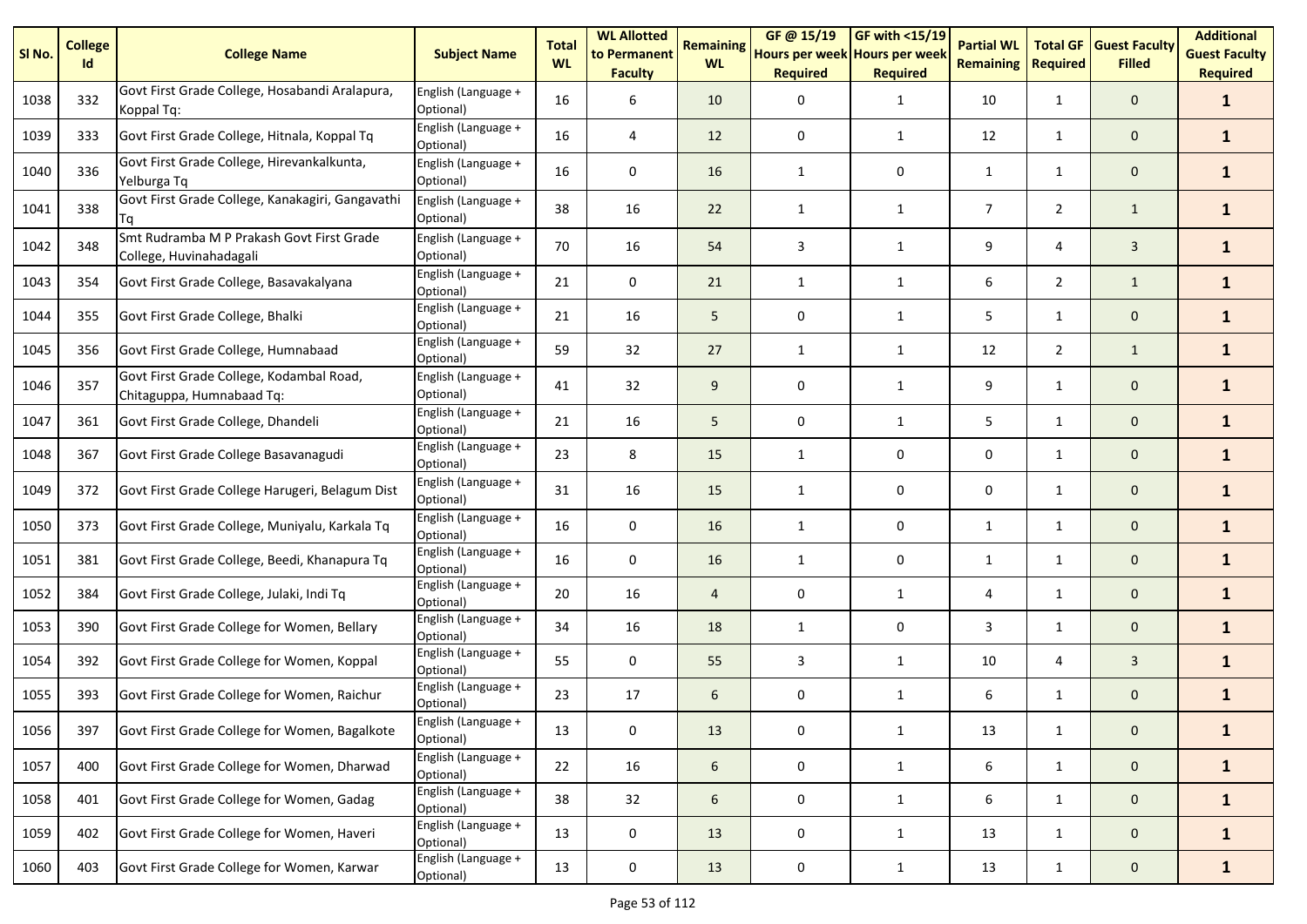| SI No. | <b>College</b><br>Id | <b>College Name</b>                                                                | <b>Subject Name</b>                                             | <b>Total</b><br><b>WL</b> | <b>WL Allotted</b><br>to Permanent<br><b>Faculty</b> | <b>Remaining</b><br><b>WL</b> | GF @ 15/19<br>Hours per week Hours per week<br><b>Required</b> | <b>GF with &lt;15/19</b><br><b>Required</b> | <b>Partial WL</b><br><b>Remaining</b> | <b>Total GF</b><br><b>Required</b> | <b>Guest Faculty</b><br><b>Filled</b> | <b>Additional</b><br><b>Guest Faculty</b><br><b>Required</b> |
|--------|----------------------|------------------------------------------------------------------------------------|-----------------------------------------------------------------|---------------------------|------------------------------------------------------|-------------------------------|----------------------------------------------------------------|---------------------------------------------|---------------------------------------|------------------------------------|---------------------------------------|--------------------------------------------------------------|
| 1061   | 404                  | Govt First Grade College for Women,<br>Chickmagalur                                | English (Language +<br>Optional)                                | 32                        | 8                                                    | 24                            | 1                                                              | $\mathbf{1}$                                | 9                                     | $\overline{2}$                     | $\mathbf{1}$                          | $\mathbf{1}$                                                 |
| 1062   | 410                  | Maharanis Commerce and Management College<br>for Women, JLB Road, Mysore           | English (Language +<br>Optional)                                | 123                       | 64                                                   | 59                            | 3                                                              | $\mathbf{1}$                                | 14                                    | 4                                  | $\overline{3}$                        | $\mathbf{1}$                                                 |
| 1063   | 908                  | Govt First Grade College for Women, Gandada<br>Koti, Hassan                        | English (Language +<br>Optional)                                | 32                        | 16                                                   | 16                            | 1                                                              | 0                                           | $\mathbf{1}$                          | $\mathbf{1}$                       | $\mathbf 0$                           | $\mathbf{1}$                                                 |
| 1064   | 912                  | Residential Govt First Grade College, Mudnal,<br>Yadgir Dt                         | English (Language +<br>Optional)                                | 21                        | $\mathbf 0$                                          | 21                            | 1                                                              | $\mathbf{1}$                                | 6                                     | $\overline{2}$                     | $\mathbf{1}$                          | $\mathbf{1}$                                                 |
| 1065   | 915                  | Residential Govt First Grade College, Adalageri,<br>Mudhebihal Tq, Vijayapura Dist | English (Language +<br>Optional)                                | 8                         | 0                                                    | 8                             | 0                                                              | $\mathbf{1}$                                | 8                                     | $\mathbf{1}$                       | $\mathbf 0$                           | $\mathbf{1}$                                                 |
| 1066   | 916                  | Residential Govt First Grade College, Kavithala,<br>Manvi Tq Raichur Dist          | English (Language +<br>Optional)                                | 14                        | $\overline{2}$                                       | 12                            | 0                                                              | $\mathbf{1}$                                | 12                                    | $\mathbf{1}$                       | $\mathbf 0$                           | $\mathbf{1}$                                                 |
| 1067   | 919                  | Residential Govt First Grade College, Malladihalli,<br>Holalkere Tq, Chitradurga   | English (Language +<br>Optional)                                | 4                         | 0                                                    | 4                             | 0                                                              | $\mathbf{1}$                                | 4                                     | $\mathbf{1}$                       | $\mathbf 0$                           | $\mathbf{1}$                                                 |
| 1068   | 923                  | Residential Govt First Grade College, THALABALA<br><b>Koppal Dist</b>              | English (Language +<br>Optional)                                | 8                         | 0                                                    | 8                             | 0                                                              | 1                                           | 8                                     | $\mathbf{1}$                       | $\mathbf 0$                           | $\mathbf{1}$                                                 |
| 1069   | 9                    | Govt First Grade College, K R Puram, Bangalore                                     | <b>Environment Science</b><br>+ Environmental<br><b>Studies</b> | 28                        | $\mathbf 0$                                          | 28                            | 1                                                              | 1                                           | 9                                     | $\overline{2}$                     | $\mathbf{0}$                          | $\mathbf{2}$                                                 |
| 1070   | 65                   | Govt Womens College, Kolar                                                         | <b>Environment Science</b><br>+ Environmental<br><b>Studies</b> | 24                        | $\mathbf 0$                                          | 24                            | 1                                                              | 1                                           | 5                                     | $\overline{2}$                     | $\mathbf{0}$                          | $\overline{2}$                                               |
| 1071   | 153                  | Govt Science College, Chitradurga                                                  | <b>Environment Science</b><br>+ Environmental<br>Studies        | 27                        | $\mathbf 0$                                          | 27                            | $\mathbf{1}$                                                   | 1                                           | 8                                     | $\overline{2}$                     | $\mathbf 0$                           | 2 <sup>1</sup>                                               |
| 1072   | 331                  | Govt First Grade College, Koppal                                                   | <b>Environment Science</b><br>+ Environmental<br><b>Studies</b> | 40                        | 0                                                    | 40                            | 2                                                              | 0                                           | $\overline{2}$                        | $\overline{2}$                     | $\mathbf{0}$                          | 2 <sup>2</sup>                                               |
| 1073   | 22                   | Govt First Grade College, Doddaballapura                                           | <b>Environment Science</b><br>+ Environmental<br><b>Studies</b> | 9                         | 0                                                    | 9                             | 0                                                              | 1                                           | 9                                     | 1                                  | $\mathbf{0}$                          | $\mathbf{1}$                                                 |
| 1074   | 54                   | Govt College, M G Road, Chikkaballapur                                             | <b>Environment Science</b><br>+ Environmental<br><b>Studies</b> | 12                        | 0                                                    | 12                            | 0                                                              | 1                                           | 12                                    | 1                                  | $\mathbf 0$                           | $\mathbf{1}$                                                 |
| 1075   | 55                   | Govt Boys College, Chintamani                                                      | <b>Environment Science</b><br>+ Environmental<br><b>Studies</b> | 20                        | 0                                                    | 20                            | $\mathbf{1}$                                                   | 0                                           | 1                                     | $\mathbf{1}$                       | $\mathbf 0$                           | $\mathbf{1}$                                                 |
| 1076   | 68                   | Govt First Grade College, Malur                                                    | <b>Environment Science</b><br>+ Environmental<br><b>Studies</b> | 12                        | 0                                                    | 12                            | 0                                                              | $\mathbf{1}$                                | 12                                    | $\mathbf{1}$                       | $\mathbf 0$                           | $\mathbf{1}$                                                 |
| 1077   | 69                   | Govt First Grade College, rd cross BEO campus<br>Robersonpet, K G F, Bangarpet Tq  | <b>Environment Science</b><br>+ Environmental<br><b>Studies</b> | 21                        | $\mathbf 0$                                          | 21                            | $\mathbf{1}$                                                   | 0                                           | $\overline{2}$                        | $\mathbf{1}$                       | $\mathbf 0$                           | $\mathbf{1}$                                                 |
| 1078   | 72                   | Maharanis Science College for Women, Mysore                                        | <b>Environment Science</b><br>+ Environmental<br>Studies        | 16                        | $\pmb{0}$                                            | 16                            | 0                                                              | $\mathbf{1}$                                | 16                                    | $\mathbf{1}$                       | $\mathbf{0}$                          | $\mathbf{1}$                                                 |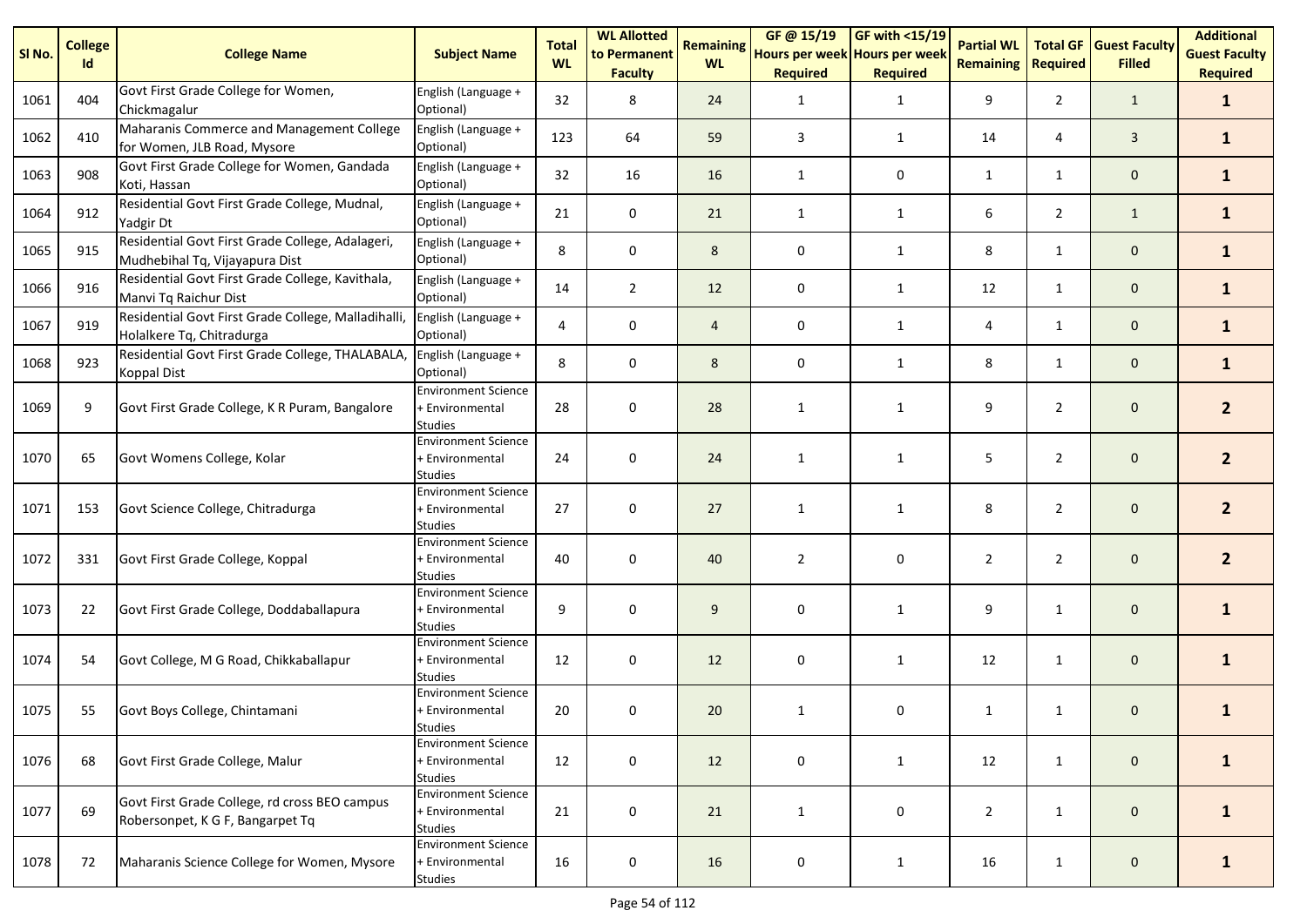| SI <sub>No.</sub> | <b>College</b><br>Id | <b>College Name</b>                                                  | <b>Subject Name</b>                                             | <b>Total</b><br><b>WL</b> | <b>WL Allotted</b><br>to Permanent<br><b>Faculty</b> | <b>Remaining</b><br><b>WL</b> | GF@ 15/19<br>Hours per week Hours per week<br><b>Required</b> | <b>GF with &lt;15/19</b><br><b>Required</b> | <b>Partial WL</b><br><b>Remaining   Required</b> | <b>Total GF</b> | <b>Guest Faculty</b><br><b>Filled</b> | <b>Additional</b><br><b>Guest Faculty</b><br><b>Required</b> |
|-------------------|----------------------|----------------------------------------------------------------------|-----------------------------------------------------------------|---------------------------|------------------------------------------------------|-------------------------------|---------------------------------------------------------------|---------------------------------------------|--------------------------------------------------|-----------------|---------------------------------------|--------------------------------------------------------------|
| 1079              | 74                   | Sri D Devaraj urs Govt First Grade College, Hunsur                   | <b>Environment Science</b><br>+ Environmental<br><b>Studies</b> | 14                        | 0                                                    | 14                            | 0                                                             | $\mathbf{1}$                                | 14                                               | $\mathbf{1}$    | $\mathbf 0$                           | $\mathbf{1}$                                                 |
| 1080              | 75                   | Maharans Arts College for Women, JLB Road,<br><b>Mysore</b>          | <b>Environment Science</b><br>+ Environmental<br><b>Studies</b> | 12                        | 0                                                    | 12                            | 0                                                             | $\mathbf{1}$                                | 12                                               | $\mathbf{1}$    | $\mathbf 0$                           | $\mathbf{1}$                                                 |
| 1081              | 77                   | Govt First Grade College, Periyapatna                                | <b>Environment Science</b><br>+ Environmental<br><b>Studies</b> | 8                         | $\pmb{0}$                                            | 8                             | 0                                                             | $\mathbf{1}$                                | 8                                                | $\mathbf{1}$    | $\mathbf 0$                           | 1                                                            |
| 1082              | 78                   | Govt First Grade College, Kuvempu Nagar, Mysore + Environmental      | <b>Environment Science</b><br><b>Studies</b>                    | 12                        | 0                                                    | 12                            | 0                                                             | $\mathbf{1}$                                | 12                                               | $\mathbf{1}$    | $\mathbf 0$                           | $\mathbf{1}$                                                 |
| 1083              | 84                   | Govt First Grade College, T Narasipura                               | <b>Environment Science</b><br>+ Environmental<br><b>Studies</b> | 4                         | 0                                                    | $\overline{4}$                | 0                                                             | $\mathbf{1}$                                | 4                                                | $\mathbf{1}$    | $\mathbf 0$                           | $\mathbf{1}$                                                 |
| 1084              | 85                   | Govt First Grade College, Hanagodu, Hunsur Tq                        | <b>Environment Science</b><br>+ Environmental<br><b>Studies</b> | 4                         | $\pmb{0}$                                            | 4                             | 0                                                             | $\mathbf{1}$                                | 4                                                | $\mathbf{1}$    | $\mathbf 0$                           | $\mathbf{1}$                                                 |
| 1085              | 86                   | Govt First Grade College for Women, Hunsur                           | <b>Environment Science</b><br>+ Environmental<br><b>Studies</b> | 6                         | 0                                                    | 6                             | 0                                                             | $\mathbf{1}$                                | 6                                                | $\mathbf{1}$    | $\mathbf 0$                           | $\mathbf{1}$                                                 |
| 1086              | 87                   | Govt First Grade College, Siddartha Layout,<br>Mysore                | <b>Environment Science</b><br>+ Environmental<br><b>Studies</b> | 6                         | 0                                                    | 6                             | 0                                                             | $\mathbf{1}$                                | 6                                                | $\mathbf{1}$    | $\mathbf 0$                           | $\mathbf{1}$                                                 |
| 1087              | 89                   | Govt First Grade College for Women, K R Nagar                        | <b>Environment Science</b><br>+ Environmental<br><b>Studies</b> | 4                         | $\pmb{0}$                                            | 4                             | 0                                                             | $\mathbf{1}$                                | 4                                                | $\mathbf{1}$    | $\mathsf{O}\xspace$                   | $\mathbf{1}$                                                 |
| 1088              | 91                   | Govt First Grade College, Hanur, (Kollegal Tq)                       | <b>Environment Science</b><br>+ Environmental<br><b>Studies</b> | 4                         | $\pmb{0}$                                            | 4                             | 0                                                             | 1                                           | 4                                                | $\mathbf{1}$    | $\mathbf 0$                           | $\mathbf{1}$                                                 |
| 1089              | 94                   | Govt First Grade College, N A P COLONY<br>MYSOREOOTY ROAD, Gundlupet | <b>Environment Science</b><br>+ Environmental<br><b>Studies</b> | 6                         | $\mathbf 0$                                          | 6                             | 0                                                             | $\mathbf{1}$                                | 6                                                | $\mathbf{1}$    | $\mathbf 0$                           | $\mathbf{1}$                                                 |
| 1090              | 95                   | Govt First Grade College, Kuderu, Chamarajanagar<br>Тq               | <b>Environment Science</b><br>+ Environmental<br><b>Studies</b> | 4                         | 0                                                    | 4                             | 0                                                             | $\mathbf{1}$                                | 4                                                | $\mathbf{1}$    | $\mathbf 0$                           | $\mathbf{1}$                                                 |
| 1091              | 97                   | Govt College, Mandya                                                 | <b>Environment Science</b><br>+ Environmental<br><b>Studies</b> | 30                        | $\pmb{0}$                                            | 30                            | $\mathbf{1}$                                                  | $\mathbf{1}$                                | 11                                               | $\overline{2}$  | $\mathbf{1}$                          | $\mathbf{1}$                                                 |
| 1092              | 100                  | Govt First Grade College, K R Pet                                    | <b>Environment Science</b><br>+ Environmental<br><b>Studies</b> | 10                        | $\pmb{0}$                                            | 10                            | 0                                                             | $\mathbf{1}$                                | 10                                               | $\mathbf{1}$    | $\mathbf 0$                           | $\mathbf{1}$                                                 |
| 1093              | 104                  | Govt First Grade College, Kyathanahalli,<br>Pandavapura              | <b>Environment Science</b><br>+ Environmental<br>Studies        | 4                         | $\pmb{0}$                                            | 4                             | 0                                                             | $\mathbf{1}$                                | 4                                                | $\mathbf{1}$    | $\mathbf 0$                           | $\mathbf{1}$                                                 |
| 1094              | 105                  | Govt First Grade College, Nagamangala                                | <b>Environment Science</b><br>+ Environmental<br><b>Studies</b> | 4                         | $\pmb{0}$                                            | $\overline{4}$                | 0                                                             | $\mathbf{1}$                                | 4                                                | $\mathbf{1}$    | $\mathbf 0$                           | $\mathbf{1}$                                                 |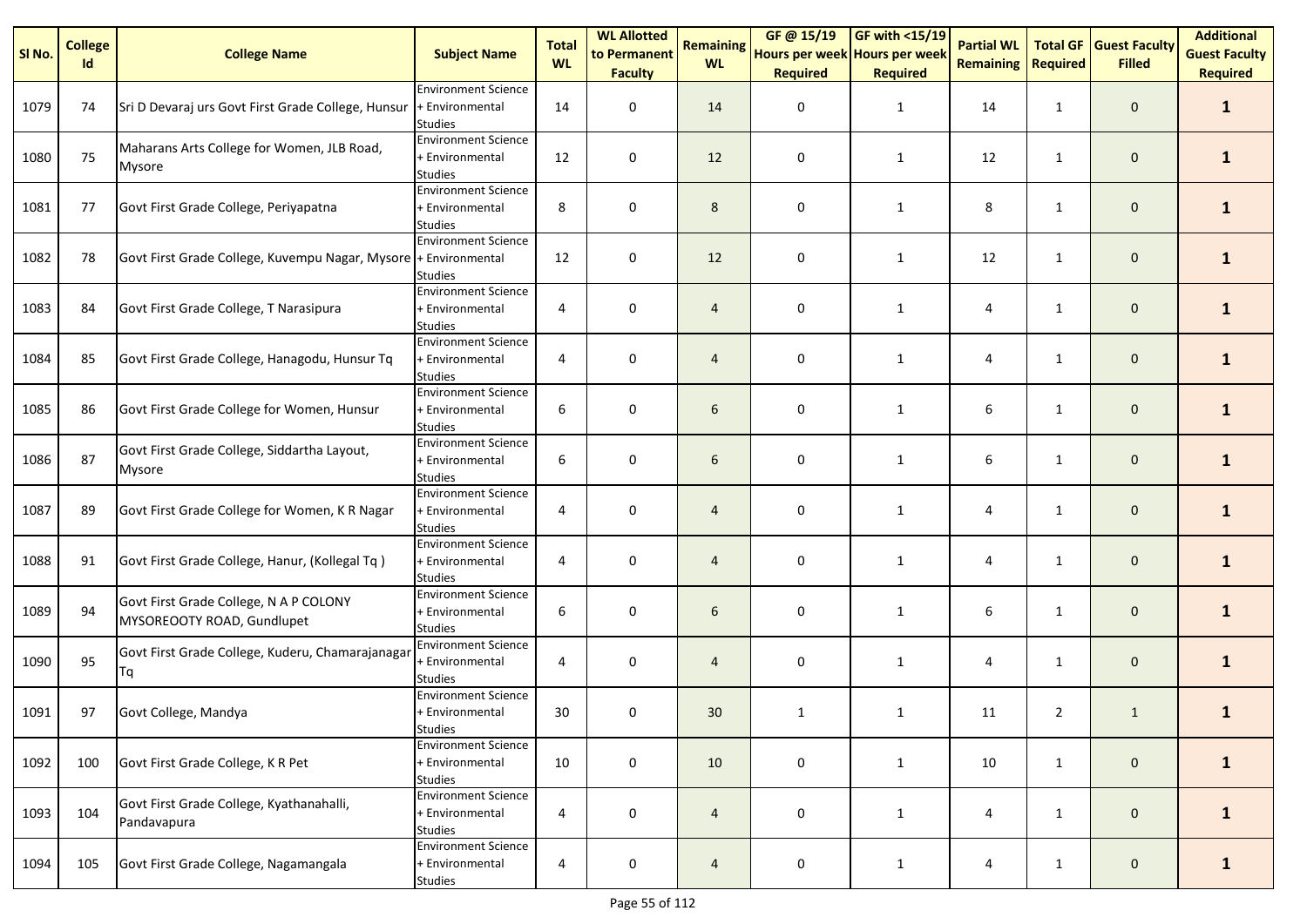| SI No. | <b>College</b><br>Id | <b>College Name</b>                                                                    | <b>Subject Name</b>                                             | <b>Total</b><br><b>WL</b> | <b>WL Allotted</b><br>to Permanent<br><b>Faculty</b> | <b>Remaining</b><br><b>WL</b> | GF @ 15/19<br>Hours per week Hours per week<br><b>Required</b> | <b>GF with &lt;15/19</b><br><b>Required</b> | <b>Partial WL</b><br><b>Remaining</b> | <b>Total GF</b><br><b>Required</b> | <b>Guest Faculty</b><br><b>Filled</b> | <b>Additional</b><br><b>Guest Faculty</b><br><b>Required</b> |
|--------|----------------------|----------------------------------------------------------------------------------------|-----------------------------------------------------------------|---------------------------|------------------------------------------------------|-------------------------------|----------------------------------------------------------------|---------------------------------------------|---------------------------------------|------------------------------------|---------------------------------------|--------------------------------------------------------------|
| 1095   | 110                  | Govt First Grade College, Melukote, Pandavapura<br>Tq                                  | <b>Environment Science</b><br>+ Environmental<br><b>Studies</b> | 4                         | 0                                                    | 4                             | 0                                                              | 1                                           | 4                                     | $\mathbf{1}$                       | $\mathbf 0$                           | $\mathbf{1}$                                                 |
| 1096   | 112                  | Govt Science College, Hassan                                                           | <b>Environment Science</b><br>+ Environmental<br>Studies        | 26                        | 0                                                    | 26                            | $\mathbf{1}$                                                   | $\mathbf{1}$                                | 7                                     | $\overline{2}$                     | $\mathbf{1}$                          | $\mathbf{1}$                                                 |
| 1097   | 113                  | Govt Arts College, Hassan                                                              | <b>Environment Science</b><br>+ Environmental<br><b>Studies</b> | 14                        | 0                                                    | 14                            | 0                                                              | 1                                           | 14                                    | $\mathbf{1}$                       | $\mathbf 0$                           | $\mathbf{1}$                                                 |
| 1098   | 115                  | B M Shetty, Govt First Grade College, Konnanur,<br>(Arkalgudu Tq)                      | <b>Environment Science</b><br>+ Environmental<br><b>Studies</b> | 6                         | 0                                                    | 6                             | 0                                                              | 1                                           | 6                                     | $\mathbf{1}$                       | $\mathbf 0$                           | $\mathbf{1}$                                                 |
| 1099   | 116                  | Govt First Grade College, Holenarasepura                                               | <b>Environment Science</b><br>+ Environmental<br><b>Studies</b> | 8                         | 0                                                    | 8                             | 0                                                              | $\mathbf{1}$                                | 8                                     | $\mathbf{1}$                       | $\mathbf 0$                           | $\mathbf{1}$                                                 |
| 1100   | 117                  | Govt First Grade Womens College, Holenarasipura + Environmental                        | <b>Environment Science</b><br><b>Studies</b>                    | 12                        | $\pmb{0}$                                            | 12                            | 0                                                              | $\mathbf{1}$                                | 12                                    | $\mathbf{1}$                       | $\mathbf 0$                           | $\mathbf{1}$                                                 |
| 1101   | 118                  | H D Devegowda Govt First Grade College,<br>Padavalahippe, Holenarasipura Tq            | <b>Environment Science</b><br>+ Environmental<br><b>Studies</b> | 4                         | 0                                                    | 4                             | 0                                                              | 1                                           | 4                                     | $\mathbf{1}$                       | $\mathbf 0$                           | $\mathbf{1}$                                                 |
| 1102   | 119                  | Govt First Grade College, Sakaleshpura                                                 | <b>Environment Science</b><br>+ Environmental<br><b>Studies</b> | 4                         | 0                                                    | 4                             | 0                                                              | $\mathbf{1}$                                | 4                                     | $\mathbf{1}$                       | $\mathbf 0$                           | $\mathbf{1}$                                                 |
| 1103   | 120                  | Govt First Grade College, Arkalgudu                                                    | <b>Environment Science</b><br>+ Environmental<br><b>Studies</b> | 12                        | 0                                                    | 12                            | 0                                                              | $\mathbf{1}$                                | 12                                    | $\mathbf{1}$                       | $\mathbf 0$                           | $\mathbf{1}$                                                 |
| 1104   | 122                  | Govt First Grade College, Jawagal, (Arasikere Tq)                                      | <b>Environment Science</b><br>+ Environmental<br><b>Studies</b> | 4                         | 0                                                    | 4                             | 0                                                              | 1                                           | 4                                     | $\mathbf{1}$                       | $\mathbf 0$                           | $\mathbf{1}$                                                 |
| 1105   | 126                  | Govt First Grade College, Arasikere                                                    | <b>Environment Science</b><br>+ Environmental<br><b>Studies</b> | 8                         | $\mathbf 0$                                          | 8                             | 0                                                              | 1                                           | 8                                     | $\mathbf{1}$                       | $\mathbf 0$                           | $\mathbf{1}$                                                 |
| 1106   | 127                  | Govt Home Science College for Women, N E Basic<br>School, Rangoli Halla, Hassan (CoED) | <b>Environment Science</b><br>+ Environmental<br><b>Studies</b> | 8                         | 0                                                    | 8                             | 0                                                              | $\mathbf{1}$                                | 8                                     | $\mathbf{1}$                       | $\mathbf 0$                           | $\mathbf{1}$                                                 |
| 1107   | 128                  | Govt Home Science College for Women,<br>Holenarasipura                                 | <b>Environment Science</b><br>+ Environmental<br><b>Studies</b> | 4                         | 0                                                    | 4                             | 0                                                              | $\mathbf{1}$                                | 4                                     | $\mathbf{1}$                       | $\mathbf 0$                           | $\mathbf{1}$                                                 |
| 1108   | 129                  | Govt First Grade College, Hirisaave,<br>Chennarayapatna Tq                             | <b>Environment Science</b><br>+ Environmental<br>Studies        | 6                         | $\pmb{0}$                                            | 6                             | 0                                                              | $\mathbf{1}$                                | 6                                     | $\mathbf{1}$                       | $\mathsf{O}\xspace$                   | $\mathbf{1}$                                                 |
| 1109   | 130                  | Govt First Grade College, Udaypura,<br>Chennarayapatna Tq                              | <b>Environment Science</b><br>+ Environmental<br><b>Studies</b> | 6                         | 0                                                    | 6                             | 0                                                              | $\mathbf{1}$                                | 6                                     | $\mathbf{1}$                       | $\mathbf 0$                           | $\mathbf{1}$                                                 |
| 1110   | 131                  | Govt First Grade College, Baanavara, Arasikere Tq  + Environmental                     | <b>Environment Science</b><br>Studies                           | 8                         | 0                                                    | 8                             | 0                                                              | $\mathbf{1}$                                | 8                                     | $\mathbf{1}$                       | $\mathsf{O}\xspace$                   | $\mathbf{1}$                                                 |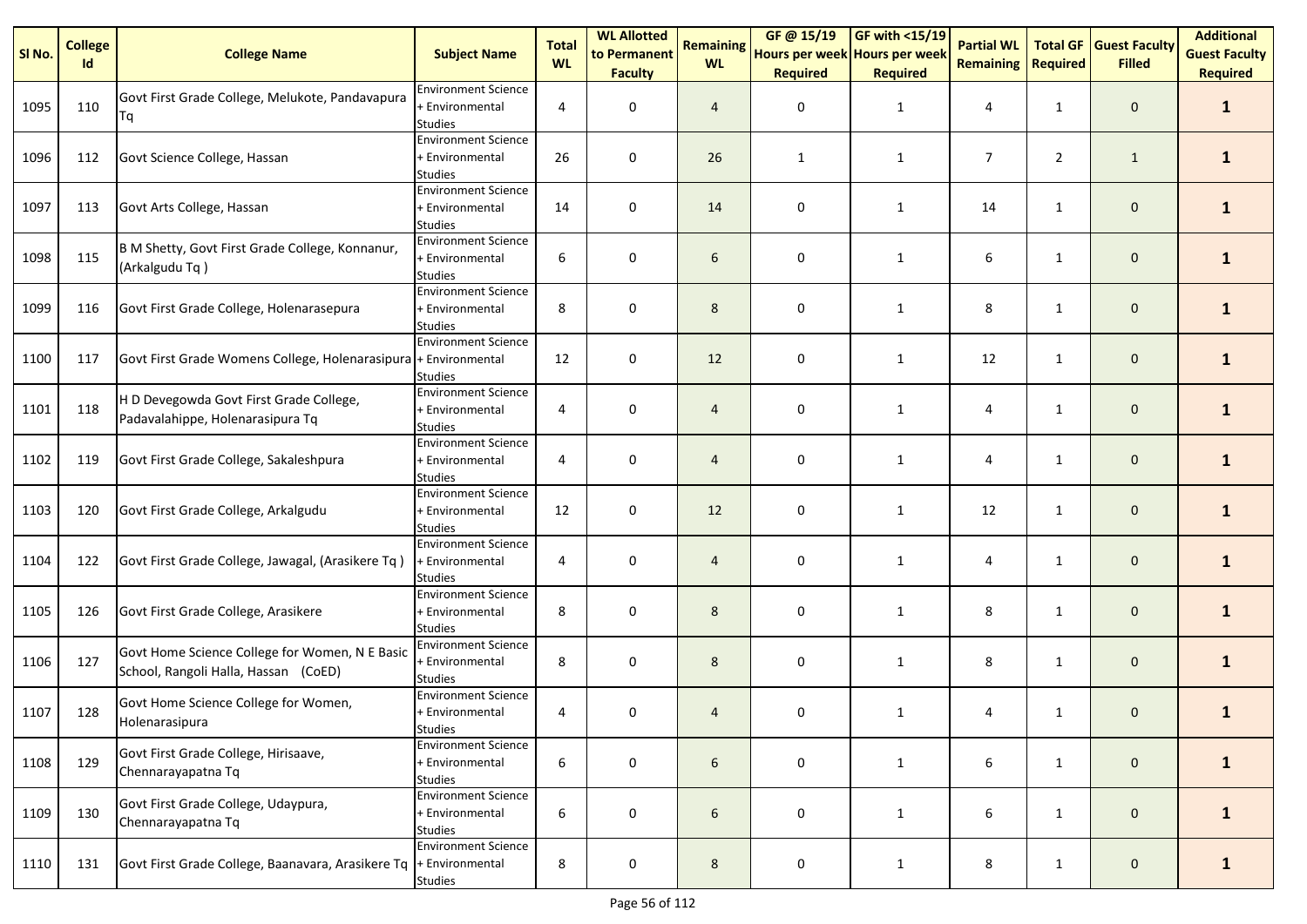| SI No. | <b>College</b><br>Id | <b>College Name</b>                                                      | <b>Subject Name</b>                                             | <b>Total</b><br><b>WL</b> | <b>WL Allotted</b><br>to Permanent | <b>Remaining</b><br><b>WL</b> | GF @ 15/19<br>Hours per week Hours per week | <b>GF with &lt;15/19</b> | <b>Partial WL</b><br><b>Remaining</b> | <b>Total GF</b><br>Required | <b>Guest Faculty</b><br><b>Filled</b> | <b>Additional</b><br><b>Guest Faculty</b> |
|--------|----------------------|--------------------------------------------------------------------------|-----------------------------------------------------------------|---------------------------|------------------------------------|-------------------------------|---------------------------------------------|--------------------------|---------------------------------------|-----------------------------|---------------------------------------|-------------------------------------------|
|        |                      |                                                                          | <b>Environment Science</b>                                      |                           | <b>Faculty</b>                     |                               | <b>Required</b>                             | <b>Required</b>          |                                       |                             |                                       | <b>Required</b>                           |
| 1111   | 134                  | Govt First Grade College, Halebidu, Belur Tq                             | + Environmental<br><b>Studies</b>                               | 8                         | 0                                  | 8                             | 0                                           | 1                        | 8                                     | $\mathbf{1}$                | $\mathbf 0$                           | $\mathbf{1}$                              |
| 1112   | 138                  | Sir M Vishweshwaraiah Govt Science College,<br>Bommanakatte, Bhadravathi | <b>Environment Science</b><br>+ Environmental<br><b>Studies</b> | 8                         | 0                                  | 8                             | 0                                           | $\mathbf{1}$             | 8                                     | $\mathbf{1}$                | $\mathbf 0$                           | 1                                         |
| 1113   | 143                  | Govt First Grade College, Anavatti, (Soraba Tq)                          | <b>Environment Science</b><br>+ Environmental<br><b>Studies</b> | 4                         | 0                                  | 4                             | 0                                           | 1                        | 4                                     | $\mathbf{1}$                | $\mathbf 0$                           | 1                                         |
| 1114   | 149                  | Govt First Grade College, Rippanpet, Hosanagara<br>Τq                    | <b>Environment Science</b><br>+ Environmental<br><b>Studies</b> | 8                         | 0                                  | 8                             | 0                                           | $\mathbf{1}$             | 8                                     | $\mathbf{1}$                | $\mathbf 0$                           | $\mathbf{1}$                              |
| 1115   | 150                  | Govt First Grade College, Shiralakoppa,<br>Shikaripura Tq:               | <b>Environment Science</b><br>+ Environmental<br><b>Studies</b> | 4                         | 0                                  | 4                             | 0                                           | $\mathbf{1}$             | 4                                     | $\mathbf{1}$                | $\mathbf 0$                           | $\mathbf{1}$                              |
| 1116   | 156                  | Vedavathi Govt First Grade College, Hiriyur                              | <b>Environment Science</b><br>+ Environmental<br><b>Studies</b> | 6                         | 0                                  | 6                             | 0                                           | $\mathbf{1}$             | 6                                     | $\mathbf{1}$                | $\mathbf 0$                           | $\mathbf{1}$                              |
| 1117   | 159                  | Govt First Grade College, Holalkere                                      | <b>Environment Science</b><br>+ Environmental<br><b>Studies</b> | 6                         | 0                                  | 6                             | 0                                           | $\mathbf{1}$             | 6                                     | $\mathbf{1}$                | $\mathbf 0$                           | $\mathbf{1}$                              |
| 1118   | 160                  | Govt First Grade College, Javanagondanahalli,<br>Hiriyur Tq              | <b>Environment Science</b><br>+ Environmental<br><b>Studies</b> | 4                         | 0                                  | 4                             | 0                                           | $\mathbf{1}$             | 4                                     | $\mathbf{1}$                | $\mathbf{0}$                          | 1                                         |
| 1119   | 167                  | Govt First Grade College, Honnali                                        | <b>Environment Science</b><br>+ Environmental<br><b>Studies</b> | 8                         | 0                                  | 8                             | 0                                           | $\mathbf{1}$             | 8                                     | $\mathbf{1}$                | $\mathbf 0$                           | $\mathbf{1}$                              |
| 1120   | 171                  | Govt First Grade College, Sante Bennur,<br>Channagiri Tq                 | <b>Environment Science</b><br>+ Environmental<br><b>Studies</b> | 4                         | 0                                  | 4                             | 0                                           | 1                        | 4                                     | $\mathbf{1}$                | $\mathbf 0$                           | $\mathbf{1}$                              |
| 1121   | 175                  | D S Bele Gowda Govt First Grade College,<br>Mudigere                     | <b>Environment Science</b><br>+ Environmental<br><b>Studies</b> | 4                         | 0                                  | $\overline{4}$                | 0                                           | $\mathbf{1}$             | 4                                     | $\mathbf{1}$                | $\mathbf 0$                           | $\mathbf{1}$                              |
| 1122   | 176                  | Govt First Grade College, Narasimarajapura                               | <b>Environment Science</b><br>+ Environmental<br><b>Studies</b> | 4                         | 0                                  | $\overline{4}$                | 0                                           | $\mathbf{1}$             | 4                                     | $\mathbf{1}$                | $\mathbf 0$                           | $\mathbf{1}$                              |
| 1123   | 177                  | Govt First Grade College, Ajjampura, (Tarikere Tq)  + Environmental      | <b>Environment Science</b><br><b>Studies</b>                    | 4                         | 0                                  | 4                             | 0                                           | 1                        | 4                                     | $\mathbf{1}$                | $\mathbf 0$                           | 1                                         |
| 1124   | 178                  | Govt First Grade College, Panchanahalli (Kodur<br>$Tq$ )                 | <b>Environment Science</b><br>+ Environmental<br><b>Studies</b> | 4                         | 0                                  | $\overline{4}$                | 0                                           | $\mathbf{1}$             | 4                                     | $\mathbf{1}$                | $\mathbf 0$                           | $\mathbf{1}$                              |
| 1125   | 179                  | Govt First Grade College, Kadur                                          | <b>Environment Science</b><br>+ Environmental<br><b>Studies</b> | 16                        | 0                                  | 16                            | 0                                           | 1                        | 16                                    | $\mathbf{1}$                | $\mathbf 0$                           | $\mathbf{1}$                              |
| 1126   | 181                  | Govt First Grade College, Tarikere                                       | <b>Environment Science</b><br>+ Environmental<br><b>Studies</b> | 4                         | $\pmb{0}$                          | $\overline{4}$                | $\pmb{0}$                                   | 1                        | 4                                     | $\mathbf{1}$                | $\mathbf 0$                           | $\mathbf{1}$                              |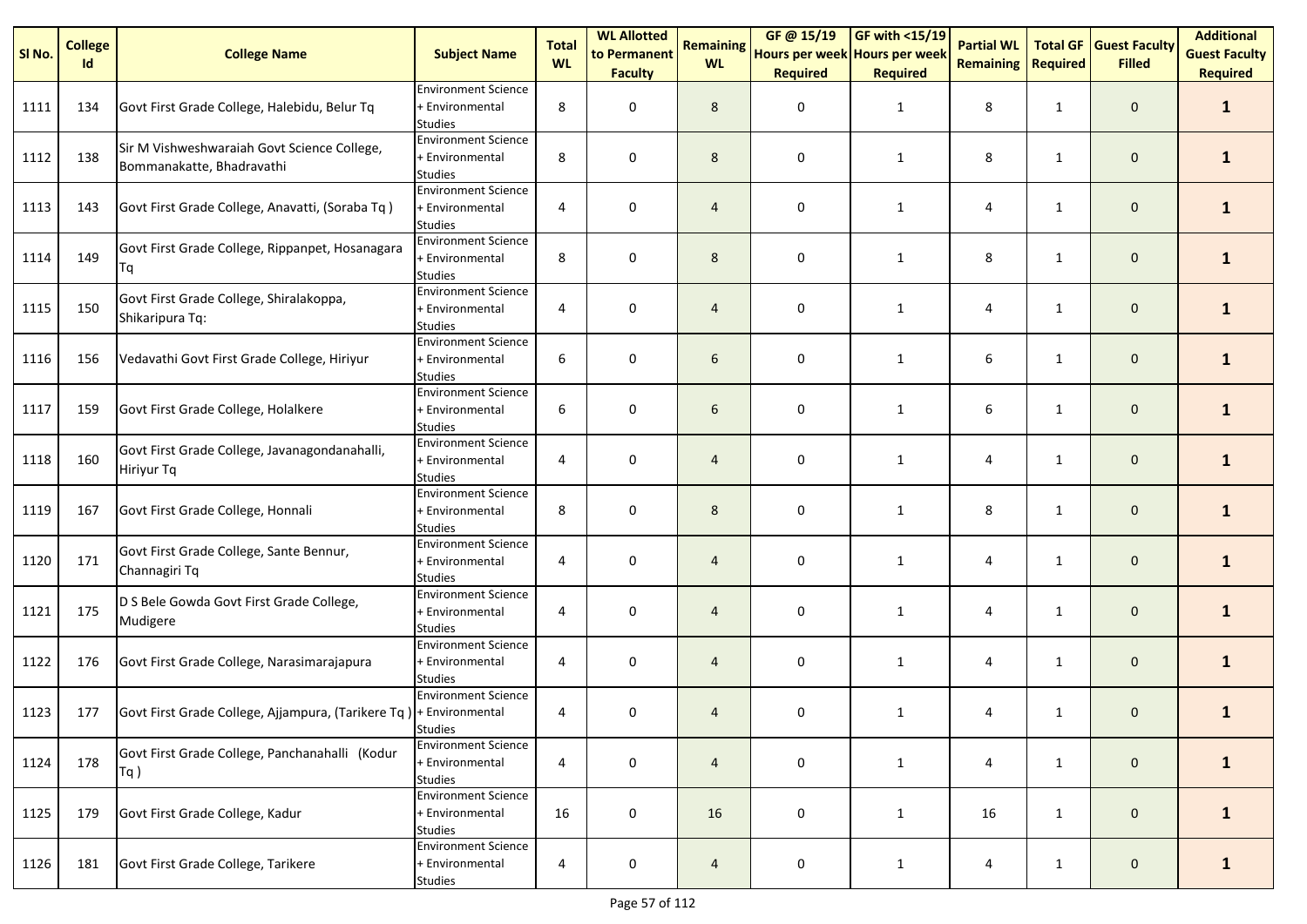| SI No. | <b>College</b><br>Id | <b>College Name</b>                                             | <b>Subject Name</b>                                             | <b>Total</b><br><b>WL</b> | <b>WL Allotted</b><br>to Permanent<br><b>Faculty</b> | <b>Remaining</b><br><b>WL</b> | GF@15/19<br>Hours per week Hours per week<br><b>Required</b> | <b>GF with &lt;15/19</b><br><b>Required</b> | <b>Partial WL</b><br><b>Remaining</b> | <b>Total GF</b><br><b>Required</b> | <b>Guest Faculty</b><br><b>Filled</b> | <b>Additional</b><br><b>Guest Faculty</b><br><b>Required</b> |
|--------|----------------------|-----------------------------------------------------------------|-----------------------------------------------------------------|---------------------------|------------------------------------------------------|-------------------------------|--------------------------------------------------------------|---------------------------------------------|---------------------------------------|------------------------------------|---------------------------------------|--------------------------------------------------------------|
| 1127   | 182                  | Govt First Grade College, Kalasa, Sringeri Tq                   | <b>Environment Science</b><br>+ Environmental<br><b>Studies</b> | 4                         | 0                                                    | $\overline{4}$                | 0                                                            | 1                                           | 4                                     | $\mathbf{1}$                       | $\mathbf 0$                           | $\mathbf{1}$                                                 |
| 1128   | 183                  | Govt First Grade College, Birur, Kadur Tq                       | <b>Environment Science</b><br>+ Environmental<br><b>Studies</b> | 4                         | 0                                                    | $\overline{4}$                | 0                                                            | $\mathbf{1}$                                | 4                                     | 1                                  | $\mathbf 0$                           | $\mathbf{1}$                                                 |
| 1129   | 205                  | Govt First Grade College, Shankarnarayan,<br>(Kundapur Tq)      | <b>Environment Science</b><br>+ Environmental<br><b>Studies</b> | 8                         | 0                                                    | 8                             | 0                                                            | 1                                           | 8                                     | $\mathbf{1}$                       | $\mathbf 0$                           | $\mathbf{1}$                                                 |
| 1130   | 299                  | Govt College, Sedam Road, Gulbarga                              | <b>Environment Science</b><br>+ Environmental<br><b>Studies</b> | 14                        | 0                                                    | 14                            | 0                                                            | 1                                           | 14                                    | $\mathbf{1}$                       | $\mathbf 0$                           | $\mathbf{1}$                                                 |
| 1131   | 300                  | Govt First Grade College, Jewargi                               | <b>Environment Science</b><br>+ Environmental<br><b>Studies</b> | 6                         | 0                                                    | 6                             | 0                                                            | 1                                           | 6                                     | $\mathbf{1}$                       | $\mathbf 0$                           | $\mathbf{1}$                                                 |
| 1132   | 303                  | Govt First Grade College, Afzalpur                              | <b>Environment Science</b><br>+ Environmental<br><b>Studies</b> | 6                         | 0                                                    | 6                             | 0                                                            | 1                                           | 6                                     | 1                                  | $\mathbf 0$                           | $\mathbf{1}$                                                 |
| 1133   | 317                  | Govt First Grade College, Shahapur                              | <b>Environment Science</b><br>+ Environmental<br><b>Studies</b> | 4                         | 0                                                    | 4                             | 0                                                            | 1                                           | 4                                     | 1                                  | $\mathbf 0$                           | $\mathbf{1}$                                                 |
| 1134   | 318                  | Govt First Grade College, Surapura                              | <b>Environment Science</b><br>+ Environmental<br><b>Studies</b> | 8                         | 0                                                    | 8                             | 0                                                            | 1                                           | 8                                     | $\mathbf{1}$                       | $\mathbf{0}$                          | $\mathbf{1}$                                                 |
| 1135   | 320                  | Govt College, Sindhanoor                                        | <b>Environment Science</b><br>+ Environmental<br><b>Studies</b> | 8                         | 0                                                    | 8                             | 0                                                            | 1                                           | 8                                     | 1                                  | $\mathbf 0$                           | $\mathbf{1}$                                                 |
| 1136   | 328                  | Govt First Grade College, Yelburga                              | <b>Environment Science</b><br>+ Environmental<br><b>Studies</b> | 18                        | 0                                                    | 18                            | 0                                                            | 1                                           | 18                                    | $\mathbf{1}$                       | $\mathbf 0$                           | $\mathbf{1}$                                                 |
| 1137   | 329                  | Govt First Grade College, Kustagi                               | <b>Environment Science</b><br>+ Environmental<br><b>Studies</b> | 21                        | 0                                                    | 21                            | $\mathbf{1}$                                                 | 0                                           | $\overline{2}$                        | $\mathbf{1}$                       | $\mathbf 0$                           | $\mathbf{1}$                                                 |
| 1138   | 330                  | Sri Kolli Nageshwar Rao Govt First Grade College,<br>Gangavathi | <b>Environment Science</b><br>+ Environmental<br><b>Studies</b> | 16                        | 0                                                    | 16                            | 0                                                            | $\mathbf{1}$                                | 16                                    | $\mathbf{1}$                       | $\mathbf 0$                           | $\mathbf{1}$                                                 |
| 1139   | 332                  | Govt First Grade College, Hosabandi Aralapura,<br>Koppal Tq:    | <b>Environment Science</b><br>+ Environmental<br><b>Studies</b> | 4                         | 0                                                    | 4                             | 0                                                            | $\mathbf{1}$                                | 4                                     | $\mathbf{1}$                       | $\mathbf 0$                           | $\mathbf{1}$                                                 |
| 1140   | 334                  | Govt First Grade College, Alavandi, Koppal Tq                   | <b>Environment Science</b><br>+ Environmental<br><b>Studies</b> | 4                         | $\mathbf 0$                                          | $\overline{4}$                | 0                                                            | $\mathbf{1}$                                | 4                                     | $\mathbf{1}$                       | $\mathbf 0$                           | $\mathbf{1}$                                                 |
| 1141   | 336                  | Govt First Grade College, Hirevankalkunta,<br>Yelburga Tq       | <b>Environment Science</b><br>+ Environmental<br><b>Studies</b> | 8                         | $\mathbf 0$                                          | 8                             | 0                                                            | $\mathbf{1}$                                | 8                                     | $\mathbf{1}$                       | $\mathbf 0$                           | $\mathbf{1}$                                                 |
| 1142   | 337                  | Govt First Grade College, Irkalgada, Koppal Tq                  | <b>Environment Science</b><br>+ Environmental<br><b>Studies</b> | 6                         | 0                                                    | 6                             | 0                                                            | 1                                           | 6                                     | $\mathbf{1}$                       | $\mathbf 0$                           | $\mathbf{1}$                                                 |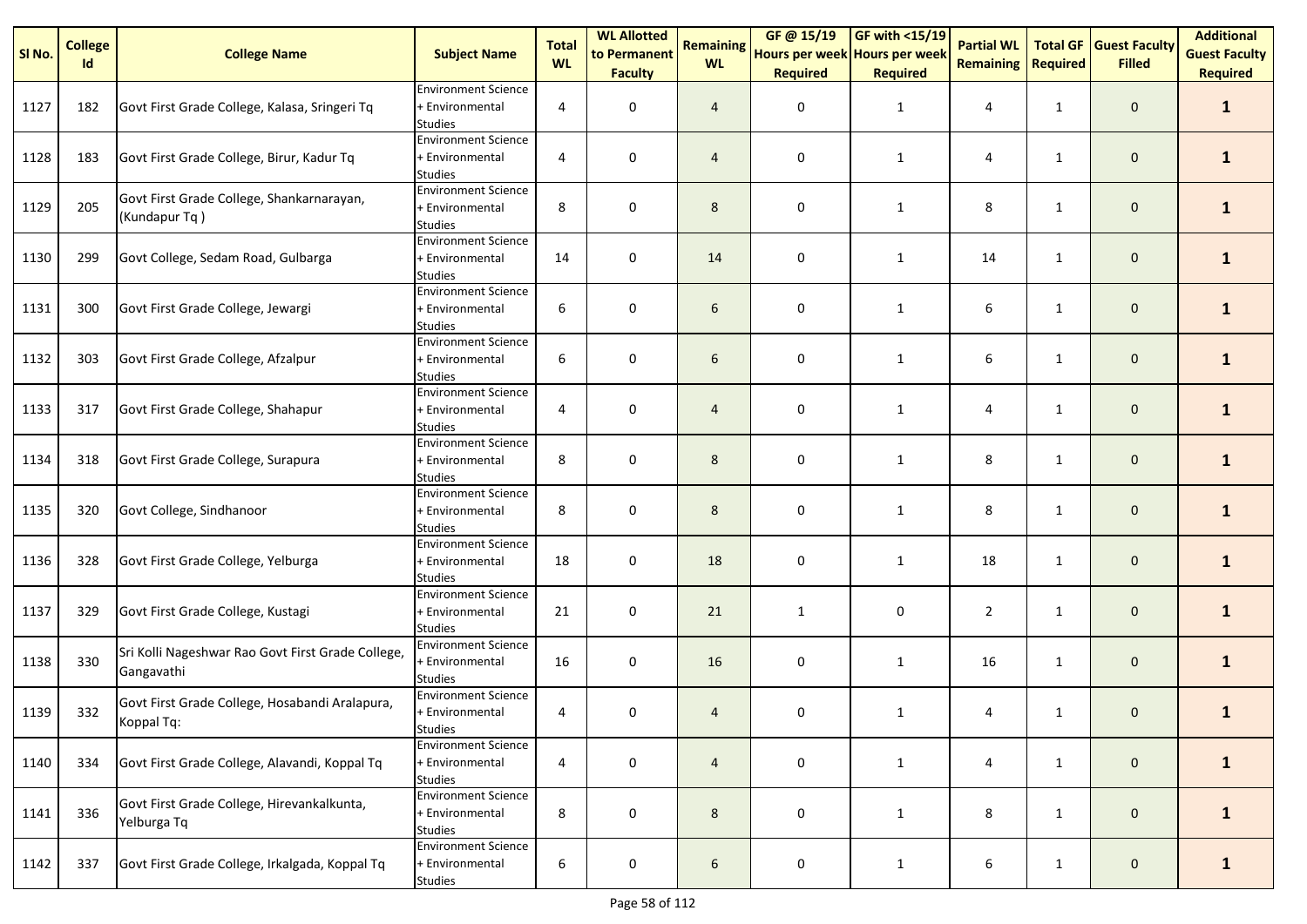| SI No. | <b>College</b><br>Id | <b>College Name</b>                                                                             | <b>Subject Name</b>                                             | <b>Total</b><br><b>WL</b> | <b>WL Allotted</b><br>to Permanent<br><b>Faculty</b> | <b>Remaining</b><br><b>WL</b> | GF@15/19<br>Hours per week Hours per week<br><b>Required</b> | <b>GF with &lt;15/19</b><br><b>Required</b> | <b>Partial WL</b><br><b>Remaining</b> | <b>Total GF</b><br><b>Required</b> | <b>Guest Faculty</b><br><b>Filled</b> | <b>Additional</b><br><b>Guest Faculty</b><br><b>Required</b> |
|--------|----------------------|-------------------------------------------------------------------------------------------------|-----------------------------------------------------------------|---------------------------|------------------------------------------------------|-------------------------------|--------------------------------------------------------------|---------------------------------------------|---------------------------------------|------------------------------------|---------------------------------------|--------------------------------------------------------------|
| 1143   | 338                  | Govt First Grade College, Kanakagiri, Gangavathi<br>Tq                                          | <b>Environment Science</b><br>+ Environmental<br><b>Studies</b> | 4                         | 0                                                    | $\overline{4}$                | 0                                                            | 1                                           | 4                                     | $\mathbf{1}$                       | $\mathbf 0$                           | $\mathbf{1}$                                                 |
| 1144   | 339                  | Govt First Grade College, Kudligi                                                               | <b>Environment Science</b><br>+ Environmental<br><b>Studies</b> | 12                        | 0                                                    | 12                            | 0                                                            | $\mathbf{1}$                                | 12                                    | $\mathbf{1}$                       | $\mathbf 0$                           | $\mathbf{1}$                                                 |
| 1145   | 340                  | Smt Saraladevi Satheshchandra Agarwal Govt First<br>Grade College, S N Pet, Bellary             | <b>Environment Science</b><br>+ Environmental<br><b>Studies</b> | 22                        | 0                                                    | 22                            | 1                                                            | 0                                           | 3                                     | $\mathbf{1}$                       | $\mathbf 0$                           | $\mathbf{1}$                                                 |
| 1146   | 341                  | Gangavathi Venkataramanashetty<br>Padmavathamma Govt First Grade College,<br>Hagaribommanahalli | <b>Environment Science</b><br>+ Environmental<br><b>Studies</b> | 24                        | $\mathbf 0$                                          | 24                            | 1                                                            | $\mathbf{1}$                                | 5                                     | $\overline{2}$                     | $\mathbf{1}$                          | $\mathbf{1}$                                                 |
| 1147   | 342                  | Govt First Grade College, Kampli, (Hospet Tq)                                                   | <b>Environment Science</b><br>+ Environmental<br><b>Studies</b> | 6                         | $\mathbf 0$                                          | 6                             | 0                                                            | $\mathbf{1}$                                | 6                                     | $\mathbf{1}$                       | $\mathbf 0$                           | $\mathbf{1}$                                                 |
| 1148   | 343                  | Govt First Grade College, Siraguppa                                                             | <b>Environment Science</b><br>+ Environmental<br><b>Studies</b> | 8                         | 0                                                    | 8                             | 0                                                            | $\mathbf{1}$                                | 8                                     | $\mathbf{1}$                       | $\mathbf 0$                           | $\mathbf{1}$                                                 |
| 1149   | 344                  | Govt First Grade College, Kurugod                                                               | <b>Environment Science</b><br>+ Environmental<br>Studies        | 9                         | 0                                                    | 9                             | $\pmb{0}$                                                    | $\mathbf{1}$                                | 9                                     | $\mathbf{1}$                       | $\mathbf 0$                           | $\mathbf{1}$                                                 |
| 1150   | 346                  | Govt First Grade College, Sandur                                                                | <b>Environment Science</b><br>+ Environmental<br><b>Studies</b> | 12                        | 0                                                    | 12                            | 0                                                            | $\mathbf{1}$                                | 12                                    | $\mathbf{1}$                       | $\mathbf 0$                           | $\mathbf{1}$                                                 |
| 1151   | 347                  | Govt First Grade College, Hospet                                                                | <b>Environment Science</b><br>+ Environmental<br><b>Studies</b> | 30                        | 0                                                    | 30                            | 1                                                            | $\mathbf{1}$                                | 11                                    | $\overline{2}$                     | $\mathbf{1}$                          | $\mathbf{1}$                                                 |
| 1152   | 348                  | Smt Rudramba M P Prakash Govt First Grade<br>College, Huvinahadagali                            | <b>Environment Science</b><br>+ Environmental<br><b>Studies</b> | 12                        | 0                                                    | 12                            | 0                                                            | $\mathbf{1}$                                | 12                                    | $\mathbf{1}$                       | $\mathbf 0$                           | $\mathbf{1}$                                                 |
| 1153   | 349                  | Govt First Grade College, Mariyammanahalli,<br><b>Hospet Tq</b>                                 | <b>Environment Science</b><br>+ Environmental<br><b>Studies</b> | 4                         | 0                                                    | 4                             | 0                                                            | 1                                           | 4                                     | $\mathbf{1}$                       | $\mathbf 0$                           | $\mathbf{1}$                                                 |
| 1154   | 350                  | Government Commerce and Management<br>College, Anantpur Road, Bellary City                      | <b>Environment Science</b><br>+ Environmental<br><b>Studies</b> | 18                        | 0                                                    | 18                            | 0                                                            | $\mathbf{1}$                                | 18                                    | $\mathbf{1}$                       | $\mathbf 0$                           | $\mathbf{1}$                                                 |
| 1155   | 369                  | Govt First Grade College, Talakadu, T narasipura<br>Tq                                          | <b>Environment Science</b><br>+ Environmental<br><b>Studies</b> | 4                         | 0                                                    | 4                             | 0                                                            | -1                                          | 4                                     | 1                                  | 0                                     |                                                              |
| 1156   | 370                  | Govt First Grade College, Bettadapura,<br>Periyapattana, Tq                                     | <b>Environment Science</b><br>+ Environmental<br><b>Studies</b> | 6                         | 0                                                    | 6                             | 0                                                            | $\mathbf{1}$                                | 6                                     | $\mathbf{1}$                       | $\mathbf 0$                           | $\mathbf{1}$                                                 |
| 1157   | 388                  | Govt First Grade College for Women, Chitradurga                                                 | <b>Environment Science</b><br>+ Environmental<br><b>Studies</b> | 6                         | 0                                                    | 6                             | 0                                                            | 1                                           | 6                                     | $\mathbf{1}$                       | $\mathbf 0$                           | $\mathbf{1}$                                                 |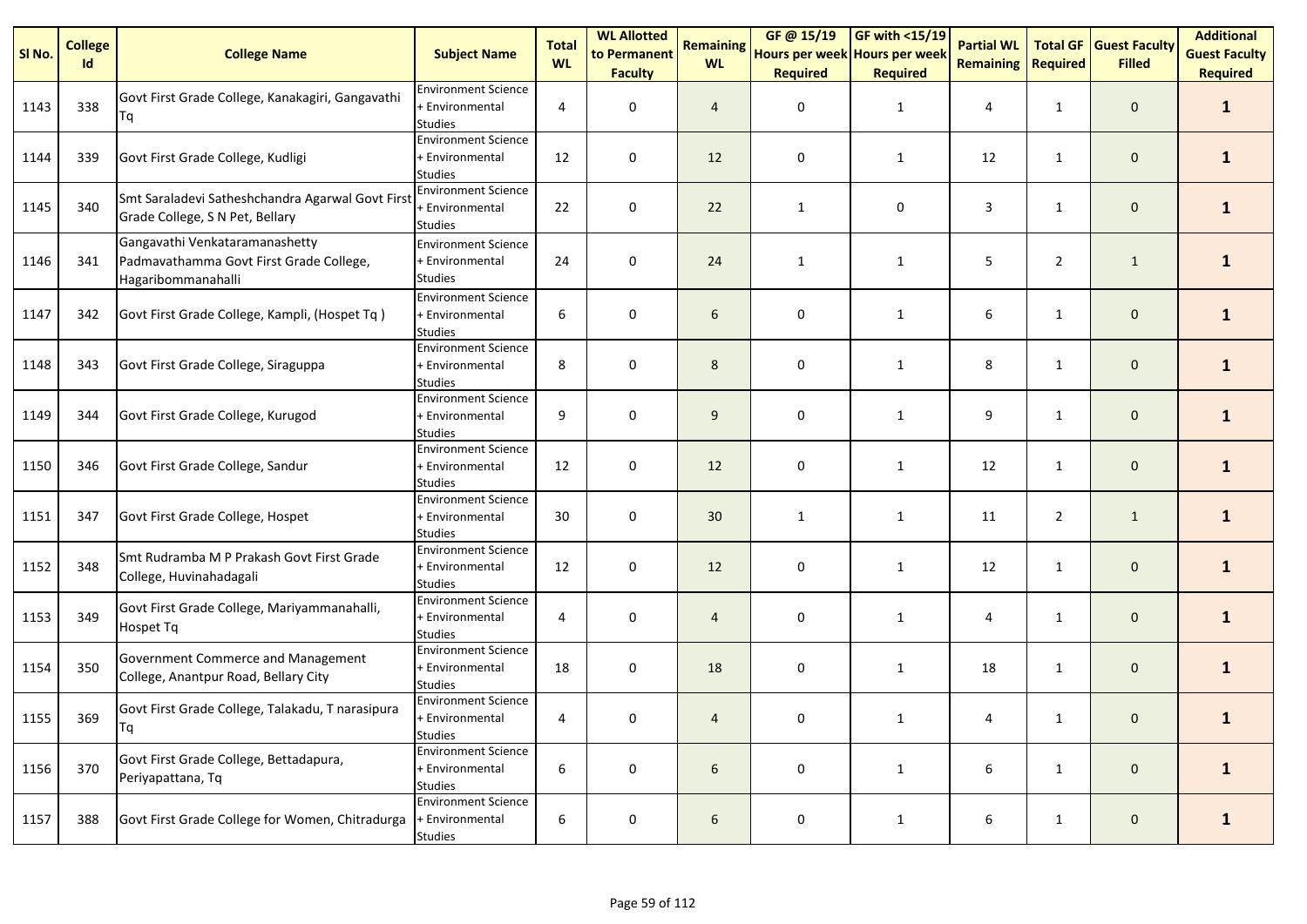| SI <sub>No.</sub> | <b>College</b><br>Id | <b>College Name</b>                                                                        | <b>Subject Name</b>                                             | <b>Total</b><br><b>WL</b> | <b>WL Allotted</b><br>to Permanent<br><b>Faculty</b> | <b>Remaining</b><br><b>WL</b> | GF @ 15/19<br>Hours per week Hours per week<br><b>Required</b> | <b>GF with &lt;15/19</b><br><b>Required</b> | <b>Partial WL</b><br><b>Remaining</b> | <b>Required</b> | <b>Total GF Guest Faculty</b><br><b>Filled</b> | <b>Additional</b><br><b>Guest Faculty</b><br><b>Required</b> |
|-------------------|----------------------|--------------------------------------------------------------------------------------------|-----------------------------------------------------------------|---------------------------|------------------------------------------------------|-------------------------------|----------------------------------------------------------------|---------------------------------------------|---------------------------------------|-----------------|------------------------------------------------|--------------------------------------------------------------|
| 1158              | 404                  | Govt First Grade College for Women,<br>Chickmagalur                                        | <b>Environment Science</b><br>+ Environmental<br><b>Studies</b> | 8                         | 0                                                    | 8                             | 0                                                              | 1                                           | 8                                     | $\mathbf{1}$    | $\mathbf 0$                                    | 1                                                            |
| 1159              | 908                  | Govt First Grade College for Women, Gandada<br>Koti, Hassan                                | <b>Environment Science</b><br>+ Environmental<br><b>Studies</b> | 4                         | 0                                                    | $\overline{4}$                | 0                                                              | 1                                           | 4                                     | $\mathbf{1}$    | $\mathbf 0$                                    | 1                                                            |
| 1160              | 911                  | Residential Govt first grade College Haradanahalli<br>Hole Narsipur Tq, Hassan District    | <b>Environment Science</b><br>+ Environmental<br><b>Studies</b> | 4                         | 0                                                    | 4                             | 0                                                              | $\mathbf{1}$                                | 4                                     | $\mathbf{1}$    | $\mathbf 0$                                    | 1                                                            |
| 1161              | 923                  | Residential Govt First Grade College, THALABALA,<br><b>Koppal Dist</b>                     | <b>Environment Science</b><br>+ Environmental<br><b>Studies</b> | 4                         | 0                                                    | 4                             | 0                                                              | $\mathbf{1}$                                | 4                                     | $\mathbf{1}$    | $\mathbf 0$                                    | $\mathbf{1}$                                                 |
| 1162              | 5                    | Govt Science College, N T Road, Bangalore                                                  | <b>Environmental Public</b><br>and Health                       | 15                        | $\pmb{0}$                                            | 15                            | $\mathbf{1}$                                                   | 0                                           | 0                                     | $\mathbf{1}$    | $\mathbf 0$                                    | $\mathbf{1}$                                                 |
| 1163              | 209                  | Dr G Shankar Govt Women First Grade College &<br>PG Centre, Ajjarakadu, Udupi (Udupi Dist) | <b>Environmental Public</b><br>and Health                       | 16                        | 0                                                    | 16                            | 1                                                              | 0                                           | $\mathbf{1}$                          | $\mathbf{1}$    | $\mathbf 0$                                    | $\mathbf{1}$                                                 |
| 1164              | 400                  | Govt First Grade College for Women, Dharwad                                                | <b>Fashion Technology</b>                                       | 96                        | 37                                                   | 59                            | 3                                                              | $\mathbf 0$                                 | $\overline{2}$                        | 3               | $\overline{2}$                                 | $\mathbf{1}$                                                 |
| 1165              | 5                    | Govt Science College, N T Road, Bangalore                                                  | Genetics                                                        | 61                        | 18                                                   | 43                            | $\overline{2}$                                                 | $\mathbf{1}$                                | 5                                     | 3               | $\mathbf{0}$                                   | 3 <sup>1</sup>                                               |
| 1166              | 277                  | Sri Shripadbhod Swamiji Govt First Grade College,<br>Moodalagi, Gokak Tq                   | Geography                                                       | 74                        | $\pmb{0}$                                            | 74                            | 3                                                              | $\mathbf{1}$                                | 17                                    | 4               | $\mathbf 0$                                    | 4                                                            |
| 1167              | 228                  | Govt First Grade College, Guledagudda Badami Tq Geography                                  |                                                                 | 61                        | 6                                                    | 55                            | $\overline{2}$                                                 | 1                                           | 17                                    | 3               | $\mathbf 0$                                    | $\mathbf{3}$                                                 |
| 1168              | 75                   | Maharans Arts College for Women, JLB Road,<br>Mysore                                       | Geography                                                       | 273                       | 126                                                  | 147                           | $\overline{7}$                                                 | $\mathbf{1}$                                | 14                                    | 8               | 6                                              | 2 <sup>2</sup>                                               |
| 1169              | 91                   | Govt First Grade College, Hanur, (Kollegal Tq)                                             | Geography                                                       | 33                        | 6                                                    | 27                            | $\mathbf{1}$                                                   | $\mathbf{1}$                                | 8                                     | $\overline{2}$  | $\mathbf{0}$                                   | 2 <sup>2</sup>                                               |
| 1170              | 99                   | Govt First Grade College, Sreerangapatna                                                   | Geography                                                       | 23                        | $\mathbf 0$                                          | 23                            | $\mathbf{1}$                                                   | $\mathbf{1}$                                | 4                                     | $\overline{2}$  | $\mathbf{0}$                                   | 2 <sup>2</sup>                                               |
| 1171              | 221                  | Govt First Grade College, Vidyabhavan Campus,<br>Near LIC Main Branch, Dharwad             | Geography                                                       | 152                       | 60                                                   | 92                            | 4                                                              | $\mathbf{1}$                                | 16                                    | 5               | $\mathbf{3}$                                   | $\overline{2}$                                               |
| 1172              | 232                  | IK H Patil Govt First Grade College, Hulukoti, Gadag Geography<br>Tq:                      |                                                                 | 55                        | 20                                                   | 35                            | 1                                                              | $\mathbf{1}$                                | 16                                    | $\overline{2}$  | $\mathbf 0$                                    | 2 <sup>2</sup>                                               |
| 1173              | 279                  | Sri Rudragowda Patil Govt First Grade College,<br>Bilgi                                    | Geography                                                       | 37                        | 0                                                    | 37                            | 1                                                              | $\mathbf{1}$                                | 18                                    | $\overline{2}$  | $\mathbf 0$                                    | $2^{\circ}$                                                  |
| 1174              | 289                  | Govt First Grade College, Hunnur, Jamakhandi Tq                                            | Geography                                                       | 29                        | 0                                                    | 29                            | 1                                                              | 1                                           | 10                                    | $\overline{2}$  | $\mathbf 0$                                    | $2^{\circ}$                                                  |
| 1175              | 292                  | Govt First Grade College, Navabag, Khaza Colony,<br>Bijapur                                | Geography                                                       | 76                        | 20                                                   | 56                            | $\overline{2}$                                                 | $\mathbf{1}$                                | 18                                    | 3               | $\mathbf{1}$                                   | 2 <sup>2</sup>                                               |
| 1176              | 372                  | Govt First Grade College Harugeri, Belagum Dist                                            | Geography                                                       | 23                        | 0                                                    | 23                            | $\mathbf{1}$                                                   | $\mathbf{1}$                                | 4                                     | $\overline{2}$  | $\mathbf 0$                                    | 2 <sup>2</sup>                                               |
| 1177              | 392                  | Govt First Grade College for Women, Koppal                                                 | Geography                                                       | 104                       | 20                                                   | 84                            | 4                                                              | $\mathbf{1}$                                | 8                                     | 5 <sub>1</sub>  | $\mathbf{3}$                                   | 2 <sup>1</sup>                                               |
| 1178              | $\overline{2}$       | Govt Arts College, Dr B R Ambedkar Veedhi,<br>Bangalore                                    | Geography                                                       | 74                        | 50                                                   | 24                            | $\mathbf{1}$                                                   | $\mathbf{1}$                                | 5                                     | $\overline{2}$  | $\mathbf{1}$                                   | $\mathbf{1}$                                                 |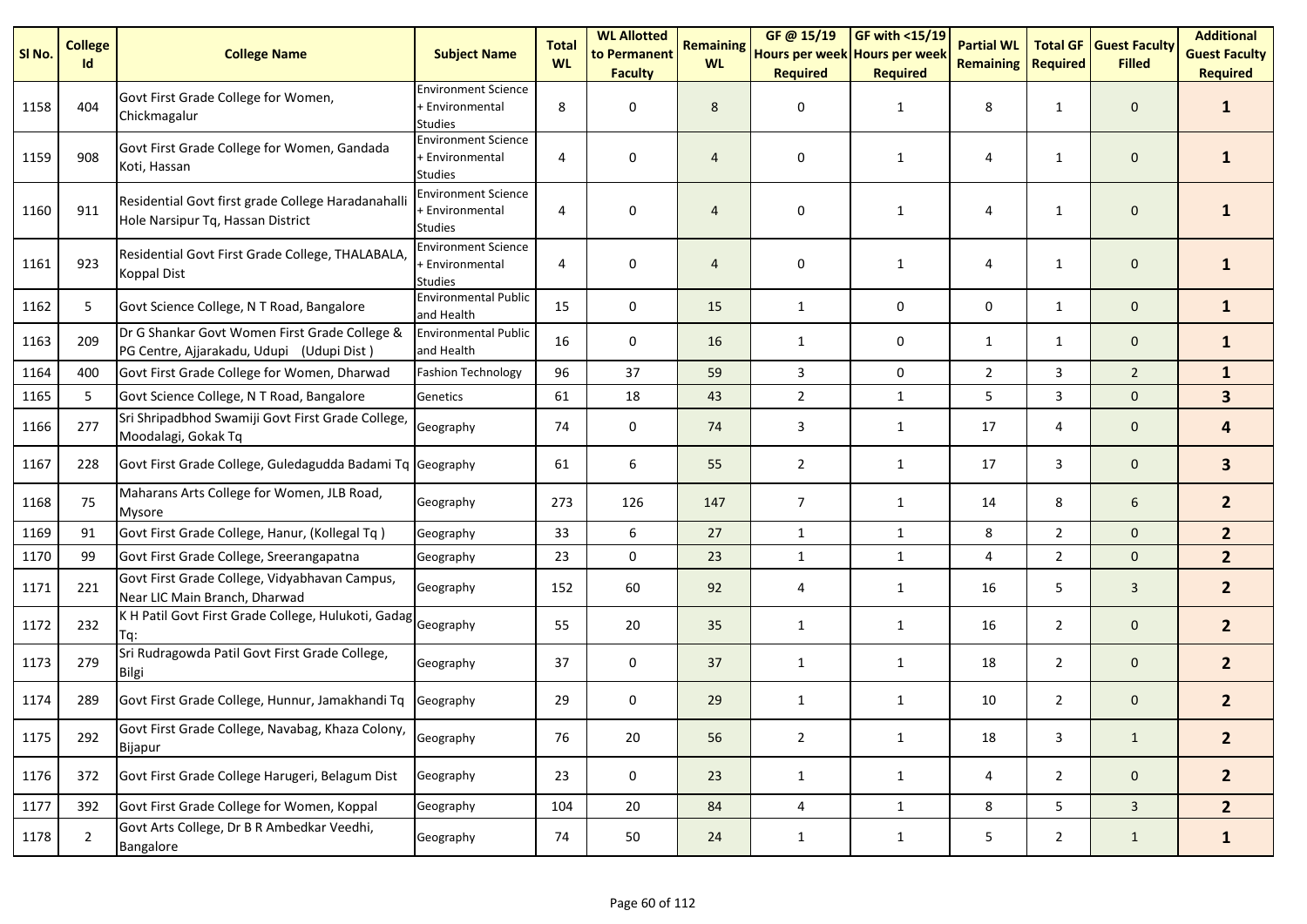| SI No. | <b>College</b><br>Id | <b>College Name</b>                                                                    | <b>Subject Name</b>            | <b>Total</b><br><b>WL</b> | <b>WL Allotted</b><br>to Permanent<br><b>Faculty</b> | <b>Remaining</b><br><b>WL</b> | GF @ 15/19<br>Hours per week Hours per week<br><b>Required</b> | GF with <15/19<br><b>Required</b> | <b>Partial WL</b><br><b>Remaining</b> | <b>Total GF</b><br><b>Required</b> | <b>Guest Faculty</b><br><b>Filled</b> | <b>Additional</b><br><b>Guest Faculty</b><br><b>Required</b> |
|--------|----------------------|----------------------------------------------------------------------------------------|--------------------------------|---------------------------|------------------------------------------------------|-------------------------------|----------------------------------------------------------------|-----------------------------------|---------------------------------------|------------------------------------|---------------------------------------|--------------------------------------------------------------|
| 1179   | 8                    | Govt First Grade College, Vijayanagar, Bangalore                                       | Geography                      | 78                        | 60                                                   | 18                            | 0                                                              | $\mathbf{1}$                      | 18                                    | $\mathbf{1}$                       | $\mathbf{0}$                          | $\mathbf{1}$                                                 |
| 1180   | 18                   | Govt First Grade College, Kengeri, Bangalore                                           | Geography                      | 39                        | 20                                                   | 19                            | $\mathbf{1}$                                                   | 0                                 | 0                                     | $\mathbf{1}$                       | $\mathbf 0$                           | $\mathbf{1}$                                                 |
| 1181   | 34                   | Govt First Grade College, Kanakapura                                                   | Geography                      | 12                        | $\mathbf 0$                                          | 12                            | $\mathbf 0$                                                    | $\mathbf{1}$                      | 12                                    | $\mathbf{1}$                       | $\mathbf 0$                           | $\mathbf{1}$                                                 |
| 1182   | 48                   | Govt First Grade College, Tiptur                                                       | Geography                      | 50                        | 20                                                   | 30                            | $\mathbf{1}$                                                   | $\mathbf{1}$                      | 11                                    | $\overline{2}$                     | $\mathbf{1}$                          | $\mathbf{1}$                                                 |
| 1183   | 83                   | Govt First Grade College, Ooty Road, Nanjangudu                                        | Geography                      | 81                        | 0                                                    | 81                            | 4                                                              | $\mathbf{1}$                      | 5                                     | 5                                  | $\overline{4}$                        | $\mathbf{1}$                                                 |
| 1184   | 92                   | Govt First Grade College, Chamarajnagar                                                | Geography                      | 69                        | 40                                                   | 29                            | $\mathbf{1}$                                                   | $\mathbf{1}$                      | 10                                    | $\overline{2}$                     | $\mathbf{1}$                          | $\mathbf{1}$                                                 |
| 1185   | 97                   | Govt College, Mandya                                                                   | Geography                      | 73                        | 20                                                   | 53                            | $\overline{2}$                                                 | $\mathbf{1}$                      | 15                                    | 3                                  | $\overline{2}$                        | $\mathbf{1}$                                                 |
| 1186   | 113                  | Govt Arts College, Hassan                                                              | Geography                      | 52                        | 20                                                   | 32                            | $\mathbf{1}$                                                   | $\mathbf{1}$                      | 13                                    | $\overline{2}$                     | $\mathbf{1}$                          | $\mathbf{1}$                                                 |
| 1187   | 227                  | Sri Benkappa Shankrappa Simhasanad Govt First<br>Grade College, Gajendragada, (Ron Tq) | Geography                      | 67                        | 0                                                    | 67                            | 3                                                              | $\mathbf{1}$                      | 10                                    | 4                                  | 3                                     | $\mathbf{1}$                                                 |
| 1188   | 254                  | Govt First Grade College, Honnavara                                                    | Geography                      | 48                        | 20                                                   | 28                            | $\mathbf{1}$                                                   | $\mathbf{1}$                      | 9                                     | $\overline{2}$                     | $\mathbf{1}$                          | $\mathbf{1}$                                                 |
| 1189   | 271                  | Govt First Grade College, H B C Colony, Athani                                         | Geography                      | 18                        | $\mathbf 0$                                          | 18                            | $\mathbf 0$                                                    | $\mathbf{1}$                      | 18                                    | $\mathbf{1}$                       | $\mathbf 0$                           | $\mathbf{1}$                                                 |
| 1190   | 282                  | Govt First Grade College, Savalagi, Jamakhandi Tq Geography                            |                                | 46                        | 6                                                    | 40                            | $\overline{2}$                                                 | 0                                 | 2                                     | $\overline{2}$                     | $\mathbf{1}$                          | $\mathbf{1}$                                                 |
| 1191   | 291                  | Govt First Grade College, Rabakavi banahatti,<br>Jamakhandi Tq                         | Geography                      | 50                        | 20                                                   | 30                            | 1                                                              | 1                                 | 11                                    | $\overline{2}$                     | $\mathbf{1}$                          | $\mathbf{1}$                                                 |
| 1192   | 395                  | Govt First Grade College for Women,<br>Chamarajanagar                                  | Geography                      | 33                        | 20                                                   | 13                            | 0                                                              | $\mathbf{1}$                      | 13                                    | $\mathbf{1}$                       | $\mathbf 0$                           | $\mathbf{1}$                                                 |
| 1193   | 5                    | Govt Science College, N T Road, Bangalore                                              | Geology                        | 29                        | $\mathbf 0$                                          | 29                            | $\mathbf{1}$                                                   | $\mathbf{1}$                      | 10                                    | $\overline{2}$                     | $\mathbf{1}$                          | $\mathbf{1}$                                                 |
| 1194   | 72                   | Maharanis Science College for Women, Mysore                                            | Geology                        | 58                        | $\mathbf 0$                                          | 58                            | 3                                                              | 0                                 | 1                                     | 3                                  | $\overline{2}$                        | $\mathbf{1}$                                                 |
| 1195   | 8                    | Govt First Grade College, Vijayanagar, Bangalore                                       | Hindi (Language +<br>Optional) | 36                        | 16                                                   | 20                            | 1                                                              | $\mathbf{1}$                      | 5                                     | $\overline{2}$                     | $\mathbf 0$                           | 2 <sup>1</sup>                                               |
| 1196   | 16                   | Govt First Grade College, Yelahanka, Bangalore                                         | Hindi (Language +<br>Optional) | 32                        | $\mathbf 0$                                          | 32                            | $\overline{2}$                                                 | 0                                 | $\overline{2}$                        | $\overline{2}$                     | $\mathbf 0$                           | 2 <sup>2</sup>                                               |
| 1197   | 179                  | Govt First Grade College, Kadur                                                        | Hindi (Language +<br>Optional) | 27                        | $\mathbf 0$                                          | 27                            | $\mathbf{1}$                                                   | $\mathbf{1}$                      | 12                                    | $\overline{2}$                     | $\mathbf 0$                           | 2 <sup>2</sup>                                               |
| 1198   | 261                  | Govt First Grade College, Ainapura, (Athani Tq)                                        | Hindi (Language +<br>Optional) | 21                        | 0                                                    | 21                            | $\mathbf{1}$                                                   | $\mathbf{1}$                      | 6                                     | $\overline{2}$                     | $\mathbf{0}$                          | 2 <sup>2</sup>                                               |
| 1199   | 324                  | Govt First Grade College, Raichur                                                      | Hindi (Language +<br>Optional) | 25                        | 0                                                    | 25                            | 1                                                              |                                   | 10                                    | $\overline{2}$                     | 0                                     | $\overline{2}$                                               |
| 1200   | 352                  | Govt First Grade College, Bidar                                                        | Hindi (Language +<br>Optional) | 41                        | 16                                                   | 25                            | $\mathbf{1}$                                                   | $\mathbf{1}$                      | 10                                    | $2^{\circ}$                        | $\mathbf 0$                           | 2 <sup>1</sup>                                               |
| 1201   | $\overline{2}$       | Govt Arts College, Dr B R Ambedkar Veedhi,<br>Bangalore                                | Hindi (Language +<br>Optional) | 24                        | 16                                                   | 8                             | 0                                                              | $\mathbf{1}$                      | 8                                     | $\mathbf{1}$                       | $\mathbf 0$                           | $\mathbf{1}$                                                 |
| 1202   | 17                   | Govt First Grade College, Hosur Road, Sarjapur                                         | Hindi (Language +<br>Optional) | $\,8\,$                   | 0                                                    | 8                             | $\mathsf{O}\xspace$                                            | $\mathbf{1}$                      | 8                                     | $\mathbf{1}$                       | $\mathsf{O}\xspace$                   | $\mathbf{1}$                                                 |
| 1203   | 19                   | Govt First Grade College, Varthur, Bangalore East                                      | Hindi (Language +<br>Optional) | 8                         | $\pmb{0}$                                            | 8                             | $\pmb{0}$                                                      | $\mathbf{1}$                      | 8                                     | $\mathbf{1}$                       | $\mathbf 0$                           | $\mathbf{1}$                                                 |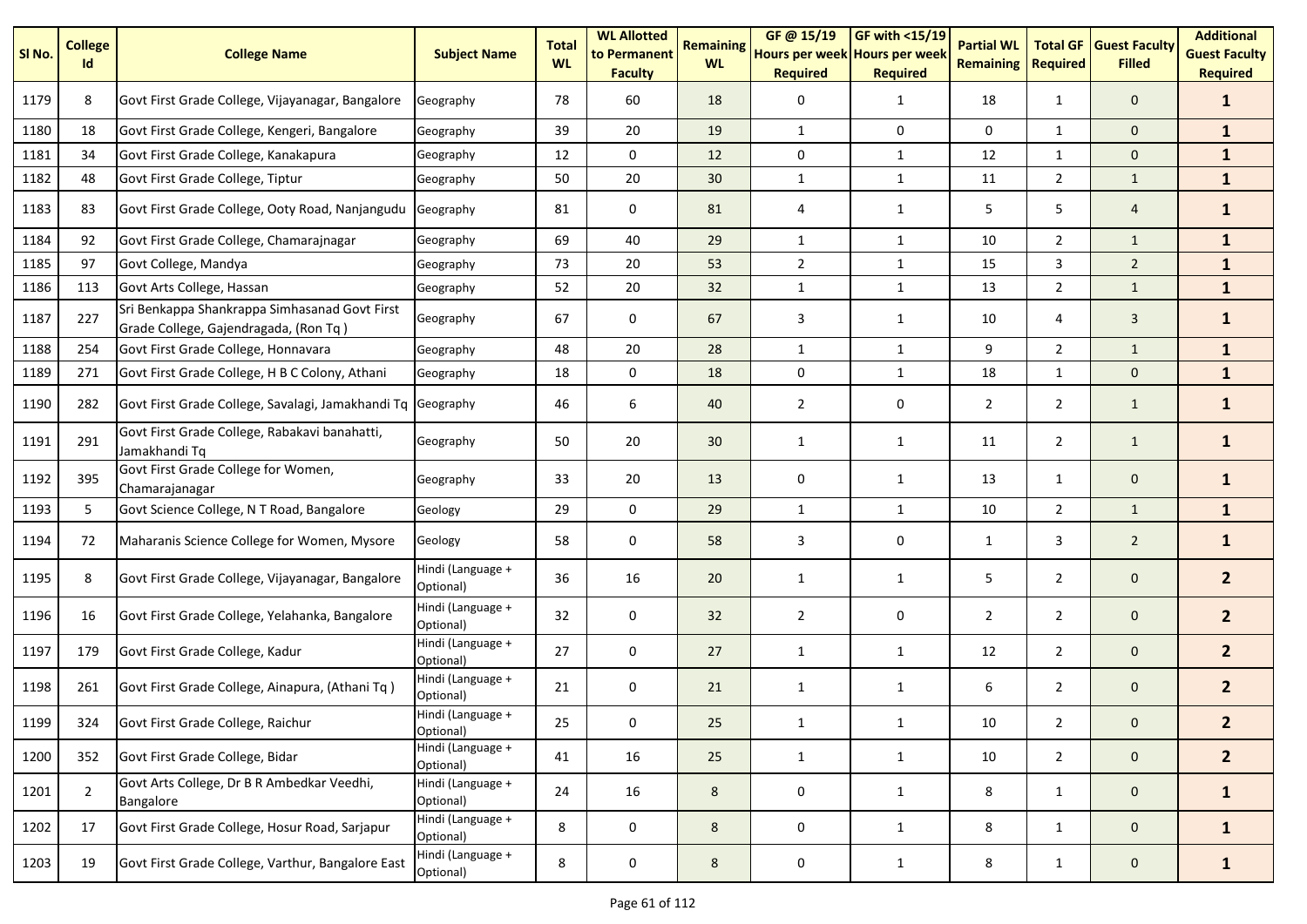| SI <sub>No.</sub> | <b>College</b><br>Id | <b>College Name</b>                                                               | <b>Subject Name</b>            | <b>Total</b><br><b>WL</b> | <b>WL Allotted</b><br>to Permanent<br><b>Faculty</b> | <b>Remaining</b><br><b>WL</b> | GF @ 15/19<br>Hours per week Hours per week<br><b>Required</b> | GF with $<$ 15/19<br><b>Required</b> | <b>Partial WL</b><br><b>Remaining</b> | <b>Total GF</b><br><b>Required</b> | <b>Guest Faculty</b><br><b>Filled</b> | <b>Additional</b><br><b>Guest Faculty</b><br><b>Required</b> |
|-------------------|----------------------|-----------------------------------------------------------------------------------|--------------------------------|---------------------------|------------------------------------------------------|-------------------------------|----------------------------------------------------------------|--------------------------------------|---------------------------------------|------------------------------------|---------------------------------------|--------------------------------------------------------------|
| 1204              | 20                   | Govt First Grade College, Kadugodi, Bangalore<br>East                             | Hindi (Language +<br>Optional) | 8                         | $\mathbf 0$                                          | 8                             | 0                                                              | $\mathbf{1}$                         | 8                                     | $\mathbf{1}$                       | $\mathbf 0$                           | $\mathbf{1}$                                                 |
| 1205              | 28                   | Govt First Grade College, Ramanagara                                              | Hindi (Language +<br>Optional) | 16                        | $\mathbf 0$                                          | 16                            | $\mathbf{1}$                                                   | 0                                    | 1                                     | 1                                  | $\mathbf{0}$                          | $\mathbf{1}$                                                 |
| 1206              | 29                   | Govt First Grade Womens College, Ramangara                                        | Hindi (Language +<br>Optional) | 8                         | 0                                                    | 8                             | 0                                                              | $\mathbf{1}$                         | 8                                     | 1                                  | $\mathbf 0$                           | $\mathbf{1}$                                                 |
| 1207              | 39                   | Govt First Grade College, Kunigal                                                 | Hindi (Language +<br>Optional) | 8                         | $\mathsf 0$                                          | 8                             | 0                                                              | 1                                    | 8                                     | $\mathbf{1}$                       | $\mathbf{0}$                          | $\mathbf{1}$                                                 |
| 1208              | 53                   | Govt First Grade College, B H Road, Tumkur                                        | Hindi (Language +<br>Optional) | 8                         | $\mathbf 0$                                          | 8                             | 0                                                              | 1                                    | 8                                     | 1                                  | $\mathbf{0}$                          | $\mathbf{1}$                                                 |
| 1209              | 56                   | Govt Womens College, Chintamani                                                   | Hindi (Language +<br>Optional) | 15                        | $\mathbf 0$                                          | 15                            | $\mathbf{1}$                                                   | 0                                    | $\mathbf 0$                           | 1                                  | $\mathbf{0}$                          | $\mathbf{1}$                                                 |
| 1210              | 57                   | Govt First Grade College, Shidlaghatta                                            | Hindi (Language +<br>Optional) | 4                         | $\mathbf 0$                                          | $\overline{4}$                | 0                                                              | $\mathbf{1}$                         | 4                                     | $\mathbf{1}$                       | $\mathbf{0}$                          | $\mathbf{1}$                                                 |
| 1211              | 64                   | Govt College, Mulbagal                                                            | Hindi (Language +<br>Optional) | 8                         | $\mathbf 0$                                          | 8                             | 0                                                              | 1                                    | 8                                     | $\mathbf{1}$                       | $\mathbf{0}$                          | $\mathbf{1}$                                                 |
| 1212              | 66                   | Govt First Grade College, SULIKUNTE ROAD,<br>Bangarpet                            | Hindi (Language +<br>Optional) | 8                         | $\mathbf 0$                                          | 8                             | $\mathbf 0$                                                    | $\mathbf{1}$                         | 8                                     | $\mathbf{1}$                       | $\mathbf 0$                           | $\mathbf{1}$                                                 |
| 1213              | 69                   | Govt First Grade College, rd cross BEO campus<br>Robersonpet, K G F, Bangarpet Tq | Hindi (Language +<br>Optional) | 32                        | 0                                                    | 32                            | $\overline{2}$                                                 | 0                                    | $\overline{2}$                        | $\overline{2}$                     | $\mathbf{1}$                          | $\mathbf{1}$                                                 |
| 1214              | 74                   | Sri D Devaraj urs Govt First Grade College, Hunsur                                | Hindi (Language +<br>Optional) | 23                        | 16                                                   | $\overline{7}$                | 0                                                              | $\mathbf{1}$                         | $\overline{7}$                        | 1                                  | $\mathbf 0$                           | $\mathbf{1}$                                                 |
| 1215              | 86                   | Govt First Grade College for Women, Hunsur                                        | Hindi (Language +<br>Optional) | 8                         | $\mathbf 0$                                          | 8                             | 0                                                              | 1                                    | 8                                     | $\mathbf{1}$                       | $\mathbf{0}$                          | $\mathbf{1}$                                                 |
| 1216              | 87                   | Govt First Grade College, Siddartha Layout,<br><b>Mysore</b>                      | Hindi (Language +<br>Optional) | 8                         | 0                                                    | 8                             | 0                                                              | 1                                    | 8                                     | 1                                  | $\mathbf{0}$                          | $\mathbf{1}$                                                 |
| 1217              | 89                   | Govt First Grade College for Women, K R Nagar                                     | Hindi (Language +<br>Optional) | $\overline{4}$            | 0                                                    | $\overline{4}$                | 0                                                              | 1                                    | 4                                     | $\mathbf{1}$                       | $\mathbf{0}$                          | $\mathbf{1}$                                                 |
| 1218              | 114                  | Govt First Grade College for Women, NEAR<br>STADIUM, M G ROAD, Hassan             | Hindi (Language +<br>Optional) | 16                        | 0                                                    | 16                            | 1                                                              | 0                                    | $\mathbf{1}$                          | $\mathbf{1}$                       | $\mathbf 0$                           | $\mathbf{1}$                                                 |
| 1219              | 117                  | Govt First Grade Womens College, Holenarasipura                                   | Hindi (Language +<br>Optional) | 4                         | $\mathbf 0$                                          | $\overline{4}$                | 0                                                              | 1                                    | 4                                     | $\mathbf{1}$                       | $\mathbf 0$                           | $\mathbf{1}$                                                 |
| 1220              | 121                  | Y D D Govt First Grade College, Belur                                             | Hindi (Language +<br>Optional) | $\overline{4}$            | $\mathbf 0$                                          | $\overline{4}$                | 0                                                              | 1                                    | 4                                     | $\mathbf{1}$                       | $\mathbf{0}$                          | $\mathbf{1}$                                                 |
| 1221              | 140                  | Govt First Grade College, Hosanagara                                              | Hindi (Language +<br>Optional) | 4                         | 0                                                    | $\overline{4}$                | 0                                                              | 1                                    | 4                                     | 1                                  | $\mathbf 0$                           | $\mathbf{1}$                                                 |
| 1222              | 145                  | Smt Indiragandhi Govt First Grade College for<br>Women, Sagar                     | Hindi (Language +<br>Optional) | 28                        | 24                                                   | 4                             | 0                                                              | $\mathbf{1}$                         | 4                                     | $\mathbf{1}$                       | $\mathbf 0$                           | $\mathbf{1}$                                                 |
| 1223              | 151                  | Govt Arts College, Chitradurga                                                    | Hindi (Language +<br>Optional) | 8                         | $\mathbf 0$                                          | 8                             | $\mathbf 0$                                                    | $\mathbf{1}$                         | 8                                     | $\mathbf{1}$                       | $\mathbf{0}$                          | $\mathbf{1}$                                                 |
| 1224              | 153                  | Govt Science College, Chitradurga                                                 | Hindi (Language +<br>Optional) | 8                         | $\mathbf 0$                                          | 8                             | $\pmb{0}$                                                      | $\mathbf{1}$                         | 8                                     | $\mathbf{1}$                       | $\mathbf{0}$                          | $\mathbf{1}$                                                 |
| 1225              | 168                  | Govt First Grade College, Harihara                                                | Hindi (Language +<br>Optional) | 8                         | 4                                                    | $\overline{a}$                | 0                                                              | $\mathbf{1}$                         | 4                                     | $\mathbf{1}$                       | $\mathbf{0}$                          | $\mathbf{1}$                                                 |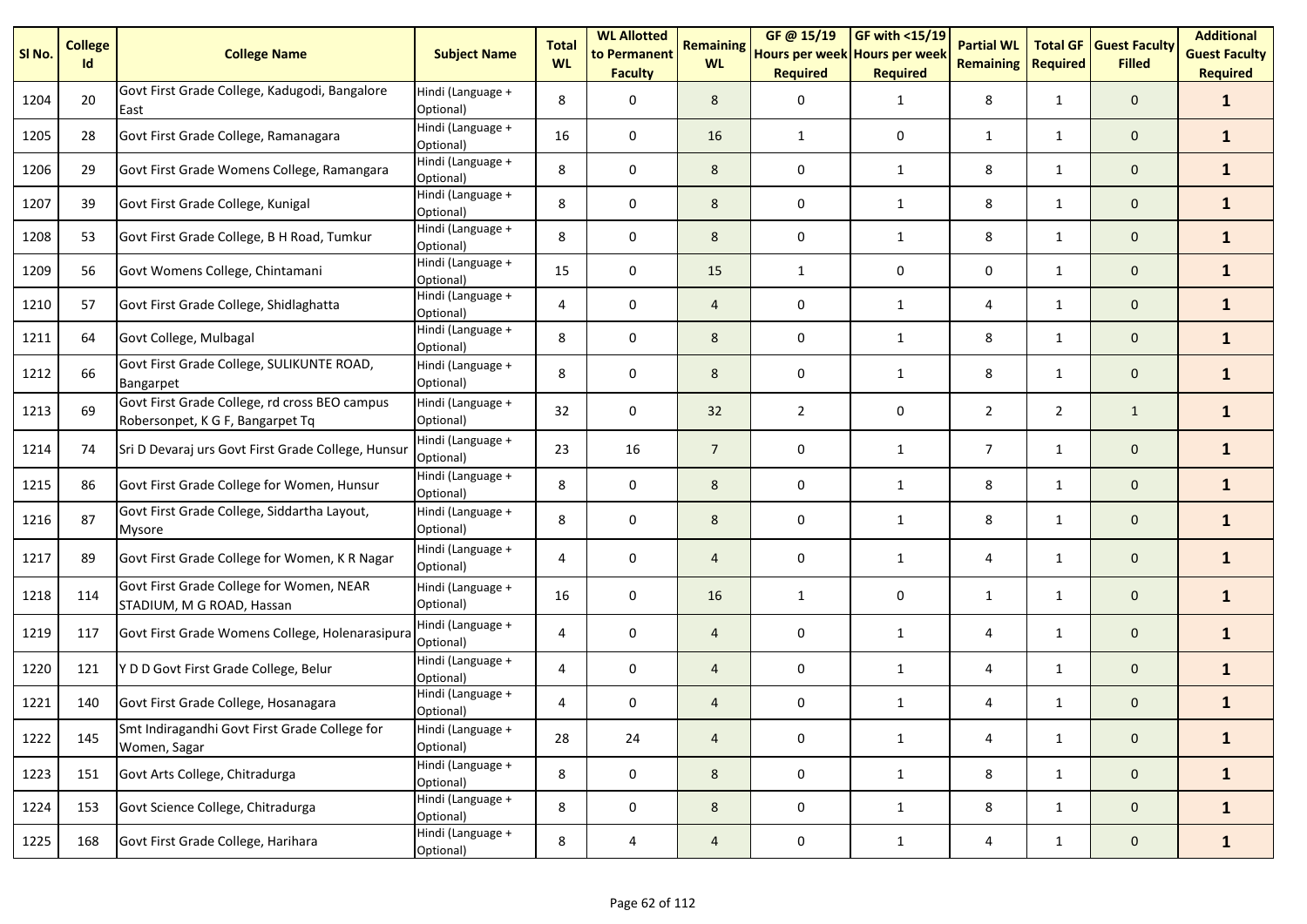| SI No. | <b>College</b><br>Id | <b>College Name</b>                                                       | <b>Subject Name</b>                          | <b>Total</b><br><b>WL</b> | <b>WL Allotted</b><br>to Permanent<br><b>Faculty</b> | <b>Remaining</b><br><b>WL</b> | GF@ 15/19<br>Hours per week Hours per week<br><b>Required</b> | $GF$ with <15/19<br><b>Required</b> | <b>Partial WL</b><br><b>Remaining</b> | <b>Total GF</b><br><b>Required</b> | <b>Guest Faculty</b><br><b>Filled</b> | <b>Additional</b><br><b>Guest Faculty</b><br><b>Required</b> |
|--------|----------------------|---------------------------------------------------------------------------|----------------------------------------------|---------------------------|------------------------------------------------------|-------------------------------|---------------------------------------------------------------|-------------------------------------|---------------------------------------|------------------------------------|---------------------------------------|--------------------------------------------------------------|
| 1226   | 172                  | Govt First Grade College, Basavapatna, Channagiri Hindi (Language +<br>Тq | Optional)                                    | 8                         | 0                                                    | 8                             | $\mathbf 0$                                                   | $\mathbf{1}$                        | 8                                     | $\mathbf{1}$                       | $\mathbf{0}$                          | $\mathbf{1}$                                                 |
| 1227   | 173                  | I D S G Govt College, Chikkamagalur                                       | Hindi (Language +<br>Optional)               | 27                        | 20                                                   | $\overline{7}$                | 0                                                             | 1                                   | $\overline{7}$                        | 1                                  | $\mathbf{0}$                          | $\mathbf{1}$                                                 |
| 1228   | 175                  | D S Bele Gowda Govt First Grade College,<br>Mudigere                      | Hindi (Language +<br>Optional)               | 4                         | 0                                                    | $\overline{4}$                | 0                                                             | 1                                   | 4                                     | $\mathbf{1}$                       | $\mathbf 0$                           | $\mathbf{1}$                                                 |
| 1229   | 192                  | Govt First Grade College, Vitla, (Bantwala Tq)                            | Hindi (Language +<br>Optional)               | 4                         | 0                                                    | $\overline{4}$                | $\mathbf 0$                                                   | $\mathbf{1}$                        | 4                                     | $\mathbf{1}$                       | $\mathbf 0$                           | $\mathbf{1}$                                                 |
| 1230   | 193                  | Govt First Grade College, Kavur (Mangalore)                               | Hindi (Language +<br>Optional)               | 12                        | 6                                                    | 6                             | 0                                                             | 1                                   | 6                                     | $\mathbf{1}$                       | $\mathbf{0}$                          | $\mathbf{1}$                                                 |
| 1231   | 197                  | Govt First Grade College, Mangalore Carstreet,<br>Mangalore               | Hindi (Language +<br>Optional)               | 40                        | 0                                                    | 40                            | $\overline{2}$                                                | $\mathbf{1}$                        | 10                                    | 3                                  | $\overline{2}$                        | $\mathbf{1}$                                                 |
| 1232   | 202                  | Govt First Grade College, Hebri, (Karkala Tq)                             | Hindi (Language +<br>Optional)               | 8                         | 0                                                    | 8                             | 0                                                             | $\mathbf{1}$                        | 8                                     | $\mathbf{1}$                       | $\mathbf{0}$                          | $\mathbf{1}$                                                 |
| 1233   | 207                  | Govt First Grade College, Thenkanidiyur, Udupi                            | Hindi (Language +<br>Optional)               | 24                        | 16                                                   | 8                             | 0                                                             | 1                                   | 8                                     | $\mathbf{1}$                       | $\mathbf{0}$                          | $\mathbf{1}$                                                 |
| 1234   | 210                  | Govt First Grade College, Hiriyadka, Udupi Taluk                          | Hindi (Language +<br>Optional)               | 4                         | 0                                                    | $\overline{4}$                | 0                                                             | 1                                   | 4                                     | 1                                  | $\mathbf 0$                           | $\mathbf{1}$                                                 |
| 1235   | 212                  | Govt First Grade College, Kota padukere, Udupi                            | Hindi (Language +<br>Optional)               | 8                         | 0                                                    | 8                             | 0                                                             | 1                                   | 8                                     | 1                                  | $\mathbf 0$                           | $\mathbf{1}$                                                 |
| 1236   | 226                  | Sree Siddeshwara Govt College, Nargund                                    | $\overline{H}$ indi (Language +<br>Optional) | 44                        | 32                                                   | 12                            | $\mathbf 0$                                                   | $\mathbf{1}$                        | 12                                    | $\mathbf{1}$                       | $\mathbf 0$                           | $\mathbf{1}$                                                 |
| 1237   | 240                  | Govt First Grade College, Ranebennur                                      | Hindi (Language +<br>Optional)               | 16                        | 0                                                    | 16                            | 1                                                             | 0                                   | 1                                     | $\mathbf{1}$                       | $\mathbf 0$                           | $\mathbf{1}$                                                 |
| 1238   | 250                  | Govt First Grade College, Yallapura                                       | Hindi (Language +<br>Optional)               | 16                        | 0                                                    | 16                            | 1                                                             | 0                                   | 1                                     | 1                                  | $\mathbf 0$                           | $\mathbf{1}$                                                 |
| 1239   | 263                  | Govt First Grade College, Sadalaga (Chikkodi Tq)                          | Hindi (Language +<br>Optional)               | 25                        | 17                                                   | 8                             | $\mathbf 0$                                                   | 1                                   | 8                                     | $\mathbf{1}$                       | $\mathbf{0}$                          | $\mathbf{1}$                                                 |
| 1240   | 264                  | Govt First Grade College, Hukkeri                                         | Hindi (Language +<br>Optional)               | 23                        | 16                                                   | $\overline{7}$                | 0                                                             | $\mathbf{1}$                        | $\overline{7}$                        | $\mathbf{1}$                       | $\mathbf 0$                           | $\mathbf{1}$                                                 |
| 1241   | 280                  | Govt First Grade College(Women), Jamakhandi                               | Hindi (Language +<br>Optional)               | 8                         | 0                                                    | 8                             | 0                                                             | $\mathbf{1}$                        | 8                                     | $\mathbf{1}$                       | $\mathbf 0$                           | $\mathbf{1}$                                                 |
| 1242   | 292                  | Govt First Grade College, Navabag, Khaza Colony,<br><b>Bijapur</b>        | Hindi (Language +<br>Optional)               | 36                        | 0                                                    | 36                            | $\overline{2}$                                                | $\mathbf{1}$                        | 6                                     | 3                                  | $\overline{2}$                        | $\mathbf{1}$                                                 |
| 1243   | 297                  | Govt First Grade College, Sindagi                                         | Hindi (Language +<br>Optional)               | 9                         | $\mathbf 0$                                          | 9                             | 0                                                             | 1                                   | 9                                     | 1                                  | $\mathbf 0$                           | $\mathbf{1}$                                                 |
| 1244   | 299                  | Govt College, Sedam Road, Gulbarga                                        | Hindi (Language +<br>Optional)               | 82                        | 56                                                   | 26                            | $\mathbf{1}$                                                  | $\mathbf{1}$                        | 11                                    | $\overline{2}$                     | $\mathbf{1}$                          | $\mathbf{1}$                                                 |
| 1245   | 301                  | Govt First Grade College, Chittapura                                      | Hindi (Language +<br>Optional)               | 21                        | 16                                                   | 5                             | $\mathsf{O}\xspace$                                           | $\mathbf{1}$                        | 5                                     | $\mathbf{1}$                       | $\mathsf{O}\xspace$                   | $\mathbf{1}$                                                 |
| 1246   | 310                  | Govt First Grade College for Women, Jewargi<br>Colony, Gulbarga           | Hindi (Language +<br>Optional)               | 42                        | 16                                                   | 26                            | $\mathbf{1}$                                                  | $\mathbf{1}$                        | 11                                    | $\overline{2}$                     | $\mathbf{1}$                          | $\mathbf{1}$                                                 |
| 1247   | 359                  | Govt First Grade College, Hulsooru, Basavakalyana Hindi (Language +<br>Tq | Optional)                                    | 21                        | 16                                                   | 5                             | $\mathbf 0$                                                   | $\mathbf{1}$                        | 5                                     | $\mathbf{1}$                       | $\mathbf{0}$                          | $\mathbf{1}$                                                 |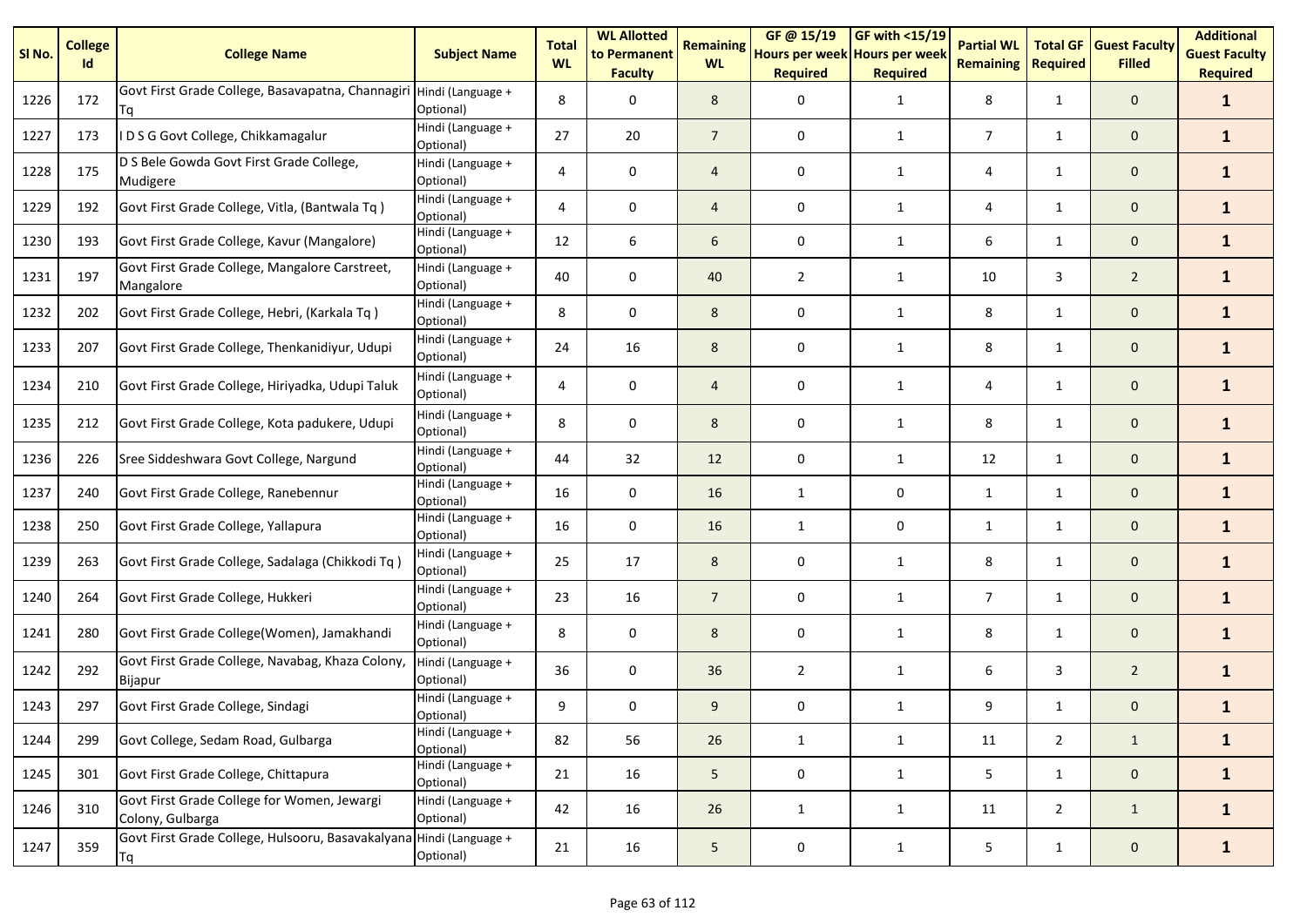| SI No. | <b>College</b><br>Id | <b>College Name</b>                                                  | <b>Subject Name</b>            | <b>Total</b><br><b>WL</b> | <b>WL Allotted</b><br>to Permanent<br><b>Faculty</b> | <b>Remaining</b><br><b>WL</b> | GF@ 15/19<br>Hours per week Hours per week<br><b>Required</b> | GF with <15/19<br><b>Required</b> | <b>Partial WL</b><br><b>Remaining</b> | <b>Total GF</b><br><b>Required</b> | <b>Guest Faculty</b><br><b>Filled</b> | <b>Additional</b><br><b>Guest Faculty</b><br><b>Required</b> |
|--------|----------------------|----------------------------------------------------------------------|--------------------------------|---------------------------|------------------------------------------------------|-------------------------------|---------------------------------------------------------------|-----------------------------------|---------------------------------------|------------------------------------|---------------------------------------|--------------------------------------------------------------|
| 1248   | 362                  | Govt First Grade College, Sagar                                      | Hindi (Language +<br>Optional) | 12                        | 0                                                    | 12                            | 0                                                             | $\mathbf{1}$                      | 12                                    | 1                                  | $\mathbf{0}$                          | $\mathbf{1}$                                                 |
| 1249   | 387                  | Govt First Grade College for Women, Tumkur                           | Hindi (Language +<br>Optional) | 4                         | 0                                                    | $\overline{4}$                | 0                                                             | 1                                 | 4                                     | $\mathbf{1}$                       | $\mathbf 0$                           | $\mathbf{1}$                                                 |
| 1250   | 389                  | Govt First Grade College for Women, Shimoga                          | Hindi (Language +<br>Optional) | 8                         | 0                                                    | 8                             | 0                                                             | 1                                 | 8                                     | $\mathbf{1}$                       | $\mathbf 0$                           | $\mathbf{1}$                                                 |
| 1251   | 390                  | Govt First Grade College for Women, Bellary                          | Hindi (Language +<br>Optional) | 10                        | 0                                                    | 10                            | 0                                                             | 1                                 | 10                                    | 1                                  | $\mathbf 0$                           | $\mathbf{1}$                                                 |
| 1252   | 393                  | Govt First Grade College for Women, Raichur                          | Hindi (Language +<br>Optional) | 5                         | 0                                                    | 5                             | 0                                                             | $\mathbf{1}$                      | 5                                     | $\mathbf{1}$                       | $\mathbf 0$                           | $\mathbf{1}$                                                 |
| 1253   | 409                  | Govt First Grade College for Women, Puttur,<br>Dakshina Kannada      | Hindi (Language +<br>Optional) | 4                         | 0                                                    | $\overline{4}$                | 0                                                             | $\mathbf{1}$                      | 4                                     | $\mathbf{1}$                       | $\mathbf 0$                           | $\mathbf{1}$                                                 |
| 1254   | 908                  | Govt First Grade College for Women, Gandada<br>Koti, Hassan          | Hindi (Language +<br>Optional) | 8                         | 0                                                    | 8                             | 0                                                             | $\mathbf{1}$                      | 8                                     | 1                                  | $\mathbf 0$                           | $\mathbf{1}$                                                 |
| 1255   | 75                   | Maharans Arts College for Women, JLB Road,<br>Mysore                 | History                        | 206                       | 128                                                  | 78                            | 5                                                             | 0                                 | 3                                     | 5                                  | $\overline{2}$                        | 3 <sup>1</sup>                                               |
| 1256   | 264                  | Govt First Grade College, Hukkeri                                    | History                        | 35                        | $\mathbf 0$                                          | 35                            | $\overline{2}$                                                | 1                                 | 5                                     | 3                                  | $\mathbf{0}$                          | 3 <sup>1</sup>                                               |
| 1257   | 279                  | Sri Rudragowda Patil Govt First Grade College,<br>Bilgi              | History                        | 84                        | 16                                                   | 68                            | 4                                                             | 1                                 | 8                                     | 5                                  | $\overline{2}$                        | 3                                                            |
| 1258   | 9                    | Govt First Grade College, K R Puram, Bangalore                       | History                        | 68                        | 16                                                   | 52                            | 3                                                             | 1                                 | $\overline{7}$                        | 4                                  | $\overline{2}$                        | 2 <sup>1</sup>                                               |
| 1259   | 34                   | Govt First Grade College, Kanakapura                                 | History                        | 47                        | 0                                                    | 47                            | 3                                                             | $\mathbf 0$                       | $\overline{2}$                        | 3                                  | $\mathbf{1}$                          | 2 <sup>2</sup>                                               |
| 1260   | 87                   | Govt First Grade College, Siddartha Layout,<br><b>Mysore</b>         | History                        | 23                        | 0                                                    | 23                            | 1                                                             | 1                                 | 8                                     | $\overline{2}$                     | $\mathbf 0$                           | 2 <sup>1</sup>                                               |
| 1261   | 94                   | Govt First Grade College, N A P COLONY<br>MYSOREOOTY ROAD, Gundlupet | History                        | 53                        | 16                                                   | 37                            | $\overline{2}$                                                | 1                                 | $\overline{7}$                        | 3                                  | $\mathbf{1}$                          | 2 <sup>1</sup>                                               |
| 1262   | 119                  | Govt First Grade College, Sakaleshpura                               | History                        | 23                        | 0                                                    | 23                            | $\mathbf{1}$                                                  | $\mathbf{1}$                      | 8                                     | $\overline{2}$                     | $\mathbf{0}$                          | 2 <sup>2</sup>                                               |
| 1263   | 145                  | Smt Indiragandhi Govt First Grade College for<br>Women, Sagar        | History                        | 81                        | 32                                                   | 49                            | 3                                                             | $\mathbf{1}$                      | 4                                     | 4                                  | $\overline{2}$                        | 2 <sup>2</sup>                                               |
| 1264   | 164                  | Govt First Grade College, Nyamathi, (Honnali Tq)                     | History                        | 25                        | 0                                                    | 25                            | $\mathbf{1}$                                                  | $\mathbf{1}$                      | 10                                    | $\overline{2}$                     | $\mathbf 0$                           | $\overline{2}$                                               |
| 1265   | 226                  | Sree Siddeshwara Govt College, Nargund                               | History                        | 109                       | 32                                                   | 77                            | 5                                                             | $\mathbf 0$                       | $\overline{2}$                        | 5                                  | $\mathbf{3}$                          | 2 <sup>2</sup>                                               |
| 1266   | 230                  | Govt First Grade College, Mundargi                                   | History                        | 57                        | 0                                                    | 57                            | 3                                                             | $\mathbf{1}$                      | 12                                    | 4                                  | $\overline{2}$                        | 2 <sup>2</sup>                                               |
| 1267   | 249                  | Govt First Grade College, Mundgod                                    | History                        | 43                        | 16                                                   | 27                            | 1                                                             | 1                                 | 12                                    | $\overline{2}$                     | $\mathbf 0$                           | $\overline{2}$                                               |
| 1268   | 271                  | Govt First Grade College, H B C Colony, Athani                       | History                        | 115                       | 16                                                   | 99                            | 6                                                             | $\mathbf{1}$                      | 9                                     | $\overline{7}$                     | 5                                     | 2 <sup>2</sup>                                               |
| 1269   | 278                  | Govt First Grade College, Yaragatti, Saundatti Tq                    | History                        | 24                        | 0                                                    | 24                            | $\mathbf{1}$                                                  | $\mathbf{1}$                      | 9                                     | $\overline{2}$                     | $\mathbf{0}$                          | 2 <sup>2</sup>                                               |
| 1270   | 299                  | Govt College, Sedam Road, Gulbarga                                   | History                        | 115                       | 96                                                   | 19                            | $\mathbf{1}$                                                  | $\mathbf{1}$                      | $\overline{4}$                        | $\overline{2}$                     | $\mathbf 0$                           | 2 <sup>1</sup>                                               |
| 1271   | 320                  | Govt College, Sindhanoor                                             | History                        | 127                       | 0                                                    | 127                           | 8                                                             | $\mathbf{1}$                      | $\overline{7}$                        | 9                                  | 7 <sup>7</sup>                        | 2 <sup>2</sup>                                               |
| 1272   | 328                  | Govt First Grade College, Yelburga                                   | History                        | 60                        | $\pmb{0}$                                            | 60                            | 4                                                             | 0                                 | 0                                     | 4                                  | $\overline{2}$                        | 2 <sup>2</sup>                                               |
| 1273   | 331                  | Govt First Grade College, Koppal                                     | History                        | 115                       | 16                                                   | 99                            | $\boldsymbol{6}$                                              | $\mathbf{1}$                      | 9                                     | $7^{\circ}$                        | 5 <sub>5</sub>                        | 2 <sup>7</sup>                                               |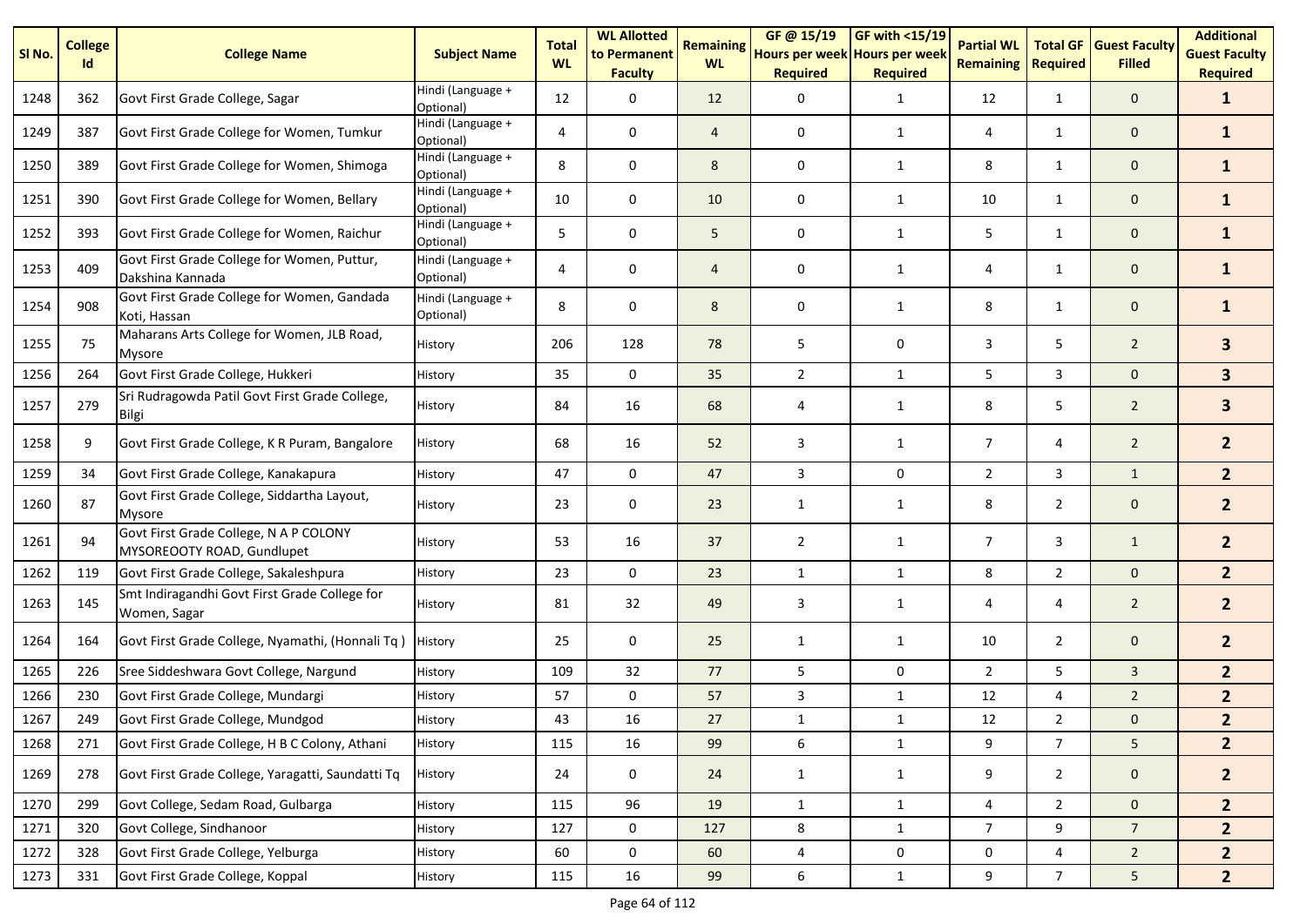| SI <sub>No.</sub> | <b>College</b><br>Id | <b>College Name</b>                                                        | <b>Subject Name</b> | <b>Total</b><br><b>WL</b> | <b>WL Allotted</b><br>to Permanent<br><b>Faculty</b> | <b>Remaining</b><br><b>WL</b> | GF@ 15/19<br>Hours per week Hours per week<br><b>Required</b> | <b>GF with &lt;15/19</b><br><b>Required</b> | <b>Partial WL</b><br><b>Remaining</b> | <b>Total GF</b><br><b>Required</b> | <b>Guest Faculty</b><br><b>Filled</b> | <b>Additional</b><br><b>Guest Faculty</b><br><b>Required</b> |
|-------------------|----------------------|----------------------------------------------------------------------------|---------------------|---------------------------|------------------------------------------------------|-------------------------------|---------------------------------------------------------------|---------------------------------------------|---------------------------------------|------------------------------------|---------------------------------------|--------------------------------------------------------------|
| 1274              | 334                  | Govt First Grade College, Alavandi, Koppal Tq                              | History             | 24                        | 0                                                    | 24                            | 1                                                             | 1                                           | 9                                     | $\overline{2}$                     | $\mathbf{0}$                          | $\mathbf{2}$                                                 |
| 1275              | 339                  | Govt First Grade College, Kudligi                                          | History             | 49                        | $\Omega$                                             | 49                            | 3                                                             | $\mathbf{1}$                                | 4                                     | 4                                  | $\overline{2}$                        | 2 <sup>2</sup>                                               |
| 1276              | 347                  | Govt First Grade College, Hospet                                           | History             | 120                       | 16                                                   | 104                           | 6                                                             | $\mathbf{1}$                                | 14                                    | $\overline{7}$                     | 5                                     | 2 <sup>1</sup>                                               |
| 1277              | 350                  | Government Commerce and Management<br>College, Anantpur Road, Bellary City | History             | 98                        | 16                                                   | 82                            | 5                                                             | $\mathbf{1}$                                | $\overline{7}$                        | 6                                  | $\overline{4}$                        | 2 <sup>2</sup>                                               |
| 1278              | 910                  | Govt First Grade Women college Yadahalli<br>Mudhol Tq Bagalkot District    | History             | 26                        | 0                                                    | 26                            | $\mathbf{1}$                                                  | $\mathbf{1}$                                | 11                                    | $\overline{2}$                     | $\mathbf 0$                           | 2 <sup>2</sup>                                               |
| 1279              | 918                  | Residential Govt First Grade College, Devagiri,<br>Haveri                  | History             | 25                        | 0                                                    | 25                            | $\mathbf{1}$                                                  | $\mathbf{1}$                                | 10                                    | $\overline{2}$                     | $\mathbf 0$                           | 2 <sup>1</sup>                                               |
| 1280              | 8                    | Govt First Grade College, Vijayanagar, Bangalore                           | History             | 41                        | 32                                                   | 9                             | 0                                                             | $\mathbf{1}$                                | 9                                     | $\mathbf{1}$                       | $\mathbf 0$                           | $\mathbf{1}$                                                 |
| 1281              | 12                   | Govt First Grade College, Jayanagar, Bangalore                             | History             | 22                        | 16                                                   | 6                             | 0                                                             | $\mathbf{1}$                                | 6                                     | $\mathbf{1}$                       | $\mathbf 0$                           | $\mathbf{1}$                                                 |
| 1282              | 14                   | Govt First Grade College, Peenya, I stage,<br>Bangalore                    | History             | 22                        | 16                                                   | 6                             | 0                                                             | $\mathbf{1}$                                | 6                                     | $\mathbf{1}$                       | $\mathbf 0$                           | $\mathbf{1}$                                                 |
| 1283              | 16                   | Govt First Grade College, Yelahanka, Bangalore                             | History             | 128                       | 96                                                   | 32                            | $\overline{2}$                                                | 0                                           | $\overline{2}$                        | $\overline{2}$                     | $\mathbf{1}$                          | $\mathbf{1}$                                                 |
| 1284              | 18                   | Govt First Grade College, Kengeri, Bangalore                               | History             | 22                        | 16                                                   | 6                             | $\mathbf 0$                                                   | $\mathbf{1}$                                | 6                                     | 1                                  | $\mathbf 0$                           | $\mathbf{1}$                                                 |
| 1285              | 21                   | Govt First Grade College, Hesserghatta, Bangalore History                  |                     | 21                        | 16                                                   | 5                             | 0                                                             | $\mathbf{1}$                                | 5                                     | $\mathbf{1}$                       | $\mathbf 0$                           | $\mathbf{1}$                                                 |
| 1286              | 25                   | Govt First Grade College, Sulebele, Hoskote Tq                             | History             | 19                        | $\mathbf 0$                                          | 19                            | $\mathbf{1}$                                                  | $\mathbf{1}$                                | 4                                     | $\overline{2}$                     | $\mathbf{1}$                          | $\mathbf{1}$                                                 |
| 1287              | 26                   | Govt First Grade College, Nelamangala                                      | History             | 28                        | 16                                                   | 12                            | 0                                                             | $\mathbf{1}$                                | 12                                    | $\mathbf{1}$                       | $\mathbf 0$                           | $\mathbf{1}$                                                 |
| 1288              | 30                   | Govt First Grade College, Bidadi, Ramanagar Tq                             | History             | 19                        | 6                                                    | 13                            | 0                                                             | $\mathbf{1}$                                | 13                                    | $\mathbf{1}$                       | $\mathbf 0$                           | $\mathbf{1}$                                                 |
| 1289              | 35                   | Govt First Grade College, Harohalli, Kanakapura                            | History             | 22                        | 16                                                   | 6                             | 0                                                             | $\mathbf{1}$                                | 6                                     | $\mathbf{1}$                       | $\mathbf 0$                           | $\mathbf{1}$                                                 |
| 1290              | 49                   | Govt First Grade College, Dandinashivara,<br>Turuvekere Tq                 | History             | 21                        | 16                                                   | 5                             | 0                                                             | $\mathbf{1}$                                | 5                                     | $\mathbf{1}$                       | $\mathbf{0}$                          | $\mathbf{1}$                                                 |
| 1291              | 50                   | Govt First Grade College, Bukkapatna, Sira Tq                              | History             | 24                        | 16                                                   | 8                             | 0                                                             | $\mathbf{1}$                                | 8                                     | $\mathbf{1}$                       | $\mathbf 0$                           | $\mathbf{1}$                                                 |
| 1292              | 61                   | Govt First Grade College, Vemagal, Chinthamani<br>Tq                       | History             | 22                        | 16                                                   | 6                             | 0                                                             | $\mathbf{1}$                                | 6                                     | $\mathbf{1}$                       | $\mathbf 0$                           | $\mathbf{1}$                                                 |
| 1293              | 62                   | Govt First Grade womens College, Chikkaballapur   History                  |                     | 22                        | 16                                                   | 6                             | $\mathbf 0$                                                   | 1                                           | 6                                     | $\mathbf{1}$                       | $\mathbf 0$                           | $\mathbf{1}$                                                 |
| 1294              | 63                   | Govt Boys College, Kolar                                                   | History             | 73                        | 64                                                   | 9                             | 0                                                             | $\mathbf{1}$                                | 9                                     | $\mathbf{1}$                       | $\mathbf 0$                           | $\mathbf{1}$                                                 |
| 1295              | 66                   | Govt First Grade College, SULIKUNTE ROAD,<br>Bangarpet                     | History             | 41                        | 32                                                   | 9                             | 0                                                             | $\mathbf{1}$                                | 9                                     | $\mathbf{1}$                       | $\mathbf 0$                           | $\mathbf{1}$                                                 |
| 1296              | 74                   | Sri D Devaraj urs Govt First Grade College, Hunsur History                 |                     | 99                        | 32                                                   | 67                            | 4                                                             | $\mathbf{1}$                                | $\overline{7}$                        | 5                                  | $\overline{4}$                        | $\mathbf{1}$                                                 |
| 1297              | 85                   | Govt First Grade College, Hanagodu, Hunsur Tq                              | History             | 23                        | 16                                                   | $\overline{7}$                | 0                                                             | $\mathbf{1}$                                | $\overline{7}$                        | $\mathbf{1}$                       | $\mathbf{0}$                          | $\mathbf{1}$                                                 |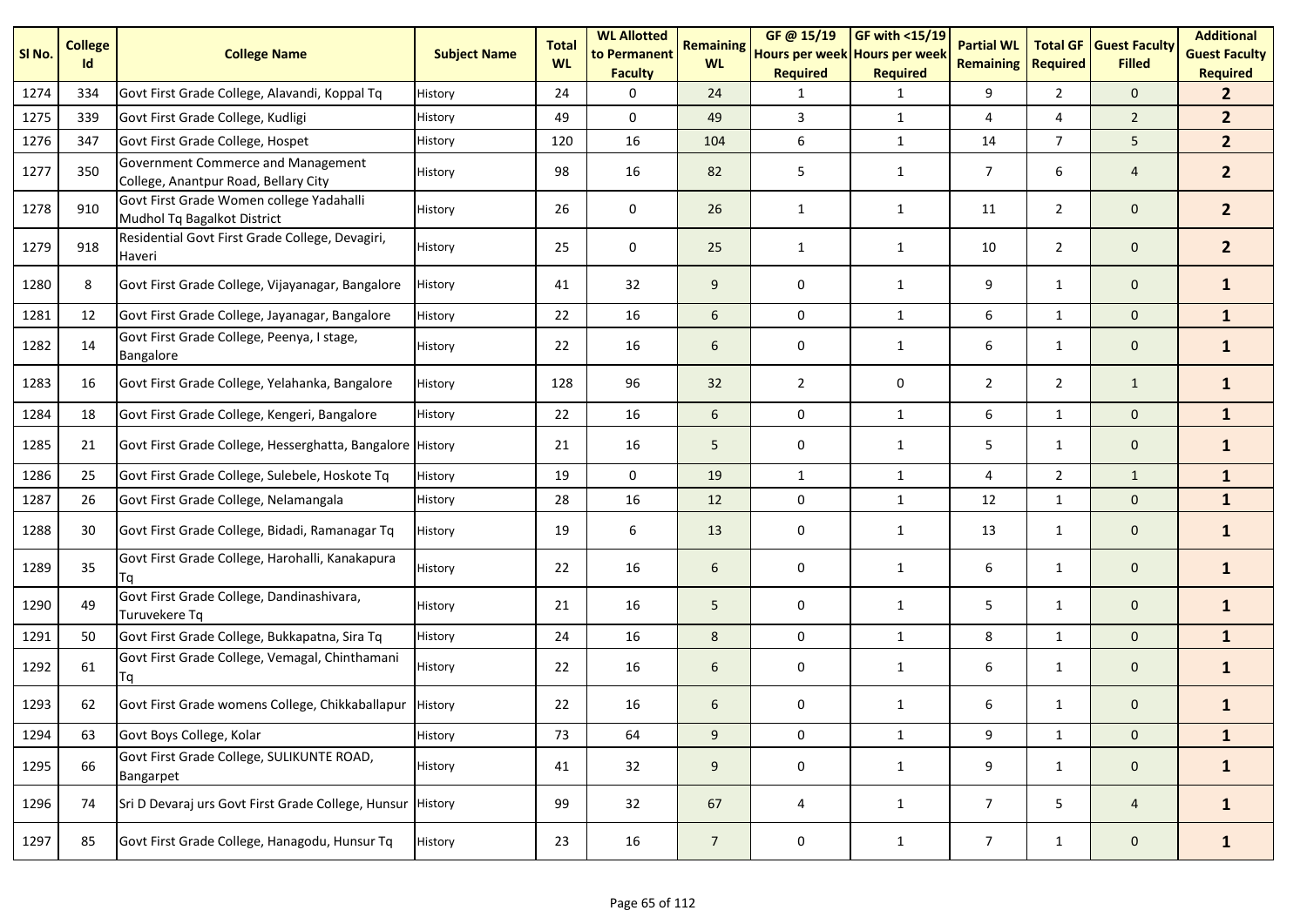| SI No. | <b>College</b><br>Id | <b>College Name</b>                                                                    | <b>Subject Name</b> | <b>Total</b><br><b>WL</b> | <b>WL Allotted</b><br>to Permanent<br><b>Faculty</b> | <b>Remaining</b><br><b>WL</b> | GF @ 15/19<br>Hours per week Hours per week<br><b>Required</b> | GF with $<$ 15/19<br><b>Required</b> | <b>Partial WL</b><br><b>Remaining</b> | <b>Total GF</b><br><b>Required</b> | <b>Guest Faculty</b><br><b>Filled</b> | <b>Additional</b><br><b>Guest Faculty</b><br><b>Required</b> |
|--------|----------------------|----------------------------------------------------------------------------------------|---------------------|---------------------------|------------------------------------------------------|-------------------------------|----------------------------------------------------------------|--------------------------------------|---------------------------------------|------------------------------------|---------------------------------------|--------------------------------------------------------------|
| 1298   | 88                   | Govt First Grade College, Hullahalli, Nanjangud Tq History                             |                     | 20                        | 16                                                   | $\overline{4}$                | 0                                                              | $\mathbf{1}$                         | 4                                     | $\mathbf{1}$                       | $\mathbf 0$                           | $\mathbf{1}$                                                 |
| 1299   | 92                   | Govt First Grade College, Chamarajnagar                                                | History             | 43                        | 16                                                   | 27                            | $\mathbf{1}$                                                   | $\mathbf{1}$                         | 12                                    | $\overline{2}$                     | $\mathbf{1}$                          | $\mathbf{1}$                                                 |
| 1300   | 97                   | Govt College, Mandya                                                                   | History             | 138                       | 32                                                   | 106                           | $\overline{7}$                                                 | $\mathbf 0$                          | $\mathbf{1}$                          | $\overline{7}$                     | 6                                     | $\mathbf{1}$                                                 |
| 1301   | 100                  | Govt First Grade College, K R Pet                                                      | History             | 93                        | 32                                                   | 61                            | 4                                                              | 0                                    | 1                                     | 4                                  | $\mathbf{3}$                          | $\mathbf{1}$                                                 |
| 1302   | 107                  | Govt First Grade College, Bharathinagara, Maddur<br>Τq                                 | History             | 23                        | 16                                                   | $\overline{7}$                | 0                                                              | $\mathbf{1}$                         | $\overline{7}$                        | 1                                  | $\mathbf 0$                           | $\mathbf{1}$                                                 |
| 1303   | 115                  | B M Shetty, Govt First Grade College, Konnanur,<br>(Arkalgudu Tq)                      | History             | 20                        | 0                                                    | 20                            | $\mathbf{1}$                                                   | $\mathbf{1}$                         | 5                                     | $\overline{2}$                     | $\mathbf{1}$                          | $\mathbf{1}$                                                 |
| 1304   | 117                  | Govt First Grade Womens College, Holenarasipura History                                |                     | 40                        | 16                                                   | 24                            | 1                                                              | 1                                    | 9                                     | $\overline{2}$                     | $\mathbf{1}$                          | $\mathbf{1}$                                                 |
| 1305   | 123                  | Govt First Grade College, Gandasi, (Arasikere Tq)                                      | History             | 23                        | 6                                                    | 17                            | 1                                                              | 0                                    | $\overline{2}$                        | $\mathbf{1}$                       | $\mathbf 0$                           | $\mathbf{1}$                                                 |
| 1306   | 127                  | Govt Home Science College for Women, N E Basic<br>School, Rangoli Halla, Hassan (CoED) | History             | 22                        | 0                                                    | 22                            | $\mathbf{1}$                                                   | $\mathbf{1}$                         | $\overline{7}$                        | $\overline{2}$                     | $\mathbf{1}$                          | $\mathbf{1}$                                                 |
| 1307   | 134                  | Govt First Grade College, Halebidu, Belur Tq                                           | History             | 20                        | 16                                                   | $\overline{4}$                | 0                                                              | $\mathbf{1}$                         | 4                                     | $\mathbf{1}$                       | $\mathbf 0$                           | $\mathbf{1}$                                                 |
| 1308   | 143                  | Govt First Grade College, Anavatti, (Soraba Tq)                                        | History             | 22                        | 0                                                    | 22                            | $\mathbf{1}$                                                   | $\mathbf{1}$                         | $\overline{7}$                        | $\overline{2}$                     | $\mathbf{1}$                          | $\mathbf{1}$                                                 |
| 1309   | 147                  | Govt First Grade College, Shimoga                                                      | History             | 53                        | 20                                                   | 33                            | $\overline{2}$                                                 | 0                                    | 3                                     | $\overline{2}$                     | $\mathbf{1}$                          | $\mathbf{1}$                                                 |
| 1310   | 150                  | Govt First Grade College, Shiralakoppa,<br>Shikaripura Tq:                             | History             | 25                        | 16                                                   | 9                             | 0                                                              | 1                                    | 9                                     | 1                                  | $\mathbf 0$                           | $\mathbf{1}$                                                 |
| 1311   | 155                  | Govt First Grade College, Molkalmuru                                                   | History             | 25                        | 16                                                   | 9                             | 0                                                              | $\mathbf{1}$                         | 9                                     | $\mathbf{1}$                       | $\mathbf{0}$                          | $\mathbf{1}$                                                 |
| 1312   | 160                  | Govt First Grade College, Javanagondanahalli,<br><b>Hiriyur Tq</b>                     | History             | 22                        | 16                                                   | 6                             | 0                                                              | $\mathbf{1}$                         | 6                                     | 1                                  | $\mathbf 0$                           | $\mathbf{1}$                                                 |
| 1313   | 166                  | Govt First Grade Womens College, Davanagere                                            | History             | 47                        | 28                                                   | 19                            | $\mathbf{1}$                                                   | $\mathbf{1}$                         | 4                                     | $\overline{2}$                     | $\mathbf{1}$                          | $\mathbf{1}$                                                 |
| 1314   | 167                  | Govt First Grade College, Honnali                                                      | History             | 53                        | 16                                                   | 37                            | $\overline{2}$                                                 | $\mathbf{1}$                         | $\overline{7}$                        | 3                                  | $\overline{2}$                        | $\mathbf{1}$                                                 |
| 1315   | 169                  | Govt First Grade College, Harapanahalli                                                | History             | 109                       | 32                                                   | 77                            | 5                                                              | 0                                    | $\overline{2}$                        | 5                                  | $\overline{4}$                        | $\mathbf{1}$                                                 |
| 1316   | 173                  | IDSG Govt College, Chikkamagalur                                                       | History             | 126                       | 64                                                   | 62                            | $\overline{4}$                                                 | 0                                    | $\overline{2}$                        | 4                                  | $\mathbf{3}$                          | $\mathbf{1}$                                                 |
| 1317   | 179                  | Govt First Grade College, Kadur                                                        | History             | 75                        | 54                                                   | 21                            | $\mathbf{1}$                                                   | $\mathbf{1}$                         | 6                                     | $\overline{2}$                     | $\mathbf{1}$                          | $\mathbf{1}$                                                 |
| 1318   | 182                  | Govt First Grade College, Kalasa, Sringeri Tq                                          | History             | 22                        | 6                                                    | 16                            | $\mathbf{1}$                                                   | 0                                    | $\mathbf{1}$                          | $\mathbf{1}$                       | $\mathbf 0$                           | $\mathbf{1}$                                                 |
| 1319   | 188                  | Govt First Grade College, Bettampadi, (Puttur Tq) History                              |                     | 22                        | 0                                                    | 22                            | $\mathbf{1}$                                                   | $\mathbf{1}$                         | $\overline{7}$                        | $\overline{2}$                     | $\mathbf{1}$                          | $\mathbf{1}$                                                 |
| 1320   | 189                  | Govt First Grade College, Haleangadi (Mangalore<br>Tq)                                 | History             | 24                        | 16                                                   | 8                             | 0                                                              | $\mathbf{1}$                         | 8                                     | $\mathbf{1}$                       | $\mathsf{O}\xspace$                   | $\mathbf{1}$                                                 |
| 1321   | 192                  | Govt First Grade College, Vitla, (Bantwala Tq)                                         | History             | 22                        | 16                                                   | 6                             | $\mathsf{O}\xspace$                                            | $\mathbf{1}$                         | 6                                     | $\mathbf{1}$                       | $\mathbf 0$                           | $\mathbf{1}$                                                 |
| 1322   | 198                  | Govt First Grade College for Women, Mangalore                                          | History             | 24                        | 16                                                   | 8                             | 0                                                              | $\mathbf{1}$                         | 8                                     | $\mathbf{1}$                       | $\mathbf{0}$                          | $\mathbf{1}$                                                 |
| 1323   | 201                  | Govt First Grade College, Kaniyur, Puttur Tq                                           | History             | 27                        | 16                                                   | 11                            | $\mathsf{O}\xspace$                                            | $\mathbf{1}$                         | 11                                    | $\mathbf{1}$                       | $\mathsf{O}\xspace$                   | $\mathbf{1}$                                                 |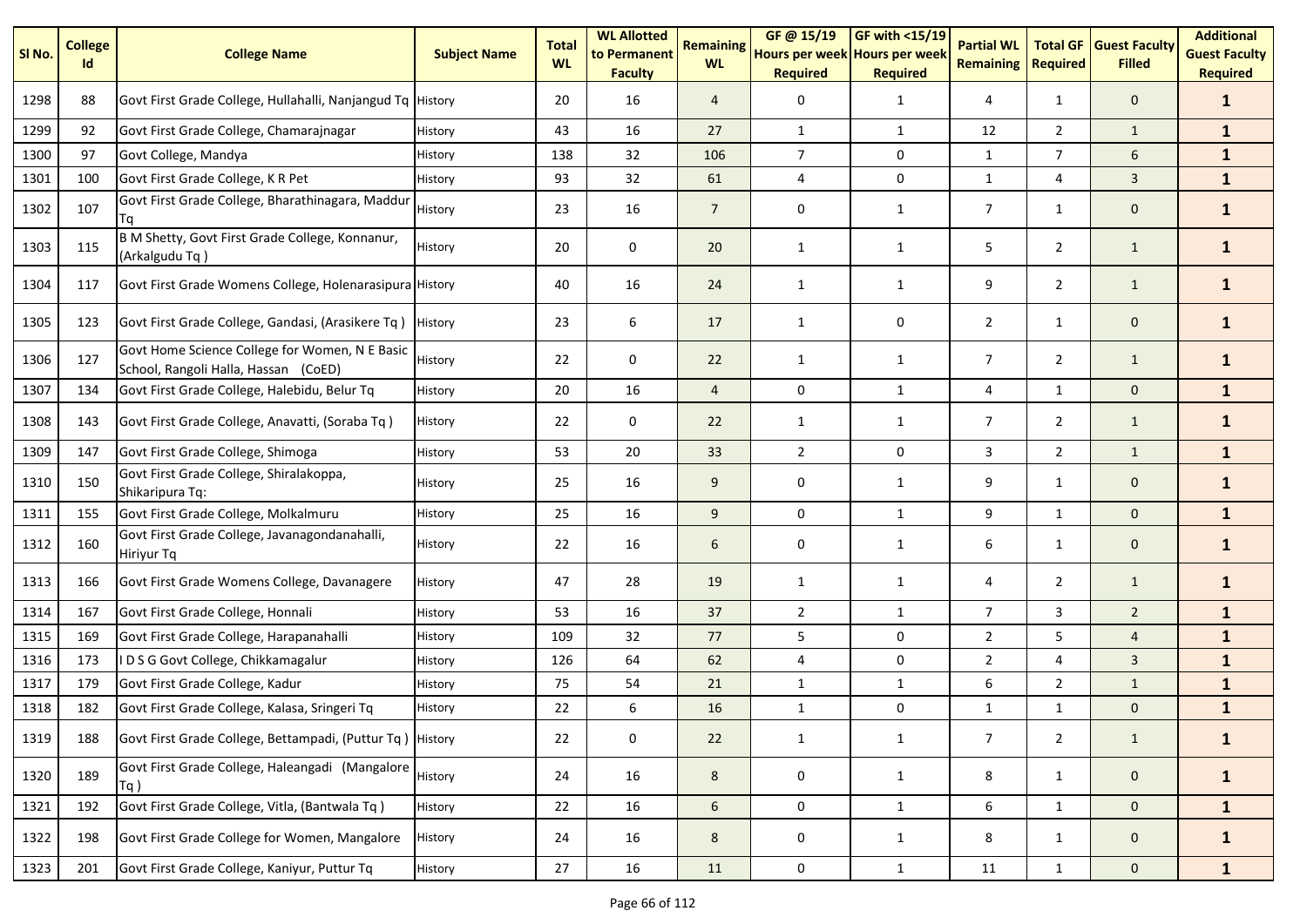| SI No. | <b>College</b><br>Id | <b>College Name</b>                                                                    | <b>Subject Name</b> | <b>Total</b><br><b>WL</b> | <b>WL Allotted</b><br>to Permanent<br><b>Faculty</b> | <b>Remaining</b><br><b>WL</b> | GF @ 15/19<br>Hours per week Hours per week<br><b>Required</b> | GF with <15/19<br><b>Required</b> | <b>Partial WL</b><br><b>Remaining</b> | <b>Total GF</b><br><b>Required</b> | <b>Guest Faculty</b><br><b>Filled</b> | <b>Additional</b><br><b>Guest Faculty</b><br><b>Required</b> |
|--------|----------------------|----------------------------------------------------------------------------------------|---------------------|---------------------------|------------------------------------------------------|-------------------------------|----------------------------------------------------------------|-----------------------------------|---------------------------------------|------------------------------------|---------------------------------------|--------------------------------------------------------------|
| 1324   | 202                  | Govt First Grade College, Hebri, (Karkala Tq)                                          | History             | 25                        | 16                                                   | 9                             | $\Omega$                                                       | 1                                 | 9                                     | 1                                  | $\mathbf{0}$                          | $\mathbf{1}$                                                 |
| 1325   | 206                  | Govt First Grade College, Kaapu, (Udupi Tq)                                            | History             | 22                        | $\mathbf 0$                                          | 22                            | $\mathbf{1}$                                                   | $\mathbf{1}$                      | $\overline{7}$                        | $\overline{2}$                     | $\mathbf{1}$                          | $\mathbf{1}$                                                 |
| 1326   | 208                  | Smt Rukmini Shedthi Memorial National Govt<br>First Grade College, Barkur (Udupi Tq)   | History             | 22                        | 16                                                   | 6                             | $\mathbf 0$                                                    | $\mathbf{1}$                      | 6                                     | $\mathbf{1}$                       | $\mathbf{0}$                          | $\mathbf{1}$                                                 |
| 1327   | 211                  | Govt First Grade College, Kundapura                                                    | History             | 25                        | 16                                                   | 9                             | 0                                                              | $\mathbf{1}$                      | 9                                     | $\mathbf{1}$                       | $\mathbf{0}$                          | $\mathbf{1}$                                                 |
| 1328   | 212                  | Govt First Grade College, Kota padukere, Udupi                                         | History             | 24                        | 16                                                   | 8                             | 0                                                              | 1                                 | 8                                     | $\mathbf{1}$                       | $\mathbf 0$                           | $\mathbf{1}$                                                 |
| 1329   | 216                  | Govt First Grade College, Virajpet                                                     | History             | 46                        | 32                                                   | 14                            | $\mathbf 0$                                                    | $\mathbf{1}$                      | 14                                    | $\mathbf{1}$                       | $\mathbf{0}$                          | $\mathbf{1}$                                                 |
| 1330   | 227                  | Sri Benkappa Shankrappa Simhasanad Govt First<br>Grade College, Gajendragada, (Ron Tq) | History             | 34                        | 16                                                   | 18                            | $\mathbf{1}$                                                   | 0                                 | 3                                     | $\mathbf{1}$                       | $\mathbf 0$                           | $\mathbf{1}$                                                 |
| 1331   | 228                  | Govt First Grade College, Guledagudda Badami Tq History                                |                     | 26                        | 16                                                   | 10                            | $\mathbf 0$                                                    | $\mathbf{1}$                      | 10                                    | $\mathbf{1}$                       | $\mathbf 0$                           | $\mathbf{1}$                                                 |
| 1332   | 234                  | Govt First Grade College, Naregal, Ron Tq                                              | History             | 25                        | 16                                                   | 9                             | $\mathbf 0$                                                    | $\mathbf{1}$                      | 9                                     | 1                                  | $\mathbf 0$                           | $\mathbf{1}$                                                 |
| 1333   | 237                  | Govt First Grade College, Akkialur, (Hanagal Tq)                                       | History             | 59                        | 0                                                    | 59                            | 3                                                              | 1                                 | 14                                    | 4                                  | $\mathbf{3}$                          | $\mathbf{1}$                                                 |
| 1334   | 240                  | Govt First Grade College, Ranebennur                                                   | History             | 40                        | 16                                                   | 24                            | $\mathbf{1}$                                                   | $\mathbf{1}$                      | 9                                     | $\overline{2}$                     | $\mathbf{1}$                          | $\mathbf{1}$                                                 |
| 1335   | 246                  | Govt First Grade College, Thiluvalli, Hangal Tq                                        | History             | 28                        | $\mathbf 0$                                          | 28                            | $\mathbf{1}$                                                   | $\mathbf{1}$                      | 13                                    | $\overline{2}$                     | $\mathbf{1}$                          | $\mathbf{1}$                                                 |
| 1336   | 247                  | Govt Arts & Science College, Karwar                                                    | History             | 25                        | 0                                                    | 25                            | $\mathbf{1}$                                                   | $\mathbf{1}$                      | 10                                    | $\overline{2}$                     | $\mathbf{1}$                          | $\mathbf{1}$                                                 |
| 1337   | 250                  | Govt First Grade College, Yallapura                                                    | History             | 24                        | 16                                                   | 8                             | 0                                                              | $\mathbf{1}$                      | 8                                     | $\mathbf{1}$                       | $\mathbf 0$                           | $\mathbf{1}$                                                 |
| 1338   | 252                  | Govt First Grade College, Joida                                                        | History             | 22                        | 16                                                   | 6                             | 0                                                              | $\mathbf{1}$                      | 6                                     | $\mathbf{1}$                       | $\mathbf 0$                           | $\mathbf{1}$                                                 |
| 1339   | 256                  | Govt First Grade College, Sirsi                                                        | History             | 72                        | 0                                                    | 72                            | $\overline{4}$                                                 | $\mathbf{1}$                      | 12                                    | 5                                  | $\overline{4}$                        | $\mathbf{1}$                                                 |
| 1340   | 257                  | Govt First Grade College, Siddapura                                                    | History             | 38                        | $\mathbf 0$                                          | 38                            | $\overline{2}$                                                 | $\mathbf{1}$                      | 8                                     | 3                                  | $\overline{2}$                        | $\mathbf{1}$                                                 |
| 1341   | 261                  | Govt First Grade College, Ainapura, (Athani Tq)                                        | History             | 24                        | 16                                                   | 8                             | $\mathbf 0$                                                    | 1                                 | 8                                     | $\mathbf{1}$                       | $\mathbf{0}$                          | $\mathbf{1}$                                                 |
| 1342   | 262                  | Govt First Grade College for Women, Hosur Road,<br>Bylahongala                         | History             | 24                        | 16                                                   | 8                             | 0                                                              | 1                                 | 8                                     | $\mathbf{1}$                       | $\mathbf 0$                           | $\mathbf{1}$                                                 |
| 1343   | 266                  | Sri K M Mamani Govt First Grade College, Soudatti History                              |                     | 37                        | 16                                                   | 21                            | 1                                                              | $\mathbf{1}$                      | 6                                     | $\overline{2}$                     | $\mathbf{1}$                          | $\mathbf{1}$                                                 |
| 1344   | 272                  | Somavva C Angadi Govt First Grade College, K K<br>Koppa, Belgaum                       | History             | 24                        | 16                                                   | 8                             | 0                                                              | $\mathbf{1}$                      | 8                                     | $\mathbf{1}$                       | $\mathbf 0$                           | $\mathbf{1}$                                                 |
| 1345   | 274                  | Shri Mallappa Yegappa Khyadi Govt First Grade<br>College, Telsanga, Athani Tq          | History             | 36                        | 16                                                   | 20                            | 1                                                              | 1                                 | 5                                     | 2                                  | $\mathbf{1}$                          | $\mathbf{1}$                                                 |
| 1346   | 275                  | Govt First Grade College, Pashchapura, Hukkeri Tq History                              |                     | 32                        | 16                                                   | 16                            | $\mathbf{1}$                                                   | 0                                 | 1                                     | $\mathbf{1}$                       | $\mathsf{O}\xspace$                   | $\mathbf{1}$                                                 |
| 1347   | 277                  | Sri Shripadbhod Swamiji Govt First Grade College,<br>Moodalagi, Gokak Tq               | History             | 29                        | 0                                                    | 29                            | $\mathbf{1}$                                                   | $\mathbf{1}$                      | 14                                    | $\overline{2}$                     | $\mathbf{1}$                          | $\mathbf{1}$                                                 |
| 1348   | 281                  | Govt First Grade College, Terdal                                                       | History             | 30                        | 6                                                    | 24                            | $\mathbf{1}$                                                   | $\mathbf{1}$                      | 9                                     | $2^{\circ}$                        | $\mathbf{1}$                          | $\mathbf{1}$                                                 |
| 1349   | 282                  | Govt First Grade College, Savalagi, Jamakhandi Tq History                              |                     | 24                        | 0                                                    | 24                            | $\mathbf{1}$                                                   | $\mathbf{1}$                      | 9                                     | $\overline{2}$                     | $\mathbf{1}$                          | $\mathbf{1}$                                                 |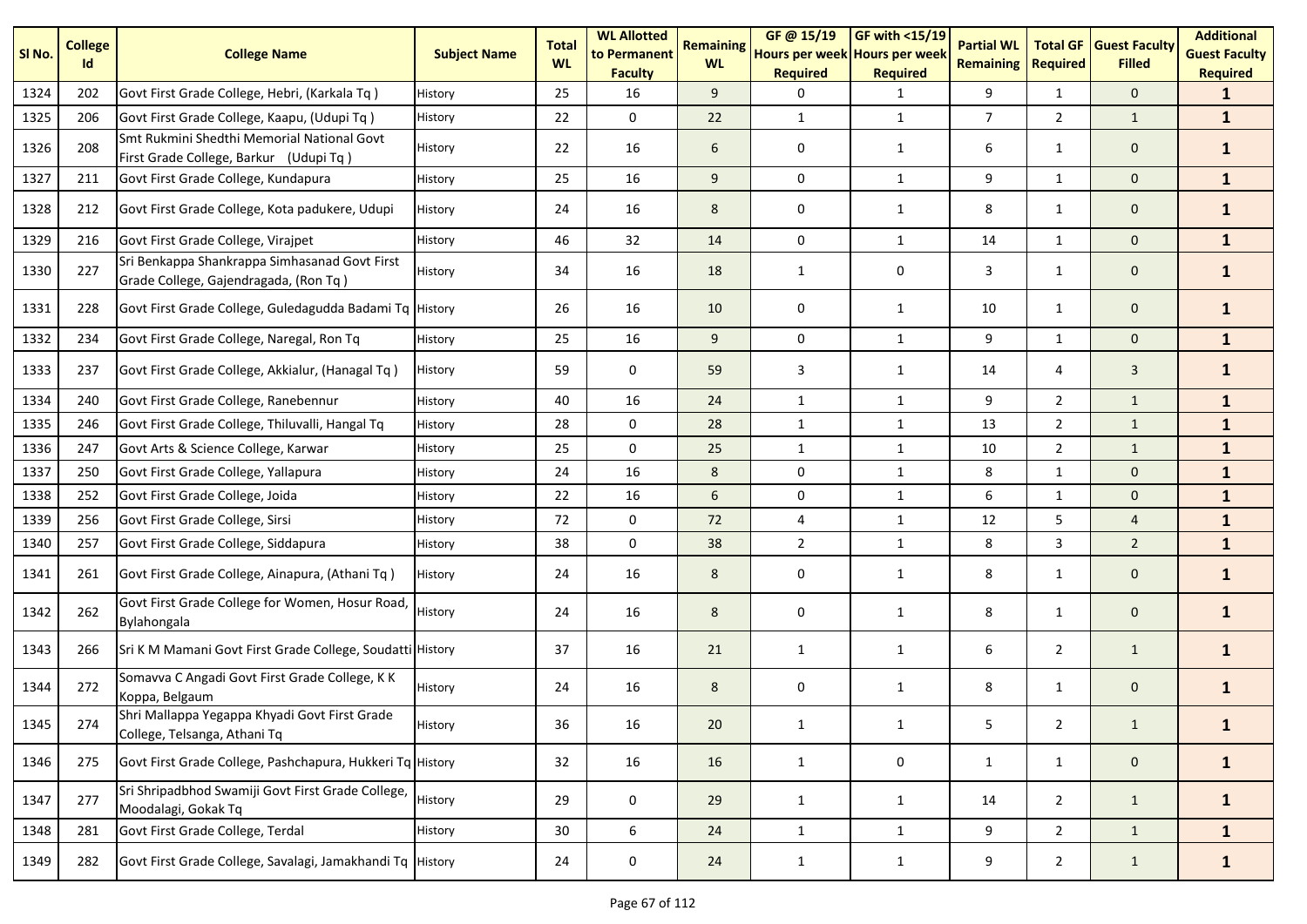| SI No. | <b>College</b><br>Id | <b>College Name</b>                                                                             | <b>Subject Name</b> | <b>Total</b><br><b>WL</b> | <b>WL Allotted</b><br>to Permanent<br><b>Faculty</b> | <b>Remaining</b><br><b>WL</b> | GF @ 15/19<br>Hours per week Hours per week<br><b>Required</b> | GF with <15/19<br><b>Required</b> | <b>Partial WL</b><br><b>Remaining</b> | <b>Total GF</b><br><b>Required</b> | <b>Guest Faculty</b><br><b>Filled</b> | <b>Additional</b><br><b>Guest Faculty</b><br><b>Required</b> |
|--------|----------------------|-------------------------------------------------------------------------------------------------|---------------------|---------------------------|------------------------------------------------------|-------------------------------|----------------------------------------------------------------|-----------------------------------|---------------------------------------|------------------------------------|---------------------------------------|--------------------------------------------------------------|
| 1350   | 283                  | Govt First Grade College, Navangar, Bagalkot<br>Sector No, Old Zp, Bagalkot                     | History             | 51                        | 32                                                   | 19                            | 1                                                              | $\mathbf{1}$                      | 4                                     | $\overline{2}$                     | $\mathbf{1}$                          | $\mathbf{1}$                                                 |
| 1351   | 284                  | Govt First Grade College, Mudhol                                                                | History             | 23                        | $\mathbf 0$                                          | 23                            | $\mathbf{1}$                                                   | $\mathbf{1}$                      | 8                                     | $\overline{2}$                     | $\mathbf{1}$                          | $\mathbf{1}$                                                 |
| 1352   | 285                  | Govt First Grade College, Badami                                                                | History             | 24                        | 16                                                   | 8                             | $\mathbf 0$                                                    | $\mathbf{1}$                      | 8                                     | 1                                  | $\mathbf 0$                           | $\mathbf{1}$                                                 |
| 1353   | 287                  | Govt First Grade College, Ilkal, Hungund Tq:                                                    | History             | 33                        | 0                                                    | 33                            | $\overline{2}$                                                 | 0                                 | 3                                     | $\overline{2}$                     | $\mathbf{1}$                          | $\mathbf{1}$                                                 |
| 1354   | 290                  | Govt First Grade College, Kaladagi, Bagalkot Tq                                                 | History             | 24                        | 0                                                    | 24                            | $\mathbf{1}$                                                   | $\mathbf{1}$                      | 9                                     | $\overline{2}$                     | $\mathbf{1}$                          | $\mathbf{1}$                                                 |
| 1355   | 301                  | Govt First Grade College, Chittapura                                                            | History             | 74                        | 6                                                    | 68                            | 4                                                              | $\mathbf{1}$                      | 8                                     | 5                                  | $\overline{4}$                        | $\mathbf{1}$                                                 |
| 1356   | 302                  | Govt First Grade College, Sedam                                                                 | History             | 46                        | 0                                                    | 46                            | 3                                                              | 0                                 | 1                                     | 3                                  | $\overline{2}$                        | $\mathbf{1}$                                                 |
| 1357   | 316                  | Govt First Grade College, Gurumitkal, Yadgir Tq                                                 | History             | 91                        | 16                                                   | 75                            | 5                                                              | 0                                 | 0                                     | 5                                  | $\overline{4}$                        | $\mathbf{1}$                                                 |
| 1358   | 317                  | Govt First Grade College, Shahapur                                                              | History             | 106                       | 22                                                   | 84                            | 5                                                              | $\mathbf{1}$                      | 9                                     | 6                                  | 5                                     | $\mathbf{1}$                                                 |
| 1359   | 324                  | Govt First Grade College, Raichur                                                               | History             | 41                        | 32                                                   | 9                             | 0                                                              | $\mathbf{1}$                      | 9                                     | $\mathbf{1}$                       | $\mathbf{0}$                          | $\mathbf{1}$                                                 |
| 1360   | 329                  | Govt First Grade College, Kustagi                                                               | History             | 72                        | $\mathbf 0$                                          | 72                            | $\overline{4}$                                                 | $\mathbf{1}$                      | 12                                    | 5                                  | $\overline{4}$                        | $\mathbf{1}$                                                 |
| 1361   | 332                  | Govt First Grade College, Hosabandi Aralapura,<br>Koppal Tq:                                    | History             | 16                        | 0                                                    | 16                            | 1                                                              | 0                                 | $\mathbf{1}$                          | $\mathbf{1}$                       | $\mathbf 0$                           | $\mathbf{1}$                                                 |
| 1362   | 338                  | Govt First Grade College, Kanakagiri, Gangavathi<br>Tq                                          | History             | 25                        | 6                                                    | 19                            | $\mathbf{1}$                                                   | $\mathbf{1}$                      | 4                                     | $\overline{2}$                     | $\mathbf{1}$                          | $\mathbf{1}$                                                 |
| 1363   | 340                  | Smt Saraladevi Satheshchandra Agarwal Govt First<br>Grade College, S N Pet, Bellary             | History             | 160                       | 96                                                   | 64                            | 4                                                              | $\mathbf{1}$                      | 4                                     | 5                                  | $\overline{4}$                        | $\mathbf{1}$                                                 |
| 1364   | 341                  | Gangavathi Venkataramanashetty<br>Padmavathamma Govt First Grade College,<br>Hagaribommanahalli | History             | 102                       | 16                                                   | 86                            | 5                                                              | $\mathbf{1}$                      | 11                                    | 6                                  | 5                                     | 1                                                            |
| 1365   | 342                  | Govt First Grade College, Kampli, (Hospet Tq)                                                   | History             | 45                        | 6                                                    | 39                            | $\overline{2}$                                                 | $\mathbf{1}$                      | 9                                     | 3                                  | $\overline{2}$                        | $\mathbf{1}$                                                 |
| 1366   | 344                  | Govt First Grade College, Kurugod                                                               | History             | 53                        | 16                                                   | 37                            | $\overline{2}$                                                 | $\mathbf{1}$                      | $\overline{7}$                        | 3                                  | $\overline{2}$                        | $\mathbf{1}$                                                 |
| 1367   | 346                  | Govt First Grade College, Sandur                                                                | History             | 39                        | 16                                                   | 23                            | $\mathbf{1}$                                                   | $\mathbf{1}$                      | 8                                     | $\overline{2}$                     | $\mathbf{1}$                          | $\mathbf{1}$                                                 |
| 1368   | 349                  | Govt First Grade College, Mariyammanahalli,<br>Hospet Tq                                        | History             | 26                        | 16                                                   | 10                            | 0                                                              | 1                                 | 10                                    | $\mathbf{1}$                       | $\mathbf 0$                           | $\mathbf{1}$                                                 |
| 1369   | 351                  | Govt First Grade College, Moka, Bellary                                                         | History             | 26                        | 16                                                   | 10                            | $\mathbf 0$                                                    | $\mathbf{1}$                      | 10                                    | $\mathbf{1}$                       | $\mathbf{0}$                          | $\mathbf{1}$                                                 |
| 1370   | 356                  | Govt First Grade College, Humnabaad                                                             | History             | 76                        | 16                                                   | 60                            | $\overline{4}$                                                 | 0                                 | 0                                     | 4                                  | $\mathbf{3}$                          | $\mathbf{1}$                                                 |
| 1371   | 360                  | Govt First Grade College, Byrapura                                                              | History             | 23                        | 16                                                   | $\overline{7}$                | $\mathbf 0$                                                    | $\mathbf{1}$                      | $\overline{7}$                        | 1                                  | $\mathbf{0}$                          | $\mathbf{1}$                                                 |
| 1372   | 361                  | Govt First Grade College, Dhandeli                                                              | History             | 28                        | 16                                                   | 12                            | $\mathbf 0$                                                    | $\mathbf 1$                       | $12\,$                                | $\mathbf{1}$                       | $\mathbf 0$                           | $\mathbf{1}$                                                 |
| 1373   | 365                  | Govt First Grade College, Mangalore, Yalburga Tq                                                | History             | 29                        | 16                                                   | 13                            | 0                                                              | $\mathbf{1}$                      | 13                                    | $\mathbf{1}$                       | $\mathbf{0}$                          | $\mathbf{1}$                                                 |
| 1374   | 373                  | Govt First Grade College, Muniyalu, Karkala Tq                                                  | History             | 24                        | $\mathbf 0$                                          | 24                            | $\mathbf{1}$                                                   | $\mathbf{1}$                      | 9                                     | $2^{\circ}$                        | $\mathbf{1}$                          | $\mathbf{1}$                                                 |
| 1375   | 374                  | Govt First Grade College, Mudipu, Bantwala Tq                                                   | History             | 24                        | $\mathsf{O}\xspace$                                  | 24                            | $\mathbf{1}$                                                   | $\mathbf{1}$                      | 9                                     | $\overline{2}$                     | $\mathbf{1}$                          | $\mathbf{1}$                                                 |
| 1376   | 375                  | Govt First Grade College Nippani, Belagum Dist                                                  | History             | 11                        | 0                                                    | 11                            | 0                                                              | $\mathbf{1}$                      | 11                                    | $\mathbf{1}$                       | $\mathbf 0$                           | $\mathbf{1}$                                                 |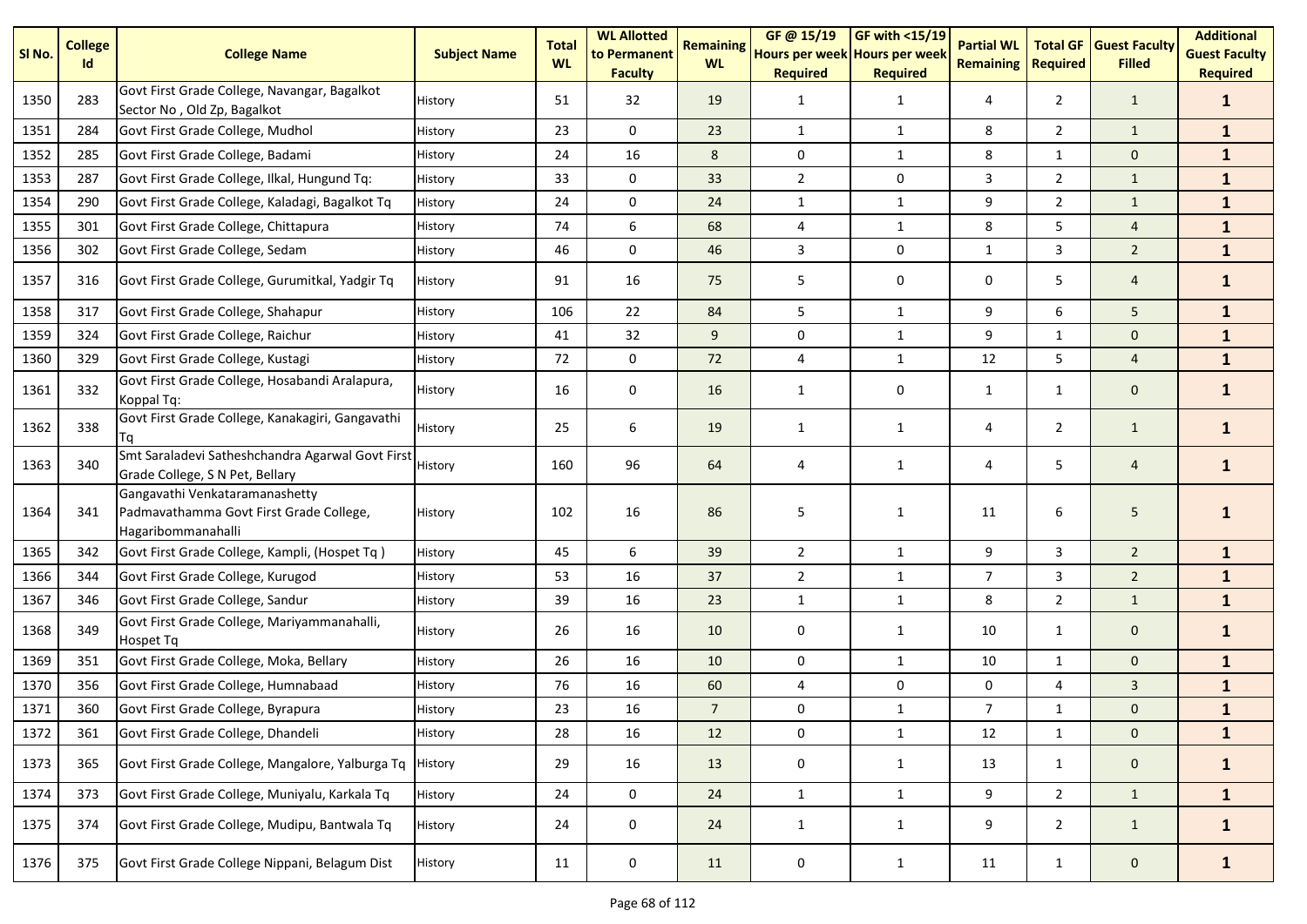| SI No. | <b>College</b><br>Id | <b>College Name</b>                                                                     | <b>Subject Name</b> | <b>Total</b><br><b>WL</b> | <b>WL Allotted</b><br>to Permanent<br><b>Faculty</b> | <b>Remaining</b><br><b>WL</b> | GF@ 15/19<br>Hours per week Hours per week<br><b>Required</b> | <b>GF with &lt;15/19</b><br><b>Required</b> | <b>Partial WL</b><br><b>Remaining</b> | <b>Total GF</b><br><b>Required</b> | <b>Guest Faculty</b><br><b>Filled</b> | <b>Additional</b><br><b>Guest Faculty</b><br><b>Required</b> |
|--------|----------------------|-----------------------------------------------------------------------------------------|---------------------|---------------------------|------------------------------------------------------|-------------------------------|---------------------------------------------------------------|---------------------------------------------|---------------------------------------|------------------------------------|---------------------------------------|--------------------------------------------------------------|
| 1377   | 376                  | Govt First Grade College, Ayanur, Shimoga Tq                                            | History             | 22                        | 16                                                   | 6                             | ∩                                                             | 1                                           | 6                                     | 1                                  | $\mathbf{0}$                          | $\mathbf 1$                                                  |
| 1378   | 378                  | Govt First Grade College, Hunasagi, Surupura Tq                                         | History             | 24                        | 16                                                   | 8                             | 0                                                             | 1                                           | 8                                     | $\mathbf{1}$                       | $\mathbf 0$                           | $\mathbf{1}$                                                 |
| 1379   | 379                  | Govt First Grade College, Tavarageri, Kushtagi Tq                                       | History             | 25                        | 0                                                    | 25                            | 1                                                             | 1                                           | 10                                    | $\overline{2}$                     | $\mathbf{1}$                          | $\mathbf{1}$                                                 |
| 1380   | 380                  | Govt First Grade College, Shiriwara, Manvi Tq                                           | History             | 20                        | $\Omega$                                             | 20                            | $\mathbf{1}$                                                  | $\mathbf{1}$                                | 5                                     | $\overline{2}$                     | $\mathbf{1}$                          | $\mathbf{1}$                                                 |
| 1381   | 382                  | Govt First Grade College, Kerur, Badami Tq                                              | History             | 21                        | 16                                                   | 5                             | 0                                                             | $\mathbf{1}$                                | 5                                     | $\mathbf{1}$                       | $\mathbf 0$                           | $\mathbf{1}$                                                 |
| 1382   | 384                  | Govt First Grade College, Julaki, Indi Tq                                               | History             | 24                        | 16                                                   | 8                             | $\pmb{0}$                                                     | $\mathbf{1}$                                | 8                                     | $\mathbf{1}$                       | $\mathbf{0}$                          | $\mathbf{1}$                                                 |
| 1383   | 387                  | Govt First Grade College for Women, Tumkur                                              | History             | 30                        | 16                                                   | 14                            | 0                                                             | $\mathbf{1}$                                | 14                                    | $\mathbf{1}$                       | $\mathbf{0}$                          | $\mathbf{1}$                                                 |
| 1384   | 390                  | Govt First Grade College for Women, Bellary                                             | History             | 21                        | $\mathbf 0$                                          | 21                            | $\mathbf{1}$                                                  | $\mathbf{1}$                                | 6                                     | $\overline{2}$                     | $\mathbf{1}$                          | $\mathbf{1}$                                                 |
| 1385   | 392                  | Govt First Grade College for Women, Koppal                                              | History             | 46                        | 16                                                   | 30                            | $\overline{2}$                                                | $\mathbf 0$                                 | 0                                     | $\overline{2}$                     | $\mathbf{1}$                          | $\mathbf{1}$                                                 |
| 1386   | 393                  | Govt First Grade College for Women, Raichur                                             | History             | 23                        | 0                                                    | 23                            | $\mathbf{1}$                                                  | $\mathbf{1}$                                | 8                                     | $\overline{2}$                     | $\mathbf{1}$                          | $\mathbf{1}$                                                 |
| 1387   | 397                  | Govt First Grade College for Women, Bagalkote                                           | History             | 23                        | 0                                                    | 23                            | 1                                                             | 1                                           | 8                                     | $\overline{2}$                     | $\mathbf{1}$                          | $\mathbf{1}$                                                 |
| 1388   | 398                  | Govt First Grade College for Women, Belgaum                                             | History             | 24                        | 16                                                   | 8                             | $\Omega$                                                      | 1                                           | 8                                     | $\mathbf{1}$                       | $\mathbf{0}$                          | $\mathbf{1}$                                                 |
| 1389   | 400                  | Govt First Grade College for Women, Dharwad                                             | History             | 24                        | $\mathbf 0$                                          | 24                            | $\mathbf{1}$                                                  | $\mathbf{1}$                                | 9                                     | $\overline{2}$                     | $\mathbf{1}$                          | $\mathbf{1}$                                                 |
| 1390   | 403                  | Govt First Grade College for Women, Karwar                                              | History             | 23                        | $\mathbf 0$                                          | 23                            | $\mathbf{1}$                                                  | $\mathbf{1}$                                | 8                                     | $\overline{2}$                     | $\mathbf{1}$                          | $\mathbf{1}$                                                 |
| 1391   | 408                  | Govt First Grade College for Women, Sindhanur,<br>Raichur                               | History             | 24                        | 0                                                    | 24                            | 1                                                             | 1                                           | 9                                     | $\overline{2}$                     | $\mathbf{1}$                          | $\mathbf{1}$                                                 |
| 1392   | 409                  | Govt First Grade College for Women, Puttur,<br>Dakshina Kannada                         | History             | 24                        | 16                                                   | 8                             | 0                                                             | 1                                           | 8                                     | 1                                  | $\mathbf 0$                           | $\mathbf{1}$                                                 |
| 1393   | 412                  | Govt First Grade College, Turuvihal, Sindhanur Tq                                       | History             | 23                        | $\mathbf 0$                                          | 23                            | $\mathbf{1}$                                                  | 1                                           | 8                                     | $\overline{2}$                     | $\mathbf{1}$                          | $\mathbf{1}$                                                 |
| 1394   | 911                  | Residential Govt first grade College Haradanahalli<br>Hole Narsipur Tq, Hassan District | History             | 23                        | $\mathbf 0$                                          | 23                            | 1                                                             | 1                                           | 8                                     | $\overline{2}$                     | $\mathbf{1}$                          | 1                                                            |
| 1395   | 912                  | Residential Govt First Grade College, Mudnal,<br>Yadgir Dt                              | History             | 20                        | 0                                                    | 20                            | $\mathbf{1}$                                                  | 1                                           | 5                                     | $\overline{2}$                     | $\mathbf{1}$                          | 1                                                            |
| 1396   | 916                  | Residential Govt First Grade College, Kavithala,<br>Manvi Tq Raichur Dist               | History             | 18                        | 0                                                    | 18                            | 1                                                             | 0                                           | 3                                     | $\mathbf{1}$                       | $\mathbf{0}$                          | 1                                                            |
| 1397   | 923                  | Residential Govt First Grade College, THALABALA,<br><b>Koppal Dist</b>                  | History             | 18                        | 0                                                    | 18                            |                                                               | U                                           | 3                                     | $\mathbf{1}$                       | $\Omega$                              |                                                              |
| 1398   | 4                    | Smt V H D Central Institute of Home Science<br>College for Women, Bangalore             | HOME SCIENCE        | 919                       | 386                                                  | 533                           | 28                                                            | 0                                           | $\mathbf{1}$                          | 28                                 | 9                                     | 19                                                           |
| 1399   | 72                   | Maharanis Science College for Women, Mysore                                             | <b>HOME SCIENCE</b> | 190                       | 80                                                   | 110                           | 5                                                             | $\mathbf{1}$                                | 15                                    | 6                                  | $\mathbf{3}$                          | 3 <sup>1</sup>                                               |
| 1400   | 127                  | Govt Home Science College for Women, N E Basic<br>School, Rangoli Halla, Hassan (CoED)  | <b>HOME SCIENCE</b> | 119                       | 60                                                   | 59                            | 3                                                             | 0                                           | $\overline{2}$                        | $\mathbf{3}$                       | $\overline{2}$                        | $\mathbf{1}$                                                 |
| 1401   | 253                  | Govt First Grade College, Satyagraha Smarak<br>Bhavan Building, Ankola                  | HOME SCIENCE        | 26                        | 20                                                   | $\sqrt{6}$                    | $\pmb{0}$                                                     | $\mathbf{1}$                                | 6                                     | $\mathbf{1}$                       | $\mathbf{0}$                          | $\mathbf{1}$                                                 |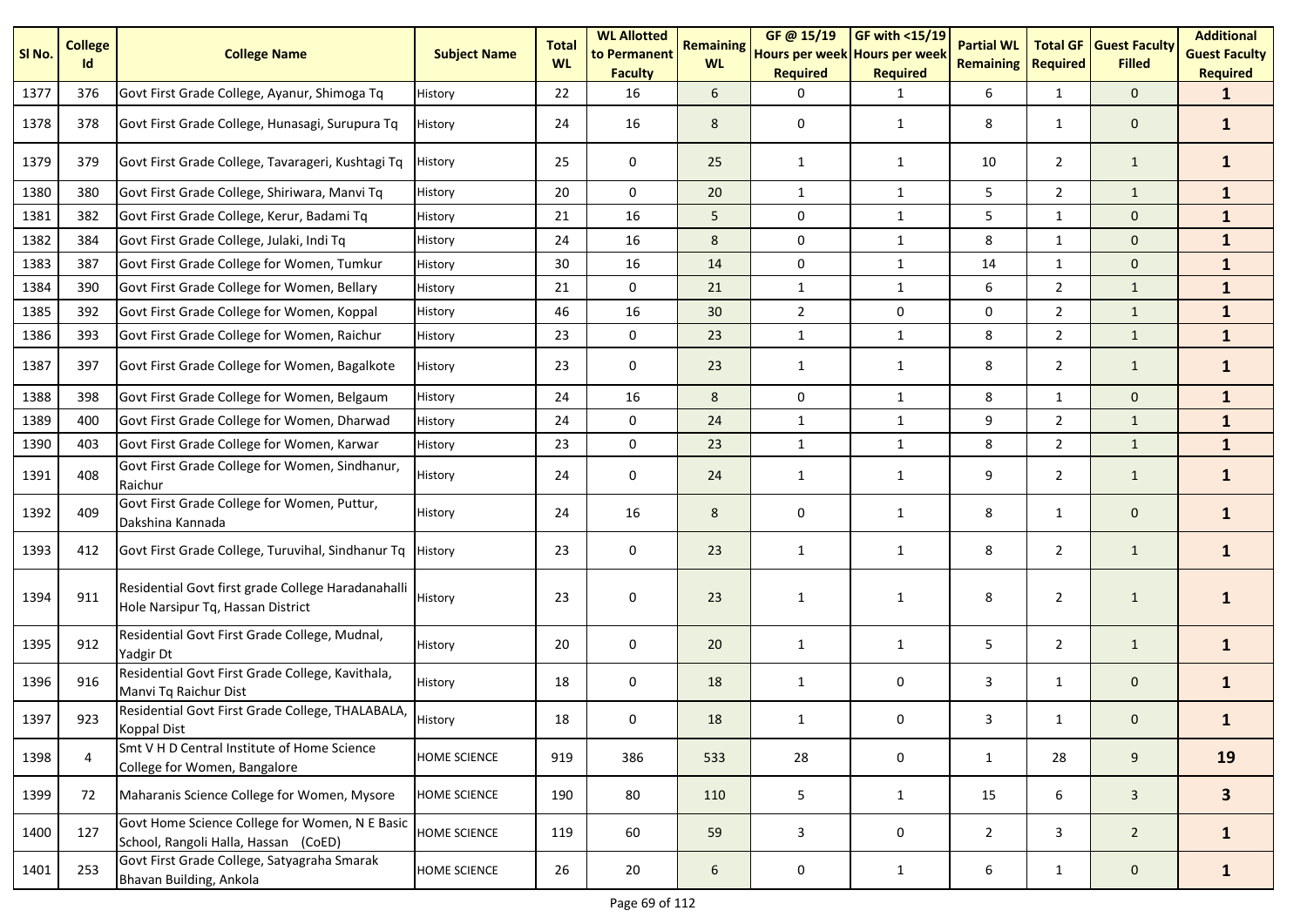| SI <sub>No.</sub> | <b>College</b><br>Id | <b>College Name</b>                                                                        | <b>Subject Name</b>  | <b>Total</b><br><b>WL</b> | <b>WL Allotted</b><br>to Permanent<br><b>Faculty</b> | <b>Remaining</b><br><b>WL</b> | GF@ 15/19<br>Hours per week Hours per week<br><b>Required</b> | GF with <15/19<br><b>Required</b> | <b>Partial WL</b><br><b>Remaining</b> | <b>Total GF</b><br><b>Required</b> | <b>Guest Faculty</b><br><b>Filled</b> | <b>Additional</b><br><b>Guest Faculty</b><br><b>Required</b> |
|-------------------|----------------------|--------------------------------------------------------------------------------------------|----------------------|---------------------------|------------------------------------------------------|-------------------------------|---------------------------------------------------------------|-----------------------------------|---------------------------------------|------------------------------------|---------------------------------------|--------------------------------------------------------------|
| 1402              | 247                  | Govt Arts & Science College, Karwar                                                        | Industrial Chemistry | 88                        | 20                                                   | 68                            | 3                                                             | 1                                 | 11                                    | 4                                  | $\mathbf{0}$                          | 4                                                            |
| 1403              | 138                  | Sir M Vishweshwaraiah Govt Science College,<br>Bommanakatte, Bhadravathi                   | Industrial Chemistry | 94                        | 60                                                   | 34                            | 1                                                             | 1                                 | 15                                    | $\overline{2}$                     | $\mathbf 0$                           | 2 <sup>1</sup>                                               |
| 1404              | 8                    | Govt First Grade College, Vijayanagar, Bangalore                                           | Journalism           | 41                        | 20                                                   | 21                            | 1                                                             | 1                                 | 6                                     | $\overline{2}$                     | $\mathbf 0$                           | 2 <sup>1</sup>                                               |
| 1405              | 197                  | Govt First Grade College, Mangalore Carstreet,<br>Mangalore                                | Journalism           | 29                        | 0                                                    | 29                            | 1                                                             | 1                                 | 14                                    | $\overline{2}$                     | $\mathbf 0$                           | 2 <sup>1</sup>                                               |
| 1406              | 204                  | Govt First Grade College, Karkala                                                          | Journalism           | 25                        | $\mathbf 0$                                          | 25                            | $\mathbf{1}$                                                  | $\mathbf{1}$                      | 10                                    | $\overline{2}$                     | $\mathbf{0}$                          | 2 <sup>1</sup>                                               |
| 1407              | $\mathbf{1}$         | Maharanis Arts, Commerce and Management<br>College for Women, Bangalore                    | Journalism           | 31                        | 0                                                    | 31                            | $\overline{2}$                                                | 0                                 | 1                                     | $\overline{2}$                     | $\mathbf{1}$                          | $\mathbf{1}$                                                 |
| 1408              | 9                    | Govt First Grade College, K R Puram, Bangalore                                             | Journalism           | 29                        | 16                                                   | 13                            | 0                                                             | $\mathbf{1}$                      | 13                                    | $\mathbf{1}$                       | $\mathbf 0$                           | $\mathbf{1}$                                                 |
| 1409              | 11                   | Govt First Grade College, Rajajinagar, Bangalore                                           | Journalism           | 21                        | 0                                                    | 21                            | $\mathbf{1}$                                                  | $\mathbf{1}$                      | 6                                     | $\overline{2}$                     | $\mathbf{1}$                          | $\mathbf{1}$                                                 |
| 1410              | 16                   | Govt First Grade College, Yelahanka, Bangalore                                             | Journalism           | 26                        | 16                                                   | 10                            | 0                                                             | $\mathbf{1}$                      | 10                                    | $\mathbf{1}$                       | $\mathbf 0$                           | $\mathbf{1}$                                                 |
| 1411              | 24                   | Govt First Grade College, Hoskote                                                          | Journalism           | 8                         | 0                                                    | 8                             | 0                                                             | $\mathbf{1}$                      | 8                                     | $\mathbf{1}$                       | $\mathbf{0}$                          | $\mathbf{1}$                                                 |
| 1412              | 28                   | Govt First Grade College, Ramanagara                                                       | Journalism           | 8                         | $\mathbf 0$                                          | 8                             | 0                                                             | $\mathbf{1}$                      | 8                                     | $\mathbf{1}$                       | $\mathbf{0}$                          | $\mathbf{1}$                                                 |
| 1413              | 31                   | Govt First Grade College, Channapatna                                                      | Journalism           | 25                        | 20                                                   | 5                             | 0                                                             | $\mathbf{1}$                      | 5                                     | $\mathbf{1}$                       | $\mathbf 0$                           | $\mathbf{1}$                                                 |
| 1414              | 48                   | Govt First Grade College, Tiptur                                                           | Journalism           | 21                        | 0                                                    | 21                            | $\mathbf{1}$                                                  | $\mathbf{1}$                      | 6                                     | $\overline{2}$                     | $\mathbf{1}$                          | $\mathbf{1}$                                                 |
| 1415              | 59                   | Govt First Grade College, Gowribidanur                                                     | Journalism           | 9                         | $\mathbf 0$                                          | 9                             | $\mathbf 0$                                                   | $\mathbf{1}$                      | 9                                     | $\mathbf{1}$                       | $\mathbf{0}$                          | $\mathbf{1}$                                                 |
| 1416              | 98                   | Govt Womens College, M C Road, Mandya                                                      | Journalism           | 30                        | 20                                                   | 10                            | 0                                                             | $\mathbf{1}$                      | 10                                    | 1                                  | $\mathbf 0$                           | $\mathbf{1}$                                                 |
| 1417              | 100                  | Govt First Grade College, K R Pet                                                          | Journalism           | 24                        | 20                                                   | $\overline{4}$                | 0                                                             | $\mathbf{1}$                      | 4                                     | $\mathbf{1}$                       | $\mathbf{0}$                          | $\mathbf{1}$                                                 |
| 1418              | 127                  | Govt Home Science College for Women, N E Basic<br>School, Rangoli Halla, Hassan (CoED)     | Journalism           | 28                        | 0                                                    | 28                            | $\mathbf{1}$                                                  | 1                                 | 13                                    | $\overline{2}$                     | $\mathbf{1}$                          | $\mathbf{1}$                                                 |
| 1419              | 147                  | Govt First Grade College, Shimoga                                                          | Journalism           | 22                        | 0                                                    | 22                            | $\mathbf{1}$                                                  | $\mathbf{1}$                      | $\overline{7}$                        | $\overline{2}$                     | $\mathbf{1}$                          | $\mathbf{1}$                                                 |
| 1420              | 165                  | Govt First Grade College, MCC B Block,<br>Davanagere                                       | Journalism           | 25                        | 16                                                   | 9                             | 0                                                             | $\mathbf{1}$                      | 9                                     | $\mathbf{1}$                       | $\mathbf 0$                           | $\mathbf{1}$                                                 |
| 1421              | 173                  | D S G Govt College, Chikkamagalur                                                          | Journalism           | 25                        | 0                                                    | 25                            | $\mathbf{1}$                                                  | $\mathbf{1}$                      | 10                                    | $\overline{2}$                     | $\mathbf{1}$                          | $\mathbf{1}$                                                 |
| 1422              | 182                  | Govt First Grade College, Kalasa, Sringeri Tq                                              | Journalism           | 25                        | 0                                                    | 25                            | $\mathbf{1}$                                                  | $\mathbf{1}$                      | 10                                    | $\overline{2}$                     | $\mathbf{1}$                          | $\mathbf{1}$                                                 |
| 1423              | 209                  | Dr G Shankar Govt Women First Grade College &<br>PG Centre, Ajjarakadu, Udupi (Udupi Dist) | Journalism           | 21                        | 0                                                    | $21\,$                        | 1                                                             | 1                                 | 6                                     | $\overline{2}$                     | $\mathbf{1}$                          | $\mathbf{1}$                                                 |
| 1424              | 268                  | Smt I S Yadawad Govt First Grade College,<br>Ramadurga                                     | Journalism           | 16                        | 0                                                    | 16                            | $\mathbf{1}$                                                  | 0                                 | $\mathbf{1}$                          | $\mathbf{1}$                       | $\mathbf 0$                           | $\mathbf{1}$                                                 |
| 1425              | 330                  | Sri Kolli Nageshwar Rao Govt First Grade College,<br>Gangavathi                            | Journalism           | 73                        | 0                                                    | 73                            | 4                                                             | 1                                 | 13                                    | 5                                  | $\overline{4}$                        | $\mathbf{1}$                                                 |
| 1426              | 331                  | Govt First Grade College, Koppal                                                           | Journalism           | 31                        | 0                                                    | 31                            | $\overline{2}$                                                | 0                                 | 1                                     | $\overline{2}$                     | $\mathbf{1}$                          | $\mathbf{1}$                                                 |
| 1427              | 347                  | Govt First Grade College, Hospet                                                           | Journalism           | 35                        | $\mathbf 0$                                          | 35                            | $\overline{2}$                                                | $\mathbf{1}$                      | 5                                     | $\mathbf{3}$                       | $2^{\circ}$                           | $\mathbf{1}$                                                 |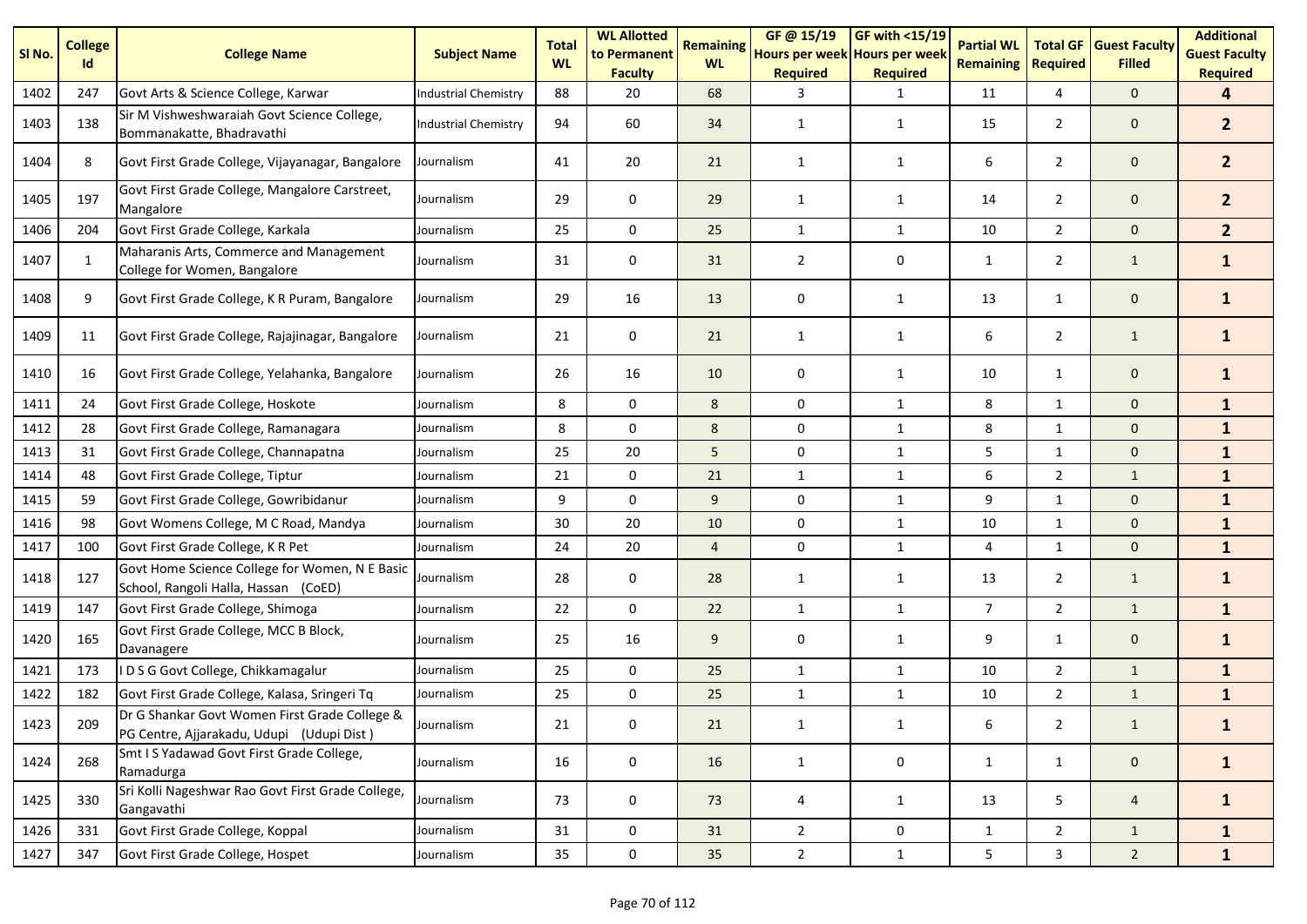| SI No. | <b>College</b><br>Id | <b>College Name</b>                                                                             | <b>Subject Name</b>              | <b>Total</b><br><b>WL</b> | <b>WL Allotted</b><br>to Permanent<br><b>Faculty</b> | <b>Remaining</b><br><b>WL</b> | GF@ 15/19<br>Hours per week Hours per week<br><b>Required</b> | <b>GF with &lt;15/19</b><br><b>Required</b> | <b>Partial WL</b><br><b>Remaining</b> | <b>Total GF</b><br><b>Required</b> | <b>Guest Faculty</b><br><b>Filled</b> | <b>Additional</b><br><b>Guest Faculty</b><br><b>Required</b> |
|--------|----------------------|-------------------------------------------------------------------------------------------------|----------------------------------|---------------------------|------------------------------------------------------|-------------------------------|---------------------------------------------------------------|---------------------------------------------|---------------------------------------|------------------------------------|---------------------------------------|--------------------------------------------------------------|
| 1428   | 372                  | Govt First Grade College Harugeri, Belagum Dist                                                 | Journalism                       | 11                        | 0                                                    | 11                            | 0                                                             | 1                                           | 11                                    | $\mathbf{1}$                       | $\mathbf 0$                           | $\mathbf{1}$                                                 |
| 1429   | 908                  | Govt First Grade College for Women, Gandada<br>Koti, Hassan                                     | Journalism                       | 20                        | 0                                                    | 20                            | $\mathbf{1}$                                                  | 1                                           | 5                                     | $\overline{2}$                     | $\mathbf{1}$                          | $\mathbf{1}$                                                 |
| 1430   | 56                   | Govt Womens College, Chintamani                                                                 | Kannada (Language +<br>Optional) | 145                       | 32                                                   | 113                           | $\overline{7}$                                                | $\mathbf{1}$                                | 8                                     | 8                                  | 5                                     | 3 <sup>1</sup>                                               |
| 1431   | 64                   | Govt College, Mulbagal                                                                          | Kannada (Language +<br>Optional) | 80                        | 16                                                   | 64                            | 4                                                             | 1                                           | 4                                     | 5                                  | $\overline{2}$                        | $\overline{\mathbf{3}}$                                      |
| 1432   | 216                  | Govt First Grade College, Virajpet                                                              | Kannada (Language +<br>Optional) | 58                        | 16                                                   | 42                            | $\overline{2}$                                                | $\mathbf{1}$                                | 12                                    | 3                                  | $\mathbf 0$                           | 3 <sup>1</sup>                                               |
| 1433   | 341                  | Gangavathi Venkataramanashetty<br>Padmavathamma Govt First Grade College,<br>Hagaribommanahalli | Kannada (Language +<br>Optional) | 162                       | 38                                                   | 124                           | 8                                                             | 1                                           | 4                                     | 9                                  | 6                                     | $\mathbf{3}$                                                 |
| 1434   | 3                    | Govt R C College of Commerce & Management,<br>Bangalore                                         | Kannada (Language +<br>Optional) | 112                       | 48                                                   | 64                            | 4                                                             | 1                                           | 4                                     | 5                                  | $\overline{3}$                        | 2 <sup>1</sup>                                               |
| 1435   | 9                    | Govt First Grade College, K R Puram, Bangalore                                                  | Kannada (Language +<br>Optional) | 169                       | 112                                                  | 57                            | 3                                                             | 1                                           | 12                                    | 4                                  | $\overline{2}$                        | 2 <sup>2</sup>                                               |
| 1436   | 48                   | Govt First Grade College, Tiptur                                                                | Kannada (Language +<br>Optional) | 137                       | 60                                                   | 77                            | 5                                                             | 0                                           | $\overline{2}$                        | 5                                  | $\overline{3}$                        | 2 <sup>1</sup>                                               |
| 1437   | 53                   | Govt First Grade College, B H Road, Tumkur                                                      | Kannada (Language +<br>Optional) | 181                       | 80                                                   | 101                           | 6                                                             | 1                                           | 11                                    | $\overline{7}$                     | 5                                     | 2 <sup>1</sup>                                               |
| 1438   | 59                   | Govt First Grade College, Gowribidanur                                                          | Kannada (Language +<br>Optional) | 90                        | 24                                                   | 66                            | 4                                                             | $\mathbf{1}$                                | 6                                     | 5                                  | $\mathbf{3}$                          | 2 <sup>2</sup>                                               |
| 1439   | 61                   | Govt First Grade College, Vemagal, Chinthamani<br>Tq                                            | Kannada (Language +<br>Optional) | 20                        | 0                                                    | 20                            | $\mathbf{1}$                                                  | $\mathbf{1}$                                | 5                                     | $\overline{2}$                     | $\mathbf 0$                           | 2 <sup>1</sup>                                               |
| 1440   | 69                   | Govt First Grade College, rd cross BEO campus<br>Robersonpet, K G F, Bangarpet Tq               | Kannada (Language +<br>Optional) | 52                        | 0                                                    | 52                            | 3                                                             | $\mathbf{1}$                                | $\overline{7}$                        | 4                                  | $\overline{2}$                        | 2 <sup>2</sup>                                               |
| 1441   | 87                   | Govt First Grade College, Siddartha Layout,<br>Mysore                                           | Kannada (Language +<br>Optional) | 71                        | 48                                                   | 23                            | $\mathbf{1}$                                                  | 1                                           | 8                                     | $\overline{2}$                     | $\mathbf 0$                           | 2 <sup>2</sup>                                               |
| 1442   | 91                   | Govt First Grade College, Hanur, (Kollegal Tq)                                                  | Kannada (Language +<br>Optional) | 47                        | 16                                                   | 31                            | $\overline{2}$                                                | 0                                           | $\mathbf{1}$                          | $\overline{2}$                     | $\mathbf 0$                           | 2 <sup>1</sup>                                               |
| 1443   | 92                   | Govt First Grade College, Chamarajnagar                                                         | Kannada (Language +<br>Optional) | 70                        | 22                                                   | 48                            | 3                                                             | 0                                           | 3                                     | 3                                  | $\mathbf{1}$                          | 2 <sup>2</sup>                                               |
| 1444   | 95                   | Govt First Grade College, Kuderu, Chamarajanaga<br>Тq                                           | Kannada (Language +<br>Optional) | 20                        | 0                                                    | 20                            | $\mathbf{1}$                                                  | $\mathbf{1}$                                | 5                                     | $\overline{2}$                     | $\mathbf 0$                           | 2 <sup>2</sup>                                               |
| 1445   | 107                  | Govt First Grade College, Bharathinagara, Maddur   Kannada (Language +<br><b>T</b> q            | Optional)                        | 55                        | 32                                                   | 23                            | 1                                                             | 1                                           | 8                                     | $\overline{2}$                     | $\mathbf 0$                           | $\mathbf{2}$                                                 |
| 1446   | 114                  | Govt First Grade College for Women, NEAR<br>STADIUM, M G ROAD, Hassan                           | Kannada (Language +<br>Optional) | 112                       | 64                                                   | 48                            | 3                                                             | 0                                           | 3                                     | 3                                  | $\mathbf{1}$                          | 2 <sup>2</sup>                                               |
| 1447   | 159                  | Govt First Grade College, Holalkere                                                             | Kannada (Language +<br>Optional) | 54                        | $\pmb{0}$                                            | 54                            | 3                                                             | $\mathbf{1}$                                | 9                                     | $\overline{4}$                     | $\overline{2}$                        | 2 <sup>2</sup>                                               |
| 1448   | 187                  | Govt First Grade College, Belthangadi                                                           | Kannada (Language +<br>Optional) | 82                        | 22                                                   | 60                            | 4                                                             | $\mathsf{O}\xspace$                         | 0                                     | $\overline{4}$                     | $2^{\circ}$                           | 2 <sub>2</sub>                                               |
| 1449   | 193                  | Govt First Grade College, Kavur (Mangalore)                                                     | Kannada (Language +<br>Optional) | 20                        | $\mathbf 0$                                          | 20 <sub>2</sub>               | $\mathbf{1}$                                                  | $\mathbf{1}$                                | 5 <sub>1</sub>                        | $2^{\circ}$                        | $\mathbf{0}$                          | $2^{\circ}$                                                  |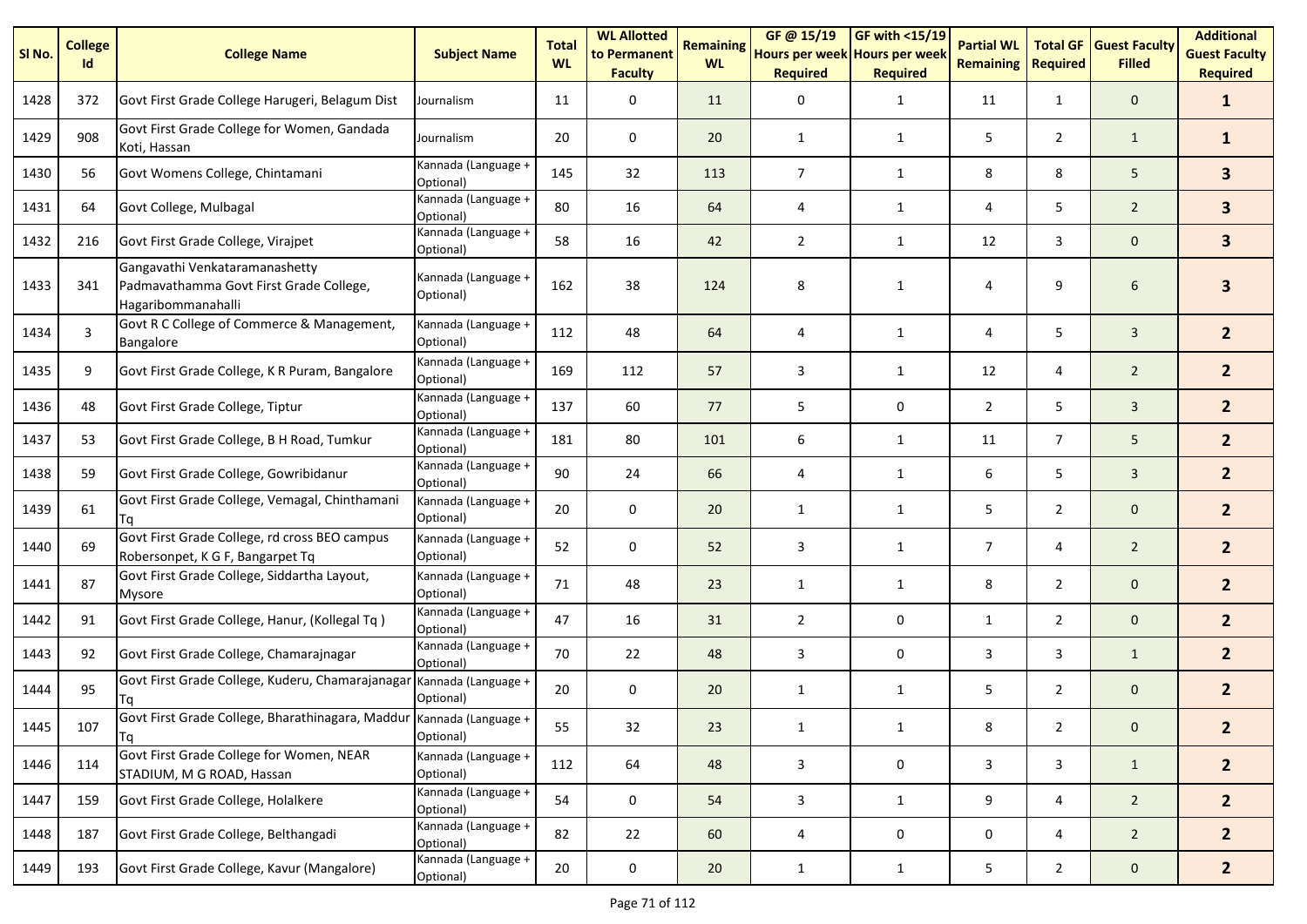| SI <sub>No.</sub> | <b>College</b><br>Id | <b>College Name</b>                                                                                         | <b>Subject Name</b>              | <b>Total</b><br><b>WL</b> | <b>WL Allotted</b><br>to Permanent<br><b>Faculty</b> | <b>Remaining</b><br><b>WL</b> | GF @ 15/19<br>Hours per week Hours per week<br><b>Required</b> | $GF$ with <15/19<br><b>Required</b> | <b>Partial WL</b><br><b>Remaining</b> | <b>Total GF</b><br><b>Required</b> | <b>Guest Faculty</b><br><b>Filled</b> | <b>Additional</b><br><b>Guest Faculty</b><br><b>Required</b> |
|-------------------|----------------------|-------------------------------------------------------------------------------------------------------------|----------------------------------|---------------------------|------------------------------------------------------|-------------------------------|----------------------------------------------------------------|-------------------------------------|---------------------------------------|------------------------------------|---------------------------------------|--------------------------------------------------------------|
| 1450              | 197                  | Govt First Grade College, Mangalore Carstreet,<br>Mangalore                                                 | Kannada (Language +<br>Optional) | 103                       | 48                                                   | 55                            | 3                                                              | $\mathbf{1}$                        | 10                                    | 4                                  | $\overline{2}$                        | 2 <sup>1</sup>                                               |
| 1451              | 201                  | Govt First Grade College, Kaniyur, Puttur Tq                                                                | Kannada (Language +<br>Optional) | 20                        | $\mathbf 0$                                          | 20                            | 1                                                              | 1                                   | 5                                     | $\overline{2}$                     | $\mathbf{0}$                          | $\mathbf{2}$                                                 |
| 1452              | 204                  | Govt First Grade College, Karkala                                                                           | Kannada (Language +<br>Optional) | 40                        | 0                                                    | 40                            | $\overline{2}$                                                 | $\mathbf{1}$                        | 10                                    | 3                                  | $\mathbf{1}$                          | 2 <sup>1</sup>                                               |
| 1453              | 212                  | Govt First Grade College, Kota padukere, Udupi                                                              | Kannada (Language +<br>Optional) | 36                        | 16                                                   | 20                            | 1                                                              | $\mathbf{1}$                        | 5                                     | $\overline{2}$                     | $\mathbf 0$                           | 2 <sup>2</sup>                                               |
| 1454              | 231                  | Govt First Grade College, (Mun School Campus),<br>Gadag                                                     | Kannada (Language +<br>Optional) | 101                       | 48                                                   | 53                            | 3                                                              | $\mathbf{1}$                        | 8                                     | 4                                  | $\overline{2}$                        | 2 <sup>2</sup>                                               |
| 1455              | 239                  | Govt First Grade College, Haveri                                                                            | Kannada (Language +<br>Optional) | 118                       | 0                                                    | 118                           | $\overline{7}$                                                 | 1                                   | 13                                    | 8                                  | 6                                     | 2 <sup>1</sup>                                               |
| 1456              | 247                  | Govt Arts & Science College, Karwar                                                                         | Kannada (Language +<br>Optional) | 82                        | 6                                                    | 76                            | 5                                                              | 0                                   | 1                                     | 5                                  | $\mathbf{3}$                          | $\mathbf{2}$                                                 |
| 1457              | 263                  | Govt First Grade College, Sadalaga (Chikkodi Tq)                                                            | Kannada (Language +<br>Optional) | 25                        | $\mathbf 0$                                          | 25                            | 1                                                              | 1                                   | 10                                    | $\overline{2}$                     | $\mathbf{0}$                          | $\mathbf{2}$                                                 |
| 1458              | 266                  | Sri K M Mamani Govt First Grade College, Soudatt                                                            | Kannada (Language +<br>Optional) | 55                        | 16                                                   | 39                            | $\overline{2}$                                                 | 1                                   | 9                                     | 3                                  | $\mathbf{1}$                          | $\mathbf{2}$                                                 |
| 1459              | 267                  | Govt First Grade College, Gokak                                                                             | Kannada (Language +<br>Optional) | 89                        | 0                                                    | 89                            | 5                                                              | $\mathbf{1}$                        | 14                                    | 6                                  | $\overline{4}$                        | 2 <sup>1</sup>                                               |
| 1460              | 275                  | Govt First Grade College, Pashchapura, Hukkeri Tq                                                           | Kannada (Language +<br>Optional) | 58                        | $\mathbf 0$                                          | 58                            | 3                                                              | $\mathbf{1}$                        | 13                                    | 4                                  | $\overline{2}$                        | $\mathbf{2}$                                                 |
| 1461              | 280                  | Govt First Grade College(Women), Jamakhandi                                                                 | Kannada (Language +<br>Optional) | 146                       | 16                                                   | 130                           | 8                                                              | $\mathbf{1}$                        | 10                                    | 9                                  | $\overline{7}$                        | 2 <sup>1</sup>                                               |
| 1462              | 281                  | Govt First Grade College, Terdal                                                                            | Kannada (Language +<br>Optional) | 51                        | 16                                                   | 35                            | $\overline{2}$                                                 | $\mathbf{1}$                        | 5                                     | 3                                  | $\mathbf{1}$                          | 2 <sup>1</sup>                                               |
| 1463              | 283                  | Govt First Grade College, Navangar, Bagalkot<br>Sector No, Old Zp, Bagalkot                                 | Kannada (Language +<br>Optional) | 115                       | 32                                                   | 83                            | 5                                                              | $\mathbf{1}$                        | 8                                     | 6                                  | $\overline{4}$                        | 2 <sup>1</sup>                                               |
| 1464              | 372                  | Govt First Grade College Harugeri, Belagum Dist                                                             | Kannada (Language +<br>Optional) | 34                        | 0                                                    | 34                            | $\overline{2}$                                                 | $\mathbf{1}$                        | 4                                     | 3                                  | $\mathbf{1}$                          | 2 <sup>1</sup>                                               |
| 1465              | 397                  | Govt First Grade College for Women, Bagalkote                                                               | Kannada (Language +<br>Optional) | 41                        | 0                                                    | 41                            | $\overline{2}$                                                 | $\mathbf{1}$                        | 11                                    | 3                                  | $\mathbf{1}$                          | 2 <sup>1</sup>                                               |
| 1466              | 400                  | Govt First Grade College for Women, Dharwad                                                                 | Kannada (Language +<br>Optional) | 52                        | 0                                                    | 52                            | 3                                                              | $\mathbf{1}$                        | $\overline{7}$                        | 4                                  | $\overline{2}$                        | 2 <sup>1</sup>                                               |
| 1467              | 911                  | Residential Govt first grade College Haradanahalli Kannada (Language +<br>Hole Narsipur Tq, Hassan District | Optional)                        | 31                        | 8                                                    | 23                            |                                                                |                                     | Ջ                                     | $\mathcal{L}$                      | $\Omega$                              | $\mathbf{z}$                                                 |
| 1468              | 1                    | Maharanis Arts, Commerce and Management<br>College for Women, Bangalore                                     | Kannada (Language +<br>Optional) | 95                        | 70                                                   | 25                            | $\mathbf{1}$                                                   | 1                                   | 10                                    | $\overline{2}$                     | $\mathbf{1}$                          | $\mathbf{1}$                                                 |
| 1469              | $\overline{2}$       | Govt Arts College, Dr B R Ambedkar Veedhi,<br>Bangalore                                                     | Kannada (Language +<br>Optional) | 122                       | 48                                                   | 74                            | 4                                                              | $\mathbf{1}$                        | 14                                    | 5                                  | $\overline{4}$                        | $\mathbf{1}$                                                 |
| 1470              | 6                    | Maharanis Science College for Women, Bangalore                                                              | Kannada (Language +<br>Optional) | 48                        | 32                                                   | 16                            | $\mathbf{1}$                                                   | 0                                   | $\mathbf{1}$                          | $\mathbf{1}$                       | $\mathbf 0$                           | $\mathbf{1}$                                                 |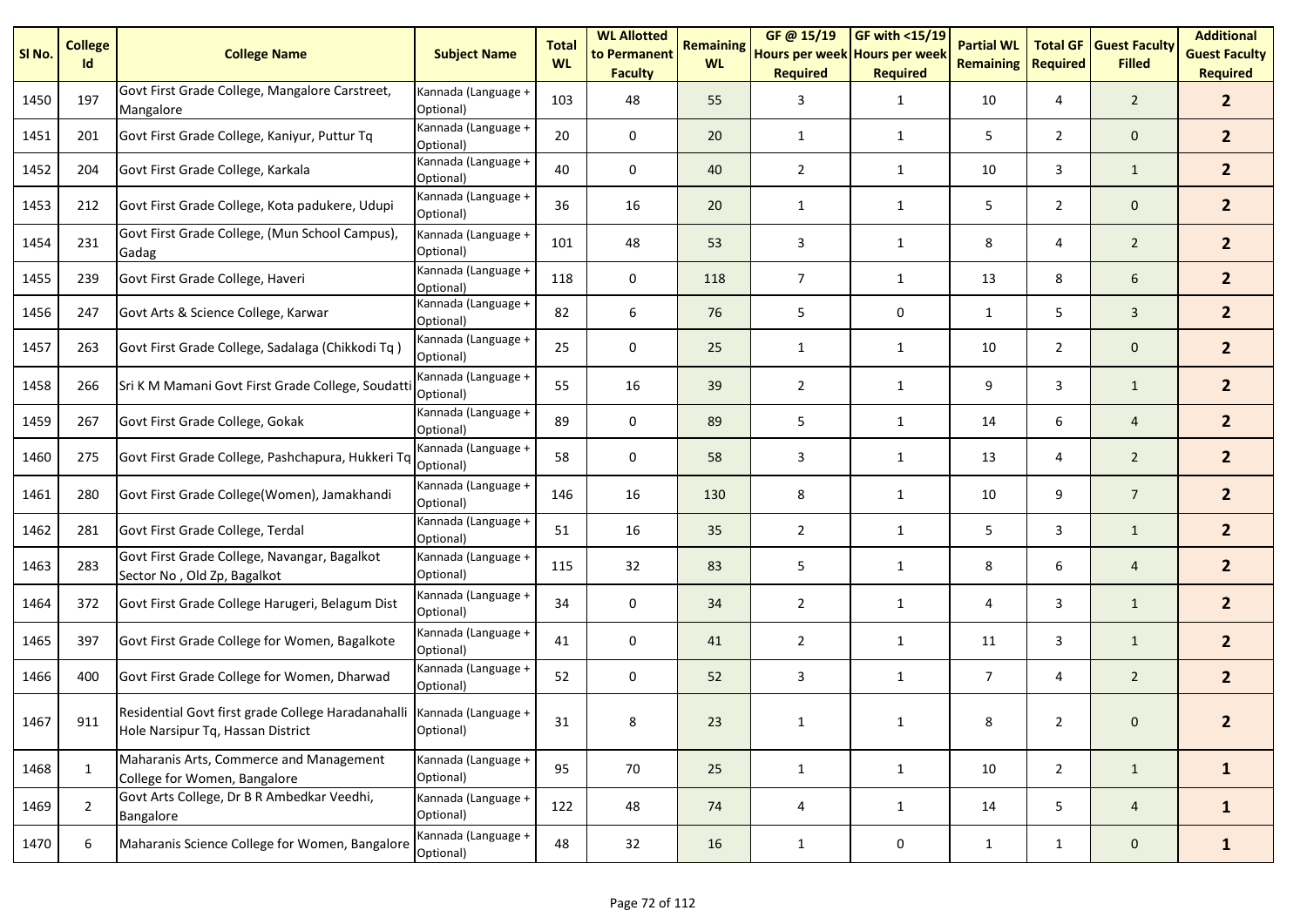| SI <sub>No.</sub> | <b>College</b><br>Id | <b>College Name</b>                                         | <b>Subject Name</b>              | <b>Total</b><br><b>WL</b> | <b>WL Allotted</b><br>to Permanent<br><b>Faculty</b> | <b>Remaining</b><br><b>WL</b> | GF@ 15/19<br>Hours per week Hours per week<br><b>Required</b> | <b>GF with &lt;15/19</b><br><b>Required</b> | <b>Partial WL</b><br><b>Remaining</b> | <b>Total GF</b><br><b>Required</b> | <b>Guest Faculty</b><br><b>Filled</b> | <b>Additional</b><br><b>Guest Faculty</b><br><b>Required</b> |
|-------------------|----------------------|-------------------------------------------------------------|----------------------------------|---------------------------|------------------------------------------------------|-------------------------------|---------------------------------------------------------------|---------------------------------------------|---------------------------------------|------------------------------------|---------------------------------------|--------------------------------------------------------------|
| 1471              | $\overline{7}$       | Dr S Gopalraju Govt First Grade College, Anekal             | Kannada (Language +<br>Optional) | 52                        | 32                                                   | 20                            | 1                                                             | $\mathbf{1}$                                | 5                                     | $\overline{2}$                     | $\mathbf{1}$                          | $\mathbf{1}$                                                 |
| 1472              | 8                    | Govt First Grade College, Vijayanagar, Bangalore            | Kannada (Language +<br>Optional) | 178                       | 160                                                  | 18                            | $\mathbf{1}$                                                  | 0                                           | 3                                     | $\mathbf{1}$                       | $\mathbf 0$                           | $\mathbf{1}$                                                 |
| 1473              | 11                   | Govt First Grade College, Rajajinagar, Bangalore            | Kannada (Language +<br>Optional) | 62                        | 22                                                   | 40                            | $\overline{2}$                                                | 1                                           | 10                                    | 3                                  | $\overline{2}$                        | $\mathbf{1}$                                                 |
| 1474              | 12                   | Govt First Grade College, Jayanagar, Bangalore              | Kannada (Language +<br>Optional) | 38                        | $\mathbf 0$                                          | 38                            | $\overline{2}$                                                | $\mathbf{1}$                                | 8                                     | 3                                  | $\overline{2}$                        | $\mathbf{1}$                                                 |
| 1475              | 13                   | Govt First Grade College, Malleshwaram,<br><b>Bangalore</b> | Kannada (Language +<br>Optional) | 68                        | 32                                                   | 36                            | $\overline{2}$                                                | $\mathbf{1}$                                | 6                                     | 3                                  | $\overline{2}$                        | $\mathbf{1}$                                                 |
| 1476              | 16                   | Govt First Grade College, Yelahanka, Bangalore              | Kannada (Language +<br>Optional) | 170                       | 137                                                  | 33                            | $\overline{2}$                                                | 0                                           | 3                                     | $\overline{2}$                     | $\mathbf{1}$                          | $\mathbf{1}$                                                 |
| 1477              | 18                   | Govt First Grade College, Kengeri, Bangalore                | Kannada (Language +<br>Optional) | 66                        | 22                                                   | 44                            | $\overline{2}$                                                | 1                                           | 14                                    | 3                                  | $\overline{2}$                        | $\mathbf{1}$                                                 |
| 1478              | 22                   | Govt First Grade College, Doddaballapura                    | Kannada (Language +<br>Optional) | 71                        | 64                                                   | $\overline{7}$                | 0                                                             | $\mathbf{1}$                                | $\overline{7}$                        | $\mathbf{1}$                       | $\mathbf{0}$                          | $\mathbf{1}$                                                 |
| 1479              | 23                   | Govt First Grade College, Vijaypura Road,<br>Devanahalli    | Kannada (Language +<br>Optional) | 70                        | 48                                                   | 22                            | 1                                                             | 1                                           | $\overline{7}$                        | $\overline{2}$                     | $\mathbf{1}$                          | $\mathbf{1}$                                                 |
| 1480              | 27                   | Govt First Grade College, Thyamagondglu,<br>Nelamangala Tq  | Kannada (Language +<br>Optional) | 35                        | 16                                                   | 19                            | 1                                                             | 1                                           | 4                                     | $\overline{2}$                     | $\mathbf{1}$                          | $\mathbf{1}$                                                 |
| 1481              | 38                   | Govt First Grade College, Sira                              | Kannada (Language +<br>Optional) | 92                        | 32                                                   | 60                            | 4                                                             | 0                                           | 0                                     | 4                                  | $\overline{3}$                        | $\mathbf{1}$                                                 |
| 1482              | 54                   | Govt College, M G Road, Chikkaballapur                      | Kannada (Language +<br>Optional) | 102                       | 22                                                   | 80                            | 5                                                             | 1                                           | 5                                     | 6                                  | 5                                     | $\mathbf{1}$                                                 |
| 1483              | 55                   | Govt Boys College, Chintamani                               | Kannada (Language +<br>Optional) | 70                        | 32                                                   | 38                            | $\overline{2}$                                                | $\mathbf{1}$                                | 8                                     | 3                                  | $\overline{2}$                        | $\mathbf{1}$                                                 |
| 1484              | 63                   | Govt Boys College, Kolar                                    | Kannada (Language +<br>Optional) | 87                        | 48                                                   | 39                            | $\overline{2}$                                                | $\mathbf{1}$                                | 9                                     | 3                                  | $\overline{2}$                        | $\mathbf{1}$                                                 |
| 1485              | 65                   | Govt Womens College, Kolar                                  | Kannada (Language +<br>Optional) | 135                       | 64                                                   | 71                            | 4                                                             | $\mathbf{1}$                                | 11                                    | 5                                  | $\overline{4}$                        | $\mathbf{1}$                                                 |
| 1486              | 66                   | Govt First Grade College, SULIKUNTE ROAD,<br>Bangarpet      | Kannada (Language +<br>Optional) | 82                        | 38                                                   | 44                            | $\overline{2}$                                                | $\mathbf{1}$                                | 14                                    | 3                                  | $\overline{2}$                        | $\mathbf{1}$                                                 |
| 1487              | 67                   | Govt First Grade College, Srinivasapura                     | Kannada (Language +<br>Optional) | 36                        | 32                                                   | $\overline{4}$                | 0                                                             | 1                                           | 4                                     | $\mathbf{1}$                       | $\mathbf 0$                           | $\mathbf{1}$                                                 |
| 1488              | 74                   | Sri D Devaraj urs Govt First Grade College, Hunsur          | Kannada (Language +<br>Optional) | 138                       | 64                                                   | 74                            | 4                                                             | $\mathbf{1}$                                | 14                                    | 5                                  | 4                                     | $\mathbf{1}$                                                 |
| 1489              | 75                   | Maharans Arts College for Women, JLB Road,<br><b>Mysore</b> | Kannada (Language +<br>Optional) | 199                       | 172                                                  | 27                            | $\mathbf{1}$                                                  | $\mathbf{1}$                                | 12                                    | $\overline{2}$                     | $\mathbf{1}$                          | $\mathbf{1}$                                                 |
| 1490              | 78                   | Govt First Grade College, Kuvempu Nagar, Mysore             | Kannada (Language +<br>Optional) | 109                       | 64                                                   | 45                            | $\mathbf{3}$                                                  | $\pmb{0}$                                   | 0                                     | $\mathbf{3}$                       | $\overline{2}$                        | $\mathbf{1}$                                                 |
| 1491              | 81                   | Govt First Grade College, Saligrama, K R Nagar Tq           | Kannada (Language +<br>Optional) | 55                        | 32                                                   | 23                            | $\mathbf{1}$                                                  | $\mathbf{1}$                                | 8                                     | $\overline{2}$                     | $\mathbf{1}$                          | $\mathbf{1}$                                                 |
| 1492              | 83                   | Govt First Grade College, Ooty Road, Nanjangudu             | Kannada (Language +<br>Optional) | 119                       | 70                                                   | 49                            | 3                                                             | $\mathbf{1}$                                | 4                                     | 4                                  | $\mathbf{3}$                          | $\mathbf{1}$                                                 |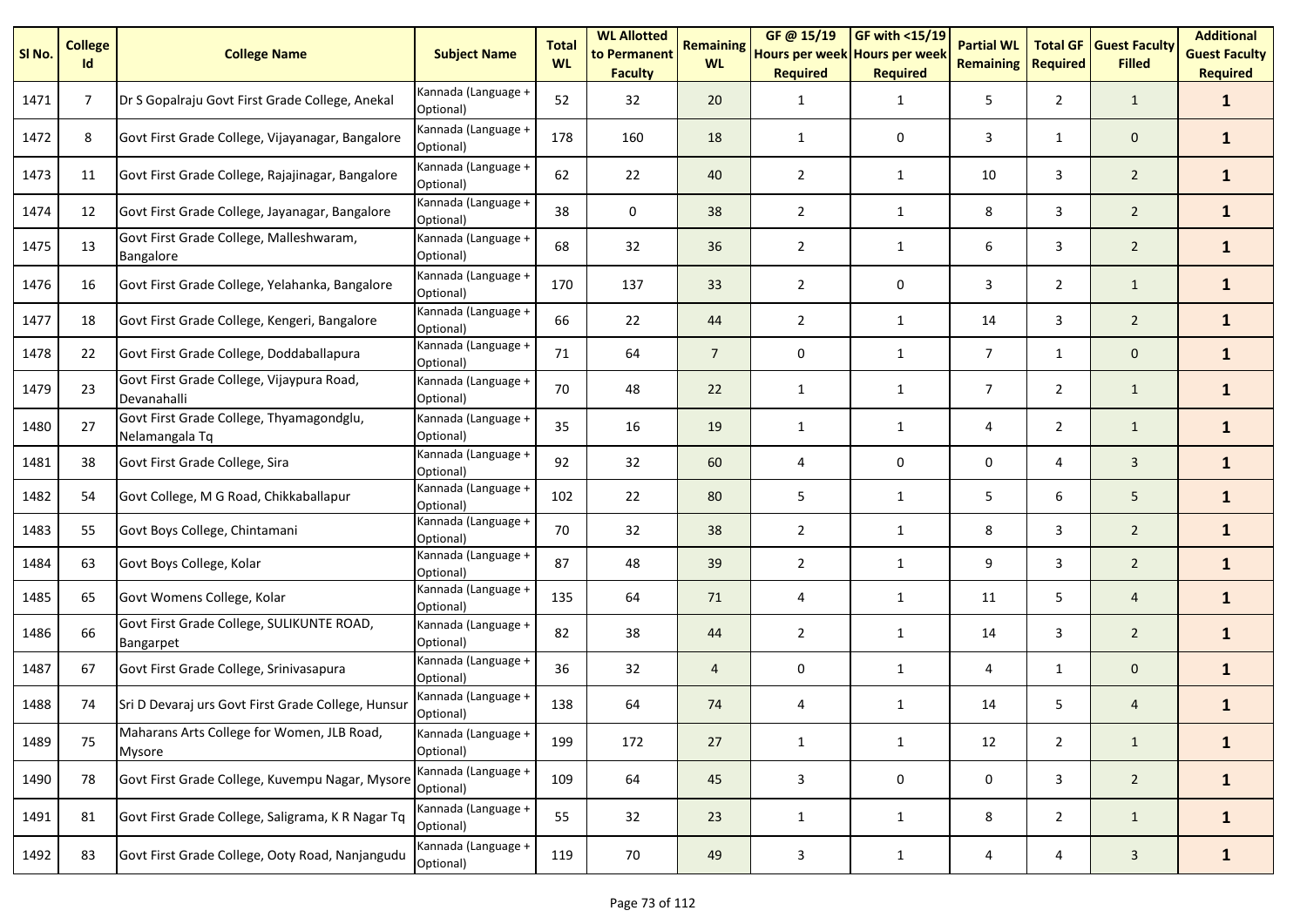| SI <sub>No.</sub> | <b>College</b><br>Id | <b>College Name</b>                                                                    | <b>Subject Name</b>              | <b>Total</b><br><b>WL</b> | <b>WL Allotted</b><br>to Permanent<br><b>Faculty</b> | <b>Remaining</b><br><b>WL</b> | GF @ 15/19<br>Hours per week Hours per week<br><b>Required</b> | $GF$ with <15/19<br><b>Required</b> | <b>Partial WL</b><br><b>Remaining</b> | <b>Total GF</b><br><b>Required</b> | <b>Guest Faculty</b><br><b>Filled</b> | <b>Additional</b><br><b>Guest Faculty</b><br><b>Required</b> |
|-------------------|----------------------|----------------------------------------------------------------------------------------|----------------------------------|---------------------------|------------------------------------------------------|-------------------------------|----------------------------------------------------------------|-------------------------------------|---------------------------------------|------------------------------------|---------------------------------------|--------------------------------------------------------------|
| 1493              | 84                   | Govt First Grade College, T Narasipura                                                 | Kannada (Language +<br>Optional) | 64                        | 32                                                   | 32                            | $\overline{2}$                                                 | 0                                   | $\overline{2}$                        | $\overline{2}$                     | $\mathbf{1}$                          | $\mathbf{1}$                                                 |
| 1494              | 85                   | Govt First Grade College, Hanagodu, Hunsur Tq                                          | Kannada (Language +<br>Optional) | 40                        | 6                                                    | 34                            | $\overline{2}$                                                 | 1                                   | 4                                     | 3                                  | $\overline{2}$                        | $\mathbf{1}$                                                 |
| 1495              | 88                   | Govt First Grade College, Hullahalli, Nanjangud Tq                                     | Kannada (Language +<br>Optional) | 47                        | 16                                                   | 31                            | $\overline{2}$                                                 | 0                                   | 1                                     | $\overline{2}$                     | $\mathbf{1}$                          | $\mathbf{1}$                                                 |
| 1496              | 90                   | Sri Mahadeveshwara College, Kollegal                                                   | Kannada (Language +<br>Optional) | 67                        | 54                                                   | 13                            | 0                                                              | 1                                   | 13                                    | $\mathbf{1}$                       | $\mathbf 0$                           | $\mathbf{1}$                                                 |
| 1497              | 93                   | Govt First Grade College, Yelandur                                                     | Kannada (Language +<br>Optional) | 27                        | 18                                                   | 9                             | 0                                                              | 1                                   | 9                                     | $\mathbf{1}$                       | $\mathbf 0$                           | $\mathbf{1}$                                                 |
| 1498              | 94                   | Govt First Grade College, N A P COLONY<br>MYSOREOOTY ROAD, Gundlupet                   | Kannada (Language +<br>Optional) | 75                        | 48                                                   | 27                            | $\mathbf{1}$                                                   | $\mathbf{1}$                        | 12                                    | $\overline{2}$                     | $\mathbf{1}$                          | $\mathbf{1}$                                                 |
| 1499              | 97                   | Govt College, Mandya                                                                   | Kannada (Language +<br>Optional) | 212                       | 112                                                  | 100                           | 6                                                              | $\mathbf{1}$                        | 10                                    | $\overline{7}$                     | 6                                     | $\mathbf{1}$                                                 |
| 1500              | 99                   | Govt First Grade College, Sreerangapatna                                               | Kannada (Language +<br>Optional) | 44                        | 22                                                   | 22                            | 1                                                              | $\mathbf{1}$                        | $\overline{7}$                        | $\overline{2}$                     | $\mathbf{1}$                          | $\mathbf{1}$                                                 |
| 1501              | 103                  | Govt First Grade College, Koppa, Maddur Tq,                                            | Kannada (Language +<br>Optional) | 38                        | 16                                                   | 22                            | $\mathbf{1}$                                                   | $\mathbf{1}$                        | $\overline{7}$                        | $\overline{2}$                     | $\mathbf{1}$                          | $\mathbf{1}$                                                 |
| 1502              | 104                  | Govt First Grade College, Kyathanahalli,<br>Pandavapura                                | Kannada (Language +<br>Optional) | 20                        | 16                                                   | $\overline{4}$                | 0                                                              | 1                                   | 4                                     | $\mathbf{1}$                       | $\mathbf 0$                           | $\mathbf{1}$                                                 |
| 1503              | 106                  | Govt First Grade College, Pandavapura                                                  | Kannada (Language +<br>Optional) | 61                        | 22                                                   | 39                            | $\overline{2}$                                                 | 1                                   | 9                                     | 3                                  | $\overline{2}$                        | $\mathbf{1}$                                                 |
| 1504              | 109                  | Govt First Grade College, Halagur, Malavalli Tq                                        | Kannada (Language +<br>Optional) | 31                        | 22                                                   | 9                             | 0                                                              | 1                                   | 9                                     | $\mathbf{1}$                       | $\mathbf{0}$                          | $\mathbf{1}$                                                 |
| 1505              | 111                  | Govt First Grade College for Women, K R Pet                                            | Kannada (Language +<br>Optional) | 56                        | 32                                                   | 24                            | $\mathbf{1}$                                                   | $\mathbf{1}$                        | 9                                     | $\overline{2}$                     | $\mathbf{1}$                          | $\mathbf{1}$                                                 |
| 1506              | 112                  | Govt Science College, Hassan                                                           | Kannada (Language +<br>Optional) | 100                       | 32                                                   | 68                            | 4                                                              | 1                                   | 8                                     | 5                                  | $\overline{4}$                        | $\mathbf{1}$                                                 |
| 1507              | 113                  | Govt Arts College, Hassan                                                              | Kannada (Language +<br>Optional) | 121                       | 96                                                   | 25                            | 1                                                              | 1                                   | 10                                    | $\overline{2}$                     | $\mathbf{1}$                          | $\mathbf{1}$                                                 |
| 1508              | 115                  | B M Shetty, Govt First Grade College, Konnanur,<br>(Arkalgudu Tq)                      | Kannada (Language +<br>Optional) | 47                        | 32                                                   | 15                            | $\mathbf{1}$                                                   | 0                                   | 0                                     | $\mathbf{1}$                       | $\mathbf 0$                           | $\mathbf{1}$                                                 |
| 1509              | 119                  | Govt First Grade College, Sakaleshpura                                                 | Kannada (Language +<br>Optional) | 22                        | 16                                                   | 6                             | 0                                                              | $\mathbf{1}$                        | 6                                     | 1                                  | $\mathbf{0}$                          | $\mathbf{1}$                                                 |
| 1510              | 127                  | Govt Home Science College for Women, N E Basic<br>School, Rangoli Halla, Hassan (CoED) | Kannada (Language +<br>Optional) | 56                        | 16                                                   | 40                            | $\overline{2}$                                                 | 1                                   | 10                                    | 3                                  | $\overline{2}$                        | $\mathbf{1}$                                                 |
| 1511              | 130                  | Govt First Grade College, Udaypura,<br>Chennarayapatna Tq                              | Kannada (Language +<br>Optional) | 26                        | 16                                                   | 10                            | 0                                                              | $\mathbf{1}$                        | 10                                    | $\mathbf{1}$                       | $\mathbf 0$                           | 1                                                            |
| 1512              | 132                  | Govt First Grade College Domlur, Bengaluru Dist                                        | Kannada (Language +<br>Optional) | 20                        | 16                                                   | $\overline{a}$                | 0                                                              | $\mathbf{1}$                        | 4                                     | $\mathbf{1}$                       | $\mathbf 0$                           | $\mathbf{1}$                                                 |
| 1513              | 133                  | Govt First Grade College, Mosalehosalli, Hassan<br>Tq                                  | Kannada (Language +<br>Optional) | 21                        | 16                                                   | 5                             | 0                                                              | $\mathbf{1}$                        | 5                                     | $\mathbf{1}$                       | $\mathbf 0$                           | $\mathbf{1}$                                                 |
| 1514              | 137                  | Govt Law College, Holenarasipura                                                       | Kannada (Language +<br>Optional) | 12                        | 0                                                    | 12                            | 0                                                              | $\mathbf{1}$                        | 12                                    | $\mathbf{1}$                       | $\mathbf{0}$                          | $\mathbf{1}$                                                 |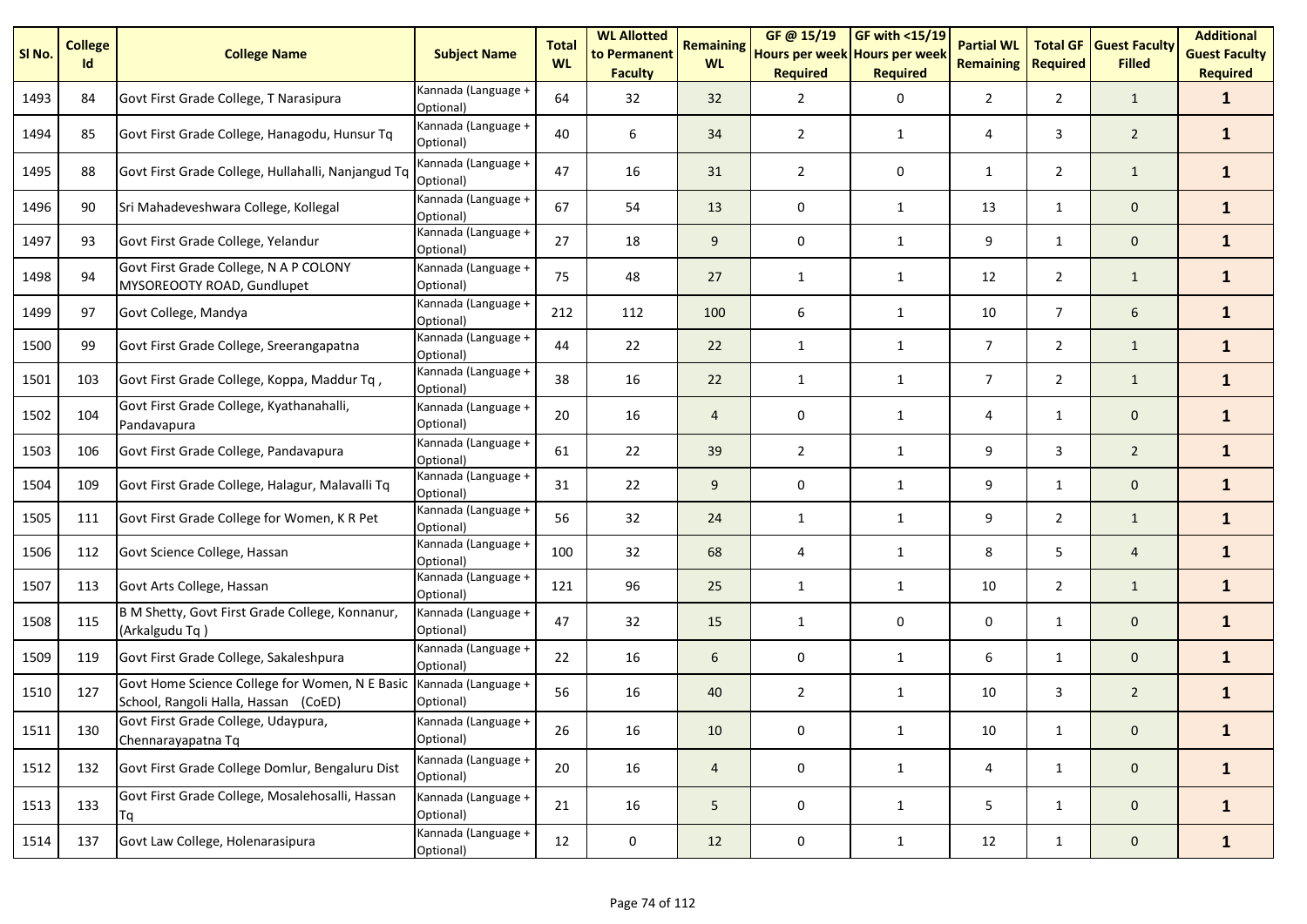| SI <sub>No.</sub> | <b>College</b><br>Id | <b>College Name</b>                                                   | <b>Subject Name</b>              | <b>Total</b><br><b>WL</b> | <b>WL Allotted</b><br>to Permanent<br><b>Faculty</b> | <b>Remaining</b><br><b>WL</b> | GF@ 15/19<br>Hours per week Hours per week<br><b>Required</b> | $GF$ with <15/19<br><b>Required</b> | <b>Partial WL</b><br><b>Remaining</b> | <b>Total GF</b><br><b>Required</b> | <b>Guest Faculty</b><br><b>Filled</b> | <b>Additional</b><br><b>Guest Faculty</b><br><b>Required</b> |
|-------------------|----------------------|-----------------------------------------------------------------------|----------------------------------|---------------------------|------------------------------------------------------|-------------------------------|---------------------------------------------------------------|-------------------------------------|---------------------------------------|------------------------------------|---------------------------------------|--------------------------------------------------------------|
| 1515              | 143                  | Govt First Grade College, Anavatti, (Soraba Tq)                       | Kannada (Language +<br>Optional) | 42                        | 16                                                   | 26                            | $\mathbf{1}$                                                  | $\mathbf{1}$                        | 11                                    | $\overline{2}$                     | $\mathbf{1}$                          | $\mathbf{1}$                                                 |
| 1516              | 147                  | Govt First Grade College, Shimoga                                     | Kannada (Language +<br>Optional) | 118                       | 102                                                  | 16                            | $\mathbf{1}$                                                  | 0                                   | 1                                     | 1                                  | $\mathbf 0$                           | $\mathbf{1}$                                                 |
| 1517              | 151                  | Govt Arts College, Chitradurga                                        | Kannada (Language +<br>Optional) | 158                       | 96                                                   | 62                            | $\overline{4}$                                                | 0                                   | $\overline{2}$                        | 4                                  | 3                                     | $\mathbf{1}$                                                 |
| 1518              | 160                  | Govt First Grade College, Javanagondanahalli,<br>Hiriyur Tq           | Kannada (Language +<br>Optional) | 16                        | 8                                                    | 8                             | 0                                                             | $\mathbf{1}$                        | 8                                     | $\mathbf{1}$                       | $\mathbf 0$                           | $\mathbf{1}$                                                 |
| 1519              | 166                  | Govt First Grade Womens College, Davanagere                           | Kannada (Language +<br>Optional) | 77                        | 40                                                   | 37                            | $\overline{2}$                                                | $\mathbf{1}$                        | $\overline{7}$                        | 3                                  | $\overline{2}$                        | $\mathbf{1}$                                                 |
| 1520              | 168                  | Govt First Grade College, Harihara                                    | Kannada (Language +<br>Optional) | 78                        | 24                                                   | 54                            | 3                                                             | 1                                   | 9                                     | 4                                  | $\overline{3}$                        | $\mathbf{1}$                                                 |
| 1521              | 170                  | Govt First Grade College, Jagalur                                     | Kannada (Language +<br>Optional) | 54                        | 0                                                    | 54                            | 3                                                             | $\mathbf{1}$                        | 9                                     | 4                                  | $\overline{3}$                        | $\mathbf{1}$                                                 |
| 1522              | 173                  | IDSG Govt College, Chikkamagalur                                      | Kannada (Language +<br>Optional) | 168                       | 112                                                  | 56                            | 3                                                             | $\mathbf{1}$                        | 11                                    | 4                                  | $\mathbf{3}$                          | $\mathbf{1}$                                                 |
| 1523              | 176                  | Govt First Grade College, Narasimarajapura                            | Kannada (Language +<br>Optional) | 45                        | 32                                                   | 13                            | 0                                                             | $\mathbf{1}$                        | 13                                    | $\mathbf{1}$                       | $\mathbf 0$                           | $\mathbf{1}$                                                 |
| 1524              | 177                  | Govt First Grade College, Ajjampura, (Tarikere Tq                     | Kannada (Language +<br>Optional) | 46                        | 32                                                   | 14                            | 0                                                             | 1                                   | 14                                    | $\mathbf{1}$                       | $\mathbf 0$                           | $\mathbf{1}$                                                 |
| 1525              | 181                  | Govt First Grade College, Tarikere                                    | Kannada (Language +<br>Optional) | 57                        | 6                                                    | 51                            | 3                                                             | $\mathbf{1}$                        | 6                                     | 4                                  | 3                                     | $\mathbf{1}$                                                 |
| 1526              | 183                  | Govt First Grade College, Birur, Kadur Tq                             | Kannada (Language +<br>Optional) | 34                        | 16                                                   | 18                            | 1                                                             | 0                                   | 3                                     | $\mathbf{1}$                       | $\mathbf{0}$                          | $\mathbf{1}$                                                 |
| 1527              | 184                  | Govt First Grade College, Yagati, Kadur Tq                            | Kannada (Language +<br>Optional) | 12                        | 8                                                    | $\overline{4}$                | $\mathbf 0$                                                   | $\mathbf{1}$                        | 4                                     | $\mathbf{1}$                       | $\mathbf 0$                           | $\mathbf{1}$                                                 |
| 1528              | 188                  | Govt First Grade College, Bettampadi, (Puttur Tq                      | Kannada (Language +<br>Optional) | 32                        | 6                                                    | 26                            | 1                                                             | 1                                   | 11                                    | $\overline{2}$                     | $\mathbf{1}$                          | $\mathbf{1}$                                                 |
| 1529              | 189                  | Govt First Grade College, Haleangadi (Mangalore<br>Tq)                | Kannada (Language +<br>Optional) | 24                        | 16                                                   | 8                             | 0                                                             | 1                                   | 8                                     | $\mathbf{1}$                       | $\mathbf{0}$                          | $\mathbf{1}$                                                 |
| 1530              | 190                  | Dr K Shivram Karanth Govt First Grade College,<br>Bellare, (Sulya Tq) | Kannada (Language +<br>Optional) | 16                        | $\mathbf 0$                                          | 16                            | 1                                                             | $\mathbf 0$                         | $\mathbf{1}$                          | $\mathbf{1}$                       | $\mathbf 0$                           | $\mathbf{1}$                                                 |
| 1531              | 192                  | Govt First Grade College, Vitla, (Bantwala Tq)                        | Kannada (Language +<br>Optional) | 16                        | $\mathbf 0$                                          | 16                            | 1                                                             | 0                                   | 1                                     | 1                                  | $\mathbf{0}$                          | $\mathbf{1}$                                                 |
| 1532              | 196                  | Govt First Grade College, Sullya                                      | Kannada (Language +<br>Optional) | 68                        | 16                                                   | 52                            | 3                                                             | $\mathbf{1}$                        | $\overline{7}$                        | 4                                  | $\mathbf{3}$                          | $\mathbf{1}$                                                 |
| 1533              | 198                  | Govt First Grade College for Women, Mangalore                         | Kannada (Language +<br>Optional) | 48                        | 32                                                   | 16                            | $\mathbf{1}$                                                  | 0                                   | $\mathbf{1}$                          | $\mathbf{1}$                       | $\mathbf 0$                           | 1                                                            |
| 1534              | 199                  | Govt First Grade College, Punjalakatte,<br>Belthangadi Tq             | Kannada (Language +<br>Optional) | 46                        | 6                                                    | 40                            | $\overline{2}$                                                | $\mathbf{1}$                        | 10                                    | 3                                  | $\overline{2}$                        | $\mathbf{1}$                                                 |
| 1535              | 202                  | Govt First Grade College, Hebri, (Karkala Tq)                         | Kannada (Language +<br>Optional) | 24                        | 16                                                   | 8                             | 0                                                             | $\mathbf{1}$                        | 8                                     | $\mathbf{1}$                       | $\mathbf 0$                           | $\mathbf{1}$                                                 |
| 1536              | 206                  | Govt First Grade College, Kaapu, (Udupi Tq)                           | Kannada (Language +<br>Optional) | 24                        | 6                                                    | 18                            | $\mathbf{1}$                                                  | 0                                   | 3                                     | $\mathbf{1}$                       | $\mathbf{0}$                          | $\mathbf{1}$                                                 |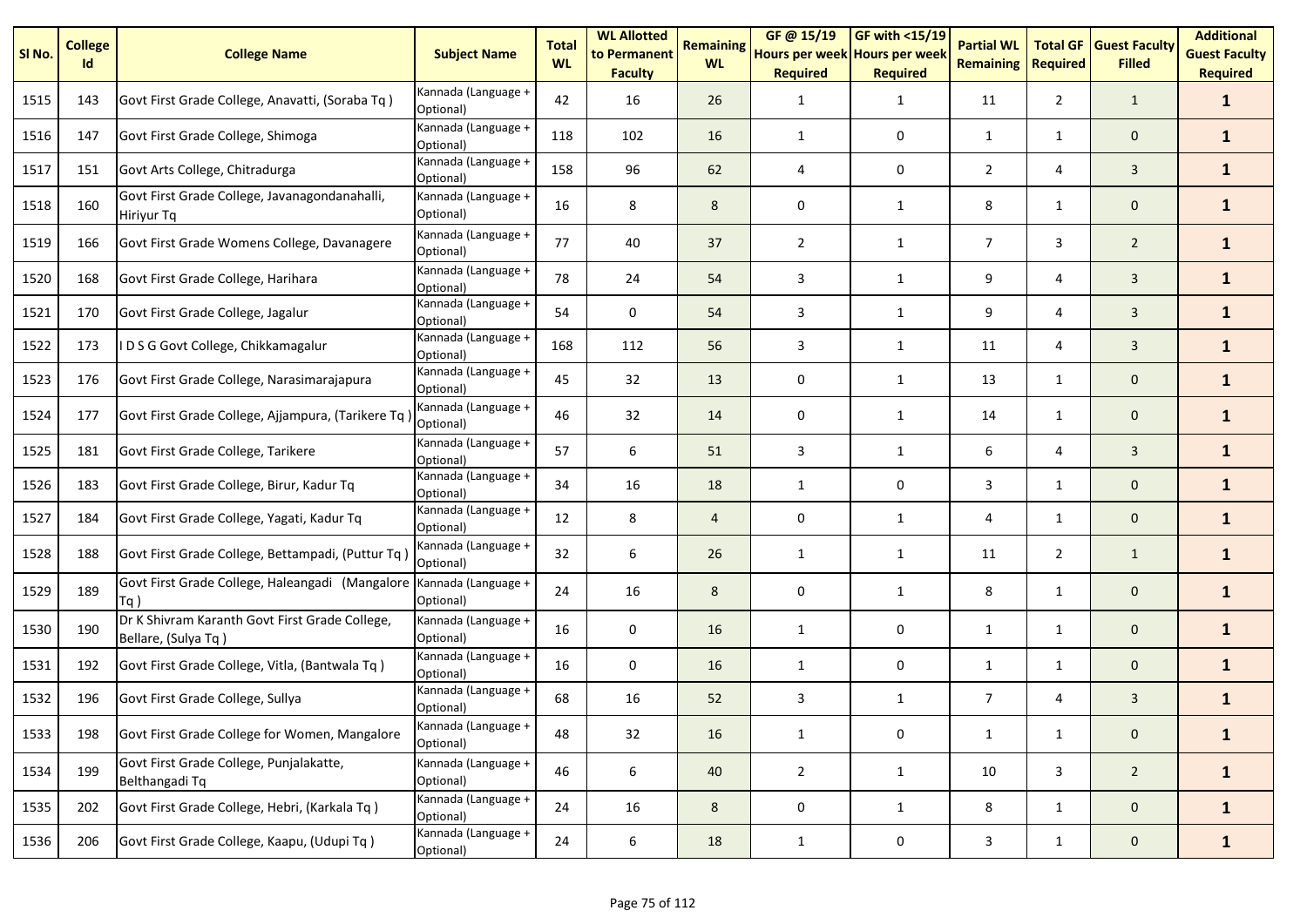| SI <sub>No.</sub> | <b>College</b><br>Id | <b>College Name</b>                                                                    | <b>Subject Name</b>              | <b>Total</b><br><b>WL</b> | <b>WL Allotted</b><br>to Permanent<br><b>Faculty</b> | <b>Remaining</b><br><b>WL</b> | GF @ 15/19<br>Hours per week Hours per week<br><b>Required</b> | GF with <15/19<br><b>Required</b> | <b>Partial WL</b><br><b>Remaining</b> | <b>Total GF</b><br><b>Required</b> | <b>Guest Faculty</b><br><b>Filled</b> | <b>Additional</b><br><b>Guest Faculty</b><br><b>Required</b> |
|-------------------|----------------------|----------------------------------------------------------------------------------------|----------------------------------|---------------------------|------------------------------------------------------|-------------------------------|----------------------------------------------------------------|-----------------------------------|---------------------------------------|------------------------------------|---------------------------------------|--------------------------------------------------------------|
| 1537              | 210                  | Govt First Grade College, Hiriyadka, Udupi Taluk                                       | Kannada (Language +<br>Optional) | 68                        | 22                                                   | 46                            | 3                                                              | 0                                 | $\mathbf{1}$                          | 3                                  | $\overline{2}$                        | $\mathbf{1}$                                                 |
| 1538              | 211                  | Govt First Grade College, Kundapura                                                    | Kannada (Language +<br>Optional) | 67                        | 16                                                   | 51                            | 3                                                              | $\mathbf{1}$                      | 6                                     | 4                                  | $\overline{3}$                        | $\mathbf{1}$                                                 |
| 1539              | 213                  | Govt First Grade College, Kushalanagar,<br>Somwarpet Tq                                | Kannada (Language +<br>Optional) | 66                        | 16                                                   | 50                            | 3                                                              | 1                                 | 5                                     | 4                                  | 3                                     | $\mathbf{1}$                                                 |
| 1540              | 214                  | Govt First Grade College, Napoklu, Madikeri Tq                                         | Kannada (Language +<br>Optional) | 16                        | 6                                                    | 10                            | 0                                                              | $\mathbf{1}$                      | 10                                    | $\mathbf{1}$                       | $\mathbf{0}$                          | $\mathbf{1}$                                                 |
| 1541              | 215                  | Govt First Grade College, Madikere                                                     | Kannada (Language +<br>Optional) | 24                        | $\mathbf 0$                                          | 24                            | $\mathbf{1}$                                                   | $\mathbf{1}$                      | 9                                     | $\overline{2}$                     | $\mathbf{1}$                          | $\mathbf{1}$                                                 |
| 1542              | 224                  | Govt First Grade College, Kundagol                                                     | Kannada (Language +<br>Optional) | 51                        | 32                                                   | 19                            | 1                                                              | $\mathbf{1}$                      | 4                                     | $\overline{2}$                     | $\mathbf{1}$                          | $\mathbf{1}$                                                 |
| 1543              | 225                  | Govt First Grade College, Annigeri, Navalgund Tq                                       | Kannada (Language +<br>Optional) | 51                        | 32                                                   | 19                            | $\mathbf{1}$                                                   | $\mathbf{1}$                      | 4                                     | $\overline{2}$                     | $\mathbf{1}$                          | $\mathbf{1}$                                                 |
| 1544              | 226                  | Sree Siddeshwara Govt College, Nargund                                                 | Kannada (Language +<br>Optional) | 76                        | 32                                                   | 44                            | $\overline{2}$                                                 | 1                                 | 14                                    | 3                                  | $\overline{2}$                        | $\mathbf{1}$                                                 |
| 1545              | 227                  | Sri Benkappa Shankrappa Simhasanad Govt First<br>Grade College, Gajendragada, (Ron Tq) | Kannada (Language +<br>Optional) | 58                        | 16                                                   | 42                            | $\overline{2}$                                                 | 1                                 | 12                                    | 3                                  | $\overline{2}$                        | $\mathbf{1}$                                                 |
| 1546              | 228                  | Govt First Grade College, Guledagudda Badami Tq                                        | Kannada (Language +<br>Optional) | 13                        | 0                                                    | 13                            | 0                                                              | 1                                 | 13                                    | $\mathbf{1}$                       | $\mathbf{0}$                          | $\mathbf{1}$                                                 |
| 1547              | 230                  | Govt First Grade College, Mundargi                                                     | Kannada (Language +<br>Optional) | 73                        | 16                                                   | 57                            | 3                                                              | 1                                 | 12                                    | 4                                  | $\overline{3}$                        | $\mathbf{1}$                                                 |
| 1548              | 232                  | K H Patil Govt First Grade College, Hulukoti, Gadag Kannada (Language +<br>Ta:         | Optional)                        | 69                        | 22                                                   | 47                            | 3                                                              | 0                                 | $\overline{2}$                        | 3                                  | $\overline{2}$                        | $\mathbf{1}$                                                 |
| 1549              | 233                  | Sri R N Deshpande Govt First Grade College,<br>Mulagunda, Mundaragi Tq                 | Kannada (Language +<br>Optional) | 51                        | 32                                                   | 19                            | 1                                                              | $\mathbf{1}$                      | 4                                     | $\overline{2}$                     | $\mathbf{1}$                          | $\mathbf{1}$                                                 |
| 1550              | 234                  | Govt First Grade College, Naregal, Ron Tq                                              | Kannada (Language +<br>Optional) | 53                        | 16                                                   | 37                            | $\overline{2}$                                                 | $\mathbf{1}$                      | $\overline{7}$                        | 3                                  | $\overline{2}$                        | $\mathbf{1}$                                                 |
| 1551              | 236                  | Lalithadevi Gurusiddappa Singhura Govt First<br>Grade College, Savannur                | Kannada (Language +<br>Optional) | 52                        | 16                                                   | 36                            | $\overline{2}$                                                 | $\mathbf{1}$                      | 6                                     | 3                                  | $\overline{2}$                        | $\mathbf{1}$                                                 |
| 1552              | 238                  | Govt First Grade College, Bankapura, (Shiggaon Tq                                      | Kannada (Language +<br>Optional) | 65                        | 16                                                   | 49                            | 3                                                              | $\mathbf{1}$                      | 4                                     | 4                                  | $\mathbf{3}$                          | $\mathbf{1}$                                                 |
| 1553              | 240                  | Govt First Grade College, Ranebennur                                                   | Kannada (Language +<br>Optional) | 82                        | 32                                                   | 50                            | 3                                                              | $\mathbf{1}$                      | 5                                     | 4                                  | $\mathbf{3}$                          | $\mathbf{1}$                                                 |
| 1554              | 243                  | Govt First Grade College, Hanagal                                                      | Kannada (Language +<br>Optional) | 67                        | 32                                                   | 35                            | $\overline{2}$                                                 | 1                                 | 5                                     | 3                                  | $\overline{2}$                        | 1                                                            |
| 1555              | 250                  | Govt First Grade College, Yallapura                                                    | Kannada (Language +<br>Optional) | 50                        | 32                                                   | 18                            | $\mathbf{1}$                                                   | 0                                 | 3                                     | $\mathbf{1}$                       | $\mathbf 0$                           | $\mathbf{1}$                                                 |
| 1556              | 252                  | Govt First Grade College, Joida                                                        | Kannada (Language +<br>Optional) | 19                        | 6                                                    | 13                            | 0                                                              | $\mathbf{1}$                      | 13                                    | $\mathbf{1}$                       | $\mathbf 0$                           | $\mathbf{1}$                                                 |
| 1557              | 253                  | Govt First Grade College, Satyagraha Smarak<br>Bhavan Building, Ankola                 | Kannada (Language +<br>Optional) | 67                        | 16                                                   | 51                            | 3                                                              | $\mathbf{1}$                      | 6                                     | 4                                  | 3                                     | $\mathbf{1}$                                                 |
| 1558              | 254                  | Govt First Grade College, Honnavara                                                    | Kannada (Language +<br>Optional) | 72                        | 16                                                   | 56                            | $\mathbf{3}$                                                   | $\mathbf{1}$                      | 11                                    | 4                                  | $\mathbf{3}$                          | $\mathbf{1}$                                                 |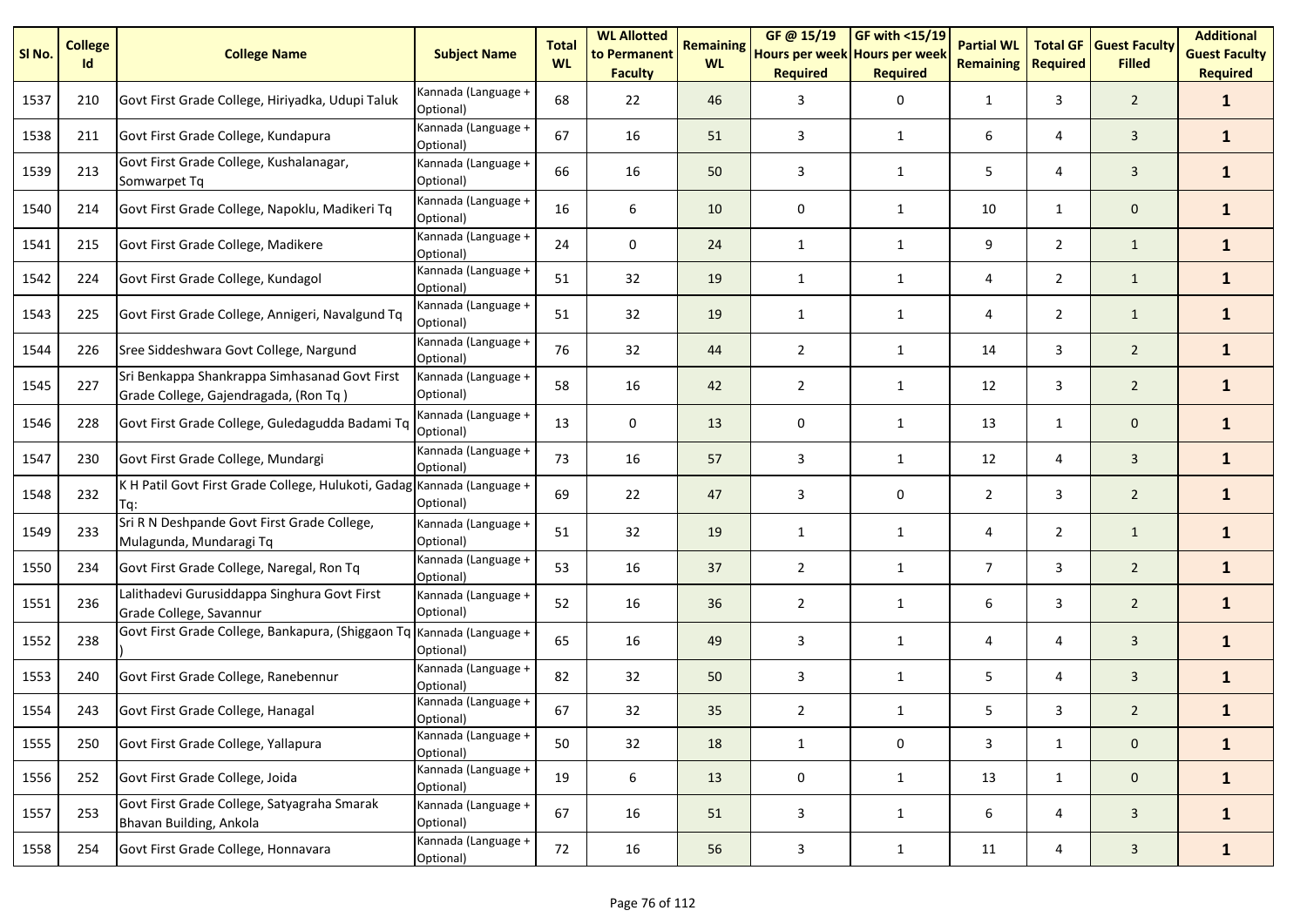| SI No. | <b>College</b><br>Id | <b>College Name</b>                                                           | <b>Subject Name</b>              | <b>Total</b><br><b>WL</b> | <b>WL Allotted</b><br>to Permanent<br><b>Faculty</b> | <b>Remaining</b><br><b>WL</b> | GF @ 15/19<br>Hours per week Hours per week<br><b>Required</b> | <b>GF with &lt;15/19</b><br><b>Required</b> | <b>Partial WL</b><br><b>Remaining</b> | <b>Total GF</b><br><b>Required</b> | <b>Guest Faculty</b><br><b>Filled</b> | <b>Additional</b><br><b>Guest Faculty</b><br><b>Required</b> |
|--------|----------------------|-------------------------------------------------------------------------------|----------------------------------|---------------------------|------------------------------------------------------|-------------------------------|----------------------------------------------------------------|---------------------------------------------|---------------------------------------|------------------------------------|---------------------------------------|--------------------------------------------------------------|
| 1559   | 256                  | Govt First Grade College, Sirsi                                               | Kannada (Language +<br>Optional) | 123                       | 16                                                   | 107                           | 7                                                              | 0                                           | 2                                     | $\overline{7}$                     | 6                                     | $\mathbf{1}$                                                 |
| 1560   | 258                  | Govt First Grade College, Manki, Honnavara Tq                                 | Kannada (Language +<br>Optional) | 44                        | 6                                                    | 38                            | $\overline{2}$                                                 | 1                                           | 8                                     | 3                                  | $\overline{2}$                        | $\mathbf{1}$                                                 |
| 1561   | 264                  | Govt First Grade College, Hukkeri                                             | Kannada (Language +<br>Optional) | 66                        | 16                                                   | 50                            | 3                                                              | 1                                           | 5                                     | 4                                  | $\overline{3}$                        | $\mathbf{1}$                                                 |
| 1562   | 270                  | Govt First Grade College, Raibag                                              | Kannada (Language +<br>Optional) | 79                        | 0                                                    | 79                            | 5                                                              | 1                                           | 4                                     | 6                                  | 5                                     | $\mathbf{1}$                                                 |
| 1563   | 272                  | Somavva C Angadi Govt First Grade College, K K<br>Koppa, Belgaum              | Kannada (Language +<br>Optional) | 25                        | 16                                                   | 9                             | 0                                                              | 1                                           | 9                                     | 1                                  | $\mathbf 0$                           | $\mathbf{1}$                                                 |
| 1564   | 274                  | Shri Mallappa Yegappa Khyadi Govt First Grade<br>College, Telsanga, Athani Tq | Kannada (Language +<br>Optional) | 55                        | 16                                                   | 39                            | 2                                                              | 1                                           | 9                                     | 3                                  | $\overline{2}$                        | $\mathbf{1}$                                                 |
| 1565   | 276                  | Govt First Grade College, Katgeri (Kokatanur),<br>Athani Tq                   | Kannada (Language +<br>Optional) | 55                        | 32                                                   | 23                            | 1                                                              | 1                                           | 8                                     | $\overline{2}$                     | $\mathbf{1}$                          | $\mathbf{1}$                                                 |
| 1566   | 278                  | Govt First Grade College, Yaragatti, Saundatti Tq                             | Kannada (Language +<br>Optional) | 57                        | 32                                                   | 25                            | $\mathbf{1}$                                                   | $\mathbf{1}$                                | 10                                    | $\overline{2}$                     | $\mathbf{1}$                          | $\mathbf{1}$                                                 |
| 1567   | 279                  | Sri Rudragowda Patil Govt First Grade College,<br><b>Bilgi</b>                | Kannada (Language +<br>Optional) | 115                       | 48                                                   | 67                            | 4                                                              | 1                                           | $\overline{7}$                        | 5                                  | $\overline{4}$                        | $\mathbf{1}$                                                 |
| 1568   | 282                  | Govt First Grade College, Savalagi, Jamakhandi Tq                             | Kannada (Language +<br>Optional) | 51                        | 32                                                   | 19                            | $\mathbf{1}$                                                   | $\mathbf{1}$                                | 4                                     | $\overline{2}$                     | $\mathbf{1}$                          | $\mathbf{1}$                                                 |
| 1569   | 284                  | Govt First Grade College, Mudhol                                              | Kannada (Language +<br>Optional) | 60                        | 32                                                   | 28                            | 1                                                              | 1                                           | 13                                    | $\overline{2}$                     | $\mathbf{1}$                          | $\mathbf{1}$                                                 |
| 1570   | 290                  | Govt First Grade College, Kaladagi, Bagalkot Tq                               | Kannada (Language +<br>Optional) | 39                        | 6                                                    | 33                            | $\overline{2}$                                                 | 0                                           | 3                                     | $\overline{2}$                     | $\mathbf{1}$                          | $\mathbf{1}$                                                 |
| 1571   | 291                  | Govt First Grade College, Rabakavi banahatti,<br>Jamakhandi Tq                | Kannada (Language +<br>Optional) | 47                        | 0                                                    | 47                            | 3                                                              | 0                                           | $\overline{2}$                        | 3                                  | $\overline{2}$                        | $\mathbf{1}$                                                 |
| 1572   | 298                  | Govt First Grade College, Mamadapura, Bijapura                                | Kannada (Language +<br>Optional) | 38                        | 16                                                   | 22                            | $\mathbf{1}$                                                   | 1                                           | $\overline{7}$                        | $\overline{2}$                     | $\mathbf{1}$                          | $\mathbf{1}$                                                 |
| 1573   | 301                  | Govt First Grade College, Chittapura                                          | Kannada (Language +<br>Optional) | 53                        | 32                                                   | 21                            | $\mathbf{1}$                                                   | 1                                           | 6                                     | $\overline{2}$                     | $\mathbf{1}$                          | $\mathbf{1}$                                                 |
| 1574   | 303                  | Govt First Grade College, Afzalpur                                            | Kannada (Language +<br>Optional) | 53                        | 32                                                   | 21                            | 1                                                              | $\mathbf{1}$                                | 6                                     | $\overline{2}$                     | $\mathbf{1}$                          | $\mathbf{1}$                                                 |
| 1575   | 304                  | Govt First Grade College, Kamalapur                                           | Kannada (Language +<br>Optional) | 94                        | 32                                                   | 62                            | 4                                                              | 0                                           | $\overline{2}$                        | 4                                  | 3                                     | $\mathbf{1}$                                                 |
| 1576   | 310                  | Govt First Grade College for Women, Jewargi<br>Colony, Gulbarga               | Kannada (Language +<br>Optional) | 114                       | 80                                                   | 34                            | $\overline{2}$                                                 | $\mathbf{1}$                                | 4                                     | 3                                  | $\overline{2}$                        | $\mathbf{1}$                                                 |
| 1577   | 312                  | Govt First Grade College, Madana hipparaga,<br>Aland Tq                       | Kannada (Language +<br>Optional) | 33                        | 16                                                   | 17                            | $\mathbf{1}$                                                   | 0                                           | $\overline{2}$                        | $\mathbf{1}$                       | $\mathbf 0$                           | $\mathbf{1}$                                                 |
| 1578   | 317                  | Govt First Grade College, Shahapur                                            | Kannada (Language +<br>Optional) | 68                        | 32                                                   | 36                            | $\overline{2}$                                                 | $\mathbf{1}$                                | 6                                     | $\mathbf{3}$                       | $\overline{2}$                        | $\mathbf{1}$                                                 |
| 1579   | 329                  | Govt First Grade College, Kustagi                                             | Kannada (Language +<br>Optional) | 79                        | 30                                                   | 49                            | 3                                                              | $\mathbf{1}$                                | 4                                     | 4                                  | $\mathbf{3}$                          | $\mathbf{1}$                                                 |
| 1580   | 331                  | Govt First Grade College, Koppal                                              | Kannada (Language +<br>Optional) | 143                       | 64                                                   | 79                            | 5                                                              | $\mathbf{1}$                                | 4                                     | 6                                  | 5 <sub>1</sub>                        | $\mathbf{1}$                                                 |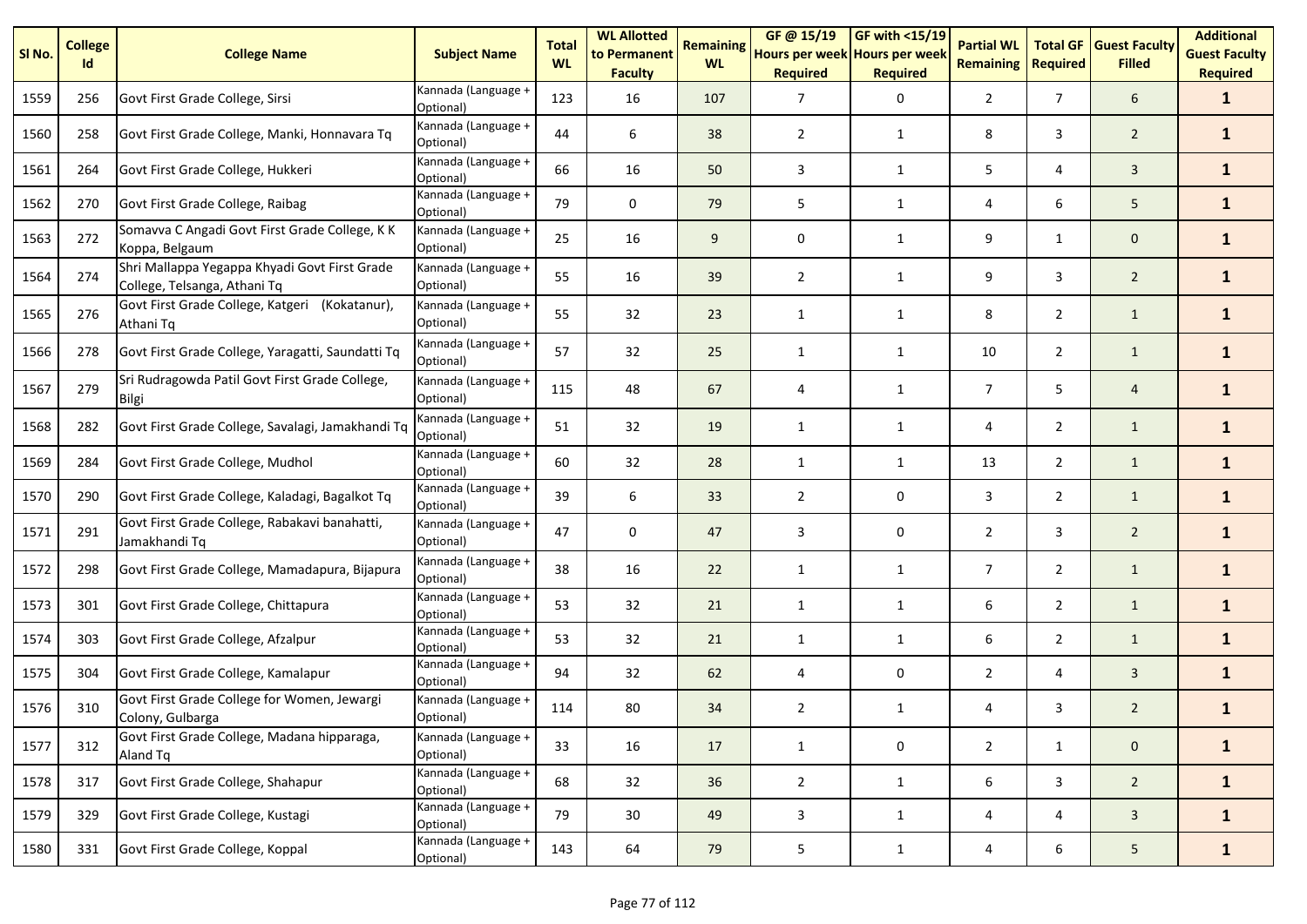| SI <sub>No.</sub> | <b>College</b><br>Id | <b>College Name</b>                                                                | <b>Subject Name</b>              | <b>Total</b><br><b>WL</b> | <b>WL Allotted</b><br>to Permanent<br><b>Faculty</b> | <b>Remaining</b><br><b>WL</b> | GF @ 15/19<br>Hours per week Hours per week<br><b>Required</b> | <b>GF with &lt;15/19</b><br><b>Required</b> | <b>Partial WL</b><br><b>Remaining</b> | <b>Total GF</b><br><b>Required</b> | <b>Guest Faculty</b><br><b>Filled</b> | <b>Additional</b><br><b>Guest Faculty</b><br><b>Required</b> |
|-------------------|----------------------|------------------------------------------------------------------------------------|----------------------------------|---------------------------|------------------------------------------------------|-------------------------------|----------------------------------------------------------------|---------------------------------------------|---------------------------------------|------------------------------------|---------------------------------------|--------------------------------------------------------------|
| 1581              | 333                  | Govt First Grade College, Hitnala, Koppal Tq                                       | Kannada (Language +<br>Optional) | 16                        | 0                                                    | 16                            | 1                                                              | 0                                           | 1                                     | $\mathbf{1}$                       | $\mathbf 0$                           | $\mathbf{1}$                                                 |
| 1582              | 338                  | Govt First Grade College, Kanakagiri, Gangavathi<br>Tq                             | Kannada (Language +<br>Optional) | 38                        | 32                                                   | 6                             | 0                                                              | 1                                           | 6                                     | $\mathbf{1}$                       | $\mathbf 0$                           | $\mathbf{1}$                                                 |
| 1583              | 339                  | Govt First Grade College, Kudligi                                                  | Kannada (Language +<br>Optional) | 53                        | 32                                                   | 21                            | $\mathbf{1}$                                                   | $\mathbf{1}$                                | 6                                     | $\overline{2}$                     | $\mathbf{1}$                          | $\mathbf{1}$                                                 |
| 1584              | 342                  | Govt First Grade College, Kampli, (Hospet Tq)                                      | Kannada (Language +<br>Optional) | 61                        | 32                                                   | 29                            | 1                                                              | 1                                           | 14                                    | $\overline{2}$                     | $\mathbf{1}$                          | $\mathbf{1}$                                                 |
| 1585              | 347                  | Govt First Grade College, Hospet                                                   | Kannada (Language +<br>Optional) | 167                       | 54                                                   | 113                           | 7                                                              | 1                                           | 8                                     | 8                                  | $\overline{7}$                        | $\mathbf{1}$                                                 |
| 1586              | 352                  | Govt First Grade College, Bidar                                                    | Kannada (Language +<br>Optional) | 102                       | 64                                                   | 38                            | $\overline{2}$                                                 | 1                                           | 8                                     | 3                                  | $\overline{2}$                        | $\mathbf{1}$                                                 |
| 1587              | 366                  | Govt First Grade College, Midigeshi, Madhugiri Tq                                  | Kannada (Language +<br>Optional) | 16                        | 0                                                    | 16                            | 1                                                              | 0                                           | 1                                     | $\mathbf{1}$                       | $\mathbf 0$                           | $\mathbf{1}$                                                 |
| 1588              | 374                  | Govt First Grade College, Mudipu, Bantwala Tq                                      | Kannada (Language +<br>Optional) | 20                        | 0                                                    | 20                            | 1                                                              | $\mathbf{1}$                                | 5                                     | $\overline{2}$                     | $\mathbf{1}$                          | $\mathbf{1}$                                                 |
| 1589              | 378                  | Govt First Grade College, Hunasagi, Surupura Tq                                    | Kannada (Language +<br>Optional) | 36                        | 16                                                   | 20                            | $\mathbf{1}$                                                   | 1                                           | 5                                     | $\overline{2}$                     | $\mathbf{1}$                          | $\mathbf{1}$                                                 |
| 1590              | 381                  | Govt First Grade College, Beedi, Khanapura Tq                                      | Kannada (Language +<br>Optional) | 42                        | 16                                                   | 26                            | $\mathbf{1}$                                                   | $\mathbf{1}$                                | 11                                    | $\overline{2}$                     | $\mathbf{1}$                          | $\mathbf{1}$                                                 |
| 1591              | 382                  | Govt First Grade College, Kerur, Badami Tq                                         | Kannada (Language +<br>Optional) | 21                        | 16                                                   | 5                             | 0                                                              | 1                                           | 5                                     | $\mathbf{1}$                       | $\mathbf 0$                           | $\mathbf{1}$                                                 |
| 1592              | 392                  | Govt First Grade College for Women, Koppal                                         | Kannada (Language +<br>Optional) | 41                        | 16                                                   | 25                            | 1                                                              | 1                                           | 10                                    | $\overline{2}$                     | $\mathbf{1}$                          | $\mathbf{1}$                                                 |
| 1593              | 395                  | Govt First Grade College for Women,<br>Chamarajanagar                              | Kannada (Language +<br>Optional) | 53                        | 25                                                   | 28                            | 1                                                              | 1                                           | 13                                    | $\overline{2}$                     | $\mathbf{1}$                          | $\mathbf{1}$                                                 |
| 1594              | 401                  | Govt First Grade College for Women, Gadag                                          | Kannada (Language +<br>Optional) | 43                        | 16                                                   | 27                            | $\mathbf{1}$                                                   | $\mathbf{1}$                                | 12                                    | $\overline{2}$                     | $\mathbf{1}$                          | $\mathbf{1}$                                                 |
| 1595              | 403                  | Govt First Grade College for Women, Karwar                                         | Kannada (Language +<br>Optional) | 16                        | 0                                                    | 16                            | 1                                                              | 0                                           | 1                                     | $\mathbf{1}$                       | $\mathbf 0$                           | $\mathbf{1}$                                                 |
| 1596              | 405                  | Govt First Grade College for Women, Pavagada,<br><b>Tumkur Tg</b>                  | Kannada (Language +<br>Optional) | 37                        | 0                                                    | 37                            | $\overline{2}$                                                 | 1                                           | $\overline{7}$                        | 3                                  | $\overline{2}$                        | $\mathbf{1}$                                                 |
| 1597              | 410                  | Maharanis Commerce and Management College<br>for Women, JLB Road, Mysore           | Kannada (Language +<br>Optional) | 108                       | 96                                                   | 12                            | 0                                                              | $\mathbf{1}$                                | 12                                    | $\mathbf{1}$                       | $\mathbf 0$                           | $\mathbf{1}$                                                 |
| 1598              | 908                  | Govt First Grade College for Women, Gandada<br>Koti, Hassan                        | Kannada (Language +<br>Optional) | 60                        | 22                                                   | 38                            | 2                                                              | 1                                           | 8                                     | 3                                  | $\overline{2}$                        | $\mathbf{1}$                                                 |
| 1599              | 910                  | Govt First Grade Women college Yadahalli<br>Mudhol Tq Bagalkot District            | Kannada (Language +<br>Optional) | 22                        | 16                                                   | 6                             | 0                                                              | $\mathbf{1}$                                | 6                                     | $\mathbf{1}$                       | $\mathbf 0$                           | $\mathbf{1}$                                                 |
| 1600              | 915                  | Residential Govt First Grade College, Adalageri,<br>Mudhebihal Tq, Vijayapura Dist | Kannada (Language +<br>Optional) | 8                         | 0                                                    | 8                             | 0                                                              | 1                                           | 8                                     | $\mathbf{1}$                       | $\mathbf 0$                           | $\mathbf{1}$                                                 |
| 1601              | 916                  | Residential Govt First Grade College, Kavithala,<br>Manvi Tq Raichur Dist          | Kannada (Language +<br>Optional) | 14                        | $\overline{2}$                                       | 12                            | 0                                                              | $\mathbf{1}$                                | 12                                    | $\mathbf{1}$                       | $\mathbf 0$                           | $\mathbf{1}$                                                 |
| 1602              | 923                  | Residential Govt First Grade College, THALABALA,<br>Koppal Dist                    | Kannada (Language +<br>Optional) | 8                         | $\pmb{0}$                                            | 8                             | 0                                                              | $\mathbf{1}$                                | 8                                     | $\mathbf{1}$                       | $\mathbf{0}$                          | $\mathbf{1}$                                                 |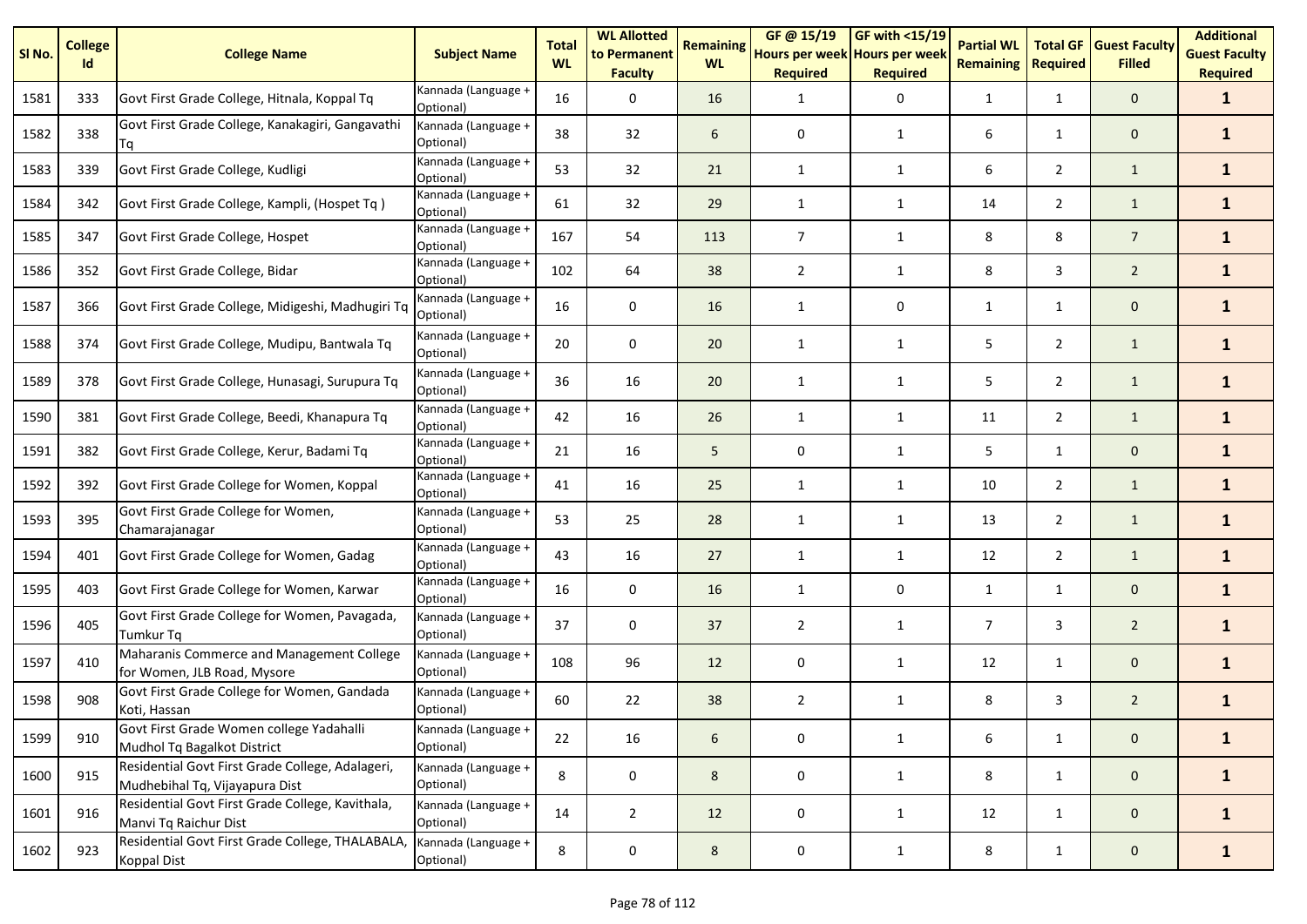| SI No. | <b>College</b><br>Id | <b>College Name</b>                                                                 | <b>Subject Name</b>              | <b>Total</b><br><b>WL</b> | <b>WL Allotted</b><br>to Permanent<br><b>Faculty</b> | <b>Remaining</b><br><b>WL</b> | GF@ 15/19<br>Hours per week Hours per week<br><b>Required</b> | <b>GF with &lt;15/19</b><br><b>Required</b> | <b>Partial WL</b><br><b>Remaining</b> | <b>Total GF</b><br><b>Required</b> | <b>Guest Faculty</b><br><b>Filled</b> | <b>Additional</b><br><b>Guest Faculty</b><br><b>Required</b> |
|--------|----------------------|-------------------------------------------------------------------------------------|----------------------------------|---------------------------|------------------------------------------------------|-------------------------------|---------------------------------------------------------------|---------------------------------------------|---------------------------------------|------------------------------------|---------------------------------------|--------------------------------------------------------------|
| 1603   | 314                  | Govt Law College, Marthur, Gulbarga                                                 | Law                              | 113                       | $\Omega$                                             | 113                           | 7                                                             | 1                                           | 8                                     | 8                                  | $\overline{3}$                        | 5.                                                           |
| 1604   | 71                   | Govt Law College, Kolar                                                             | Law                              | 96                        | 70                                                   | 26                            | $\mathbf{1}$                                                  | $\mathbf{1}$                                | 11                                    | $\overline{2}$                     | $\mathbf{1}$                          | $\mathbf{1}$                                                 |
| 1605   | 136                  | Govt Law College, M G Road, Vidyanagar, Hassan                                      | Law                              | 96                        | 70                                                   | 26                            | 1                                                             | 1                                           | 11                                    | $\overline{2}$                     | $\mathbf{1}$                          | $\mathbf{1}$                                                 |
| 1606   | 137                  | Govt Law College, Holenarasipura                                                    | Law                              | 186                       | 54                                                   | 132                           | 8                                                             | $\mathbf{1}$                                | 12                                    | 9                                  | 8                                     | $\mathbf{1}$                                                 |
| 1607   | 381                  | Govt First Grade College, Beedi, Khanapura Tq                                       | Marathi (Language +<br>Optional) | 13                        | 0                                                    | 13                            | 0                                                             | 1                                           | 13                                    | $\mathbf{1}$                       | $\mathbf 0$                           | $\mathbf{1}$                                                 |
| 1608   | 74                   | Sri D Devaraj urs Govt First Grade College, Hunsur                                  | <b>Mathematics</b>               | 166                       | 40                                                   | 126                           | 6                                                             | $\mathbf{1}$                                | 12                                    | $\overline{7}$                     | $\overline{2}$                        | 5                                                            |
| 1609   | 317                  | Govt First Grade College, Shahapur                                                  | <b>Mathematics</b>               | 165                       | 45                                                   | 120                           | 6                                                             | $\mathbf{1}$                                | 6                                     | $7^{\circ}$                        | $\overline{2}$                        | 5                                                            |
| 1610   | 6                    | Maharanis Science College for Women, Bangalore Mathematics                          |                                  | 364                       | 200                                                  | 164                           | 8                                                             | $\mathbf{1}$                                | 12                                    | 9                                  | 5                                     | 4                                                            |
| 1611   | 16                   | Govt First Grade College, Yelahanka, Bangalore                                      | <b>Mathematics</b>               | 147                       | 80                                                   | 67                            | 3                                                             | $\mathbf{1}$                                | $10\,$                                | 4                                  | $\mathbf 0$                           | 4                                                            |
| 1612   | 53                   | Govt First Grade College, B H Road, Tumkur                                          | <b>Mathematics</b>               | 252                       | 100                                                  | 152                           | 8                                                             | 0                                           | 0                                     | 8                                  | $\overline{4}$                        | $\overline{\mathbf{4}}$                                      |
| 1613   | 31                   | Govt First Grade College, Channapatna                                               | Mathematics                      | 181                       | 40                                                   | 141                           | $\overline{7}$                                                | $\mathbf{1}$                                | 8                                     | 8                                  | 5                                     | $\mathbf{3}$                                                 |
| 1614   | 145                  | Smt Indiragandhi Govt First Grade College for<br>Women, Sagar                       | Mathematics                      | 166                       | 20                                                   | 146                           | $\overline{7}$                                                | 1                                           | 13                                    | 8                                  | 5                                     | $\overline{\mathbf{3}}$                                      |
| 1615   | 153                  | Govt Science College, Chitradurga                                                   | Mathematics                      | 438                       | 180                                                  | 258                           | 13                                                            | $\mathbf{1}$                                | 11                                    | 14                                 | 11                                    | 3 <sup>1</sup>                                               |
| 1616   | 324                  | Govt First Grade College, Raichur                                                   | Mathematics                      | 159                       | 40                                                   | 119                           | 6                                                             | $\mathbf{1}$                                | 5                                     | $\overline{7}$                     | $\overline{4}$                        | 3 <sup>1</sup>                                               |
| 1617   | 340                  | Smt Saraladevi Satheshchandra Agarwal Govt First<br>Grade College, S N Pet, Bellary | <b>Mathematics</b>               | 118                       | 60                                                   | 58                            | 3                                                             | 0                                           | $\mathbf{1}$                          | 3                                  | $\mathbf 0$                           | $\overline{\mathbf{3}}$                                      |
| 1618   | 38                   | Govt First Grade College, Sira                                                      | Mathematics                      | 65                        | 20                                                   | 45                            | $\overline{2}$                                                | $\mathbf{1}$                                | $\overline{7}$                        | 3                                  | $\mathbf{1}$                          | 2 <sup>2</sup>                                               |
| 1619   | 46                   | Govt First Grade College, Madhugiri                                                 | Mathematics                      | 66                        | 40                                                   | 26                            | $\mathbf{1}$                                                  | $\mathbf{1}$                                | $\overline{7}$                        | $\overline{2}$                     | $\mathbf 0$                           | 2 <sup>2</sup>                                               |
| 1620   | 54                   | Govt College, M G Road, Chikkaballapur                                              | Mathematics                      | 91                        | 60                                                   | 31                            | $\mathbf{1}$                                                  | $\mathbf{1}$                                | 12                                    | $\overline{2}$                     | $\mathbf 0$                           | 2 <sup>2</sup>                                               |
| 1621   | 72                   | Maharanis Science College for Women, Mysore                                         | Mathematics                      | 392                       | 166                                                  | 226                           | 11                                                            | 1                                           | 17                                    | 12                                 | 10                                    | 2 <sup>2</sup>                                               |
| 1622   | 80                   | Govt First Grade Womens College, Vijayanagara,<br>Mysore                            | Mathematics                      | 43                        | 20                                                   | 23                            | 1                                                             | $\mathbf{1}$                                | 4                                     | $\overline{2}$                     | $\mathbf 0$                           | 2 <sup>2</sup>                                               |
| 1623   | 83                   | Govt First Grade College, Ooty Road, Nanjangudu                                     | Mathematics                      | 110                       | 0                                                    | 110                           | 5                                                             | $\mathbf{1}$                                | 15                                    | 6                                  | 4                                     | $\overline{2}$                                               |
| 1624   | 87                   | Govt First Grade College, Siddartha Layout,<br>Mysore                               | Mathematics                      | 33                        | $\pmb{0}$                                            | 33                            | $\mathbf{1}$                                                  | $\mathbf{1}$                                | $14\,$                                | $\overline{2}$                     | $\pmb{0}$                             | $\overline{2}$                                               |
| 1625   | 112                  | Govt Science College, Hassan                                                        | Mathematics                      | 292                       | 120                                                  | 172                           | 9                                                             | 0                                           | $\mathbf{1}$                          | 9                                  | $\overline{7}$                        | 2 <sup>1</sup>                                               |
| 1626   | 114                  | Govt First Grade College for Women, NEAR<br>STADIUM, M G ROAD, Hassan               | Mathematics                      | 120                       | 20                                                   | 100                           | 5                                                             | $\mathbf{1}$                                | 5                                     | 6                                  | $\overline{4}$                        | 2 <sup>2</sup>                                               |
| 1627   | 118                  | H D Devegowda Govt First Grade College,<br>Padavalahippe, Holenarasipura Tq         | Mathematics                      | 89                        | 56                                                   | 33                            | $\mathbf{1}$                                                  | $\mathbf{1}$                                | 14                                    | $\overline{2}$                     | $\pmb{0}$                             | 2 <sup>2</sup>                                               |
| 1628   | 156                  | Vedavathi Govt First Grade College, Hiriyur                                         | Mathematics                      | 70                        | 20                                                   | 50                            | $2^{\circ}$                                                   | $\mathbf{1}$                                | 12                                    | 3 <sup>7</sup>                     | $\mathbf{1}$                          | 2 <sup>1</sup>                                               |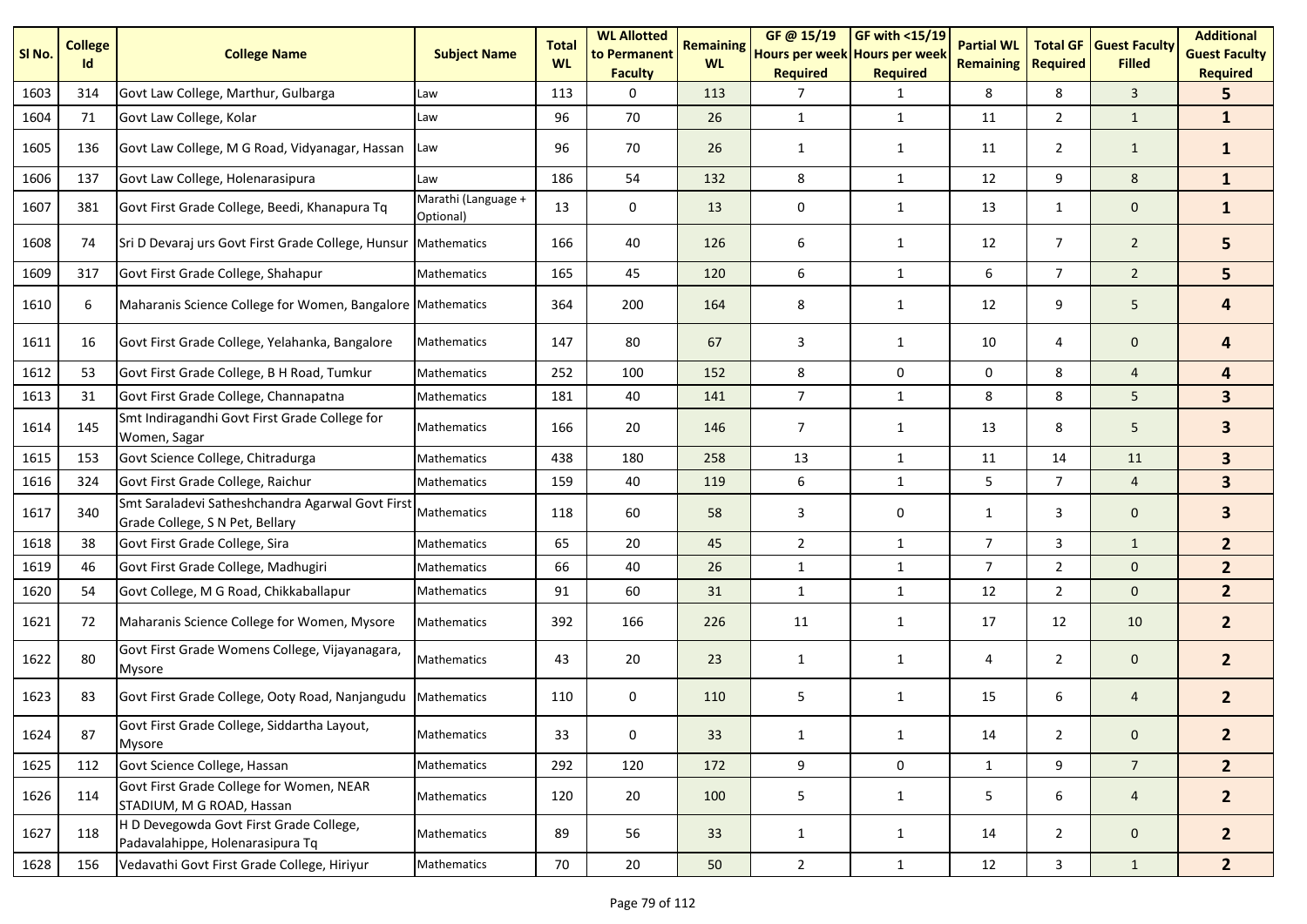| SI No. | <b>College</b><br>Id | <b>College Name</b>                                                | <b>Subject Name</b> | <b>Total</b><br><b>WL</b> | <b>WL Allotted</b><br>to Permanent<br><b>Faculty</b> | <b>Remaining</b><br><b>WL</b> | GF@ 15/19<br>Hours per week Hours per week<br><b>Required</b> | GF with <15/19<br><b>Required</b> | <b>Partial WL</b><br><b>Remaining</b> | <b>Total GF</b><br><b>Required</b> | <b>Guest Faculty</b><br><b>Filled</b> | <b>Additional</b><br><b>Guest Faculty</b><br><b>Required</b> |
|--------|----------------------|--------------------------------------------------------------------|---------------------|---------------------------|------------------------------------------------------|-------------------------------|---------------------------------------------------------------|-----------------------------------|---------------------------------------|------------------------------------|---------------------------------------|--------------------------------------------------------------|
| 1629   | 159                  | Govt First Grade College, Holalkere                                | Mathematics         | 49                        | 20                                                   | 29                            | 1                                                             | 1                                 | 10                                    | $\mathbf{2}$                       | $\mathbf{0}$                          | $\mathbf{2}$                                                 |
| 1630   | 174                  | Govt First Grade College, Koppa                                    | <b>Mathematics</b>  | 46                        | $\mathbf 0$                                          | 46                            | $\overline{2}$                                                | $\mathbf{1}$                      | 8                                     | 3                                  | $\mathbf{1}$                          | 2 <sup>2</sup>                                               |
| 1631   | 181                  | Govt First Grade College, Tarikere                                 | Mathematics         | 30                        | 0                                                    | 30                            | $\mathbf{1}$                                                  | $\mathbf{1}$                      | 11                                    | $\overline{2}$                     | $\mathbf{0}$                          | 2 <sup>2</sup>                                               |
| 1632   | 271                  | Govt First Grade College, H B C Colony, Athani                     | <b>Mathematics</b>  | 38                        | 0                                                    | 38                            | $\overline{2}$                                                | 0                                 | 0                                     | $\overline{2}$                     | $\mathbf{0}$                          | 2 <sup>2</sup>                                               |
| 1633   | 292                  | Govt First Grade College, Navabag, Khaza Colony,<br><b>Bijapur</b> | Mathematics         | 126                       | 40                                                   | 86                            | 4                                                             | 1                                 | 10                                    | 5                                  | 3                                     | 2 <sup>2</sup>                                               |
| 1634   | 295                  | Govt First Grade College, Muddebihal                               | Mathematics         | 72                        | 0                                                    | 72                            | 3                                                             | $\mathbf{1}$                      | 15                                    | $\overline{4}$                     | $\overline{2}$                        | 2 <sup>2</sup>                                               |
| 1635   | 302                  | Govt First Grade College, Sedam                                    | Mathematics         | 97                        | 20                                                   | 77                            | 4                                                             | 0                                 | 1                                     | 4                                  | $\overline{2}$                        | $\overline{2}$                                               |
| 1636   | 303                  | Govt First Grade College, Afzalpur                                 | Mathematics         | 133                       | 20                                                   | 113                           | 5                                                             | $\mathbf{1}$                      | 18                                    | 6                                  | $\overline{4}$                        | 2 <sup>2</sup>                                               |
| 1637   | 312                  | Govt First Grade College, Madana hipparaga,<br>Aland Tq            | Mathematics         | 29                        | 0                                                    | 29                            | $\mathbf{1}$                                                  | $\mathbf{1}$                      | 10                                    | $\overline{2}$                     | $\mathbf 0$                           | $\overline{2}$                                               |
| 1638   | 360                  | Govt First Grade College, Byrapura                                 | Mathematics         | 32                        | $\mathbf 0$                                          | 32                            | $\mathbf{1}$                                                  | $\mathbf{1}$                      | 13                                    | $\overline{2}$                     | $\mathbf 0$                           | 2 <sup>2</sup>                                               |
| 1639   | 387                  | Govt First Grade College for Women, Tumkur                         | <b>Mathematics</b>  | 84                        | 60                                                   | 24                            | $\mathbf{1}$                                                  | $\mathbf{1}$                      | 5                                     | $\overline{2}$                     | $\mathbf 0$                           | 2 <sup>2</sup>                                               |
| 1640   | 5                    | Govt Science College, N T Road, Bangalore                          | Mathematics         | 363                       | 300                                                  | 63                            | 3                                                             | $\mathbf{1}$                      | 6                                     | 4                                  | 3                                     | $\mathbf{1}$                                                 |
| 1641   | 9                    | Govt First Grade College, K R Puram, Bangalore                     | <b>Mathematics</b>  | 133                       | 100                                                  | 33                            | 1                                                             | $\mathbf{1}$                      | 14                                    | $\overline{2}$                     | $\mathbf{1}$                          | $\mathbf{1}$                                                 |
| 1642   | 17                   | Govt First Grade College, Hosur Road, Sarjapur                     | <b>Mathematics</b>  | 34                        | 20                                                   | 14                            | 0                                                             | $\mathbf{1}$                      | 14                                    | $\mathbf{1}$                       | $\mathbf 0$                           | $\mathbf{1}$                                                 |
| 1643   | 26                   | Govt First Grade College, Nelamangala                              | Mathematics         | 31                        | 0                                                    | 31                            | $\mathbf{1}$                                                  | $\mathbf{1}$                      | 12                                    | $\overline{2}$                     | $\mathbf{1}$                          | $\mathbf{1}$                                                 |
| 1644   | 39                   | Govt First Grade College, Kunigal                                  | Mathematics         | 38                        | 0                                                    | 38                            | $\overline{2}$                                                | 0                                 | 0                                     | $\overline{2}$                     | $\mathbf{1}$                          | $\mathbf{1}$                                                 |
| 1645   | 40                   | Govt First Grade College, Gubbi                                    | Mathematics         | 35                        | 20                                                   | 15                            | 0                                                             | $\mathbf{1}$                      | 15                                    | $\mathbf{1}$                       | $\mathbf 0$                           | $\mathbf{1}$                                                 |
| 1646   | 42                   | Govt First Grade College, Koratagere                               | Mathematics         | 38                        | 20                                                   | 18                            | 0                                                             | $\mathbf{1}$                      | 18                                    | $\mathbf{1}$                       | $\mathbf 0$                           | $\mathbf{1}$                                                 |
| 1647   | 44                   | Govt First Grade College, Chikkanaikanahalli                       | Mathematics         | 12                        | 0                                                    | 12                            | 0                                                             | $\mathbf{1}$                      | 12                                    | $\mathbf{1}$                       | $\mathbf 0$                           | $\mathbf{1}$                                                 |
| 1648   | 48                   | Govt First Grade College, Tiptur                                   | Mathematics         | 140                       | 60                                                   | 80                            | 4                                                             | $\mathbf{1}$                      | 4                                     | 5                                  | $\overline{4}$                        | $\mathbf{1}$                                                 |
| 1649   | 56                   | Govt Womens College, Chintamani                                    | Mathematics         | 149                       | 60                                                   | 89                            | $\overline{4}$                                                | $\mathbf{1}$                      | 13                                    | 5                                  | $\overline{4}$                        | $\mathbf{1}$                                                 |
| 1650   | 65                   | Govt Womens College, Kolar                                         | Mathematics         | 228                       | 20                                                   | 208                           | 10                                                            | $\mathbf{1}$                      | 18                                    | 11                                 | 10                                    | $\mathbf{1}$                                                 |
| 1651   | 86                   | Govt First Grade College for Women, Hunsur                         | Mathematics         | 37                        | 0                                                    | 37                            | $\mathbf{1}$                                                  | $\mathbf{1}$                      | 18                                    | $\overline{2}$                     | $\mathbf{1}$                          | $\mathbf{1}$                                                 |
| 1652   | 89                   | Govt First Grade College for Women, K R Nagar                      | Mathematics         | 51                        | 20                                                   | 31                            | 1                                                             | 1                                 | 12                                    | $\overline{2}$                     | $\mathbf{1}$                          | $\mathbf{1}$                                                 |
| 1653   | 97                   | Govt College, Mandya                                               | Mathematics         | 162                       | 40                                                   | 122                           | 6                                                             | 1                                 | 8                                     | $\overline{7}$                     | 6                                     | $\mathbf{1}$                                                 |
| 1654   | 106                  | Govt First Grade College, Pandavapura                              | <b>Mathematics</b>  | 34                        | 20                                                   | 14                            | 0                                                             | $\mathbf{1}$                      | 14                                    | 1                                  | $\mathbf 0$                           | $\mathbf{1}$                                                 |
| 1655   | 117                  | Govt First Grade Womens College, Holenarasipura Mathematics        |                     | 77                        | 20                                                   | 57                            | 3                                                             | 0                                 | 0                                     | 3                                  | $\overline{2}$                        | $\mathbf{1}$                                                 |
| 1656   | 124                  | Govt First Grade College, Channarayapatna                          | Mathematics         | 49                        | 0                                                    | 49                            | $\overline{2}$                                                | $\mathbf{1}$                      | 11                                    | $\mathbf{3}$                       | $\overline{2}$                        | $\mathbf{1}$                                                 |
| 1657   | 141                  | Govt First Grade College, Soraba                                   | Mathematics         | 33                        | 0                                                    | 33                            | $\mathbf{1}$                                                  | $\mathbf{1}$                      | 14                                    | $\overline{2}$                     | $\mathbf{1}$                          | $\mathbf{1}$                                                 |
| 1658   | 148                  | Govt First Grade College, Thirthahalli                             | Mathematics         | 69                        | 32                                                   | 37                            | $\mathbf{1}$                                                  | $\mathbf{1}$                      | 18                                    | $\overline{2}$                     | $\mathbf{1}$                          | $\mathbf{1}$                                                 |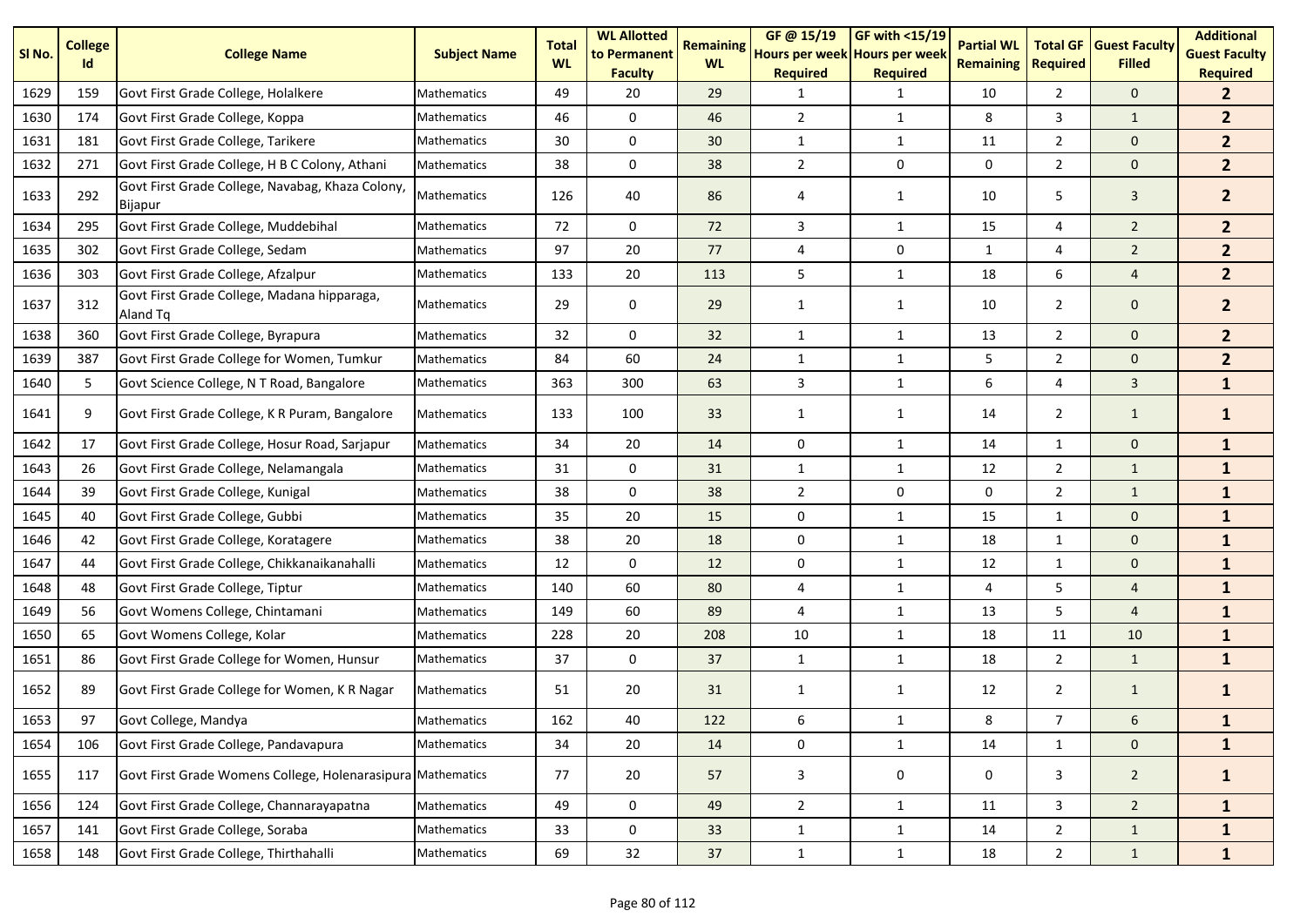| SI <sub>No.</sub> | <b>College</b><br>Id | <b>College Name</b>                                                            | <b>Subject Name</b> | <b>Total</b><br><b>WL</b> | <b>WL Allotted</b><br>to Permanent<br><b>Faculty</b> | <b>Remaining</b><br><b>WL</b> | GF @ 15/19<br>Hours per week Hours per week<br><b>Required</b> | GF with <15/19<br><b>Required</b> | <b>Partial WL</b><br><b>Remaining</b> | <b>Total GF</b><br><b>Required</b> | <b>Guest Faculty</b><br><b>Filled</b> | <b>Additional</b><br><b>Guest Faculty</b><br><b>Required</b> |
|-------------------|----------------------|--------------------------------------------------------------------------------|---------------------|---------------------------|------------------------------------------------------|-------------------------------|----------------------------------------------------------------|-----------------------------------|---------------------------------------|------------------------------------|---------------------------------------|--------------------------------------------------------------|
| 1659              | 149                  | Govt First Grade College, Rippanpet, Hosanagara<br>Τq                          | Mathematics         | 43                        | 20                                                   | 23                            | 1                                                              | 1                                 | 4                                     | $\overline{2}$                     | $\mathbf{1}$                          | $\mathbf{1}$                                                 |
| 1660              | 150                  | Govt First Grade College, Shiralakoppa,<br>Shikaripura Tq:                     | Mathematics         | 43                        | 0                                                    | 43                            | $\overline{2}$                                                 | $\mathbf{1}$                      | 5                                     | 3                                  | $\overline{2}$                        | $\mathbf{1}$                                                 |
| 1661              | 154                  | Govt First Grade College, Hosadurga                                            | Mathematics         | 67                        | 20                                                   | 47                            | $\overline{2}$                                                 | $\mathbf{1}$                      | 9                                     | 3                                  | $\overline{2}$                        | $\mathbf{1}$                                                 |
| 1662              | 162                  | Sri Sri Shivalingeshwara Swamy Govt First Grade<br>College, Channagiri         | <b>Mathematics</b>  | 52                        | 0                                                    | 52                            | $\overline{2}$                                                 | 1                                 | 14                                    | 3                                  | $\overline{2}$                        | $\mathbf{1}$                                                 |
| 1663              | 166                  | Govt First Grade Womens College, Davanagere                                    | <b>Mathematics</b>  | 83                        | 60                                                   | 23                            | 1                                                              | 1                                 | 4                                     | $\overline{2}$                     | $\mathbf{1}$                          | $\mathbf{1}$                                                 |
| 1664              | 169                  | Govt First Grade College, Harapanahalli                                        | Mathematics         | 42                        | $\mathbf 0$                                          | 42                            | $\overline{2}$                                                 | $\mathbf{1}$                      | 4                                     | 3                                  | $\overline{2}$                        | $\mathbf{1}$                                                 |
| 1665              | 171                  | Govt First Grade College, Sante Bennur,<br>Channagiri Tq                       | Mathematics         | 45                        | 20                                                   | 25                            | 1                                                              | 1                                 | 6                                     | $\overline{2}$                     | $\mathbf{1}$                          | $\mathbf{1}$                                                 |
| 1666              | 173                  | D S G Govt College, Chikkamagalur                                              | Mathematics         | 116                       | 40                                                   | 76                            | $\sqrt{4}$                                                     | 0                                 | 0                                     | $\overline{4}$                     | $\overline{3}$                        | $\mathbf{1}$                                                 |
| 1667              | 179                  | Govt First Grade College, Kadur                                                | <b>Mathematics</b>  | 75                        | 40                                                   | 35                            | $\mathbf{1}$                                                   | $\mathbf{1}$                      | 16                                    | $\overline{2}$                     | $\mathbf{1}$                          | $\mathbf{1}$                                                 |
| 1668              | 183                  | Govt First Grade College, Birur, Kadur Tq                                      | Mathematics         | 32                        | 0                                                    | 32                            | $\mathbf{1}$                                                   | $\mathbf{1}$                      | 13                                    | $\overline{2}$                     | $\mathbf{1}$                          | $\mathbf{1}$                                                 |
| 1669              | 188                  | Govt First Grade College, Bettampadi, (Puttur Tq) Mathematics                  |                     | 37                        | 20                                                   | 17                            | 0                                                              | 1                                 | 17                                    | $\mathbf{1}$                       | $\mathbf 0$                           | $\mathbf{1}$                                                 |
| 1670              | 191                  | Govt First Grade College, Vamadapadavu,<br>(Bantwala Tq)                       | Mathematics         | 31                        | 20                                                   | 11                            | 0                                                              | $\mathbf{1}$                      | 11                                    | $\mathbf{1}$                       | $\mathbf 0$                           | $\mathbf{1}$                                                 |
| 1671              | 196                  | Govt First Grade College, Sullya                                               | <b>Mathematics</b>  | 27                        | 20                                                   | $\overline{7}$                | $\pmb{0}$                                                      | $\mathbf{1}$                      | $\overline{7}$                        | 1                                  | $\mathbf{0}$                          | $\mathbf{1}$                                                 |
| 1672              | 220                  | Govt First Grade College, Rajanagar, Hubli                                     | Mathematics         | 51                        | 40                                                   | 11                            | 0                                                              | $\mathbf{1}$                      | 11                                    | $\mathbf{1}$                       | $\mathbf{0}$                          | $\mathbf{1}$                                                 |
| 1673              | 221                  | Govt First Grade College, Vidyabhavan Campus,<br>Near LIC Main Branch, Dharwad | Mathematics         | 122                       | 60                                                   | 62                            | 3                                                              | $\mathbf{1}$                      | 5                                     | 4                                  | 3                                     | $\mathbf{1}$                                                 |
| 1674              | 231                  | Govt First Grade College, (Mun School Campus),<br>Gadag                        | Mathematics         | 45                        | 34                                                   | 11                            | 0                                                              | 1                                 | 11                                    | $\mathbf{1}$                       | $\mathbf 0$                           | $\mathbf{1}$                                                 |
| 1675              | 232                  | K H Patil Govt First Grade College, Hulukoti, Gadag Mathematics<br>Tq:         |                     | 49                        | 20                                                   | 29                            | 1                                                              | $\mathbf{1}$                      | 10                                    | $\overline{2}$                     | $\mathbf{1}$                          | $\mathbf{1}$                                                 |
| 1676              | 240                  | Govt First Grade College, Ranebennur                                           | Mathematics         | 84                        | 26                                                   | 58                            | 3                                                              | 0                                 | $\mathbf{1}$                          | 3                                  | $\overline{2}$                        | $\mathbf{1}$                                                 |
| 1677              | 248                  | Govt First Grade College, Haliyal                                              | Mathematics         | 52                        | 40                                                   | 12                            | $\pmb{0}$                                                      | $\mathbf{1}$                      | 12                                    | $\mathbf{1}$                       | $\mathbf 0$                           | $\mathbf{1}$                                                 |
| 1678              | 250                  | Govt First Grade College, Yallapura                                            | Mathematics         | 20                        | 0                                                    | 20                            | $\mathbf{1}$                                                   | 0                                 | $\mathbf{1}$                          | $\mathbf{1}$                       | $\mathbf{0}$                          | $\mathbf{1}$                                                 |
| 1679              | 268                  | Smt I S Yadawad Govt First Grade College,<br>Ramadurga                         | <b>Mathematics</b>  | 49                        | 20                                                   | 29                            | 1                                                              | $\mathbf{1}$                      | 10                                    | $\overline{2}$                     | $\mathbf{1}$                          | $\mathbf{1}$                                                 |
| 1680              | 272                  | Somavva C Angadi Govt First Grade College, K K<br>Koppa, Belgaum               | Mathematics         | 8                         | $\mathsf 0$                                          | 8                             | $\mathsf 0$                                                    | 1                                 | 8                                     | $\mathbf{1}$                       | $\mathbf 0$                           | $\mathbf{1}$                                                 |
| 1681              | 273                  | Govt First Grade College, Kittur, Bylahongala Tq:                              | Mathematics         | 29                        | $\mathsf{O}\xspace$                                  | 29                            | $\mathbf{1}$                                                   | 1                                 | 10                                    | $\overline{2}$                     | $\mathbf{1}$                          | $\mathbf{1}$                                                 |
| 1682              | 275                  | Govt First Grade College, Pashchapura, Hukkeri Tq Mathematics                  |                     | 46                        | 0                                                    | 46                            | $\overline{2}$                                                 | $\mathbf{1}$                      | 8                                     | 3                                  | $\overline{2}$                        | $\mathbf{1}$                                                 |
| 1683              | 278                  | Govt First Grade College, Yaragatti, Saundatti Tq                              | Mathematics         | 8                         | $\pmb{0}$                                            | 8                             | 0                                                              | $\mathbf{1}$                      | 8                                     | $\mathbf{1}$                       | $\mathbf{0}$                          | $\mathbf{1}$                                                 |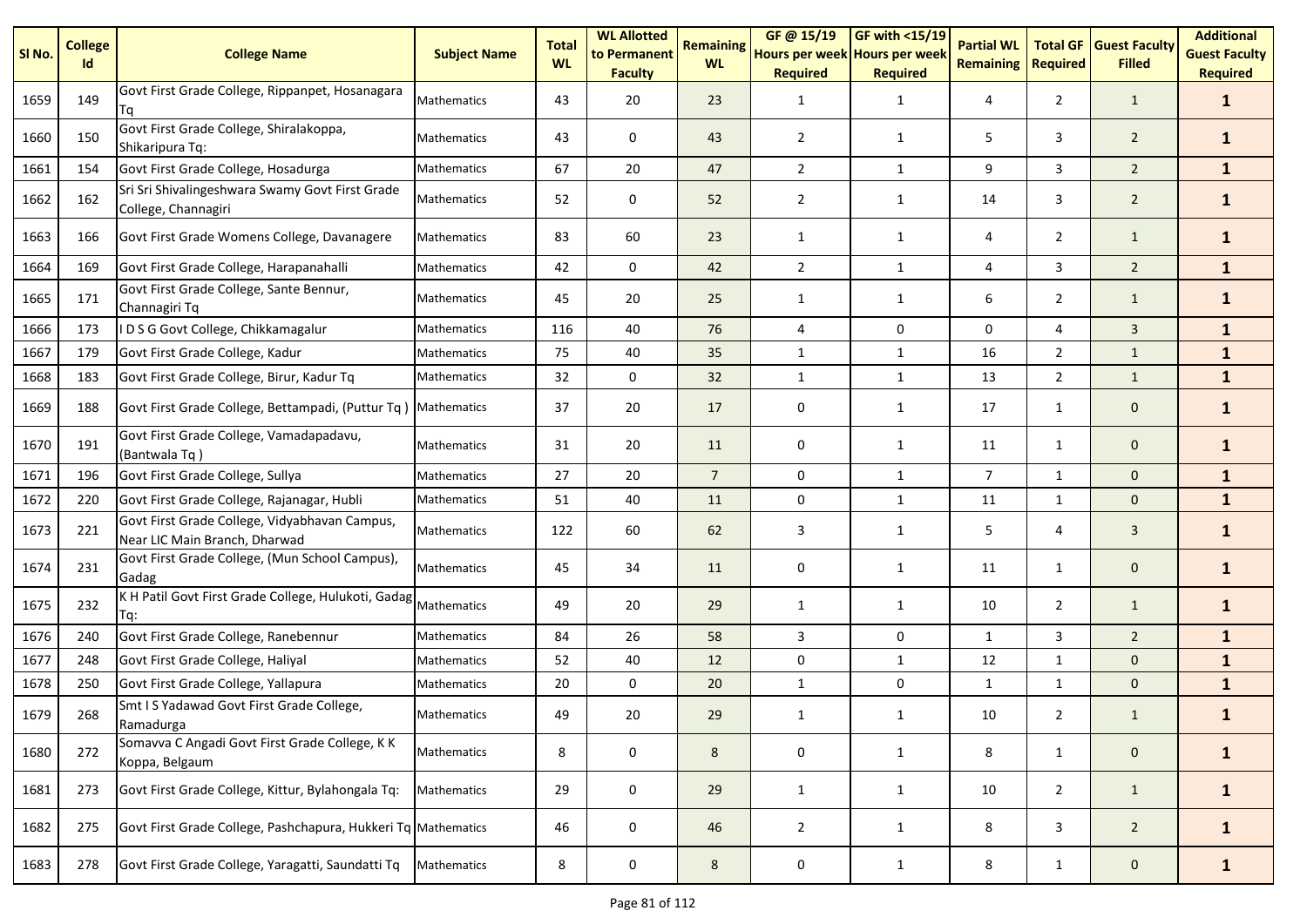| SI <sub>No.</sub> | <b>College</b><br>Id | <b>College Name</b>                                                                             | <b>Subject Name</b> | <b>Total</b><br><b>WL</b> | <b>WL Allotted</b><br>to Permanent<br><b>Faculty</b> | <b>Remaining</b><br><b>WL</b> | GF @ 15/19<br>Hours per week Hours per week<br><b>Required</b> | GF with <15/19<br><b>Required</b> | <b>Partial WL</b><br><b>Remaining</b> | <b>Total GF</b><br><b>Required</b> | <b>Guest Faculty</b><br><b>Filled</b> | <b>Additional</b><br><b>Guest Faculty</b><br><b>Required</b> |
|-------------------|----------------------|-------------------------------------------------------------------------------------------------|---------------------|---------------------------|------------------------------------------------------|-------------------------------|----------------------------------------------------------------|-----------------------------------|---------------------------------------|------------------------------------|---------------------------------------|--------------------------------------------------------------|
| 1684              | 283                  | Govt First Grade College, Navangar, Bagalkot<br>Sector No, Old Zp, Bagalkot                     | <b>Mathematics</b>  | 92                        | 26                                                   | 66                            | 3                                                              | $\mathbf{1}$                      | 9                                     | 4                                  | $\mathbf{3}$                          | $\mathbf{1}$                                                 |
| 1685              | 286                  | Govt First Grade College, Hungund                                                               | <b>Mathematics</b>  | 15                        | $\mathbf 0$                                          | 15                            | $\pmb{0}$                                                      | $\mathbf{1}$                      | 15                                    | 1                                  | $\mathbf{0}$                          | $\mathbf{1}$                                                 |
| 1686              | 294                  | Govt First Grade College, Basavanabagewadi                                                      | Mathematics         | 8                         | 0                                                    | 8                             | 0                                                              | $\mathbf{1}$                      | 8                                     | 1                                  | $\mathbf 0$                           | $\mathbf{1}$                                                 |
| 1687              | 300                  | Govt First Grade College, Jewargi                                                               | Mathematics         | 57                        | 20                                                   | 37                            | $\mathbf{1}$                                                   | $\mathbf{1}$                      | 18                                    | $\overline{2}$                     | $\mathbf{1}$                          | $\mathbf{1}$                                                 |
| 1688              | 315                  | Govt First Grade College, Yadgiri                                                               | Mathematics         | 137                       | 20                                                   | 117                           | $\boldsymbol{6}$                                               | 0                                 | 3                                     | 6                                  | 5                                     | $\mathbf{1}$                                                 |
| 1689              | 319                  | Govt First Grade College, Kembhavi, Shorapur Tq                                                 | <b>Mathematics</b>  | 30                        | 10                                                   | 20                            | 1                                                              | 0                                 | $\mathbf{1}$                          | $\mathbf{1}$                       | $\mathbf 0$                           | $\mathbf{1}$                                                 |
| 1690              | 320                  | Govt College, Sindhanoor                                                                        | Mathematics         | 161                       | 20                                                   | 141                           | $\overline{7}$                                                 | $\mathbf{1}$                      | 8                                     | 8                                  | $\overline{7}$                        | $\mathbf{1}$                                                 |
| 1691              | 325                  | Govt First Grade College, Lingasagur                                                            | Mathematics         | 66                        | 20                                                   | 46                            | $\overline{2}$                                                 | $\mathbf{1}$                      | 8                                     | 3                                  | $\overline{2}$                        | $\mathbf{1}$                                                 |
| 1692              | 327                  | Govt First Grade College, Mudgal, Lingasagur Tq                                                 | <b>Mathematics</b>  | 16                        | 0                                                    | 16                            | 0                                                              | 1                                 | 16                                    | $\mathbf{1}$                       | $\mathbf 0$                           | $\mathbf{1}$                                                 |
| 1693              | 341                  | Gangavathi Venkataramanashetty<br>Padmavathamma Govt First Grade College,<br>Hagaribommanahalli | <b>Mathematics</b>  | 79                        | 20                                                   | 59                            | 3                                                              | 0                                 | $\overline{2}$                        | 3                                  | $\overline{2}$                        |                                                              |
| 1694              | 343                  | Govt First Grade College, Siraguppa                                                             | Mathematics         | 28                        | 20                                                   | 8                             | $\mathbf 0$                                                    | $\mathbf{1}$                      | 8                                     | 1                                  | $\mathbf{0}$                          | $\mathbf{1}$                                                 |
| 1695              | 344                  | Govt First Grade College, Kurugod                                                               | Mathematics         | 32                        | $\mathbf 0$                                          | 32                            | $\mathbf{1}$                                                   | $\mathbf{1}$                      | 13                                    | $\overline{2}$                     | $\mathbf{1}$                          | $\mathbf{1}$                                                 |
| 1696              | 353                  | Govt First Grade College, Aurad                                                                 | Mathematics         | 77                        | 6                                                    | 71                            | 3                                                              | $\mathbf{1}$                      | 14                                    | 4                                  | $\overline{3}$                        | $\mathbf{1}$                                                 |
| 1697              | 354                  | Govt First Grade College, Basavakalyana                                                         | Mathematics         | 29                        | 20                                                   | 9                             | 0                                                              | $\mathbf{1}$                      | 9                                     | $\mathbf{1}$                       | $\mathbf 0$                           | $\mathbf{1}$                                                 |
| 1698              | 355                  | Govt First Grade College, Bhalki                                                                | Mathematics         | 43                        | $\pmb{0}$                                            | 43                            | $\overline{2}$                                                 | $\mathbf{1}$                      | 5                                     | 3                                  | $\overline{2}$                        | $\mathbf{1}$                                                 |
| 1699              | 357                  | Govt First Grade College, Kodambal Road,<br>Chitaguppa, Humnabaad Tq:                           | Mathematics         | 64                        | 20                                                   | 44                            | $\overline{2}$                                                 | $\mathbf{1}$                      | 6                                     | 3                                  | $\overline{2}$                        | $\mathbf{1}$                                                 |
| 1700              | 361                  | Govt First Grade College, Dhandeli                                                              | Mathematics         | 13                        | 0                                                    | 13                            | 0                                                              | $\mathbf{1}$                      | 13                                    | $\mathbf{1}$                       | $\mathbf 0$                           | $\mathbf{1}$                                                 |
| 1701              | 400                  | Govt First Grade College for Women, Dharwad                                                     | Mathematics         | 28                        | $\mathbf 0$                                          | 28                            | $\mathbf{1}$                                                   | $\mathbf{1}$                      | 9                                     | $\overline{2}$                     | $\mathbf{1}$                          | $\mathbf{1}$                                                 |
| 1702              | 912                  | Residential Govt First Grade College, Mudnal,<br>Yadgir Dt                                      | Mathematics         | 30                        | 10                                                   | 20                            | 1                                                              | 0                                 | $\mathbf{1}$                          | 1                                  | $\mathbf 0$                           | $\mathbf{1}$                                                 |
| 1703              | 915                  | Residential Govt First Grade College, Adalageri,<br>Mudhebihal Tq, Vijayapura Dist              | Mathematics         | 16                        | 6                                                    | 10                            | 0                                                              | 1                                 | 10                                    | $\mathbf{1}$                       | $\mathbf 0$                           | $\mathbf{1}$                                                 |
| 1704              | 6                    | Maharanis Science College for Women, Bangalore Microbiology                                     |                     | 248                       | 60                                                   | 188                           | 9                                                              | 1                                 | 17                                    | 10                                 | $\overline{2}$                        | 8                                                            |
| 1705              | 5                    | Govt Science College, N T Road, Bangalore                                                       | Microbiology        | 254                       | 120                                                  | 134                           | 7                                                              | 0                                 |                                       | $\overline{7}$                     | $\overline{a}$                        | 5                                                            |
| 1706              | 112                  | Govt Science College, Hassan                                                                    | Microbiology        | 125                       | 20                                                   | 105                           | 5                                                              | $\mathbf{1}$                      | 10                                    | 6                                  | $\overline{3}$                        | 3 <sup>1</sup>                                               |
| 1707              | 72                   | Maharanis Science College for Women, Mysore                                                     | Microbiology        | 238                       | 120                                                  | 118                           | 6                                                              | 1                                 | 4                                     | $\overline{7}$                     | 5 <sub>1</sub>                        | $\mathbf{2}$                                                 |
| 1708              | 153                  | Govt Science College, Chitradurga                                                               | Microbiology        | 63                        | 40                                                   | 23                            | $\mathbf{1}$                                                   | $\mathbf{1}$                      | 4                                     | $2^{\circ}$                        | $\mathbf{0}$                          | 2 <sup>1</sup>                                               |
| 1709              | 56                   | Govt Womens College, Chintamani                                                                 | Microbiology        | 44                        | 0                                                    | 44                            | $\overline{2}$                                                 | $\mathbf{1}$                      | 6                                     | $\mathbf{3}$                       | $\overline{2}$                        | $\mathbf{1}$                                                 |
| 1710              | 98                   | Govt Womens College, M C Road, Mandya                                                           | Microbiology        | 44                        | $\mathbf 0$                                          | 44                            | $2^{\circ}$                                                    | $\mathbf{1}$                      | 6                                     | $\mathbf{3}$                       | $\overline{2}$                        | $\mathbf{1}$                                                 |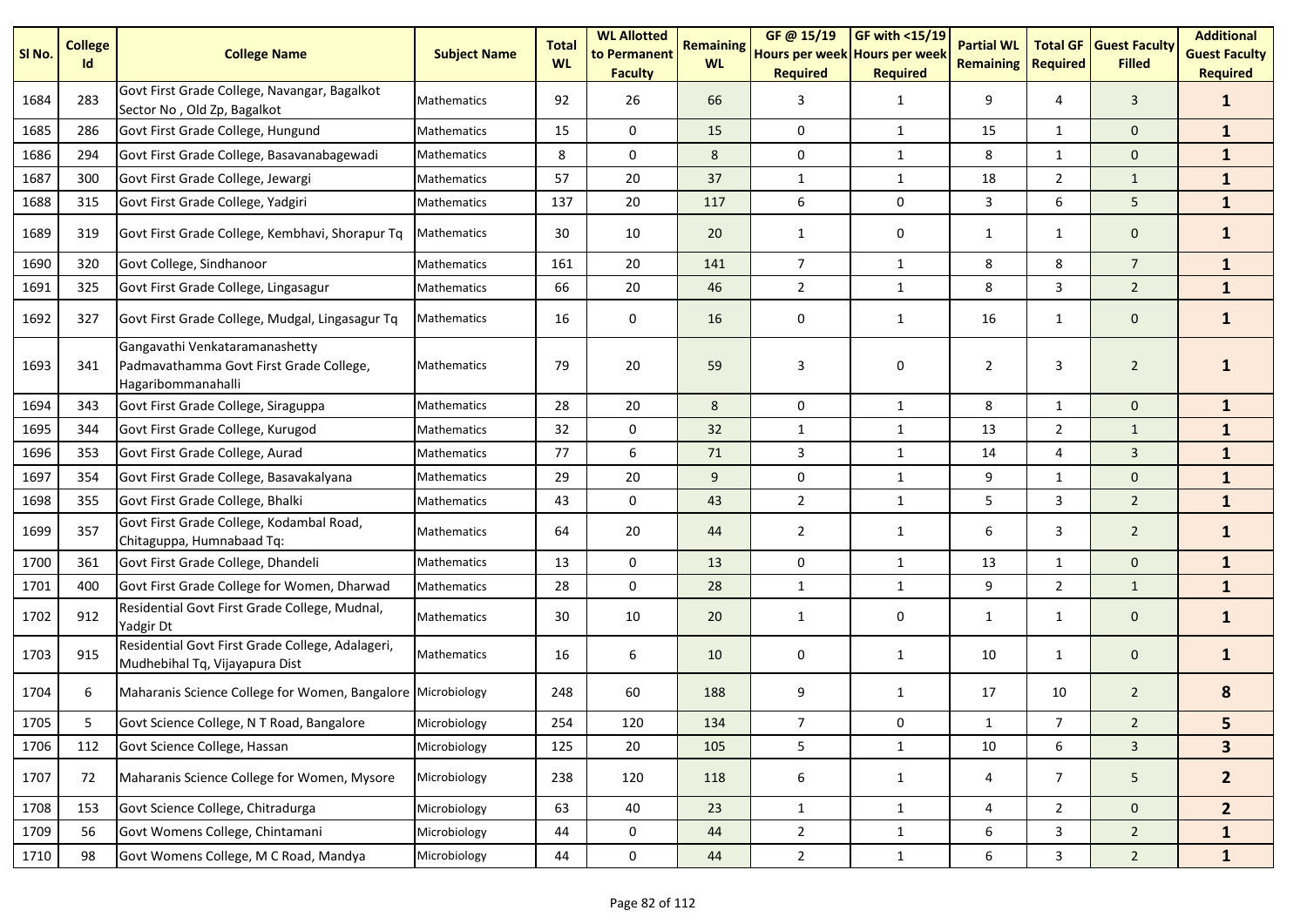| SI <sub>No.</sub> | <b>College</b><br>Id | <b>College Name</b>                                                                                       | <b>Subject Name</b>              | <b>Total</b><br><b>WL</b> | <b>WL Allotted</b><br>to Permanent<br><b>Faculty</b> | <b>Remaining</b><br><b>WL</b> | GF@15/19<br>Hours per week Hours per week<br><b>Required</b> | <b>GF with &lt;15/19</b><br><b>Required</b> | <b>Partial WL</b><br><b>Remaining</b> | <b>Total GF</b><br><b>Required</b> | <b>Guest Faculty</b><br><b>Filled</b> | <b>Additional</b><br><b>Guest Faculty</b><br><b>Required</b> |
|-------------------|----------------------|-----------------------------------------------------------------------------------------------------------|----------------------------------|---------------------------|------------------------------------------------------|-------------------------------|--------------------------------------------------------------|---------------------------------------------|---------------------------------------|------------------------------------|---------------------------------------|--------------------------------------------------------------|
| 1711              | 138                  | Sir M Vishweshwaraiah Govt Science College,<br>Bommanakatte, Bhadravathi                                  | Microbiology                     | 27                        | 20                                                   | $\overline{7}$                | 0                                                            | $\mathbf{1}$                                | $\overline{7}$                        | $\mathbf{1}$                       | $\mathbf{0}$                          | $\mathbf{1}$                                                 |
| 1712              | 1                    | Maharanis Arts, Commerce and Management<br>College for Women, Bangalore                                   | Music                            | 75                        | 0                                                    | 75                            | 3                                                            | $\mathbf{1}$                                | 18                                    | 4                                  | $\overline{2}$                        | 2 <sup>2</sup>                                               |
| 1713              | 75                   | Maharans Arts College for Women, JLB Road,<br>Mysore                                                      | Music                            | 18                        | 0                                                    | 18                            | 0                                                            | $\mathbf{1}$                                | 18                                    | $\mathbf{1}$                       | $\mathbf 0$                           | $\mathbf{1}$                                                 |
| 1714              | 340                  | Smt Saraladevi Satheshchandra Agarwal Govt First Music<br>Grade College, S N Pet, Bellary                 |                                  | 18                        | 0                                                    | 18                            | 0                                                            | $\mathbf{1}$                                | 18                                    | $\mathbf{1}$                       | $\mathbf{0}$                          | $\mathbf{1}$                                                 |
| 1715              | 283                  | Govt First Grade College, Navangar, Bagalkot<br>Sector No, Old Zp, Bagalkot                               | Physics + Science and<br>Society | 208                       | 40                                                   | 168                           | 8                                                            | $\mathbf{1}$                                | 16                                    | 9                                  | $\mathbf{3}$                          | 6                                                            |
| 1716              | 292                  | Govt First Grade College, Navabag, Khaza Colony,<br><b>Bijapur</b>                                        | Physics + Science and<br>Society | 272                       | 60                                                   | 212                           | 11                                                           | 0                                           | 3                                     | 11                                 | 5                                     | 6                                                            |
| 1717              | 295                  | Govt First Grade College, Muddebihal                                                                      | Physics + Science and<br>Society | 120                       | 40                                                   | 80                            | 4                                                            | $\mathbf{1}$                                | 4                                     | 5                                  | $\mathbf{0}$                          | 5                                                            |
| 1718              | 6                    | Maharanis Science College for Women, Bangalore                                                            | Physics + Science and<br>Society | 368                       | 286                                                  | 82                            | 4                                                            | $\mathbf{1}$                                | 6                                     | 5                                  | $\mathbf{1}$                          | 4                                                            |
| 1719              | 64                   | Govt College, Mulbagal                                                                                    | Physics + Science and<br>Society | 101                       | 40                                                   | 61                            | 3                                                            | $\mathbf{1}$                                | 4                                     | 4                                  | $\mathbf{0}$                          | 4                                                            |
| 1720              | 153                  | Govt Science College, Chitradurga                                                                         | Physics + Science and<br>Society | 533                       | 180                                                  | 353                           | 18                                                           | $\mathbf{1}$                                | 11                                    | 19                                 | 15                                    | 4                                                            |
| 1721              | 221                  | Govt First Grade College, Vidyabhavan Campus,<br>Near LIC Main Branch, Dharwad                            | Physics + Science and<br>Society | 240                       | 40                                                   | 200                           | 10                                                           | $\mathbf{1}$                                | 10                                    | 11                                 | $\overline{7}$                        | 4                                                            |
| 1722              | 340                  | Smt Saraladevi Satheshchandra Agarwal Govt First Physics + Science and<br>Grade College, S N Pet, Bellary | Society                          | 288                       | 128                                                  | 160                           | 8                                                            | $\mathbf{1}$                                | 8                                     | 9                                  | 5                                     | 4                                                            |
| 1723              | 24                   | Govt First Grade College, Hoskote                                                                         | Physics + Science and<br>Society | 192                       | 80                                                   | 112                           | 5                                                            | $\mathbf{1}$                                | 17                                    | 6                                  | $\overline{3}$                        | $\overline{\mathbf{3}}$                                      |
| 1724              | 56                   | Govt Womens College, Chintamani                                                                           | Physics + Science and<br>Society | 148                       | 26                                                   | 122                           | 6                                                            | $\mathbf{1}$                                | 8                                     | $\overline{7}$                     | $\overline{4}$                        | $\mathbf{3}$                                                 |
| 1725              | 72                   | Maharanis Science College for Women, Mysore                                                               | Physics + Science and<br>Society | 366                       | 250                                                  | 116                           | 6                                                            | 0                                           | $\overline{2}$                        | 6                                  | 3                                     | $\mathbf{3}$                                                 |
| 1726              | 83                   | Govt First Grade College, Ooty Road, Nanjangudu                                                           | Physics + Science and<br>Society | 102                       | 0                                                    | 102                           | 5                                                            | 1                                           | 7                                     | 6                                  | 3                                     | $\mathbf{3}$                                                 |
| 1727              | 269                  | Govt First Grade College, Chikkodi                                                                        | Physics + Science and<br>Society | 52                        | 6                                                    | 46                            | $\overline{2}$                                               | $\mathbf{1}$                                | 8                                     | 3                                  | $\mathbf 0$                           | 3                                                            |
| 1728              | 341                  | Gangavathi Venkataramanashetty<br>Padmavathamma Govt First Grade College,<br>Hagaribommanahalli           | Physics + Science and<br>Society | 159                       | 40                                                   | 119                           | 6                                                            | 1                                           | 5                                     | 7                                  | 4                                     | 3                                                            |
| 1729              | 9                    | Govt First Grade College, K R Puram, Bangalore                                                            | Physics + Science and<br>Society | 175                       | 100                                                  | 75                            | 3                                                            | $\mathbf{1}$                                | 18                                    | $\overline{4}$                     | $\overline{2}$                        | 2 <sup>2</sup>                                               |
| 1730              | 55                   | Govt Boys College, Chintamani                                                                             | Physics + Science and<br>Society | 134                       | 80                                                   | 54                            | $\overline{2}$                                               | $\mathbf{1}$                                | 16                                    | 3                                  | $\mathbf{1}$                          | 2 <sup>1</sup>                                               |
| 1731              | 80                   | Govt First Grade Womens College, Vijayanagara,<br><b>Mysore</b>                                           | Physics + Science and<br>Society | 43                        | 20                                                   | 23                            | $\mathbf{1}$                                                 | $\mathbf{1}$                                | 4                                     | $\overline{2}$                     | $\mathbf 0$                           | $\overline{2}$                                               |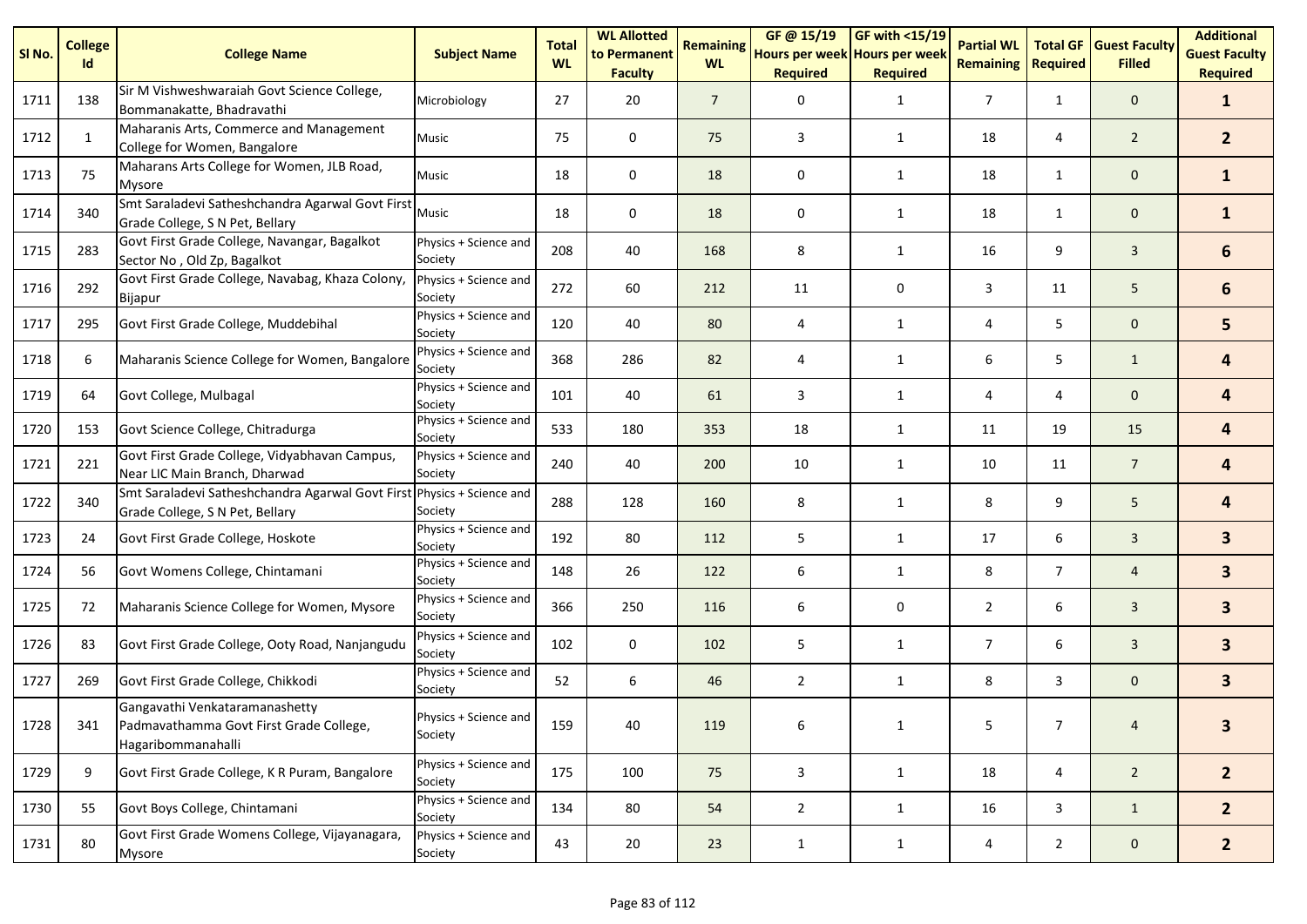| SI No. | <b>College</b><br>Id | <b>College Name</b>                                                                | <b>Subject Name</b>              | <b>Total</b><br><b>WL</b> | <b>WL Allotted</b><br>to Permanent<br><b>Faculty</b> | <b>Remaining</b><br><b>WL</b> | GF@ 15/19<br>Hours per week Hours per week<br><b>Required</b> | GF with <15/19<br><b>Required</b> | <b>Partial WL</b><br><b>Remaining</b> | <b>Total GF</b><br><b>Required</b> | <b>Guest Faculty</b><br><b>Filled</b> | <b>Additional</b><br><b>Guest Faculty</b><br><b>Required</b> |
|--------|----------------------|------------------------------------------------------------------------------------|----------------------------------|---------------------------|------------------------------------------------------|-------------------------------|---------------------------------------------------------------|-----------------------------------|---------------------------------------|------------------------------------|---------------------------------------|--------------------------------------------------------------|
| 1732   | 92                   | Govt First Grade College, Chamarajnagar                                            | Physics + Science and<br>Society | 63                        | 20                                                   | 43                            | 2                                                             | $\mathbf{1}$                      | 5                                     | 3                                  | $\mathbf{1}$                          | 2 <sup>1</sup>                                               |
| 1733   | 220                  | Govt First Grade College, Rajanagar, Hubli                                         | Physics + Science and<br>Society | 82                        | 40                                                   | 42                            | 2                                                             | $\mathbf{1}$                      | 4                                     | 3                                  | $\mathbf{1}$                          | 2 <sup>1</sup>                                               |
| 1734   | 226                  | Sree Siddeshwara Govt College, Nargund                                             | Physics + Science and<br>Society | 122                       | 52                                                   | 70                            | 3                                                             | 1                                 | 13                                    | 4                                  | $\overline{2}$                        | 2 <sup>1</sup>                                               |
| 1735   | 230                  | Govt First Grade College, Mundargi                                                 | Physics + Science and<br>Society | 70                        | 40                                                   | 30                            | 1                                                             | $\mathbf{1}$                      | 11                                    | $\overline{2}$                     | $\mathbf 0$                           | 2 <sup>1</sup>                                               |
| 1736   | 232                  | K H Patil Govt First Grade College, Hulukoti, Gadag Physics + Science and<br>Tq:   | Society                          | 76                        | 40                                                   | 36                            | 1                                                             | $\mathbf{1}$                      | 17                                    | $\overline{2}$                     | $\mathbf 0$                           | 2 <sup>2</sup>                                               |
| 1737   | 240                  | Govt First Grade College, Ranebennur                                               | Physics + Science and<br>Society | 168                       | 60                                                   | 108                           | 5                                                             | $\mathbf{1}$                      | 13                                    | 6                                  | 4                                     | 2 <sup>1</sup>                                               |
| 1738   | 243                  | Govt First Grade College, Hanagal                                                  | Physics + Science and<br>Society | 40                        | 0                                                    | 40                            | $\overline{2}$                                                | 0                                 | $\overline{2}$                        | $\overline{2}$                     | $\mathbf 0$                           | 2 <sup>1</sup>                                               |
| 1739   | 273                  | Govt First Grade College, Kittur, Bylahongala Tq:                                  | Physics + Science and<br>Society | 31                        | 0                                                    | 31                            | 1                                                             | $\mathbf{1}$                      | 12                                    | $\overline{2}$                     | $\mathbf 0$                           | 2 <sup>2</sup>                                               |
| 1740   | 315                  | Govt First Grade College, Yadgiri                                                  | Physics + Science and<br>Society | 141                       | 20                                                   | 121                           | 6                                                             | 1                                 | $\overline{7}$                        | $\overline{7}$                     | 5                                     | 2 <sup>1</sup>                                               |
| 1741   | 320                  | Govt College, Sindhanoor                                                           | Physics + Science and<br>Society | 133                       | 0                                                    | 133                           | 7                                                             | 0                                 | 0                                     | $\overline{7}$                     | 5                                     | 2 <sup>2</sup>                                               |
| 1742   | 324                  | Govt First Grade College, Raichur                                                  | Physics + Science and<br>Society | 125                       | 20                                                   | 105                           | 5                                                             | $\mathbf{1}$                      | 10                                    | 6                                  | $\overline{4}$                        | 2 <sup>1</sup>                                               |
| 1743   | 328                  | Govt First Grade College, Yelburga                                                 | Physics + Science and<br>Society | 82                        | 10                                                   | 72                            | 3                                                             | $\mathbf{1}$                      | 15                                    | 4                                  | $\overline{2}$                        | 2 <sup>1</sup>                                               |
| 1744   | 330                  | Sri Kolli Nageshwar Rao Govt First Grade College,<br>Gangavathi                    | Physics + Science and<br>Society | 145                       | 20                                                   | 125                           | 6                                                             | $\mathbf{1}$                      | 11                                    | $\overline{7}$                     | 5                                     | 2 <sup>1</sup>                                               |
| 1745   | 343                  | Govt First Grade College, Siraguppa                                                | Physics + Science and<br>Society | 46                        | 14                                                   | 32                            | $\mathbf{1}$                                                  | $\mathbf{1}$                      | 13                                    | $\overline{2}$                     | $\mathbf 0$                           | 2 <sup>2</sup>                                               |
| 1746   | 392                  | Govt First Grade College for Women, Koppal                                         | Physics + Science and<br>Society | 40                        | 0                                                    | 40                            | $\overline{2}$                                                | 0                                 | $\overline{2}$                        | $\overline{2}$                     | $\mathbf 0$                           | 2 <sup>1</sup>                                               |
| 1747   | 7                    | Dr S Gopalraju Govt First Grade College, Anekal                                    | Physics + Science and<br>Society | 6                         | 0                                                    | 6                             | 0                                                             | 1                                 | 6                                     | $\mathbf{1}$                       | $\mathbf 0$                           | $\mathbf{1}$                                                 |
| 1748   | 10                   | Lalbahadur Sastry Govt Arts, Science and<br>Commerce College, R T Nagar, Bangalore | Physics + Science and<br>Society | 39                        | 20                                                   | 19                            | 1                                                             | 0                                 | 0                                     | $\mathbf{1}$                       | $\mathbf 0$                           | $\mathbf{1}$                                                 |
| 1749   | 17                   | Govt First Grade College, Hosur Road, Sarjapur                                     | Physics + Science and<br>Society | 43                        | 20                                                   | 23                            | 1                                                             | $\mathbf{1}$                      | 4                                     | $\overline{2}$                     | $\mathbf{1}$                          | $\mathbf{1}$                                                 |
| 1750   | 18                   | Govt First Grade College, Kengeri, Bangalore                                       | Physics + Science and<br>Society | 39                        | $20\,$                                               | $19\,$                        | L,                                                            | 0                                 | 0                                     | $\mathbf{1}$                       | 0                                     | $\mathbf{1}$                                                 |
| 1751   | 19                   | Govt First Grade College, Varthur, Bangalore East                                  | Physics + Science and<br>Society | 42                        | 30 <sup>°</sup>                                      | 12                            | 0                                                             | $\mathbf{1}$                      | 12                                    | $\mathbf{1}$                       | $\mathbf{0}$                          | $\mathbf{1}$                                                 |
| 1752   | 27                   | Govt First Grade College, Thyamagondglu,<br>Nelamangala Tq                         | Physics + Science and<br>Society | 6                         | 0                                                    | 6                             | 0                                                             | $\mathbf{1}$                      | 6                                     | $\mathbf{1}$                       | $\mathbf{0}$                          | $\mathbf{1}$                                                 |
| 1753   | 29                   | Govt First Grade Womens College, Ramangara                                         | Physics + Science and<br>Society | 9                         | 0                                                    | 9                             | 0                                                             | $\mathbf{1}$                      | 9                                     | $\mathbf{1}$                       | $\mathbf 0$                           | $\mathbf{1}$                                                 |
| 1754   | 30                   | Govt First Grade College, Bidadi, Ramanagar Tq                                     | Physics + Science and<br>Society | 6                         | $\pmb{0}$                                            | 6                             | 0                                                             | $\mathbf{1}$                      | 6                                     | $\mathbf{1}$                       | $\mathbf{0}$                          | $\mathbf{1}$                                                 |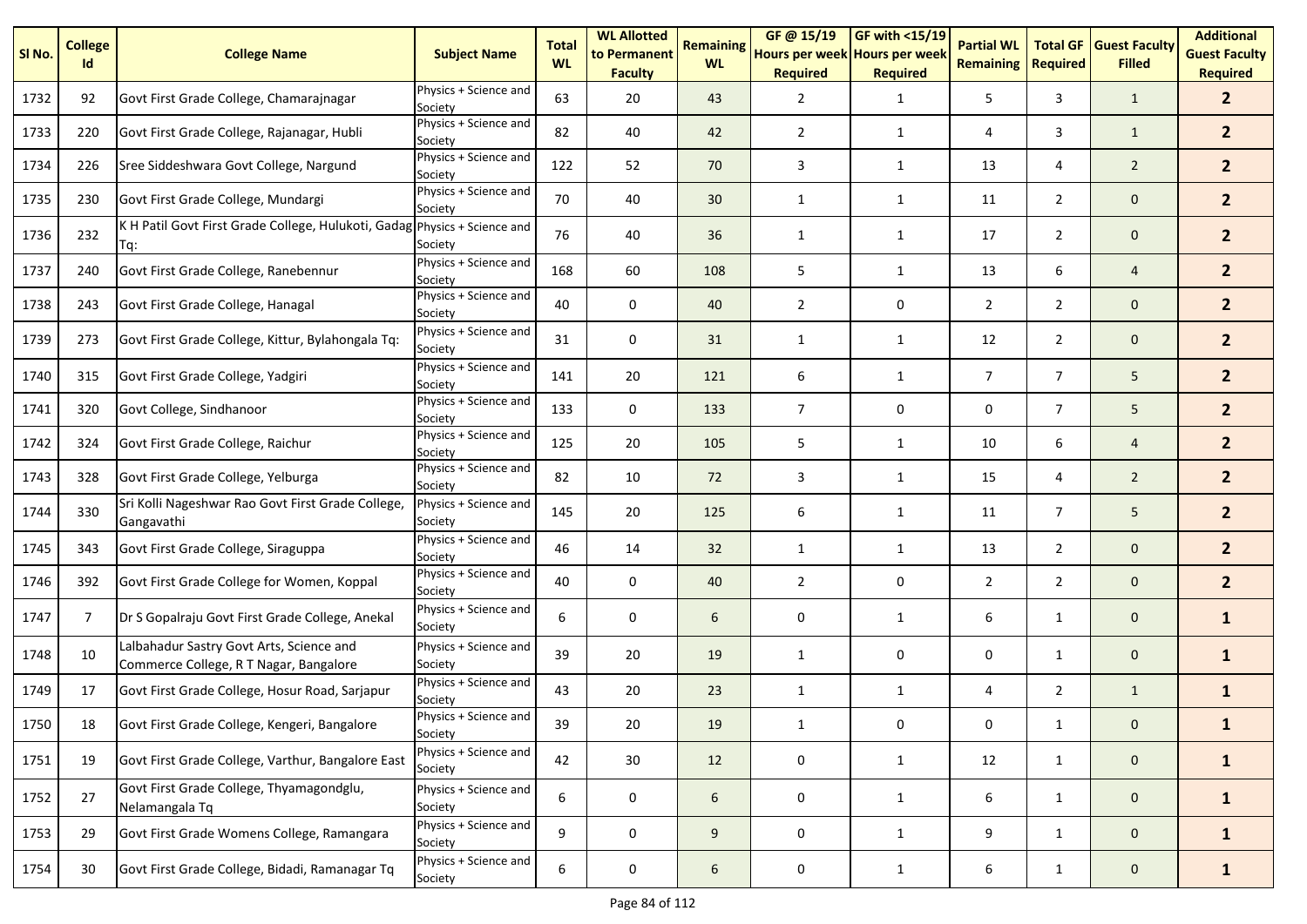| SI No. | <b>College</b><br>Id | <b>College Name</b>                                                                    | <b>Subject Name</b>              | <b>Total</b><br><b>WL</b> | <b>WL Allotted</b><br>to Permanent<br><b>Faculty</b> | <b>Remaining</b><br><b>WL</b> | GF@ 15/19<br>Hours per week Hours per week<br><b>Required</b> | <b>GF with &lt;15/19</b><br><b>Required</b> | <b>Partial WL</b><br><b>Remaining</b> | <b>Total GF</b><br><b>Required</b> | <b>Guest Faculty</b><br><b>Filled</b> | <b>Additional</b><br><b>Guest Faculty</b><br><b>Required</b> |
|--------|----------------------|----------------------------------------------------------------------------------------|----------------------------------|---------------------------|------------------------------------------------------|-------------------------------|---------------------------------------------------------------|---------------------------------------------|---------------------------------------|------------------------------------|---------------------------------------|--------------------------------------------------------------|
| 1755   | 31                   | Govt First Grade College, Channapatna                                                  | Physics + Science and<br>Society | 214                       | 80                                                   | 134                           | 7                                                             | 0                                           | $\mathbf{1}$                          | $\overline{7}$                     | 6                                     | $\mathbf{1}$                                                 |
| 1756   | 32                   | Govt First Grade College, Magadi                                                       | Physics + Science and<br>Society | 67                        | 20                                                   | 47                            | $\overline{2}$                                                | $\mathbf{1}$                                | 9                                     | 3                                  | $\overline{2}$                        | $\mathbf{1}$                                                 |
| 1757   | 33                   | Neelamma Kudur K A Sathyanarayana Setty Govt<br>First Grade College, Kudur (Magadi Tq) | Physics + Science and<br>Society | 6                         | 0                                                    | 6                             | 0                                                             | $\mathbf{1}$                                | 6                                     | $\mathbf{1}$                       | $\mathbf 0$                           | $\mathbf{1}$                                                 |
| 1758   | 35                   | Govt First Grade College, Harohalli, Kanakapura<br>Tq                                  | Physics + Science and<br>Society | 6                         | $\mathbf 0$                                          | 6                             | 0                                                             | $\mathbf{1}$                                | 6                                     | $\mathbf{1}$                       | $\mathbf 0$                           | $\mathbf{1}$                                                 |
| 1759   | 40                   | Govt First Grade College, Gubbi                                                        | Physics + Science and<br>Society | 35                        | 20                                                   | 15                            | $\mathbf 0$                                                   | 1                                           | 15                                    | $\mathbf{1}$                       | $\mathbf 0$                           | $\mathbf{1}$                                                 |
| 1760   | 44                   | Govt First Grade College, Chikkanaikanahalli                                           | Physics + Science and<br>Society | 12                        | 0                                                    | 12                            | 0                                                             | $\mathbf{1}$                                | 12                                    | $\mathbf{1}$                       | $\mathbf 0$                           | $\mathbf{1}$                                                 |
| 1761   | 46                   | Govt First Grade College, Madhugiri                                                    | Physics + Science and<br>Society | 70                        | 0                                                    | 70                            | 3                                                             | $\mathbf{1}$                                | 13                                    | 4                                  | $\mathbf{3}$                          | $\mathbf{1}$                                                 |
| 1762   | 53                   | Govt First Grade College, B H Road, Tumkur                                             | Physics + Science and<br>Society | 250                       | 80                                                   | 170                           | 8                                                             | $\mathbf{1}$                                | 18                                    | 9                                  | 8                                     | $\mathbf{1}$                                                 |
| 1763   | 54                   | Govt College, M G Road, Chikkaballapur                                                 | Physics + Science and<br>Society | 106                       | 80                                                   | 26                            | $\mathbf{1}$                                                  | $\mathbf{1}$                                | $\overline{7}$                        | $\overline{2}$                     | $\mathbf{1}$                          | $\mathbf{1}$                                                 |
| 1764   | 59                   | Govt First Grade College, Gowribidanur                                                 | Physics + Science and<br>Society | 46                        | 0                                                    | 46                            | $\overline{2}$                                                | $\mathbf{1}$                                | 8                                     | 3                                  | $\overline{2}$                        | $\mathbf{1}$                                                 |
| 1765   | 61                   | Govt First Grade College, Vemagal, Chinthamani<br>Tq                                   | Physics + Science and<br>Society | 6                         | $\mathbf 0$                                          | 6                             | 0                                                             | $\mathbf{1}$                                | 6                                     | $\mathbf{1}$                       | $\mathbf 0$                           | $\mathbf{1}$                                                 |
| 1766   | 62                   | Govt First Grade womens College, Chikkaballapur                                        | Physics + Science and<br>Society | 6                         | $\mathbf 0$                                          | 6                             | $\mathbf 0$                                                   | 1                                           | 6                                     | $\mathbf{1}$                       | $\mathbf 0$                           | $\mathbf{1}$                                                 |
| 1767   | 65                   | Govt Womens College, Kolar                                                             | Physics + Science and<br>Society | 254                       | 180                                                  | 74                            | 3                                                             | 1                                           | 17                                    | 4                                  | $\overline{3}$                        | $\mathbf{1}$                                                 |
| 1768   | 66                   | Govt First Grade College, SULIKUNTE ROAD,<br>Bangarpet                                 | Physics + Science and<br>Society | 51                        | 0                                                    | 51                            | 2                                                             | 1                                           | 13                                    | 3                                  | $\overline{2}$                        | $\mathbf{1}$                                                 |
| 1769   | 68                   | Govt First Grade College, Malur                                                        | Physics + Science and<br>Society | 85                        | 40                                                   | 45                            | 2                                                             | 1                                           | $\overline{7}$                        | 3                                  | $\overline{2}$                        | $\mathbf{1}$                                                 |
| 1770   | 70                   | Govt First Grade College, Bangaru Tirupati, Hulkur<br>Village, Bangarpet               | Physics + Science and<br>Society | 6                         | 0                                                    | 6                             | 0                                                             | 1                                           | 6                                     | $\mathbf{1}$                       | $\mathbf 0$                           | $\mathbf{1}$                                                 |
| 1771   | 78                   | Govt First Grade College, Kuvempu Nagar, Mysore                                        | Physics + Science and<br>Society | 124                       | 26                                                   | 98                            | 5                                                             | 0                                           | 3                                     | 5                                  | $\overline{4}$                        | $\mathbf{1}$                                                 |
| 1772   | 84                   | Govt First Grade College, T Narasipura                                                 | Physics + Science and<br>Society | 45                        | 20                                                   | 25                            | $\mathbf{1}$                                                  | $\mathbf{1}$                                | 6                                     | $\overline{2}$                     | $\mathbf{1}$                          | $\mathbf{1}$                                                 |
| 1773   | 87                   | Govt First Grade College, Siddartha Layout,<br>Mysore                                  | Physics + Science and<br>Society | 31                        | $\pmb{0}$                                            | 31                            | $\mathbf{1}$                                                  | $\mathbf{1}$                                | 12                                    | $\overline{2}$                     | $\mathbf{1}$                          | $\mathbf{1}$                                                 |
| 1774   | 97                   | Govt College, Mandya                                                                   | Physics + Science and<br>Society | 251                       | 192                                                  | 59                            | 3                                                             | 0                                           | $\overline{2}$                        | $\mathbf{3}$                       | $2^{\circ}$                           | $\mathbf{1}$                                                 |
| 1775   | 100                  | Govt First Grade College, K R Pet                                                      | Physics + Science and<br>Society | 91                        | 40                                                   | 51                            | $\overline{2}$                                                | 1                                           | 13                                    | 3                                  | $2^{\circ}$                           | $\mathbf{1}$                                                 |
| 1776   | 112                  | Govt Science College, Hassan                                                           | Physics + Science and<br>Society | 278                       | 168                                                  | 110                           | 5                                                             | $\mathbf{1}$                                | 15                                    | 6                                  | 5 <sub>5</sub>                        | $\mathbf{1}$                                                 |
| 1777   | 114                  | Govt First Grade College for Women, NEAR<br>STADIUM, M G ROAD, Hassan                  | Physics + Science and<br>Society | 112                       | 20                                                   | 92                            | 4                                                             | $\mathbf{1}$                                | 16                                    | 5 <sub>1</sub>                     | $\overline{4}$                        | $\mathbf{1}$                                                 |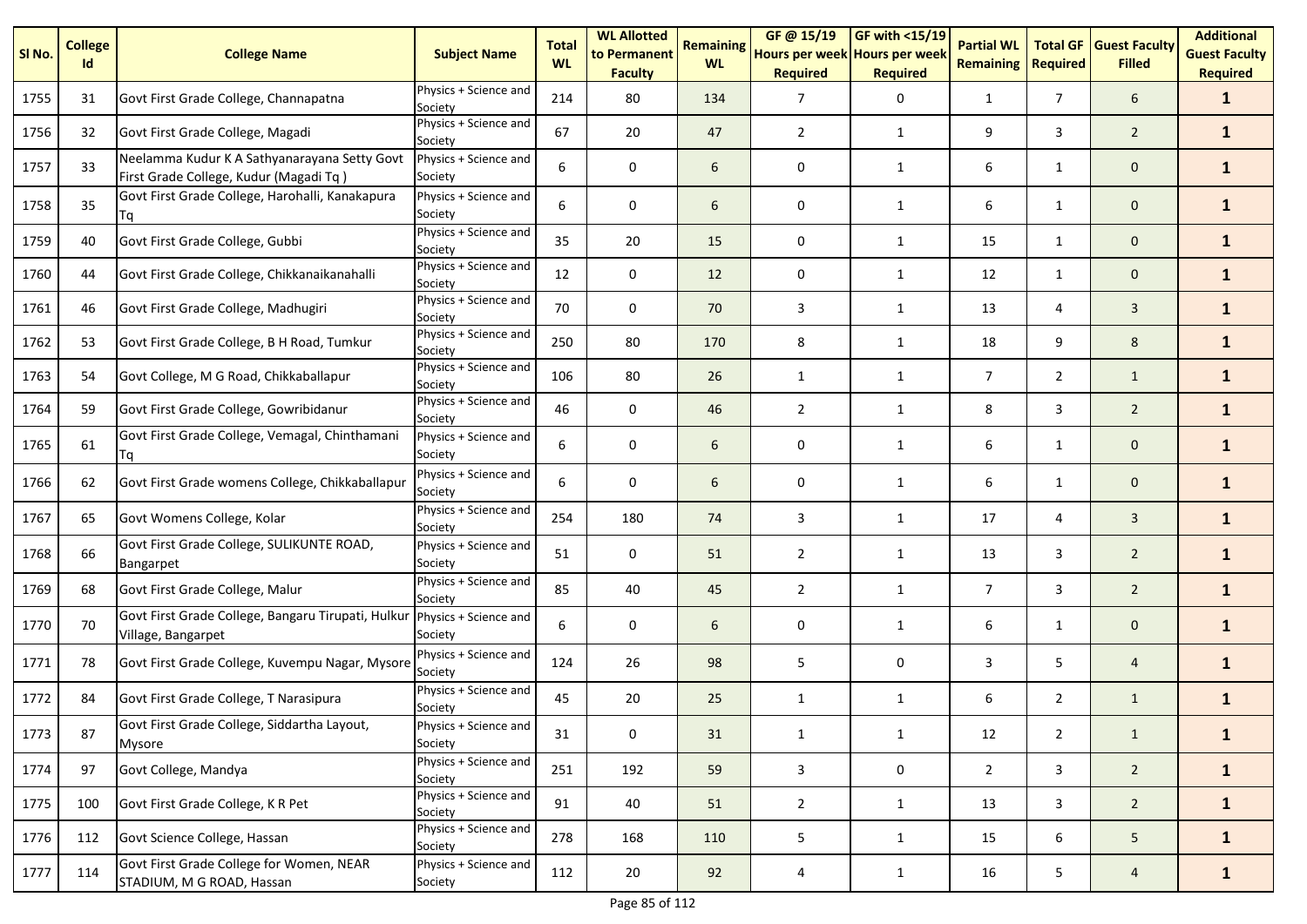| SI <sub>No.</sub> | <b>College</b><br>Id | <b>College Name</b>                                                                  | <b>Subject Name</b>              | <b>Total</b><br><b>WL</b> | <b>WL Allotted</b><br>to Permanent<br><b>Faculty</b> | <b>Remaining</b><br><b>WL</b> | GF @ 15/19<br>Hours per week Hours per week<br><b>Required</b> | GF with $<$ 15/19<br><b>Required</b> | <b>Partial WL</b><br><b>Remaining</b> | <b>Total GF</b><br><b>Required</b> | <b>Guest Faculty</b><br><b>Filled</b> | <b>Additional</b><br><b>Guest Faculty</b><br><b>Required</b> |
|-------------------|----------------------|--------------------------------------------------------------------------------------|----------------------------------|---------------------------|------------------------------------------------------|-------------------------------|----------------------------------------------------------------|--------------------------------------|---------------------------------------|------------------------------------|---------------------------------------|--------------------------------------------------------------|
| 1778              | 132                  | Govt First Grade College Domlur, Bengaluru Dist                                      | Physics + Science and<br>Society | 6                         | 0                                                    | 6                             | 0                                                              | 1                                    | 6                                     | $\mathbf{1}$                       | $\mathbf{0}$                          | $\mathbf{1}$                                                 |
| 1779              | 138                  | Sir M Vishweshwaraiah Govt Science College,<br>Bommanakatte, Bhadravathi             | Physics + Science and<br>Society | 57                        | 20                                                   | 37                            | $\mathbf{1}$                                                   | 1                                    | 18                                    | $\overline{2}$                     | $\mathbf{1}$                          | $\mathbf{1}$                                                 |
| 1780              | 141                  | Govt First Grade College, Soraba                                                     | Physics + Science and<br>Society | 21                        | 0                                                    | 21                            | $\mathbf{1}$                                                   | 0                                    | $\overline{2}$                        | $\mathbf{1}$                       | $\mathbf 0$                           | $\mathbf{1}$                                                 |
| 1781              | 145                  | Smt Indiragandhi Govt First Grade College for<br>Women, Sagar                        | Physics + Science and<br>Society | 121                       | 40                                                   | 81                            | 4                                                              | 1                                    | 5                                     | 5                                  | 4                                     | $\mathbf{1}$                                                 |
| 1782              | 147                  | Govt First Grade College, Shimoga                                                    | Physics + Science and<br>Society | 107                       | 30                                                   | 77                            | 4                                                              | 0                                    | 1                                     | 4                                  | $\overline{3}$                        | $\mathbf{1}$                                                 |
| 1783              | 150                  | Govt First Grade College, Shiralakoppa,<br>Shikaripura Tq:                           | Physics + Science and<br>Society | 46                        | 0                                                    | 46                            | $\overline{2}$                                                 | 1                                    | 8                                     | 3                                  | $\overline{2}$                        | $\mathbf{1}$                                                 |
| 1784              | 156                  | Vedavathi Govt First Grade College, Hiriyur                                          | Physics + Science and<br>Society | 65                        | 40                                                   | 25                            | 1                                                              | $\mathbf{1}$                         | 6                                     | $\overline{2}$                     | $\mathbf{1}$                          | $\mathbf{1}$                                                 |
| 1785              | 166                  | Govt First Grade Womens College, Davanagere                                          | Physics + Science and<br>Society | 81                        | 20                                                   | 61                            | 3                                                              | $\mathbf{1}$                         | 4                                     | 4                                  | $\overline{3}$                        | $\mathbf{1}$                                                 |
| 1786              | 171                  | Govt First Grade College, Sante Bennur,<br>Channagiri Tq                             | Physics + Science and<br>Society | 43                        | $\mathbf 0$                                          | 43                            | $\overline{2}$                                                 | 1                                    | 5                                     | 3                                  | $\overline{2}$                        | $\mathbf{1}$                                                 |
| 1787              | 173                  | IDSG Govt College, Chikkamagalur                                                     | Physics + Science and<br>Society | 118                       | 80                                                   | 38                            | $\overline{2}$                                                 | $\mathbf 0$                          | 0                                     | $\overline{2}$                     | $\mathbf{1}$                          | $\mathbf{1}$                                                 |
| 1788              | 179                  | Govt First Grade College, Kadur                                                      | Physics + Science and<br>Society | 74                        | 40                                                   | 34                            | 1                                                              | 1                                    | 15                                    | $\overline{2}$                     | $\mathbf{1}$                          | $\mathbf{1}$                                                 |
| 1789              | 181                  | Govt First Grade College, Tarikere                                                   | Physics + Science and<br>Society | 29                        | 20                                                   | 9                             | 0                                                              | 1                                    | 9                                     | $\mathbf{1}$                       | $\mathbf 0$                           | $\mathbf{1}$                                                 |
| 1790              | 186                  | Govt First Grade College, Uppinangadi, (Puttur Tq                                    | Physics + Science and<br>Society | 32                        | 0                                                    | 32                            | $\mathbf{1}$                                                   | $\mathbf{1}$                         | 13                                    | $\overline{2}$                     | $\mathbf{1}$                          | $\mathbf{1}$                                                 |
| 1791              | 191                  | Govt First Grade College, Vamadapadavu,<br>(Bantwala Tq)                             | Physics + Science and<br>Society | 28                        | 20                                                   | 8                             | 0                                                              | $\mathbf{1}$                         | 8                                     | $\mathbf{1}$                       | $\mathbf{0}$                          | $\mathbf{1}$                                                 |
| 1792              | 196                  | Govt First Grade College, Sullya                                                     | Physics + Science and<br>Society | 28                        | 20                                                   | 8                             | 0                                                              | $\mathbf{1}$                         | 8                                     | $\mathbf{1}$                       | $\mathbf{0}$                          | $\mathbf{1}$                                                 |
| 1793              | 197                  | Govt First Grade College, Mangalore Carstreet,<br>Mangalore                          | Physics + Science and<br>Society | 79                        | 20                                                   | 59                            | 3                                                              | 0                                    | 2                                     | 3                                  | $\overline{2}$                        | $\mathbf{1}$                                                 |
| 1794              | 208                  | Smt Rukmini Shedthi Memorial National Govt<br>First Grade College, Barkur (Udupi Tq) | Physics + Science and<br>Society | 108                       | 60                                                   | 48                            | $\overline{2}$                                                 | $\mathbf{1}$                         | 10                                    | 3                                  | $\overline{2}$                        | $\mathbf{1}$                                                 |
| 1795              | 223                  | Govt First Grade College, Kalgatagi                                                  | Physics + Science and<br>Society | 41                        | 21                                                   | 20                            | $\mathbf{1}$                                                   | 0                                    | $\mathbf{1}$                          | $\mathbf{1}$                       | $\mathbf 0$                           | 1                                                            |
| 1796              | 225                  | Govt First Grade College, Annigeri, Navalgund Tq                                     | Physics + Science and<br>Society | 22                        | $\mathbf 0$                                          | 22                            | $\mathbf{1}$                                                   | 0                                    | 3                                     | $\mathbf{1}$                       | $\mathbf 0$                           | $\mathbf{1}$                                                 |
| 1797              | 231                  | Govt First Grade College, (Mun School Campus),<br>Gadag                              | Physics + Science and<br>Society | 46                        | 20                                                   | 26                            | $\mathbf{1}$                                                   | $\mathbf{1}$                         | $\overline{7}$                        | $\overline{2}$                     | $\mathbf{1}$                          | $\mathbf{1}$                                                 |
| 1798              | 234                  | Govt First Grade College, Naregal, Ron Tq                                            | Physics + Science and<br>Society | 33                        | 20                                                   | 13                            | 0                                                              | $\mathbf{1}$                         | 13                                    | $\mathbf{1}$                       | $\mathbf 0$                           | $\mathbf{1}$                                                 |
| 1799              | 248                  | Govt First Grade College, Haliyal                                                    | Physics + Science and<br>Society | 58                        | $\mathbf 0$                                          | 58                            | 3                                                              | 0                                    | $\mathbf{1}$                          | $\mathbf{3}$                       | $\overline{2}$                        | $\mathbf{1}$                                                 |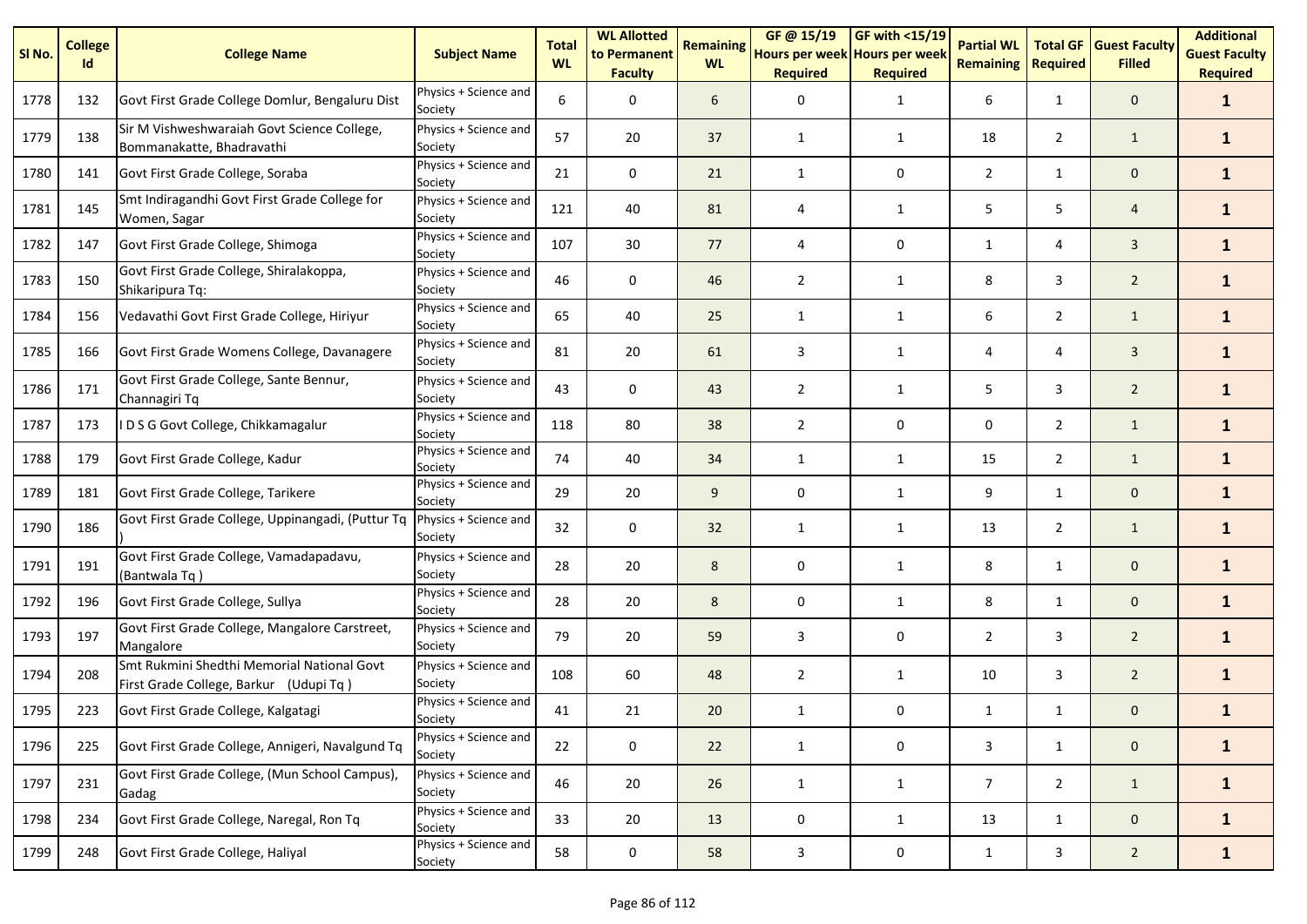| SI No. | <b>College</b><br>Id | <b>College Name</b>                                              | <b>Subject Name</b>              | <b>Total</b><br><b>WL</b> | <b>WL Allotted</b><br>to Permanent<br><b>Faculty</b> | <b>Remaining</b><br><b>WL</b> | GF@ 15/19<br>Hours per week Hours per week<br><b>Required</b> | <b>GF with &lt;15/19</b><br><b>Required</b> | <b>Partial WL</b><br><b>Remaining</b> | <b>Total GF</b><br><b>Required</b> | <b>Guest Faculty</b><br><b>Filled</b> | <b>Additional</b><br><b>Guest Faculty</b><br><b>Required</b> |
|--------|----------------------|------------------------------------------------------------------|----------------------------------|---------------------------|------------------------------------------------------|-------------------------------|---------------------------------------------------------------|---------------------------------------------|---------------------------------------|------------------------------------|---------------------------------------|--------------------------------------------------------------|
| 1800   | 250                  | Govt First Grade College, Yallapura                              | Physics + Science and<br>Society | 11                        | 0                                                    | 11                            | 0                                                             | $\mathbf{1}$                                | 11                                    | $\mathbf{1}$                       | $\mathbf 0$                           | $\mathbf{1}$                                                 |
| 1801   | 264                  | Govt First Grade College, Hukkeri                                | Physics + Science and<br>Society | 31                        | 0                                                    | 31                            | 1                                                             | 1                                           | 12                                    | $\overline{2}$                     | $\mathbf{1}$                          | $\mathbf{1}$                                                 |
| 1802   | 268                  | Smt I S Yadawad Govt First Grade College,<br>Ramadurga           | Physics + Science and<br>Society | 66                        | 26                                                   | 40                            | $\overline{2}$                                                | 0                                           | $\overline{2}$                        | $\overline{2}$                     | $\mathbf{1}$                          | $\mathbf{1}$                                                 |
| 1803   | 270                  | Govt First Grade College, Raibag                                 | Physics + Science and<br>Society | 80                        | 0                                                    | 80                            | 4                                                             | 1                                           | 4                                     | 5                                  | $\overline{4}$                        | $\mathbf{1}$                                                 |
| 1804   | 271                  | Govt First Grade College, H B C Colony, Athani                   | Physics + Science and<br>Society | 43                        | 0                                                    | 43                            | 2                                                             | 1                                           | 5                                     | 3                                  | $\overline{2}$                        | $\mathbf{1}$                                                 |
| 1805   | 272                  | Somavva C Angadi Govt First Grade College, K K<br>Koppa, Belgaum | Physics + Science and<br>Society | 11                        | 0                                                    | 11                            | 0                                                             | $\mathbf{1}$                                | 11                                    | $\mathbf{1}$                       | $\mathbf 0$                           | $\mathbf{1}$                                                 |
| 1806   | 278                  | Govt First Grade College, Yaragatti, Saundatti Tq                | Physics + Science and<br>Society | 12                        | 0                                                    | 12                            | 0                                                             | 1                                           | 12                                    | $\mathbf{1}$                       | $\mathbf 0$                           | $\mathbf{1}$                                                 |
| 1807   | 280                  | Govt First Grade College(Women), Jamakhandi                      | Physics + Science and<br>Society | 77                        | 40                                                   | 37                            | 1                                                             | 1                                           | 18                                    | $\overline{2}$                     | $\mathbf{1}$                          | $\mathbf{1}$                                                 |
| 1808   | 299                  | Govt College, Sedam Road, Gulbarga                               | Physics + Science and<br>Society | 301                       | 271                                                  | 30                            | $\mathbf{1}$                                                  | $\mathbf{1}$                                | 11                                    | $\overline{2}$                     | $\mathbf{1}$                          | $\mathbf{1}$                                                 |
| 1809   | 300                  | Govt First Grade College, Jewargi                                | Physics + Science and<br>Society | 60                        | 20                                                   | 40                            | $\overline{2}$                                                | 0                                           | $\overline{2}$                        | $\overline{2}$                     | $\mathbf{1}$                          | $\mathbf{1}$                                                 |
| 1810   | 303                  | Govt First Grade College, Afzalpur                               | Physics + Science and<br>Society | 117                       | 0                                                    | 117                           | 6                                                             | 0                                           | 3                                     | 6                                  | 5                                     | $\mathbf{1}$                                                 |
| 1811   | 307                  | Govt First Grade College, Kalagi, Chittapura Tq:                 | Physics + Science and<br>Society | 28                        | 20                                                   | 8                             | 0                                                             | $\mathbf{1}$                                | 8                                     | $\mathbf{1}$                       | $\mathbf 0$                           | $\mathbf{1}$                                                 |
| 1812   | 316                  | Govt First Grade College, Gurumitkal, Yadgir Tq                  | Physics + Science and<br>Society | 38                        | 30                                                   | 8                             | 0                                                             | 1                                           | 8                                     | $\mathbf{1}$                       | $\mathbf 0$                           | $\mathbf{1}$                                                 |
| 1813   | 317                  | Govt First Grade College, Shahapur                               | Physics + Science and<br>Society | 120                       | 21                                                   | 99                            | 5                                                             | $\mathbf{1}$                                | 4                                     | 6                                  | 5                                     | $\mathbf{1}$                                                 |
| 1814   | 325                  | Govt First Grade College, Lingasagur                             | Physics + Science and<br>Society | 66                        | 0                                                    | 66                            | 3                                                             | 1                                           | 9                                     | 4                                  | $\overline{3}$                        | $\mathbf{1}$                                                 |
| 1815   | 344                  | Govt First Grade College, Kurugod                                | Physics + Science and<br>Society | 34                        | 0                                                    | 34                            | 1                                                             | 1                                           | 15                                    | $\overline{2}$                     | $\mathbf{1}$                          | $\mathbf{1}$                                                 |
| 1816   | 346                  | Govt First Grade College, Sandur                                 | Physics + Science and<br>Society | 78                        | 0                                                    | 78                            | 4                                                             | 0                                           | $\overline{2}$                        | 4                                  | $\overline{3}$                        | $\mathbf{1}$                                                 |
| 1817   | 347                  | Govt First Grade College, Hospet                                 | Physics + Science and<br>Society | 95                        | 0                                                    | 95                            | 5                                                             | 0                                           | 0                                     | 5                                  | 4                                     | $\mathbf{1}$                                                 |
| 1818   | 360                  | Govt First Grade College, Byrapura                               | Physics + Science and<br>Society | 30                        | 0                                                    | $30\,$                        | 1                                                             | 1                                           | 11                                    | $\overline{2}$                     | $\mathbf{1}$                          | $\mathbf{1}$                                                 |
| 1819   | 361                  | Govt First Grade College, Dhandeli                               | Physics + Science and<br>Society | 17                        | 0                                                    | 17                            | 0                                                             | $\mathbf{1}$                                | 17                                    | $\mathbf{1}$                       | $\mathbf{0}$                          | $\mathbf{1}$                                                 |
| 1820   | 387                  | Govt First Grade College for Women, Tumkur                       | Physics + Science and<br>Society | 81                        | 60                                                   | 21                            | $\mathbf{1}$                                                  | 0                                           | $2^{\circ}$                           | $\mathbf{1}$                       | $\mathbf{0}$                          | $\mathbf{1}$                                                 |
| 1821   | 391                  | Govt First Grade College for Women, Bidar                        | Physics + Science and<br>Society | 38                        | $\mathsf{O}\xspace$                                  | 38                            | $\overline{2}$                                                | 0                                           | 0                                     | $\overline{2}$                     | $\mathbf{1}$                          | $\mathbf{1}$                                                 |
| 1822   | 395                  | Govt First Grade College for Women,<br>Chamarajanagar            | Physics + Science and<br>Society | 28                        | $\pmb{0}$                                            | 28                            | $\mathbf 1$                                                   | $\mathbf{1}$                                | 9                                     | $\overline{2}$                     | $\mathbf{1}$                          | $\mathbf{1}$                                                 |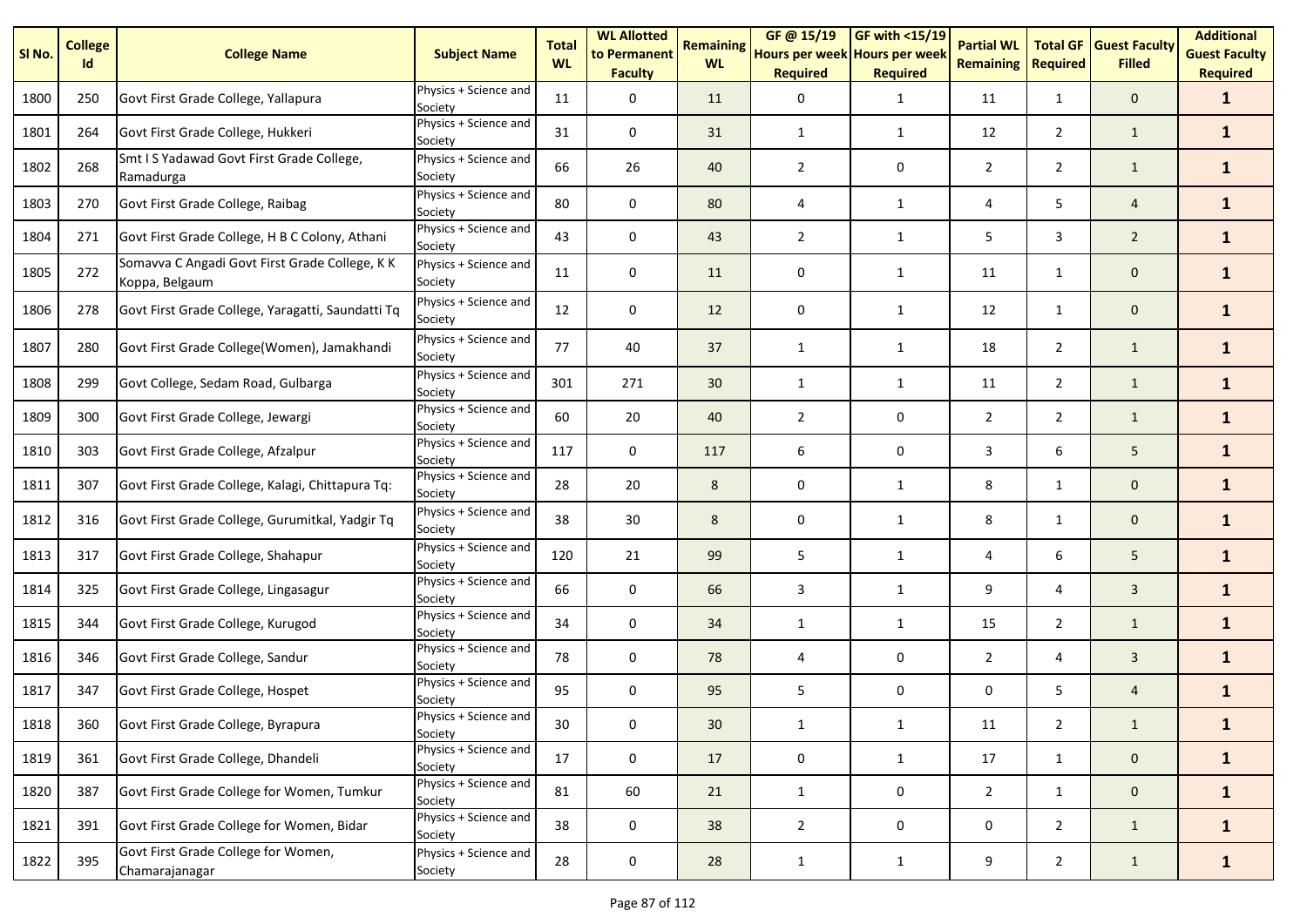| SI No. | <b>College</b><br>Id | <b>College Name</b>                                                                             | <b>Subject Name</b>                                                             | <b>Total</b><br><b>WL</b> | <b>WL Allotted</b><br>to Permanent<br><b>Faculty</b> | <b>Remaining</b><br><b>WL</b> | GF @ 15/19<br>Hours per week Hours per week<br><b>Required</b> | GF with <15/19<br><b>Required</b> | <b>Partial WL</b><br><b>Remaining</b> | <b>Total GF</b><br><b>Required</b> | <b>Guest Faculty</b><br><b>Filled</b> | <b>Additional</b><br><b>Guest Faculty</b><br><b>Required</b> |
|--------|----------------------|-------------------------------------------------------------------------------------------------|---------------------------------------------------------------------------------|---------------------------|------------------------------------------------------|-------------------------------|----------------------------------------------------------------|-----------------------------------|---------------------------------------|------------------------------------|---------------------------------------|--------------------------------------------------------------|
| 1823   | 400                  | Govt First Grade College for Women, Dharwad                                                     | Physics + Science and<br>Society                                                | 24                        | $\mathbf 0$                                          | 24                            | $\mathbf 1$                                                    | $\mathbf{1}$                      | 5 <sub>1</sub>                        | $\overline{2}$                     | $\mathbf{1}$                          | $\mathbf{1}$                                                 |
| 1824   | 910                  | Govt First Grade Women college Yadahalli<br>Mudhol Tq Bagalkot District                         | Physics + Science and<br>Society                                                | 8                         | $\mathbf 0$                                          | 8                             | $\pmb{0}$                                                      | 1                                 | 8                                     | $\mathbf{1}$                       | $\mathbf 0$                           | $\mathbf{1}$                                                 |
| 1825   | 912                  | Residential Govt First Grade College, Mudnal,<br>Yadgir Dt                                      | Physics + Science and<br>Society                                                | 30                        | 10                                                   | 20                            | $\mathbf 1$                                                    | $\mathsf 0$                       | $\mathbf{1}$                          | $\mathbf{1}$                       | $\mathbf 0$                           | $\mathbf{1}$                                                 |
| 1826   | 915                  | Residential Govt First Grade College, Adalageri,<br>Mudhebihal Tq, Vijayapura Dist              | Physics + Science and<br>Society                                                | 16                        | $\mathbf 0$                                          | 16                            | $\mathbf 0$                                                    | $\mathbf{1}$                      | 16                                    | $\mathbf{1}$                       | $\mathbf 0$                           | $\mathbf{1}$                                                 |
| 1827   | 341                  | Gangavathi Venkataramanashetty<br>Padmavathamma Govt First Grade College,<br>Hagaribommanahalli | Political Science+<br><b>HRES + General</b><br>Studies + Indian<br>Constitution | 88                        | $\pmb{0}$                                            | 88                            | 5                                                              | $\mathbf{1}$                      | 13                                    | 6                                  | $\mathbf{3}$                          | $\overline{\mathbf{3}}$                                      |
| 1828   | $\overline{2}$       | Govt Arts College, Dr B R Ambedkar Veedhi,<br>Bangalore                                         | Political Science+<br><b>HRES + General</b><br>Studies + Indian<br>Constitution | 88                        | 64                                                   | 24                            | $\mathbf{1}$                                                   | $\mathbf{1}$                      | 9                                     | $\overline{2}$                     | $\mathbf 0$                           | $\overline{2}$                                               |
| 1829   | 92                   | Govt First Grade College, Chamarajnagar                                                         | Political Science+<br><b>HRES + General</b><br>Studies + Indian<br>Constitution | 77                        | 32                                                   | 45                            | 3                                                              | 0                                 | $\mathbf 0$                           | 3                                  | $\mathbf{1}$                          | 2 <sup>1</sup>                                               |
| 1830   | 110                  | Govt First Grade College, Melukote, Pandavapura<br>Tq                                           | Political Science+<br><b>HRES + General</b><br>Studies + Indian<br>Constitution | 20                        | $\pmb{0}$                                            | 20                            | $\mathbf{1}$                                                   | $\mathbf{1}$                      | 5                                     | $\overline{2}$                     | $\mathbf 0$                           | 2 <sup>1</sup>                                               |
| 1831   | 113                  | Govt Arts College, Hassan                                                                       | Political Science+<br><b>HRES + General</b><br>Studies + Indian<br>Constitution | 135                       | 48                                                   | 87                            | 5                                                              | $\mathbf{1}$                      | 12                                    | 6                                  | $\overline{4}$                        | 2 <sup>1</sup>                                               |
| 1832   | 157                  | Govt First Grade College, Parasurampura,<br>(Chellakere Tq)                                     | Political Science+<br><b>HRES + General</b><br>Studies + Indian<br>Constitution | 19                        | $\mathbf 0$                                          | 19                            | $\mathbf{1}$                                                   | $\mathbf{1}$                      | 4                                     | $\overline{2}$                     | $\mathbf 0$                           | 2 <sup>1</sup>                                               |
| 1833   | 165                  | Govt First Grade College, MCC B Block,<br>Davanagere                                            | Political Science+<br><b>HRES + General</b><br>Studies + Indian<br>Constitution | 84                        | 64                                                   | 20                            | $\mathbf{1}$                                                   | $\mathbf{1}$                      | 5                                     | $\overline{2}$                     | $\mathbf 0$                           | $\overline{2}$                                               |
| 1834   | 245                  | Govt First Grade College, Chikkabasur, Byadagi Tq                                               | Political Science+<br><b>HRES + General</b><br>Studies + Indian<br>Constitution | 28                        | $\pmb{0}$                                            | 28                            | $\mathbf{1}$                                                   | $\mathbf{1}$                      | 13                                    | $\overline{2}$                     | $\mathbf 0$                           | 2 <sup>2</sup>                                               |
| 1835   | 285                  | Govt First Grade College, Badami                                                                | Political Science+<br><b>HRES + General</b><br>Studies + Indian<br>Constitution | 24                        | $\pmb{0}$                                            | 24                            | $\mathbf{1}$                                                   | $\mathbf{1}$                      | 9                                     | $\overline{2}$                     | $\mathsf{O}\xspace$                   | $\overline{2}$                                               |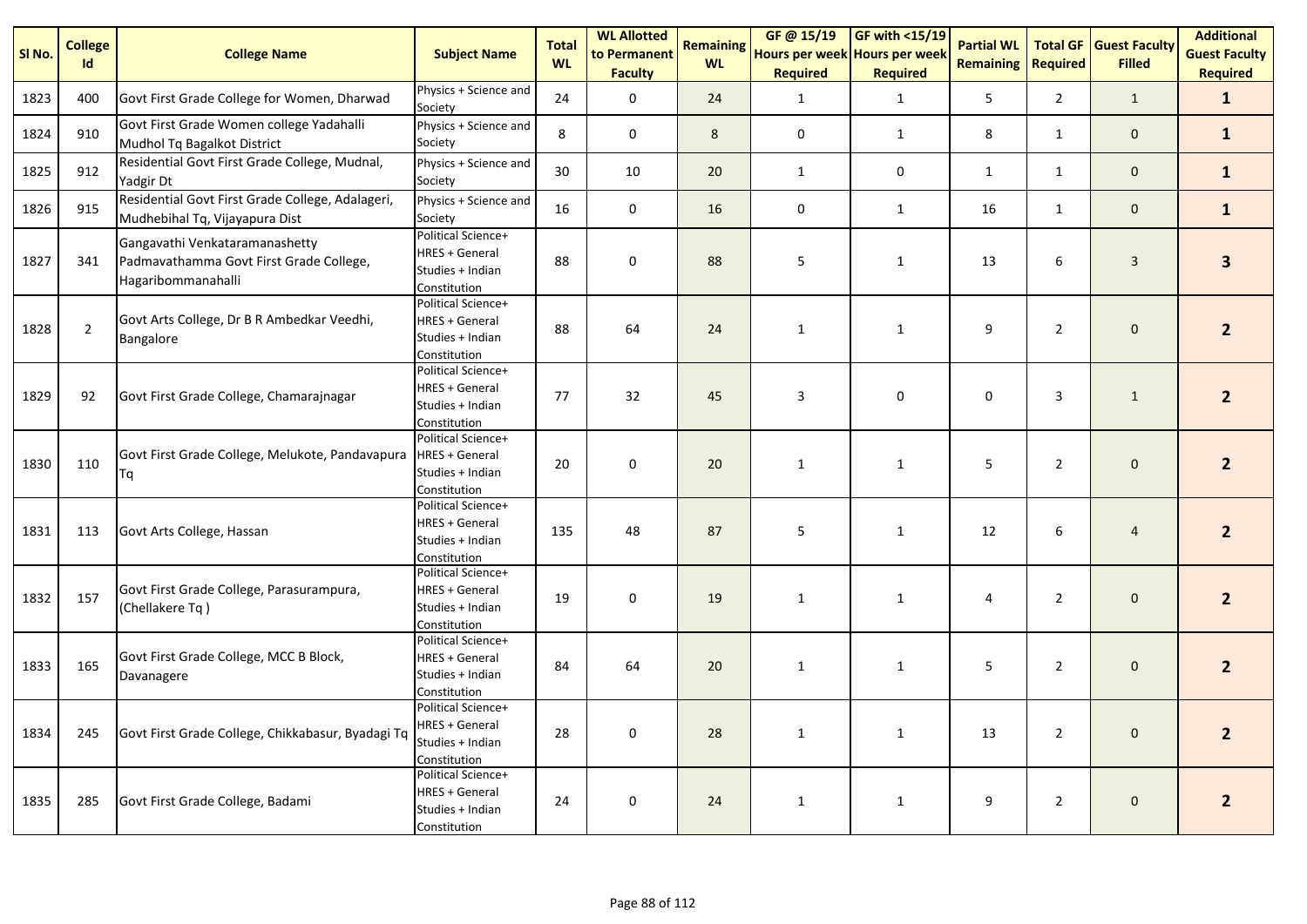| SI No. | <b>College</b><br>Id | <b>College Name</b>                                                                    | <b>Subject Name</b>                                                             | <b>Total</b><br><b>WL</b> | <b>WL Allotted</b><br>to Permanent | <b>Remaining</b><br><b>WL</b> | GF@ 15/19<br>Hours per week Hours per week | $GF with <15/19$ | <b>Partial WL</b><br><b>Remaining</b> | Required       | <b>Total GF Guest Faculty</b><br><b>Filled</b> | <b>Additional</b><br><b>Guest Faculty</b> |
|--------|----------------------|----------------------------------------------------------------------------------------|---------------------------------------------------------------------------------|---------------------------|------------------------------------|-------------------------------|--------------------------------------------|------------------|---------------------------------------|----------------|------------------------------------------------|-------------------------------------------|
|        |                      |                                                                                        |                                                                                 |                           | <b>Faculty</b>                     |                               | <b>Required</b>                            | <b>Required</b>  |                                       |                |                                                | <b>Required</b>                           |
| 1836   | 292                  | Govt First Grade College, Navabag, Khaza Colony,<br>Bijapur                            | Political Science+<br><b>HRES + General</b><br>Studies + Indian<br>Constitution | 89                        | 42                                 | 47                            | 3                                          | 0                | $\overline{2}$                        | 3              | $\mathbf{1}$                                   | $\overline{2}$                            |
| 1837   | 329                  | Govt First Grade College, Kustagi                                                      | Political Science+<br><b>HRES + General</b><br>Studies + Indian<br>Constitution | 51                        | $\mathbf 0$                        | 51                            | 3                                          | $\mathbf{1}$     | 6                                     | 4              | $\overline{2}$                                 | 2 <sup>2</sup>                            |
| 1838   | 330                  | Sri Kolli Nageshwar Rao Govt First Grade College,<br>Gangavathi                        | Political Science+<br><b>HRES + General</b><br>Studies + Indian<br>Constitution | 99                        | 16                                 | 83                            | 5                                          | $\mathbf{1}$     | 8                                     | 6              | $\overline{a}$                                 | 2 <sup>2</sup>                            |
| 1839   | 336                  | Govt First Grade College, Hirevankalkunta,<br>Yelburga Tq                              | Political Science+<br><b>HRES + General</b><br>Studies + Indian<br>Constitution | 37                        | 0                                  | 37                            | $\overline{2}$                             | $\mathbf{1}$     | $\overline{7}$                        | 3              | $\mathbf{1}$                                   | $\overline{2}$                            |
| 1840   | 345                  | Govt First Grade College, Takkalakote, Kurugod<br>Tq:                                  | Political Science+<br><b>HRES + General</b><br>Studies + Indian<br>Constitution | 24                        | 0                                  | 24                            | $\mathbf{1}$                               | $\mathbf{1}$     | 9                                     | $\overline{2}$ | $\mathbf 0$                                    | 2 <sup>1</sup>                            |
| 1841   | 347                  | Govt First Grade College, Hospet                                                       | Political Science+<br><b>HRES + General</b><br>Studies + Indian<br>Constitution | 89                        | 16                                 | 73                            | 4                                          | $\mathbf{1}$     | 13                                    | 5              | $\mathbf{3}$                                   | 2 <sup>2</sup>                            |
| 1842   | 368                  | Govt First Grade College, Saragur, HD Kote, Tq                                         | Political Science+<br><b>HRES + General</b><br>Studies + Indian<br>Constitution | 23                        | 0                                  | 23                            | $\mathbf{1}$                               | $\mathbf{1}$     | 8                                     | $\overline{2}$ | $\mathbf 0$                                    | $2^{\circ}$                               |
| 1843   | 379                  | Govt First Grade College, Tavarageri, Kushtagi Tq                                      | Political Science+<br><b>HRES + General</b><br>Studies + Indian<br>Constitution | 26                        | 0                                  | 26                            | $\mathbf{1}$                               | $\mathbf{1}$     | 11                                    | $\overline{2}$ | $\mathbf 0$                                    | $\overline{2}$                            |
| 1844   | 412                  | Govt First Grade College, Turuvihal, Sindhanur Tq                                      | Political Science+<br><b>HRES + General</b><br>Studies + Indian<br>Constitution | 21                        | 0                                  | 21                            | $\mathbf{1}$                               | $\mathbf{1}$     | 6                                     | $\overline{2}$ | $\mathbf 0$                                    | $\overline{2}$                            |
| 1845   | 923                  | Residential Govt First Grade College, THALABALA,  HRES + General<br><b>Koppal Dist</b> | Political Science+<br>Studies + Indian<br>Constitution                          | 29                        | 6                                  | 23                            |                                            |                  | 8                                     | $\overline{2}$ | $\mathbf{0}$                                   | 2                                         |
| 1846   | 5                    | Govt Science College, N T Road, Bangalore                                              | Political Science+<br><b>HRES + General</b><br>Studies + Indian<br>Constitution | 15                        | 0                                  | 15                            | $\mathbf{1}$                               | 0                | 0                                     | $\mathbf{1}$   | $\mathsf{O}\xspace$                            | $\mathbf{1}$                              |
| 1847   | 9                    | Govt First Grade College, K R Puram, Bangalore                                         | Political Science+<br><b>HRES + General</b><br>Studies + Indian<br>Constitution | 87                        | 80                                 | $\overline{7}$                | 0                                          | $\mathbf{1}$     | $\overline{7}$                        | $\mathbf{1}$   | $\mathsf{O}\xspace$                            | $\mathbf{1}$                              |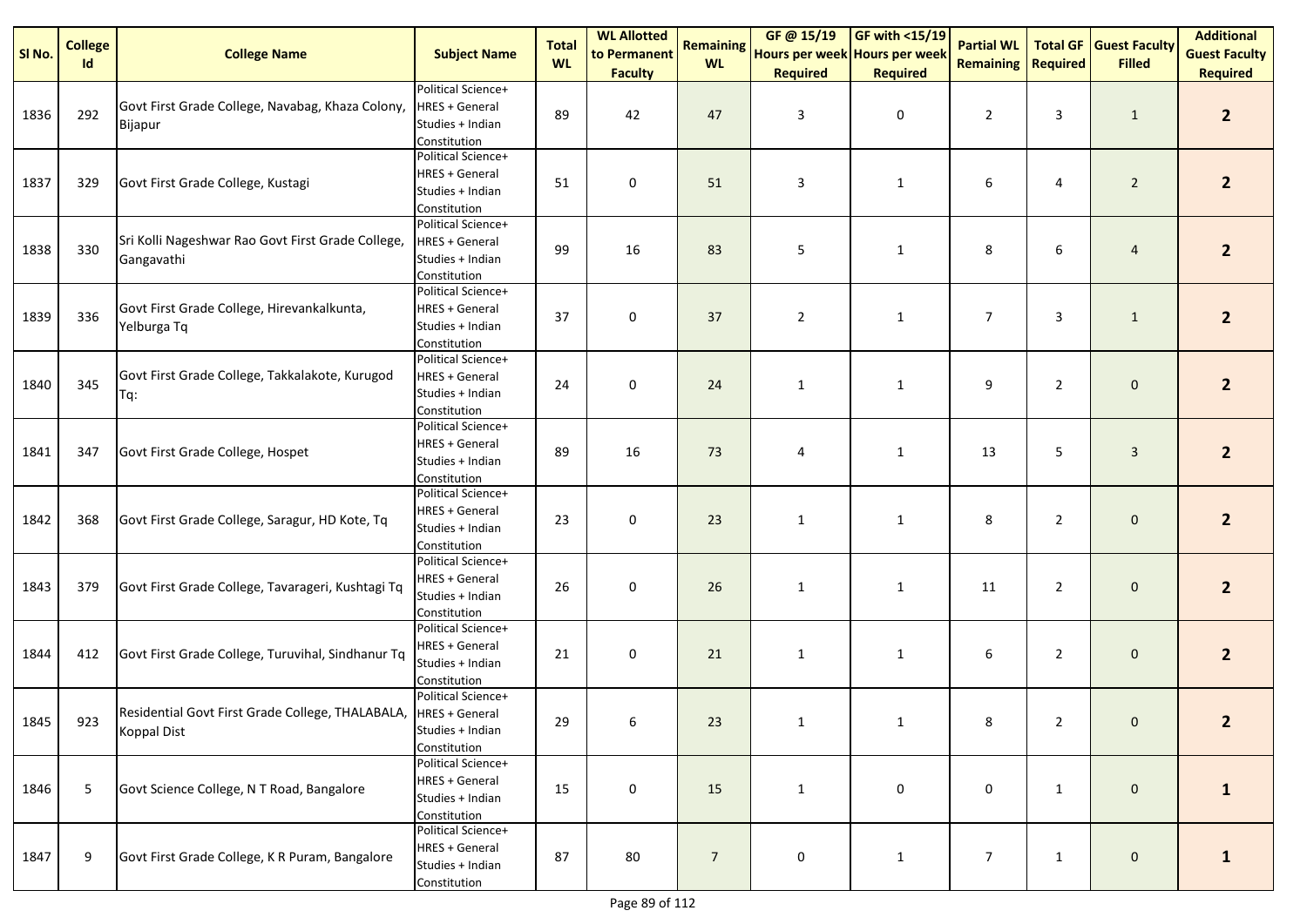| SI No. | <b>College</b><br>Id | <b>College Name</b>                                      | <b>Subject Name</b>                                                             | <b>Total</b><br><b>WL</b> | <b>WL Allotted</b><br>to Permanent | <b>Remaining</b><br><b>WL</b> | GF @ 15/19<br>Hours per week Hours per week | $GF with <15/19$ | <b>Partial WL</b><br><b>Remaining</b> | <b>Required</b> | <b>Total GF Guest Faculty</b><br><b>Filled</b> | <b>Additional</b><br><b>Guest Faculty</b> |
|--------|----------------------|----------------------------------------------------------|---------------------------------------------------------------------------------|---------------------------|------------------------------------|-------------------------------|---------------------------------------------|------------------|---------------------------------------|-----------------|------------------------------------------------|-------------------------------------------|
|        |                      |                                                          |                                                                                 |                           | <b>Faculty</b>                     |                               | <b>Required</b>                             | <b>Required</b>  |                                       |                 |                                                | <b>Required</b>                           |
| 1848   | 11                   | Govt First Grade College, Rajajinagar, Bangalore         | Political Science+<br><b>HRES + General</b><br>Studies + Indian<br>Constitution | 29                        | 24                                 | 5                             | 0                                           | $\mathbf{1}$     | 5                                     | 1               | $\mathbf 0$                                    | $\mathbf{1}$                              |
| 1849   | 14                   | Govt First Grade College, Peenya, I stage,<br>Bangalore  | Political Science+<br><b>HRES + General</b><br>Studies + Indian<br>Constitution | 22                        | 16                                 | 6                             | 0                                           | $\mathbf{1}$     | 6                                     | $\mathbf{1}$    | $\mathbf 0$                                    | $\mathbf{1}$                              |
| 1850   | 18                   | Govt First Grade College, Kengeri, Bangalore             | Political Science+<br><b>HRES + General</b><br>Studies + Indian<br>Constitution | 22                        | $\pmb{0}$                          | 22                            | $\mathbf{1}$                                | $\mathbf{1}$     | $\overline{7}$                        | $\overline{2}$  | $\mathbf{1}$                                   | $\mathbf{1}$                              |
| 1851   | 21                   | Govt First Grade College, Hesserghatta, Bangalore        | Political Science+<br><b>HRES + General</b><br>Studies + Indian<br>Constitution | 24                        | 20                                 | $\overline{4}$                | 0                                           | $\mathbf{1}$     | 4                                     | 1               | $\mathbf 0$                                    | $\mathbf{1}$                              |
| 1852   | 22                   | Govt First Grade College, Doddaballapura                 | Political Science+<br><b>HRES + General</b><br>Studies + Indian<br>Constitution | 92                        | 48                                 | 44                            | $\overline{2}$                              | $\mathbf{1}$     | 14                                    | 3               | $\overline{2}$                                 | $\mathbf{1}$                              |
| 1853   | 30                   | Govt First Grade College, Bidadi, Ramanagar Tq           | Political Science+<br><b>HRES + General</b><br>Studies + Indian<br>Constitution | 22                        | 16                                 | 6                             | 0                                           | $\mathbf{1}$     | 6                                     | $\mathbf{1}$    | $\pmb{0}$                                      | $\mathbf{1}$                              |
| 1854   | 32                   | Govt First Grade College, Magadi                         | Political Science+<br><b>HRES + General</b><br>Studies + Indian<br>Constitution | 72                        | 48                                 | 24                            | $\mathbf{1}$                                | $\mathbf{1}$     | 9                                     | $\overline{2}$  | $\mathbf{1}$                                   | $\mathbf{1}$                              |
| 1855   | 36                   | Govt First Grade College, Kodihalli, Kanakapura Tq       | Political Science+<br><b>HRES + General</b><br>Studies + Indian<br>Constitution | 14                        | $\pmb{0}$                          | 14                            | 0                                           | $\mathbf{1}$     | 14                                    | $\mathbf{1}$    | $\mathbf 0$                                    | $\mathbf{1}$                              |
| 1856   | 43                   | Govt First Grade College, Turuvekere                     | Political Science+<br><b>HRES + General</b><br>Studies + Indian<br>Constitution | 26                        | $\pmb{0}$                          | 26                            | $\mathbf{1}$                                | $\mathbf{1}$     | 11                                    | $\overline{2}$  | $\mathbf{1}$                                   | $\mathbf{1}$                              |
| 1857   | 46                   | Govt First Grade College, Madhugiri                      | Political Science+<br><b>HRES + General</b><br>Studies + Indian<br>Constitution | 51                        | 32                                 | 19                            | 1                                           |                  | 4                                     | $\overline{2}$  | 1                                              |                                           |
| 1858   | 52                   | Govt First Grade College, Badavanahalli,<br>Madhugiri Tq | Political Science+<br><b>HRES + General</b><br>Studies + Indian<br>Constitution | 26                        | $\boldsymbol{6}$                   | 20                            | $\mathbf{1}$                                | $\mathbf{1}$     | 5                                     | $\overline{2}$  | $\mathbf{1}$                                   | $\mathbf{1}$                              |
| 1859   | 55                   | Govt Boys College, Chintamani                            | Political Science+<br><b>HRES + General</b><br>Studies + Indian<br>Constitution | 26                        | $\mathbf 0$                        | 26                            | $\mathbf{1}$                                | $\mathbf{1}$     | 11                                    | $\overline{2}$  | $\mathbf{1}$                                   | $\mathbf{1}$                              |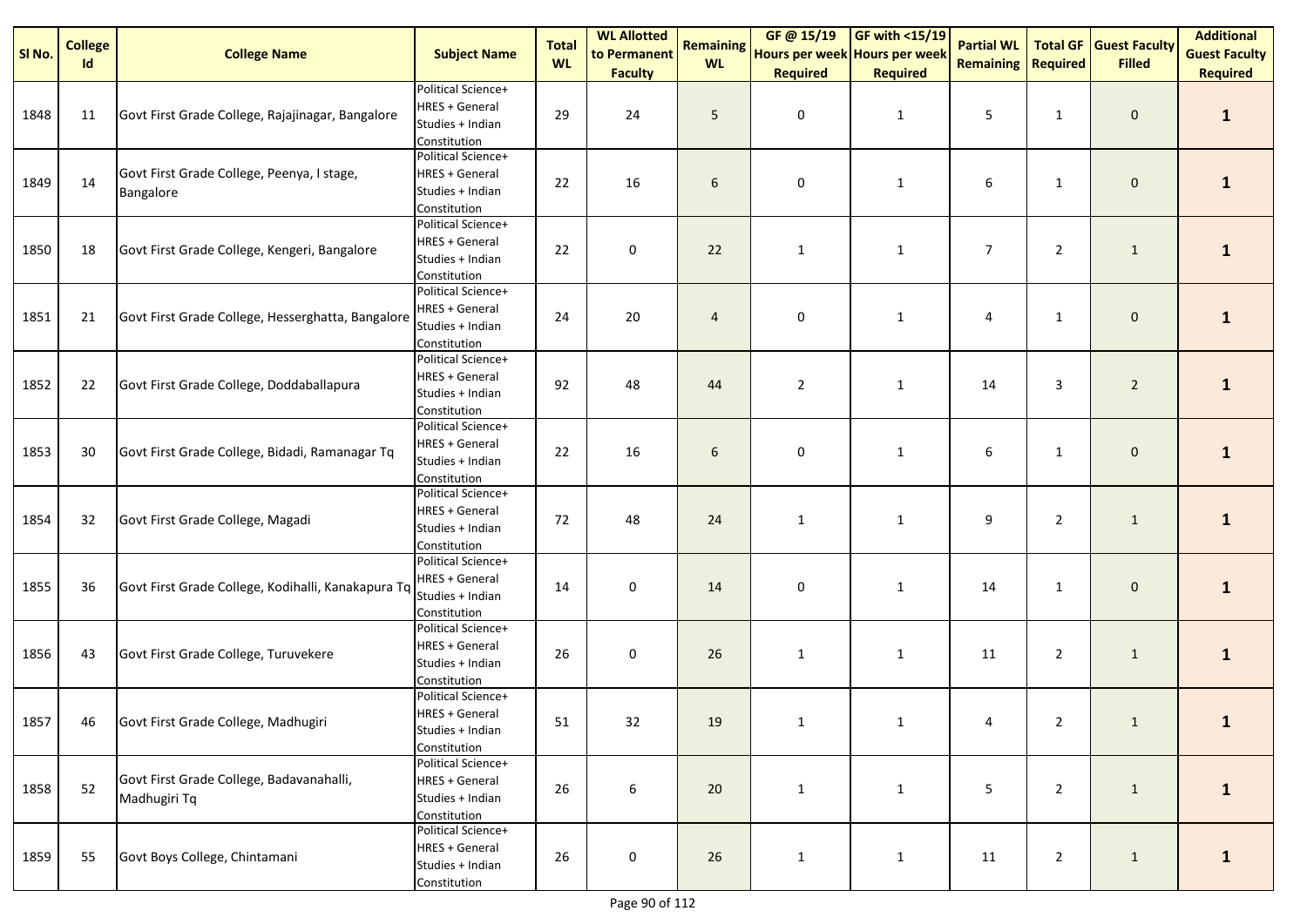| SI No. | <b>College</b><br><b>Id</b> | <b>College Name</b>                                                      | <b>Subject Name</b>                                                             | <b>Total</b><br><b>WL</b> | <b>WL Allotted</b><br>to Permanent | <b>Remaining</b><br><b>WL</b> | GF @ 15/19<br>Hours per week Hours per week | $\sqrt{\frac{1}{19}}$ | <b>Partial WL</b><br><b>Remaining</b> | <b>Required</b> | <b>Total GF Guest Faculty</b><br><b>Filled</b> | <b>Additional</b><br><b>Guest Faculty</b> |
|--------|-----------------------------|--------------------------------------------------------------------------|---------------------------------------------------------------------------------|---------------------------|------------------------------------|-------------------------------|---------------------------------------------|-----------------------|---------------------------------------|-----------------|------------------------------------------------|-------------------------------------------|
|        |                             |                                                                          |                                                                                 |                           | <b>Faculty</b>                     |                               | <b>Required</b>                             | <b>Required</b>       |                                       |                 |                                                | <b>Required</b>                           |
| 1860   | 56                          | Govt Womens College, Chintamani                                          | Political Science+<br><b>HRES + General</b><br>Studies + Indian<br>Constitution | 27                        | 19                                 | 8                             | 0                                           | $\mathbf{1}$          | 8                                     | $\mathbf{1}$    | $\mathbf 0$                                    | $\mathbf{1}$                              |
| 1861   | 57                          | Govt First Grade College, Shidlaghatta                                   | Political Science+<br>HRES + General<br>Studies + Indian<br>Constitution        | 26                        | 16                                 | 10                            | 0                                           | $\mathbf{1}$          | 10                                    | $\mathbf{1}$    | $\mathbf 0$                                    | $\mathbf{1}$                              |
| 1862   | 66                          | Govt First Grade College, SULIKUNTE ROAD,<br>Bangarpet                   | Political Science+<br>HRES + General<br>Studies + Indian<br>Constitution        | 83                        | 16                                 | 67                            | 4                                           | $\mathbf{1}$          | $\overline{7}$                        | 5               | $\overline{4}$                                 | $\mathbf{1}$                              |
| 1863   | 70                          | Govt First Grade College, Bangaru Tirupati, Hulkur<br>Village, Bangarpet | Political Science+<br><b>HRES + General</b><br>Studies + Indian<br>Constitution | 22                        | 0                                  | 22                            | $\mathbf{1}$                                | $\mathbf{1}$          | $\overline{7}$                        | $\overline{2}$  | $\mathbf{1}$                                   | $\mathbf{1}$                              |
| 1864   | 71                          | Govt Law College, Kolar                                                  | Political Science+<br><b>HRES + General</b><br>Studies + Indian<br>Constitution | 12                        | $\pmb{0}$                          | 12                            | 0                                           | $\mathbf{1}$          | 12                                    | $\mathbf{1}$    | $\mathbf 0$                                    | $\mathbf{1}$                              |
| 1865   | 74                          | Sri D Devaraj urs Govt First Grade College, Hunsur                       | Political Science+<br>HRES + General<br>Studies + Indian<br>Constitution        | 74                        | 32                                 | 42                            | $\overline{2}$                              | $\mathbf{1}$          | 12                                    | 3               | $\overline{2}$                                 | $\mathbf{1}$                              |
| 1866   | 83                          | Govt First Grade College, Ooty Road, Nanjangudu                          | Political Science+<br><b>HRES + General</b><br>Studies + Indian<br>Constitution | 36                        | 16                                 | 20                            | $\mathbf{1}$                                | $\mathbf{1}$          | 5                                     | $\overline{2}$  | $\mathbf{1}$                                   | $\mathbf{1}$                              |
| 1867   | 88                          | Govt First Grade College, Hullahalli, Nanjangud Tq                       | Political Science+<br><b>HRES + General</b><br>Studies + Indian<br>Constitution | 23                        | 16                                 | $\overline{7}$                | 0                                           | $\mathbf{1}$          | $\overline{7}$                        | $\mathbf{1}$    | $\mathbf 0$                                    | $\mathbf{1}$                              |
| 1868   | 100                         | Govt First Grade College, K R Pet                                        | Political Science+<br>HRES + General<br>Studies + Indian<br>Constitution        | 86                        | 32                                 | 54                            | 3                                           | $\mathbf{1}$          | 9                                     | 4               | $\mathbf{3}$                                   | $\mathbf{1}$                              |
| 1869   |                             | 106 Govt First Grade College, Pandavapura                                | Political Science+<br><b>HRES + General</b><br>Studies + Indian<br>Constitution | 33                        | 16                                 | 17                            |                                             | $\Omega$              | 2                                     | 1               | $\overline{0}$                                 |                                           |
| 1870   | 107                         | Govt First Grade College, Bharathinagara, Maddur HRES + General<br>Tq    | Political Science+<br>Studies + Indian<br>Constitution                          | 24                        | 16                                 | 8                             | 0                                           | $\mathbf{1}$          | 8                                     | $\mathbf{1}$    | $\mathbf 0$                                    | $\mathbf{1}$                              |
| 1871   | 123                         | Govt First Grade College, Gandasi, (Arasikere Tq)                        | Political Science+<br>HRES + General<br>Studies + Indian<br>Constitution        | 20                        | 0                                  | 20                            | $\mathbf{1}$                                | $\mathbf{1}$          | 5                                     | $\overline{2}$  | $\mathbf{1}$                                   | $\mathbf{1}$                              |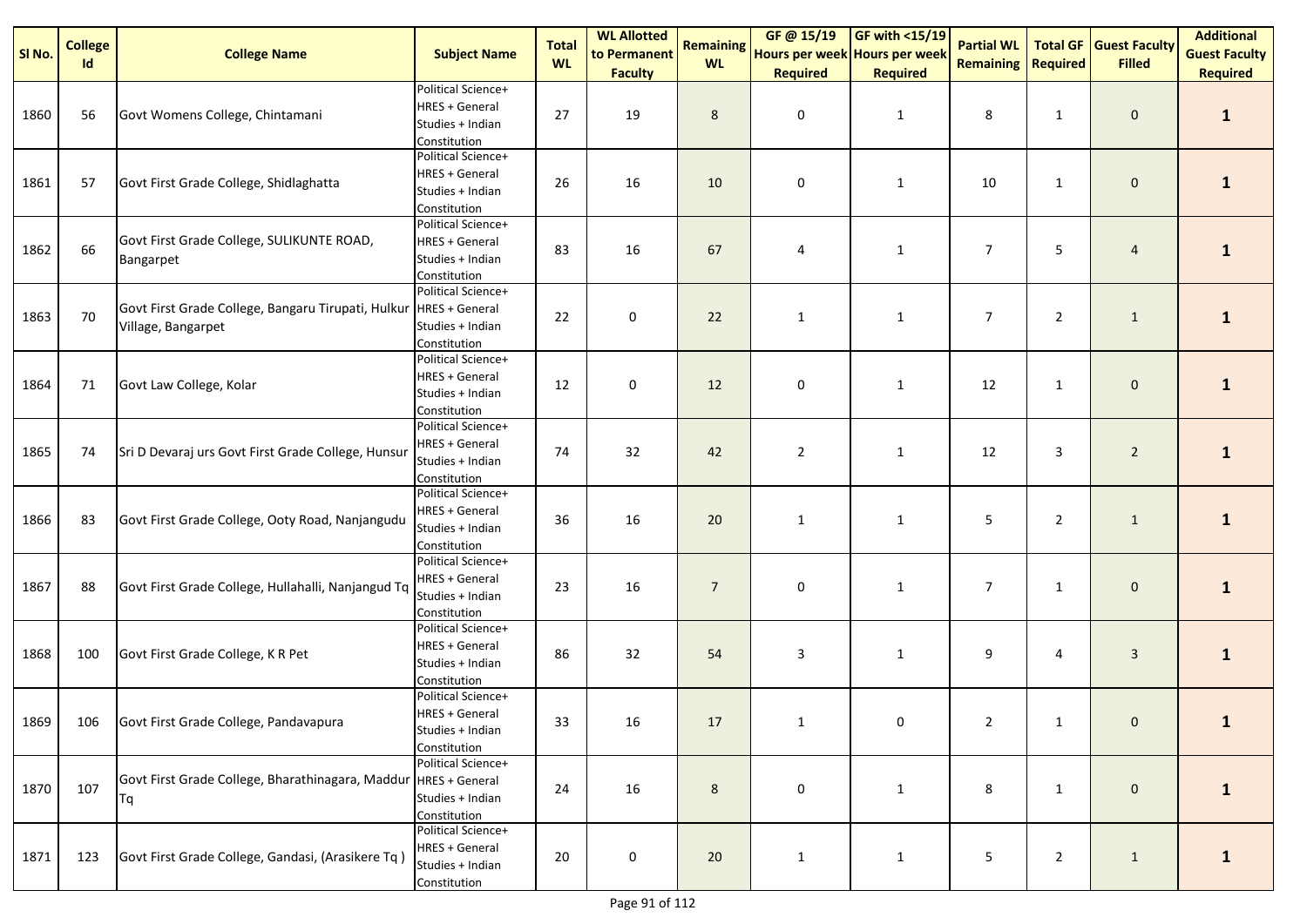| SI No. | <b>College</b> | <b>College Name</b>                                                                                   | <b>Subject Name</b>                                                             | <b>Total</b> | <b>WL Allotted</b><br>to Permanent | <b>Remaining</b> | GF @ 15/19<br>Hours per week Hours per week | $\sqrt{\frac{1}{19}}$ | <b>Partial WL</b> |                 | <b>Total GF Guest Faculty</b> | <b>Additional</b><br><b>Guest Faculty</b> |
|--------|----------------|-------------------------------------------------------------------------------------------------------|---------------------------------------------------------------------------------|--------------|------------------------------------|------------------|---------------------------------------------|-----------------------|-------------------|-----------------|-------------------------------|-------------------------------------------|
|        | <b>Id</b>      |                                                                                                       |                                                                                 | <b>WL</b>    | <b>Faculty</b>                     | <b>WL</b>        | <b>Required</b>                             | <b>Required</b>       | <b>Remaining</b>  | <b>Required</b> | <b>Filled</b>                 | <b>Required</b>                           |
| 1872   | 125            | Govt First Grade College, Alur                                                                        | Political Science+<br><b>HRES + General</b><br>Studies + Indian<br>Constitution | 20           | 16                                 | $\overline{4}$   | 0                                           | $\mathbf{1}$          | 4                 | $\mathbf{1}$    | $\mathbf 0$                   | $\mathbf{1}$                              |
| 1873   | 127            | Govt Home Science College for Women, N E Basic HRES + General<br>School, Rangoli Halla, Hassan (CoED) | Political Science+<br>Studies + Indian<br>Constitution                          | 4            | 0                                  | $\overline{4}$   | 0                                           | $\mathbf{1}$          | 4                 | $\mathbf{1}$    | $\mathbf 0$                   | $\mathbf{1}$                              |
| 1874   | 128            | Govt Home Science College for Women,<br>Holenarasipura                                                | Political Science+<br><b>HRES + General</b><br>Studies + Indian<br>Constitution | 4            | $\pmb{0}$                          | $\overline{4}$   | $\pmb{0}$                                   | $\mathbf{1}$          | 4                 | $\mathbf{1}$    | $\mathbf 0$                   | $\mathbf{1}$                              |
| 1875   | 131            | Govt First Grade College, Baanavara, Arasikere Tq                                                     | Political Science+<br><b>HRES + General</b><br>Studies + Indian<br>Constitution | 23           | 16                                 | $\overline{7}$   | $\mathbf 0$                                 | $\mathbf{1}$          | $\overline{7}$    | 1               | $\mathbf 0$                   | $\mathbf{1}$                              |
| 1876   | 141            | Govt First Grade College, Soraba                                                                      | Political Science+<br><b>HRES + General</b><br>Studies + Indian<br>Constitution | 44           | 6                                  | 38               | $\overline{2}$                              | $\mathbf{1}$          | 8                 | 3               | $\overline{2}$                | $\mathbf{1}$                              |
| 1877   | 149            | Govt First Grade College, Rippanpet, Hosanagara<br>Tq                                                 | Political Science+<br><b>HRES + General</b><br>Studies + Indian<br>Constitution | 25           | 16                                 | 9                | 0                                           | $\mathbf{1}$          | 9                 | $\mathbf{1}$    | $\mathbf 0$                   | $\mathbf{1}$                              |
| 1878   | 152            | H P C C Govt College, Challakere                                                                      | Political Science+<br>HRES + General<br>Studies + Indian<br>Constitution        | 28           | 0                                  | 28               | $\mathbf{1}$                                | $\mathbf{1}$          | 13                | $\overline{2}$  | $\mathbf{1}$                  | $\mathbf{1}$                              |
| 1879   | 161            | Vani Vilas Sugar Factory Education Trust College,<br>Hiriyur ()                                       | Political Science+<br><b>HRES + General</b><br>Studies + Indian<br>Constitution | 37           | 32                                 | 5                | 0                                           | $\mathbf{1}$          | 5                 | 1               | $\mathbf 0$                   | $\mathbf{1}$                              |
| 1880   | 162            | Sri Sri Shivalingeshwara Swamy Govt First Grade<br>College, Channagiri                                | Political Science+<br><b>HRES + General</b><br>Studies + Indian<br>Constitution | 100          | 48                                 | 52               | 3                                           | $\mathbf{1}$          | $\overline{7}$    | 4               | $\mathbf{3}$                  | $\mathbf{1}$                              |
| 1881   |                | 168 Govt First Grade College, Harihara                                                                | Political Science+<br><b>HRES + General</b><br>Studies + Indian<br>Constitution | 34           | 16                                 | 18               |                                             | $\Omega$              | 3                 | 1               | $\overline{0}$                |                                           |
| 1882   | 169            | Govt First Grade College, Harapanahalli                                                               | Political Science+<br>HRES + General<br>Studies + Indian<br>Constitution        | 53           | 16                                 | 37               | $\overline{2}$                              | $\mathbf{1}$          | $\overline{7}$    | 3               | $\overline{2}$                | $\mathbf{1}$                              |
| 1883   | 173            | I D S G Govt College, Chikkamagalur                                                                   | Political Science+<br>HRES + General<br>Studies + Indian<br>Constitution        | 53           | 48                                 | 5                | 0                                           | $\mathbf{1}$          | 5                 | $\mathbf{1}$    | $\mathbf 0$                   | $\mathbf{1}$                              |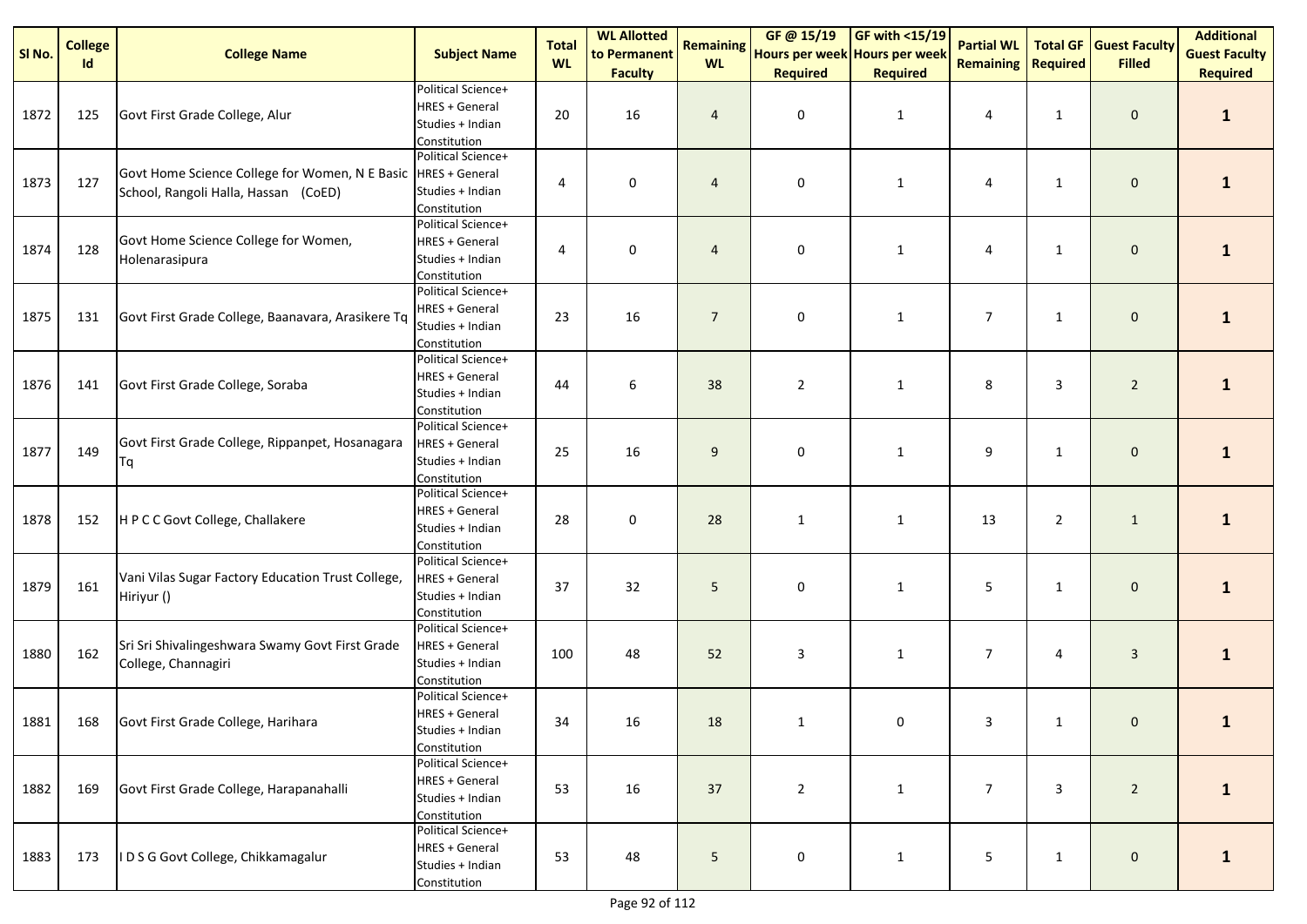| SI No. | <b>College</b><br><b>Id</b> | <b>College Name</b>                                                                        | <b>Subject Name</b>                                                             | <b>Total</b><br><b>WL</b> | <b>WL Allotted</b><br>to Permanent | <b>Remaining</b><br><b>WL</b> | GF @ 15/19<br>Hours per week Hours per week | $\sqrt{\frac{1000 \text{ F}}{1000}}$ | <b>Partial WL</b><br><b>Remaining</b> | <b>Required</b> | <b>Total GF Guest Faculty</b><br><b>Filled</b> | <b>Additional</b><br><b>Guest Faculty</b> |
|--------|-----------------------------|--------------------------------------------------------------------------------------------|---------------------------------------------------------------------------------|---------------------------|------------------------------------|-------------------------------|---------------------------------------------|--------------------------------------|---------------------------------------|-----------------|------------------------------------------------|-------------------------------------------|
|        |                             |                                                                                            |                                                                                 |                           | <b>Faculty</b>                     |                               | <b>Required</b>                             | <b>Required</b>                      |                                       |                 |                                                | <b>Required</b>                           |
| 1884   | 175                         | D S Bele Gowda Govt First Grade College,<br>Mudigere                                       | Political Science+<br><b>HRES + General</b><br>Studies + Indian<br>Constitution | 25                        | 16                                 | 9                             | $\mathbf 0$                                 | $\mathbf{1}$                         | 9                                     | $\mathbf{1}$    | $\mathbf 0$                                    | $\mathbf{1}$                              |
| 1885   | 178                         | Govt First Grade College, Panchanahalli (Kodur<br>Tq)                                      | Political Science+<br><b>HRES + General</b><br>Studies + Indian<br>Constitution | 25                        | 16                                 | 9                             | 0                                           | $\mathbf{1}$                         | 9                                     | $\mathbf{1}$    | $\mathbf 0$                                    | $\mathbf{1}$                              |
| 1886   | 180                         | Govt First Grade College, Sringeri                                                         | Political Science+<br><b>HRES + General</b><br>Studies + Indian<br>Constitution | 25                        | $\pmb{0}$                          | 25                            | $\mathbf{1}$                                | $\mathbf{1}$                         | 10                                    | $\overline{2}$  | $\mathbf{1}$                                   | $\mathbf{1}$                              |
| 1887   | 182                         | Govt First Grade College, Kalasa, Sringeri Tq                                              | Political Science+<br><b>HRES + General</b><br>Studies + Indian<br>Constitution | 25                        | 16                                 | 9                             | $\mathbf 0$                                 | $\mathbf{1}$                         | 9                                     | 1               | $\mathbf 0$                                    | $\mathbf{1}$                              |
| 1888   | 186                         | Govt First Grade College, Uppinangadi, (Puttur Tq                                          | Political Science+<br><b>HRES + General</b><br>Studies + Indian<br>Constitution | 25                        | 0                                  | 25                            | $\mathbf{1}$                                | $\mathbf{1}$                         | 10                                    | $\overline{2}$  | $\mathbf 1$                                    | $\mathbf{1}$                              |
| 1889   | 196                         | Govt First Grade College, Sullya                                                           | Political Science+<br>HRES + General<br>Studies + Indian<br>Constitution        | 33                        | 16                                 | 17                            | $\mathbf{1}$                                | 0                                    | $\overline{2}$                        | $\mathbf{1}$    | $\pmb{0}$                                      | $\mathbf{1}$                              |
| 1890   | 197                         | Govt First Grade College, Mangalore Carstreet,<br>Mangalore                                | Political Science+<br>HRES + General<br>Studies + Indian<br>Constitution        | 78                        | 32                                 | 46                            | 3                                           | 0                                    | $\mathbf{1}$                          | 3               | $\overline{2}$                                 | $\mathbf{1}$                              |
| 1891   | 202                         | Govt First Grade College, Hebri, (Karkala Tq)                                              | Political Science+<br><b>HRES + General</b><br>Studies + Indian<br>Constitution | 30                        | 0                                  | 30                            | $\overline{2}$                              | 0                                    | 0                                     | $\overline{2}$  | $\mathbf{1}$                                   | $\mathbf{1}$                              |
| 1892   | 207                         | Govt First Grade College, Thenkanidiyur, Udupi                                             | Political Science+<br><b>HRES + General</b><br>Studies + Indian<br>Constitution | 33                        | 17                                 | 16                            | $\mathbf{1}$                                | 0                                    | $\mathbf{1}$                          | $\mathbf{1}$    | $\mathbf 0$                                    | $\mathbf{1}$                              |
| 1893   | 208                         | Smt Rukmini Shedthi Memorial National Govt<br>First Grade College, Barkur (Udupi Tq)       | Political Science+<br><b>HRES + General</b><br>Studies + Indian<br>Constitution | $\overline{7}$            | 0                                  | $\overline{7}$                | $\mathbf{0}$                                |                                      | $\overline{7}$                        | 1               | $\mathbf{0}$                                   |                                           |
| 1894   | 209                         | Dr G Shankar Govt Women First Grade College &<br>PG Centre, Ajjarakadu, Udupi (Udupi Dist) | Political Science+<br><b>HRES + General</b><br>Studies + Indian<br>Constitution | 71                        | 48                                 | 23                            | $\mathbf{1}$                                | $\mathbf{1}$                         | 8                                     | $\overline{2}$  | $\mathbf{1}$                                   | $\mathbf{1}$                              |
| 1895   | 216                         | Govt First Grade College, Virajpet                                                         | Political Science+<br>HRES + General<br>Studies + Indian<br>Constitution        | 33                        | 16                                 | 17                            | $\mathbf{1}$                                | 0                                    | $\overline{2}$                        | $\mathbf{1}$    | $\mathbf 0$                                    | $\mathbf{1}$                              |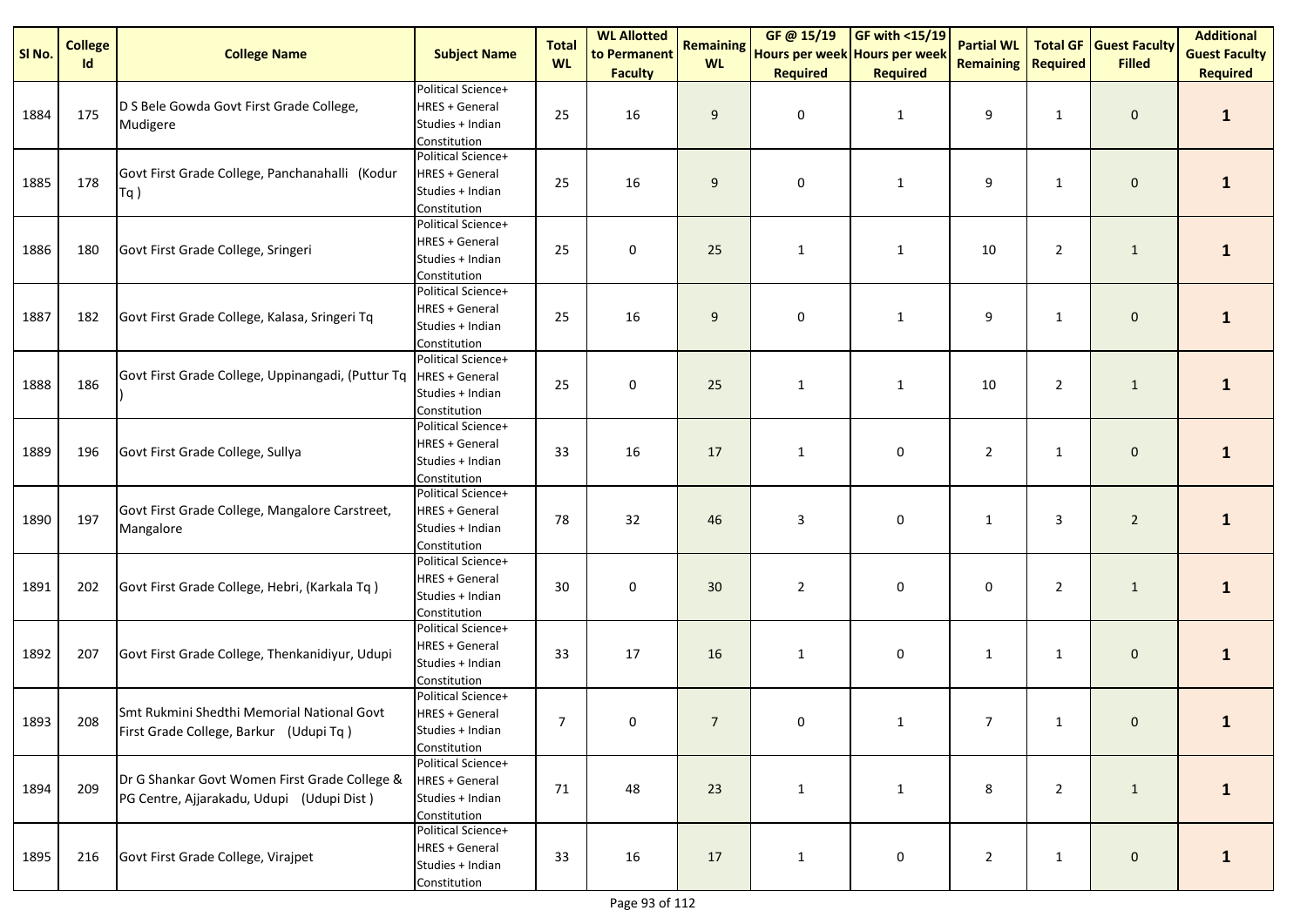| SI No. | <b>College</b><br>Id | <b>College Name</b>                                     | <b>Subject Name</b>                                                             | <b>Total</b><br><b>WL</b> | <b>WL Allotted</b><br>to Permanent | <b>Remaining</b><br><b>WL</b> | GF@ 15/19<br>Hours per week Hours per week | $GF with <15/19$ | <b>Partial WL</b><br><b>Remaining</b> | Required       | <b>Total GF Guest Faculty</b><br><b>Filled</b> | <b>Additional</b><br><b>Guest Faculty</b> |
|--------|----------------------|---------------------------------------------------------|---------------------------------------------------------------------------------|---------------------------|------------------------------------|-------------------------------|--------------------------------------------|------------------|---------------------------------------|----------------|------------------------------------------------|-------------------------------------------|
|        |                      |                                                         |                                                                                 |                           | <b>Faculty</b>                     |                               | <b>Required</b>                            | <b>Required</b>  |                                       |                |                                                | <b>Required</b>                           |
| 1896   | 225                  | Govt First Grade College, Annigeri, Navalgund Tq        | Political Science+<br><b>HRES + General</b><br>Studies + Indian<br>Constitution | 32                        | 6                                  | 26                            | $\mathbf{1}$                               | $\mathbf{1}$     | 11                                    | $\overline{2}$ | $\mathbf{1}$                                   | $\mathbf{1}$                              |
| 1897   | 228                  | Govt First Grade College, Guledagudda Badami Tq         | Political Science+<br><b>HRES + General</b><br>Studies + Indian<br>Constitution | 26                        | 0                                  | 26                            | $\mathbf{1}$                               | $\mathbf{1}$     | 11                                    | $\overline{2}$ | $\mathbf{1}$                                   | $\mathbf{1}$                              |
| 1898   | 231                  | Govt First Grade College, (Mun School Campus),<br>Gadag | Political Science+<br><b>HRES + General</b><br>Studies + Indian<br>Constitution | 69                        | 16                                 | 53                            | 3                                          | $\mathbf{1}$     | 8                                     | 4              | $\mathbf{3}$                                   | $\mathbf{1}$                              |
| 1899   | 242                  | Smt G B Ankalkoti, Govt First Grade College,<br>Shiggav | Political Science+<br><b>HRES + General</b><br>Studies + Indian<br>Constitution | 28                        | 24                                 | $\overline{4}$                | $\mathbf 0$                                | $\mathbf{1}$     | 4                                     | $\mathbf{1}$   | $\mathbf 0$                                    | $\mathbf{1}$                              |
| 1900   | 250                  | Govt First Grade College, Yallapura                     | Political Science+<br><b>HRES + General</b><br>Studies + Indian<br>Constitution | 19                        | 0                                  | 19                            | $\mathbf{1}$                               | $\mathbf{1}$     | 4                                     | $\overline{2}$ | $\mathbf{1}$                                   | $\mathbf{1}$                              |
| 1901   | 256                  | Govt First Grade College, Sirsi                         | Political Science+<br><b>HRES + General</b><br>Studies + Indian<br>Constitution | 75                        | 16                                 | 59                            | 3                                          | $\mathbf{1}$     | 14                                    | 4              | $\mathbf{3}$                                   | $\mathbf{1}$                              |
| 1902   | 257                  | Govt First Grade College, Siddapura                     | Political Science+<br><b>HRES + General</b><br>Studies + Indian<br>Constitution | 27                        | 16                                 | 11                            | 0                                          | $\mathbf{1}$     | 11                                    | $\mathbf{1}$   | $\mathbf 0$                                    | $\mathbf{1}$                              |
| 1903   | 258                  | Govt First Grade College, Manki, Honnavara Tq           | Political Science+<br><b>HRES + General</b><br>Studies + Indian<br>Constitution | 25                        | 16                                 | 9                             | 0                                          | $\mathbf{1}$     | 9                                     | $\mathbf{1}$   | $\mathbf 0$                                    | $\mathbf{1}$                              |
| 1904   | 259                  | Govt First Grade College, Baada, Kumta Tq               | Political Science+<br><b>HRES + General</b><br>Studies + Indian<br>Constitution | 6                         | 0                                  | 6                             | $\pmb{0}$                                  | $\mathbf{1}$     | 6                                     | $\mathbf{1}$   | $\mathbf 0$                                    | $\mathbf{1}$                              |
| 1905   |                      | 261 Govt First Grade College, Ainapura, (Athani Tq)     | Political Science+<br><b>HRES + General</b><br>Studies + Indian<br>Constitution | 24                        | 0                                  | 24                            |                                            |                  | 9                                     | $\overline{2}$ | $\mathbf{1}$                                   |                                           |
| 1906   | 263                  | Govt First Grade College, Sadalaga (Chikkodi Tq)        | Political Science+<br><b>HRES + General</b><br>Studies + Indian<br>Constitution | 26                        | $\boldsymbol{6}$                   | 20                            | $\mathbf{1}$                               | $\mathbf{1}$     | 5                                     | $\overline{2}$ | $\mathbf{1}$                                   | $\mathbf{1}$                              |
| 1907   | 264                  | Govt First Grade College, Hukkeri                       | Political Science+<br><b>HRES + General</b><br>Studies + Indian<br>Constitution | 24                        | $\pmb{0}$                          | 24                            | $\mathbf{1}$                               | $\mathbf{1}$     | 9                                     | $\overline{2}$ | $\mathbf{1}$                                   | $\mathbf{1}$                              |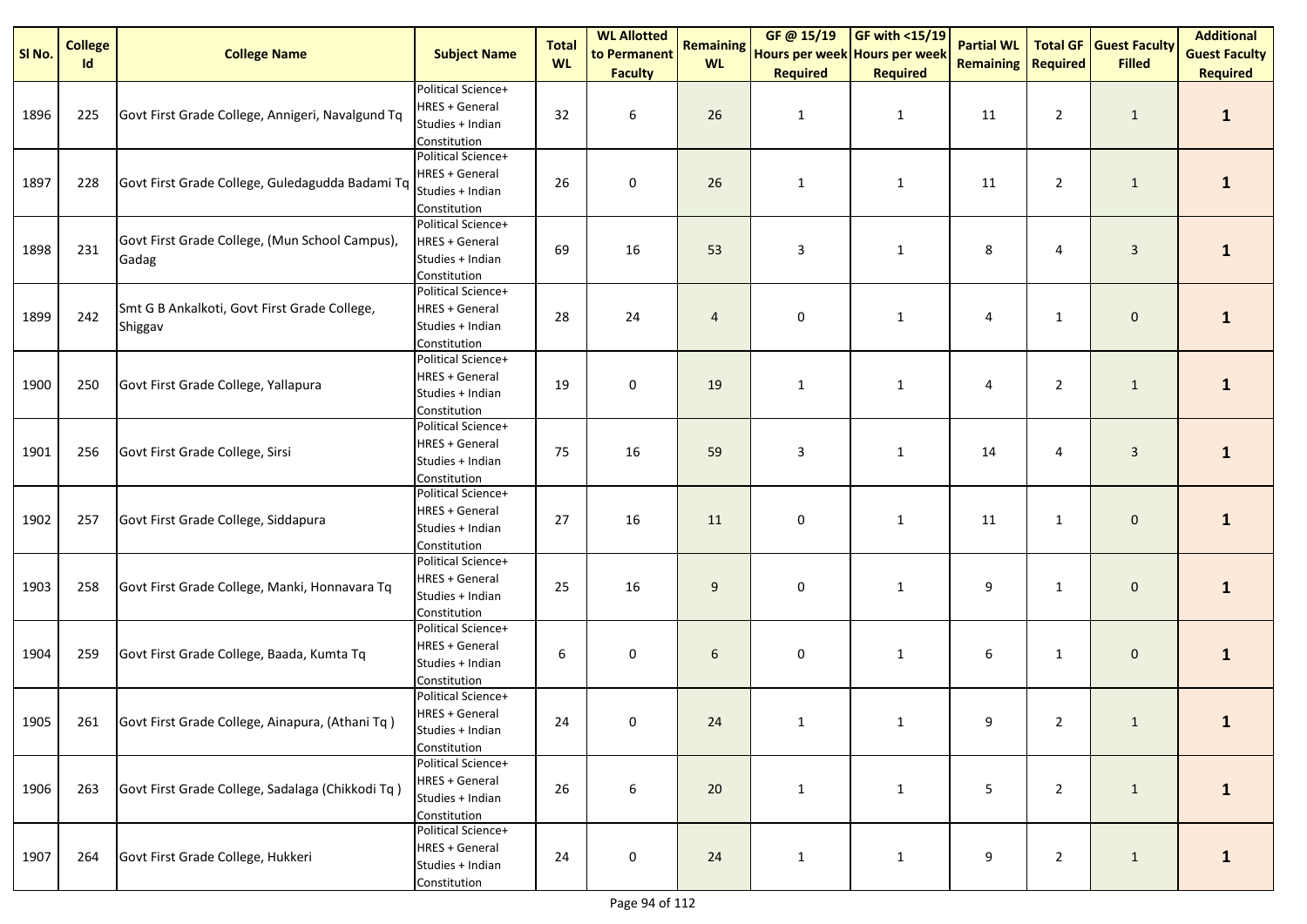| SI No. | <b>College</b><br><b>Id</b> | <b>College Name</b>                                                           | <b>Subject Name</b>                                                             | <b>Total</b><br><b>WL</b> | <b>WL Allotted</b><br>to Permanent | <b>Remaining</b><br><b>WL</b> | GF @ 15/19<br>Hours per week Hours per week | $\sqrt{\frac{9F \text{ with } 15/19}$ | <b>Partial WL</b><br><b>Remaining</b> | <b>Required</b> | <b>Total GF Guest Faculty</b><br><b>Filled</b> | <b>Additional</b><br><b>Guest Faculty</b> |
|--------|-----------------------------|-------------------------------------------------------------------------------|---------------------------------------------------------------------------------|---------------------------|------------------------------------|-------------------------------|---------------------------------------------|---------------------------------------|---------------------------------------|-----------------|------------------------------------------------|-------------------------------------------|
|        |                             |                                                                               |                                                                                 |                           | <b>Faculty</b>                     |                               | <b>Required</b>                             | <b>Required</b>                       |                                       |                 |                                                | <b>Required</b>                           |
| 1908   | 268                         | Smt I S Yadawad Govt First Grade College,<br>Ramadurga                        | Political Science+<br><b>HRES + General</b><br>Studies + Indian<br>Constitution | 47                        | 16                                 | 31                            | $\overline{2}$                              | $\pmb{0}$                             | $\mathbf{1}$                          | $\overline{2}$  | $\mathbf{1}$                                   | $\mathbf{1}$                              |
| 1909   | 269                         | Govt First Grade College, Chikkodi                                            | Political Science+<br><b>HRES + General</b><br>Studies + Indian<br>Constitution | 24                        | 16                                 | 8                             | 0                                           | $\mathbf{1}$                          | 8                                     | $\mathbf{1}$    | $\mathbf 0$                                    | $\mathbf{1}$                              |
| 1910   | 271                         | Govt First Grade College, H B C Colony, Athani                                | Political Science+<br><b>HRES + General</b><br>Studies + Indian<br>Constitution | 86                        | $\pmb{0}$                          | 86                            | 5                                           | $\mathbf{1}$                          | 11                                    | 6               | 5                                              | $\mathbf{1}$                              |
| 1911   | 272                         | Somavva C Angadi Govt First Grade College, K K<br>Koppa, Belgaum              | Political Science+<br><b>HRES + General</b><br>Studies + Indian<br>Constitution | 24                        | 16                                 | 8                             | $\mathbf 0$                                 | $\mathbf{1}$                          | 8                                     | 1               | $\mathbf 0$                                    | $\mathbf{1}$                              |
| 1912   | 273                         | Govt First Grade College, Kittur, Bylahongala Tq:                             | Political Science+<br><b>HRES + General</b><br>Studies + Indian<br>Constitution | 24                        | 16                                 | 8                             | 0                                           | $\mathbf{1}$                          | 8                                     | $\mathbf{1}$    | $\mathbf 0$                                    | $\mathbf{1}$                              |
| 1913   | 274                         | Shri Mallappa Yegappa Khyadi Govt First Grade<br>College, Telsanga, Athani Tq | Political Science+<br><b>HRES + General</b><br>Studies + Indian<br>Constitution | 31                        | 6                                  | 25                            | $\mathbf{1}$                                | $\mathbf{1}$                          | 10                                    | $\overline{2}$  | $\mathbf{1}$                                   | $\mathbf{1}$                              |
| 1914   | 275                         | Govt First Grade College, Pashchapura, Hukkeri Tq                             | Political Science+<br><b>HRES + General</b><br>Studies + Indian<br>Constitution | 24                        | 16                                 | 8                             | $\mathbf 0$                                 | $\mathbf{1}$                          | 8                                     | $\mathbf{1}$    | $\mathbf 0$                                    | $\mathbf{1}$                              |
| 1915   | 276                         | Govt First Grade College, Katgeri (Kokatanur),<br>Athani Tq                   | Political Science+<br><b>HRES + General</b><br>Studies + Indian<br>Constitution | 26                        | 16                                 | 10                            | 0                                           | $\mathbf{1}$                          | 10                                    | $\mathbf{1}$    | $\mathbf 0$                                    | $\mathbf{1}$                              |
| 1916   | 277                         | Sri Shripadbhod Swamiji Govt First Grade College,<br>Moodalagi, Gokak Tq      | Political Science+<br><b>HRES + General</b><br>Studies + Indian<br>Constitution | 24                        | 16                                 | 8                             | $\pmb{0}$                                   | $\mathbf{1}$                          | 8                                     | $\mathbf{1}$    | $\mathbf{0}$                                   | $\mathbf{1}$                              |
| 1917   |                             | 278 Govt First Grade College, Yaragatti, Saundatti Tq                         | Political Science+<br><b>HRES + General</b><br>Studies + Indian<br>Constitution | 24                        | 0                                  | 24                            |                                             |                                       | 9                                     | $\overline{2}$  | $\mathbf{1}$                                   |                                           |
| 1918   | 280                         | Govt First Grade College(Women), Jamakhandi                                   | Political Science+<br><b>HRES + General</b><br>Studies + Indian<br>Constitution | 72                        | 0                                  | 72                            | 4                                           | $\mathbf{1}$                          | 12                                    | 5               | $\overline{4}$                                 | $\mathbf{1}$                              |
| 1919   | 281                         | Govt First Grade College, Terdal                                              | Political Science+<br><b>HRES + General</b><br>Studies + Indian<br>Constitution | 24                        | 16                                 | 8                             | 0                                           | $\mathbf{1}$                          | 8                                     | $\mathbf{1}$    | $\mathbf{0}$                                   | $\mathbf{1}$                              |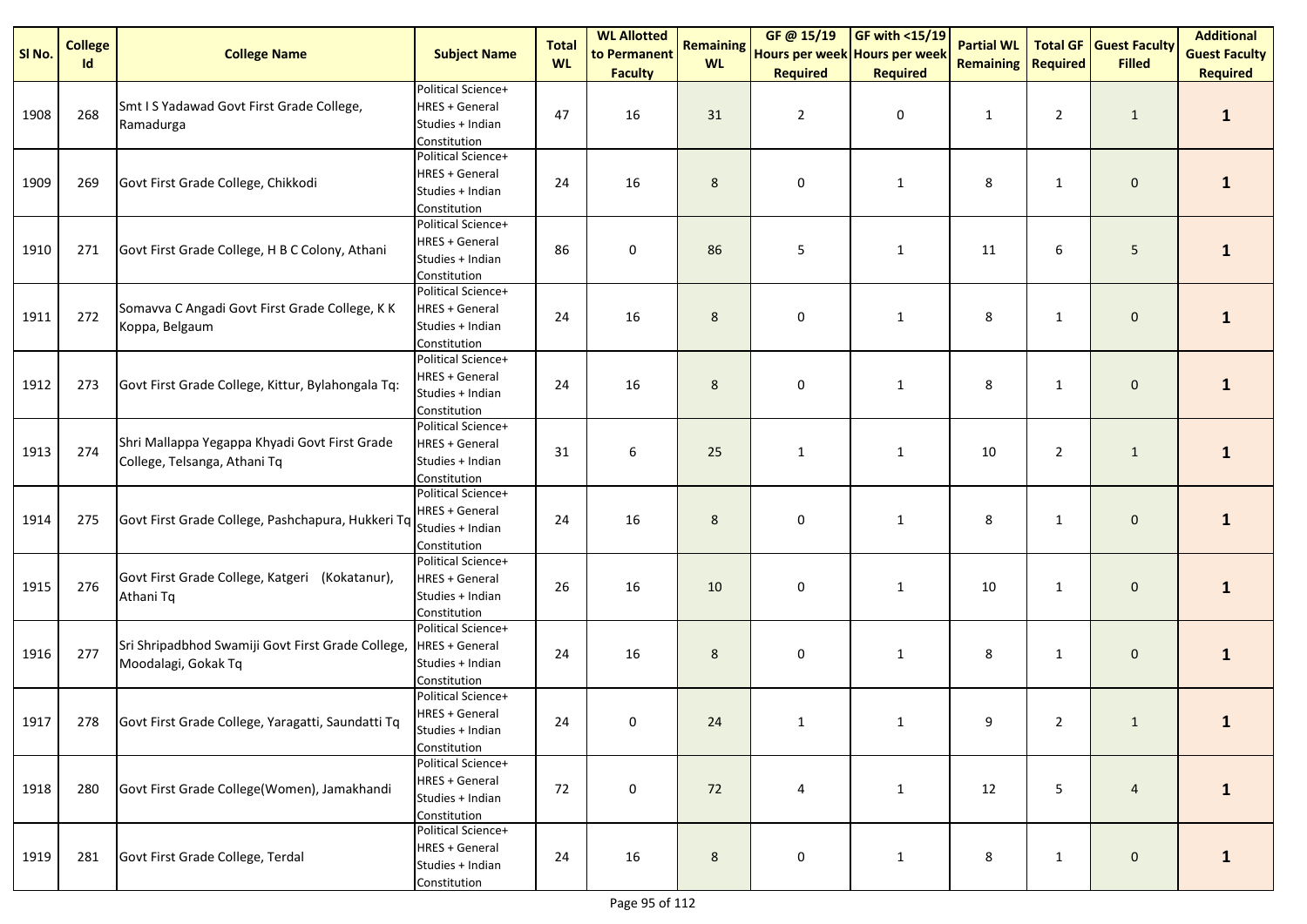| SI No. | <b>College</b><br>Id | <b>College Name</b>                                                                                     | <b>Subject Name</b>                                                             | <b>Total</b><br><b>WL</b> | <b>WL Allotted</b><br>to Permanent | <b>Remaining</b><br><b>WL</b> | GF@ 15/19<br>Hours per week Hours per week | $GF with <15/19$ | <b>Partial WL</b><br><b>Remaining</b> | Required       | <b>Total GF Guest Faculty</b><br><b>Filled</b> | <b>Additional</b><br><b>Guest Faculty</b> |
|--------|----------------------|---------------------------------------------------------------------------------------------------------|---------------------------------------------------------------------------------|---------------------------|------------------------------------|-------------------------------|--------------------------------------------|------------------|---------------------------------------|----------------|------------------------------------------------|-------------------------------------------|
|        |                      |                                                                                                         |                                                                                 |                           | <b>Faculty</b>                     |                               | <b>Required</b>                            | <b>Required</b>  |                                       |                |                                                | <b>Required</b>                           |
| 1920   | 282                  | Govt First Grade College, Savalagi, Jamakhandi Tq                                                       | Political Science+<br><b>HRES + General</b><br>Studies + Indian<br>Constitution | 24                        | 0                                  | 24                            | $\mathbf{1}$                               | $\mathbf{1}$     | 9                                     | $\overline{2}$ | $\mathbf{1}$                                   | $\mathbf{1}$                              |
| 1921   | 283                  | Govt First Grade College, Navangar, Bagalkot<br>Sector No, Old Zp, Bagalkot                             | Political Science+<br><b>HRES + General</b><br>Studies + Indian<br>Constitution | 55                        | 16                                 | 39                            | $\overline{2}$                             | $\mathbf{1}$     | 9                                     | 3              | $\overline{2}$                                 | $\mathbf{1}$                              |
| 1922   | 284                  | Govt First Grade College, Mudhol                                                                        | Political Science+<br><b>HRES + General</b><br>Studies + Indian<br>Constitution | 24                        | 16                                 | 8                             | 0                                          | $\mathbf{1}$     | 8                                     | $\mathbf{1}$   | $\mathbf 0$                                    | $\mathbf{1}$                              |
| 1923   | 286                  | Govt First Grade College, Hungund                                                                       | Political Science+<br><b>HRES + General</b><br>Studies + Indian<br>Constitution | 24                        | 0                                  | 24                            | $\mathbf{1}$                               | $\mathbf{1}$     | 9                                     | $\overline{2}$ | $\mathbf{1}$                                   | $\mathbf{1}$                              |
| 1924   | 287                  | Govt First Grade College, Ilkal, Hungund Tq:                                                            | Political Science+<br><b>HRES + General</b><br>Studies + Indian<br>Constitution | 18                        | 0                                  | 18                            | $\mathbf{1}$                               | 0                | 3                                     | $\mathbf{1}$   | $\mathbf 0$                                    | $\mathbf{1}$                              |
| 1925   | 290                  | Govt First Grade College, Kaladagi, Bagalkot Tq                                                         | Political Science+<br><b>HRES + General</b><br>Studies + Indian<br>Constitution | 26                        | 8                                  | 18                            | $\mathbf{1}$                               | 0                | 3                                     | $\mathbf{1}$   | $\mathbf 0$                                    | $\mathbf{1}$                              |
| 1926   | 291                  | Govt First Grade College, Rabakavi banahatti,<br>Jamakhandi Tq                                          | Political Science+<br><b>HRES + General</b><br>Studies + Indian<br>Constitution | 26                        | $\mathbf 0$                        | 26                            | $\mathbf{1}$                               | $\mathbf{1}$     | 11                                    | $\overline{2}$ | $\mathbf{1}$                                   | $\mathbf{1}$                              |
| 1927   | 293                  | Sri Channamallappa channaveerappa hebbal Govt<br>First Grade College, Golasangi, Basavanabagewadi<br>Τq | Political Science+<br><b>HRES + General</b><br>Studies + Indian<br>Constitution | 24                        | 0                                  | 24                            | $\mathbf{1}$                               | $\mathbf{1}$     | 9                                     | $\overline{2}$ | $\mathbf{1}$                                   | $\mathbf{1}$                              |
| 1928   | 294                  | Govt First Grade College, Basavanabagewadi                                                              | Political Science+<br><b>HRES + General</b><br>Studies + Indian<br>Constitution | 24                        | 0                                  | 24                            | $\mathbf{1}$                               | $\mathbf{1}$     | 9                                     | $\overline{2}$ | $\mathbf{1}$                                   | $\mathbf{1}$                              |
| 1929   |                      | 295 Govt First Grade College, Muddebihal                                                                | Political Science+<br><b>HRES + General</b><br>Studies + Indian<br>Constitution | 24                        | 16                                 | 8                             | 0                                          |                  | 8                                     | $\mathbf{1}$   | $\mathbf{0}$                                   |                                           |
| 1930   | 296                  | Govt First Grade College, Indi                                                                          | Political Science+<br><b>HRES + General</b><br>Studies + Indian<br>Constitution | 28                        | $\boldsymbol{6}$                   | 22                            | $\mathbf{1}$                               | $\mathbf{1}$     | $\overline{7}$                        | $\overline{2}$ | $\mathbf{1}$                                   | $\mathbf{1}$                              |
| 1931   | 302                  | Govt First Grade College, Sedam                                                                         | Political Science+<br><b>HRES + General</b><br>Studies + Indian<br>Constitution | 97                        | 32                                 | 65                            | 4                                          | $\mathbf{1}$     | 5                                     | 5              | $\overline{4}$                                 | $\mathbf{1}$                              |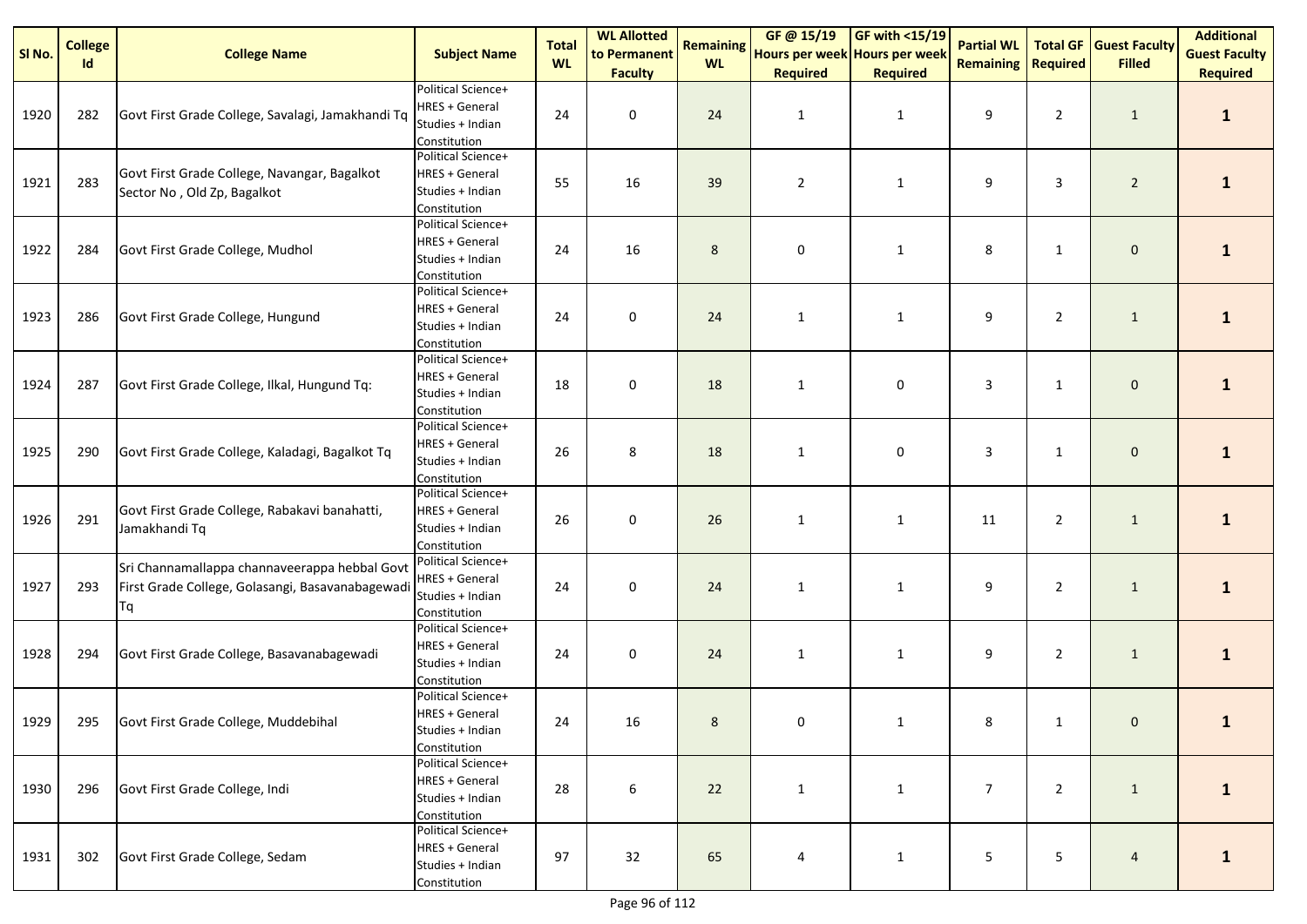| SI No. | <b>College</b><br>Id | <b>College Name</b>                                                               | <b>Subject Name</b>                                                             | <b>Total</b><br><b>WL</b> | <b>WL Allotted</b><br>to Permanent | <b>Remaining</b><br><b>WL</b> | GF @ 15/19<br>Hours per week Hours per week | GF with $<$ 15/19    | <b>Partial WL</b><br><b>Remaining</b> | <b>Total GF</b><br><b>Required</b> | <b>Guest Faculty</b><br><b>Filled</b> | <b>Additional</b><br><b>Guest Faculty</b> |
|--------|----------------------|-----------------------------------------------------------------------------------|---------------------------------------------------------------------------------|---------------------------|------------------------------------|-------------------------------|---------------------------------------------|----------------------|---------------------------------------|------------------------------------|---------------------------------------|-------------------------------------------|
| 1932   | 307                  | Govt First Grade College, Kalagi, Chittapura Tq:                                  | Political Science+<br><b>HRES + General</b><br>Studies + Indian<br>Constitution | 20                        | <b>Faculty</b><br>$\pmb{0}$        | 20                            | <b>Required</b><br>$\mathbf{1}$             | <b>Required</b><br>1 | 5                                     | $\overline{2}$                     | $\mathbf{1}$                          | <b>Required</b><br>$\mathbf{1}$           |
| 1933   | 313                  | Govt First Grade College, Sulepet, Chincholi Tq                                   | Political Science+<br><b>HRES + General</b><br>Studies + Indian<br>Constitution | 21                        | 16                                 | 5                             | $\mathbf 0$                                 | $\mathbf{1}$         | 5                                     | $\mathbf{1}$                       | $\mathbf 0$                           | $\mathbf{1}$                              |
| 1934   | 315                  | Govt First Grade College, Yadgiri                                                 | Political Science+<br><b>HRES + General</b><br>Studies + Indian<br>Constitution | 97                        | 40                                 | 57                            | 3                                           | $\mathbf{1}$         | 12                                    | 4                                  | $\mathbf{3}$                          | $\mathbf{1}$                              |
| 1935   | 317                  | Govt First Grade College, Shahapur                                                | Political Science+<br><b>HRES + General</b><br>Studies + Indian<br>Constitution | 106                       | 48                                 | 58                            | 3                                           | $\mathbf{1}$         | 13                                    | 4                                  | $\mathbf{3}$                          | $\mathbf{1}$                              |
| 1936   | 319                  | Govt First Grade College, Kembhavi, Shorapur Tq                                   | Political Science+<br><b>HRES + General</b><br>Studies + Indian<br>Constitution | 32                        | 6                                  | 26                            | $\mathbf{1}$                                | $\mathbf{1}$         | 11                                    | $\overline{2}$                     | $\mathbf{1}$                          | $\mathbf{1}$                              |
| 1937   | 320                  | Govt College, Sindhanoor                                                          | Political Science+<br><b>HRES + General</b><br>Studies + Indian<br>Constitution | 119                       | 32                                 | 87                            | 5                                           | $\mathbf{1}$         | 12                                    | 6                                  | 5 <sub>5</sub>                        | $\mathbf{1}$                              |
| 1938   | 321                  | Govt First Grade College, Manvi                                                   | Political Science+<br><b>HRES + General</b><br>Studies + Indian<br>Constitution | 42                        | 16                                 | 26                            | $\mathbf{1}$                                | $\mathbf{1}$         | 11                                    | $\overline{2}$                     | $\mathbf{1}$                          | $\mathbf{1}$                              |
| 1939   | 323                  | Devanampriya Ashoka Govt Frist Grade College,<br>Maski                            | Political Science+<br><b>HRES + General</b><br>Studies + Indian<br>Constitution | 74                        | 16                                 | 58                            | 3                                           | $\mathbf{1}$         | 13                                    | 4                                  | $\mathbf{3}$                          | $\mathbf{1}$                              |
| 1940   | 327                  | Govt First Grade College, Mudgal, Lingasagur Tq                                   | Political Science+<br><b>HRES + General</b><br>Studies + Indian<br>Constitution | 23                        | 16                                 | $\overline{7}$                | 0                                           | $\mathbf{1}$         | $\overline{7}$                        | $\mathbf{1}$                       | $\mathbf 0$                           | $\mathbf{1}$                              |
| 1941   | 331                  | Govt First Grade College, Koppal                                                  | Political Science+<br><b>HRES + General</b><br>Studies + Indian<br>Constitution | 55                        | 16                                 | 39                            | $\overline{2}$                              |                      | 9                                     | 3                                  | $\overline{2}$                        |                                           |
| 1942   | 333                  | Govt First Grade College, Hitnala, Koppal Tq                                      | Political Science+<br><b>HRES + General</b><br>Studies + Indian<br>Constitution | 18                        | $\mathsf{O}\xspace$                | 18                            | $\mathbf{1}$                                | 0                    | 3                                     | $\mathbf{1}$                       | $\mathbf 0$                           | $\mathbf{1}$                              |
| 1943   | 335                  | Chilukuri Nageshwar rao Govt First Grade College,<br>Sriramanagara, Gangavathi Tq | Political Science+<br><b>HRES + General</b><br>Studies + Indian<br>Constitution | 26                        | 16                                 | 10                            | 0                                           | $\mathbf{1}$         | 10                                    | $\mathbf{1}$                       | $\mathbf 0$                           | $\mathbf{1}$                              |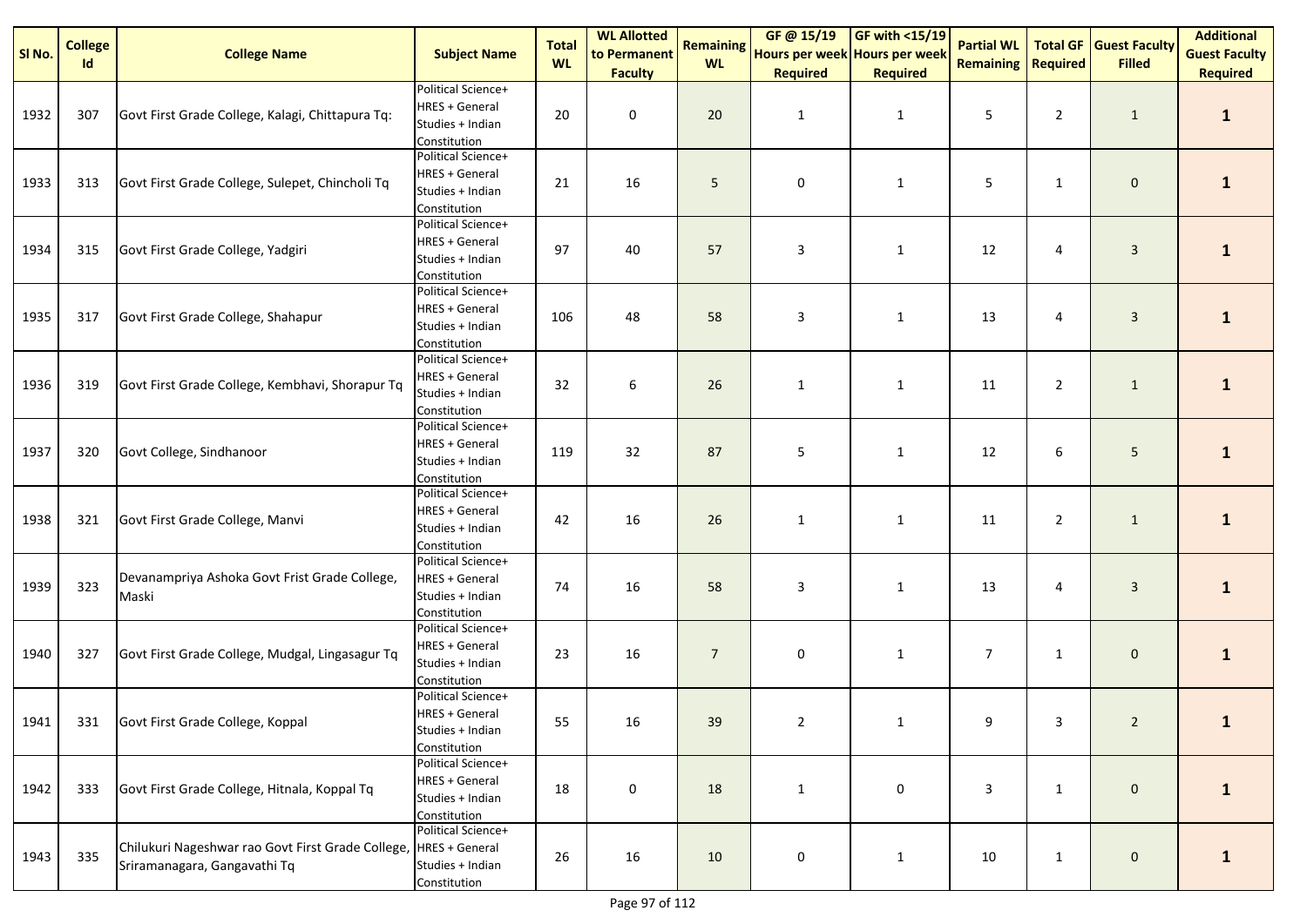| SI No. | <b>College</b> | <b>College Name</b>                                                        | <b>Subject Name</b>                                                             | <b>Total</b><br><b>WL</b> | <b>WL Allotted</b><br>to Permanent | <b>Remaining</b><br><b>WL</b> | GF @ 15/19<br>Hours per week Hours per week | $\sqrt{\frac{1000 \text{ F}}{1000}}$ | <b>Partial WL</b> |                 | <b>Total GF Guest Faculty</b> | <b>Additional</b><br><b>Guest Faculty</b> |
|--------|----------------|----------------------------------------------------------------------------|---------------------------------------------------------------------------------|---------------------------|------------------------------------|-------------------------------|---------------------------------------------|--------------------------------------|-------------------|-----------------|-------------------------------|-------------------------------------------|
|        | <b>Id</b>      |                                                                            |                                                                                 |                           | <b>Faculty</b>                     |                               | <b>Required</b>                             | <b>Required</b>                      | <b>Remaining</b>  | <b>Required</b> | <b>Filled</b>                 | <b>Required</b>                           |
| 1944   | 337            | Govt First Grade College, Irkalgada, Koppal Tq                             | Political Science+<br><b>HRES + General</b><br>Studies + Indian<br>Constitution | 25                        | 16                                 | 9                             | $\mathbf 0$                                 | $\mathbf{1}$                         | 9                 | $\mathbf{1}$    | $\mathbf 0$                   | $\mathbf{1}$                              |
| 1945   | 342            | Govt First Grade College, Kampli, (Hospet Tq)                              | Political Science+<br>HRES + General<br>Studies + Indian<br>Constitution        | 39                        | 16                                 | 23                            | $\mathbf{1}$                                | $\mathbf{1}$                         | 8                 | $\overline{2}$  | $\mathbf{1}$                  | $\mathbf{1}$                              |
| 1946   | 344            | Govt First Grade College, Kurugod                                          | Political Science+<br><b>HRES + General</b><br>Studies + Indian<br>Constitution | 25                        | 16                                 | 9                             | $\pmb{0}$                                   | $\mathbf{1}$                         | 9                 | $\mathbf{1}$    | $\mathbf 0$                   | $\mathbf{1}$                              |
| 1947   | 348            | Smt Rudramba M P Prakash Govt First Grade<br>College, Huvinahadagali       | Political Science+<br><b>HRES + General</b><br>Studies + Indian<br>Constitution | 60                        | 0                                  | 60                            | 4                                           | 0                                    | 0                 | 4               | $\mathbf{3}$                  | $\mathbf{1}$                              |
| 1948   | 349            | Govt First Grade College, Mariyammanahalli,<br>Hospet Tq                   | Political Science+<br><b>HRES + General</b><br>Studies + Indian<br>Constitution | 29                        | $\boldsymbol{6}$                   | 23                            | $\mathbf{1}$                                | $\mathbf{1}$                         | 8                 | $\overline{2}$  | $\mathbf{1}$                  | $\mathbf{1}$                              |
| 1949   | 350            | Government Commerce and Management<br>College, Anantpur Road, Bellary City | Political Science+<br><b>HRES + General</b><br>Studies + Indian<br>Constitution | 87                        | 22                                 | 65                            | 4                                           | $\mathbf{1}$                         | 5                 | 5               | $\overline{4}$                | $\mathbf{1}$                              |
| 1950   | 353            | Govt First Grade College, Aurad                                            | Political Science+<br><b>HRES + General</b><br>Studies + Indian<br>Constitution | 25                        | 16                                 | 9                             | $\mathbf 0$                                 | $\mathbf{1}$                         | 9                 | $\mathbf{1}$    | $\mathbf 0$                   | $\mathbf{1}$                              |
| 1951   | 355            | Govt First Grade College, Bhalki                                           | Political Science+<br><b>HRES + General</b><br>Studies + Indian<br>Constitution | 21                        | 0                                  | 21                            | $\mathbf{1}$                                | $\mathbf{1}$                         | 6                 | $\overline{2}$  | $\mathbf{1}$                  | $\mathbf{1}$                              |
| 1952   | 357            | Govt First Grade College, Kodambal Road,<br>Chitaguppa, Humnabaad Tq:      | Political Science+<br><b>HRES + General</b><br>Studies + Indian<br>Constitution | 23                        | 0                                  | 23                            | $\mathbf{1}$                                | $\mathbf{1}$                         | 8                 | $\overline{2}$  | $\mathbf{1}$                  | $\mathbf{1}$                              |
| 1953   |                | 364 Govt first grade college CS Pura, Gubbi Taluk                          | Political Science+<br><b>HRES + General</b><br>Studies + Indian<br>Constitution | 21                        | 16                                 | 5                             | $\Omega$                                    |                                      | 5                 | 1               | $\mathbf{0}$                  |                                           |
| 1954   | 365            | Govt First Grade College, Mangalore, Yalburga Tq                           | Political Science+<br><b>HRES + General</b><br>Studies + Indian<br>Constitution | 21                        | 16                                 | 5                             | 0                                           | $\mathbf{1}$                         | 5                 | $\mathbf{1}$    | $\mathbf 0$                   | $\mathbf{1}$                              |
| 1955   | 376            | Govt First Grade College, Ayanur, Shimoga Tq                               | Political Science+<br><b>HRES + General</b><br>Studies + Indian<br>Constitution | 25                        | 16                                 | 9                             | 0                                           | $\mathbf{1}$                         | 9                 | $\mathbf{1}$    | $\mathbf{0}$                  | $\mathbf{1}$                              |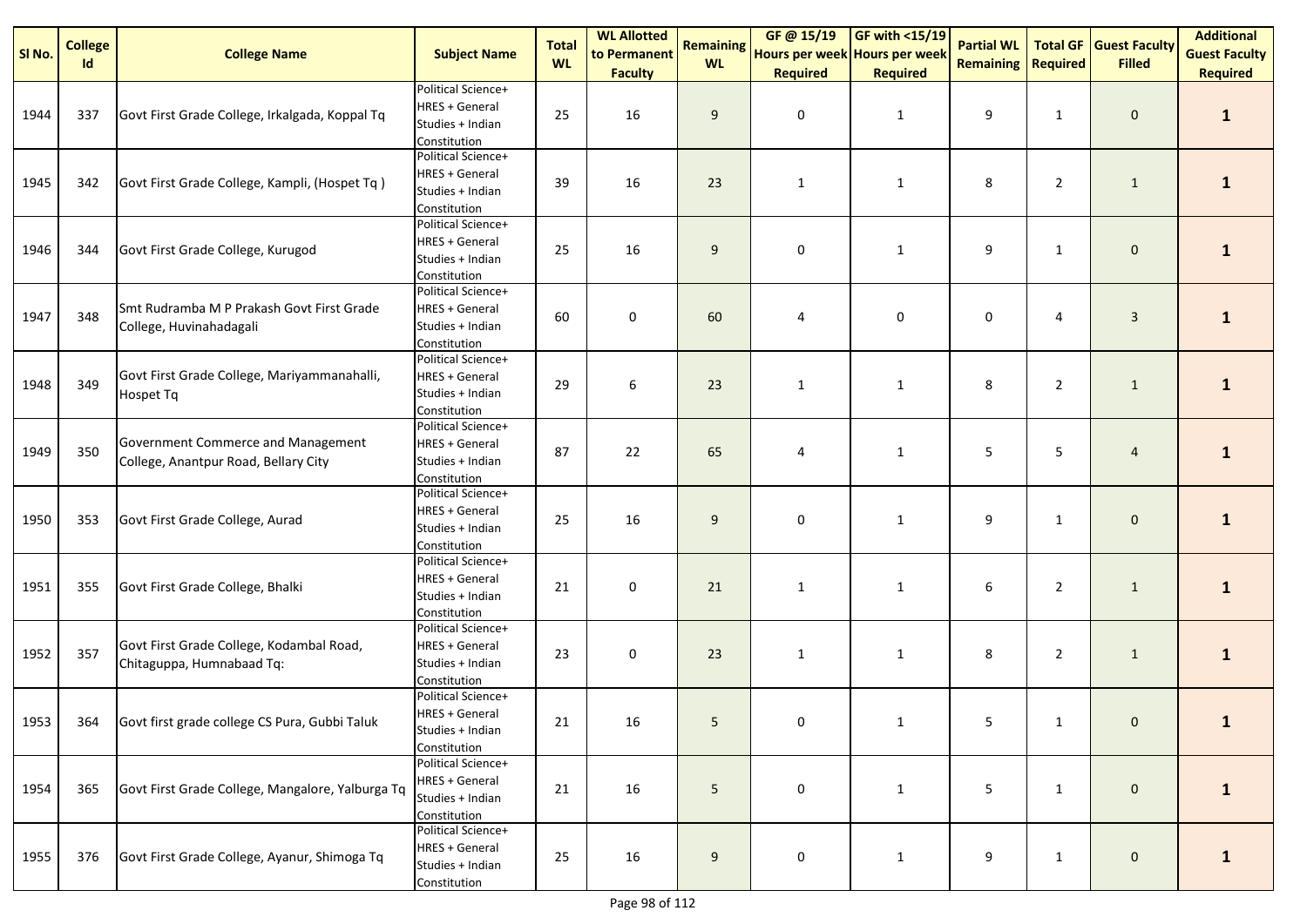| SI No. | <b>College</b><br>Id | <b>College Name</b>                                                                | <b>Subject Name</b>                                                             | <b>Total</b><br><b>WL</b> | <b>WL Allotted</b><br>to Permanent | <b>Remaining</b><br><b>WL</b> | GF @ 15/19<br>Hours per week Hours per week | $GF with <15/19$                | <b>Partial WL</b><br><b>Remaining</b> | <b>Total GF</b><br><b>Required</b> | <b>Guest Faculty</b><br><b>Filled</b> | <b>Additional</b><br><b>Guest Faculty</b> |
|--------|----------------------|------------------------------------------------------------------------------------|---------------------------------------------------------------------------------|---------------------------|------------------------------------|-------------------------------|---------------------------------------------|---------------------------------|---------------------------------------|------------------------------------|---------------------------------------|-------------------------------------------|
| 1956   | 381                  | Govt First Grade College, Beedi, Khanapura Tq                                      | Political Science+<br><b>HRES + General</b><br>Studies + Indian<br>Constitution | 24                        | <b>Faculty</b><br>16               | 8                             | <b>Required</b><br>0                        | <b>Required</b><br>$\mathbf{1}$ | 8                                     | $\mathbf{1}$                       | $\mathbf 0$                           | <b>Required</b><br>$\mathbf{1}$           |
| 1957   | 383                  | Govt First Grade College, Managuli, Basavana<br>Bagewadi Tq                        | Political Science+<br><b>HRES + General</b><br>Studies + Indian<br>Constitution | 24                        | 6                                  | 18                            | $\mathbf{1}$                                | 0                               | 3                                     | $\mathbf{1}$                       | $\mathbf 0$                           | $\mathbf{1}$                              |
| 1958   | 386                  | Govt First Grade College, Rampura, Bagalkote Tq                                    | Political Science+<br><b>HRES + General</b><br>Studies + Indian<br>Constitution | 24                        | 16                                 | 8                             | 0                                           | $\mathbf{1}$                    | 8                                     | $\mathbf{1}$                       | $\pmb{0}$                             | $\mathbf{1}$                              |
| 1959   | 387                  | Govt First Grade College for Women, Tumkur                                         | Political Science+<br><b>HRES + General</b><br>Studies + Indian<br>Constitution | 32                        | 0                                  | 32                            | $\overline{2}$                              | 0                               | $\overline{2}$                        | $\overline{2}$                     | $\mathbf{1}$                          | $\mathbf{1}$                              |
| 1960   | 388                  | Govt First Grade College for Women, Chitradurga                                    | Political Science+<br><b>HRES + General</b><br>Studies + Indian<br>Constitution | 25                        | $\pmb{0}$                          | 25                            | $\mathbf{1}$                                | $\mathbf{1}$                    | 10                                    | $\overline{2}$                     | $\mathbf{1}$                          | $\mathbf{1}$                              |
| 1961   | 391                  | Govt First Grade College for Women, Bidar                                          | Political Science+<br><b>HRES + General</b><br>Studies + Indian<br>Constitution | 21                        | 16                                 | 5                             | 0                                           | $\mathbf{1}$                    | 5                                     | $\mathbf{1}$                       | $\pmb{0}$                             | $\mathbf{1}$                              |
| 1962   | 393                  | Govt First Grade College for Women, Raichur                                        | Political Science+<br><b>HRES + General</b><br>Studies + Indian<br>Constitution | 23                        | 16                                 | $\overline{7}$                | 0                                           | $\mathbf{1}$                    | $\overline{7}$                        | $\mathbf{1}$                       | $\mathbf 0$                           | $\mathbf{1}$                              |
| 1963   | 394                  | Govt First Grade College for Women, Yadgir                                         | Political Science+<br><b>HRES + General</b><br>Studies + Indian<br>Constitution | 27                        | $\pmb{0}$                          | 27                            | $\mathbf{1}$                                | $\mathbf{1}$                    | 12                                    | $\overline{2}$                     | $\mathbf{1}$                          | $\mathbf{1}$                              |
| 1964   | 395                  | Govt First Grade College for Women,<br>Chamarajanagar                              | Political Science+<br><b>HRES + General</b><br>Studies + Indian<br>Constitution | 26                        | $\pmb{0}$                          | 26                            | $\mathbf{1}$                                | $\mathbf{1}$                    | 11                                    | $\overline{2}$                     | $\mathbf{1}$                          | $\mathbf{1}$                              |
| 1965   | 397                  | Govt First Grade College for Women, Bagalkote                                      | Political Science+<br><b>HRES + General</b><br>Studies + Indian<br>Constitution | 27                        | $\Omega$                           | 27                            | $\mathbf{1}$                                | $\mathbf{1}$                    | 12                                    | $\overline{2}$                     | 1                                     |                                           |
| 1966   | 403                  | Govt First Grade College for Women, Karwar                                         | Political Science+<br><b>HRES + General</b><br>Studies + Indian<br>Constitution | 27                        | $\boldsymbol{6}$                   | 21                            | $\mathbf{1}$                                | $\mathbf{1}$                    | 6                                     | $\overline{2}$                     | $\mathbf{1}$                          | $\mathbf{1}$                              |
| 1967   | 915                  | Residential Govt First Grade College, Adalageri,<br>Mudhebihal Tq, Vijayapura Dist | Political Science+<br><b>HRES + General</b><br>Studies + Indian<br>Constitution | 6                         | 0                                  | 6                             | 0                                           | $\mathbf{1}$                    | 6                                     | $\mathbf{1}$                       | $\mathbf 0$                           | $\mathbf{1}$                              |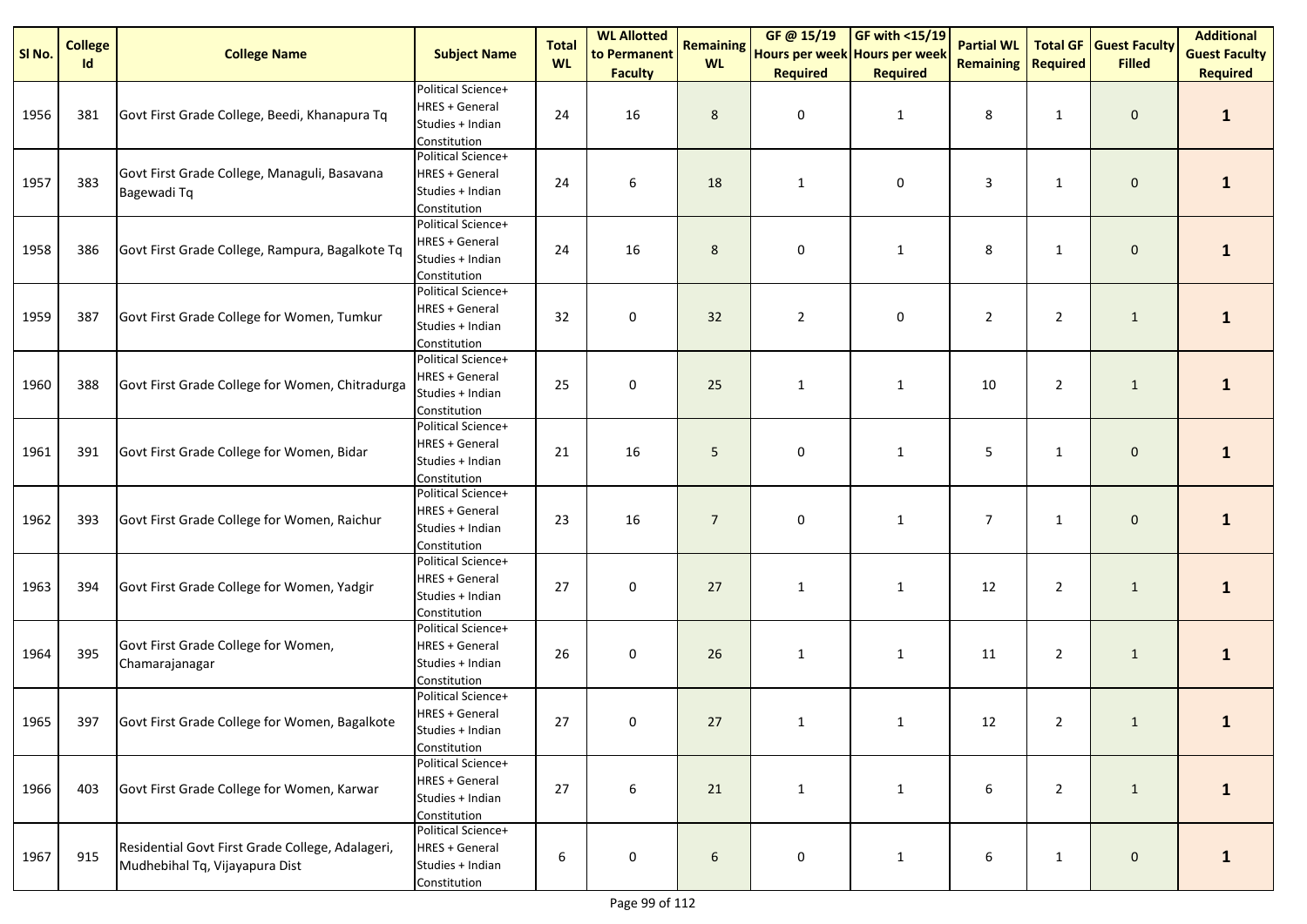| SI No. | <b>College</b><br>Id | <b>College Name</b>                                                                                             | <b>Subject Name</b>                                                             | <b>Total</b><br><b>WL</b> | <b>WL Allotted</b><br>to Permanent<br><b>Faculty</b> | <b>Remaining</b><br><b>WL</b> | GF @ 15/19<br>Hours per week Hours per week<br><b>Required</b> | <b>GF with &lt;15/19</b><br><b>Required</b> | <b>Partial WL</b><br><b>Remaining</b> | <b>Total GF</b><br><b>Required</b> | <b>Guest Faculty</b><br><b>Filled</b> | <b>Additional</b><br><b>Guest Faculty</b><br><b>Required</b> |
|--------|----------------------|-----------------------------------------------------------------------------------------------------------------|---------------------------------------------------------------------------------|---------------------------|------------------------------------------------------|-------------------------------|----------------------------------------------------------------|---------------------------------------------|---------------------------------------|------------------------------------|---------------------------------------|--------------------------------------------------------------|
| 1968   | 916                  | Residential Govt First Grade College, Kavithala,<br>Manvi Tq Raichur Dist                                       | Political Science+<br><b>HRES + General</b><br>Studies + Indian<br>Constitution | 20                        | 6                                                    | 14                            | 0                                                              | $\mathbf{1}$                                | 14                                    | 1                                  | $\mathbf 0$                           | $\mathbf{1}$                                                 |
| 1969   | 918                  | Residential Govt First Grade College, Devagiri,<br>Haveri                                                       | Political Science+<br><b>HRES + General</b><br>Studies + Indian<br>Constitution | 25                        | $\mathsf 0$                                          | 25                            | $\mathbf{1}$                                                   | $\mathbf{1}$                                | 10                                    | $\overline{2}$                     | $\mathbf{1}$                          | $\mathbf{1}$                                                 |
| 1970   | 127                  | Govt Home Science College for Women, N E Basic   Innovation/ Creativity<br>School, Rangoli Halla, Hassan (CoED) | Psychology +<br>+ Life Skills + Value<br>Education                              | 43                        | $\mathbf 0$                                          | 43                            | $\overline{2}$                                                 | $\mathbf{1}$                                | 5                                     | 3                                  | $\mathbf 0$                           | 3                                                            |
| 1971   | 145                  | Smt Indiragandhi Govt First Grade College for<br>Women, Sagar                                                   | Psychology +<br>Innovation/ Creativity<br>+ Life Skills + Value<br>Education    | 87                        | 20                                                   | 67                            | 3                                                              | $\mathbf{1}$                                | 10                                    | 4                                  | $\mathbf{1}$                          | 3                                                            |
| 1972   | 292                  | Govt First Grade College, Navabag, Khaza Colony,<br>Bijapur                                                     | Psychology +<br>Innovation/ Creativity<br>+ Life Skills + Value<br>Education    | 67                        | 20                                                   | 47                            | $\overline{2}$                                                 | $\mathbf{1}$                                | 9                                     | 3                                  | $\mathbf{1}$                          | $\mathbf{2}$                                                 |
| 1973   | 8                    | Govt First Grade College, Vijayanagar, Bangalore                                                                | Psychology +<br>Innovation/ Creativity<br>+ Life Skills + Value<br>Education    | 38                        | 20                                                   | 18                            | 0                                                              | $\mathbf{1}$                                | 18                                    | $\mathbf{1}$                       | $\mathbf 0$                           | 1                                                            |
| 1974   | 10                   | Lalbahadur Sastry Govt Arts, Science and<br>Commerce College, R T Nagar, Bangalore                              | Psychology +<br>Innovation/ Creativity<br>+ Life Skills + Value<br>Education    | 34                        | 20                                                   | 14                            | 0                                                              | $\mathbf{1}$                                | 14                                    | 1                                  | $\mathbf 0$                           | $\mathbf{1}$                                                 |
| 1975   | 24                   | Govt First Grade College, Hoskote                                                                               | Psychology +<br>Innovation/ Creativity<br>+ Life Skills + Value<br>Education    | 15                        | $\mathbf 0$                                          | 15                            | $\mathbf 0$                                                    | $\mathbf{1}$                                | 15                                    | 1                                  | $\mathbf 0$                           | 1                                                            |
| 1976   | 48                   | Govt First Grade College, Tiptur                                                                                | Psychology +<br>Innovation/ Creativity<br>+ Life Skills + Value<br>Education    | 30                        | $\mathbf 0$                                          | 30                            | $\mathbf{1}$                                                   | $\mathbf{1}$                                | 11                                    | $\overline{2}$                     | $\mathbf{1}$                          | $\mathbf{1}$                                                 |
| 1977   | 74                   | Sri D Devaraj urs Govt First Grade College, Hunsur                                                              | Psychology +<br>Innovation/ Creativity<br>+ Life Skills + Value<br>Education    | 36                        | 6                                                    | 30                            | $\mathbf{1}$                                                   | $\mathbf{1}$                                | 11                                    | $\overline{2}$                     | $\mathbf{1}$                          | 1                                                            |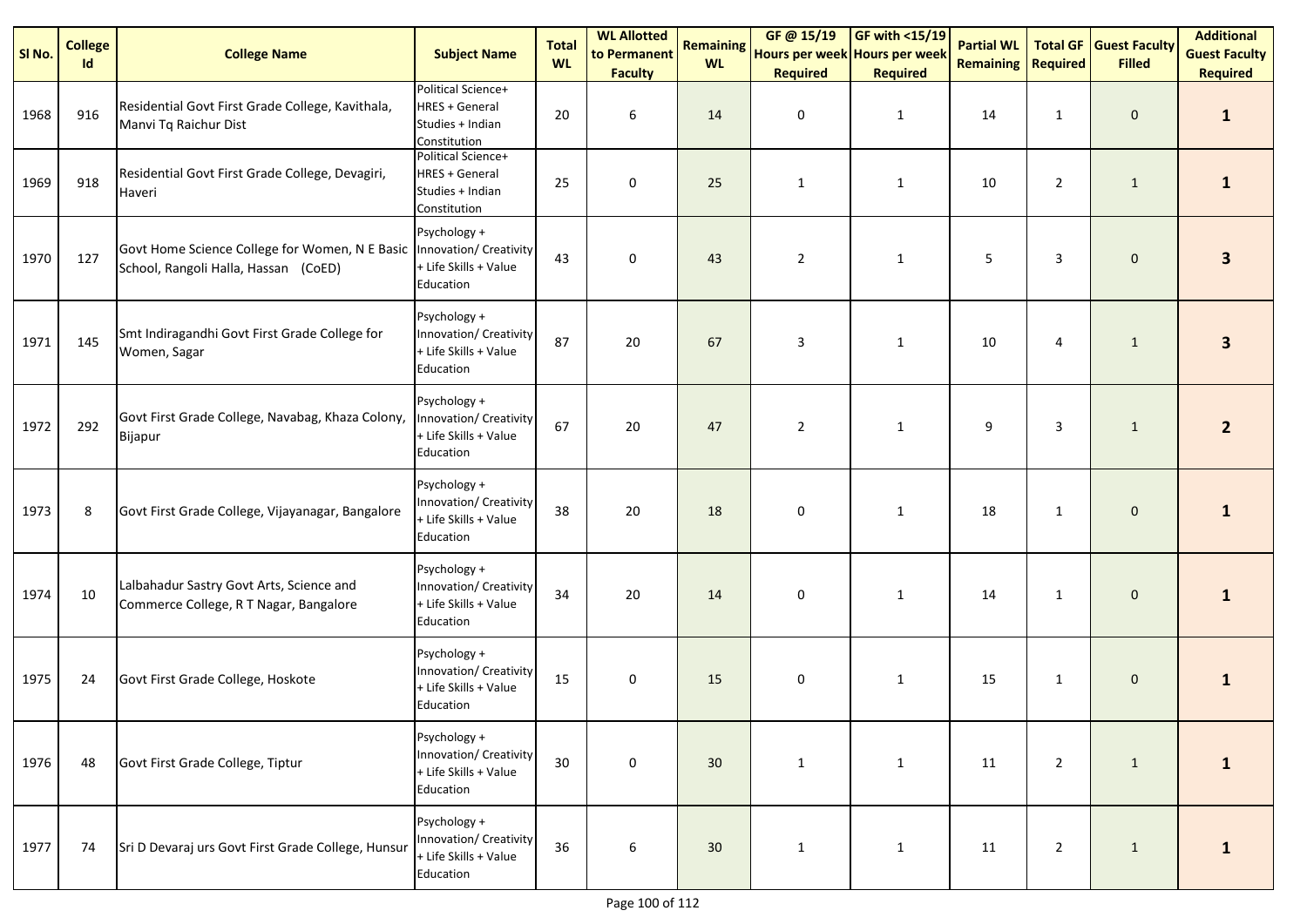| SI No. | <b>College</b><br>Id | <b>College Name</b>                                                    | <b>Subject Name</b>                                                          | <b>Total</b><br><b>WL</b> | <b>WL Allotted</b><br>to Permanent<br><b>Faculty</b> | <b>Remaining</b><br><b>WL</b> | GF @ 15/19<br>Hours per week Hours per week<br><b>Required</b> | <b>GF with &lt;15/19</b><br><b>Required</b> | <b>Partial WL</b><br><b>Remaining</b> | <b>Total GF</b><br><b>Required</b> | <b>Guest Faculty</b><br><b>Filled</b> | <b>Additional</b><br><b>Guest Faculty</b><br><b>Required</b> |
|--------|----------------------|------------------------------------------------------------------------|------------------------------------------------------------------------------|---------------------------|------------------------------------------------------|-------------------------------|----------------------------------------------------------------|---------------------------------------------|---------------------------------------|------------------------------------|---------------------------------------|--------------------------------------------------------------|
| 1978   | 97                   | Govt College, Mandya                                                   | Psychology +<br>Innovation/ Creativity<br>+ Life Skills + Value<br>Education | 106                       | 50                                                   | 56                            | $\overline{2}$                                                 | $\mathbf{1}$                                | 18                                    | 3                                  | $\overline{2}$                        | $\mathbf{1}$                                                 |
| 1979   | 111                  | Govt First Grade College for Women, K R Pet                            | Psychology +<br>Innovation/ Creativity<br>+ Life Skills + Value<br>Education | 26                        | 20                                                   | 6                             | $\pmb{0}$                                                      | $\mathbf{1}$                                | 6                                     | 1                                  | $\mathbf 0$                           | 1                                                            |
| 1980   | 128                  | Govt Home Science College for Women,<br>Holenarasipura                 | Psychology +<br>Innovation/ Creativity<br>+ Life Skills + Value<br>Education | 31                        | 20                                                   | 11                            | 0                                                              | $\mathbf{1}$                                | 11                                    | 1                                  | $\mathbf 0$                           | $\mathbf{1}$                                                 |
| 1981   | 148                  | Govt First Grade College, Thirthahalli                                 | Psychology +<br>Innovation/ Creativity<br>+ Life Skills + Value<br>Education | 52                        | 40                                                   | 12                            | $\pmb{0}$                                                      | $\mathbf{1}$                                | 12                                    | $\mathbf{1}$                       | $\mathbf 0$                           | 1                                                            |
| 1982   | 171                  | Govt First Grade College, Sante Bennur,<br>Channagiri Tq               | Psychology +<br>Innovation/ Creativity<br>+ Life Skills + Value<br>Education | 8                         | 0                                                    | 8                             | 0                                                              | $\mathbf{1}$                                | 8                                     | 1                                  | $\mathbf 0$                           | $\mathbf{1}$                                                 |
| 1983   | 237                  | Govt First Grade College, Akkialur, (Hanagal Tq)                       | Psychology +<br>Innovation/ Creativity<br>+ Life Skills + Value<br>Education | 20                        | 0                                                    | 20                            | $\mathbf{1}$                                                   | 0                                           | $\mathbf{1}$                          | $\mathbf{1}$                       | $\mathbf 0$                           | $\mathbf{1}$                                                 |
| 1984   | 250                  | Govt First Grade College, Yallapura                                    | Psychology +<br>Innovation/ Creativity<br>+ Life Skills + Value<br>Education | 9                         | 0                                                    | 9                             | 0                                                              | $\mathbf{1}$                                | 9                                     | $\mathbf{1}$                       | $\mathbf 0$                           | $\mathbf{1}$                                                 |
| 1985   | 252                  | Govt First Grade College, Joida                                        | Psychology +<br>Innovation/ Creativity<br>+ Life Skills + Value<br>Education | $\overline{7}$            | 0                                                    | $\overline{7}$                | 0                                                              | $\mathbf{1}$                                | $\overline{7}$                        | $\mathbf{1}$                       | $\mathbf 0$                           | $\mathbf{1}$                                                 |
| 1986   | 253                  | Govt First Grade College, Satyagraha Smarak<br>Bhavan Building, Ankola | Psychology +<br>Innovation/ Creativity<br>+ Life Skills + Value<br>Education | 33                        | 0                                                    | 33                            | $\mathbf{1}$                                                   | $\mathbf{1}$                                | 14                                    | $\overline{2}$                     | $\mathbf{1}$                          | $\mathbf{1}$                                                 |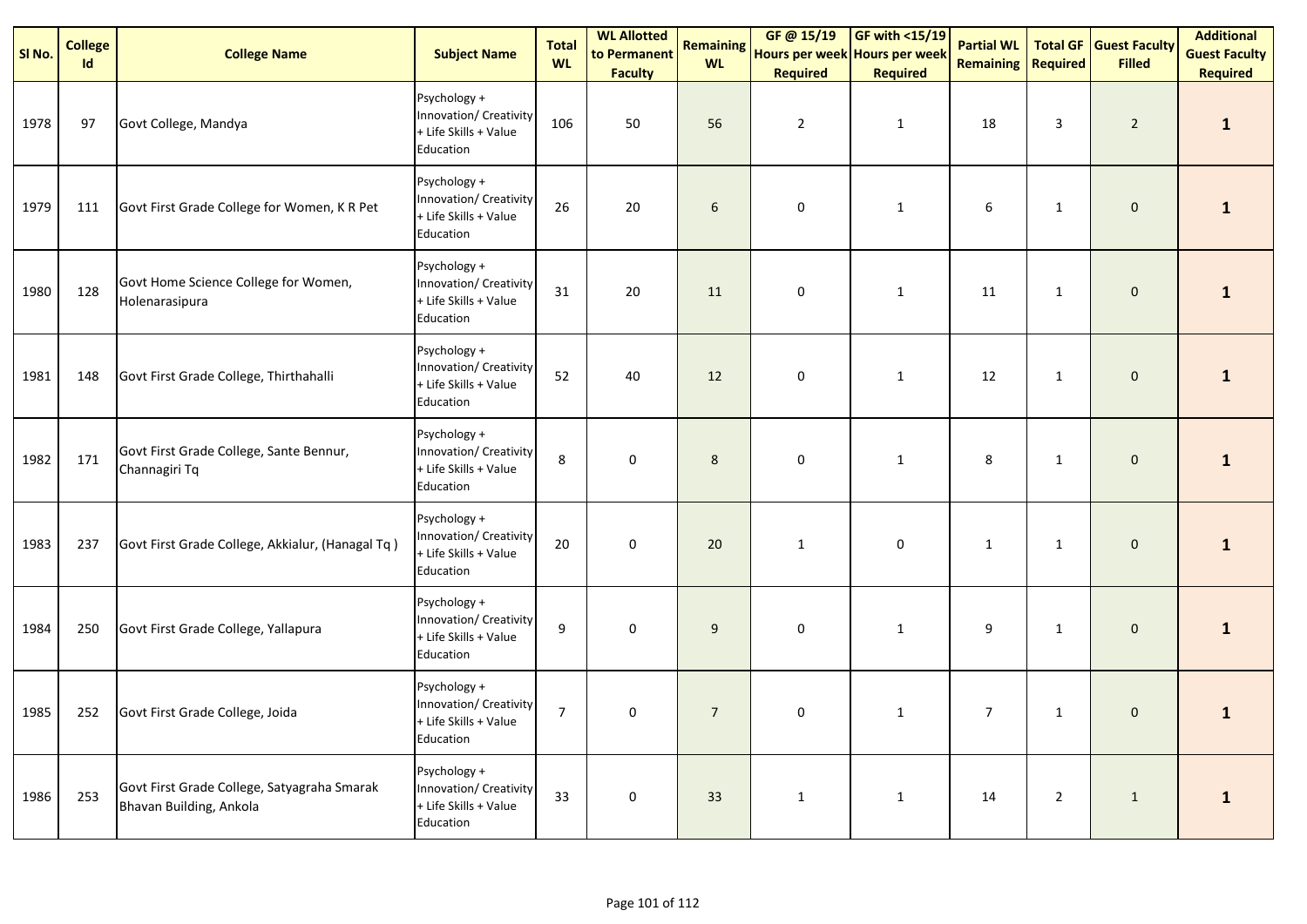| SI No. | <b>College</b><br>Id | <b>College Name</b>                                                         | <b>Subject Name</b>                                                          | <b>Total</b><br><b>WL</b> | <b>WL Allotted</b><br>to Permanent<br><b>Faculty</b> | <b>Remaining</b><br><b>WL</b> | GF @ 15/19<br>Hours per week Hours per week<br><b>Required</b> | GF with <15/19<br><b>Required</b> | <b>Partial WL</b><br><b>Remaining</b> | <b>Total GF</b><br><b>Required</b> | <b>Guest Faculty</b><br><b>Filled</b> | <b>Additional</b><br><b>Guest Faculty</b><br><b>Required</b> |
|--------|----------------------|-----------------------------------------------------------------------------|------------------------------------------------------------------------------|---------------------------|------------------------------------------------------|-------------------------------|----------------------------------------------------------------|-----------------------------------|---------------------------------------|------------------------------------|---------------------------------------|--------------------------------------------------------------|
| 1987   | 256                  | Govt First Grade College, Sirsi                                             | Psychology +<br>Innovation/ Creativity<br>+ Life Skills + Value<br>Education | 65                        | 60                                                   | 5                             | 0                                                              | $\mathbf{1}$                      | 5                                     | $\mathbf{1}$                       | $\mathbf 0$                           | 1                                                            |
| 1988   | 258                  | Govt First Grade College, Manki, Honnavara Tq                               | Psychology +<br>Innovation/ Creativity<br>+ Life Skills + Value<br>Education | 4                         | 0                                                    | $\overline{4}$                | 0                                                              | $\mathbf{1}$                      | 4                                     | $\mathbf{1}$                       | $\mathbf{0}$                          |                                                              |
| 1989   | 262                  | Govt First Grade College for Women, Hosur Road,<br>Bylahongala              | Psychology +<br>Innovation/ Creativity<br>+ Life Skills + Value<br>Education | 48                        | 20                                                   | 28                            | $\mathbf{1}$                                                   | $\mathbf{1}$                      | 9                                     | $\overline{2}$                     | $\mathbf{1}$                          | 1                                                            |
| 1990   | 300                  | Govt First Grade College, Jewargi                                           | Psychology +<br>Innovation/ Creativity<br>+ Life Skills + Value<br>Education | 60                        | 40                                                   | 20                            | $\mathbf{1}$                                                   | 0                                 | $\mathbf{1}$                          | 1                                  | $\mathbf 0$                           | 1                                                            |
| 1991   | 301                  | Govt First Grade College, Chittapura                                        | Psychology +<br>Innovation/ Creativity<br>+ Life Skills + Value<br>Education | 6                         | 0                                                    | 6                             | 0                                                              | $\mathbf{1}$                      | 6                                     | $\mathbf{1}$                       | $\mathbf 0$                           | 1                                                            |
| 1992   | 303                  | Govt First Grade College, Afzalpur                                          | Psychology +<br>Innovation/ Creativity<br>+ Life Skills + Value<br>Education | 45                        | 0                                                    | 45                            | $\overline{2}$                                                 | $\mathbf{1}$                      | 7                                     | 3                                  | $\overline{2}$                        | 1                                                            |
| 1993   | 381                  | Govt First Grade College, Beedi, Khanapura Tq                               | Psychology +<br>Innovation/ Creativity<br>+ Life Skills + Value<br>Education | $\overline{4}$            | 0                                                    | $\overline{4}$                | 0                                                              | $\mathbf{1}$                      | 4                                     | 1                                  | $\mathbf 0$                           | 1                                                            |
| 1994   | 92                   | Govt First Grade College, Chamarajnagar                                     | <b>Public Administration</b>                                                 | 23                        | $\mathbf 0$                                          | 23                            | $\mathbf{1}$                                                   | 1                                 | 8                                     | $\overline{2}$                     | $\mathbf{1}$                          | $\mathbf{1}$                                                 |
| 1995   | 197                  | Govt First Grade College, Mangalore Carstreet,<br>Mangalore                 | Sanskrit (Language +<br>Optional)                                            | 28                        | 0                                                    | $28\,$                        |                                                                | 1                                 | 13                                    | $\overline{2}$                     | 0                                     | $\overline{2}$                                               |
| 1996   | 1                    | Maharanis Arts, Commerce and Management<br>College for Women, Bangalore     | Sanskrit (Language +<br>Optional)                                            | 24                        | 16                                                   | 8                             | $\mathbf 0$                                                    | 1                                 | 8                                     | $\mathbf{1}$                       | $\mathbf{0}$                          | $\mathbf{1}$                                                 |
| 1997   | 3                    | Govt R C College of Commerce & Management,<br>Bangalore                     | Sanskrit (Language +<br>Optional)                                            | 12                        | 0                                                    | 12                            | $\mathbf 0$                                                    | 1                                 | 12                                    | $\mathbf{1}$                       | $\mathbf{0}$                          | $\mathbf{1}$                                                 |
| 1998   | $\overline{4}$       | Smt V H D Central Institute of Home Science<br>College for Women, Bangalore | Sanskrit (Language +<br>Optional)                                            | 8                         | 0                                                    | 8                             | $\mathbf 0$                                                    | $\mathbf{1}$                      | 8                                     | $\mathbf{1}$                       | $\mathbf 0$                           | $\mathbf{1}$                                                 |
| 1999   | 5                    | Govt Science College, N T Road, Bangalore                                   | Sanskrit (Language +<br>Optional)                                            | 8                         | $\mathbf 0$                                          | $8\phantom{1}$                | $\mathbf 0$                                                    | $\mathbf{1}$                      | 8                                     | $\mathbf{1}$                       | $\mathbf{0}$                          | $\mathbf{1}$                                                 |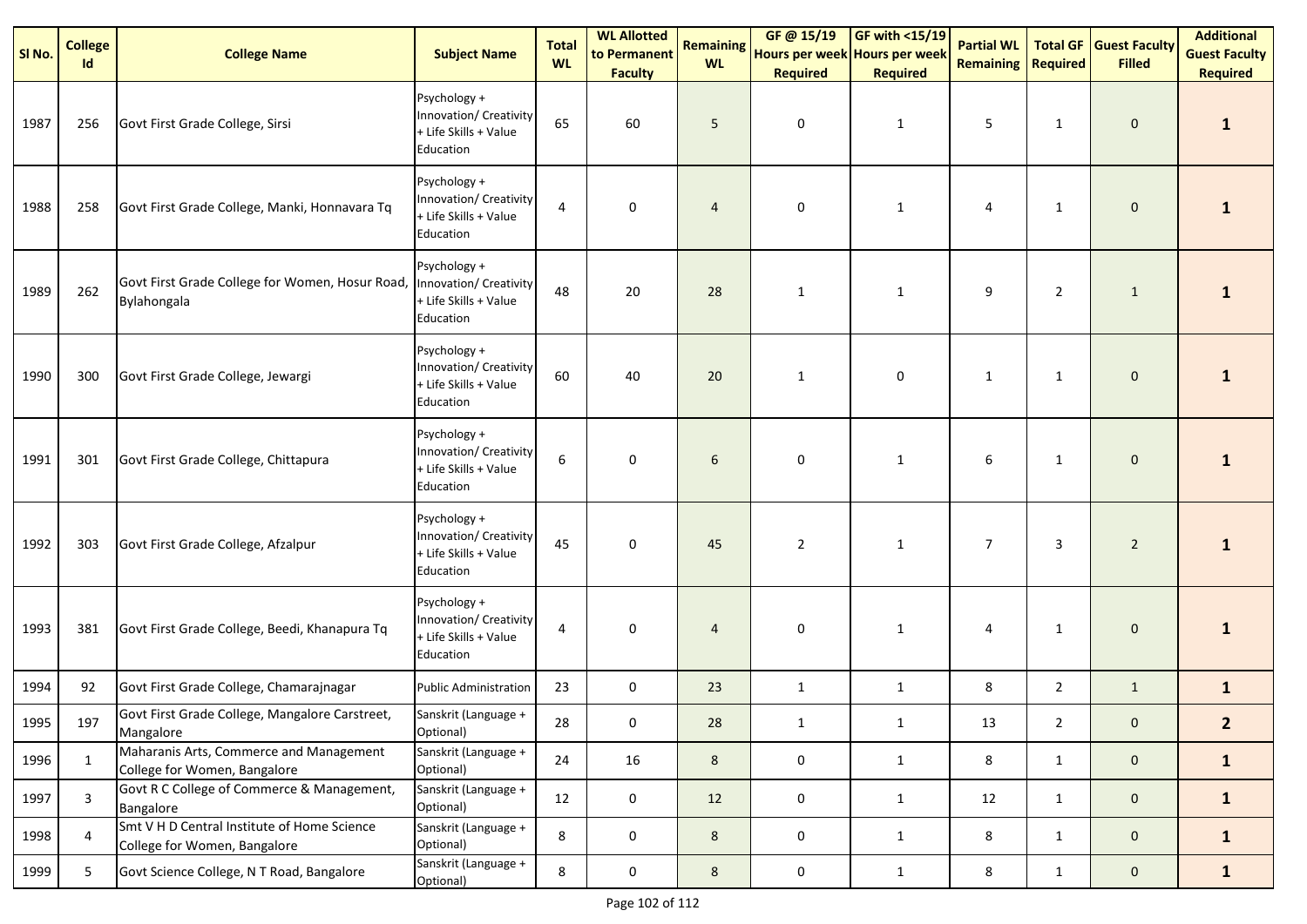| SI No. | <b>College</b><br>Id | <b>College Name</b>                                                                | <b>Subject Name</b>               | <b>Total</b><br><b>WL</b> | <b>WL Allotted</b><br>to Permanent<br><b>Faculty</b> | <b>Remaining</b><br><b>WL</b> | GF@ 15/19<br>Hours per week Hours per week<br><b>Required</b> | <b>GF with &lt;15/19</b><br><b>Required</b> | <b>Partial WL</b><br><b>Remaining</b> | <b>Total GF</b><br><b>Required</b> | <b>Guest Faculty</b><br><b>Filled</b> | <b>Additional</b><br><b>Guest Faculty</b><br><b>Required</b> |
|--------|----------------------|------------------------------------------------------------------------------------|-----------------------------------|---------------------------|------------------------------------------------------|-------------------------------|---------------------------------------------------------------|---------------------------------------------|---------------------------------------|------------------------------------|---------------------------------------|--------------------------------------------------------------|
| 2000   | 112                  | Govt Science College, Hassan                                                       | Sanskrit (Language +<br>Optional) | 8                         | 0                                                    | 8                             | 0                                                             | 1                                           | 8                                     | 1                                  | $\mathbf{0}$                          | $\mathbf{1}$                                                 |
| 2001   | 147                  | Govt First Grade College, Shimoga                                                  | Sanskrit (Language +<br>Optional) | 16                        | 0                                                    | 16                            | 1                                                             | 0                                           | 1                                     | $\mathbf{1}$                       | $\mathbf 0$                           | $\mathbf{1}$                                                 |
| 2002   | 148                  | Govt First Grade College, Thirthahalli                                             | Sanskrit (Language +<br>Optional) | 4                         | 0                                                    | $\overline{4}$                | 0                                                             | 1                                           | 4                                     | $\mathbf{1}$                       | $\mathbf 0$                           | $\mathbf{1}$                                                 |
| 2003   | 152                  | H P C C Govt College, Challakere                                                   | Sanskrit (Language +<br>Optional) | 8                         | 0                                                    | 8                             | 0                                                             | $\mathbf{1}$                                | 8                                     | 1                                  | $\mathbf 0$                           | $\mathbf{1}$                                                 |
| 2004   | 174                  | Govt First Grade College, Koppa                                                    | Sanskrit (Language +<br>Optional) | 16                        | 0                                                    | 16                            | $\mathbf{1}$                                                  | 0                                           | 1                                     | 1                                  | $\mathbf 0$                           | $\mathbf{1}$                                                 |
| 2005   | 247                  | Govt Arts & Science College, Karwar                                                | Sanskrit (Language +<br>Optional) | 8                         | 0                                                    | 8                             | 0                                                             | $\mathbf{1}$                                | 8                                     | $\mathbf{1}$                       | $\mathbf 0$                           | $\mathbf{1}$                                                 |
| 2006   | 256                  | Govt First Grade College, Sirsi                                                    | Sanskrit (Language +<br>Optional) | $\overline{7}$            | 0                                                    | $\overline{7}$                | 0                                                             | $\mathbf{1}$                                | $\overline{7}$                        | $\mathbf{1}$                       | $\mathbf 0$                           | $\mathbf{1}$                                                 |
| 2007   | 3                    | Govt R C College of Commerce & Management,<br>Bangalore                            | Science and Society               | 36                        | 0                                                    | 36                            | $\overline{2}$                                                | $\mathbf{1}$                                | 6                                     | 3                                  | $\mathbf 0$                           | 3 <sup>1</sup>                                               |
| 2008   | 9                    | Govt First Grade College, K R Puram, Bangalore                                     | Science and Society               | 21                        | 0                                                    | 21                            | $\mathbf{1}$                                                  | $\mathbf{1}$                                | 6                                     | $\overline{2}$                     | $\mathbf{0}$                          | 2 <sup>2</sup>                                               |
| 2009   | 65                   | Govt Womens College, Kolar                                                         | <b>Science and Society</b>        | 24                        | 0                                                    | 24                            | $\mathbf{1}$                                                  | $\mathbf{1}$                                | 9                                     | $2^{\circ}$                        | $\mathbf 0$                           | 2 <sup>1</sup>                                               |
| 2010   | 7                    | Dr S Gopalraju Govt First Grade College, Anekal                                    | <b>Science and Society</b>        | 6                         | 0                                                    | 6                             | 0                                                             | 1                                           | 6                                     | $\mathbf{1}$                       | $\mathbf 0$                           | $\mathbf{1}$                                                 |
| 2011   | 10                   | Lalbahadur Sastry Govt Arts, Science and<br>Commerce College, R T Nagar, Bangalore | Science and Society               | 12                        | 0                                                    | 12                            | 0                                                             | $\mathbf{1}$                                | 12                                    | $\mathbf{1}$                       | $\mathbf 0$                           | $\mathbf{1}$                                                 |
| 2012   | 14                   | Govt First Grade College, Peenya, I stage,<br>Bangalore                            | Science and Society               | 6                         | 0                                                    | 6                             | 0                                                             | $\mathbf{1}$                                | 6                                     | $\mathbf{1}$                       | $\mathbf 0$                           | $\mathbf{1}$                                                 |
| 2013   | 16                   | Govt First Grade College, Yelahanka, Bangalore                                     | Science and Society               | 30                        | 0                                                    | 30                            | $\overline{2}$                                                | 0                                           | $\mathbf 0$                           | $\overline{2}$                     | $\mathbf{1}$                          | $\mathbf{1}$                                                 |
| 2014   | 17                   | Govt First Grade College, Hosur Road, Sarjapur                                     | <b>Science and Society</b>        | 9                         | 0                                                    | 9                             | 0                                                             | $\mathbf{1}$                                | 9                                     | $\mathbf{1}$                       | $\mathbf 0$                           | $\mathbf{1}$                                                 |
| 2015   | 18                   | Govt First Grade College, Kengeri, Bangalore                                       | Science and Society               | 9                         | $\mathbf 0$                                          | 9 <sup>°</sup>                | 0                                                             | 1                                           | 9                                     | $\mathbf{1}$                       | $\mathbf{0}$                          | $\mathbf{1}$                                                 |
| 2016   | 19                   | Govt First Grade College, Varthur, Bangalore East                                  | Science and Society               | 12                        | 0                                                    | 12                            | 0                                                             | 1                                           | 12                                    | 1                                  | $\mathbf 0$                           | $\mathbf{1}$                                                 |
| 2017   | 22                   | Govt First Grade College, Doddaballapura                                           | <b>Science and Society</b>        | 15                        | $\pmb{0}$                                            | 15                            | $\mathbf{1}$                                                  | 0                                           | 0                                     | $\mathbf{1}$                       | $\mathbf{0}$                          | $\mathbf{1}$                                                 |
| 2018   | 23                   | Govt First Grade College, Vijaypura Road,<br>Devanahalli                           | Science and Society               | 9                         | 0                                                    | 9                             | 0                                                             | 1                                           | 9                                     | $\mathbf{1}$                       | $\mathbf 0$                           | $\mathbf{1}$                                                 |
| 2019   | 24                   | Govt First Grade College, Hoskote                                                  | Science and Society               | 12                        | U                                                    | 12                            | U                                                             | 1                                           | 12                                    | 1                                  | U                                     | $\mathbf{1}$                                                 |
| 2020   | 27                   | Govt First Grade College, Thyamagondglu,<br>Nelamangala Tq                         | Science and Society               | 6                         | 0                                                    | 6                             | 0                                                             | 1                                           | 6                                     | $\mathbf{1}$                       | $\mathbf 0$                           | $\mathbf{1}$                                                 |
| 2021   | 29                   | Govt First Grade Womens College, Ramangara                                         | Science and Society               | 9                         | 0                                                    | 9                             | 0                                                             | $\mathbf{1}$                                | 9                                     | $\mathbf{1}$                       | $\mathbf 0$                           | $\mathbf{1}$                                                 |
| 2022   | 30                   | Govt First Grade College, Bidadi, Ramanagar Tq                                     | Science and Society               | 6                         | 0                                                    | 6                             | 0                                                             | $\mathbf{1}$                                | 6                                     | $\mathbf{1}$                       | $\mathbf{0}$                          | $\mathbf{1}$                                                 |
| 2023   | 31                   | Govt First Grade College, Channapatna                                              | Science and Society               | 33                        | 0                                                    | 33                            | $\overline{2}$                                                | $\mathbf 0$                                 | 3                                     | $\overline{2}$                     | $\mathbf{1}$                          | $\mathbf{1}$                                                 |
| 2024   | 32                   | Govt First Grade College, Magadi                                                   | Science and Society               | 15                        | 0                                                    | 15                            | $\mathbf{1}$                                                  | $\mathbf 0$                                 | 0                                     | $\mathbf{1}$                       | $\mathbf{0}$                          | $\mathbf{1}$                                                 |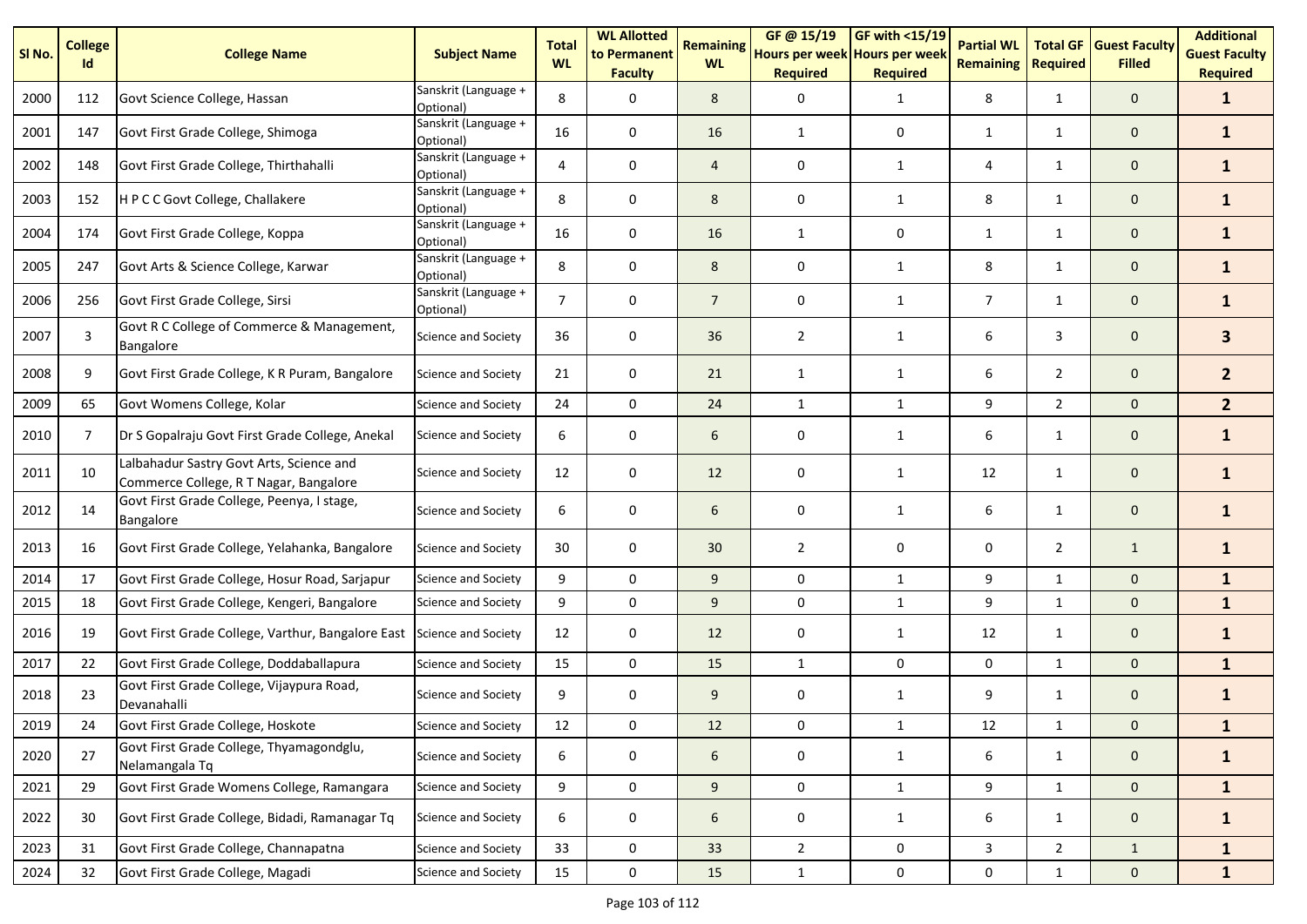| SI No. | <b>College</b><br>Id | <b>College Name</b>                                                                    | <b>Subject Name</b>        | <b>Total</b><br><b>WL</b> | <b>WL Allotted</b><br>to Permanent<br><b>Faculty</b> | <b>Remaining</b><br><b>WL</b> | GF@ 15/19<br>Hours per week Hours per week<br><b>Required</b> | <b>GF with &lt;15/19</b><br><b>Required</b> | <b>Partial WL</b><br><b>Remaining</b> | <b>Total GF</b><br><b>Required</b> | <b>Guest Faculty</b><br><b>Filled</b> | <b>Additional</b><br><b>Guest Faculty</b><br><b>Required</b> |
|--------|----------------------|----------------------------------------------------------------------------------------|----------------------------|---------------------------|------------------------------------------------------|-------------------------------|---------------------------------------------------------------|---------------------------------------------|---------------------------------------|------------------------------------|---------------------------------------|--------------------------------------------------------------|
| 2025   | 33                   | Neelamma Kudur K A Sathyanarayana Setty Govt<br>First Grade College, Kudur (Magadi Tq) | Science and Society        | 6                         | 0                                                    | 6                             | 0                                                             | 1                                           | 6                                     | $\mathbf{1}$                       | $\mathbf 0$                           | $\mathbf{1}$                                                 |
| 2026   | 35                   | Govt First Grade College, Harohalli, Kanakapura<br>Тq                                  | Science and Society        | 6                         | 0                                                    | 6                             | 0                                                             | 1                                           | 6                                     | $\mathbf{1}$                       | $\mathbf 0$                           | $\mathbf{1}$                                                 |
| 2027   | 54                   | Govt College, M G Road, Chikkaballapur                                                 | Science and Society        | 15                        | 0                                                    | 15                            | $\mathbf{1}$                                                  | 0                                           | 0                                     | 1                                  | $\mathbf 0$                           | $\mathbf{1}$                                                 |
| 2028   | 55                   | Govt Boys College, Chintamani                                                          | Science and Society        | 6                         | 0                                                    | 6                             | 0                                                             | 1                                           | 6                                     | $\mathbf{1}$                       | $\mathbf{0}$                          | $\mathbf{1}$                                                 |
| 2029   | 56                   | Govt Womens College, Chintamani                                                        | Science and Society        | 15                        | 0                                                    | 15                            | $\mathbf{1}$                                                  | 0                                           | 0                                     | $\mathbf{1}$                       | $\mathbf 0$                           | $\mathbf{1}$                                                 |
| 2030   | 59                   | Govt First Grade College, Gowribidanur                                                 | Science and Society        | 18                        | $\pmb{0}$                                            | 18                            | $\mathbf{1}$                                                  | 0                                           | 3                                     | $\mathbf{1}$                       | $\mathbf 0$                           | $\mathbf{1}$                                                 |
| 2031   | 61                   | Govt First Grade College, Vemagal, Chinthamani<br>Tq                                   | Science and Society        | 6                         | 0                                                    | 6                             | 0                                                             | $\mathbf{1}$                                | 6                                     | $\mathbf{1}$                       | $\mathbf 0$                           | $\mathbf{1}$                                                 |
| 2032   | 62                   | Govt First Grade womens College, Chikkaballapur                                        | Science and Society        | 6                         | 0                                                    | 6                             | 0                                                             | $\mathbf{1}$                                | 6                                     | $\mathbf{1}$                       | $\mathbf 0$                           | $\mathbf{1}$                                                 |
| 2033   | 63                   | Govt Boys College, Kolar                                                               | <b>Science and Society</b> | 9                         | 0                                                    | 9                             | 0                                                             | $\mathbf{1}$                                | 9                                     | $\mathbf{1}$                       | $\mathbf 0$                           | $\mathbf{1}$                                                 |
| 2034   | 64                   | Govt College, Mulbagal                                                                 | <b>Science and Society</b> | 18                        | 0                                                    | 18                            | $\mathbf{1}$                                                  | 0                                           | 3                                     | $\mathbf{1}$                       | $\mathbf 0$                           | $\mathbf{1}$                                                 |
| 2035   | 66                   | Govt First Grade College, SULIKUNTE ROAD,<br><b>Bangarpet</b>                          | Science and Society        | 15                        | 0                                                    | 15                            | 1                                                             | 0                                           | 0                                     | $\mathbf{1}$                       | $\mathbf 0$                           | $\mathbf{1}$                                                 |
| 2036   | 68                   | Govt First Grade College, Malur                                                        | Science and Society        | 18                        | $\mathbf 0$                                          | 18                            | $\mathbf{1}$                                                  | $\mathbf 0$                                 | 3                                     | $\mathbf{1}$                       | $\mathbf{0}$                          | $\mathbf{1}$                                                 |
| 2037   | 69                   | Govt First Grade College, rd cross BEO campus<br>Robersonpet, K G F, Bangarpet Tq      | Science and Society        | 21                        | 0                                                    | 21                            | 1                                                             | $\mathbf{1}$                                | 6                                     | $\overline{2}$                     | $\mathbf{1}$                          | $\mathbf{1}$                                                 |
| 2038   | 70                   | Govt First Grade College, Bangaru Tirupati, Hulkur<br>Village, Bangarpet               | Science and Society        | 6                         | 0                                                    | 6                             | 0                                                             | $\mathbf{1}$                                | 6                                     | $\mathbf{1}$                       | $\mathbf 0$                           | $\mathbf{1}$                                                 |
| 2039   | 132                  | Govt First Grade College Domlur, Bengaluru Dist                                        | Science and Society        | 6                         | 0                                                    | 6                             | 0                                                             | $\mathbf{1}$                                | 6                                     | $\mathbf{1}$                       | $\mathbf 0$                           | $\mathbf{1}$                                                 |
| 2040   | 63                   | Govt Boys College, Kolar                                                               | Social Work                | 72                        | 0                                                    | 72                            | 3                                                             | $\mathbf{1}$                                | 15                                    | 4                                  | $\mathbf{1}$                          | 3 <sup>1</sup>                                               |
| 2041   | 68                   | Govt First Grade College, Malur                                                        | Social Work                | 153                       | 20                                                   | 133                           | $\overline{7}$                                                | 0                                           | 0                                     | $\overline{7}$                     | $\overline{4}$                        | $\overline{\mathbf{3}}$                                      |
| 2042   | 100                  | Govt First Grade College, K R Pet                                                      | Social Work                | 110                       | 40                                                   | 70                            | 3                                                             | $\mathbf{1}$                                | 13                                    | 4                                  | $\overline{2}$                        | 2 <sup>1</sup>                                               |
| 2043   | 176                  | Govt First Grade College, Narasimarajapura                                             | Social Work                | 95                        | 50                                                   | 45                            | $\overline{2}$                                                | $\mathbf{1}$                                | $\overline{7}$                        | 3                                  | $\mathbf{1}$                          | 2 <sup>2</sup>                                               |
| 2044   | 44                   | Govt First Grade College, Chikkanaikanahalli                                           | Social Work                | 91                        | 20                                                   | 71                            | 3                                                             | $\mathbf{1}$                                | 14                                    | 4                                  | $\mathbf{3}$                          | $\mathbf{1}$                                                 |
| 2045   | 73                   | Govt First Grade College, K R Nagar                                                    | Social Work                | 71                        | 60                                                   | 11                            | $\mathbf 0$                                                   | $\mathbf{1}$                                | 11                                    | $\mathbf{1}$                       | $\mathbf 0$                           | $\mathbf{1}$                                                 |
| 2046   | 118                  | H D Devegowda Govt First Grade College,<br>Padavalahippe, Holenarasipura Tq            | Social Work                | 74                        | 80                                                   | -6                            | 0                                                             | 1                                           | 13                                    | $\mathbf{1}$                       | $\mathbf 0$                           | 1                                                            |
| 2047   | 139                  | Govt First Grade College, Shikaripura                                                  | Social Work                | 106                       | 60                                                   | 46                            | $\overline{2}$                                                | $\mathbf{1}$                                | 8                                     | $\mathbf{3}$                       | $2^{\circ}$                           | $\mathbf{1}$                                                 |
| 2048   | 155                  | Govt First Grade College, Molkalmuru                                                   | Social Work                | 49                        | 20                                                   | 29                            | $\mathbf 1$                                                   | $\mathbf{1}$                                | 10                                    | $\overline{2}$                     | $\mathbf{1}$                          | $\mathbf{1}$                                                 |
| 2049   | 177                  | Govt First Grade College, Ajjampura, (Tarikere Tq) Social Work                         |                            | 95                        | 60                                                   | 35                            | $\mathbf{1}$                                                  | $\mathbf{1}$                                | 16                                    | $\overline{2}$                     | $\mathbf{1}$                          | $\mathbf{1}$                                                 |
| 2050   | 188                  | Govt First Grade College, Bettampadi, (Puttur Tq) Social Work                          |                            | 73                        | 60                                                   | 13                            | 0                                                             | $\mathbf{1}$                                | 13                                    | $\mathbf{1}$                       | $\mathbf{0}$                          | $\mathbf{1}$                                                 |
| 2051   | 190                  | Dr K Shivram Karanth Govt First Grade College,<br>Bellare, (Sulya Tq)                  | Social Work                | 168                       | 100                                                  | 68                            | $\mathbf{3}$                                                  | $\mathbf{1}$                                | 11                                    | 4                                  | $\mathbf{3}$                          | $\mathbf{1}$                                                 |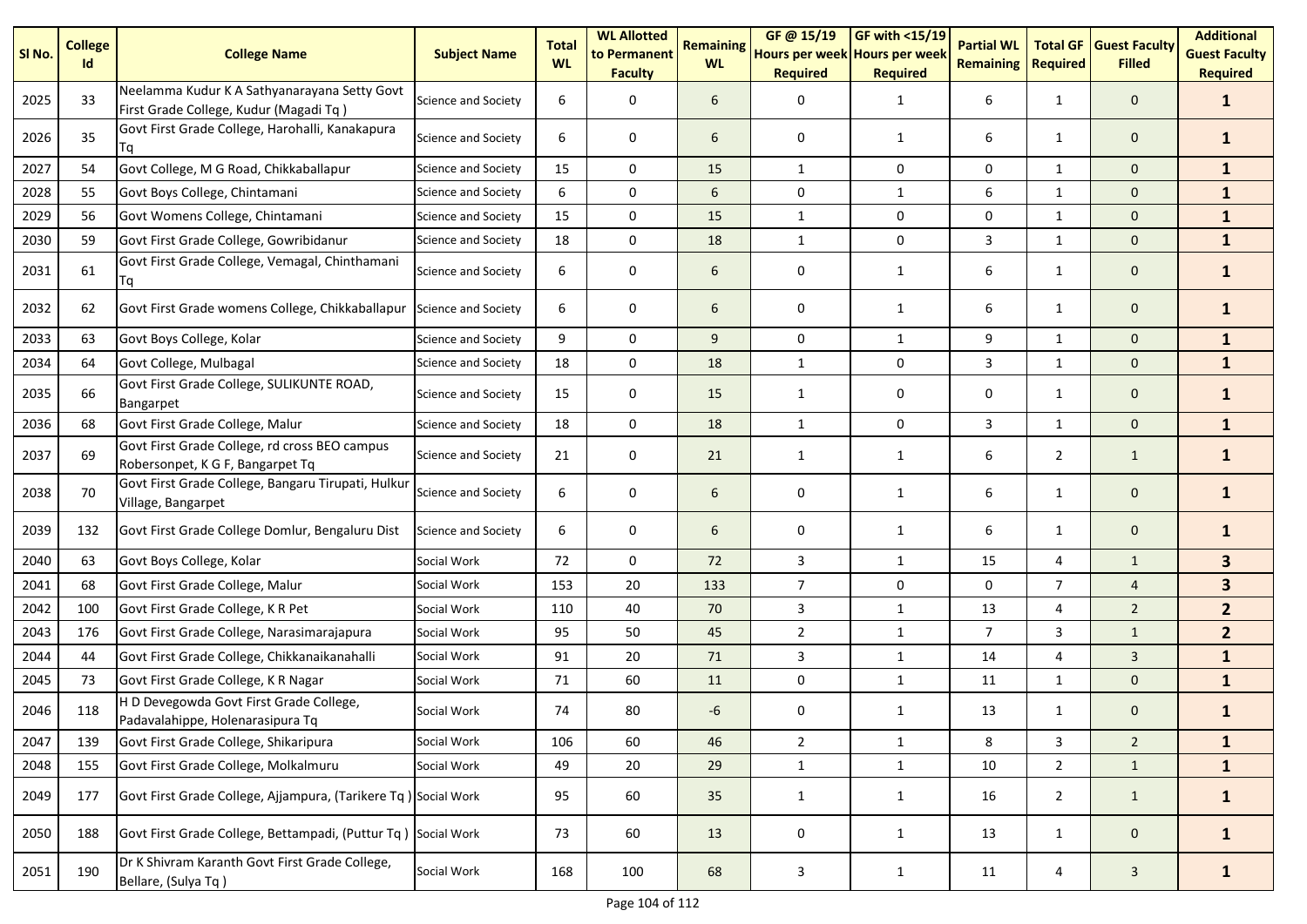| SI No. | <b>College</b><br>Id | <b>College Name</b>                                                                  | <b>Subject Name</b>                          | <b>Total</b><br><b>WL</b> | <b>WL Allotted</b><br>to Permanent<br><b>Faculty</b> | <b>Remaining</b><br><b>WL</b> | GF @ 15/19<br>Hours per week Hours per week<br><b>Required</b> | GF with $<$ 15/19<br><b>Required</b> | <b>Partial WL</b><br><b>Remaining</b> | <b>Total GF</b><br><b>Required</b> | <b>Guest Faculty</b><br><b>Filled</b> | <b>Additional</b><br><b>Guest Faculty</b><br><b>Required</b> |
|--------|----------------------|--------------------------------------------------------------------------------------|----------------------------------------------|---------------------------|------------------------------------------------------|-------------------------------|----------------------------------------------------------------|--------------------------------------|---------------------------------------|------------------------------------|---------------------------------------|--------------------------------------------------------------|
| 2052   | 192                  | Govt First Grade College, Vitla, (Bantwala Tq)                                       | Social Work                                  | 76                        | 60                                                   | 16                            | ∩                                                              | 1                                    | 16                                    | $\mathbf{1}$                       | $\mathbf{0}$                          | $\mathbf{1}$                                                 |
| 2053   | 197                  | Govt First Grade College, Mangalore Carstreet,<br>Mangalore                          | Social Work                                  | 217                       | 25                                                   | 192                           | 10                                                             | 0                                    | $\overline{2}$                        | 10                                 | 9                                     | $\mathbf{1}$                                                 |
| 2054   | 208                  | Smt Rukmini Shedthi Memorial National Govt<br>First Grade College, Barkur (Udupi Tq) | Social Work                                  | 117                       | 100                                                  | 17                            | 0                                                              | 1                                    | 17                                    | 1                                  | $\mathbf 0$                           | $\mathbf{1}$                                                 |
| 2055   | 280                  | Govt First Grade College(Women), Jamakhandi                                          | Social Work                                  | 82                        | 40                                                   | 42                            | $\overline{2}$                                                 | $\mathbf{1}$                         | 4                                     | 3                                  | $\overline{2}$                        | $\mathbf{1}$                                                 |
| 2056   | 289                  | Govt First Grade College, Hunnur, Jamakhandi Tq                                      | Social Work                                  | 118                       | 60                                                   | 58                            | 3                                                              | $\mathbf 0$                          | 1                                     | 3                                  | $\overline{2}$                        | $\mathbf{1}$                                                 |
| 2057   | 348                  | Smt Rudramba M P Prakash Govt First Grade<br>College, Huvinahadagali                 | Social Work                                  | 8                         | 0                                                    | 8                             | 0                                                              | 1                                    | 8                                     | $\mathbf{1}$                       | $\mathbf 0$                           | $\mathbf{1}$                                                 |
| 2058   | 330                  | Sri Kolli Nageshwar Rao Govt First Grade College,<br>Gangavathi                      | Sociology + Culture<br>Diversity and Society | 112                       | 16                                                   | 96                            | 6                                                              | 1                                    | 6                                     | $\overline{7}$                     | $\mathbf{0}$                          | $\overline{7}$                                               |
| 2059   | $\overline{3}$       | Govt R C College of Commerce & Management,<br><b>Bangalore</b>                       | Sociology + Culture<br>Diversity and Society | 36                        | 0                                                    | 36                            | $\overline{2}$                                                 | 1                                    | 6                                     | 3                                  | $\mathbf 0$                           | $\mathbf{3}$                                                 |
| 2060   | 65                   | Govt Womens College, Kolar                                                           | Sociology + Culture<br>Diversity and Society | 63                        | 16                                                   | 47                            | 3                                                              | 0                                    | $\overline{2}$                        | 3                                  | $\mathbf 0$                           | 3                                                            |
| 2061   | 16                   | Govt First Grade College, Yelahanka, Bangalore                                       | Sociology + Culture<br>Diversity and Society | 69                        | 32                                                   | 37                            | $\overline{2}$                                                 | 1                                    | $\overline{7}$                        | 3                                  | $\mathbf{1}$                          | 2 <sup>1</sup>                                               |
| 2062   | 25                   | Govt First Grade College, Sulebele, Hoskote Tq                                       | Sociology + Culture<br>Diversity and Society | 26                        | 6                                                    | 20                            | $\mathbf{1}$                                                   | $\mathbf{1}$                         | 5                                     | $\overline{2}$                     | $\mathbf 0$                           | 2 <sup>1</sup>                                               |
| 2063   | 118                  | H D Devegowda Govt First Grade College,<br>Padavalahippe, Holenarasipura Tq          | Sociology + Culture<br>Diversity and Society | 31                        | 6                                                    | 25                            | 1                                                              | $\mathbf{1}$                         | 10                                    | $\overline{2}$                     | $\mathbf 0$                           | 2 <sup>1</sup>                                               |
| 2064   | 221                  | Govt First Grade College, Vidyabhavan Campus,<br>Near LIC Main Branch, Dharwad       | Sociology + Culture<br>Diversity and Society | 37                        | 16                                                   | 21                            | $\mathbf{1}$                                                   | $\mathbf{1}$                         | 6                                     | $\overline{2}$                     | $\mathbf 0$                           | $\mathbf{2}$                                                 |
| 2065   | 236                  | Lalithadevi Gurusiddappa Singhura Govt First<br>Grade College, Savannur              | Sociology + Culture<br>Diversity and Society | 25                        | 0                                                    | 25                            | 1                                                              | $\mathbf{1}$                         | 10                                    | $\overline{2}$                     | $\mathbf 0$                           | 2 <sup>1</sup>                                               |
| 2066   | 336                  | Govt First Grade College, Hirevankalkunta,<br>Yelburga Tq                            | Sociology + Culture<br>Diversity and Society | 21                        | $\mathbf 0$                                          | 21                            | 1                                                              | $\mathbf{1}$                         | 6                                     | $\overline{2}$                     | $\mathbf 0$                           | $\mathbf{2}$                                                 |
| 2067   | 379                  | Govt First Grade College, Tavarageri, Kushtagi Tq                                    | Sociology + Culture<br>Diversity and Society | 26                        | 6                                                    | 20                            | 1                                                              | $\mathbf{1}$                         | 5                                     | $\overline{2}$                     | $\mathbf 0$                           | 2 <sup>1</sup>                                               |
| 2068   | 408                  | Govt First Grade College for Women, Sindhanur,<br>Raichur                            | Sociology + Culture<br>Diversity and Society | 24                        | $\mathbf 0$                                          | 24                            | 1                                                              | 1                                    | 9                                     | $\overline{2}$                     | $\mathbf 0$                           | 2 <sup>1</sup>                                               |
| 2069   |                      | Maharanis Arts, Commerce and Management<br>College for Women, Bangalore              | Sociology + Culture<br>Diversity and Society | 158                       | 152                                                  | 6                             | 0                                                              | $\mathbf 1$                          | 6                                     | 1                                  | 0                                     |                                                              |
| 2070   | $\overline{2}$       | Govt Arts College, Dr B R Ambedkar Veedhi,<br>Bangalore                              | Sociology + Culture<br>Diversity and Society | 88                        | 79                                                   | 9                             | 0                                                              | $\mathbf{1}$                         | 9                                     | $\mathbf{1}$                       | $\mathbf 0$                           | $\mathbf{1}$                                                 |
| 2071   | 6                    | Maharanis Science College for Women, Bangalore                                       | Sociology + Culture<br>Diversity and Society | 16                        | $\pmb{0}$                                            | 16                            | $\mathbf{1}$                                                   | 0                                    | $\mathbf{1}$                          | $\mathbf{1}$                       | $\mathbf 0$                           | $\mathbf{1}$                                                 |
| 2072   | $\overline{7}$       | Dr S Gopalraju Govt First Grade College, Anekal                                      | Sociology + Culture<br>Diversity and Society | 22                        | 16                                                   | 6                             | 0                                                              | $\mathbf{1}$                         | 6                                     | $\mathbf{1}$                       | $\mathbf 0$                           | $\mathbf{1}$                                                 |
| 2073   | 11                   | Govt First Grade College, Rajajinagar, Bangalore                                     | Sociology + Culture<br>Diversity and Society | 6                         | 0                                                    | 6                             | 0                                                              | $\mathbf{1}$                         | 6                                     | $\mathbf{1}$                       | $\mathbf 0$                           | $\mathbf{1}$                                                 |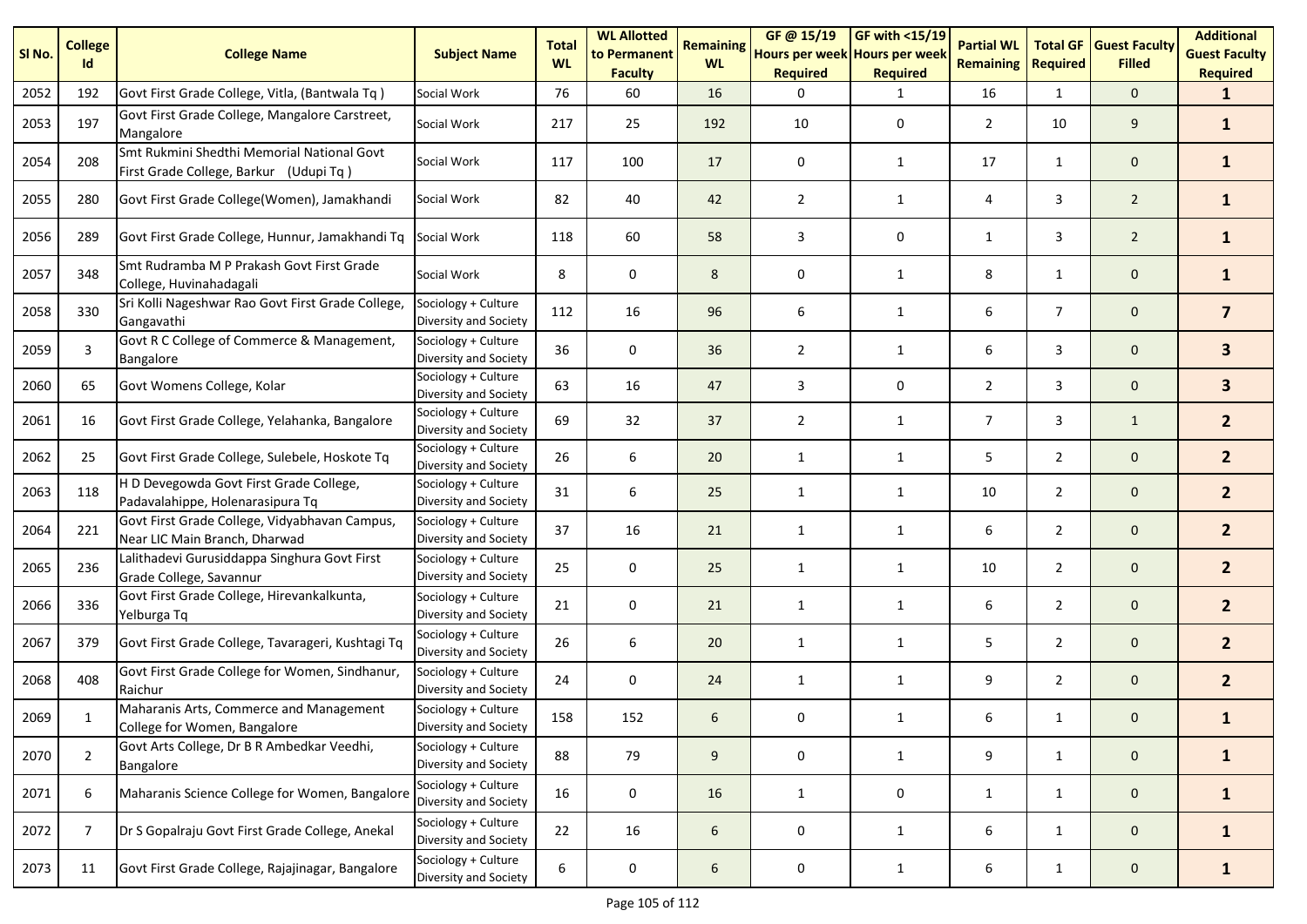| SI No. | <b>College</b><br>Id | <b>College Name</b>                                                               | <b>Subject Name</b>                          | <b>Total</b><br><b>WL</b> | <b>WL Allotted</b><br>to Permanent<br><b>Faculty</b> | <b>Remaining</b><br><b>WL</b> | GF @ 15/19<br>Hours per week Hours per week<br><b>Required</b> | <b>GF with &lt;15/19</b><br><b>Required</b> | <b>Partial WL</b><br><b>Remaining</b> | <b>Total GF</b><br><b>Required</b> | <b>Guest Faculty</b><br><b>Filled</b> | <b>Additional</b><br><b>Guest Faculty</b><br><b>Required</b> |
|--------|----------------------|-----------------------------------------------------------------------------------|----------------------------------------------|---------------------------|------------------------------------------------------|-------------------------------|----------------------------------------------------------------|---------------------------------------------|---------------------------------------|------------------------------------|---------------------------------------|--------------------------------------------------------------|
| 2074   | 12                   | Govt First Grade College, Jayanagar, Bangalore                                    | Sociology + Culture<br>Diversity and Society | 25                        | 16                                                   | 9                             | 0                                                              | $\mathbf{1}$                                | 9                                     | 1                                  | $\mathbf 0$                           | $\mathbf{1}$                                                 |
| 2075   | 13                   | Govt First Grade College, Malleshwaram,<br>Bangalore                              | Sociology + Culture<br>Diversity and Society | 34                        | 0                                                    | 34                            | 2                                                              | 1                                           | 4                                     | 3                                  | $\overline{2}$                        | $\mathbf{1}$                                                 |
| 2076   | 14                   | Govt First Grade College, Peenya, I stage,<br>Bangalore                           | Sociology + Culture<br>Diversity and Society | 25                        | 16                                                   | 9                             | 0                                                              | $\mathbf{1}$                                | 9                                     | 1                                  | 0                                     | $\mathbf{1}$                                                 |
| 2077   | 15                   | Govt First Grade College, Frazer Town, Bangalore                                  | Sociology + Culture<br>Diversity and Society | 25                        | 16                                                   | 9                             | 0                                                              | $\mathbf{1}$                                | 9                                     | $\mathbf{1}$                       | $\mathbf 0$                           | $\mathbf{1}$                                                 |
| 2078   | 17                   | Govt First Grade College, Hosur Road, Sarjapur                                    | Sociology + Culture<br>Diversity and Society | 25                        | 16                                                   | 9                             | 0                                                              | $\mathbf{1}$                                | 9                                     | $\mathbf{1}$                       | 0                                     | $\mathbf{1}$                                                 |
| 2079   | 22                   | Govt First Grade College, Doddaballapura                                          | Sociology + Culture<br>Diversity and Society | 9                         | 0                                                    | 9                             | 0                                                              | $\mathbf{1}$                                | 9                                     | $\mathbf{1}$                       | $\mathbf 0$                           | $\mathbf{1}$                                                 |
| 2080   | 26                   | Govt First Grade College, Nelamangala                                             | Sociology + Culture<br>Diversity and Society | 31                        | 16                                                   | 15                            | 1                                                              | 0                                           | 0                                     | $\mathbf{1}$                       | $\mathbf 0$                           | $\mathbf{1}$                                                 |
| 2081   | 31                   | Govt First Grade College, Channapatna                                             | Sociology + Culture<br>Diversity and Society | 46                        | 16                                                   | 30                            | $\overline{2}$                                                 | 0                                           | 0                                     | $\overline{2}$                     | $\mathbf{1}$                          | $\mathbf{1}$                                                 |
| 2082   | 32                   | Govt First Grade College, Magadi                                                  | Sociology + Culture<br>Diversity and Society | 31                        | 16                                                   | 15                            | $\mathbf{1}$                                                   | 0                                           | 0                                     | $\mathbf{1}$                       | $\mathbf 0$                           | $\mathbf{1}$                                                 |
| 2083   | 34                   | Govt First Grade College, Kanakapura                                              | Sociology + Culture<br>Diversity and Society | 40                        | 31                                                   | 9                             | 0                                                              | $\mathbf{1}$                                | 9                                     | $\mathbf{1}$                       | 0                                     | $\mathbf{1}$                                                 |
| 2084   | 35                   | Govt First Grade College, Harohalli, Kanakapura<br>Tq                             | Sociology + Culture<br>Diversity and Society | 22                        | 16                                                   | 6                             | 0                                                              | $\mathbf{1}$                                | 6                                     | $\mathbf{1}$                       | $\mathbf 0$                           | $\mathbf{1}$                                                 |
| 2085   | 48                   | Govt First Grade College, Tiptur                                                  | Sociology + Culture<br>Diversity and Society | 24                        | 4                                                    | 20                            | $\mathbf{1}$                                                   | $\mathbf{1}$                                | 5                                     | $\overline{2}$                     | $\mathbf{1}$                          | $\mathbf{1}$                                                 |
| 2086   | 55                   | Govt Boys College, Chintamani                                                     | Sociology + Culture<br>Diversity and Society | 6                         | 0                                                    | 6                             | 0                                                              | $\mathbf{1}$                                | 6                                     | $\mathbf{1}$                       | $\mathbf 0$                           | $\mathbf{1}$                                                 |
| 2087   | 56                   | Govt Womens College, Chintamani                                                   | Sociology + Culture<br>Diversity and Society | 37                        | 29                                                   | 8                             | 0                                                              | $\mathbf{1}$                                | 8                                     | $\mathbf{1}$                       | $\mathbf 0$                           | $\mathbf{1}$                                                 |
| 2088   | 61                   | Govt First Grade College, Vemagal, Chinthamani<br>Tq                              | Sociology + Culture<br>Diversity and Society | 25                        | 6                                                    | 19                            | $\mathbf{1}$                                                   | $\mathbf{1}$                                | 4                                     | $\overline{2}$                     | $\mathbf{1}$                          | $\mathbf{1}$                                                 |
| 2089   | 63                   | Govt Boys College, Kolar                                                          | Sociology + Culture<br>Diversity and Society | 31                        | 19                                                   | 12                            | 0                                                              | $\mathbf{1}$                                | 12                                    | $\mathbf{1}$                       | $\mathbf 0$                           | $\mathbf{1}$                                                 |
| 2090   | 64                   | Govt College, Mulbagal                                                            | Sociology + Culture<br>Diversity and Society | 34                        | 16                                                   | 18                            | $\mathbf{1}$                                                   | 0                                           | 3                                     | $\mathbf{1}$                       | 0                                     | $\mathbf{1}$                                                 |
| 2091   | 66                   | Govt First Grade College, SULIKUNTE ROAD,<br>Bangarpet                            | Sociology + Culture<br>Diversity and Society | 30                        | 16                                                   | 14                            | 0                                                              | 1                                           | 14                                    | $\mathbf{1}$                       | 0                                     | $\mathbf{1}$                                                 |
| 2092   | 67                   | Govt First Grade College, Srinivasapura                                           | Sociology + Culture<br>Diversity and Society | 28                        | 16                                                   | 12                            | 0                                                              | $\mathbf{1}$                                | 12                                    | $\mathbf{1}$                       | 0                                     | $\mathbf{1}$                                                 |
| 2093   | 69                   | Govt First Grade College, rd cross BEO campus<br>Robersonpet, K G F, Bangarpet Tq | Sociology + Culture<br>Diversity and Society | 43                        | 16                                                   | 27                            | $\mathbf{1}$                                                   | $\mathbf{1}$                                | 12                                    | $\overline{2}$                     | $\mathbf{1}$                          | $\mathbf{1}$                                                 |
| 2094   | 78                   | Govt First Grade College, Kuvempu Nagar, Mysore                                   | Sociology + Culture<br>Diversity and Society | 23                        | 0                                                    | 23                            | $\mathbf{1}$                                                   | $\mathbf{1}$                                | 8                                     | $\overline{2}$                     | $\mathbf{1}$                          | $\mathbf{1}$                                                 |
| 2095   | 80                   | Govt First Grade Womens College, Vijayanagara,<br><b>Mysore</b>                   | Sociology + Culture<br>Diversity and Society | 20                        | 0                                                    | 20                            | $\mathbf{1}$                                                   | $\mathbf{1}$                                | 5                                     | $\overline{2}$                     | $\mathbf{1}$                          | $\mathbf{1}$                                                 |
| 2096   | 90                   | Sri Mahadeveshwara College, Kollegal                                              | Sociology + Culture<br>Diversity and Society | 26                        | 16                                                   | 10                            | $\pmb{0}$                                                      | $\mathbf{1}$                                | 10                                    | $\mathbf{1}$                       | $\mathbf 0$                           | $\mathbf{1}$                                                 |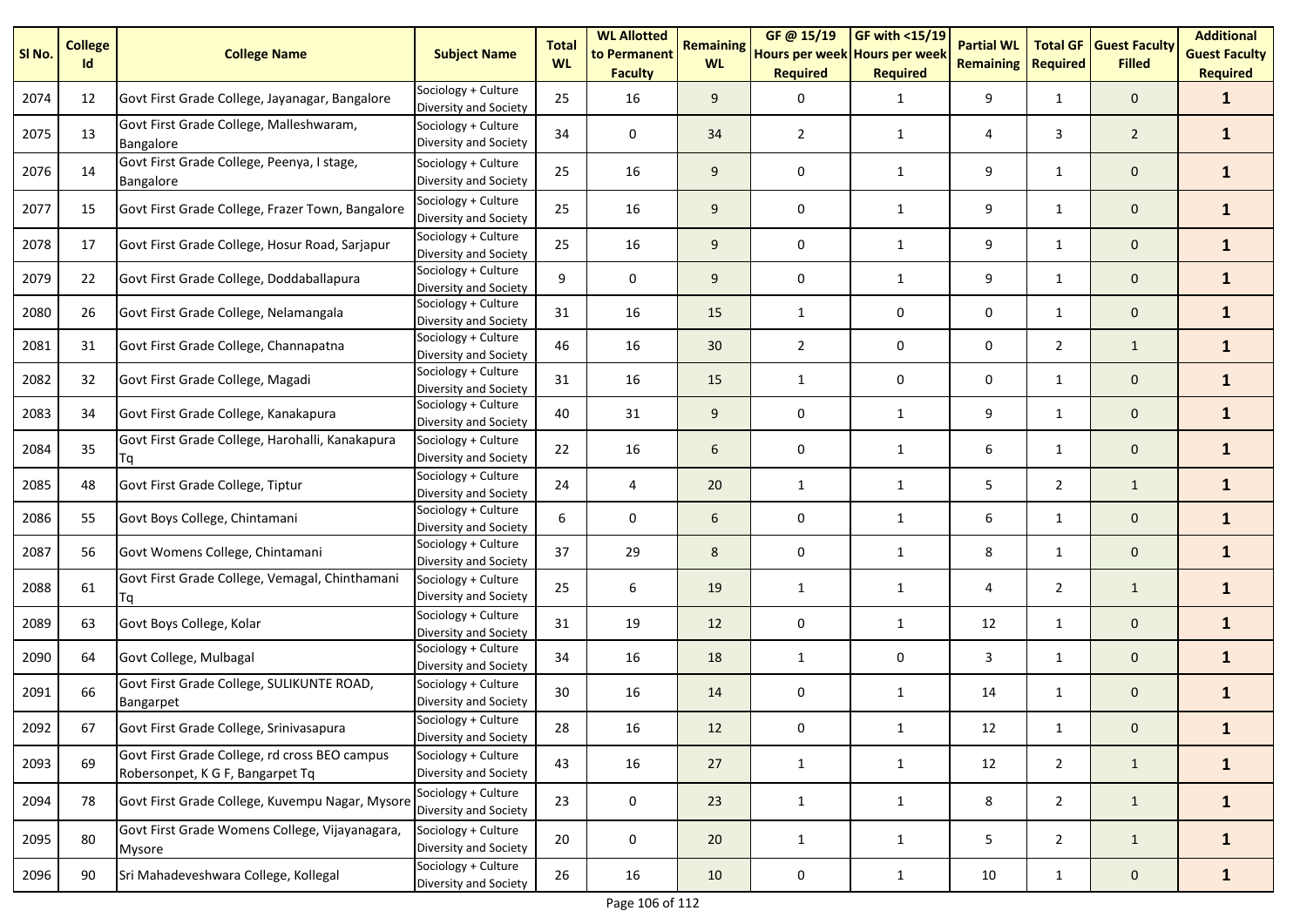| SI No. | <b>College</b><br>Id | <b>College Name</b>                                                          | <b>Subject Name</b>                          | <b>Total</b><br><b>WL</b> | <b>WL Allotted</b><br>to Permanent<br><b>Faculty</b> | <b>Remaining</b><br><b>WL</b> | GF@ 15/19<br>Hours per week Hours per week<br><b>Required</b> | GF with <15/19<br><b>Required</b> | <b>Partial WL</b><br><b>Remaining</b> | <b>Total GF</b><br><b>Required</b> | <b>Guest Faculty</b><br><b>Filled</b> | <b>Additional</b><br><b>Guest Faculty</b><br><b>Required</b> |
|--------|----------------------|------------------------------------------------------------------------------|----------------------------------------------|---------------------------|------------------------------------------------------|-------------------------------|---------------------------------------------------------------|-----------------------------------|---------------------------------------|------------------------------------|---------------------------------------|--------------------------------------------------------------|
| 2097   | 97                   | Govt College, Mandya                                                         | Sociology + Culture<br>Diversity and Society | 83                        | 48                                                   | 35                            | 2                                                             | $\mathbf{1}$                      | 5                                     | 3                                  | $\overline{2}$                        | $\mathbf{1}$                                                 |
| 2098   | 108                  | Govt First Grade College, K R Sagara,<br>Srirangapatna Tq                    | Sociology + Culture<br>Diversity and Society | 9                         | 0                                                    | 9                             | 0                                                             | $\mathbf{1}$                      | 9                                     | $\mathbf{1}$                       | $\mathbf 0$                           | $\mathbf{1}$                                                 |
| 2099   | 109                  | Govt First Grade College, Halagur, Malavalli Tq                              | Sociology + Culture<br>Diversity and Society | 23                        | 16                                                   | $\overline{7}$                | 0                                                             | $\mathbf{1}$                      | $\overline{7}$                        | $\mathbf{1}$                       | $\mathbf 0$                           | $\mathbf{1}$                                                 |
| 2100   | 115                  | B M Shetty, Govt First Grade College, Konnanur,<br>(Arkalgudu Tq)            | Sociology + Culture<br>Diversity and Society | 26                        | 0                                                    | 26                            | 1                                                             | 1                                 | 11                                    | $\overline{2}$                     | $\mathbf{1}$                          | $\mathbf{1}$                                                 |
| 2101   | 125                  | Govt First Grade College, Alur                                               | Sociology + Culture<br>Diversity and Society | 20                        | 16                                                   | $\overline{4}$                | 0                                                             | $\mathbf{1}$                      | 4                                     | $\mathbf{1}$                       | $\mathbf 0$                           | $\mathbf{1}$                                                 |
| 2102   | 134                  | Govt First Grade College, Halebidu, Belur Tq                                 | Sociology + Culture<br>Diversity and Society | 23                        | 16                                                   | $\overline{7}$                | 0                                                             | 1                                 | $\overline{7}$                        | $\mathbf{1}$                       | $\mathbf 0$                           | $\mathbf{1}$                                                 |
| 2103   | 142                  | Sir M Vishweshwaraiah Govt Arts & Commerce<br>College, New Town, Bhadravathi | Sociology + Culture<br>Diversity and Society | 22                        | 16                                                   | 6                             | 0                                                             | $\mathbf{1}$                      | 6                                     | $\mathbf{1}$                       | $\mathbf 0$                           | $\mathbf{1}$                                                 |
| 2104   | 150                  | Govt First Grade College, Shiralakoppa,<br>Shikaripura Tq:                   | Sociology + Culture<br>Diversity and Society | 25                        | 16                                                   | 9                             | 0                                                             | 1                                 | 9                                     | $\mathbf{1}$                       | $\mathbf 0$                           | $\mathbf{1}$                                                 |
| 2105   | 165                  | Govt First Grade College, MCC B Block,<br>Davanagere                         | Sociology + Culture<br>Diversity and Society | 61                        | 48                                                   | 13                            | 0                                                             | 1                                 | 13                                    | $\mathbf{1}$                       | $\mathbf 0$                           | $\mathbf{1}$                                                 |
| 2106   | 168                  | Govt First Grade College, Harihara                                           | Sociology + Culture<br>Diversity and Society | 25                        | 16                                                   | 9                             | 0                                                             | $\mathbf{1}$                      | 9                                     | $\mathbf{1}$                       | $\mathbf 0$                           | $\mathbf{1}$                                                 |
| 2107   | 175                  | D S Bele Gowda Govt First Grade College,<br>Mudigere                         | Sociology + Culture<br>Diversity and Society | 22                        | 16                                                   | 6                             | 0                                                             | $\mathbf{1}$                      | 6                                     | $\mathbf{1}$                       | $\mathbf 0$                           | $\mathbf{1}$                                                 |
| 2108   | 177                  | Govt First Grade College, Ajjampura, (Tarikere Tq)                           | Sociology + Culture<br>Diversity and Society | 25                        | 16                                                   | 9                             | 0                                                             | $\mathbf{1}$                      | 9                                     | $\mathbf{1}$                       | $\mathbf 0$                           | $\mathbf{1}$                                                 |
| 2109   | 179                  | Govt First Grade College, Kadur                                              | Sociology + Culture<br>Diversity and Society | 22                        | 16                                                   | 6                             | 0                                                             | $\mathbf{1}$                      | 6                                     | $\mathbf{1}$                       | $\mathbf 0$                           | $\mathbf{1}$                                                 |
| 2110   | 195                  | Govt First Grade College, Puttur                                             | Sociology + Culture<br>Diversity and Society | 22                        | 16                                                   | 6                             | 0                                                             | 1                                 | 6                                     | $\mathbf{1}$                       | $\mathbf{0}$                          | $\mathbf{1}$                                                 |
| 2111   | 225                  | Govt First Grade College, Annigeri, Navalgund Tq                             | Sociology + Culture<br>Diversity and Society | 28                        | 16                                                   | 12                            | 0                                                             | $\mathbf{1}$                      | 12                                    | $\mathbf{1}$                       | $\mathbf{0}$                          | $\mathbf{1}$                                                 |
| 2112   | 228                  | Govt First Grade College, Guledagudda Badami Tq                              | Sociology + Culture<br>Diversity and Society | 19                        | 0                                                    | 19                            | 1                                                             | $\mathbf{1}$                      | 4                                     | $\overline{2}$                     | $\mathbf{1}$                          | $\mathbf{1}$                                                 |
| 2113   | 239                  | Govt First Grade College, Haveri                                             | Sociology + Culture<br>Diversity and Society | 34                        | 16                                                   | 18                            | 1                                                             | 0                                 | 3                                     | $\mathbf{1}$                       | $\mathbf 0$                           | $\mathbf{1}$                                                 |
| 2114   | 247                  | Govt Arts & Science College, Karwar                                          | Sociology + Culture<br>Diversity and Society | 28                        | 0                                                    | 28                            | 1                                                             | 1                                 | 13                                    | $\overline{2}$                     | $\mathbf{1}$                          | $\mathbf{1}$                                                 |
| 2115   | 261                  | Govt First Grade College, Ainapura, (Athani Tq)                              | Sociology + Culture<br>Diversity and Society | 19                        | 0                                                    | 19                            | $\mathbf{1}$                                                  | $\mathbf{1}$                      | 4                                     | $\overline{2}$                     | $\mathbf{1}$                          | $\mathbf{1}$                                                 |
| 2116   | 263                  | Govt First Grade College, Sadalaga (Chikkodi Tq)                             | Sociology + Culture<br>Diversity and Society | 24                        | 16                                                   | 8                             | 0                                                             | $\mathbf{1}$                      | 8                                     | $\mathbf{1}$                       | $\mathsf{O}\xspace$                   | $\mathbf{1}$                                                 |
| 2117   | 265                  | Govt First Grade College, Khanapura                                          | Sociology + Culture<br>Diversity and Society | 26                        | 6                                                    | 20                            | $\mathbf{1}$                                                  | $\mathbf{1}$                      | 5                                     | $\overline{2}$                     | $\mathbf{1}$                          | $\mathbf{1}$                                                 |
| 2118   | 268                  | Smt I S Yadawad Govt First Grade College,<br>Ramadurga                       | Sociology + Culture<br>Diversity and Society | 32                        | 16                                                   | 16                            | $\mathbf{1}$                                                  | $\pmb{0}$                         | $\mathbf{1}$                          | $\mathbf{1}$                       | $\mathbf 0$                           | $\mathbf{1}$                                                 |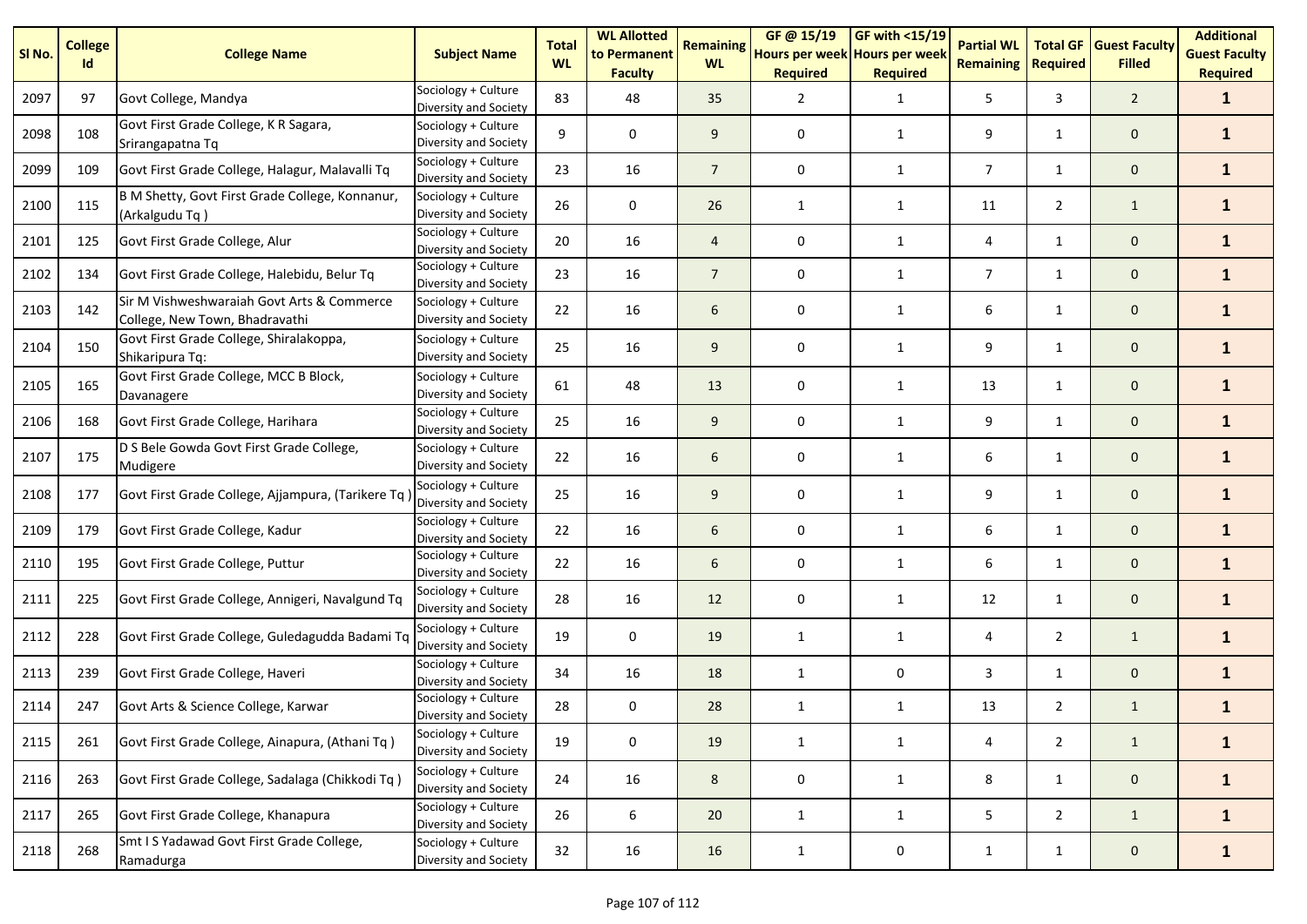| SI <sub>No.</sub> | <b>College</b><br>Id | <b>College Name</b>                                                                                    | <b>Subject Name</b>                          | <b>Total</b><br><b>WL</b> | <b>WL Allotted</b><br>to Permanent<br><b>Faculty</b> | <b>Remaining</b><br><b>WL</b> | GF @ 15/19<br>Hours per week Hours per week<br><b>Required</b> | GF with <15/19<br><b>Required</b> | <b>Partial WL</b><br><b>Remaining</b> | <b>Total GF</b><br><b>Required</b> | <b>Guest Faculty</b><br><b>Filled</b> | <b>Additional</b><br><b>Guest Faculty</b><br><b>Required</b> |
|-------------------|----------------------|--------------------------------------------------------------------------------------------------------|----------------------------------------------|---------------------------|------------------------------------------------------|-------------------------------|----------------------------------------------------------------|-----------------------------------|---------------------------------------|------------------------------------|---------------------------------------|--------------------------------------------------------------|
| 2119              | 279                  | Sri Rudragowda Patil Govt First Grade College,<br><b>Bilgi</b>                                         | Sociology + Culture<br>Diversity and Society | 21                        | 16                                                   | 5                             | 0                                                              | $\mathbf{1}$                      | 5                                     | $\mathbf{1}$                       | $\mathbf 0$                           | $\mathbf{1}$                                                 |
| 2120              | 282                  | Govt First Grade College, Savalagi, Jamakhandi Tq                                                      | Sociology + Culture<br>Diversity and Society | 26                        | 16                                                   | 10                            | 0                                                              | $\mathbf{1}$                      | $10\,$                                | $\mathbf{1}$                       | $\mathbf 0$                           | $\mathbf{1}$                                                 |
| 2121              | 285                  | Govt First Grade College, Badami                                                                       | Sociology + Culture<br>Diversity and Society | 6                         | 0                                                    | 6                             | 0                                                              | $\mathbf{1}$                      | 6                                     | $\mathbf{1}$                       | $\mathbf 0$                           | $\mathbf{1}$                                                 |
| 2122              | 291                  | Govt First Grade College, Rabakavi banahatti,<br>Jamakhandi Tq                                         | Sociology + Culture<br>Diversity and Society | 26                        | 6                                                    | 20                            | 1                                                              | 1                                 | 5                                     | $\overline{2}$                     | $\mathbf{1}$                          | $\mathbf{1}$                                                 |
| 2123              | 293                  | Sri Channamallappa channaveerappa hebbal Govt<br>First Grade College, Golasangi, Basavanabagewad<br>Ta | Sociology + Culture<br>Diversity and Society | 24                        | 0                                                    | 24                            | 1                                                              | 1                                 | 9                                     | $\overline{2}$                     | $\mathbf{1}$                          |                                                              |
| 2124              | 297                  | Govt First Grade College, Sindagi                                                                      | Sociology + Culture<br>Diversity and Society | 31                        | 18                                                   | 13                            | 0                                                              | 1                                 | 13                                    | 1                                  | $\mathbf{0}$                          | $\mathbf{1}$                                                 |
| 2125              | 300                  | Govt First Grade College, Jewargi                                                                      | Sociology + Culture<br>Diversity and Society | 40                        | 16                                                   | 24                            | $\mathbf{1}$                                                   | $\mathbf{1}$                      | 9                                     | $\overline{2}$                     | $\mathbf{1}$                          | $\mathbf{1}$                                                 |
| 2126              | 310                  | Govt First Grade College for Women, Jewargi<br>Colony, Gulbarga                                        | Sociology + Culture<br>Diversity and Society | 28                        | 16                                                   | 12                            | 0                                                              | $\mathbf{1}$                      | 12                                    | $\mathbf{1}$                       | $\mathbf 0$                           | $\mathbf{1}$                                                 |
| 2127              | 326                  | Govt First Grade College, Jalahalli Devdurga Tq                                                        | Sociology + Culture<br>Diversity and Society | 21                        | 16                                                   | 5                             | 0                                                              | 1                                 | 5                                     | $\mathbf{1}$                       | $\mathbf 0$                           | $\mathbf{1}$                                                 |
| 2128              | 329                  | Govt First Grade College, Kustagi                                                                      | Sociology + Culture<br>Diversity and Society | 57                        | $\mathbf 0$                                          | 57                            | 3                                                              | $\mathbf{1}$                      | 12                                    | 4                                  | $\overline{3}$                        | $\mathbf{1}$                                                 |
| 2129              | 334                  | Govt First Grade College, Alavandi, Koppal Tq                                                          | Sociology + Culture<br>Diversity and Society | 29                        | 16                                                   | 13                            | $\mathbf 0$                                                    | 1                                 | 13                                    | $\mathbf{1}$                       | $\mathbf 0$                           | $\mathbf{1}$                                                 |
| 2130              | 341                  | Gangavathi Venkataramanashetty<br>Padmavathamma Govt First Grade College,<br>Hagaribommanahalli        | Sociology + Culture<br>Diversity and Society | 66                        | 16                                                   | 50                            | 3                                                              | $\mathbf{1}$                      | 5                                     | 4                                  | 3                                     | 1                                                            |
| 2131              | 347                  | Govt First Grade College, Hospet                                                                       | Sociology + Culture<br>Diversity and Society | 56                        | 16                                                   | 40                            | $\overline{2}$                                                 | $\mathbf{1}$                      | 10                                    | 3                                  | $\overline{2}$                        | $\mathbf{1}$                                                 |
| 2132              | 374                  | Govt First Grade College, Mudipu, Bantwala Tq                                                          | Sociology + Culture<br>Diversity and Society | 25                        | 0                                                    | 25                            | $\mathbf{1}$                                                   | $\mathbf{1}$                      | 10                                    | $\overline{2}$                     | $\mathbf{1}$                          | $\mathbf{1}$                                                 |
| 2133              | 377                  | Govt First Grade College, Chithralli, Holalkere Tq                                                     | Sociology + Culture<br>Diversity and Society | 25                        | 16                                                   | 9                             | 0                                                              | $\mathbf{1}$                      | 9                                     | $\mathbf{1}$                       | $\mathbf 0$                           | $\mathbf{1}$                                                 |
| 2134              | 382                  | Govt First Grade College, Kerur, Badami Tq                                                             | Sociology + Culture<br>Diversity and Society | 26                        | 6                                                    | 20                            | $\mathbf{1}$                                                   | $\mathbf{1}$                      | 5                                     | $\overline{2}$                     | $\mathbf{1}$                          | $\mathbf{1}$                                                 |
| 2135              | 400                  | Govt First Grade College for Women, Dharwad                                                            | Sociology + Culture<br>Diversity and Society | 21                        | 16                                                   | 5                             | 0                                                              | 1                                 | 5                                     | $\mathbf{1}$                       | 0                                     | 1                                                            |
| 2136              | 404                  | Govt First Grade College for Women,<br>Chickmagalur                                                    | Sociology + Culture<br>Diversity and Society | 22                        | 16                                                   | 6                             | 0                                                              | $\mathbf{1}$                      | 6                                     | $\mathbf{1}$                       | $\mathbf 0$                           | $\mathbf{1}$                                                 |
| 2137              | 407                  | Govt First Grade College for Women,<br>Doddapallapur, Bangalore Rural                                  | Sociology + Culture<br>Diversity and Society | 6                         | 0                                                    | 6                             | 0                                                              | $\mathbf{1}$                      | 6                                     | $\mathbf{1}$                       | $\mathbf 0$                           | $\mathbf{1}$                                                 |
| 2138              | 409                  | Govt First Grade College for Women, Puttur,<br>Dakshina Kannada                                        | Sociology + Culture<br>Diversity and Society | 28                        | 6                                                    | 22                            | $\mathbf{1}$                                                   | $\mathbf{1}$                      | $\overline{7}$                        | $\overline{2}$                     | $\mathbf{1}$                          | $\mathbf{1}$                                                 |
| 2139              | 5                    | Govt Science College, N T Road, Bangalore                                                              | <b>Statistics</b>                            | 93                        | 40                                                   | 53                            | $\overline{2}$                                                 | $\mathbf{1}$                      | 15                                    | $\mathbf{3}$                       | $\overline{2}$                        | $\mathbf{1}$                                                 |
| 2140              | 248                  | Govt First Grade College, Haliyal                                                                      | <b>Statistics</b>                            | 9                         | $\mathsf{O}\xspace$                                  | 9                             | 0                                                              | $\mathbf{1}$                      | 9                                     | $\mathbf{1}$                       | $\mathbf 0$                           | $\mathbf{1}$                                                 |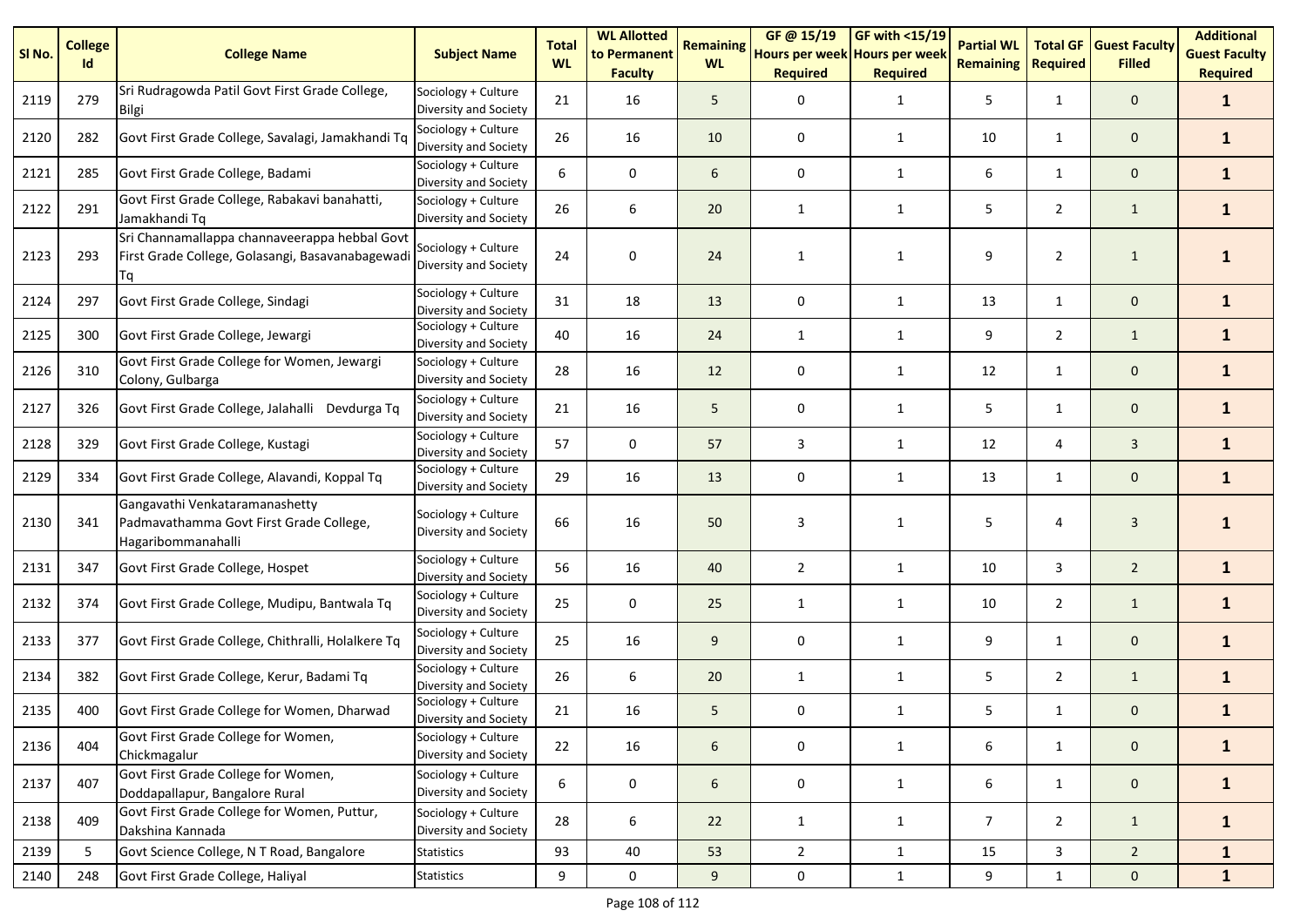| SI No. | <b>College</b><br>Id | <b>College Name</b>                                                          | <b>Subject Name</b>             | <b>Total</b><br><b>WL</b> | <b>WL Allotted</b><br>to Permanent<br><b>Faculty</b> | <b>Remaining</b><br><b>WL</b> | GF@ 15/19<br>Hours per week Hours per week<br><b>Required</b> | <b>GF with &lt;15/19</b><br><b>Required</b> | <b>Partial WL</b><br><b>Remaining</b> | <b>Total GF</b><br><b>Required</b> | <b>Guest Faculty</b><br><b>Filled</b> | <b>Additional</b><br><b>Guest Faculty</b><br><b>Required</b> |
|--------|----------------------|------------------------------------------------------------------------------|---------------------------------|---------------------------|------------------------------------------------------|-------------------------------|---------------------------------------------------------------|---------------------------------------------|---------------------------------------|------------------------------------|---------------------------------------|--------------------------------------------------------------|
| 2141   | 256                  | Govt First Grade College, Sirsi                                              | Statistics                      | 30                        | $\Omega$                                             | 30                            | -1                                                            | 1                                           | 11                                    | $\overline{2}$                     | $\mathbf{1}$                          | $\mathbf{1}$                                                 |
| 2142   | 286                  | Govt First Grade College, Hungund                                            | <b>Statistics</b>               | 9                         | $\Omega$                                             | 9                             | $\mathbf 0$                                                   | $\mathbf{1}$                                | 9                                     | $\mathbf{1}$                       | $\mathbf{0}$                          | $\mathbf{1}$                                                 |
| 2143   | $\overline{3}$       | Govt R C College of Commerce & Management,<br>Bangalore                      | Tamil (Language +<br>Optional)  | 8                         | $\mathbf 0$                                          | 8                             | 0                                                             | $\mathbf{1}$                                | 8                                     | $\mathbf{1}$                       | $\mathbf 0$                           | $\mathbf{1}$                                                 |
| 2144   | 5                    | Govt Science College, N T Road, Bangalore                                    | Tamil (Language +<br>Optional)  | 8                         | 0                                                    | 8                             | 0                                                             | $\mathbf{1}$                                | 8                                     | $\mathbf{1}$                       | $\mathbf 0$                           | $\mathbf{1}$                                                 |
| 2145   | 15                   | Govt First Grade College, Frazer Town, Bangalore                             | Tamil (Language +<br>Optional)  | 8                         | 0                                                    | 8                             | 0                                                             | 1                                           | 8                                     | $\mathbf{1}$                       | $\mathbf 0$                           | $\mathbf{1}$                                                 |
| 2146   | 5                    | Govt Science College, N T Road, Bangalore                                    | Telugu (Language +<br>Optional) | 8                         | $\mathbf 0$                                          | 8                             | 0                                                             | $\mathbf{1}$                                | 8                                     | $\mathbf{1}$                       | $\mathbf 0$                           | $\mathbf{1}$                                                 |
| 2147   | 3                    | Govt R C College of Commerce & Management,<br>Bangalore                      | Tourism<br>Administration       | 36                        | 32                                                   | $\overline{4}$                | 0                                                             | 1                                           | 4                                     | $\mathbf{1}$                       | $\mathbf 0$                           | $\mathbf{1}$                                                 |
| 2148   | 63                   | Govt Boys College, Kolar                                                     | Tourism<br>Administration       | 27                        | 16                                                   | 11                            | $\mathbf 0$                                                   | $\mathbf{1}$                                | 11                                    | $\mathbf{1}$                       | $\mathbf 0$                           | $\mathbf{1}$                                                 |
| 2149   | 239                  | Govt First Grade College, Haveri                                             | Urdu (Language +<br>Optional)   | 26                        | 0                                                    | 26                            | $\mathbf{1}$                                                  | $\mathbf{1}$                                | 11                                    | $\overline{2}$                     | $\mathbf 0$                           | 2 <sup>1</sup>                                               |
| 2150   | 8                    | Govt First Grade College, Vijayanagar, Bangalore                             | Urdu (Language +<br>Optional)   | 4                         | 0                                                    | $\overline{4}$                | 0                                                             | $\mathbf{1}$                                | 4                                     | $\mathbf{1}$                       | $\mathbf 0$                           | $\mathbf{1}$                                                 |
| 2151   | 16                   | Govt First Grade College, Yelahanka, Bangalore                               | Urdu (Language +<br>Optional)   | 12                        | 8                                                    | $\overline{4}$                | 0                                                             | $\mathbf{1}$                                | 4                                     | $\mathbf{1}$                       | $\mathbf 0$                           | $\mathbf{1}$                                                 |
| 2152   | 29                   | Govt First Grade Womens College, Ramangara                                   | Urdu (Language +<br>Optional)   | 4                         | 0                                                    | $\overline{4}$                | 0                                                             | $\mathbf{1}$                                | 4                                     | 1                                  | $\mathbf 0$                           | $\mathbf{1}$                                                 |
| 2153   | 31                   | Govt First Grade College, Channapatna                                        | Urdu (Language +<br>Optional)   | 28                        | 16                                                   | 12                            | $\mathbf 0$                                                   | $\mathbf{1}$                                | 12                                    | $\mathbf{1}$                       | $\mathbf 0$                           | $\mathbf{1}$                                                 |
| 2154   | 54                   | Govt College, M G Road, Chikkaballapur                                       | Urdu (Language +<br>Optional)   | 8                         | $\mathbf 0$                                          | 8                             | $\mathbf 0$                                                   | $\mathbf{1}$                                | 8                                     | $\mathbf{1}$                       | $\mathbf 0$                           | $\mathbf{1}$                                                 |
| 2155   | 57                   | Govt First Grade College, Shidlaghatta                                       | Urdu (Language +<br>Optional)   | 4                         | 0                                                    | $\overline{4}$                | $\mathbf 0$                                                   | $\mathbf{1}$                                | 4                                     | $\mathbf{1}$                       | $\mathbf 0$                           | $\mathbf{1}$                                                 |
| 2156   | 66                   | Govt First Grade College, SULIKUNTE ROAD,<br>Bangarpet                       | Urdu (Language +<br>Optional)   | 8                         | 0                                                    | 8                             | 0                                                             | $\mathbf{1}$                                | 8                                     | $\mathbf{1}$                       | $\mathbf 0$                           | $\mathbf{1}$                                                 |
| 2157   | 86                   | Govt First Grade College for Women, Hunsur                                   | Urdu (Language +<br>Optional)   | 4                         | 0                                                    | $\overline{4}$                | 0                                                             | $\mathbf{1}$                                | 4                                     | $\mathbf{1}$                       | $\mathbf 0$                           | $\mathbf{1}$                                                 |
| 2158   | 142                  | Sir M Vishweshwaraiah Govt Arts & Commerce<br>College, New Town, Bhadravathi | Urdu (Language +<br>Optional)   | 42                        | 0                                                    | 42                            | $\overline{2}$                                                | $\mathbf{1}$                                | 12                                    | 3                                  | $\overline{2}$                        | $\mathbf{1}$                                                 |
| 2159   | 145                  | Smt Indiragandhi Govt First Grade College for<br>Women, Sagar                | Urdu (Language +<br>Optional)   | 24                        | 0                                                    | 24                            | 1                                                             | 1                                           | 9                                     | $\overline{2}$                     | $\mathbf{1}$                          | $\mathbf{1}$                                                 |
| 2160   | 150                  | Govt First Grade College, Shiralakoppa,<br>Shikaripura Tq:                   | Urdu (Language +<br>Optional)   | 12                        | 0                                                    | 12                            | 0                                                             | 1                                           | 12                                    | $\mathbf{1}$                       | $\mathbf{0}$                          | $\mathbf{1}$                                                 |
| 2161   | 162                  | Sri Sri Shivalingeshwara Swamy Govt First Grade<br>College, Channagiri       | Urdu (Language +<br>Optional)   | 20                        | 16                                                   | $\overline{4}$                | 0                                                             | 1                                           | 4                                     | $\mathbf{1}$                       | $\mathbf{0}$                          | $\mathbf{1}$                                                 |
| 2162   | 165                  | Govt First Grade College, MCC B Block,<br>Davanagere                         | Urdu (Language +<br>Optional)   | 4                         | 0                                                    | $\overline{4}$                | 0                                                             | $\mathbf{1}$                                | 4                                     | $\mathbf{1}$                       | $\mathbf 0$                           | $\mathbf{1}$                                                 |
| 2163   | 181                  | Govt First Grade College, Tarikere                                           | Urdu (Language +<br>Optional)   | 4                         | $\pmb{0}$                                            | $\overline{a}$                | $\pmb{0}$                                                     | $\mathbf{1}$                                | 4                                     | $\mathbf{1}$                       | $\mathbf{0}$                          | $\mathbf{1}$                                                 |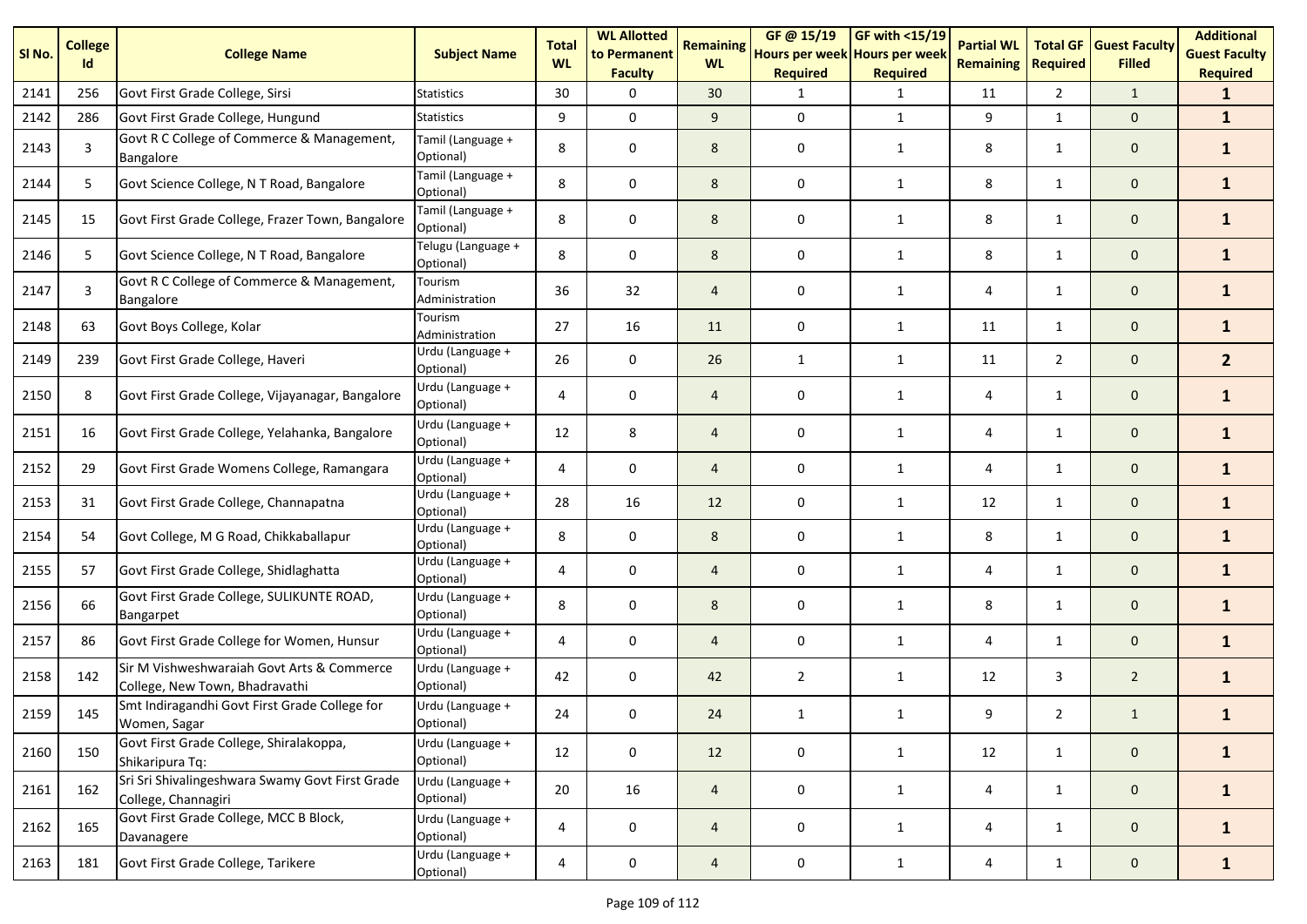| SI No. | <b>College</b><br>Id | <b>College Name</b>                                                                        | <b>Subject Name</b>                         | <b>Total</b><br><b>WL</b> | <b>WL Allotted</b><br>to Permanent<br><b>Faculty</b> | <b>Remaining</b><br><b>WL</b> | GF @ 15/19<br>Hours per week Hours per week<br><b>Required</b> | <b>GF with &lt;15/19</b><br><b>Required</b> | <b>Partial WL</b><br><b>Remaining</b> | <b>Total GF</b><br><b>Required</b> | <b>Guest Faculty</b><br><b>Filled</b> | <b>Additional</b><br><b>Guest Faculty</b><br><b>Required</b> |
|--------|----------------------|--------------------------------------------------------------------------------------------|---------------------------------------------|---------------------------|------------------------------------------------------|-------------------------------|----------------------------------------------------------------|---------------------------------------------|---------------------------------------|------------------------------------|---------------------------------------|--------------------------------------------------------------|
| 2164   | 235                  | Govt First Grade College, Hirekerur                                                        | Urdu (Language +<br>Optional)               | 8                         | 0                                                    | 8                             | $\Omega$                                                       | 1                                           | 8                                     | $\mathbf{1}$                       | $\mathbf 0$                           | $\mathbf{1}$                                                 |
| 2165   | 236                  | Lalithadevi Gurusiddappa Singhura Govt First<br>Grade College, Savannur                    | Urdu (Language +<br>Optional)               | 35                        | 0                                                    | 35                            | 2                                                              | 1                                           | 5                                     | 3                                  | $\overline{2}$                        | $\mathbf{1}$                                                 |
| 2166   | 238                  | Govt First Grade College, Bankapura, (Shiggaon Tq                                          | Urdu (Language +<br>Optional)               | 22                        | 16                                                   | 6                             | 0                                                              | 1                                           | 6                                     | $\mathbf{1}$                       | $\mathbf 0$                           | $\mathbf{1}$                                                 |
| 2167   | 245                  | Govt First Grade College, Chikkabasur, Byadagi Tq                                          | Urdu (Language +<br>Optional)               | 19                        | 0                                                    | 19                            | 1                                                              | $\mathbf{1}$                                | 4                                     | $\overline{2}$                     | $\mathbf{1}$                          | $\mathbf{1}$                                                 |
| 2168   | 292                  | Govt First Grade College, Navabag, Khaza Colony,<br>Bijapur                                | Urdu (Language +<br>Optional)               | 22                        | 16                                                   | 6                             | 0                                                              | $\mathbf{1}$                                | 6                                     | $\mathbf{1}$                       | $\mathbf 0$                           | $\mathbf{1}$                                                 |
| 2169   | 297                  | Govt First Grade College, Sindagi                                                          | Urdu (Language +<br>Optional)               | 9                         | $\mathbf 0$                                          | 9                             | $\mathbf 0$                                                    | 1                                           | 9                                     | $\mathbf{1}$                       | $\mathbf{0}$                          | $\mathbf{1}$                                                 |
| 2170   | 310                  | Govt First Grade College for Women, Jewargi<br>Colony, Gulbarga                            | Urdu (Language +<br>Optional)               | 50                        | 32                                                   | 18                            | 1                                                              | 0                                           | 3                                     | $\mathbf{1}$                       | $\mathbf 0$                           | $\mathbf{1}$                                                 |
| 2171   | 316                  | Govt First Grade College, Gurumitkal, Yadgir Tq                                            | Urdu (Language +<br>Optional)               | 11                        | 0                                                    | 11                            | 0                                                              | $\mathbf{1}$                                | 11                                    | $\mathbf{1}$                       | $\mathbf 0$                           | $\mathbf{1}$                                                 |
| 2172   | 340                  | Smt Saraladevi Satheshchandra Agarwal Govt Firs<br>Grade College, S N Pet, Bellary         | Urdu (Language +<br>Optional)               | 20                        | 16                                                   | $\overline{4}$                | 0                                                              | 1                                           | 4                                     | $\mathbf{1}$                       | $\mathbf 0$                           | $\mathbf{1}$                                                 |
| 2173   | 387                  | Govt First Grade College for Women, Tumkur                                                 | $\overline{U}$ rdu (Language +<br>Optional) | 4                         | 0                                                    | $\overline{4}$                | $\mathbf 0$                                                    | 1                                           | 4                                     | $\mathbf{1}$                       | $\mathbf 0$                           | $\mathbf{1}$                                                 |
| 2174   | 392                  | Govt First Grade College for Women, Koppal                                                 | Urdu (Language +<br>Optional)               | 15                        | $\mathbf 0$                                          | 15                            | $\mathbf{1}$                                                   | 0                                           | 0                                     | $\mathbf{1}$                       | $\mathbf{0}$                          | $\mathbf{1}$                                                 |
| 2175   | 401                  | Govt First Grade College for Women, Gadag                                                  | Urdu (Language +<br>Optional)               | 10                        | 0                                                    | 10                            | 0                                                              | 1                                           | 10                                    | $\mathbf{1}$                       | $\mathbf{0}$                          | $\mathbf{1}$                                                 |
| 2176   | 402                  | Govt First Grade College for Women, Haveri                                                 | Urdu (Language +<br>Optional)               | 8                         | 0                                                    | 8                             | 0                                                              | 1                                           | 8                                     | $\mathbf{1}$                       | $\mathbf 0$                           | $\mathbf{1}$                                                 |
| 2177   | 404                  | Govt First Grade College for Women,<br>Chickmagalur                                        | Urdu (Language +<br>Optional)               | 4                         | 0                                                    | $\overline{4}$                | 0                                                              | $\mathbf{1}$                                | 4                                     | $\mathbf{1}$                       | $\mathbf 0$                           | $\mathbf{1}$                                                 |
| 2178   | 408                  | Govt First Grade College for Women, Sindhanur,<br>Raichur                                  | Urdu (Language +<br>Optional)               | 8                         | 0                                                    | 8                             | 0                                                              | $\mathbf{1}$                                | 8                                     | $\mathbf{1}$                       | $\mathbf 0$                           | $\mathbf{1}$                                                 |
| 2179   | 908                  | Govt First Grade College for Women, Gandada<br>Koti, Hassan                                | Urdu (Language +<br>Optional)               | 4                         | 0                                                    | $\overline{4}$                | 0                                                              | $\mathbf{1}$                                | 4                                     | $\mathbf{1}$                       | $\mathbf 0$                           | $\mathbf{1}$                                                 |
| 2180   | 310                  | Govt First Grade College for Women, Jewargi<br>Colony, Gulbarga                            | Women studies                               | 35                        | 0                                                    | 35                            | 2                                                              | $\mathbf{1}$                                | 5                                     | 3                                  | $\mathbf 0$                           | 3 <sup>1</sup>                                               |
| 2181   | 209                  | Dr G Shankar Govt Women First Grade College &<br>PG Centre, Ajjarakadu, Udupi (Udupi Dist) | Women studies                               | 16                        | 0                                                    | 16                            | 1                                                              | 0                                           | 1                                     | $\mathbf{1}$                       | $\mathbf 0$                           | 1                                                            |
| 2182   | 309                  | Govt First Grade College, Mahagaov Cross,<br>Gulbarga                                      | Women studies                               | 6                         | 0                                                    | 6                             | 0                                                              | 1                                           | 6                                     | $\mathbf{1}$                       | $\mathbf{0}$                          | $\mathbf{1}$                                                 |
| 2183   | 247                  | Govt Arts & Science College, Karwar                                                        | Zoology                                     | 162                       | 40                                                   | 122                           | 6                                                              | $\mathbf{1}$                                | 8                                     | 7 <sup>7</sup>                     | $\overline{2}$                        | 5                                                            |
| 2184   | 72                   | Maharanis Science College for Women, Mysore                                                | Zoology                                     | 383                       | 120                                                  | 263                           | 13                                                             | $\mathbf{1}$                                | 16                                    | 14                                 | 10                                    | $\overline{\mathbf{4}}$                                      |
| 2185   | 162                  | Sri Sri Shivalingeshwara Swamy Govt First Grade<br>College, Channagiri                     | Zoology                                     | 63                        | $\pmb{0}$                                            | 63                            | $\mathbf{3}$                                                   | $\mathbf{1}$                                | 6                                     | 4                                  | $\mathbf{0}$                          | 4                                                            |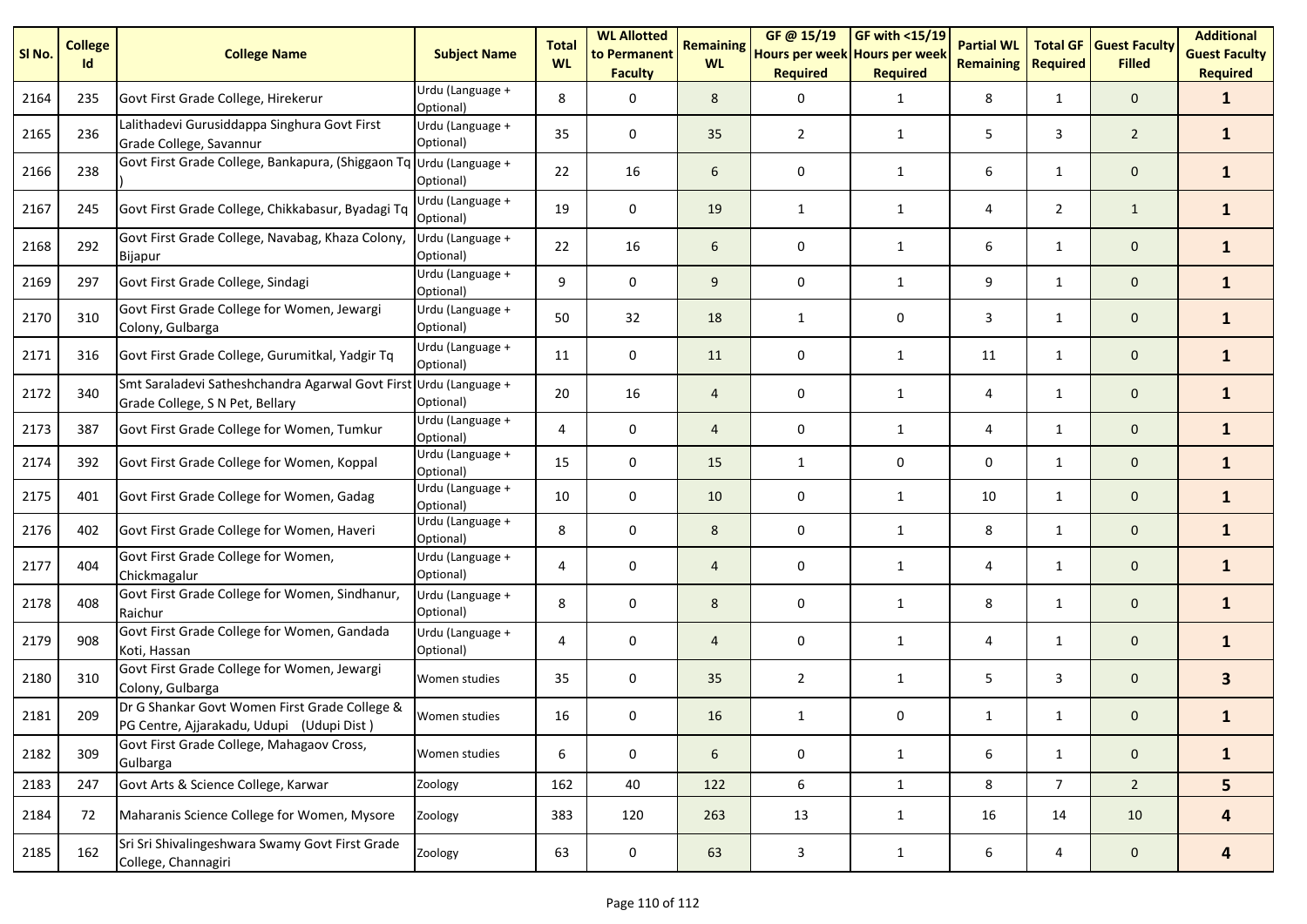| SI No. | <b>College</b><br>Id | <b>College Name</b>                                                                    | <b>Subject Name</b> | <b>Total</b><br><b>WL</b> | <b>WL Allotted</b><br>to Permanent<br><b>Faculty</b> | <b>Remaining</b><br><b>WL</b> | GF@ 15/19<br>Hours per week Hours per week<br><b>Required</b> | <b>GF with &lt;15/19</b><br><b>Required</b> | <b>Partial WL</b><br><b>Remaining</b> | <b>Total GF</b><br><b>Required</b> | <b>Guest Faculty</b><br><b>Filled</b> | <b>Additional</b><br><b>Guest Faculty</b><br><b>Required</b> |
|--------|----------------------|----------------------------------------------------------------------------------------|---------------------|---------------------------|------------------------------------------------------|-------------------------------|---------------------------------------------------------------|---------------------------------------------|---------------------------------------|------------------------------------|---------------------------------------|--------------------------------------------------------------|
| 2186   | 8                    | Govt First Grade College, Vijayanagar, Bangalore                                       | Zoology             | 66                        | 20                                                   | 46                            | 2                                                             | $\mathbf{1}$                                | 8                                     | 3                                  | $\mathbf 0$                           | 3 <sup>1</sup>                                               |
| 2187   | 54                   | Govt College, M G Road, Chikkaballapur                                                 | Zoology             | 87                        | $\mathbf 0$                                          | 87                            | 4                                                             | 1                                           | 11                                    | 5                                  | $\overline{2}$                        | 3 <sup>1</sup>                                               |
| 2188   | 173                  | IDSG Govt College, Chikkamagalur                                                       | Zoology             | 225                       | 60                                                   | 165                           | 8                                                             | 1                                           | 13                                    | 9                                  | 6                                     | 3 <sup>1</sup>                                               |
| 2189   | 292                  | Govt First Grade College, Navabag, Khaza Colony,<br>Bijapur                            | Zoology             | 100                       | 20                                                   | 80                            | 4                                                             | 1                                           | 4                                     | 5                                  | $\overline{2}$                        | $\overline{\mathbf{3}}$                                      |
| 2190   | 330                  | Sri Kolli Nageshwar Rao Govt First Grade College,<br>Gangavathi                        | Zoology             | 73                        | 0                                                    | 73                            | 3                                                             | 1                                           | 16                                    | 4                                  | $\mathbf{1}$                          | 3 <sup>1</sup>                                               |
| 2191   | 16                   | Govt First Grade College, Yelahanka, Bangalore                                         | Zoology             | 83                        | 60                                                   | 23                            | 1                                                             | 1                                           | 4                                     | $\overline{2}$                     | $\mathbf 0$                           | 2 <sup>2</sup>                                               |
| 2192   | 31                   | Govt First Grade College, Channapatna                                                  | Zoology             | 89                        | 21                                                   | 68                            | 3                                                             | 1                                           | 11                                    | $\overline{4}$                     | $\overline{2}$                        | 2 <sup>2</sup>                                               |
| 2193   | 53                   | Govt First Grade College, B H Road, Tumkur                                             | Zoology             | 136                       | 40                                                   | 96                            | 5                                                             | 0                                           | $\mathbf{1}$                          | 5                                  | $\overline{3}$                        | 2 <sup>2</sup>                                               |
| 2194   | 127                  | Govt Home Science College for Women, N E Basic<br>School, Rangoli Halla, Hassan (CoED) | Zoology             | 62                        | 6                                                    | 56                            | 2                                                             | $\mathbf{1}$                                | 18                                    | 3                                  | $\mathbf{1}$                          | 2 <sup>1</sup>                                               |
| 2195   | 147                  | Govt First Grade College, Shimoga                                                      | Zoology             | 66                        | 0                                                    | 66                            | 3                                                             | $\mathbf{1}$                                | 9                                     | 4                                  | $\overline{2}$                        | 2 <sup>1</sup>                                               |
| 2196   | 153                  | Govt Science College, Chitradurga                                                      | Zoology             | 196                       | 40                                                   | 156                           | 8                                                             | $\mathbf{1}$                                | 4                                     | 9                                  | $\overline{7}$                        | 2 <sup>2</sup>                                               |
| 2197   | 156                  | Vedavathi Govt First Grade College, Hiriyur                                            | Zoology             | 45                        | 0                                                    | 45                            | $\overline{2}$                                                | $\mathbf{1}$                                | $\overline{7}$                        | 3                                  | $\mathbf{1}$                          | 2 <sup>2</sup>                                               |
| 2198   | 295                  | Govt First Grade College, Muddebihal                                                   | Zoology             | 25                        | 0                                                    | 25                            | $\mathbf{1}$                                                  | $\mathbf{1}$                                | 6                                     | $\overline{2}$                     | $\mathbf 0$                           | 2 <sup>1</sup>                                               |
| 2199   | 316                  | Govt First Grade College, Gurumitkal, Yadgir Tq                                        | Zoology             | 26                        | 0                                                    | 26                            | 1                                                             | 1                                           | $\overline{7}$                        | $\overline{2}$                     | $\mathbf 0$                           | 2 <sup>2</sup>                                               |
| 2200   | 340                  | Smt Saraladevi Satheshchandra Agarwal Govt First<br>Grade College, S N Pet, Bellary    | Zoology             | 45                        | 0                                                    | 45                            | 2                                                             | 1                                           | $\overline{7}$                        | 3                                  | $\mathbf{1}$                          | $\mathbf{2}$                                                 |
| 2201   | 347                  | Govt First Grade College, Hospet                                                       | Zoology             | 45                        | $\mathbf 0$                                          | 45                            | $\overline{2}$                                                | $\mathbf{1}$                                | $\overline{7}$                        | 3                                  | $\mathbf{1}$                          | 2 <sup>1</sup>                                               |
| 2202   | 909                  | Residential Govt first grade College Ramanagar                                         | Zoology             | 26                        | 0                                                    | 26                            | $\mathbf{1}$                                                  | $\mathbf{1}$                                | $\overline{7}$                        | $\overline{2}$                     | $\mathbf 0$                           | 2 <sup>2</sup>                                               |
| 2203   | 5                    | Govt Science College, N T Road, Bangalore                                              | Zoology             | 313                       | 162                                                  | 151                           | $\overline{7}$                                                | $\mathbf{1}$                                | 18                                    | 8                                  | $\overline{7}$                        | $\mathbf{1}$                                                 |
| 2204   | 9                    | Govt First Grade College, K R Puram, Bangalore                                         | Zoology             | 60                        | 8                                                    | 52                            | $\overline{2}$                                                | $\mathbf{1}$                                | 14                                    | 3                                  | $\overline{2}$                        | $\mathbf{1}$                                                 |
| 2205   | 41                   | Smt & Sri Y E Rangaiah Shetty, Govt First Grade<br>College, Pavagada                   | Zoology             | 37                        | 0                                                    | 37                            | $\mathbf{1}$                                                  | $\mathbf{1}$                                | 18                                    | $\overline{2}$                     | $\mathbf{1}$                          | $\mathbf{1}$                                                 |
| 2206   | 97                   | Govt College, Mandya                                                                   | Zoology             | 61                        | 40                                                   | 21                            | $\mathbf{1}$                                                  | 0                                           | $\overline{2}$                        | $\mathbf{1}$                       | $\mathbf 0$                           | $\mathbf{1}$                                                 |
| 2207   | 98                   | Govt Womens College, M C Road, Mandya                                                  | Zoology             | 61                        | 40                                                   | 21                            | $\mathbf{1}$                                                  | 0                                           | $\overline{2}$                        | $\mathbf{1}$                       | $\mathbf 0$                           | $\mathbf{1}$                                                 |
| 2208   | 112                  | Govt Science College, Hassan                                                           | Zoology             | 214                       | 40                                                   | 174                           | 9                                                             | 0                                           | 3                                     | 9                                  | 8                                     | $\mathbf{1}$                                                 |
| 2209   | 128                  | Govt Home Science College for Women,<br>Holenarasipura                                 | Zoology             | 16                        | 0                                                    | 16                            | 0                                                             | 1                                           | 16                                    | $\mathbf{1}$                       | $\mathbf 0$                           | $\mathbf{1}$                                                 |
| 2210   | 152                  | H P C C Govt College, Challakere                                                       | Zoology             | 87                        | 20                                                   | 67                            | 3                                                             | $\mathbf{1}$                                | 10                                    | 4                                  | $\mathbf{3}$                          | $\mathbf{1}$                                                 |
| 2211   | 154                  | Govt First Grade College, Hosadurga                                                    | Zoology             | 48                        | $\pmb{0}$                                            | 48                            | $\overline{2}$                                                | $\mathbf{1}$                                | 10                                    | 3                                  | $\overline{2}$                        | $\mathbf{1}$                                                 |
| 2212   | 166                  | Govt First Grade Womens College, Davanagere                                            | Zoology             | 12                        | $\pmb{0}$                                            | 12                            | $\pmb{0}$                                                     | $\mathbf{1}$                                | 12                                    | $\mathbf{1}$                       | $\mathbf{0}$                          | $\mathbf{1}$                                                 |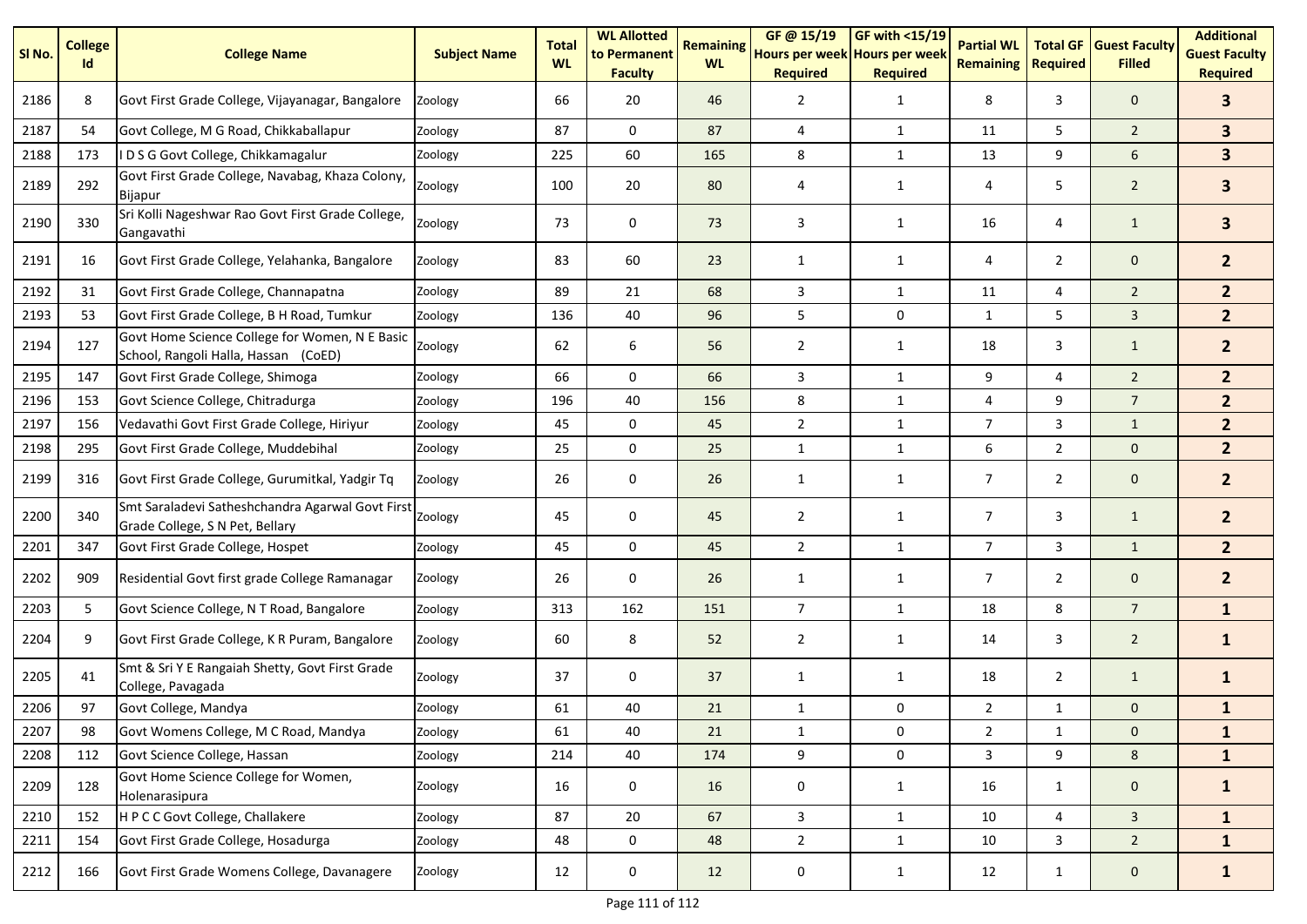| SI No. | <b>College</b><br>Id | <b>College Name</b>                                                                             | <b>Subject Name</b> | <b>Total</b><br><b>WL</b> | <b>WL Allotted</b><br>to Permanent<br><b>Faculty</b> |     | GF @ 15/19<br><b>Required</b> | <b>GF with &lt;15/19</b><br><b>Remaining Hours per week Hours per week!</b><br><b>Required</b> | <b>Partial WL</b><br><b>Remaining Required</b> | <b>Total GF</b> | <b>Guest Faculty</b><br><b>Filled</b> | <b>Additional</b><br><b>Guest Faculty</b><br><b>Required</b> |
|--------|----------------------|-------------------------------------------------------------------------------------------------|---------------------|---------------------------|------------------------------------------------------|-----|-------------------------------|------------------------------------------------------------------------------------------------|------------------------------------------------|-----------------|---------------------------------------|--------------------------------------------------------------|
| 2213   | 197                  | Govt First Grade College, Mangalore Carstreet,<br>Mangalore                                     | Zoology             | 46                        | 0                                                    | 46  | $\overline{2}$                |                                                                                                | 8                                              | 3               | $\overline{2}$                        |                                                              |
| 2214   | 209                  | Dr G Shankar Govt Women First Grade College &<br>PG Centre, Ajjarakadu, Udupi (Udupi Dist)      | Zoology             | 44                        | 20                                                   | 24  |                               |                                                                                                | 5                                              | $\overline{2}$  | L                                     |                                                              |
| 2215   | 226                  | Sree Siddeshwara Govt College, Nargund<br>Zoology                                               |                     | 34                        | 0                                                    | 34  |                               |                                                                                                | 15                                             | 2               |                                       |                                                              |
| 2216   | 270                  | Govt First Grade College, Raibag                                                                | Zoology             | 51                        | 20                                                   | 31  |                               |                                                                                                | 12                                             | $\overline{2}$  |                                       |                                                              |
| 2217   | 299                  | Govt College, Sedam Road, Gulbarga                                                              | Zoology             | 233                       | 78                                                   | 155 | 8                             | $\Omega$                                                                                       | 3                                              | 8               | $\overline{7}$                        |                                                              |
| 2218   | 320                  | Govt College, Sindhanoor                                                                        | Zoology             | 55                        | $\Omega$                                             | 55  | $\overline{2}$                |                                                                                                | 17                                             | 3               | $\overline{2}$                        |                                                              |
| 2219   | 324                  | Govt First Grade College, Raichur                                                               | Zoology             | 57                        | 0                                                    | 57  | 3                             | 0                                                                                              | 0                                              | 3               | $\overline{2}$                        |                                                              |
| 2220   | 341                  | Gangavathi Venkataramanashetty<br>Padmavathamma Govt First Grade College,<br>Hagaribommanahalli | Zoology             | 12                        | $\mathbf{0}$                                         | 12  | $\Omega$                      |                                                                                                | 12                                             |                 | $\mathbf{0}$                          |                                                              |
| 2221   | 350                  | Government Commerce and Management<br>College, Anantpur Road, Bellary City                      | Zoology             | 20                        | $\Omega$                                             | 20  |                               | $\Omega$                                                                                       |                                                |                 | $\mathbf{0}$                          |                                                              |
| 2222   | 399                  | Govt First Grade College for Women, Bijapur                                                     | Zoology             | 76                        | $\Omega$                                             | 76  | $\overline{4}$                | $\Omega$                                                                                       | 0                                              | 4               | $\overline{3}$                        |                                                              |